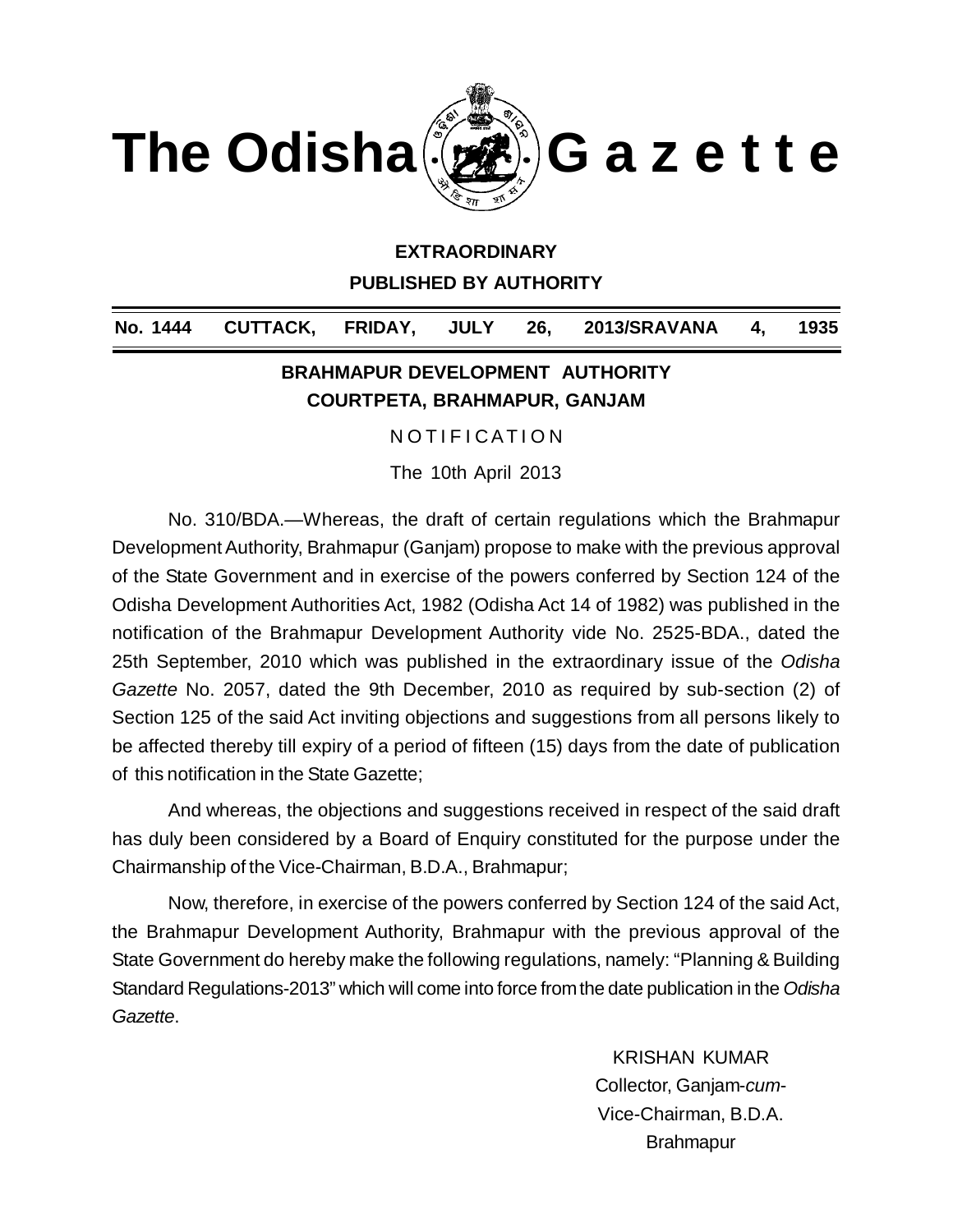# **CONTENTS**

| SI.<br>No. | Chapter         | Subject                                     | Page<br>No. |
|------------|-----------------|---------------------------------------------|-------------|
| (1)        | (2)             | (3)                                         | (4)         |
| 1          | <b>PART-I</b>   | <b>TITLE AND DEFINITIONS</b>                |             |
|            |                 | 1. Short title, Extent and Commencement     | 8           |
|            |                 | 2. Definitions                              | $8 - 19$    |
| 2          | <b>PART-II</b>  | <b>ADMINISTRATION</b>                       |             |
|            |                 | 3. Applicability                            | 20          |
|            |                 | 4. Deemed permission                        | 20          |
|            |                 | 5. Application                              | $20 - 24$   |
|            |                 | 6. Fees                                     | 24          |
|            |                 | 7. Security Deposits                        | 24          |
|            |                 | 8. Plans                                    | 25          |
|            |                 | 9. Permission                               | 25-26       |
|            |                 | 10. Maintenance of Register                 | 26          |
|            |                 | 11. Duration of permission                  | 26          |
|            |                 | 12. Construction not according to Plan      | 26-27       |
|            |                 | 13. Information at the site of construction | 27          |
|            |                 | 14. Inspection                              | 27          |
|            |                 | 15. Certificate for occupancy               | 27-28       |
|            |                 | 16. Art Commission                          | 28          |
|            |                 | 17. Construction near protected monuments   | 28-29       |
|            |                 | 18. Construction near important buildings   | 29          |
|            |                 | 19. Unsafe building                         | 29          |
|            |                 | 20. Demolition of building                  | 29-30       |
|            |                 | 21. Responsibility and duty of the owner    | 30          |
|            |                 | 22. Responsibility of the Authority         | 30          |
| 3          | <b>PART-III</b> | <b>ZONING REGULATIONS</b>                   |             |
|            |                 | 23. Zoning                                  | 31          |

24. Different use of land 31–46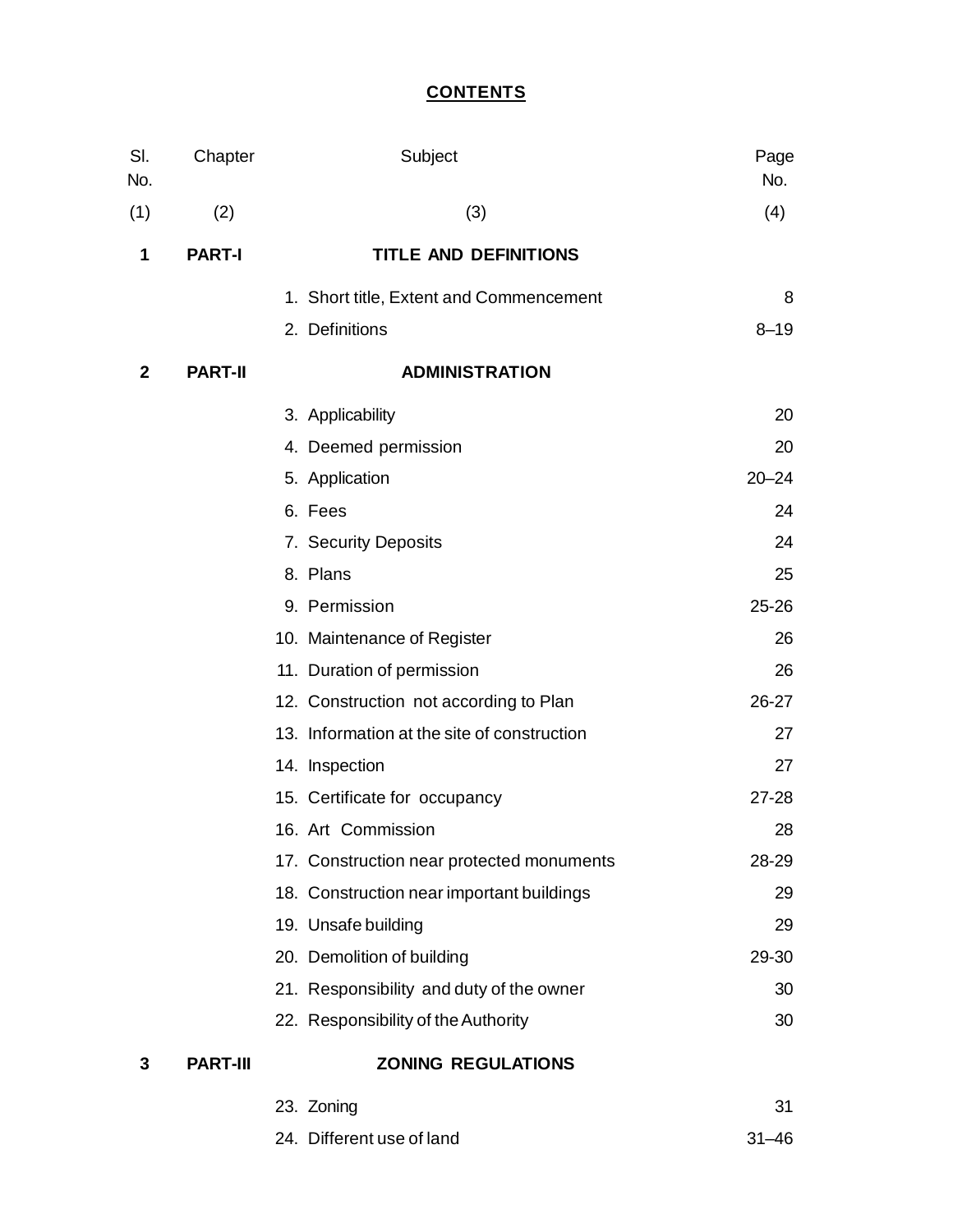$(1)$   $(2)$   $(3)$   $(4)$ 

**4 PART-IV GENERAL**

ii

|               | 25. Restriction on permission                                    | 47        |
|---------------|------------------------------------------------------------------|-----------|
|               | 26. Distance from Electric Lines                                 | 47        |
|               | 27. Plantation                                                   | 48        |
|               | 28. Means of Access                                              | 48        |
|               | 29. Minimum size of plots                                        | 48-49     |
|               | 30. Minimum setbacks & Heights for non-high<br>rise building.    | 49-50     |
|               | 31. Minimum setbacks for high rise buildings                     | 50        |
|               | 32. Floor Area Ratio                                             | 51-52     |
|               | 33. Height of a building                                         | 52-53     |
|               | 34. Off Street Parking space                                     | $53 - 55$ |
|               | 35. Interior open space                                          | 55        |
|               | 36. Height exemption of a building                               | 55        |
|               | 37. Exemption in open space                                      | 55-56     |
|               | 38. Basement/Cellar                                              | 56-57     |
|               | 39. Provision of lift                                            | 57        |
|               | 40. Mezzanine                                                    | 57        |
|               | 41. Heritage zone                                                | 57        |
|               | 42. Barrier free access for the physically<br>challenged person. | $57 - 60$ |
|               | 43. Rain Water Harvesting System                                 | 60        |
|               | 44. Signs and Outdoor Display Structure                          | 61        |
|               | 45. Reference to standards                                       | 61        |
| <b>PART-V</b> | <b>SPECIAL REGULATIONS</b>                                       |           |
|               | 46. Apartments                                                   | 62        |
|               | 47. Group housing                                                | 62-63     |
|               | 48. Out houses                                                   | 63        |
|               | 49. Requirements for basti area                                  | 63        |
|               | 50. Semi Detached and Row Housing                                | 64        |
|               | 51. Shop-cum-Residence                                           | 64        |
|               | 52. Cinema Multiplex and Theatre Buildings                       | 64        |
|               | 53. Liquefied Petroleum Gas Cylinder Godown                      | 65        |
|               | 54. Petrol Pump                                                  | 65-66     |
|               | 55. Farm House                                                   | 66-67     |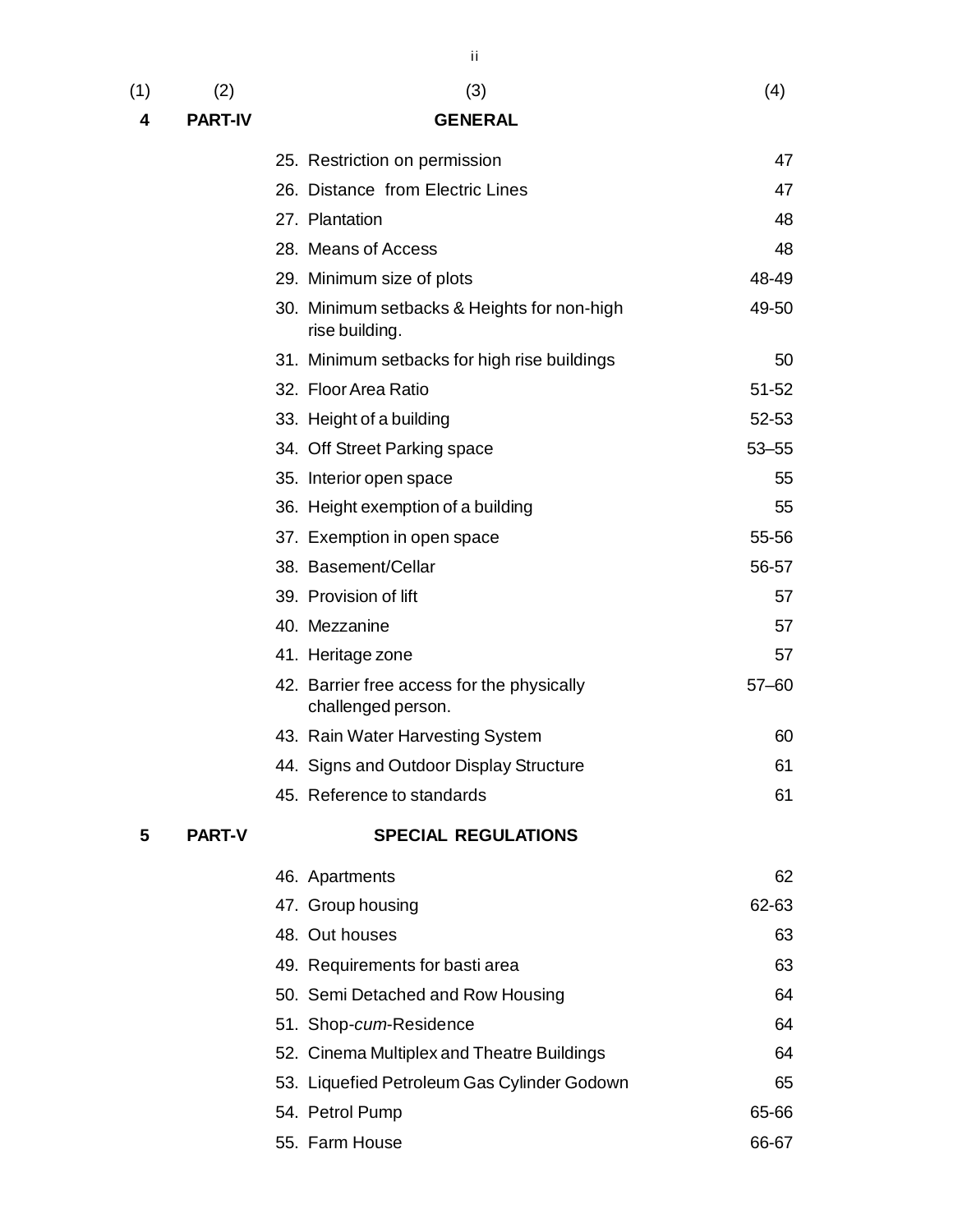| (1) | (2)              | (3)                                                                               | (4)   |
|-----|------------------|-----------------------------------------------------------------------------------|-------|
| 6   | <b>PART-VI</b>   | <b>INTEGRATED TOWNSHIP</b>                                                        |       |
|     |                  | 56. Large Projects                                                                | 68    |
| 7   | <b>PART-VII</b>  | MULTI-STOREYED BUILDINGS-ADDITIONAL<br><b>REQUIREMENTS.</b>                       |       |
|     |                  | 57. Restriction on construction of multi-storeyed buildings                       | 69    |
|     |                  | 58. Stages of permission                                                          | 69    |
|     |                  | 59. Commencement of work                                                          | 69    |
|     |                  | 60. Liability of defective construction                                           | 70    |
|     |                  | 61. Maintenance                                                                   | 70    |
|     |                  | 62. Exits                                                                         | 70-71 |
|     |                  | 63. ICT landing points                                                            | 71    |
|     |                  | 64. Penal action Builder/Technical personnel                                      | 71    |
|     |                  | 65. Occupancy of the building                                                     | 71-72 |
|     |                  | 66. Completion of construction                                                    | 72    |
|     |                  | 67. Issue of occupancy certificate                                                | 72    |
|     |                  | 68. Structural safety, design & other services requirements                       | 73    |
| 8   | <b>PART-VIII</b> | DEVELOPMENT AND SUB-DIVISON OF LAND<br><b>REGULATION.</b>                         |       |
|     |                  | 69. Application                                                                   | 74    |
|     |                  | 70. Use in relation to development plan                                           | 75    |
|     |                  | 71. Size of the Plot & road width                                                 | 75    |
|     |                  | 72. Areas for development                                                         | 76    |
|     |                  | 73. Parks and open spaces                                                         | 76    |
|     |                  | 74. Civic amenities                                                               | 76    |
|     |                  | 75. Stage of approval                                                             | 76-77 |
|     |                  | 76. Exemption                                                                     | 78    |
| 9   | <b>PART-IX</b>   | <b>REQUIREMENTS FOR DEVELOPMENT ACTIVITIES</b><br>WITHIN COASTAL REGULATION ZONE. |       |
|     |                  | 77. Requirements for CRZ                                                          | 78    |
| 10  | <b>PART-X</b>    | <b>COMPOUNDING</b>                                                                |       |
|     |                  | 78. Restriction on compounding                                                    | 79    |
|     |                  | 79. Compounding rate                                                              | 80    |
|     |                  | 80. Power of the Government to exempt                                             | 81    |
|     |                  | 81. Compounding amount                                                            | 81    |
|     |                  | 82. Change of land use                                                            | 81    |

83. Temporary retention 81

iii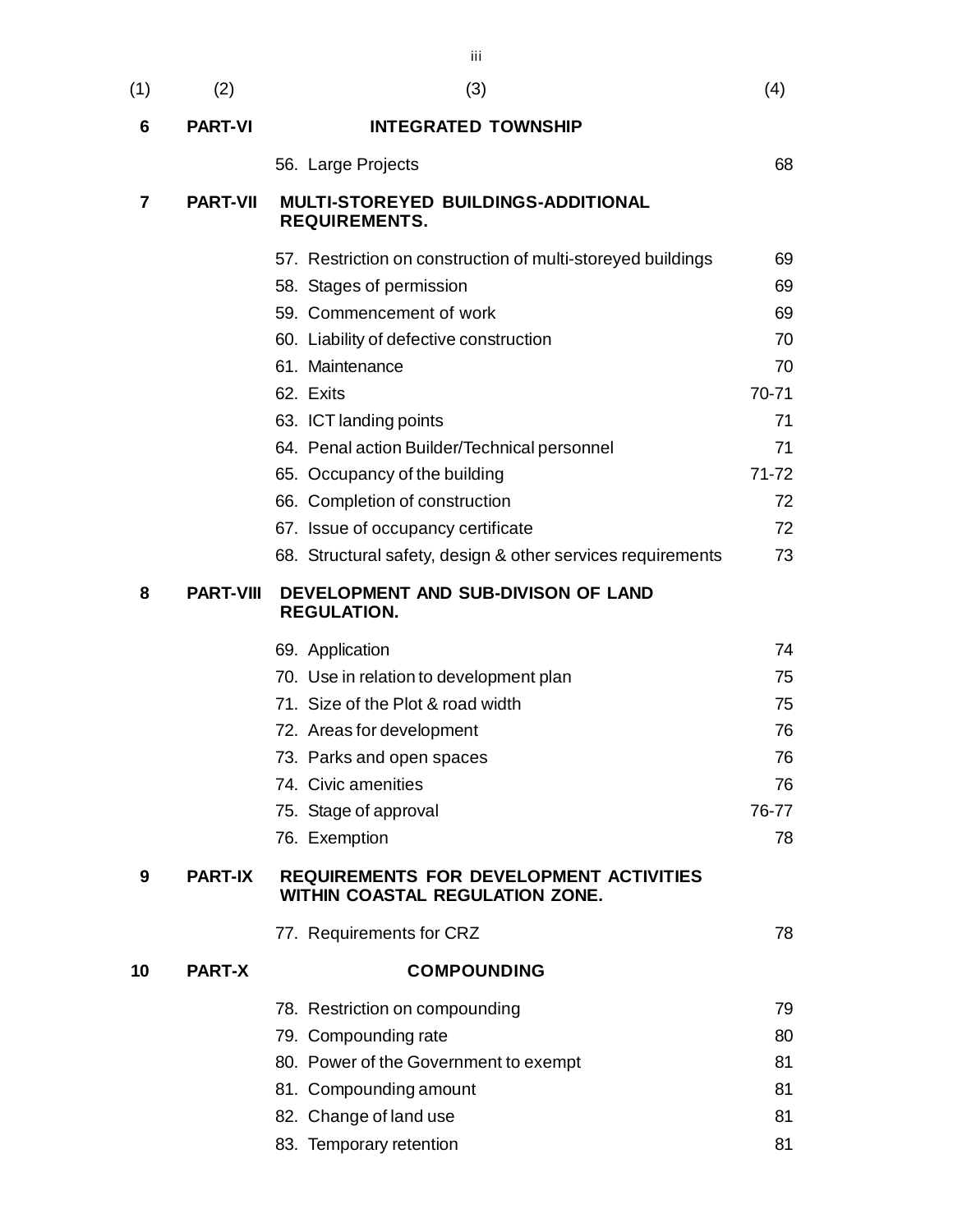| (1) | (2)             |                                             | (3)                                                                                           | (4)       |  |  |  |  |
|-----|-----------------|---------------------------------------------|-----------------------------------------------------------------------------------------------|-----------|--|--|--|--|
| 11  | <b>PART-XI</b>  |                                             | <b>SAVINGS/REPEALS AND INTERPRETATION</b>                                                     |           |  |  |  |  |
|     |                 |                                             | 84. Repeal and savings                                                                        | 82        |  |  |  |  |
|     |                 |                                             | 85. Interim Development Plans                                                                 | 82        |  |  |  |  |
|     |                 | 86. Applicability of National Building Code |                                                                                               |           |  |  |  |  |
|     |                 |                                             | 87. Schedules and annexures                                                                   | 82        |  |  |  |  |
|     |                 |                                             | 88. Decision of the Government to be final                                                    | 82        |  |  |  |  |
|     |                 |                                             | 89. Relaxation by the Government                                                              | 82        |  |  |  |  |
| 12  | <b>PART-XII</b> |                                             | <b>REGULATIONS FOR INDUSTRY AND SEZS</b>                                                      |           |  |  |  |  |
|     |                 | 90. Classification                          |                                                                                               | 83        |  |  |  |  |
|     |                 |                                             | 91. Permissibility of Industrial Units in different<br>use zones and use premises.            | 84        |  |  |  |  |
|     |                 |                                             | 92. Household/Service Industry                                                                | 84-85     |  |  |  |  |
|     |                 |                                             | 93. New Industrial Areas                                                                      | 85        |  |  |  |  |
|     |                 |                                             | 94. Guidelines for Industry Use Zone                                                          | 85        |  |  |  |  |
|     |                 |                                             | 95. Development Control Norms                                                                 | 86        |  |  |  |  |
| 13  | <b>TABLES</b>   | Table-1                                     | Land uses permitted/prohibited in different<br>use zones.                                     | $32 - 46$ |  |  |  |  |
|     |                 | Table-2                                     | Minimum distance from electric line                                                           | 47        |  |  |  |  |
|     |                 | Table-3                                     | Categorywise size of plots                                                                    | 48        |  |  |  |  |
|     |                 | Table-4                                     | Plot sizewise permissible set backs and<br>height of buildings.                               | 49        |  |  |  |  |
|     |                 | Table-5                                     | Provision of exterior open spaces around<br>the buildings.                                    | 50        |  |  |  |  |
|     |                 | Table-6                                     | FAR as per road width                                                                         | 51        |  |  |  |  |
|     |                 | Table-7                                     | Height restriction with respect to approach<br>funnels.                                       | 52        |  |  |  |  |
|     |                 | Table-8                                     | Height restriction with respect to transitional<br>area.                                      | 53        |  |  |  |  |
|     |                 | Table-9                                     | Off Street parking space for different<br>category of occupancies.                            | 53        |  |  |  |  |
|     |                 |                                             | Table-10 Minimum distances required for storage<br>shed of liquefied petroleum Gas Cylenders. | 65        |  |  |  |  |
|     |                 |                                             | Table-11 Maximum coverage and FAR                                                             | 66        |  |  |  |  |
|     |                 |                                             | Table-12 No. of occupants as per type of occupancy                                            | 71        |  |  |  |  |
|     |                 |                                             | Table-13 Minimum road width for residential subdivision                                       | 75        |  |  |  |  |
|     |                 |                                             | Table-14 Minimum approach road width                                                          | 76        |  |  |  |  |
|     |                 |                                             | Table-15 Categorywise compounding rates                                                       | 80        |  |  |  |  |

Table-16 Limiting parameters for industrial units in  $84$ different use zones and use premises.

iv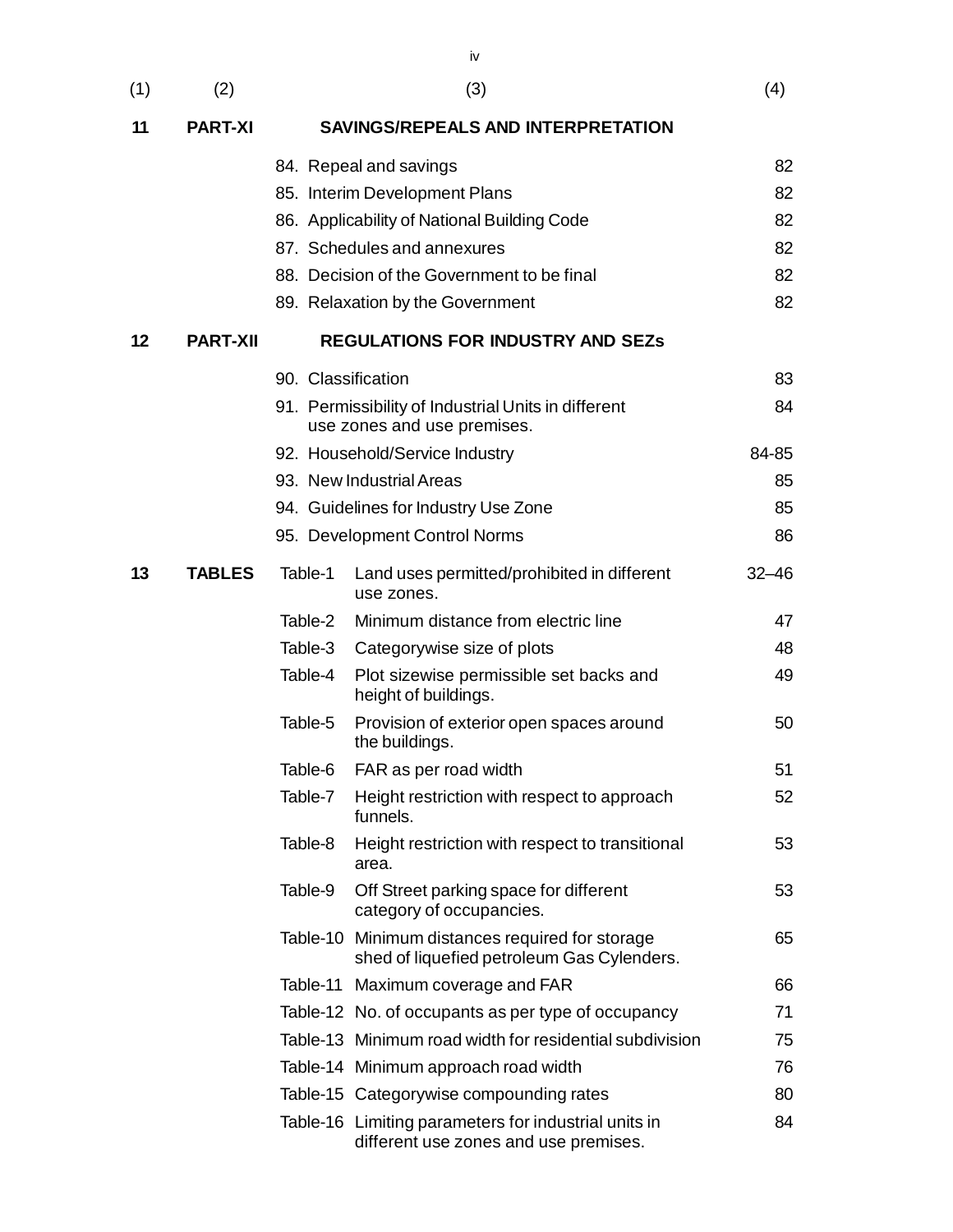| (1) | (2)              |             | (3)                                                                                                                                                                                                                          | (4)         |
|-----|------------------|-------------|------------------------------------------------------------------------------------------------------------------------------------------------------------------------------------------------------------------------------|-------------|
| 14  | <b>Annexures</b> |             | Annexure-A Classification of Industries                                                                                                                                                                                      | 89-92       |
|     |                  | Annexure-B  | Industries permissible in commercial<br>centre.                                                                                                                                                                              | 92-93       |
|     |                  |             | Annexure-C Prohibited/Negative list of industry                                                                                                                                                                              | $93 - 96$   |
|     |                  | Annexure-I  | Qualification, experience and competence<br>of technical personnel and builder.                                                                                                                                              | $97 - 101$  |
|     |                  | Annexure-II | Extract from ODA Act, 1982                                                                                                                                                                                                   | 102-106     |
|     |                  |             | Annexure-III Extract from ODA Rules, 1983                                                                                                                                                                                    | 106         |
|     |                  |             | Annexure-IV Extract from National building code<br>of India, 2005.                                                                                                                                                           | 107-109     |
|     |                  | Annexure-V  | Standards for water, sanitary & fire<br>safety requirements.                                                                                                                                                                 | $110 - 144$ |
|     |                  |             | Annexure-VI Notification under Section 3(1) and<br>Section 3(2) (v) of the Environment<br>(Protection) Act, 1886 declaring coastal<br>stretches as Coastal Regulation Zone<br>(CRZ) and Regulating activities in<br>the CRZ. | 145-154     |
| 15  | <b>Forms</b>     | Form-I-     |                                                                                                                                                                                                                              |             |
|     |                  |             | Part-I-Building Plan application form                                                                                                                                                                                        | 153         |
|     |                  |             | Part-II-Form for supervision                                                                                                                                                                                                 | 154         |
|     |                  | Form-II     | <b>Brahmapur Development Authority</b>                                                                                                                                                                                       | 155-156     |
|     |                  | Form-III    | Application from drawing of attention<br>under sub-section (7) of Section 16 of<br>the Odisha Development Act, 1982.                                                                                                         | 157         |
|     |                  | Form-IV     | Form of Registered to be maintained<br>under sub-section (11 & 12) of Section 16<br>of the Act.                                                                                                                              | 158         |
|     |                  | Form-V      | Form of Notice for commencement of<br>work to be furnished by the plot<br>owner(s) and the builder/developer.                                                                                                                | 159         |
|     |                  | Form-VI     |                                                                                                                                                                                                                              |             |
|     |                  |             | Part-I-Completion Certificate                                                                                                                                                                                                | 160         |
|     |                  |             | Part-II-Certificate for execution of work as per<br>structural safety requirements.                                                                                                                                          | 161         |
|     |                  | Form-VII    | Certificate for structural stability                                                                                                                                                                                         | 162         |
|     |                  | Form-VIII   | Periodic Progress Report                                                                                                                                                                                                     | 163         |
|     |                  | Form-IX     | Refusal of permission under sub-section(3)<br>of Section 16 of Odisha Developmen<br>Authorities Act, 1982                                                                                                                    | 164         |
|     |                  | Form-X      | <b>Occupancy Certificate</b>                                                                                                                                                                                                 | 165         |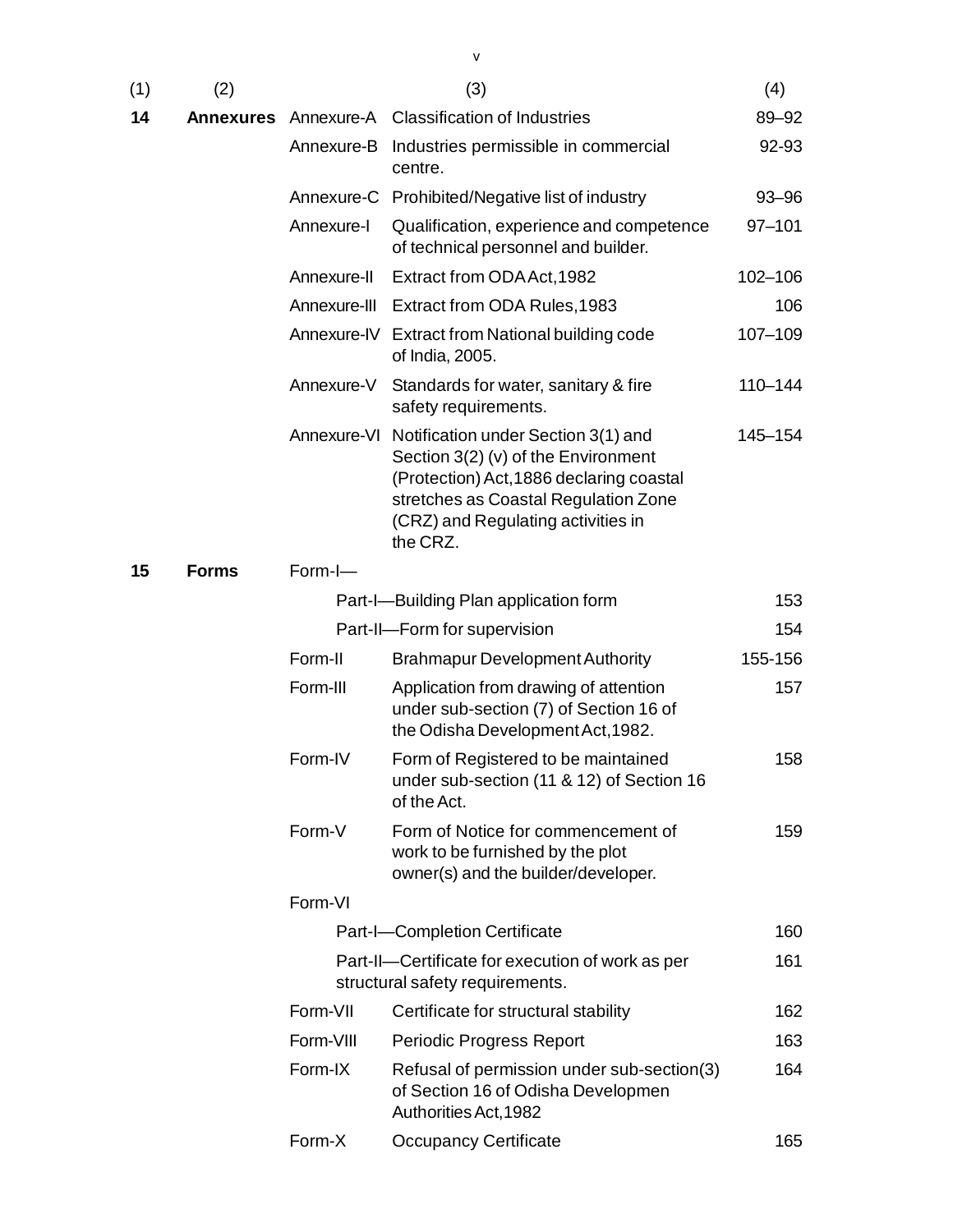|           | (3)                                                          | (4)         |
|-----------|--------------------------------------------------------------|-------------|
| Form-XI   | Indemnity Bond for basement                                  | 166-167     |
| Form-XII  |                                                              |             |
|           | Part-I-Intimation regarding grid pattern of the              | 168-170     |
| layout.   |                                                              |             |
|           | Part-II-Regulation 75(5)                                     | $171 - 173$ |
| Form-XIII | Application for drawing of attention<br>under Regulation 67. | 174         |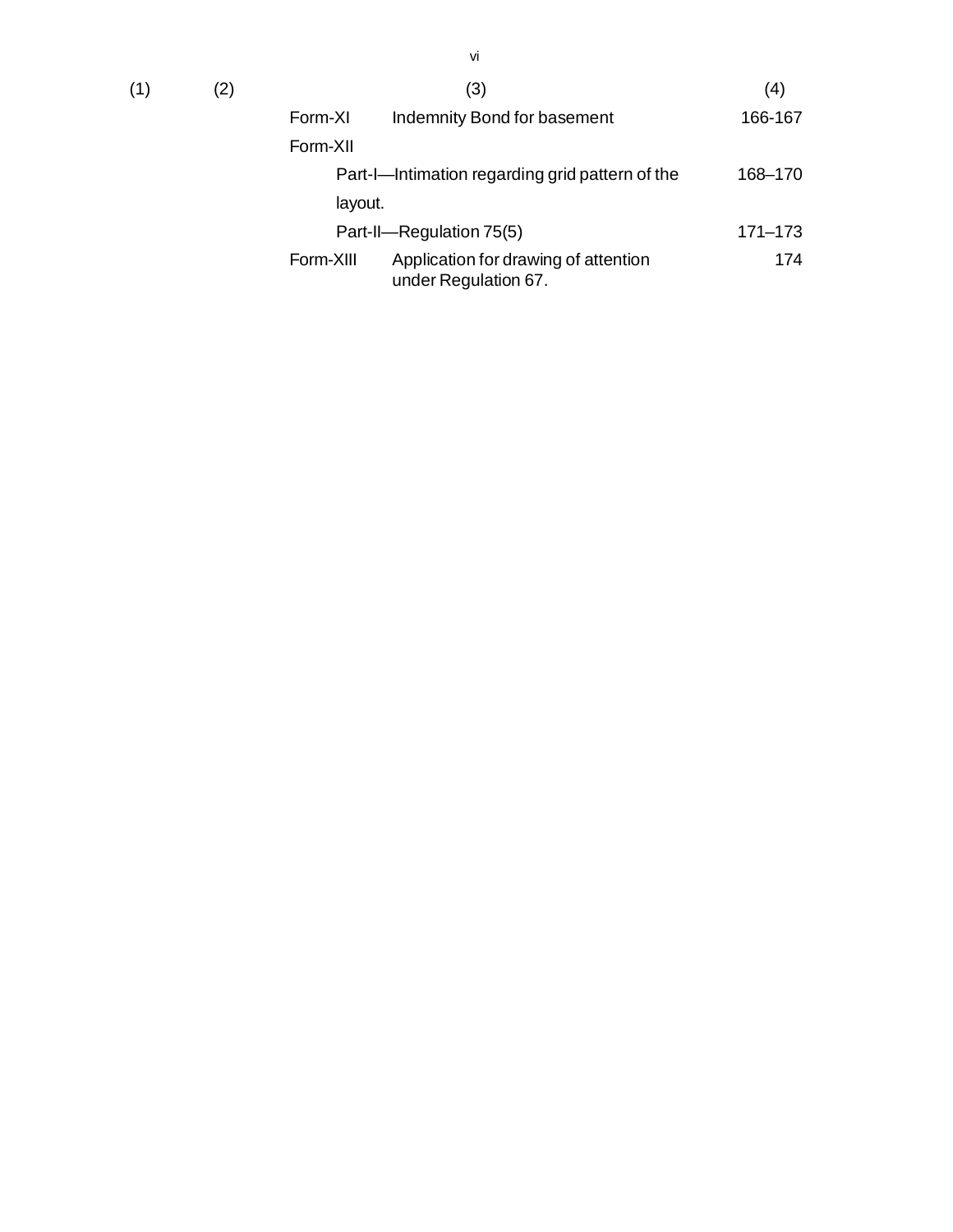#### PART-I

#### TITLE AND DEFINITIONS

Short title, Extent and commencement.

- **1.** (1) These Regulations may be called Brahmapur Development Authority (Planning and Building Standards) Regulations, 2013.
	- (2) They shall extend to the whole area within the jurisdiction of the Brahmapur Development Authority.
	- (3) They shall come into force on the date of publication in the *Odisha Gazette*.

Definitions.

- **2.** In these Regulations, unless the context otherwise requires,—
	- (1) **"Act"** means the Odisha Development Authorities Act, 1982.
	- (2) **"Advertising Sign"** means any surface or structure with characters, letters or illustrations applied thereto and displayed in any manner whatsoever outdoors for the purpose of advertising or giving information or to attract the public to any place, person, public performance, article, or merchandise, and which surface or structure is attached to, forms part of, or is connected with any building, or is fixed to the ground or to any pole, screen, fence or hoarding or displayed in space, or in or over any water body included in the jurisdiction of the Authority.
	- (3) **"Agricultural use"** means use of land for the purpose of agriculture, horticulture, sericulture, animal husbandry, poultry farming, plant nursery, piggery, dairy farming, vegetable farming and any activity related to agriculture or milk chilling plant.
	- (4) **"Air-conditioning"** means the process of treating air so as to control simultaneously its temperature, humidity, cleanliness and distribution to meet the requirement of conditioned space.
	- (5) **"Air Port Reference Point"** means a designated point which is established in the horizontal plane at or near the geometric center of the landing area.
	- (6) **"Amenity"** means roads, street, open spaces, parks, recreational grounds, play grounds, gardens, water supply, electric supply, street lighting, sewerage, drainage, public works and other utilities, services and conveniences.
	- (7) **"Apartment or flat"** means a dwelling unit in building.
	- (8) **"Apartment building"** means a building constructed in one and only one block having more than four dwelling units where land is own jointly and the construction is undertaken by one agency.
	- (9) **"Approved"** means approved by the Authority.
	- (10) **"Addition/ Alteration"** means structural change, such as addition to the covered area or height or the removal of part of a building or construction or cutting into or removal of any wall, partition, column, beam, joint, floor or other support, or a change to the fixture of equipment of the building.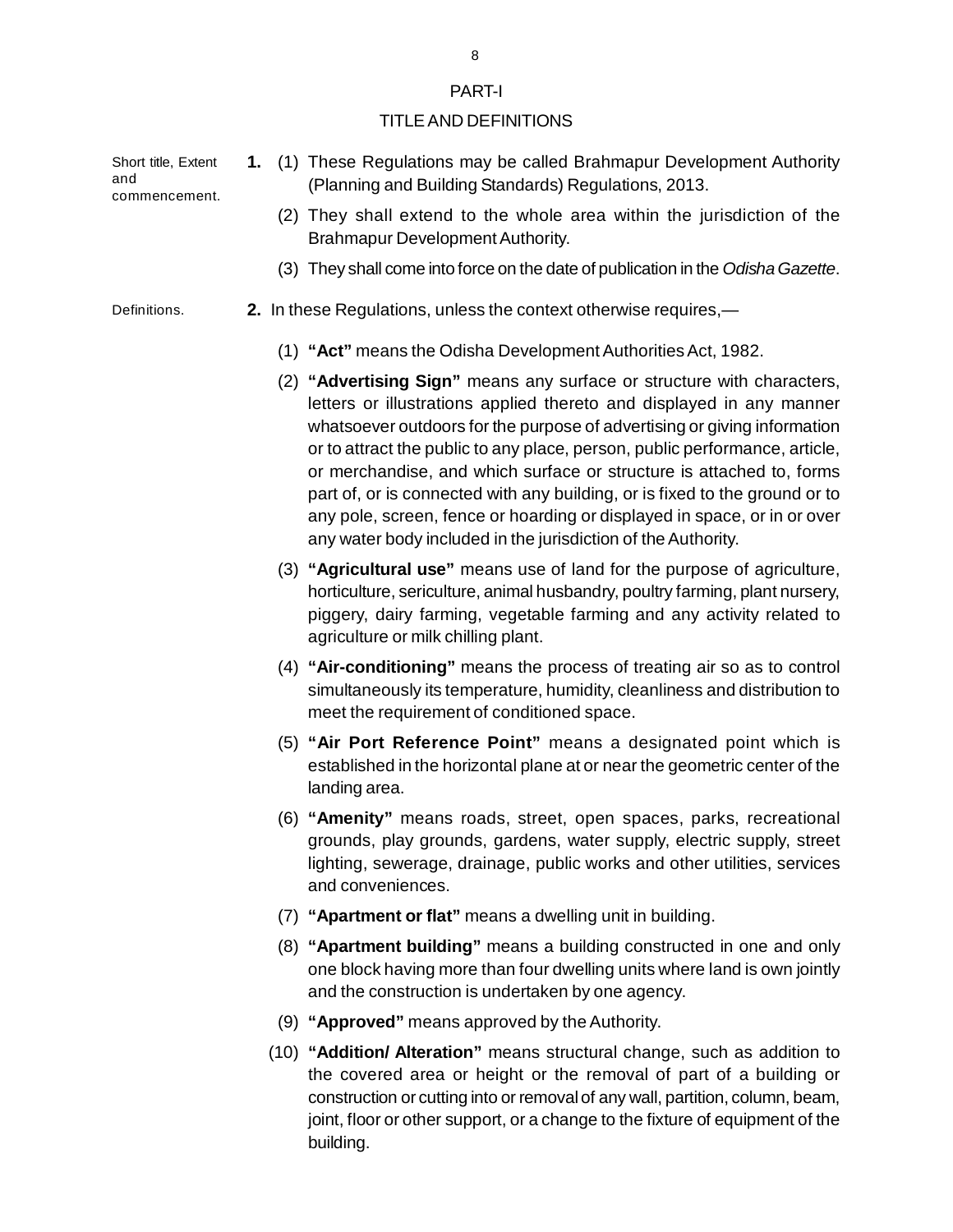- (11) **"Applicant"** means the person who has legal title to a land or buildin[g](http://www.docu-track.com/buy/) and includes,—
	- A. an agent or trustee who receives rent on behalf of the owner;
	- B. an agent or trustee who receives rent or is entrusted with or is concerned with any building devoted to religious or charitable purpose;
	- C. a receiver executor or administrator or a manager appointed by any Court of competent jurisdiction to have the charge of or to exercise the rights of the owner; and
	- D. a mortgagee in possession.
- (12) **"Art Commission"** means the Commission constituted under subsection (1) of Section 88 of the ODA Act, 1982.
- (13) **"Authority"** means the Brahmapur Development Authority and does not include its employees acting individually. The powers and responsibilities of the Authority under this Regulation can not be delegated unless specifically provided for in this Regulation, the Act, the Rules or unless notified by the Government.
- (14) **"Balcony"** means a projection including a hand rail or balustrade not more than 1.0 meter high to serve as passage or sit out place.
- (15) **"Barsati"** means a habitable room, not exceeding 30% of the covered area on the top floor of the building with toilet & kitchen unit built contiguously over a residential building other than apartment.
- (16) **"Basement or Cellar"** means lower storey of a building not less than 1.0 meter and not more than 1.5 meters above the ground level.
- (17) **"Basti Area"** means an area declared as such under a Development Plan and in the absence of such declaration, any area comprising old settlements covering such extent of lands as may be determined by the Authority in consultation with the concerned Local Body;
- (18) **"Basti Plot"** means a plot having a width ranging between 4.0 m. and 6.3 m., the depth being more than three times the width and located in a basti area.
- (19) **"Builder"/"Developer"** means an applicant, land owner, contractor, holder of power of attorney of the land owner, partnership, trust or company which has responsibility for construction of a building for residential and other purposes.
- *NOTE—The Brahmapur Development Authority will be the builder for its own construction.*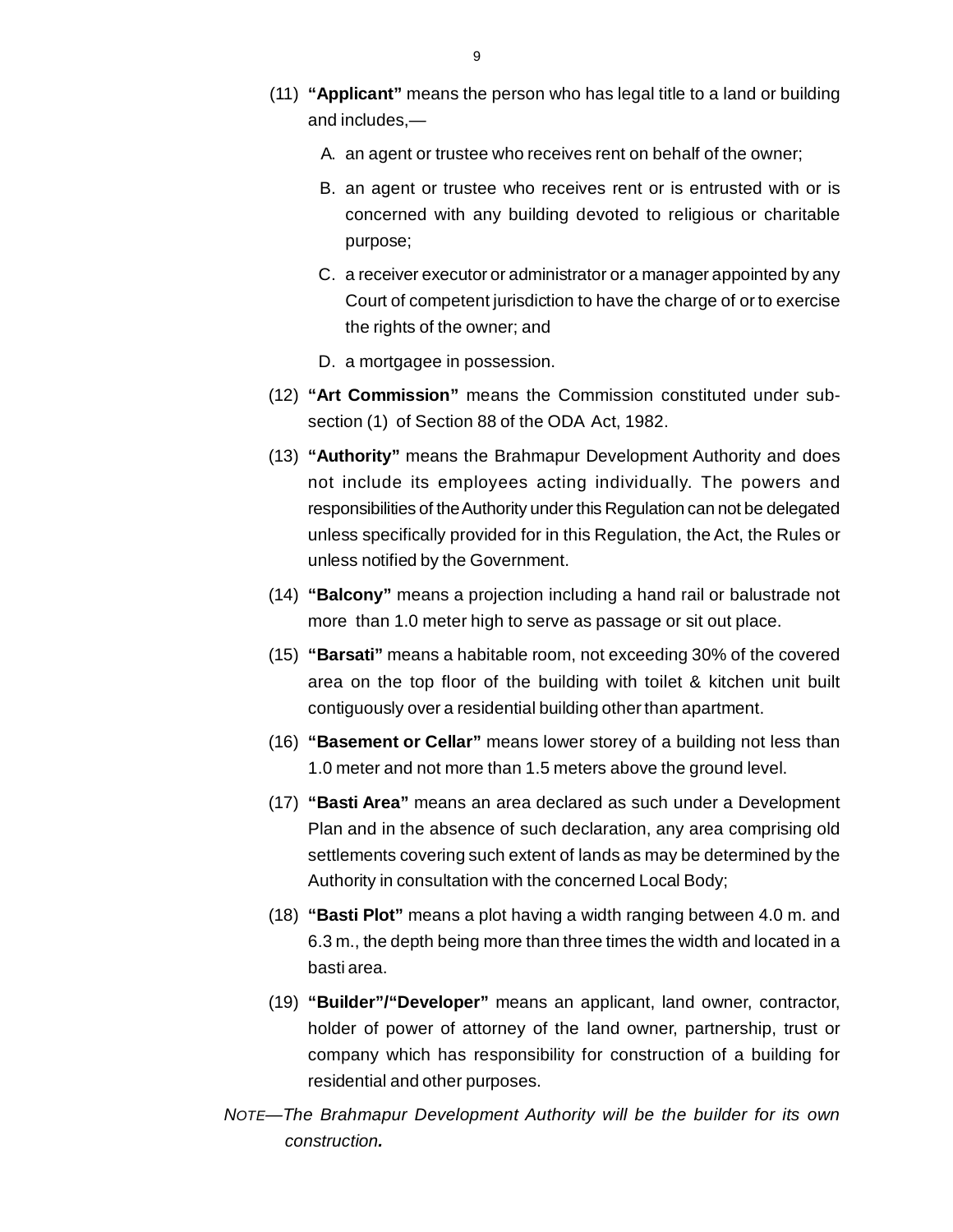- (20) "**Building"** means any structure or erection or part of a structure o[r](http://www.docu-track.com/buy/) erection which is intended to be used for residential, commercial, industrial or any other purpose whether in actual use or not, and in particular—
	- **A. "Assembly Building"** refers to a building or part of a building where group of people congregate or gather for amusement, recreation, social, religious, patriotic and similar purposes and includes theaters, assembly halls, auditoria, exhibitions, halls, museum, skating rinks, gymnasium, dance hall, club rooms recreation piers and stadia.
	- **B. "Commercial Building"** refers to a building or part of a building which is used for transaction of business, keeping of accounts and records or for similar purposes and includes Banks and Commercial Offices and Corporate offices. It shall include mercantile buildings like shops, stores, market display and sale of merchandise either in wholesale or retail, or offices, storage or services facilities incidental to the sale of merchandise and includes Cinema Halls, Petrol Pumps, Hotels, Restaurants, Clinics, Pathology Labs, Nursing Homes, Lodge-*cum*-guest houses & Dharma Kantas, etc.
	- **C. "Educational Building"** refers to a building used for school, college or daycare purpose for more than 8 hours per week involving assembly, instructions, education or recreation.
	- **D. "Hazardous Building"** refers to a building or part of a building which is used for the storage, handling, manufacture or processing of highly combustible or explosive materials or products which are liable to burn with extreme rapidity and/or producing poisonous fumes, or the storage, handling, manufacturing or processing of which involves highly corrosive, toxic, obnoxious alkalis, acids or other liquids, gases or chemicals, producing flame, fumes and explosion, poisonous irritant or corrosive gasses and for the storage, handling or processing of any material producing explosive mixture of dust or which result in the division of matter into fine particles subject to spontaneous ignition. This shall include petrol filling stations.
	- **E. "Industrial Building"** refers to a building or part of a building in which products or materials of all kind and properties are fabricated, assembled or processed such as assembly plants, laboratories, power plants, smoke houses, refineries, gas plants, mills, dairies or factories.
	- **F. "Institutional Building"** refers to a building or part of a building which is used for purposes such as Research and Training Centre, Public/Semi Public and Corporate offices, Hospitals, Dispensaries and Health Centers.
	- **G. "Mercantile Building"** refer to a building or part of a building which is used for the purpose of a shop, store, market display and sale of merchandise either in wholesale or retail, or office, storage or services facilities incidental to the sale of merchandise and includes Cinema Hall, Petrol Pump, Hotel, Restaurant, Nursing Home, Lodge-*cum*-guest house, Dharma Kanta, etc.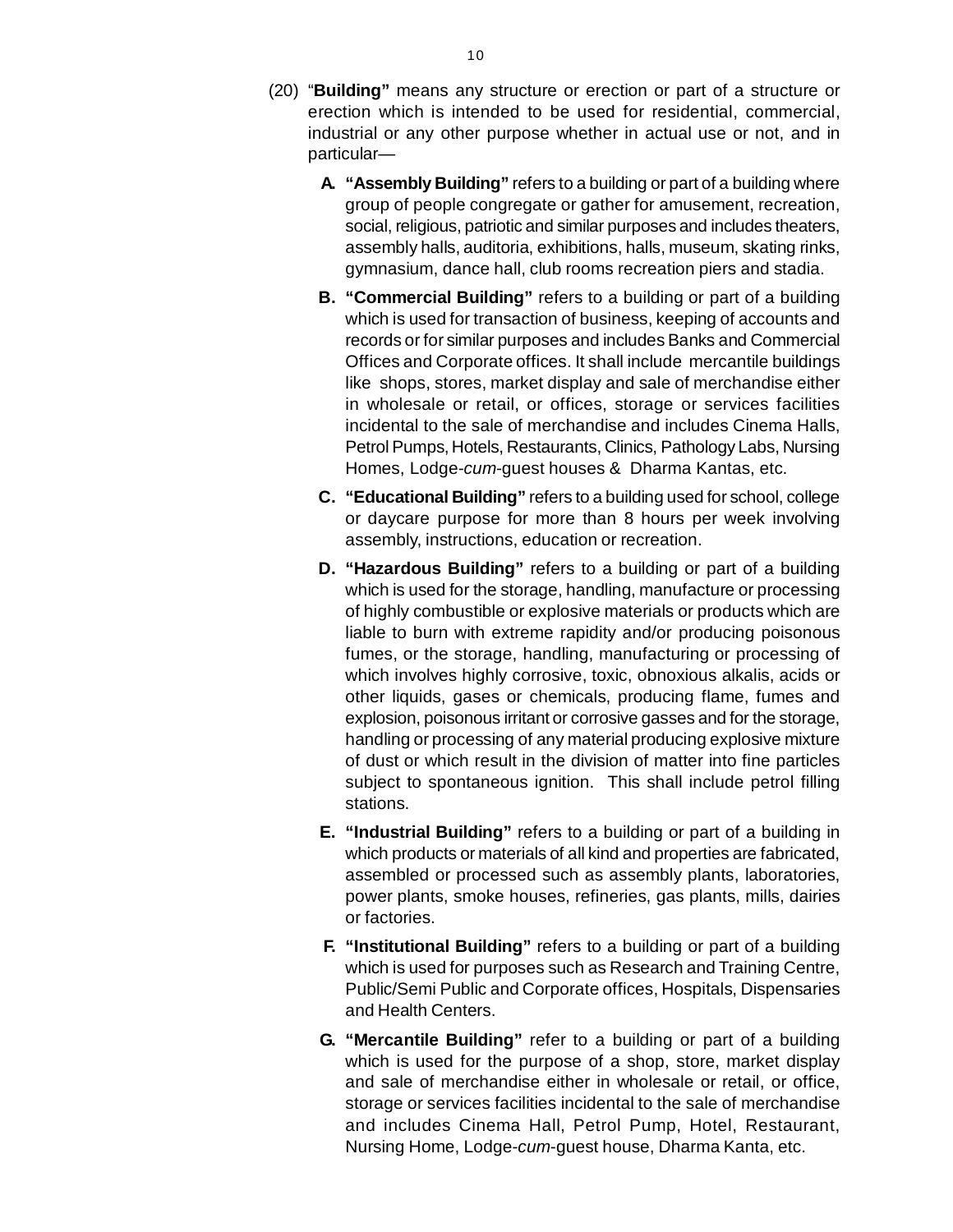- **H. "Residential Building"** refers to a building in which sleepin[g](http://www.docu-track.com/buy/) accommodation is provided for normal residential purpose with or without cooking or dining or both facilities and includes one or two or multi-family dwelling dormitories, apartment houses, flats and hostels.
	- **I. "Public Utility Building"** means and includes Post Office, Police Station, Fire Station, Hospital, Dispensary, Telephone Exchange, sub-station, water works, Taxi Stands, Bus Terminals, etc.
- **J. "Storage Building"** refers to a building or part of building used primarily for the storage or sheltering of goods, storehouses, hangers, terminal depot, grain elevators, barn or stables.
- **K. "Multi Level Car Parking Building"** means a building partly below ground level having two or more basements or above ground level, primarily to be used for parking of cars, scooters or any other type of light motorized vehicles.
- (21) **"Building Accessory"** means a subordinate building, use of which is incidental to that of a principal building, on the same plot such as garage, coal or fuel shed, peons, chowkidars, or domestic servants quarters, etc.
- (22) "**Building Height"** means the vertical distance measured in the case of flat roofs, from the average level of the center line of the adjoining street to the highest point of the building adjacent to the street; and in the case of pitched roofs, up to the point where the external surface of the outer wall intersects the finished surface of the sloping roof and in the case of gables facing the road, the mid-point between the eaves level and the ridges.

*Explanation*—If the building does not abut on a street, the height shall be measured above the average level of the ground around and contiguous to the building.

- (23) "**Building line"** means the line up to which the plinth of a building adjoining a street or an extension of a street or on a future street may lawfully extend and includes the lines prescribed in any development plan in operation for any area under the jurisdiction of the Authority or specification indicated in any Town Planning or Development Scheme, or in these Regulations.
- (24) "**Canopy"** means cantilevered projection at lintel level over any entrance.
- (25) "**Cornice"** means a sloping or horizontal structural overhang usually provided over openings or external walls to provide protection from sun and rain.
- (26) **"Chajja"/"Sun-Shade"** means a sloping or horizontal structural overhang, usually provided for protection from sun and rain or for architectural considerations at lintel level.
- **(**27) "**Chimney"** means an upright shaft containing and encasing one or more flues provided for the conveyance to the outer air of any product of combustion; resulting from the operation of any heat producing appliance or equipment employing solid, liquid or gaseous fuel.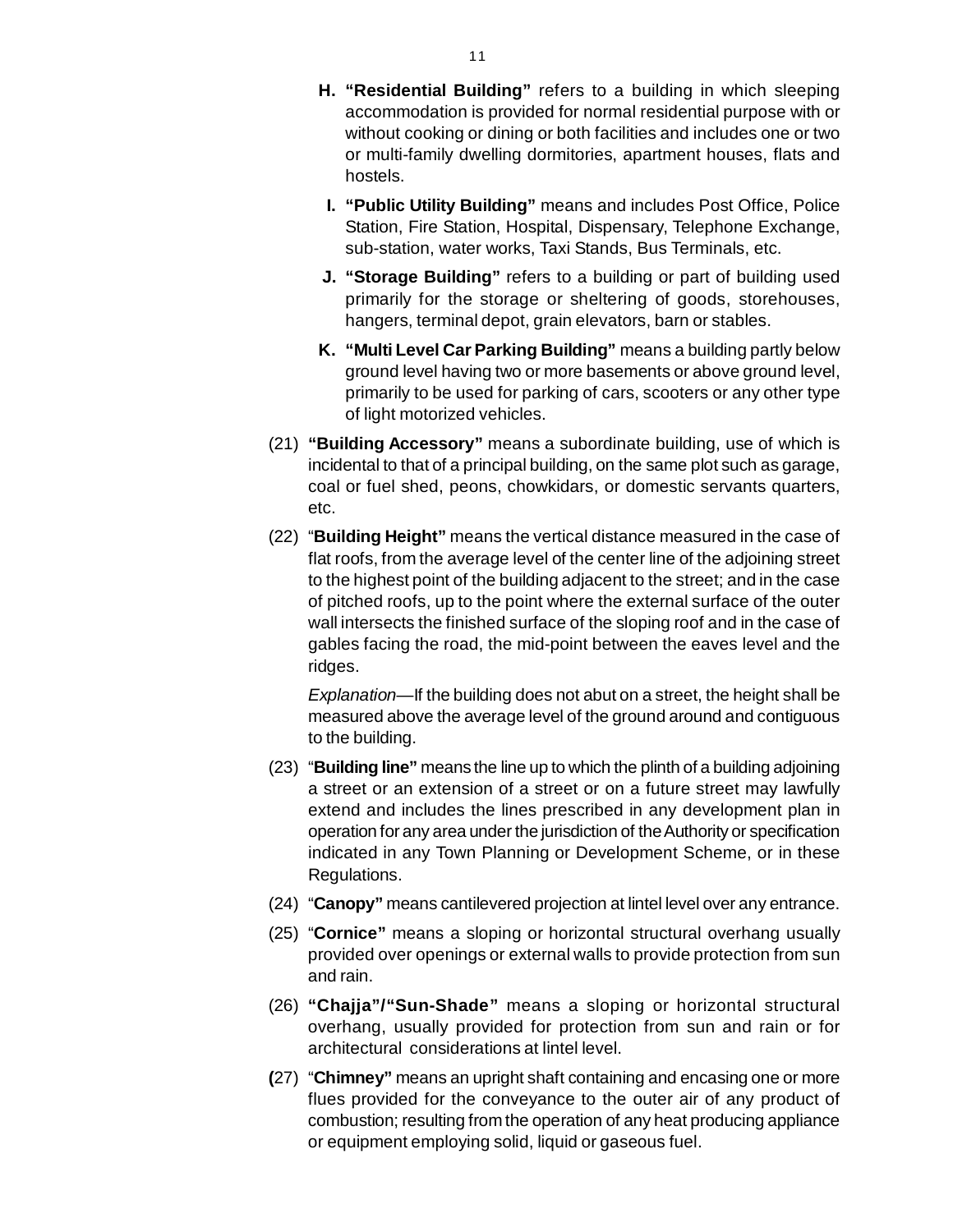- (28) "**Coastal Regulation Zone"** means a zone delineated for regulatin[g](http://www.docu-track.com/buy/) development activities in the sea coast as notified by the Central/ State Government from time to time.
- (29) "**Combustible materials"** means a material, which burns or adds to a fire when used for combustibility in accordance with good practice.
- (30) **"Common Area"** means corridors, lobbies, stairs, stairways, fire escapes, parking area, community space, installation of common services, guard room, society room provided in an apartment building.
- (31) **"Conversion"** means the change of occupancy to another occupancy or change in building structure or part thereof resulting in change of space or use requiring additional occupancy certificate.
- (32) **"Corner plot"** means a plot located at the junction of two or more intersecting streets, the frontage of which would be on the street having larger with. In case, where two streets are of same with then the smaller size of the plot abutting the street will be treated as the front.
- (33**) "Courtyard"** means a space permanently open to sky, with or without pergola, enclosed fully or partially by buildings and may be at ground level or any other level within a building.
- (34) **"Coverage"** means percentage of covered area on the ground floor which is not open to sky excluding the Chajja/roof projection up to 0.75 Meter width overhanging the open space to the total plot area.
- (35) **"Covered Area"** means in respect of ground floor, area covered immediately above the plinth level by the building but does not include the open space covered by—
	- A. garden, rockery, well and well-structures, rainwater harvesting structures, plant nursery, water-pool (if uncovered), platform round a tree, tank, fountain, bench, chabutara with open top unenclosed on sides by walls, boundary wall, swing and area covered by chajja up to 0.75 m. projection without any pillars, etc., touching the ground;
	- B. 'drainage culvert conduit', catch-pit, gully pit, inspection chamber, gutter and the like; and
	- C. compound wall, gate, slide/ swing door, canopy and areas covered by chajja or similar projections and staircases which are uncovered and open at least on three sides and also open to sky.
- (36) **"Cul-de-sac"** means such means of access having length up to 150 m. with an additional turning space not less than 81 square meters in area having no dimension less than 9 m.
- (37) **"Damp-Proof Course"** means course consisting of some appropriate water proofing material provided to prevent penetration of dampness.
- (38) **"Detached building"** means a building whose walls and roof are independent of any other building with open spaces on all sides.
- (39) **"Development Plan/ Comprehensive Development Plan"** includes any development plan either interim or comprehensive or zonal plan in operation for the area under the jurisdiction of the Authority.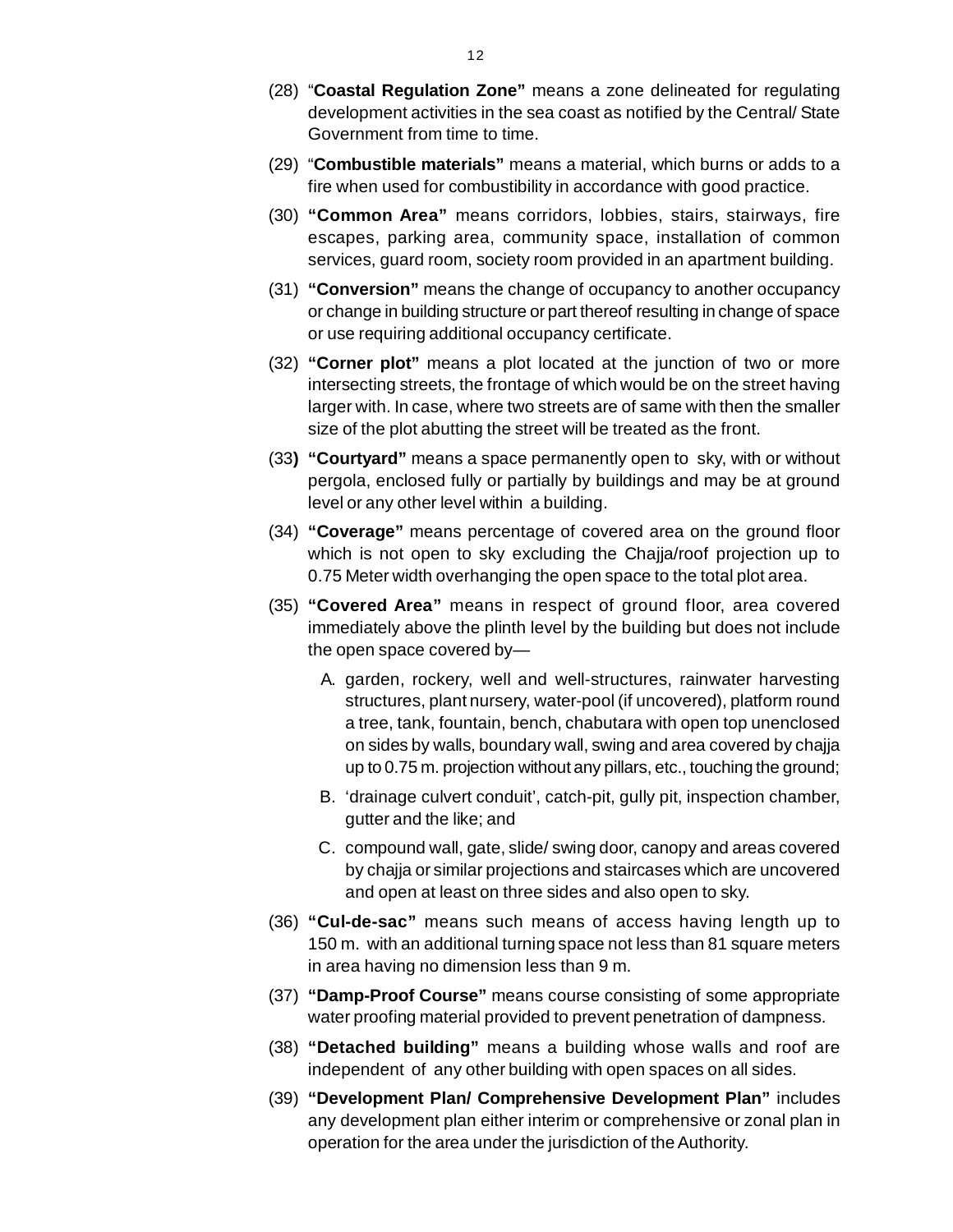- (40) **"Deviation"** means any construction made in departure from th[e](http://www.docu-track.com/buy/) approved plan by way of alterations or additions, modifications in the total floor area, coverage, floor area ratio (FAR), setbacks, height, parking space, provision of public utilities, etc.
- (41) **"Drain"** means a line of pipes including all fittings and equipment such as manholes, inspection chamber, traps, gullies and floor traps used for the drainage of a building or a number of buildings or yards appurtenant to the buildings within the same curtilage and includes open channels used for conveying surface water.
- (42) **"Drainage"** means the removal of any liquid by a system constructed for purpose.
- (43) **"Dwelling Unit/Tenement"** means an independent housing unit with facilities for living, cooking and sanitary requirements.
- (44) **"Encroachment"** means an act to enter into the possession or rights either of permanent or temporary nature on a land or built up property of local body or State/Central Government.
- (45) **"Existing Use"** means use of a building or structure existing authorisedly with the approval of the Authority before the commencement of these Regulations.
- (46) **"Enclosed stair-case"** means a staircase, separated by fire resistant walls from the rest of the building.
- (47) **"Existing Building or use"** means a building, structure or its use as sanctioned/ approved/ regularized by the Competent Authority, existing before the commencement of these Regulations.
- (48) **"Exit"** means a passage, channel or means of egress from any building, storey or floor area to a street or other open space of safety.
- (49) **"External Wall"** means an outer wall of a building even though adjoining to a wall of another building and also means a wall abutting on an interior open space of a building.
- (50) **"Farm House"** means a plot of land including construction thereon in the area designated for agricultural use by the Authority.
- (51) **"Farm Shed"** shall include permanent or temporary structures erected in the plot used for farm house.
- (52) **"Fire Alarm System"** means an arrangement of call joints or detectors, sounders and other equipments for the transmission and indication of alarm and sometimes used as signals for testing of circuits and whenever required for the operation of auxiliary services. This device may be work automatically or manually to alert the occupants in the event of fire.
- (53) **"Fire Lift"** means lift specially designed for use by fire service personnel in the event of fire.
- (54) **"Fire Proof Door"** means a door or shutter fitted to a wall opening and constructed and erected with the requirement to check the transmission of heat and fire for a specified period.
- (55) **"Fire Resisting Material"** means the material, which is normally used for fire resistance.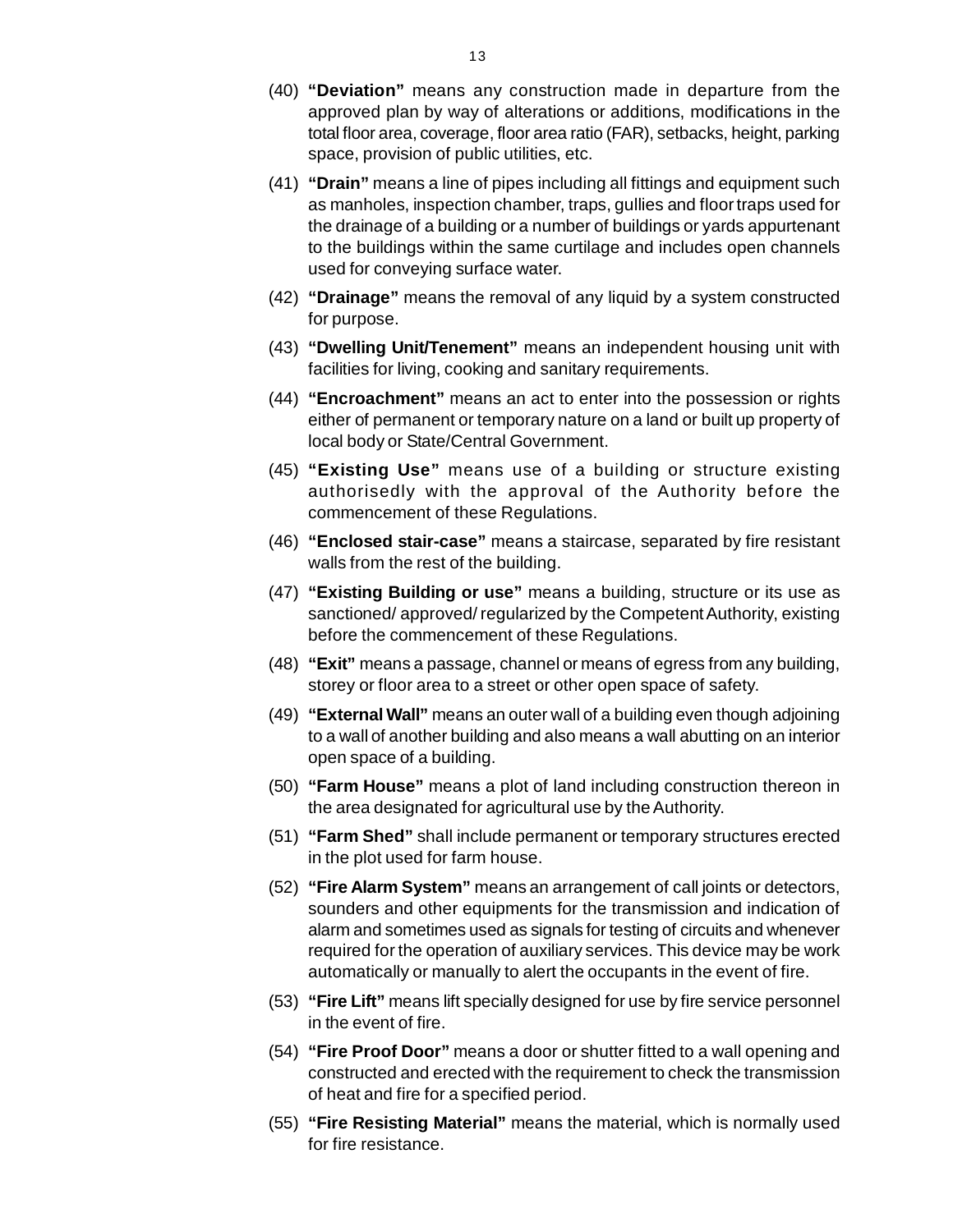- (56) **"Floor"** means the lower surface in a storey on which one normall[y](http://www.docu-track.com/buy/) walks in a building.
- (57) **"Floor Area Ratio (FAR)"** means the quotient obtained by dividing the total covered area on all floors with the area of the plot

 Total covered area of all floors Plot area.  $FAR =$ 

- (58) "**Floor space**" means the usable space of rooms excluding corridors, toilets, staircases, balcony and the like.
- (59) **"Footing"** means the part of a structure, which is in direct contact with the ground and transmitting loads to the ground.
- (60) **"Foundation"** means that part of a structure, which is in direct contact with and meant for transmitting loads to the ground.
- (61) **"Gallery"** means an intermediate floor or platform projecting from a wall of an auditorium or a hall providing extra floor area, additional seating accommodation, etc. It shall also include structures provided for seating in stadia.
- (62) **"Garage-Private"** means a building or a portion thereof designed for parking of privately owned motor vehicles or any other vehicles.
- (63) **"Garage-Public"** means a building or a portion thereof designed or used for repairing, servicing, hiring, selling or parking of motor driven or any other vehicles.
- (64) **"Ground Floor"** shall mean storey, which has its floor surface nearest to the ground around the building.
- (65) **"Group Housing"** means building with more than one dwelling unit, where land is own jointly and the construction is undertaken jointly by one agency.
- (66) **"Habitable room"** means a room having area of not less than 9.0 sq. m., width 2.4 m.(min.), height 2.75 m.(min.) occupied or designed for occupancy by one or more persons for study, living, sleeping, eating, cooking if it is used as a living room, but does not include bathrooms, water closet compartments, laundries, serving and storage pantries, corridors, cellars, attics and spaces that are not used frequently or during extended periods.
- (67) **"Hazardous material"**
	- A. means radioactive substances;
	- B. material which is highly combustible or explosive and/or which may produce poisonous fumes explosive emanations or storage, handling, processing or manufacturing of which may involve highly corrosive, toxic, obnoxious alkalis or acids or other liquids; and
	- C. other liquids or chemicals producing flame, fumes, explosive, poisonous, irritant or corrosive gases or which may produce explosive mixtures of dust or fine particles capable of spontaneous ignition.
- (68) **"Hazardous and obnoxious industry"** means industry which creates nuisance to the surrounding development in the form of smell, smoke, gas, dust, air pollution, water pollution and other unhygienic conditions.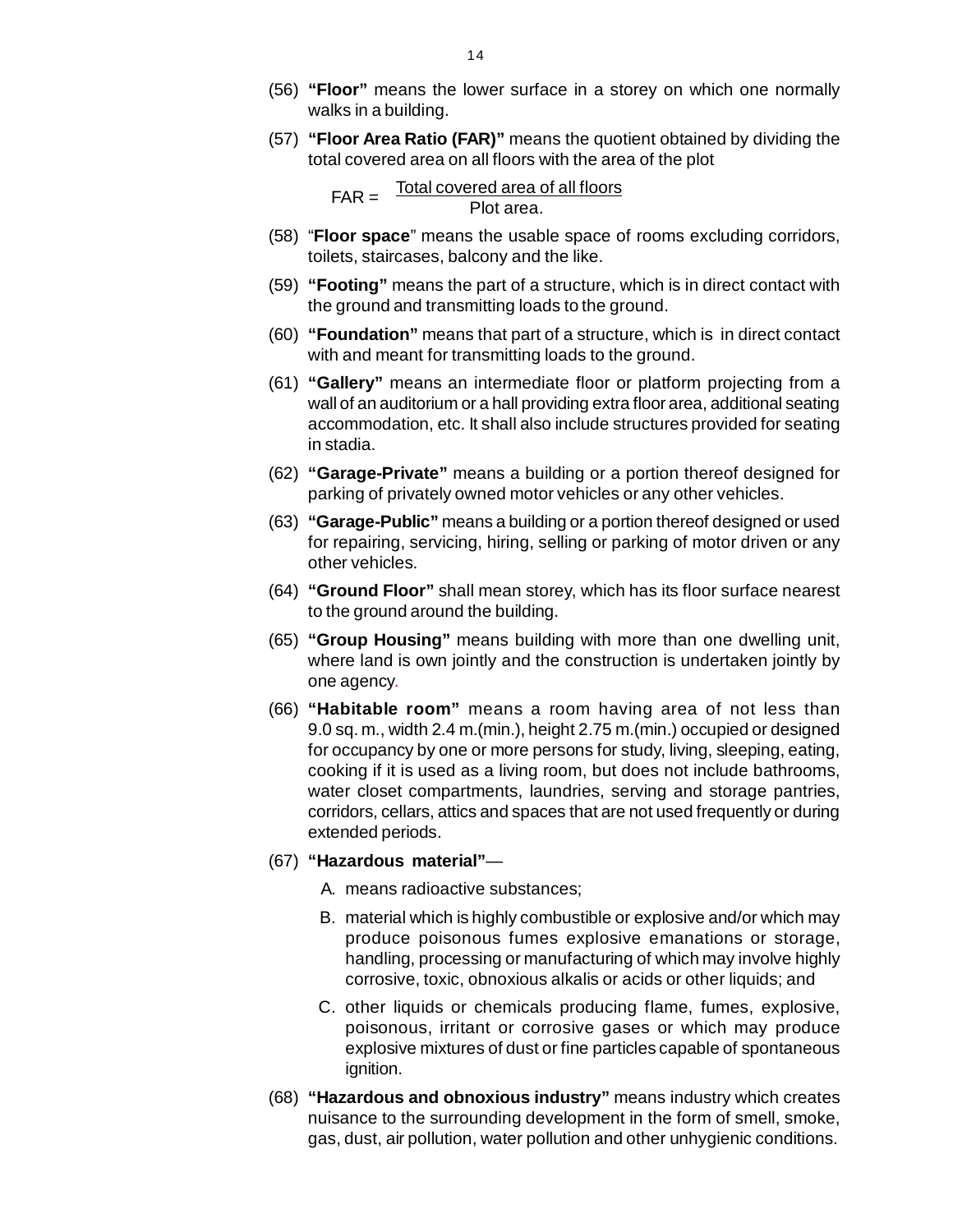(69) **"Natural hazard prone areas"** means areas likely to have moderate t[o](http://www.docu-track.com/buy/) high intensity earthquake or cyclonic storm, or significant flood flow or inundation or landslides/mud flows/avalanches or one or more of these hazards.

*NOTE: Moderate to very high damage risk zones of earthquakes are shown in Seismic Zones III, IV and V specified in IS:1893; moderate to very high damage risk zones of cyclones are those areas along the sea coast of India prone to having wind velocities of 39 m/s or more as specified in IS:875 (Part 3); and flood prone areas in river plains (un-protected and protected) are indicated in the Flood Atlas of India prepared by the Central Water Commission, besides, other areas which can be flooded under conditions of heavy intensity rains, inundation in depressions, back flow in drains, inadequate drainage, etc., as identified through local surveys in the development plan of the area and landslide prone areas as identified by State Government/Land surveys.*

- (70) **"Heritage Zone"** means the area as declared by the competent authority from time to time within the jurisdiction of Brahmapur Development Authority.
- (71) **"Illuminated Exit Signs"** means a device for indicating the means of escape during normal circumstances and power failure.
- (72) **"Jhamp"** means a downward vertical or sloping projection hanging below the balcony to provide protection from direct sun or rain.
- (73) **"Katra/Chawl"** means a building so constructed as to be suitable for living in separate tenements each consisting a single room, or of two, but not more than two rooms and with common sanitary arrangements.
- (74) **"Latrine-connected"** means a latrine connected to the municipal sewer system.
- (75) **"Land use"** means the land proposed to be utilized as indicated/ earmarked in I.D.P./C.D.P.
- (76) **"Layout plan"** means plan indicating subdivision of land with provision of roads and other infrastructure.
- (77) **"Latrine-unconnected"** means a latrine not connected to the municipal sewer system; it may be connected to a septic tank or suitable treatment or disposal system.
- (78) **"Ledge/Tand"** means a shelf-like projection supported in any manner whatsoever, except by means of vertical supports within a room itself but not having projection wider than 1.0 meter and at a minimum clear height of 2.1 meters from the floor level.
- (79) **"Loft"** means an intermediate floor between two floors or a residual space in a pitched roof, above normal floor level with a maximum height of 1.5 meters and which is constructed or adopted for storage purposes.
- (80) **"Licensed Technical Person"** means Architect registered with the Council of Architecture or Civil Engineer/Structural Engineer/ Town Planner/Supervisor licensed by the Authority.
- (81) **"Masonry"** means an assemblage of masonry units properly bonded together with mortar.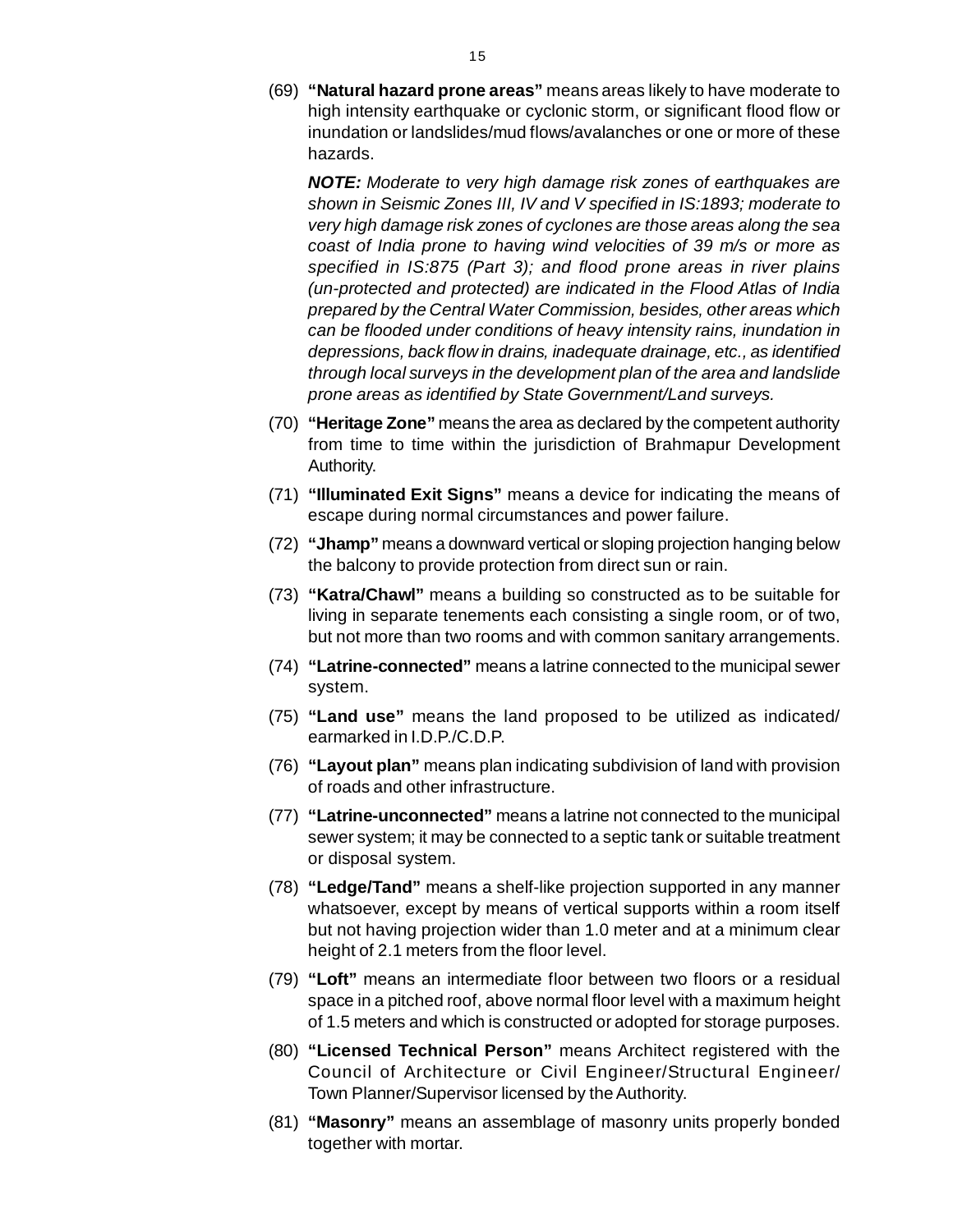- (81-A) "**Mixed Land Use"** means mixed use of the building/premise consistin[g](http://www.docu-track.com/buy/) more than one compatible use of which the principal use shall not be less than  $2/3<sup>rd</sup>$  of total built up area.
	- (82) **"Mezzanine Floor"** means an intermediate floor between two floors, above ground level, accessible only from the lower floor.
	- (83) **"Multi-Storey or High Rise Building"** means a building whose height is 15 meters measured from the average level of the centre line of the street on which the site abuts or more than four floors excluding basement or stilt.
	- (84) **"Mumty or Stair Cover"** means a structure with a covering roof over staircase and its landing built to enclose only the stairs for the purpose of providing protection from weather and not used for human habitation.
	- (85) **"Mitigation"** means measures taken in advance of a disaster aimed at minimizing or eliminating its impact on society and on environment including preparedness and prevention.
	- (86) **"Non-Combustible Material"** means a material, which does not burn nor add heat to a fire when tested for combustibility in accordance with good practice.
	- (87) **"Non-Conforming Use of a Building or Land"** means the use of a building or land existing at the time of commencement of these Regulations and which does not conform to the Regulations pertaining to the zone in which it is located.
	- (88) **"Occupancy or Use"** means the principal occupancy for which a building or a part of a building is used or intended to be used.
	- (89) **"Open Space"** means an area forming an integral part of the plot beyond the developed/constructed area left open to the sky.
	- (90) **"Owner"** means a person, group of persons, a company, trust, Institute, Registered Body, State or Central Government and its departments, undertakings and the like in whose name the property stands registered in revenue records.
	- (91) **"Parapet"** means a low wall or railing built along the edge of a roof or a floor having a minimum height of 1.0 m.
	- (92) **"Parking Space"** means an area enclosed or unenclosed, covered or open, of sufficient size to park vehicles, together with a driveway connecting the parking space with a street or any public area and permitting ingress and egress of the vehicles.
	- (93) **"Partition"** means an interior non-load bearing wall, one storey or part of a storey in height.
	- (94) **"Performance Security"** means a security amount to be deposited with the Authority by the Builder/Developer of an Apartment Building/ Group Housing/Commercial Building/Real Estate Development at the time of approval of Plans. However, no Performance Security is required for a commercial building having a covered area of less than 300 sq. m. in all floors.
	- (95) **"Permit"** means a permission or authorization in writing by the Authority to carry out the work regulated by these Regulations.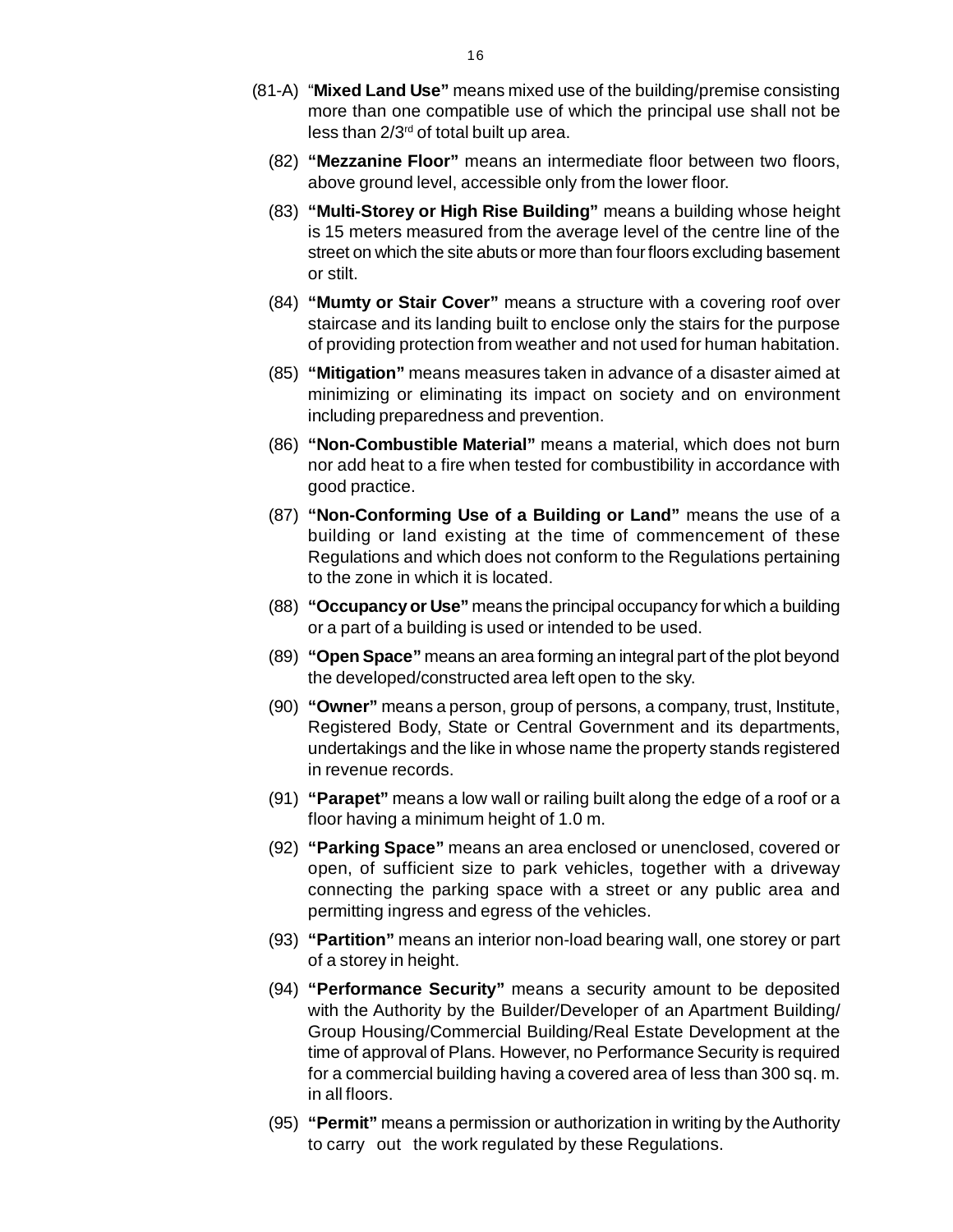- (96) **"Plantation"** means plantation of plants and trees.
- (97) **"Plinth"** means the portion of a structure between the surface of th[e](http://www.docu-track.com/buy/) surrounding ground and the surface floor immediately above the ground.
- (98) **"Plinth Area"** means the built up area measured at the floor level of ground floor.
- (99) **"Porch"** means a covered surface supported on pillar or otherwise for the purpose of pedestrian or vehicular approach to a building.
- (100**) "Public Utility Service"** means drainage, sewerage, electricity, water supply, solid waste disposal, sanitation, fire services, roads and any other support or infrastructure and the like for which a building has to depend on public bodies, authorities or agencies.
- (101) **"Real Estate Development"** means development undertaken for sale.
- **(**102) **"Registered Architect"** means an Architect registered with the Council of Architecture, who is not in arrears of subscription and who has not been debarred by the Authority.
- (103) **"Registered Builder/Developer"** means a builder empanelled registered with the Authority.
- (104) **"Road"** means any access *viz.* highway, street, lane, pathway, alley or bridge, whether a thoroughfare or not, over which the public have right of passage or access or have passed and had access uninterruptedly for a specified period and includes all bunds, channels, ditches, storm water drains, culverts, side tracks, traffic islands, road side trees and hedges, retaining walls, fences barriers and railings within the road line.
- (105) **"Road Width or Width of Road/Street"** means the whole extent of space within the boundaries of a road when applied to a new road/street as laid down in the city survey or development plan or prescribed road lines by any act of law and measured at right angles to the course or intended course of direction of such road.
- (106) **"Row Housing"** means a row of contiguous houses with only front, rear and interior open spaces.
- (107) "**Room Height"** means the vertical distance measured from the finished floor level to the finished ceiling.
- (108) **"Rule"** means the Odisha Development Authorities Rules, 1983 as amended from time to time.
- (109) **"Schedule"** means a schedule appended to these Regulations.
- (110) **"Section"** means sections of the Act.
- (111) "**Semi-Detached Building"** means building detached on three sides (front, rear and side) with open spaces as specified under the Regulations.
- (112) **"Setback"** means the distance between the plinth lines of the building and the boundary of the plot.
- (113) **"Setback line"** means a line usually parallel to the plot boundaries and laid down in each case by the Authority beyond which nothing can be constructed towards the plot boundaries and shall not apply to slums taken up under an approved programme of the Government.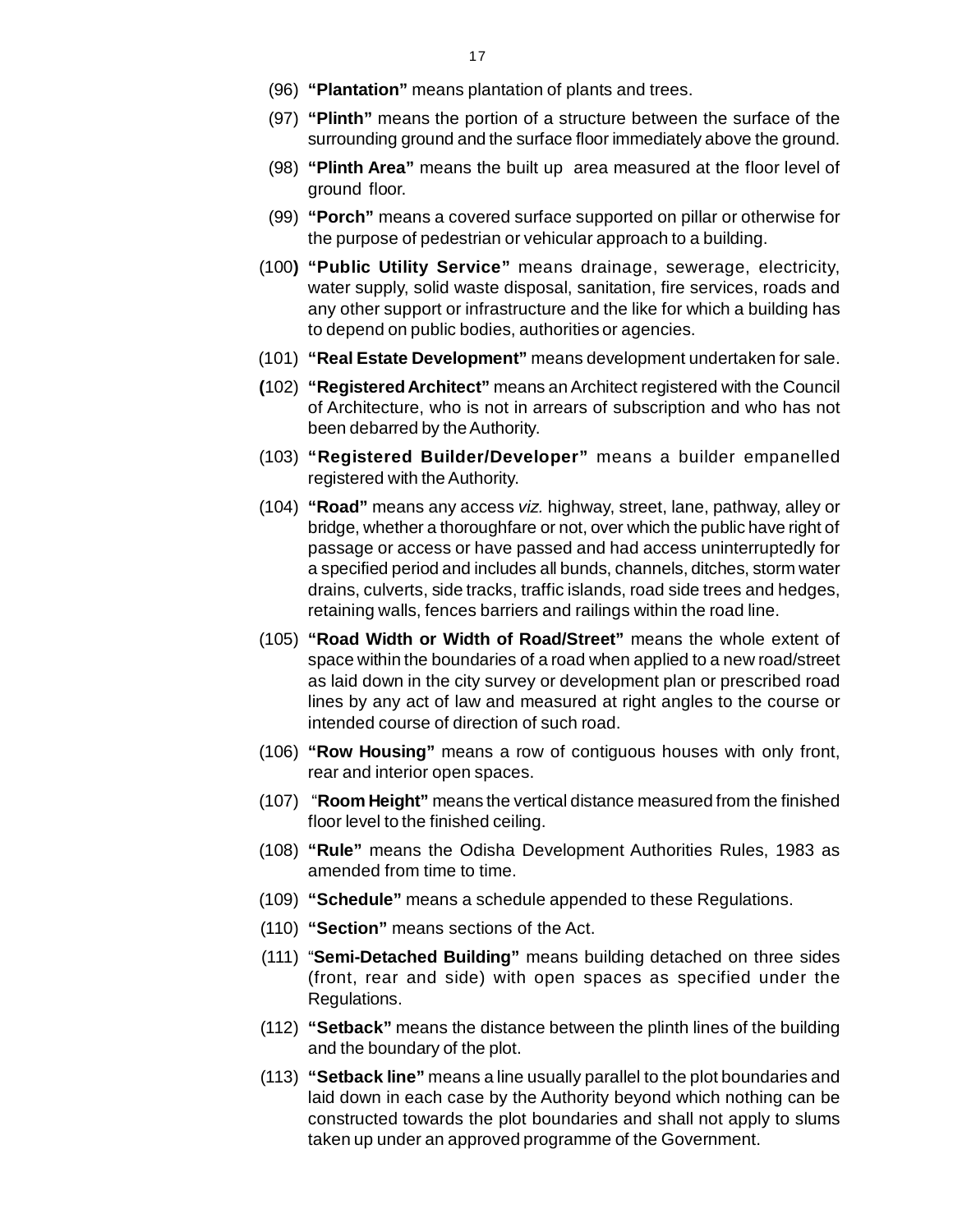- (114) **"Settlement"** means a human settlement, whether urban or rural i[n](http://www.docu-track.com/buy/) character. It includes habited villages, towns, townships, cities and the areas notified under the control of the Authority.
- (115) **"Site"** means a parcel or piece of land enclosed by definite boundaries.
- (116**) "Site with Double Frontage"** means a site having frontage on two streets other than corner plot.
- (117) **"Service Floor"** means floor in hotel or commercial building above ground floor in case of more than four storeyed buildings.
- (118) **"Service Lane"** means a lane provided at rear or side of a plot for service purposes.
- (119) "**Service Road"** means a road/ lane provided at the front, rear or side of a plot for service purpose.
- (120) **Side Depth"** means horizontal distance between the front and rear side boundaries.
- (121) **"Smoke Stop Door"** means a door for preventing or checking the spread of smoke from one area to another.
- (122) **"Storage Space"** means a space where goods of non-hazardous nature are stored and includes cold storage and banking safe vaults.
- (123) **"Store Room"** means a room used as storage.
- (124) **"Stilt Floor"** means the floors above G. L. without any partition walls meant for parking below the building and services enclosures like Gen set room, guard/society room, pump room, staircase, lift with height limitation not exceeding 2.56 m.
- (125) **"Spiral Staircase"** means a staircase forming continuous winding curve round a central point or axis provided in a open space having tread without risers.
- (126) **"Storey"** means the space between the surface of any floor and the surface of the floor next above it, or if there be no floor above it then the space between any floor and the ceiling next above it, but shall not include a mezzanine floor.
- (127) **"Supervisor"** means a person having Diploma in Architectural Assistantship/Diploma in Civil Engineering/equivalent qualification.
- **(**128) **"Tenements"** means room or rooms in the occupation of , or meant for the occupation of one tenement.
- **(**129) **"To abut"** means to abut on a road so that any portion of the building is on the road boundary.
- **(**130) **"To erect"** a building means—
	- A. to erect new building on any site whether previously built upon or not;
	- B. to re-erect any building of which portions above the plinth level have been pulled down or destroyed.
- (131) **"Unsafe Building"** means buildings which are structurally and constructionally unsafe or in-sanitary or do not provide adequate means of egress or which constitute fire hazard or are otherwise dangerous to human life or property or which in relation to existing use constitute a hazard to safety/health/public welfare by reason of inadequate maintenance, dilapidation or abandonment.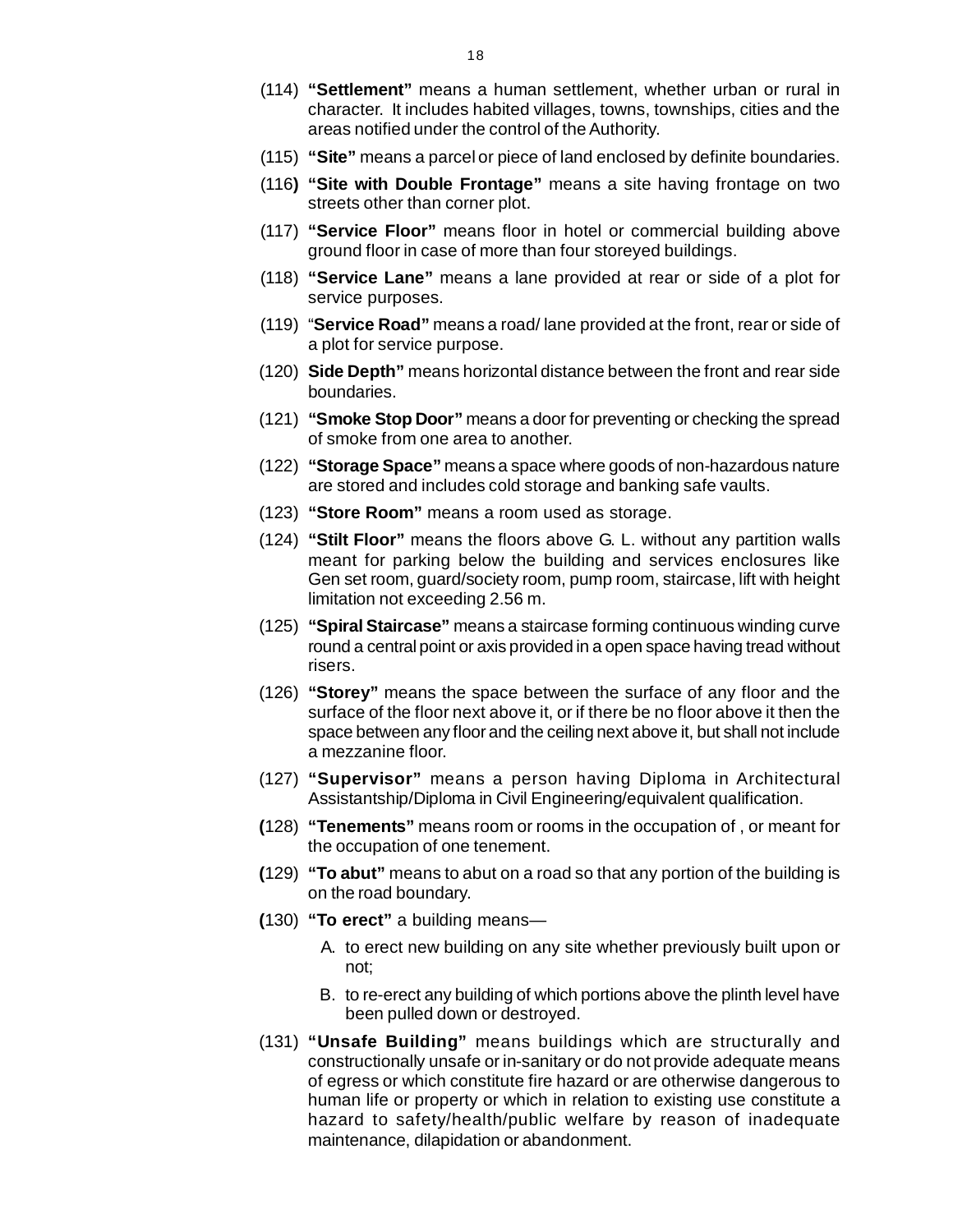- (132) **"Unauthorized Construction"** means the erection or re-erection[,](http://www.docu-track.com/buy/) addition or alteration which is not approved or sanctioned by the Authority.
- (133) "**Underground/Overhead Tank"** means an underground/overhead water tank, constructed or placed to store water.
- **(**134) "**Verandah"** means space with at least one side open to the outside with the exception of one-meter parapet on the upper floors to be provided on the open side.
- (135) **"Ventilation"** means the supply of outside air into a building through window or other openings due to wind outside and convection effects arising from temperature or vapour pressure differences (or both) between inside and outside of the building.
- (136) **"Water Closet/ W.C."** means a privy with arrangement for flushing the pan with water but does not include a bathroom.
- (137) "**Watercourse"** means a natural channel or an artificial channel formed by draining or diversion of a natural channel meant for carrying storm and wastewater.
- (138) "**Window"** means an opening to the outside other than a door, which provides all or part of the required light or ventilation or both to an interior space.
- (139) "**Zoning Regulations"** means Regulations or Plans governing land use in any development plan or forming part of a development plan in operation;

Words and expressions used in these Regulations, but not defined, shall have the same meaning as respectively assigned to them in the Odisha Development Authorities Act, 1982, the Odisha Development Authorities Rules, 1983 and National Building Code of India, 2005 amended from time to time.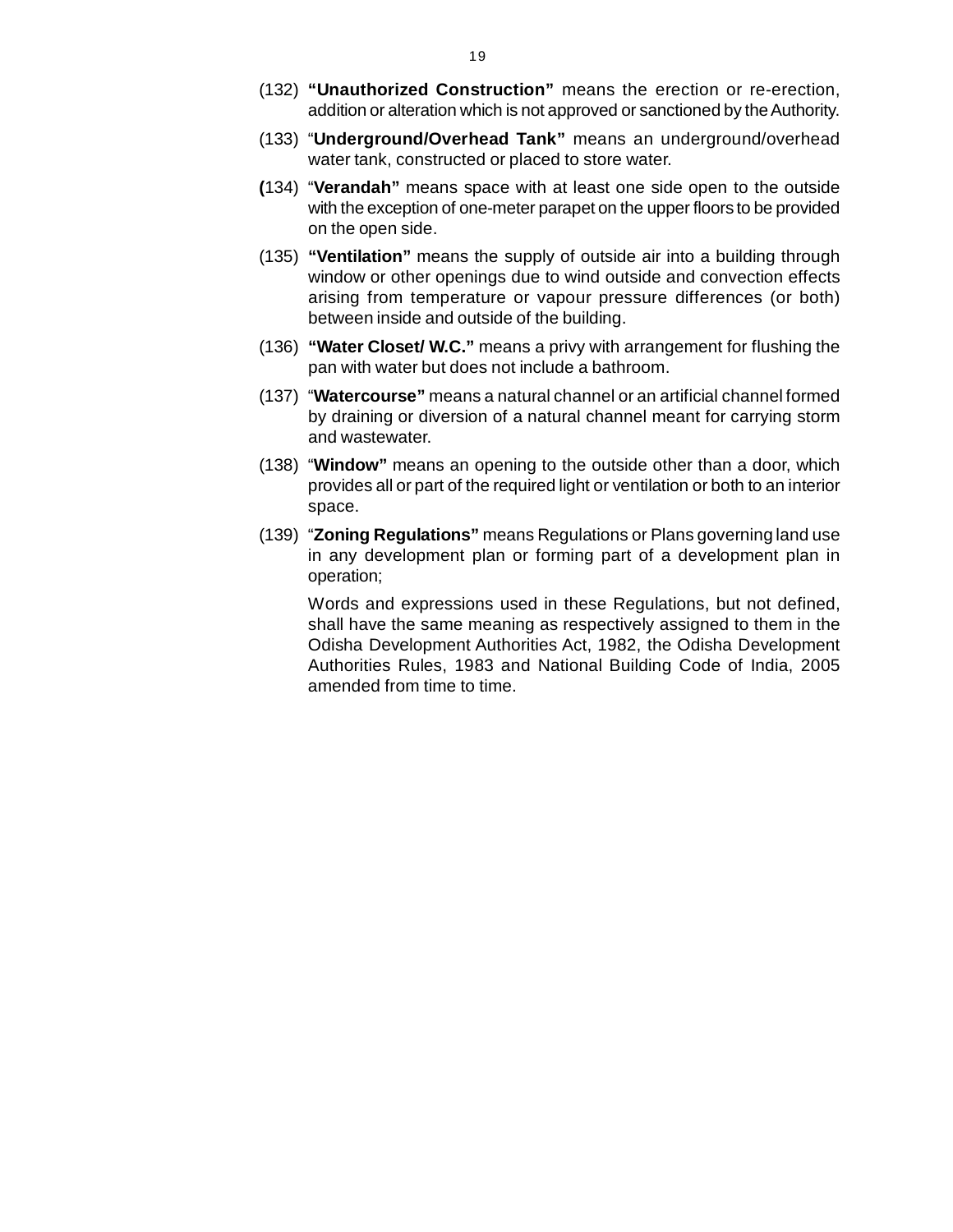## **PART - II**

## **ADMINISTRATION**

| Applicability.        |    | 3. Subject to the provisions of the Act, these Regulations shall apply:                                                                                                                                                                                                                                                                                                                                                                                                                                  |
|-----------------------|----|----------------------------------------------------------------------------------------------------------------------------------------------------------------------------------------------------------------------------------------------------------------------------------------------------------------------------------------------------------------------------------------------------------------------------------------------------------------------------------------------------------|
|                       |    | (1) to the planning, design and construction of building in case of erection a<br>building;                                                                                                                                                                                                                                                                                                                                                                                                              |
|                       |    | (2) to all parts of the building whether removed or not and in case of removal<br>of whole or any part of the building;                                                                                                                                                                                                                                                                                                                                                                                  |
|                       |    | (3) to the remaining part of the building after demolition and work involved in<br>demolition in case of demolition of whole or any part of a building;                                                                                                                                                                                                                                                                                                                                                  |
|                       |    | (4) to the whole building whether existing or new building (except only to that<br>part of the building, which is consistent with these Regulations) in case<br>of alteration of a building;                                                                                                                                                                                                                                                                                                             |
|                       |    | (5) to all parts of the building affected by the change in case of change of<br>occupancy of a building; and                                                                                                                                                                                                                                                                                                                                                                                             |
|                       |    | (6) to use of any land or building where subdivision of land is undertaken or<br>use of land or building is changed.                                                                                                                                                                                                                                                                                                                                                                                     |
| Deemed<br>permission. | 4. | (1) The construction of any building, in respect of which permission has<br>been issued by the Competent Authority before the coming into force of<br>these Regulations, shall, so far as it is not inconsistent with the provisions<br>of these Regulations regarding provision of public utility services and<br>construction in heritage zone, continue to be validly made and the said<br>permission shall be deemed to have been issued under the corresponding<br>provisions of these Regulations. |
|                       |    | (2) Where any building has been constructed without an approved plan or<br>with deviation of an approved plan, the provisions of these Regulations<br>shall be insisted upon.                                                                                                                                                                                                                                                                                                                            |
| Application.          |    | 5. (1) Any person who intends to erect, re-erect or make additions or alterations<br>in any building or demolish any building shall apply to the Authority in<br>Form-I (Part-I). Based on this, the Authority may prescribe separate<br>formats for different categories of buildings and group housing;                                                                                                                                                                                                |
|                       |    | (2) Such application shall be accompanied by the following documents:                                                                                                                                                                                                                                                                                                                                                                                                                                    |
|                       |    | i. Six copies of plans in hard copies either computer prints or ammonia<br>prints, as well as in soft copy (CD) duly signed by the persons who<br>have prepared them and the owner/applicant, showing:                                                                                                                                                                                                                                                                                                   |
|                       |    | A. Site Plan—the Site Plan furnished with the application for<br>permission shall be drawn to a scale of not less than 1:2000-                                                                                                                                                                                                                                                                                                                                                                           |
|                       |    | a. the boundaries of the site and of any contiguous land;                                                                                                                                                                                                                                                                                                                                                                                                                                                |
|                       |    | b. the position of the site in relation to neighbouring streets;                                                                                                                                                                                                                                                                                                                                                                                                                                         |
|                       |    | c. the name of the streets in which the building is proposed to be<br>situated, if any;                                                                                                                                                                                                                                                                                                                                                                                                                  |
|                       |    | d. all existing buildings standing on, over or under the site including<br>service lines;                                                                                                                                                                                                                                                                                                                                                                                                                |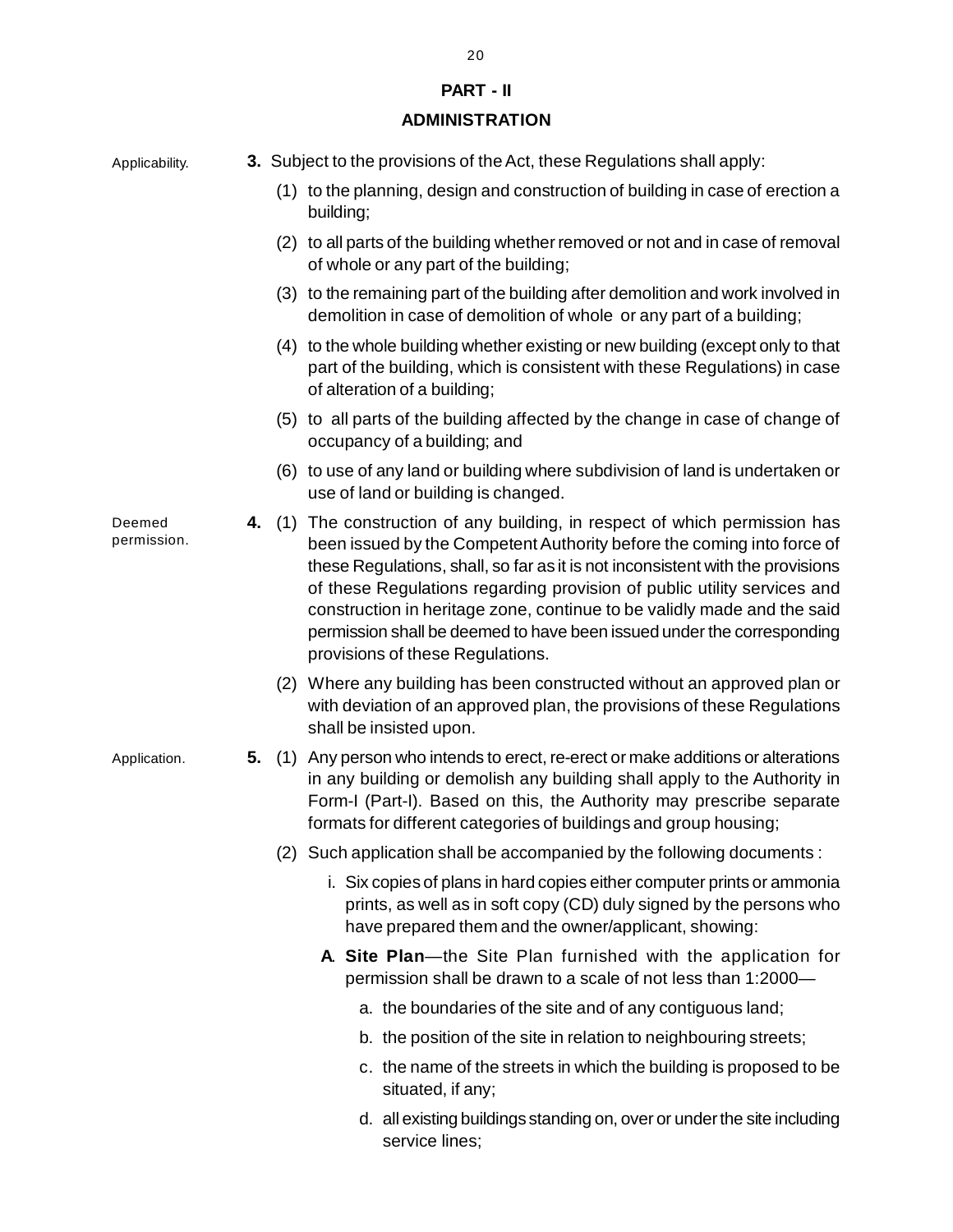- e. the position of the building and of all other buildings(if any) whic[h](http://www.docu-track.com/buy/) the applicant intends to erect upon his contiguous land referred to in (a) in relation to;
	- (i) the boundaries of the site and in case where the site has been partitioned the boundaries of the portion owned by the applicant and also of the portions owned by others;
	- (ii) all adjacent streets, buildings(with no. of storeys and height) and premises within a distance of 15 m. of the site and of the contiguous land (if any) referred to in (a.); and
	- (iii) if there is no street within a distance of 15 m. of the site, the nearest existing street.
- f. the means of access from the street to the building, and to all other buildings (if any) which the applicant intends to erect upon his contiguous land referred to in(a);
- g. space to be left about the building to secure free circulation of air, admission of light and access for scavenging purposes;
- h. the width of the street (if any) in front and of the street (if any) at the side/rear or near the buildings ;
- i. the direction of north point relative to the plan of the building;
- j. any physical features, such as well, drains, etc. and
- k. such other particular as may be specified by the Authority.
- **B**. **Key plan**—A key plan drawn to a scale of not less than 1:200 shall be submitted along with the application. The minimum dimension of the key plan shall be not less than 75 mm.
- **C. Sub divisional layout plan**—In case of development work, the plan shall be accompanied by the subdivision/layout plan which shall be drawn on a scale or not less than 1:500/1:1000 containing the following;
	- (a) scale and north point;
	- (b) the location of all proposed and existing roads with their existing /proposed/prescribed widths within the land;
	- (c) dimensions of the plot along with building lines showing the setbacks with dimensions within each plot;
	- (d) the location of drains, sewers, public facilities and services, and electrical lines etc.;
	- (e) table indicating size, area and use of all the plots in the subdivision/layout plan;
	- (f) statement indicating the total area of the site, area utilized under roads, open spaces for parks, playgrounds, recreation space and development plan reservations, schools, shopping and other public spaces alongwith their percentage with reference to the total area of the site proposed to be subdivided; and
	- (g) in case of plots which are subdivided in built up areas in addition to the above, the means of access to the subdivision from existing streets.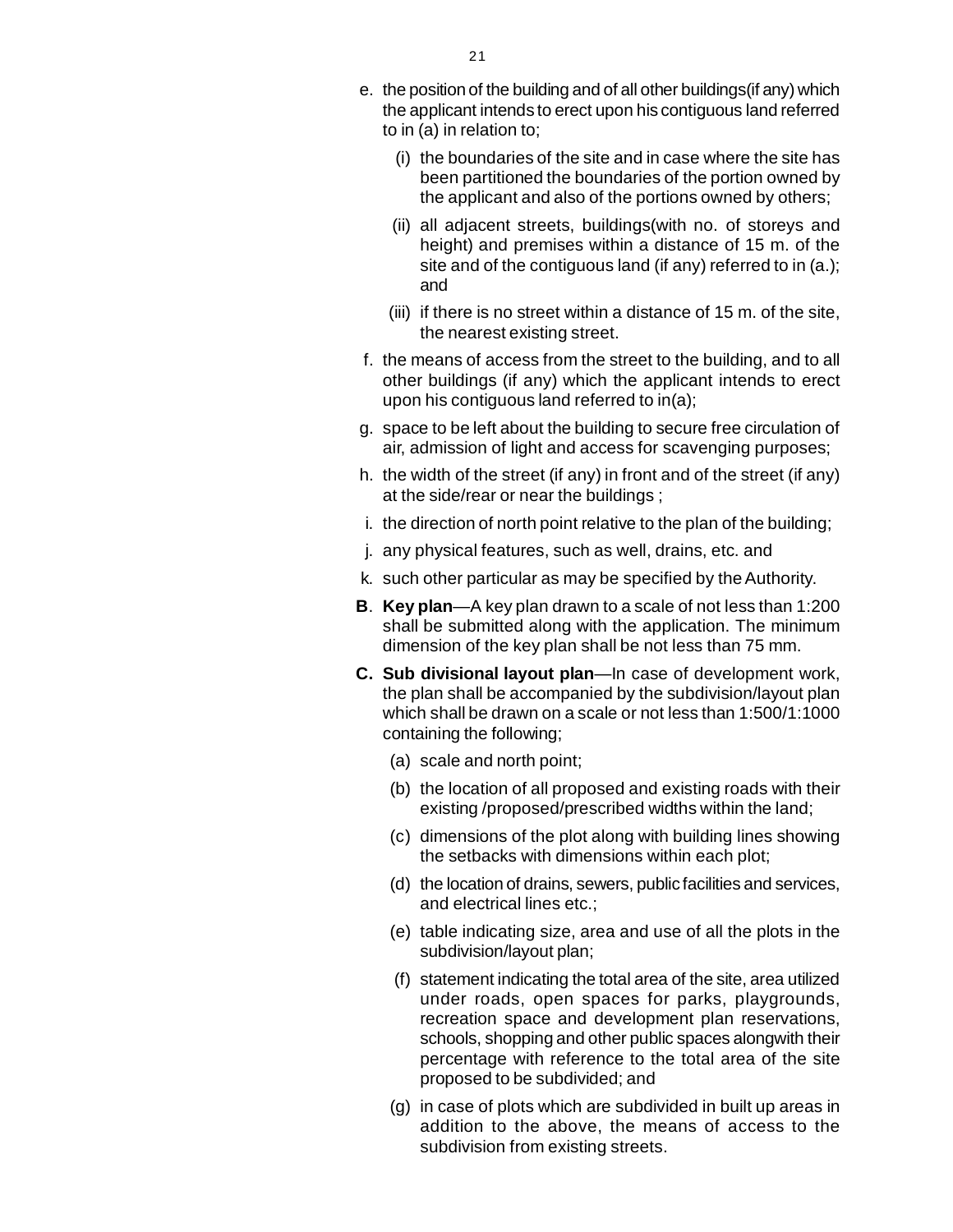- (a) include floor plans of all floors together with the covered area clearly indicating the size and spacing of all framing members and sizes of rooms and the position of staircases, ramps and lift wells;
- (b) show the use or occupancy of all parts of the buildings;
- (c) show exact location of essential services, for example, WC, sink, bath and the like;
- (d) Include at least one elevation from the front showing height of building and rooms and also the height of parapet;
- (e) Include at least one section through the staircase;
- (f) Include the structural arrangements with appropriate sections showing type/arrangements of footings, foundations, basement walls; structural load bearing walls, columns and beams, and shear walls; and arrangement/spacing of framing members, floor slabs and roof slabs with the material used for the same;
- (g) show all street elevations;
- (h) give dimension of the projected portions beyond the permissible building line;
- (i) include terrace plan indicating the drainage and slope of the roof; and
- (j) give indications of the north point relative to the plan.
- **E. Building Plan for Multi-storied/special buildings:** For all multi-storied buildings which are 15 m. or more in height and more than four floors, for special buildings like educational, assembly, institutional, industrial, storage and hazardous and mixed occupancies with any of the aforesaid occupancies having covered area more than 500 sq. m.

The following additional information shall be furnished/indicated in the building plan in addition to the items given in (iv) as applicable:

- (a) Access to fire appliances/vehicles with details of vehicular turning circle and clear motorable access way around the buildings;
- (b) Size(width) of main and alternative staircases along with balcony approach, corridor, ventilated lobby approach;
- (c) Location and details of lift enclosures;
- (d) Location and size of fire lift;
- (e) Smoke stop lobby/door, where provided ;
- (f) Refuse chutes, refuse chamber, service duct, etc;
- (g) Vehicular parking space.
- (h) Refuse area, if any;
- (i) Details of building services- Air-conditioning system with position of fire dampers, mechanical ventilation system, electrical services, boilers, gas pipes, etc;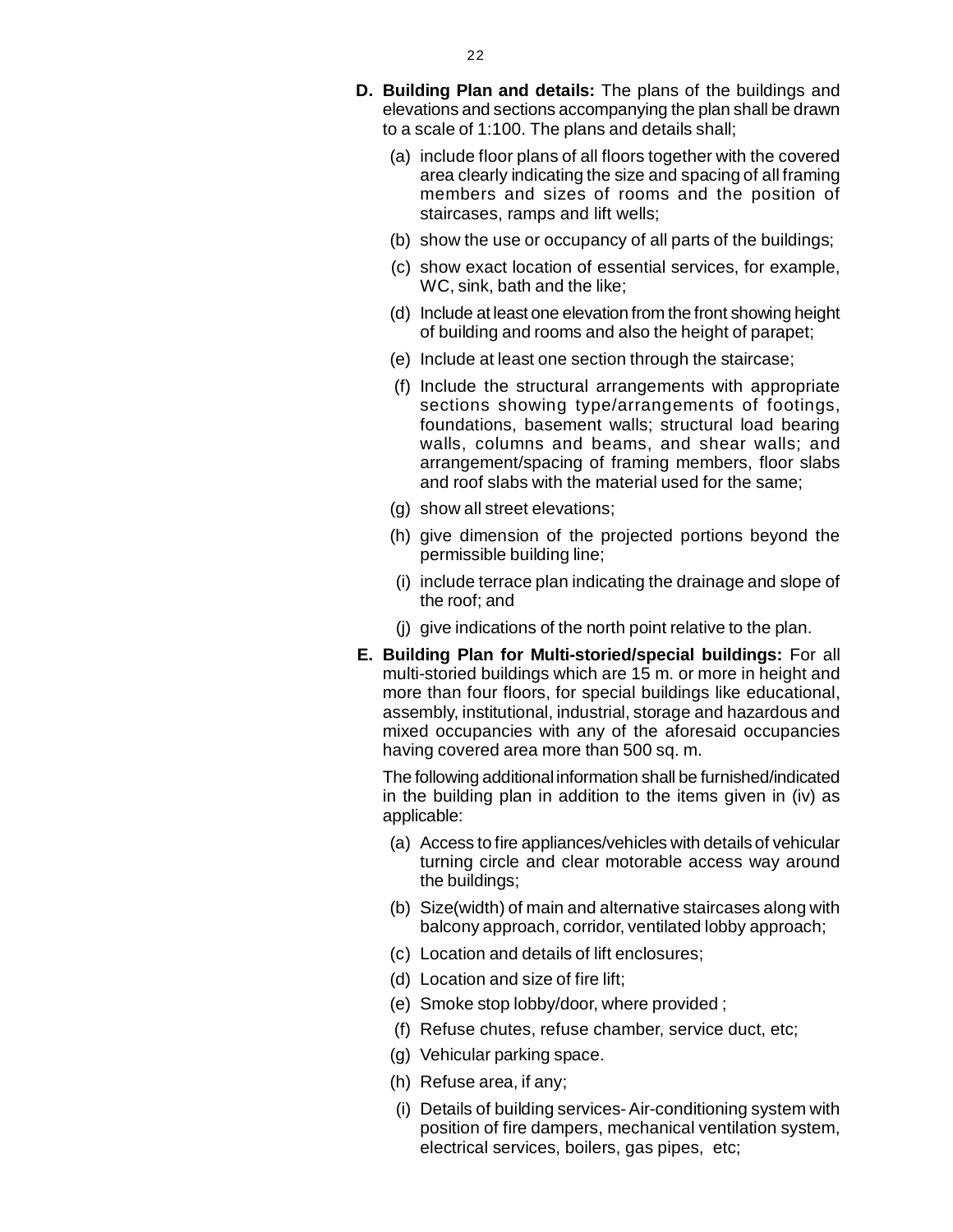- (j) Detail of exits including provision of ramps, etc, fo[r](http://www.docu-track.com/buy/) hospitals and special risk buildings/uses ;
- (k) Location of generator, transformer and switch gear room;
- (l) Smoke exhauster system, if any;
- (m) Details of fire alarm system network;
- (n) Location of centralized control, connecting all fire alarm systems built-in–fire protection arrangements and public address system, etc;
- (o) Location and dimension of static water storage tank and pump room along with fire service inlets for mobile pump and water storage tank;
- (p) Location and details of fixed fire protection installations, such as sprinklers, wet risers, hose-reels, drenchers, etc; and
- (q) Location and details of first-aid fire fighting equipments/ installations.
- **F. Services plans:** The services plan shall include all details of building and plumbing services, and also plans, elevations and sections of private water supply, sewage disposal system and rain water harvesting system.
- **G. Specifications:** Specifications, both general and detailed, giving type and grade of materials to be used duly signed by the registered architect, engineer, structural engineer shall accompany the notice.
- (ii) An authenticated copy of title deed such as sale deed, lease deed, RoR, decree of civil court etc. in respect of the land where the building plan/subdivision layout plan permission is sought for.
- (iii) An affidavit with regard to legal ownership and peaceful possession of the land and such other particulars as the Authority may determine.
- (iv) In case, the applicant is a trust, group of persons, partnership or a company, a registered agreement between the holder of the right, title and interest and the applicant, valid under the Transfer of Properties Act, 1982 and Copies of the Agreement/ Article of Association/ Memorandum/ Bye-laws.
- (v) No Objection Certificate from the Orissa State Housing Board/ Brahmapur Development Authority, for the additional constructions, in case, the house is delivered by the Board/ Authority.
- (vi) Necessary environmental clearance wherever applicable/ N.O.C. from MOEF when the covered area in all floors exceeds 20,000 sqm.
- (vii) For all buildings with a height of 15.0 meters and above and other special buildings like Cinema Hall and industrial buildings where such fire clearance is necessary, NOC from Fire Service shall be submitted.
- (viii) NOC from Airport Authority of India shall be furnished where ever applicable.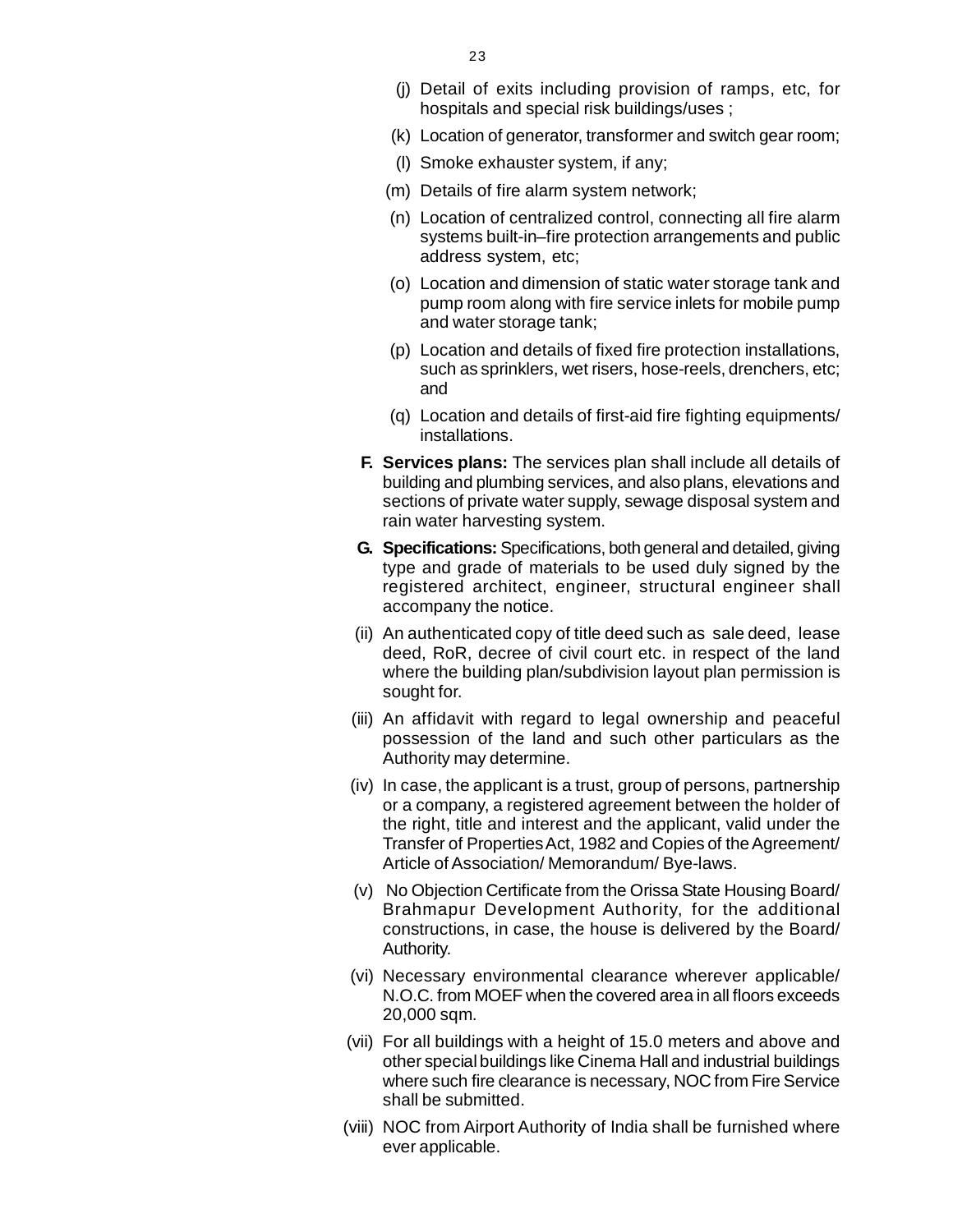|                   |  | (ix) Structural stability certificate in the prescribed Form-VII signed<br>by the engineer/structural engineer and the owner jointly as<br>per the competency of engineer.                                                                                                                                                                                                                                                                   |
|-------------------|--|----------------------------------------------------------------------------------------------------------------------------------------------------------------------------------------------------------------------------------------------------------------------------------------------------------------------------------------------------------------------------------------------------------------------------------------------|
|                   |  | (x) Supervision certificate in Form-I (part-II) furnished by the<br>registered architect/engineer/structural engineer/supervisor/<br>town planner undertaking the supervision.                                                                                                                                                                                                                                                               |
|                   |  | (xi) Plans shall be shown as specified below. Where items of work<br>are not identified, the coloring notation used shall be indexed.                                                                                                                                                                                                                                                                                                        |
|                   |  | (xii) "In case of building with more than 30 meters height, the<br>structural plan and the structural design shall have to be vetted<br>by any State Resource Centre identified by the Orissa State<br>Disaster Management Authority or any Indian Institute of<br>Technology/National Institute of Technology/Government<br>Engineering College or any reputed technical institution<br>identified by the Berhampur Development Authority". |
| Fees.             |  | 6. The Authority shall levy the following fees:—                                                                                                                                                                                                                                                                                                                                                                                             |
|                   |  | (1) Every application for permission for building operation or development<br>shall be accompanied by a Scrutiny fee as specified in clause 18 of<br>ODA Rules, 1983.                                                                                                                                                                                                                                                                        |
|                   |  | (2) In the event of approval, the applicant shall deposit a sanction fee as<br>decided by the Authority from time to time.                                                                                                                                                                                                                                                                                                                   |
|                   |  | (3) Fees towards premium FAR as decided by the Authority from time to<br>time.                                                                                                                                                                                                                                                                                                                                                               |
|                   |  | (4) Fees for retention of structures for temporary period as decided by the<br>Authority from time to time.                                                                                                                                                                                                                                                                                                                                  |
|                   |  | (5) Fees for change of land use as decided by the Authority from time to<br>time.                                                                                                                                                                                                                                                                                                                                                            |
| Security deposit. |  | 7. (1) The applicant shall deposit a refundable non-earning security deposit of<br>Rs. 50.00 per sqm. of built up area in all floors or as fixed by the Authority<br>from time to time for the following categories of buildings, namely:—                                                                                                                                                                                                   |
|                   |  | A. Group housing/apartment buildings                                                                                                                                                                                                                                                                                                                                                                                                         |
|                   |  | B. Commercial buildings exceeding having 300 Sqm., built up of area<br>in all floors.                                                                                                                                                                                                                                                                                                                                                        |
|                   |  | C. The security deposits shall be refunded within 60 days from the<br>date on which completion certificate is produced. If the construction/<br>development is not as per approved plan, this deposit shall be<br>forfeited and separate action will be initiated against the builder/<br>developer as per the provisions of the Act.                                                                                                        |
|                   |  | D. The security deposit will be refunded with @ 3% interest per annum,                                                                                                                                                                                                                                                                                                                                                                       |

if the building is constructed/development is carried out as per the approved plan/layout.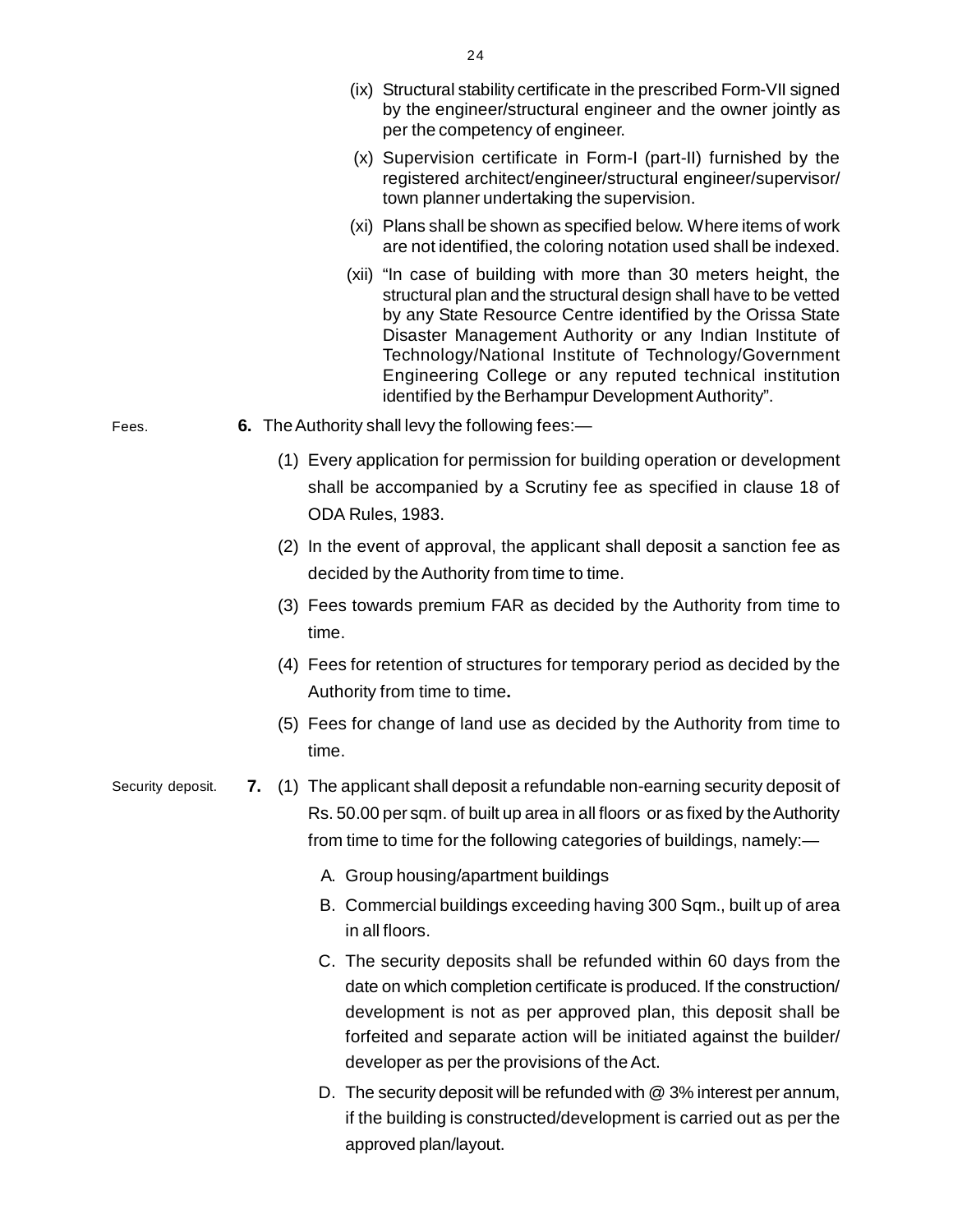[P](http://www.docu-track.com/buy/)lans.

- **8.** (1) All the plans shall be prepared and duly signed by a registered/empanelle[d](http://www.docu-track.com/buy/) technical person (*viz.*, Architect, Engineer, Structural Engineer, Town Planner, Supervisor) and Builder who shall indicate their names, addresses, registration numbers on the body of the plan and in all other relevant documents. The plans shall also be signed by the concerned owner of the land.
	- (2) The technical personnel and builder as specified in sub-clause (1) above shall have to be registered with the Authority. Their qualifications and competence shall be as per Schedule-1.
	- (3) No plans for construction of apartment building, group housing & commercial building shall be entertained unless the builder is registered with the Authority in accordance with competence or specified in the scheduled I. For plot area less then 500 sqm. no registration of builder is mandatory.
	- (4) When it comes to the notice of the Planning Member, Engineer Member, any Member of the Authority, or any other person that a plan signed by technical personnel or builder referred to under sub-clause (1), is in violation of the norms of this Regulation he shall bring this to the notice of the Authority.
	- (5) The Authority shall issue a notice asking for a show cause within fifteen days as to why such technical personnel or builder shall not be disqualified/black listed. After receipt of the show cause, if any, the matter shall be placed before the Authority for a decision on such disqualification/ black listing. The decision of the Authority on disqualification/black listing shall be published at least in a local newspaper.
	- (6) An appeal against an order under sub-clause (4) above shall lie under Section 103 of the Act.
- **9.** (1) No permission shall be required for the works specified in Clause 12.4.1 Part-2 of N.B.C.-2005 and Section-15 (I) a,b & c of O.D.A. Act-1982.
	- (2) All clarifications with respect to deficiency in the plan, documents will be sought for from the applicant within reasonable time.
	- (3) Once the plan has been scrutinized and objections have been pointed out, the applicant shall modify the plan to comply with the objections raised and resubmit it. The Authority shall scrutinize the resubmitted plan and if there will be further objections, the plan shall be rejected allowing fifteen days to show cause.
	- (4) The Authority shall communicate either approval in Form-II or refusal in Form-IX within 60 days from date of receipt of application.
	- (5) If the Authority does not communicate its decision either granting or refusing permission to the applicant within 60 days from the date of receipt of the application by the Authority, the applicant shall draw the attention of the Vice-Chairman of the Authority with regard to his application, by registered post in Form-III and procedure indicated U/s 16 of O.D.A.Act shall be adhered to.
	- (6) If, within a further period of one month from the date of receipt of the application drawing such attention as mentioned in sub-regulation (5) above, the Authority does not communicate its decision, either granting or refusing permission, such permission shall be deemed to have been

Permission.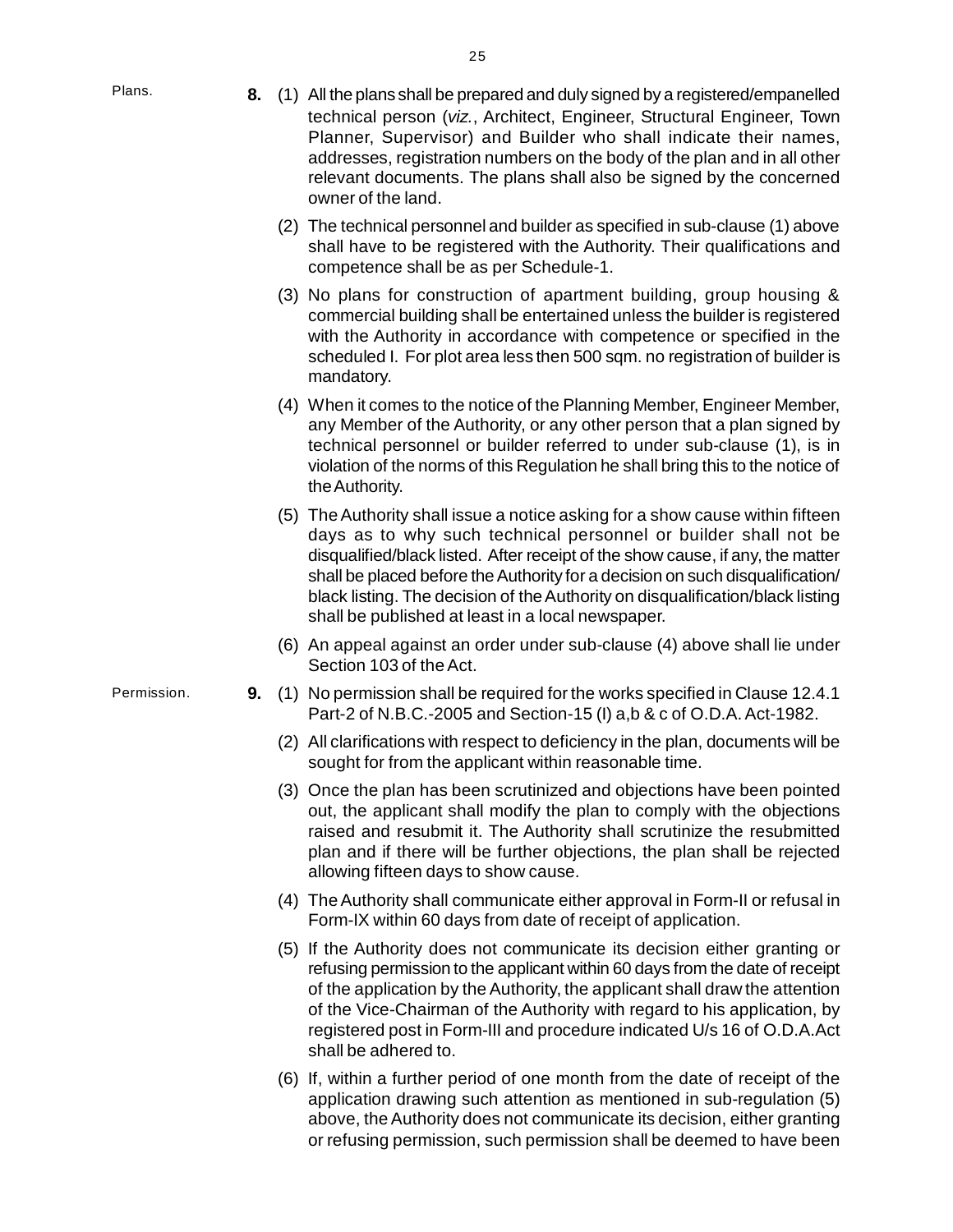granted to the applicant on the date following the date of expiry of th[e](http://www.docu-track.com/buy/) three months period.

- (7) In case of Apartment Buildings, Group Housing Projects, Integrated Township Projects and other non-residential buildings of height stilt+3 and above, permission for construction shall be accorded along with direction to the builder/developer to develop the on-site and off-site infrastructure like connectivity of sewerage, drainage, water supply, road etc. to main network as per the specification of the concerned public authorities. The builder/developer shall produce No Objection Certificate from the concerned authorities regarding successful completion of all infrastructures while applying for Occupancy Certificate based on which Berhampur Development Authority shall consider issue of Occupancy Certificate.
- (8) A residential building may be constructed by the owner of the and without prior approval of the plan by the Authority, if the following conditions are satisfied.
- (A) If the Layout plan has been approved by the Authority, Orissa State Housing Board under Section 16 of the Act or land has been allotted by Authority/General Administration Department.
- (B) The road, drainage, sewerage and other infrastructure have been developed as per the approved layout.
- (C) The plot size is not more than 500 square meters.
- (D) The coverage is not 60 per cent
- (E) The height is not more than 10 meters.
- (F) No basement/stilt is to be constructed.
- (G) The plan has been approved by Registered Architect/Engineer Empanelled with the authority as defined under Regulation 8 above.
- (H) An application in Form-XII is submitted to the Authority by registered post with a copy of the plan and the Record of Rights, 30 days prior to commencement of construction and
- (I) All other conditions of the regulations "including payment of required fees to the Authority".
- **10.** A register in Form-IV containing the necessary particulars including information as to the manner in which applications for permission have been dealt with by the Authority shall be maintained.
	- **11**. Every permission granted under these Regulations shall remain valid up to three years. However, the permission shall have to be revalidated before the expiry of the above period on payment of such fee as may be prescribed under rules and such revalidation shall be valid for one year.
	- **12.** (1) If the Authority finds at any stage that the construction is not being carried on according to the sanctioned plan or is in violation of any of the provisions of these Regulations, it shall notify the owner and no further construction shall be allowed until necessary corrections in the plan are made and the corrected plan is approved.
		- (2) If the owner fails to comply with the requirements at any stage of construction, the Authority may cancel the building permission issued and shall cause notice of such cancellation to be pasted upon the said

Maintenance of Register.

Duration of Permission.

Construction not according to plan.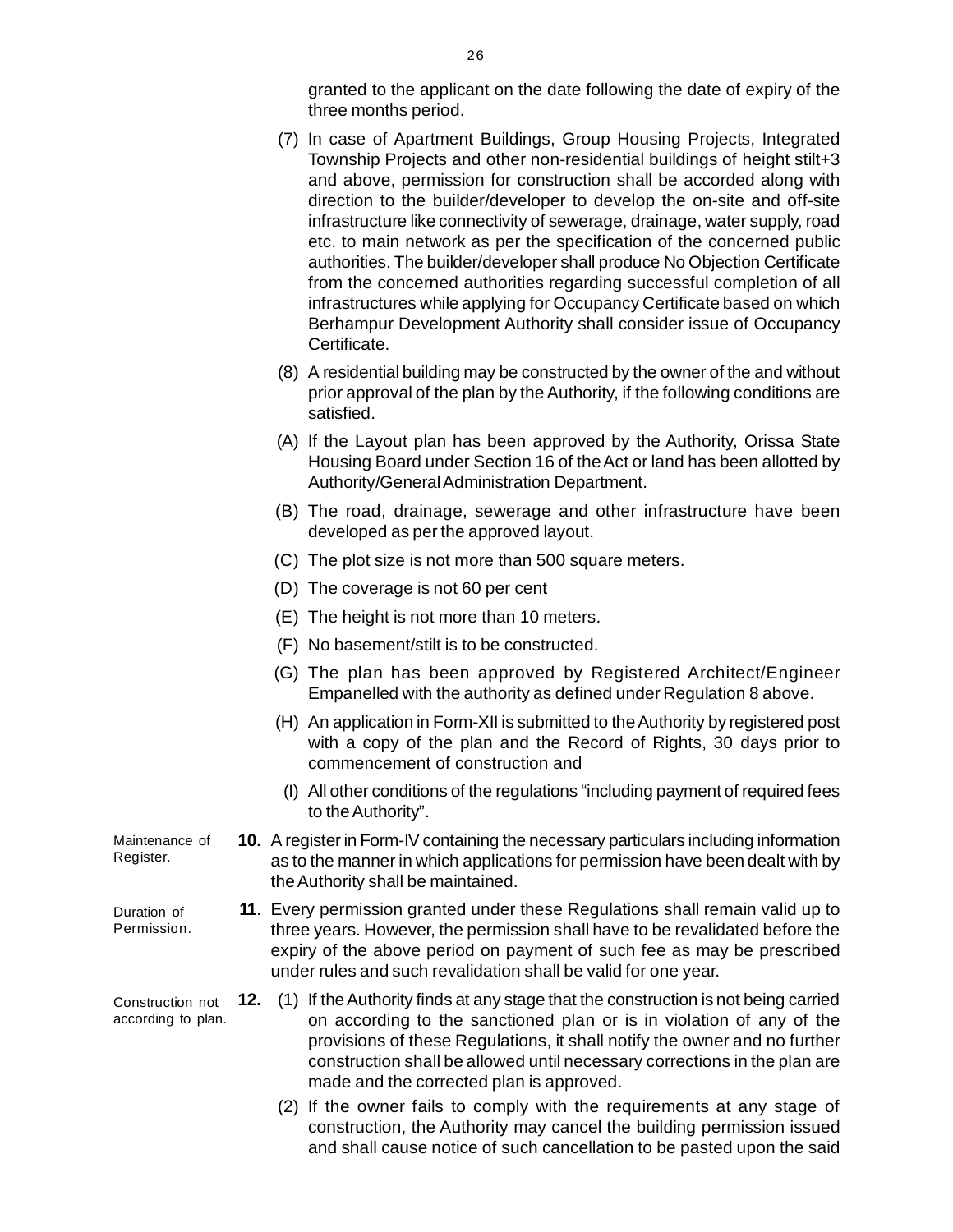|                                                |     | of cancellation to the owner thereof. No further work shall be undertaken<br>or permitted upon such construction until a valid building permission is<br>issued thereafter.                                                                                                                                                                                                                                                                                                                                                                                                                                                         |
|------------------------------------------------|-----|-------------------------------------------------------------------------------------------------------------------------------------------------------------------------------------------------------------------------------------------------------------------------------------------------------------------------------------------------------------------------------------------------------------------------------------------------------------------------------------------------------------------------------------------------------------------------------------------------------------------------------------|
|                                                |     | (3) The notification under sub-regulation (2) shall also be published in as<br>public notice.                                                                                                                                                                                                                                                                                                                                                                                                                                                                                                                                       |
|                                                |     | (4) The Authority will also be at liberty to forfeit whole or part of the performance<br>security obtained from the builder/developer during sanction of the plan.                                                                                                                                                                                                                                                                                                                                                                                                                                                                  |
|                                                |     | (5) The above mentioned procedure shall also be followed in case of deviation<br>of the layout.                                                                                                                                                                                                                                                                                                                                                                                                                                                                                                                                     |
|                                                |     | (6) An appeal against an order under sub-clause (4) & (5) above shall lie<br>under Section 103 of the Act.                                                                                                                                                                                                                                                                                                                                                                                                                                                                                                                          |
| Information at<br>the site of<br>construction. | 13. | (1) Where as tests of any material are made to ensure conformity of the<br>requirements of these Regulations, records of the tests data shall be<br>kept available for inspection during the construction of building and for<br>such period thereafter as required by the Authority.                                                                                                                                                                                                                                                                                                                                               |
|                                                |     | (2) The persons to whom a permit is issued during construction shall keep<br>pasted in a conspicuous place on the property in respect of which the<br>permit was issued;                                                                                                                                                                                                                                                                                                                                                                                                                                                            |
|                                                |     | A. a copy of the building permit; and                                                                                                                                                                                                                                                                                                                                                                                                                                                                                                                                                                                               |
|                                                |     | B. a copy of approved drawings and specification.                                                                                                                                                                                                                                                                                                                                                                                                                                                                                                                                                                                   |
| Inspection.                                    |     | 14. (1) Generally all construction or work for which a permit is required shall be<br>subject to inspection by the Authority.                                                                                                                                                                                                                                                                                                                                                                                                                                                                                                       |
|                                                |     | (2) Inspection, where required, shall be made within seven days following<br>the receipt of notification in Form-V or Form-VIII, after which period the<br>owner will be free to go ahead with the construction according to the<br>approved plan. At the first inspection, the Authority shall determine to the<br>best of its ability that the building construction has been taken up in<br>accordance with approved site plans.                                                                                                                                                                                                 |
| Certificate for<br>occupancy.                  | 15. | (1) The Planning Member with the approval of the Vice-Chairman shall issue<br>a certificate of fitness for occupancy, for part of a building during its<br>construction or whole of the building after construction in Form-X.                                                                                                                                                                                                                                                                                                                                                                                                      |
|                                                |     | (2) Such certificate shall be issued only after all utility services for the entire<br>building are physically provided.                                                                                                                                                                                                                                                                                                                                                                                                                                                                                                            |
|                                                |     | (3) The occupancy certificate should also state the use/type of occupancy<br>of the building. However, the applicant can apply for change of use/<br>occupancy permitted within the purview of the Development Plan/Zonal<br>Plan/Zoning Regulations, where so required.                                                                                                                                                                                                                                                                                                                                                            |
|                                                |     | (4) In case of multi storied building and other special building like educational,<br>assembly, institutional, industrial, storage and hazardous and mixed<br>occupancies with covered area more than 500 Sq. mtr., after completion<br>of the building and obtaining the occupancy certificate, periodic inspection<br>shall be made by the Fire Authority to ensure the fire safety of the building<br>and compliance with the provision of fire and life safety requirements<br>('Fire and Life safety', Part-4 of NBC). Periodic occupancy renewal<br>certificate shall be made available by the Authority/Fire Authority which |

- 
- In
- 
- 
- construction. If the owner is not traceable at the address given in th[e](http://www.docu-track.com/buy/) notice, pasting of such notice shall be considered as sufficient notification

27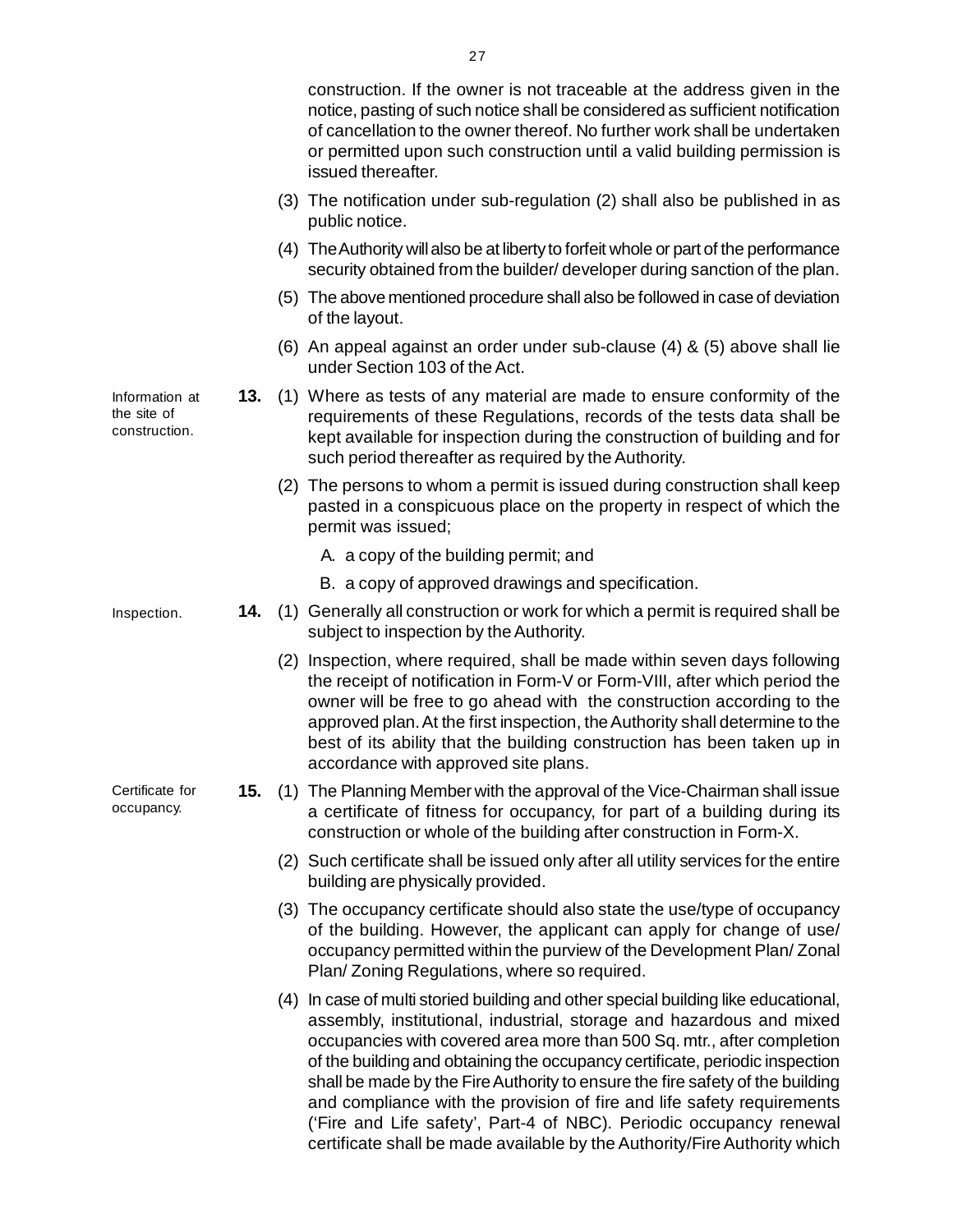shall also include safe keep of fire fighting installations and equipmen[t](http://www.docu-track.com/buy/) for such building.

- (5) All occupied buildings and buildings covered under sub-clause above shall also be subject to periodic physical inspection by a team of multidisciplinary professionals nominated by the Authority. This work may be outsourced by the Authority as may be deemed necessary. The team shall ensure the compliance of bye-laws, natural lighting, ventilation, etc, besides structural and electrical safety. After checking, the team shall be required to give the certificate for above aspects. If any short comings/ deficiencies or violation are noticed during inspection, the Authority shall ensure the compliance of the same within a specified time frame of six months. If not complied with, the building shall be declared unsafe. The period of inspection shall be usually three to five years but in any case not more than five years.
- (6) An appeal against the decision of the Vice-Chairman shall lie under Section 18/103 of the Act.
- **16.** (1) Where the building plan accompanying the application seeking permission requires the clearance of the Art Commission, Orissa, constituted under Section 88, the Authority shall grant the permission only after the clearance is given by the said Commission. In all other cases, Architectural Control shall be regulated according to the provisions of these Regulations. Art Commission.
	- (2) The Authority, on the recommendation of the Art Commission, may issue public notices, from time to time, prescribing the architectural norms in different zones.
	- **17.** (1) No construction or reconstruction of any building, within a radius of 100 meters, or such other higher distance from any archaeological site as may be decided by the Archaeological Survey of India and Orissa State Archaeology Department from time to time from the outer boundary of a declared protected monument shall be permitted.
		- (2) (i) No construction above 1st floor and above 7 (seven) meters shall be allowed beyond a radius of 100 meters and within a radius of 300 meters of such monuments.
		- (ii) The construction or reconstruction of any building under subregulation (2) shall not be above 7 (Seven) meters of total height.
		- (3) Notwithstanding anything contained in the sub-regulation (1) & (2) above, construction/reconstruction/addition/alteration shall be allowed on production of clearance from A.S.I./State Archaeology Department, as the case may be.
		- (4) If a building or premises, not covered under the Ancient Monument Preservation Act, 1904, or The Ancient Monuments and Archaeological Sites and Remains Act, 1958, in the opinion of the Authority, is of historical or architectural interest, and is in danger of being demolished or altered or likely to be affected in its character by a development, the Authority shall not grant permission for construction over any land situated near the said building or premises. The matter shall be referred to the Art Commission, whose decision shall be final.
		- (5) These provisions shall apply *mutatis mutandis* in respect of archaeological sites notified by the Art Commission.

Construction near protected monuments.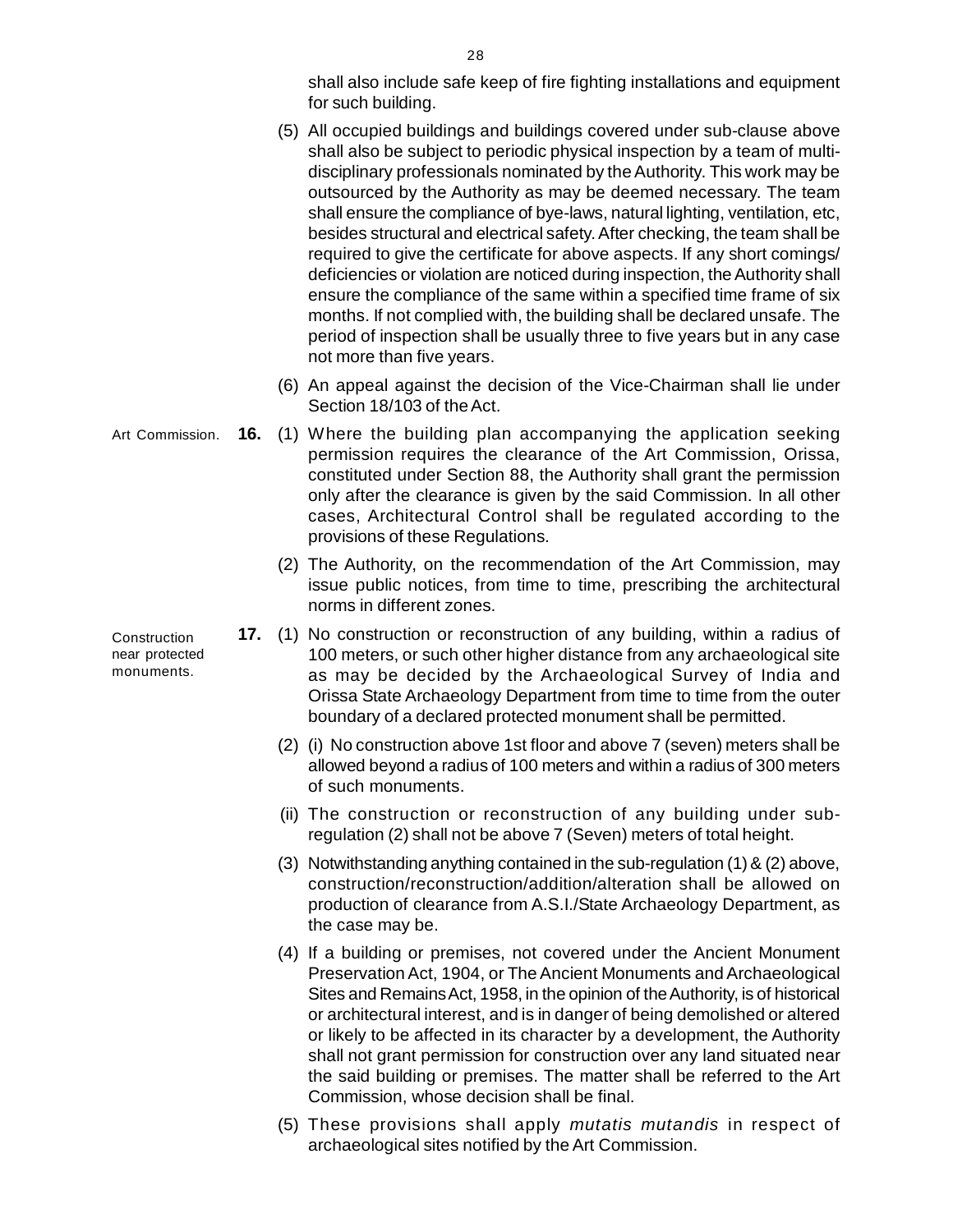(6) An appeal against the decision under sub-regulation (3) shall lie unde[r](http://www.docu-track.com/buy/) section 18 of the Act.

**Construction** near important buildings.

- **18.** No building exceeding 10 meters height shall be permitted within 200 meters radius from the boundary of the important buildings as may be decided by the Authority from time to time.
- Unsafe buildings. **19.** (1) All unsafe buildings shall be considered to constitute danger to public safety and shall be restored by repairs or demolished or dealt with otherwise as directed by the Authority.
	- (2) The Authority shall examine or cause to be examined every building reported to be unsafe or damaged and shall make a written record of such examination.
	- (3) Whenever the Authority finds any building or portion thereof to be unsafe, it shall, in accordance with established procedure for legal notice, give to the owner or occupier of such building written notices stating the defects thereof. This notice shall require the owner or the occupier within a stated time either to complete specified repairs or improvements or to demolish and remove the building or portion thereof.
	- (4) The Authority may direct in writing that the building which in its opinion is dangerous, or has no provision for exit in the event of fire, shall be vacated immediately or within the period specified for the purpose; provided that the Authority concerned shall keep the record of the reasons for such action.
	- (5) If any person does not comply with the orders of vacating a building, the Authority may direct the police to remove the person from the building and the police shall comply with the orders.
	- (6) In case, the owner or occupier fails, neglects or refuses to comply with the notice to repair or to demolish the said building or portion thereof, the Authority shall cause the danger to be removed whether by demolition or repair of the building or portion thereof or otherwise.
	- (7) In case of emergency, which, in the opinion of the Authority involves imminent danger to human life or health, the decision of the Authority shall be final. The Authority shall forthwith or with such notice as may be possible promptly cause such building or portion thereof to be rendered safe by retrofitting/strengthening to the degree of safety or removed. For this purpose, the Authority may at once enter such structure or land on which it stands, or abutting land or structure, with such assistance and at such cost as may be deemed necessary. The Authority may also get the adjacent structures vacated and protect the public by appropriate fencing or such other means as may be necessary.
	- (8) Costs incurred under (6) & (7) shall be charged to the owner of the premises involved. Such cost shall be charged on the premises in respect of which or for the benefit of which the same have been incurred and shall be recoverable as provided under law.
	- **20.** (1) Before a building is demolished, the owner shall notify all utilities having service connections within the building, such as water electricity, gas, sewer and other connections. A permit to demolish a building shall not be issued until a release is obtained from the utilities departments stating that their respective service connections and appurtenant equipment,

Demolition of buildings.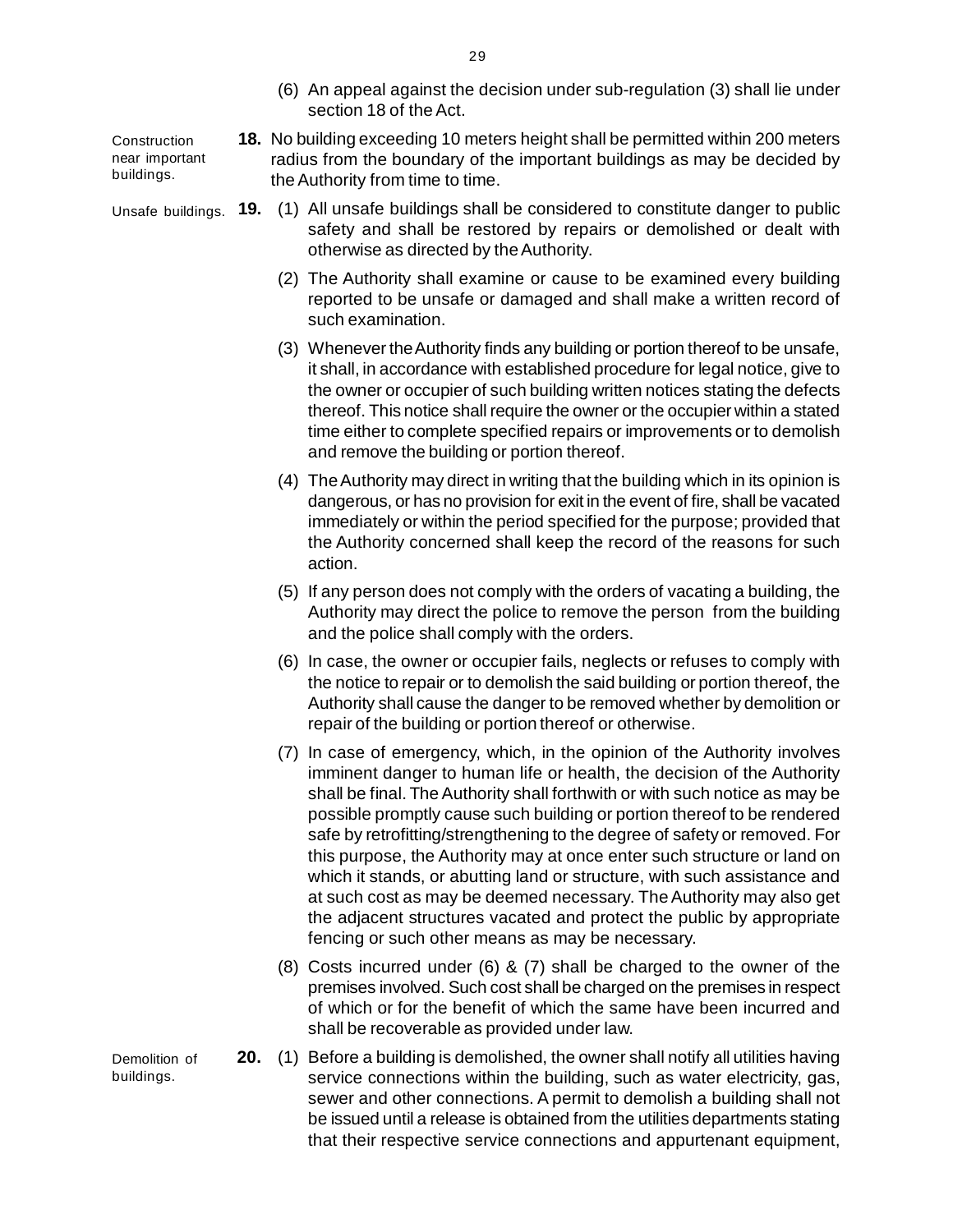such as meters and regulators have been removed or sealed and plugge[d](http://www.docu-track.com/buy/) in a safe manner.

- (2) The owner shall take all precautionary measures to avoid noise and dust pollution and shall not create any inconvenience to the neighbouring plot owners.
- (3) In case of semi-detached building, no objection certificate from the neighbours shall be obtained.
- **21.** (1) Neither granting of the permit nor the approval of the drawing and specifications, nor inspections made by the Authority during erection of the building shall in any way relieve the owner of such building from full responsibility for carrying out the work in accordance with the requirements of NBC, 2005 and these Regulations.
	- (2) Every owner/applicant shall:
		- A. Permit the Authority to enter the building or premises, for which the permission has been granted at any reasonable time for purpose of enforcing the Regulations,
		- B. Obtain, where applicable, from the competent Authority permissions / clearance required in connection with the proposed work,
		- C. Give written notice to the Authority before commencement of work on building site in Form-V, periodic progress report in Form-VIII, notice of completion in Form-VI and notice in case of termination of services of Technical persons engaged by him; and
		- D. Obtain an Occupancy Certificate from the Authority prior to occupation of building in full or part.
	- (3) Without Occupancy Certificate, the building shall be treated as unauthorized and the land & building shall not be Regd. & transferred.
- **22.** (1) Approval of plans and acceptance of any statement or document pertaining to such plan shall not exempt the owner or person or persons under whose supervision, the building is constructed from their responsibilities imposed under these Regulations, or under any other law for the time being in force.
	- (2) Approval of the plan would mean granting of permission to construct under these Regulations only and shall not mean among other things:
		- A. the title over the land or building;
		- B. easement rights;
		- C. variation in area from recorded area of a plot or a building;
		- D. structural stability; and
		- E. workmanship and soundness of materials used in the construction of the buildings;
		- F. quality of building services and amenities in the construction of the building;
		- G. the site/ area liable to flooding as a result of not taking proper drainage arrangement as per the natural lay of the land, etc.;
		- H. other requirements or licenses or clearances required for the site / premises or activity under various other laws.
	- (3) The approval or permission shall not bind or render the Authority liable in any way with regard to the matter specified in clauses (A.) to (H.).

Responsibility and duty of the owner.

Responsibility of the Authority.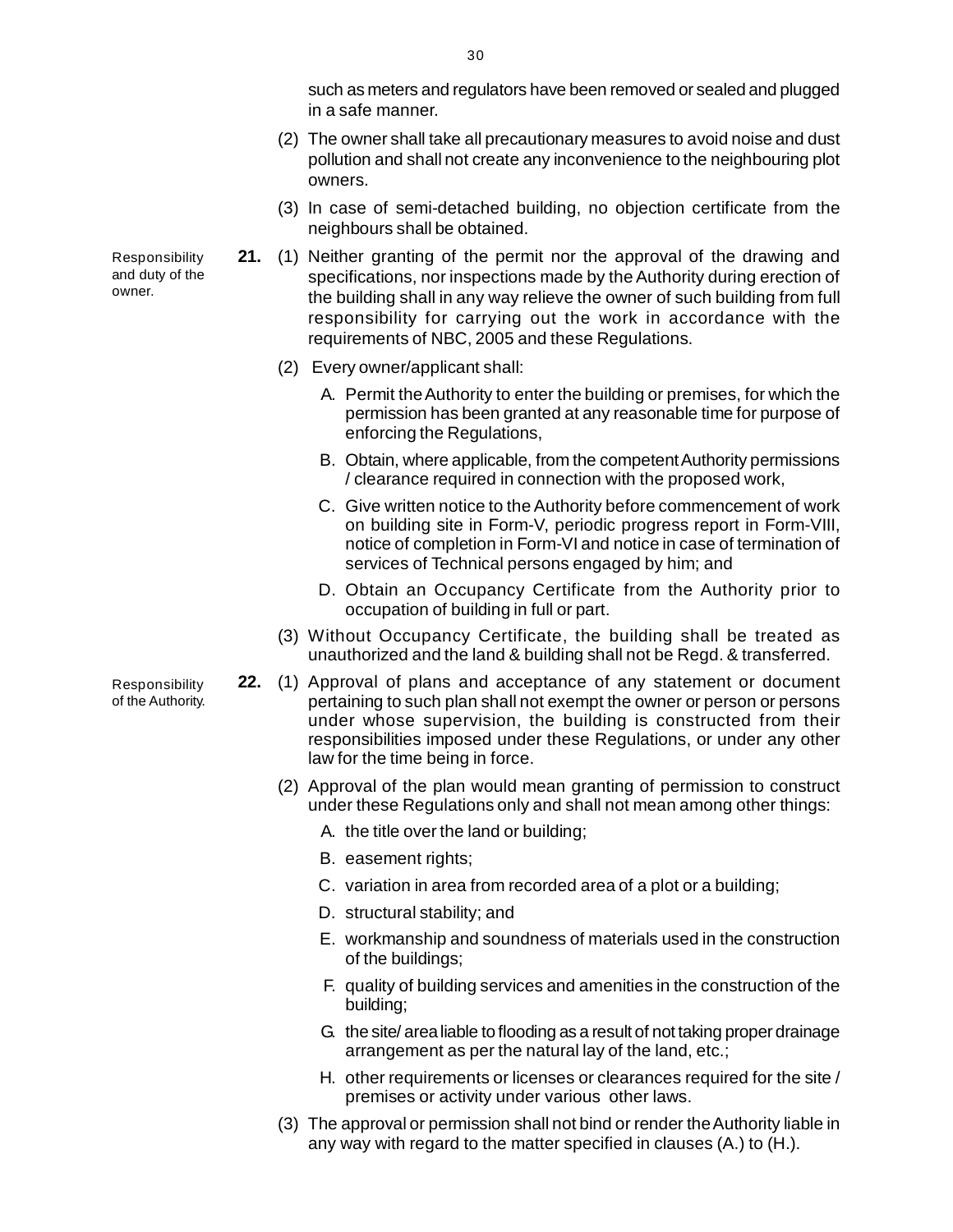#### PART-III

## **ZONING REGULATIONS**

| Zoning.                   | 23. | (1) In the Development Plan area, various use zones viz, Residential Retail<br>Commercial and Business, Wholesale Commercial, Industrial, Public<br>and Semi-public, Utility and Services, Open Space, Transportation,<br>Agricultural and Forest, Water Bodies, Special Heritage and<br>Environmentally Sensitive zones having their zonal boundaries as<br>indicated in the development plan shall be regulated as per the Table 1<br>under Regulation 24. Except as otherwise provided, no structure or land<br>hereinafter shall be used and no structure shall be erected, re-erected<br>or altered unless its use is in conformity with these regulations". |
|---------------------------|-----|-------------------------------------------------------------------------------------------------------------------------------------------------------------------------------------------------------------------------------------------------------------------------------------------------------------------------------------------------------------------------------------------------------------------------------------------------------------------------------------------------------------------------------------------------------------------------------------------------------------------------------------------------------------------|
|                           |     | (2) All places of worship, temples, churches, mosques etc. and burial and<br>cremation ground as existing during 1998 shall be exempted from being<br>treated as non-conforming uses, provided that continuance of such uses<br>are not detrimental to the area as decided by the Authority from time to<br>time.                                                                                                                                                                                                                                                                                                                                                 |
|                           |     | (3) All non-conforming uses of land and buildings shall be discontinued and<br>the modified uses shall be made to conform with the land use of the<br>development plan in force within six months of the Regulations coming<br>in force.                                                                                                                                                                                                                                                                                                                                                                                                                          |
| Different use of<br>land. | 24. | (1) Permission for different uses shall be accorded outright for principal<br>use earmarked in the different zones described in Column (2) of the<br>Table No. 1.                                                                                                                                                                                                                                                                                                                                                                                                                                                                                                 |
|                           |     | (2) Permission for different uses described in Column (3) shall be permitted<br>on special consideration on the recommendation of Development Plan<br>and Building Plan (DP and BP) Committee and reasons for such<br>consideration shall be recorded in writing.                                                                                                                                                                                                                                                                                                                                                                                                 |
|                           |     | (3) The purposes specified in Column (4) of the said table shall not be<br>permitted in the areas reserved for particular uses.                                                                                                                                                                                                                                                                                                                                                                                                                                                                                                                                   |
|                           |     | (4) Residential buildings may also be permitted in the open space use zone<br>if the following conditions are satisfied along with other conditions of<br>these Regulations:                                                                                                                                                                                                                                                                                                                                                                                                                                                                                      |
|                           |     | A. the land is a stitiban land and is not a leasehold land;                                                                                                                                                                                                                                                                                                                                                                                                                                                                                                                                                                                                       |
|                           |     | B. the coverage is not more than 40%;                                                                                                                                                                                                                                                                                                                                                                                                                                                                                                                                                                                                                             |
|                           |     | C. the height is not more than 7.0 (seven) metres; and at least<br>20 per cent of land is used for plantation.                                                                                                                                                                                                                                                                                                                                                                                                                                                                                                                                                    |
|                           |     | (5) Mixed land use may be permitted in a particular zone "on a plot size of<br>4000 Sq. mtr. and above" on the recommendation of DP and<br>BP Committee, however, the main use shall cover not less than 2/3rd of<br>the total floor area and the ancillary use shall not exceed 1/3rd of the total                                                                                                                                                                                                                                                                                                                                                               |

area provided minimum road width shall be 9.0 M and above.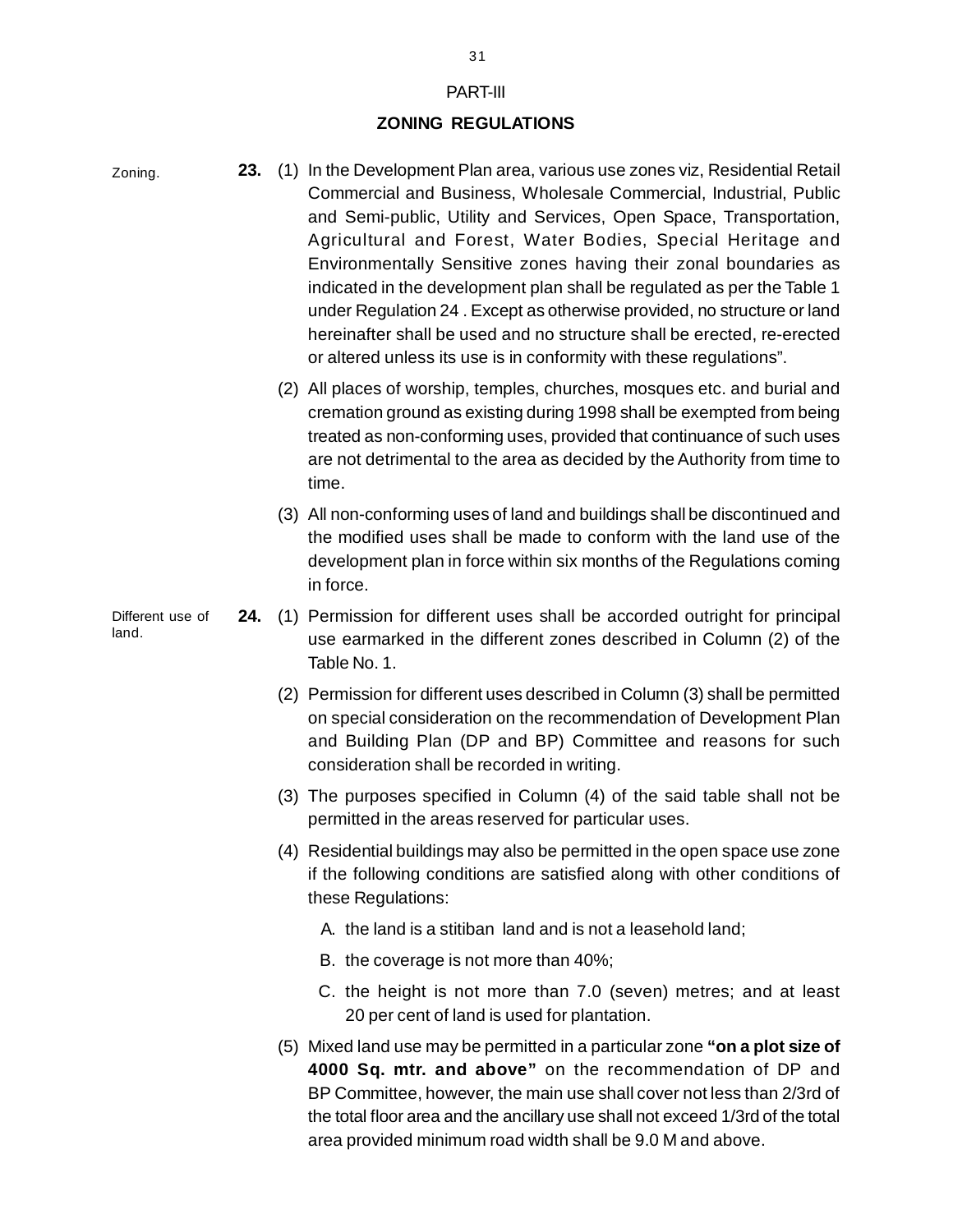- (6) In addition to the provisions contained in Regulation 17 of this regulation[,](http://www.docu-track.com/buy/) following provisions shall be applicable for all constructions in Special Heritage Zone earmarked in the CDP.
	- (i) The Maximum height of the building shall not exceed 15 mtr.
	- (ii) All proposals for development over an area of more than 500 square meter and/or ten meter height shall only be considered on recommendation of the DP & BP Committee with representation from the Archaeological Survey of India & the Odisha State Archaeology.
- (7) For construction of Building in Environmentally Sensitive Zone, the following provisions shall be applicable:—
	- (i) The minimum size of the plot shall be 4000 Sq. mtr.
	- (ii) The minimum width of approach road shall be 12 meter.
	- (iii) The maximum coverage shall not exceed 40%
	- (iv) Proposal for development shall only be considered on recommendation of DP & BP Committee with representation from Water Resources Department, Odisha State Pollution Control Board & Public Health Engineering Department in the above Committee.

#### **TABLE-1**

#### LAND USES PERMITTED/PROHIBITED IN DIFFERENT USE ZONES Sl. Use Zone Uses/activities permitted Uses/activities Use/activities No. **No.** permissible on prohibited probabilities on prohibited probabilities on probabilities on prohibited pro recommendation of DP & BP Committee (1)  $(2)$   $(3)$   $(4)$   $(5)$ 1 Residential Use Zone (R). 1. Residence plotted (detached, semidetached and row housing), group housing, work-*cum*residential. 1. Places of worship 1. Heavy, large and extensive industries, noxious, abnoxious and hazardous industries. 2. Hostels, boarding and lodging houses. 2. Shopping centres 2. Warehousing, storage godowns of perishables hazardous, inflammable goods, wholesale mandis, junk yards. 3. Night shelters Dharamashalas, guest houses. 3. Municipal, State and Central **Government** Offices. 3. Workshops for buses. 4. Educational buildings (nursery, primary, high school). 4. Colleges and research institutions. 4. Slaughter houses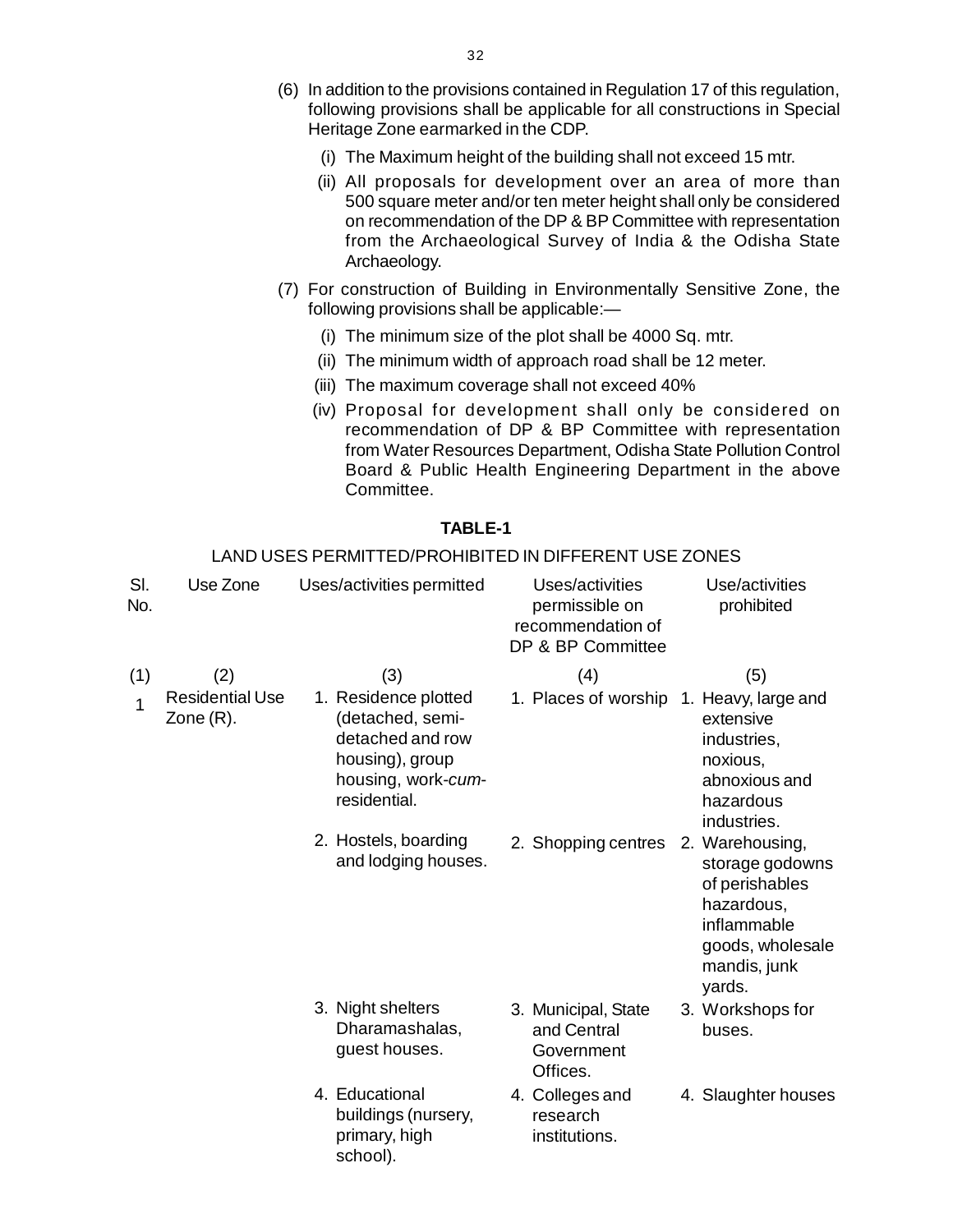| (1)<br>(2) | (3) | (4) | (5) |
|------------|-----|-----|-----|
|            |     |     |     |

- 5. Neighborhood level social cultural and recreational facilities with adequate parking provisions.
- 6. Marriage and community halls.
- 7. Convenience shopping, local (retail) shopping.
- 8. Community centers, clubs, auditoriums.
- 9. Exhibition and art galleries.
- 10. Libraries and gymnasiums.
- 11. Health clinics, yoga centers, dispensaries, nursing homes and health centers (20 beds).
- 12. Public utilities and buildings except service and storage yards, elect and buildings except service and storage yards, electrical distribution depots and water pumping stations.

restaurants and hotels. sites. 7. Markets for retail goods. 7. Water treatment plants, solid waste dumping

- 8. IT and IT enabled services. 8. Outdoor and
- 9. Tourism related services.

5. Petrol filling stations.

6. Places of

entertainment, cinema halls,

- 10. Motor vehicle repairing workshop, garages, storage of LPG Cylinders.
- 11. Burial grounds 11. District battalion

10. International conference centers.

5. Hospitals treating contagious diseases.

> treatment plants and disposal

6. Sewerage

grounds.

indoor games stadiums shooting range.

9. Zoological garden, botanical garden, bird sanctuary.

- 12. Printing presses employing not more than 10 persons. 12. All uses not specifically permitted in Columns (a) and (b).
- 13. Nursery and green houses. 13. Godowns/ warehousing of non perishables.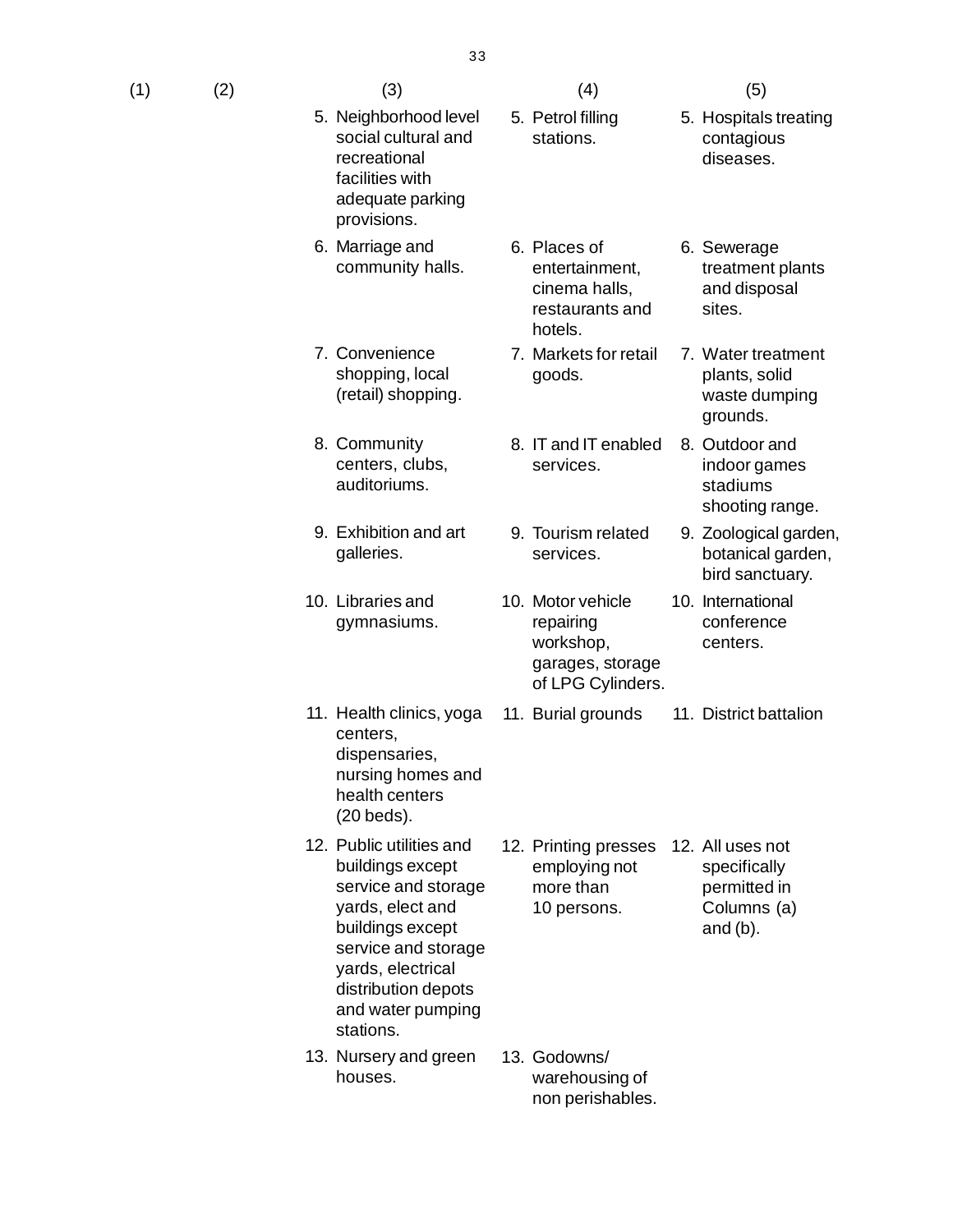14. Bus depots without workshop.

> industries if the area for such use does not exceed one floor and there shall be no public display of the goods.

16. Consulates

1. Associated

2. Wholesale

residential uses.

storage yards.

.

| (1)<br>(2) | (3) | (4) | (5) |
|------------|-----|-----|-----|
|            |     |     |     |

- 14. Services for households (salon, parlors, bakeries, sweet shops, dry cleaning, internet kiosks etc).
- 15. Banks and professional offices not exceeding one floor. 15. Household
- 16. Bus stops, taxi stands, 3 wheeler/ auto stands, rickshaw stands.
- 17. Police posts and post office.
- 18. Parks and tot-lots
- 2 Retall Commercial and Business Use Zone (C1).
- 1. Retail business, mercantile.
- 2. Commercial centers.
- 3. Banks financial services and stock exchanges.
- 4. Perishable goods markets.
- 5. Business and professional offices.
- 3. Services garages provided they do not directly about the main road.
- 4. Printing presses employing not more than 10 persons.
- 5. 20 bedded hospitals not treating contagious diseases and mental patients.
- 1. Polluting industries.
- 2. Heavy extensive, noxious, obnoxious, hazardous and extractive industrial units.
- 3. Hospitals, research laboratories treating contagious diseases.
- 4. Poultry farms, dairy farms, slaughter houses.
- 5. Sewerage treatment plants and disposal sites, solid waste treatment plants and dumping grounds.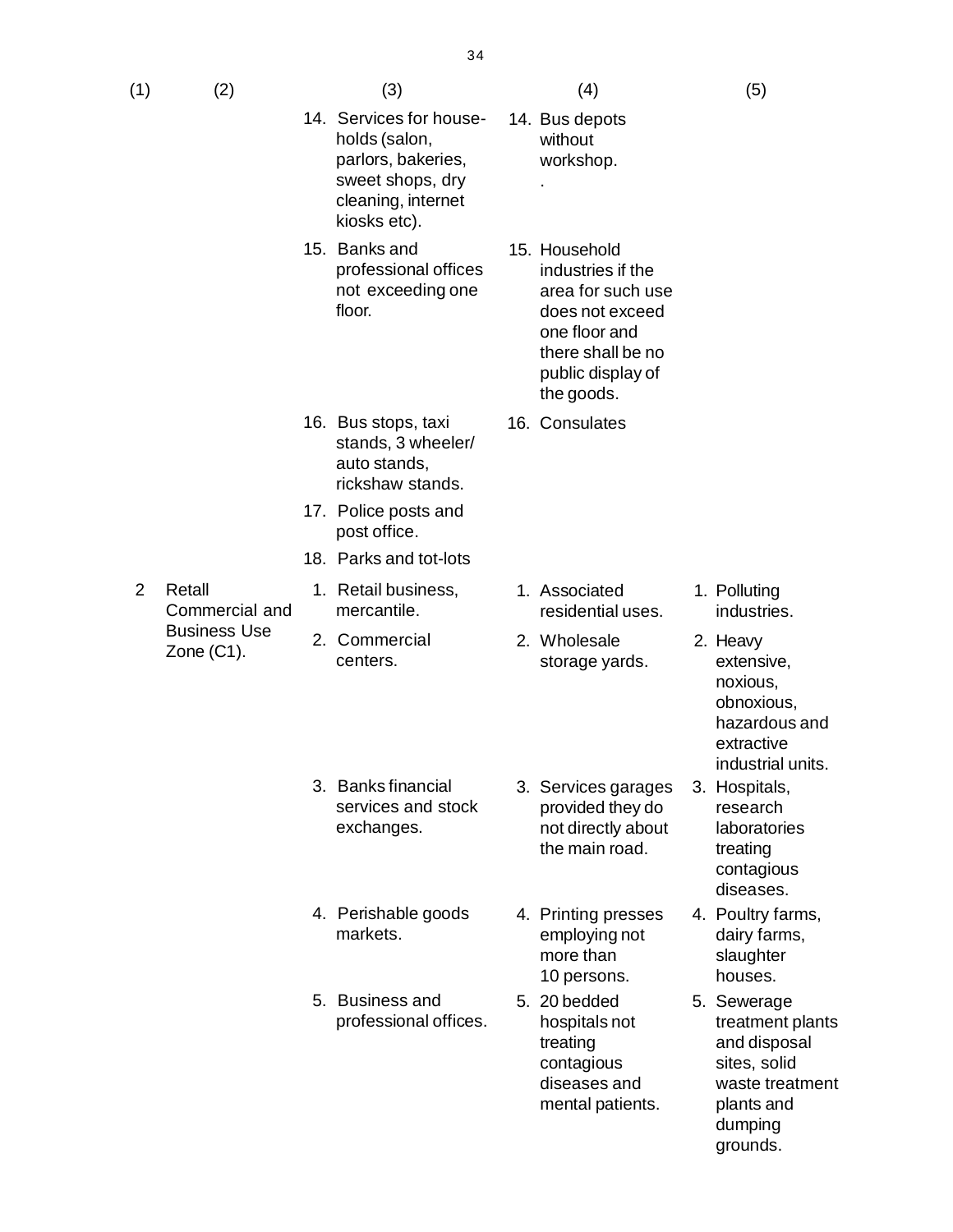| (1) | (2) | (3) | (4) | (5) |
|-----|-----|-----|-----|-----|
|     |     |     |     |     |

- 6. Private institutional offices and Semigovernment offices.
- 7. Shops and shopping malls.
- 8. Commercial services.
- 9. Restaurants and hotels.
- 10. Hostels, boarding houses, social and welfare institutions guest houses.
- 11. Convenience and neighbourhood shoping centers, local shopping centers, weekly and formal markets, bakeries and confectionaries.
- theaters, banquet halls, auditoriums.
- 13. Marriage and community halls, night shelters.
- 14. Clinics and nursing homes.
- 15. Petrol Pumps 15. Residential

.

- 16. IT and IT enabled services.
- 17. Commercial institutes, research and training institutes.
- 18. Parking lots
- 19. Taxi stands, 3 wheeler/auto stands, rickshaw stands.

6. Weigh bridges

7. Colleges,

institutes.

homes.

11. Convention centers .

10. Places of

8. Sports complex and stadiums.

> entertainment, recreational uses and museums.

polytechnics and higher technical

- 6. Agricultural uses, storage of perishable and inflammable commodities.
- 7. Quarrying of gravel, sand, clay and stone.
- 8. Zoological gardens, sand, clay and stone.
- 9. Transient visitor's 9. Sports training centers.
	- 10. District battalion offices.
	- 11. Forensic **Science** Laboratory and all other related activities which may cause nuisance .
- 12. Cinema halls, 12. Religious places 12. Court
	- 13. Public utilities, telephone exchanges.
	- 14. Police posts and post offices.
	-
	- 16. Picnic Hut
- 
- 13. All uses not specifically permitted in the Columns (a) and  $(b)$ .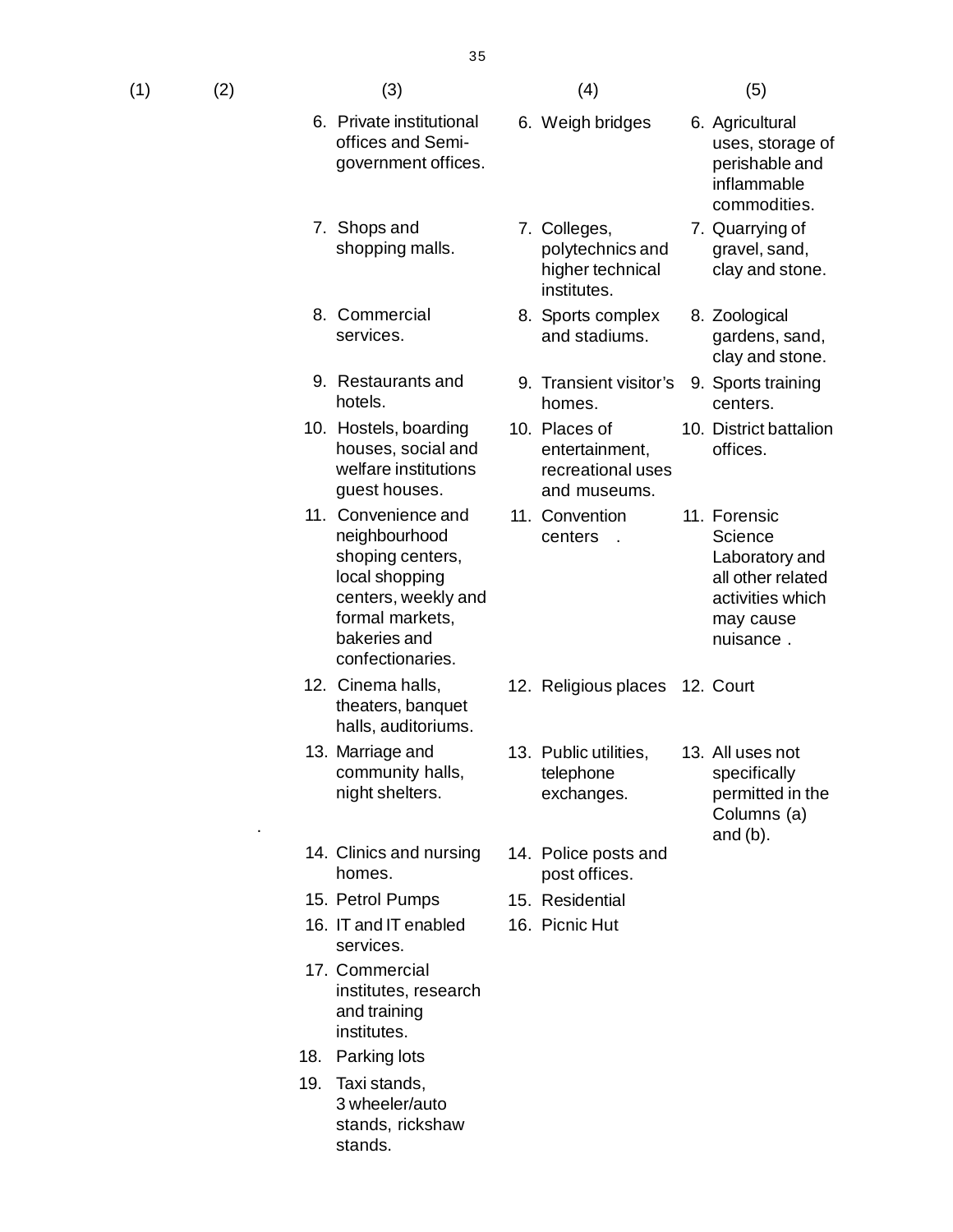- (1)  $(2)$   $(3)$   $(4)$   $(5)$ 3 Wholesale Commercial Use Zone (C2). 1. Wholesale and retail business. 1. Truck terminal, bus depots and parking. 2. Wholesale and storage buildings. 3. Commercial and business offices and work places. 3. Warehousing, storage godowns of perishable, inflammable goods, coal, wood, timber yards. 4. Petrol pumps and service stations on roads of 12 meter or more ROW. 4. Service centers, garages, workshops. 5. Godowns, covered storage and warehousing. 5. Non-polluting, non-obnoxious light industries. 6. Weigh bridges 6. Junk-yards 7. Bus stops, taxi stands, 3 wheeler/ auto stands, rickshaw stands. 7. Gas installation and gas works. 8. Parking spaces 8. Railway yards and stations, road freight stations. 9. Restaurants 9. Banks and financial services. 10. Public utilities 10. Associated residential uses.
	-

2. Freight terminal

11. Government and Semi-government

12. Water treatment plants.

offices.

- 
- 1. Polluting Industries.
- 2. Large scale storage of hazardous and other inflammable materials except in areas, specifically earmarked for the purpose.
- 3. All uses not specifically permitted in Columns (a) and (b).

11. Police station/ Posts, post offices.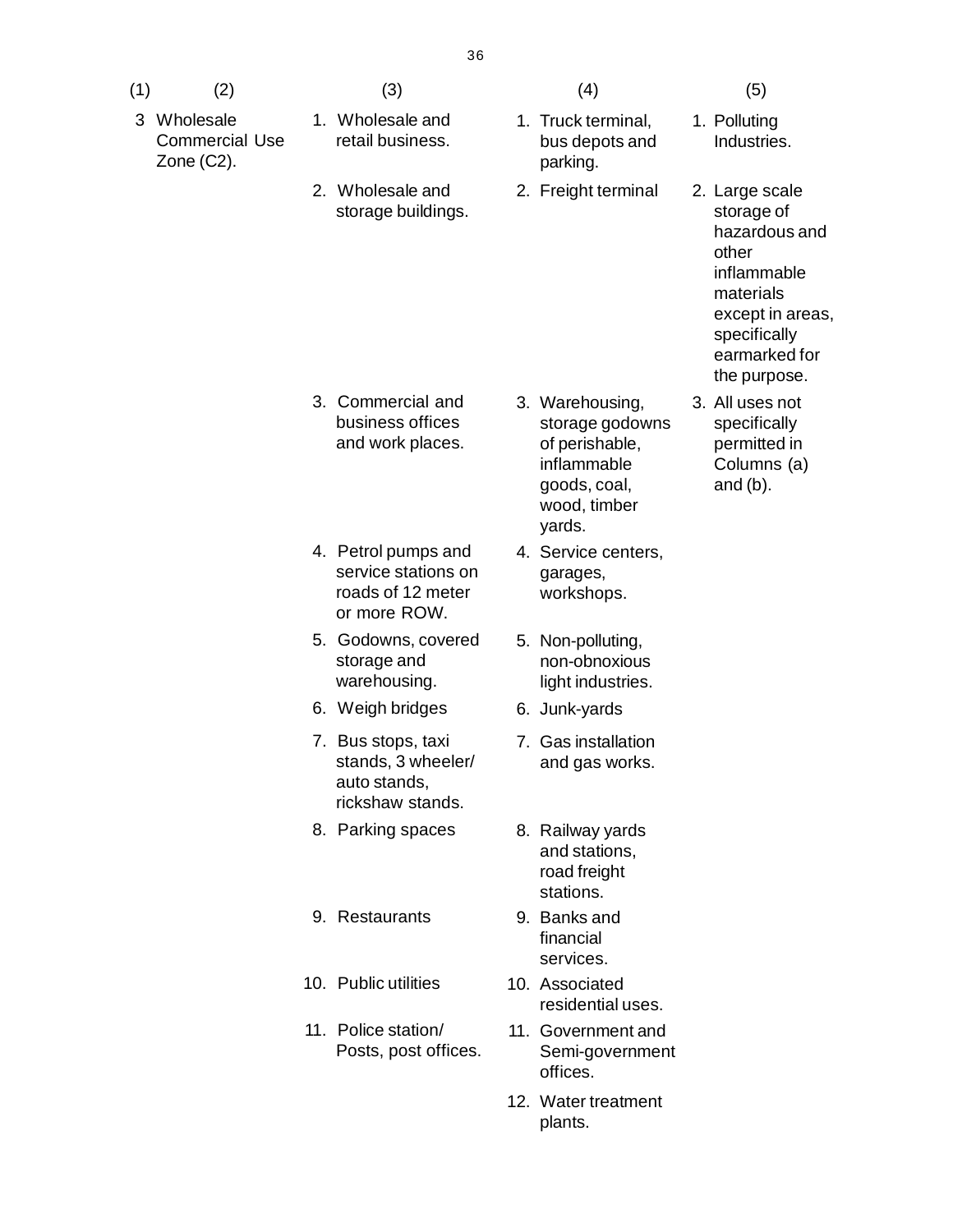- (1)  $(2)$   $(3)$   $(4)$   $(5)$
- 4 Industrial Use Zone (I).
- 1. All kind of nonpolluting industries.

3. SEZs notified by Government of

4. Loading, unloading

storage and depots of non perishable

India.

spaces.

5. Warehousing,

and noninflammable commodities.

8. Wholesale business

establishments.

with garages and service stations.

stands, 3 wheelar/

10. Bus terminals and bus depots and workshops.

11. Parking, taxi

auto stands, rickshaw stands.

6. Cold storage and ice factory.

- 
- 1. Heavy, extneive and other obnoxious, hazardous industries subject to the approval of the Odisha Pollution Control Board.
- 2. IT & ITES 2. Industrial Research Institute.
	- 3. Technical **Educational** Institutions.
	- 4. Junk yards, sports/stadiums/ playgrounds.
	- 5. Sewerage disposal works, electric power plants, service stations.
	- 6. Government, Semigovernment, private business offices.
- 7. Gas godowns 7. Banks, financial institutions and other commercial offices.
	- 8. Agro-based industries, dairy and farming.
- 9. Petrol filling station 9. Gas installations 9. Social buildings 9. Gas installations and gas works.
	- 10. Workshops garages.
	- 11. Hotels and guest houses.
- 1. General
	- business unless incidental to and on the same site with industry.
- 2. Schools and Colleges.
- 3. Hotels, motels and caravan parks.
- 4. Recreational spots or centres.
- 5. Other nonindustrial related activities.
- 6. Religious buildings.
- 7. Irrigated and sewerage farms.
- 8. Major oil depot and LPG refilling plants.
- 
- 10. All uses not specifically permitted in Columns (a) and (b).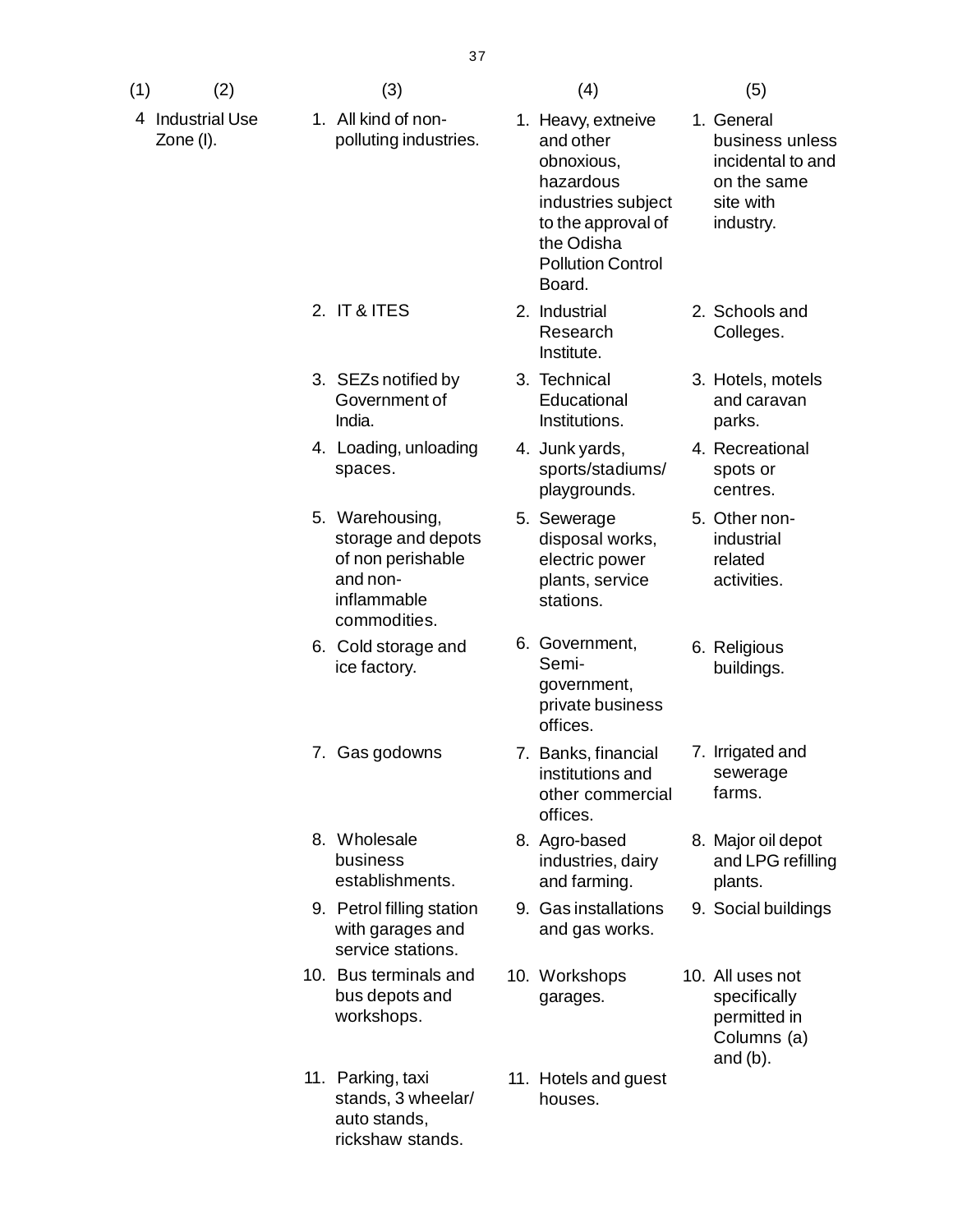| (1) | (2)                                        | (3)                                                                                                                                 | (4)                                                                                      | (5)                                                                           |
|-----|--------------------------------------------|-------------------------------------------------------------------------------------------------------------------------------------|------------------------------------------------------------------------------------------|-------------------------------------------------------------------------------|
|     |                                            | 12. Residential<br>buildings for<br>essential staff and<br>for watch and ward.                                                      | 12. Museum                                                                               |                                                                               |
|     |                                            | 13. Public utilities                                                                                                                | 13. Helipads<br>14. Hospitals and                                                        |                                                                               |
|     |                                            |                                                                                                                                     | medical centres.                                                                         |                                                                               |
| 5.  | Public & Semi-<br>Public use Zone<br>(PS). | 1. Government<br>offices, Central,<br>State, local and<br>Semi-government,<br>public undertakinhg<br>offices.                       | 1. Residential flats,<br>residential plots<br>for group housing<br>and staff<br>housing. | 1. Heavy,<br>extensive and<br>other<br>obnoxious,<br>hazardous<br>industries. |
|     |                                            | 2. Universities and<br>specialized<br>educational<br>institutions,<br>colleges, schools,<br>research and<br>development<br>centers. | 2. IT Services                                                                           | 2. Slaughter-<br>houses.                                                      |
|     |                                            | 3. Social and welfare<br>centers.                                                                                                   | 3. Defense quarters                                                                      | 3. Junk yard                                                                  |
|     |                                            | 4. Libraries                                                                                                                        | 4. Hostels, transit<br>accommodation.                                                    | 4. Wholesale<br>mandies.                                                      |
|     |                                            | 5. Hospitals, health<br>centers,<br>dispensaries and<br>clinics.                                                                    | 5. Entertainment<br>and recreational<br>complexes.                                       | 5. Dairy and<br>poultry farms,<br>farmhouses.                                 |
|     |                                            | 6. Social and cultural<br>institutes.                                                                                               | 6. Nursery and<br>kindergarten,<br>welfare centre.                                       | 6. Workshops for<br>servicing and<br>repairs.                                 |
|     |                                            | 7. Religious buildings                                                                                                              | 7. Open air theater,<br>play ground.                                                     | 7. Processing and<br>sale of farm<br>products.                                |
|     |                                            | 8. Conference halls                                                                                                                 | 8. Residential club<br>guest house.                                                      | 8. All uses not<br>specifically<br>permitted in<br>Columns (a)<br>and $(b)$ . |
|     |                                            | 9. Community halls,<br>Kalyan Mandap,<br>Dharamashala.                                                                              | 9. Bus and Truck<br>terminals,<br>helipads.                                              |                                                                               |
|     |                                            | 10. Museums, art<br>galleries, exhibition<br>halls, auditoriums.                                                                    | 10. Parking areas,<br>taxi stands, 3<br>wheeler/auto<br>stands, rickshaw<br>stands.      |                                                                               |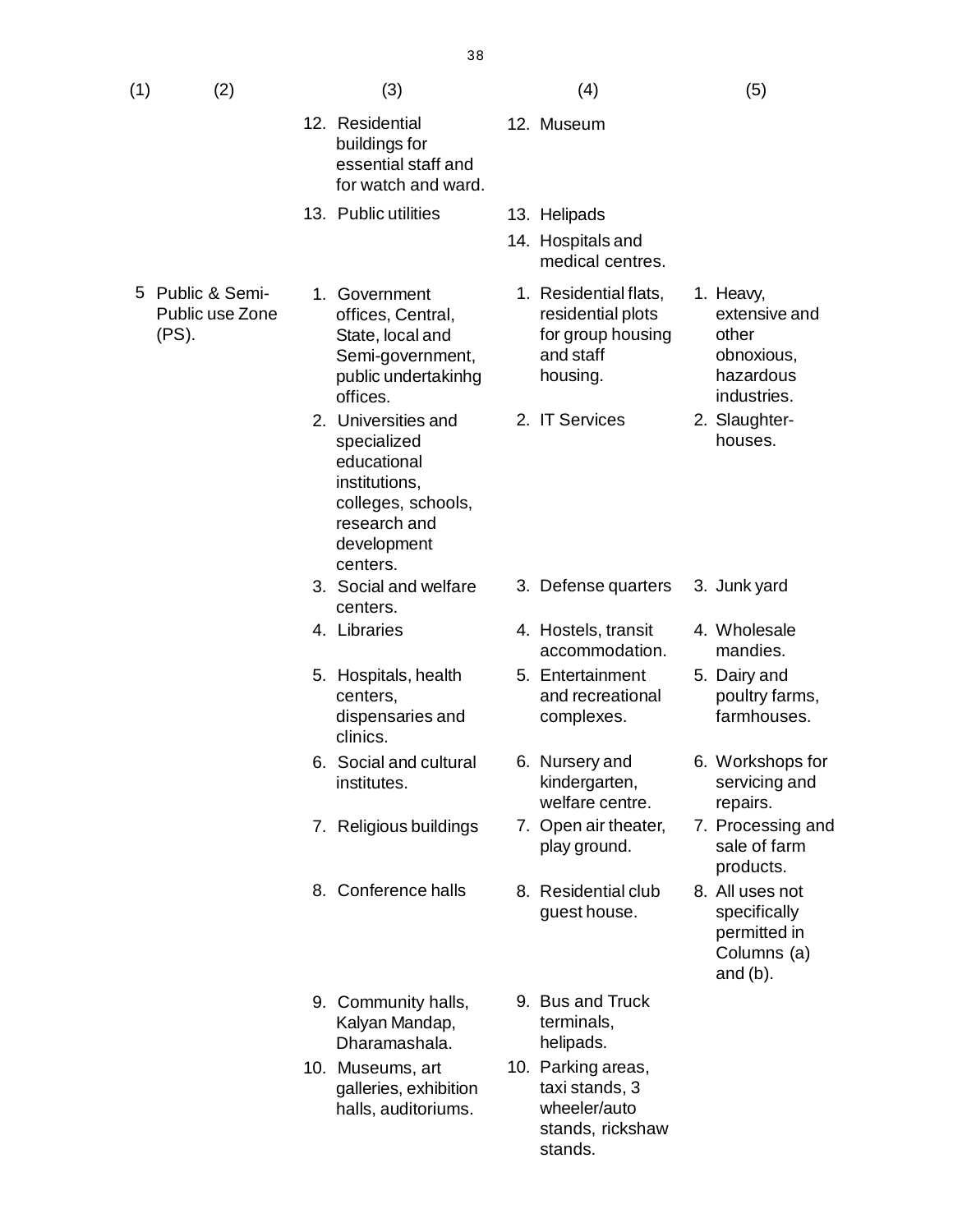| (1) | (2)                                              | (3)                                                                                                                                                  | (4)                                                                                                                | (5)                                                                                                                                                 |
|-----|--------------------------------------------------|------------------------------------------------------------------------------------------------------------------------------------------------------|--------------------------------------------------------------------------------------------------------------------|-----------------------------------------------------------------------------------------------------------------------------------------------------|
|     |                                                  | 11. Police stations,<br>Police lines, jails.                                                                                                         |                                                                                                                    |                                                                                                                                                     |
|     |                                                  | 12. Local State and Central<br>Government offices<br>uses for Defence<br>purpose.                                                                    |                                                                                                                    |                                                                                                                                                     |
|     |                                                  | 13. Educational and<br>Research<br>Institutions.                                                                                                     |                                                                                                                    |                                                                                                                                                     |
|     |                                                  | 14. Social and cultural<br>and religious<br>institutions.                                                                                            |                                                                                                                    |                                                                                                                                                     |
|     |                                                  | 15. Local municipal<br>facilities.                                                                                                                   |                                                                                                                    |                                                                                                                                                     |
|     |                                                  | 16. Uses incidential to<br>Government offices<br>and for their use.                                                                                  |                                                                                                                    |                                                                                                                                                     |
|     |                                                  | 17. Monuments                                                                                                                                        |                                                                                                                    |                                                                                                                                                     |
| 6   | Utility and<br><b>Services Use</b><br>Zone (US). | 1. Post office<br>Telegraph offices,<br>public-utilities and<br>buildings.                                                                           | 1. Service industry                                                                                                | 1. Any building or<br>structure whicl<br>is not required<br>for uses relate<br>to public utilitie<br>and activities is<br>not permitted<br>therein. |
|     |                                                  | 2. Water Treatment<br>Plant, Sewerage<br><b>Treatment Plant,</b><br><b>Solid Waste</b><br><b>Treatment Plant,</b><br>Solid Waste<br>dumping grounds. | 2. Warehouse/<br>storage<br>godowns.                                                                               | 2. Heavy,<br>extensive and<br>other<br>obnoxious,<br>hazardous<br>industries.                                                                       |
|     |                                                  | 3. Radio Transmitter<br>and Wireless<br>Stations,<br>telecommunication<br>centers, telephone<br>exchange.                                            | 3. Health center for<br>public and staff<br>or any other use<br>incidental to<br>public utilities and<br>services. | 3. All uses not<br>specifically<br>permitted in<br>Columns (a)<br>and $(b)$ .                                                                       |
|     |                                                  | 4. Water supply<br>installations.                                                                                                                    | 4. Information/<br>Payment kiosk.                                                                                  |                                                                                                                                                     |
|     |                                                  | 5. Sewerage disposal<br>works.                                                                                                                       | 5. Incidental/<br>ancillary<br>residential use.                                                                    |                                                                                                                                                     |
|     |                                                  | 6. Service stations                                                                                                                                  | 6. Truck terminals<br>helipads.                                                                                    |                                                                                                                                                     |

- structure which ired elated utilities ties is tted
- and obnoxious, hazardous industries.
- ot y in  $(a)$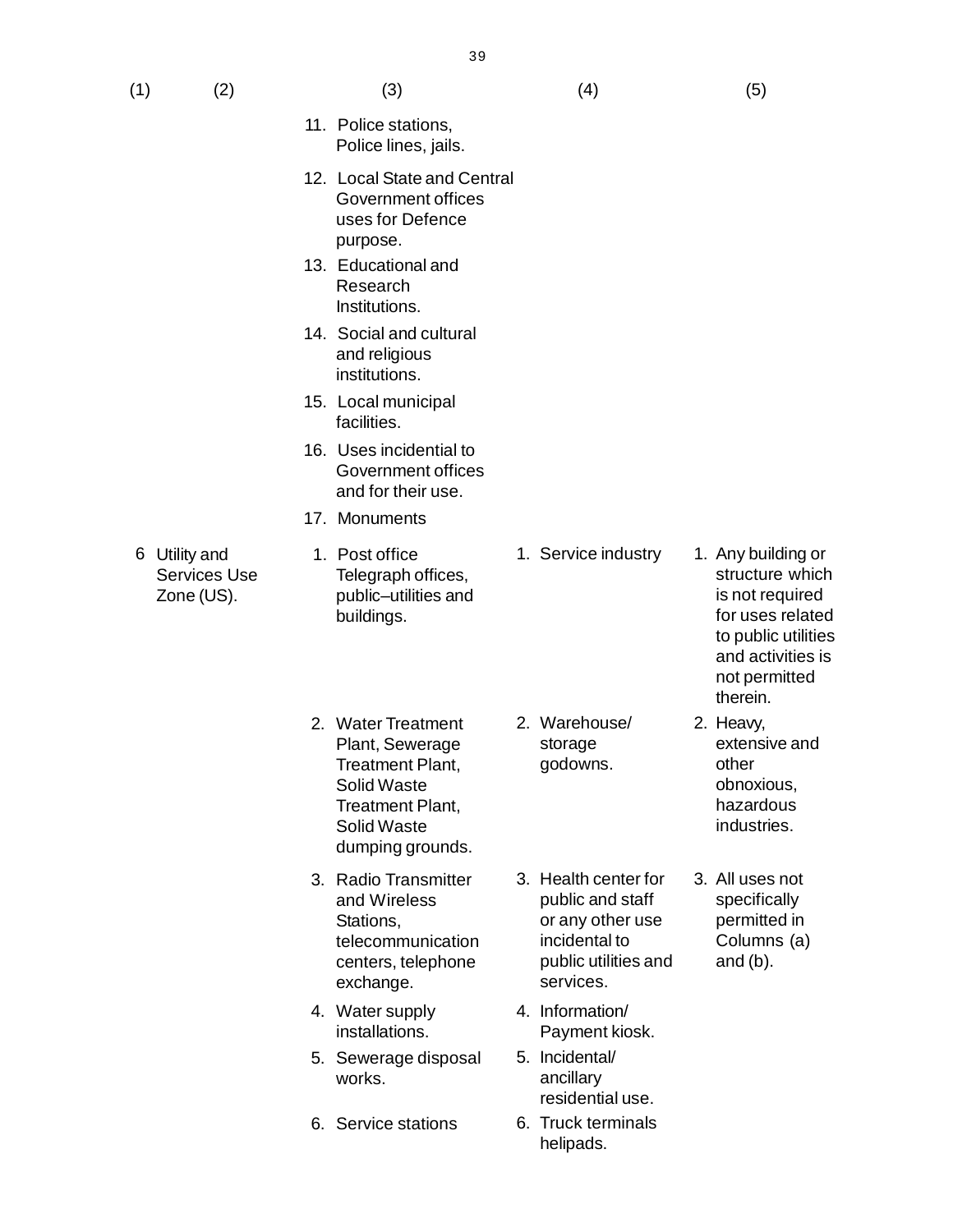- (1)  $(2)$   $(3)$   $(4)$   $(5)$ 
	- 7. Cremation grounds and cemeteries/ burial ground.
	- 8. Power plants/ Electrical Substation.
	- 9. Radio and Television Station.
	- 10. Fire Stations
- 7 Open Space Use Zone (OS).
- 1. Specialized parks/ maidans for multipurpose use.
- 1. Building and structure ancillary to use permitted in open spaces and parks such as stands for vehicles on hire, taxis and scooters.

7. Commercial use

center.

- 2. Regional parks, district parks, playgrounds, children's parks.
- 
- 4. Stadiums, picnic huts, holiday resorts.
- 5. Shooting range, sports training center.
- 6. Swimming Pools 6. Open air
- 7. Botanical/Zoological garden, bird sanctuary.
- 
- 9. Bus and Railway passenger terminals.
- 2. Commercial use of transit nature like cinemas, circus and other shows.
- 3. Clubs 3. Public assembly halls.
	- 4. Restaurants
	- 5. Parking areas, Caravan parks.
	- cinemas/theatre.
	- 7. Entertainment and recreational complexes.
- 8. Green belts 8. Community hall, library.
	- 9. Open air theater, theme parks, amphitheaters.
- 1. Any building or structure, which is not required for open air recreation, dwelling unit except for watch and ward, and uses not specifically permitted therein.
- 2. All uses not specifically permitted in Columns (a) and (b).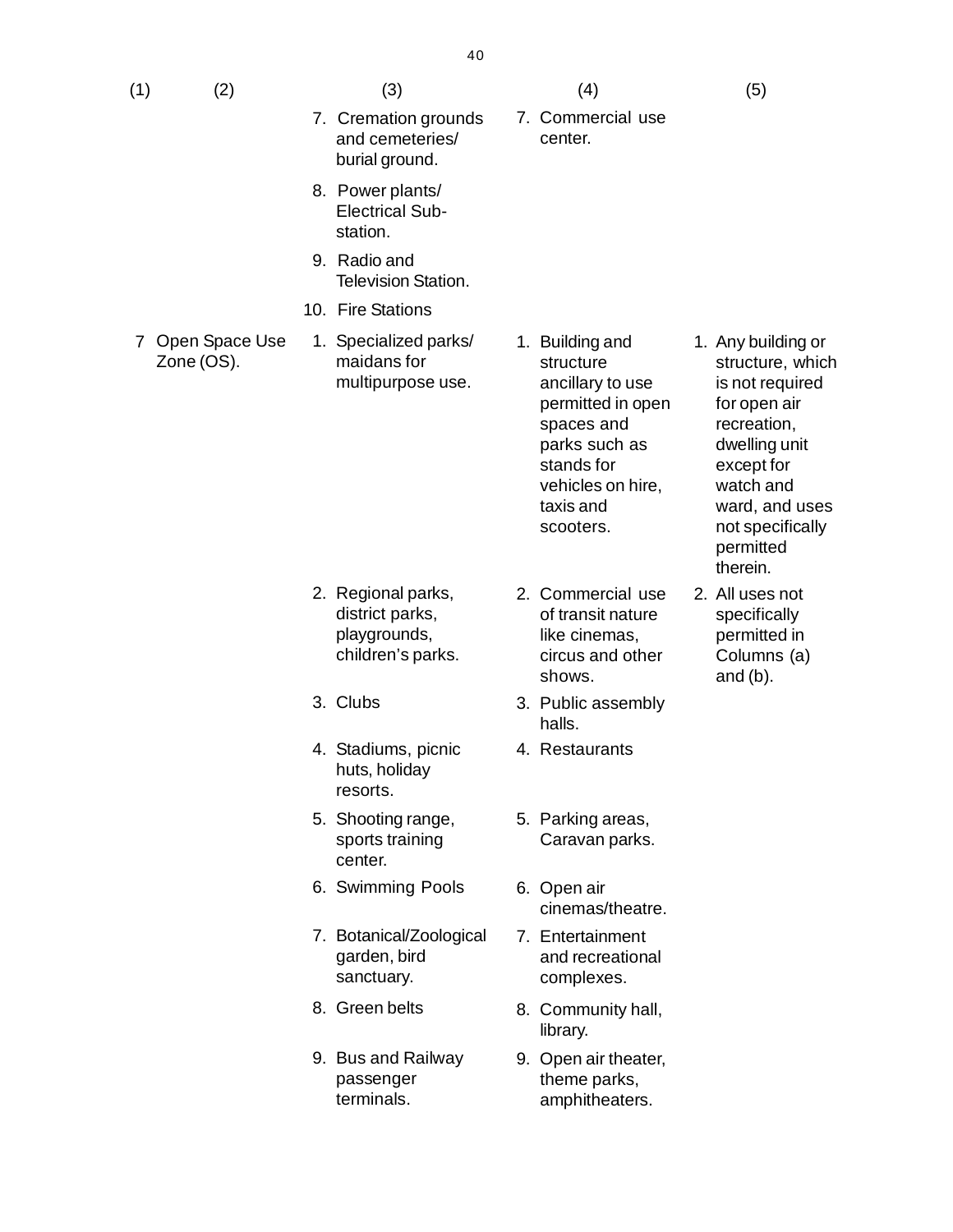| $(1)$ $(2)$ | (3) | (4) | (5) |
|-------------|-----|-----|-----|
|             |     |     |     |

8 Transportation use zone (T).

- 10. Public utilities and facilities such as police post, fire post, post and telegraph office, health center for players and staff.
- 11. Animal racing or riding stables.

- 10. Residential club, guest house.
- 11. Camping sites
- 12. Yoga and meditation centres.
- 13. Fire post, police station, post and telegraph office.
- 14. Commercial uses center.
- 15. Special education areas.
- 16. Incidental/ ancillary residential use.

2. Authorised/

areas.

ancillary

4. Emergency health care centre.

5. Tourism related projects.

> (complimentary) uses for above categories (subject to decision of the

Authority).

residential use.

- 1. All types of roads 1. Wayside shops and restaurants.
- 1. Use/activity not specifically related to transport and communication permitted herein.
- 2. All uses not specifically permitted in Columns (a) and (b).
- - 2. Railways stations and yards.
	- 3. Airport 3. Incidental/
	- 4. Bus stops and Bus and Truck terminals.
	- 5. Taxi stands, auto stands, rickshaw stands.
	- 6. Ferry ghats 6. All ancillary
- Planned Vending
-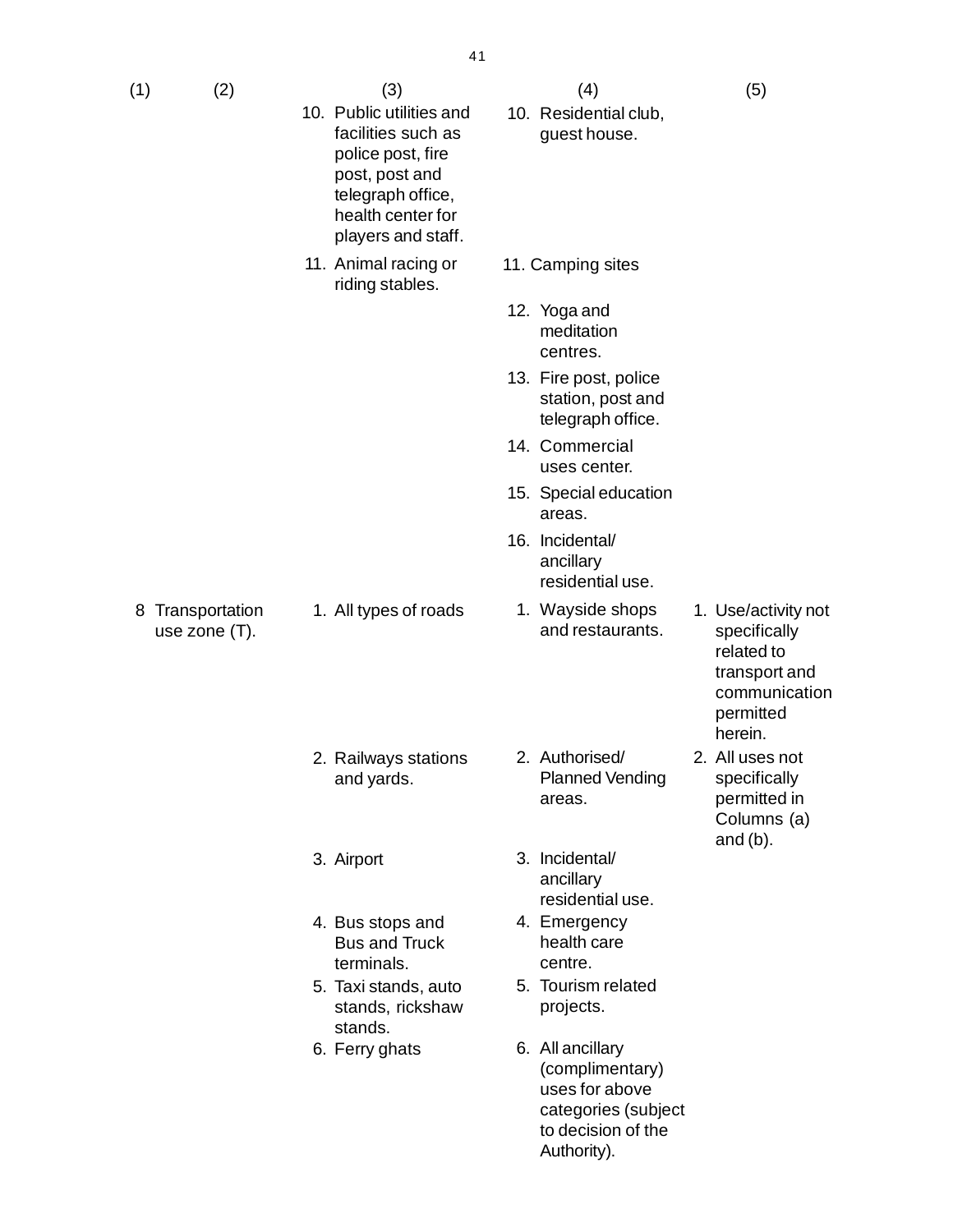- (1)  $(2)$   $(3)$   $(4)$   $(5)$ 
	- 7. Parking areas
	- 8. Multi level car parking.
	- 9. Filling stations
	- 10. Transport offices, booking offices.
	- 11. Night shelter, boarding houses.
	- 12. Banks
	- 13. Restaurants
	- 14. Workshops and garages.
	- 15. Automobile spares and services, godowns.
	- 16. Loading and unloading platforms (with/without cold storage facility) weigh bridges.
	- 17. Warehouses, storage depots.
	- 18. Utility networks (drainage sewage, power, telecommunications).

1. Agriculture and Horticulture.

2. Dairy and poultry farming, milk chilling center.

3. Storage, processing and sale of farm

produce.

9 Agricultural and Forest Use Zone (A).

1. Houses incidental 1. Residential use to this use.

2. Parks and other recreational uses.

3. Wayside shops and restaurants.

- except those ancillary uses permitted in agricultural use zone.
- 2. Heavy, extensive, obnoxious, noxious and hazardous industries.
- 3. Any activity which is creating nuisance and is obnoxious in nature.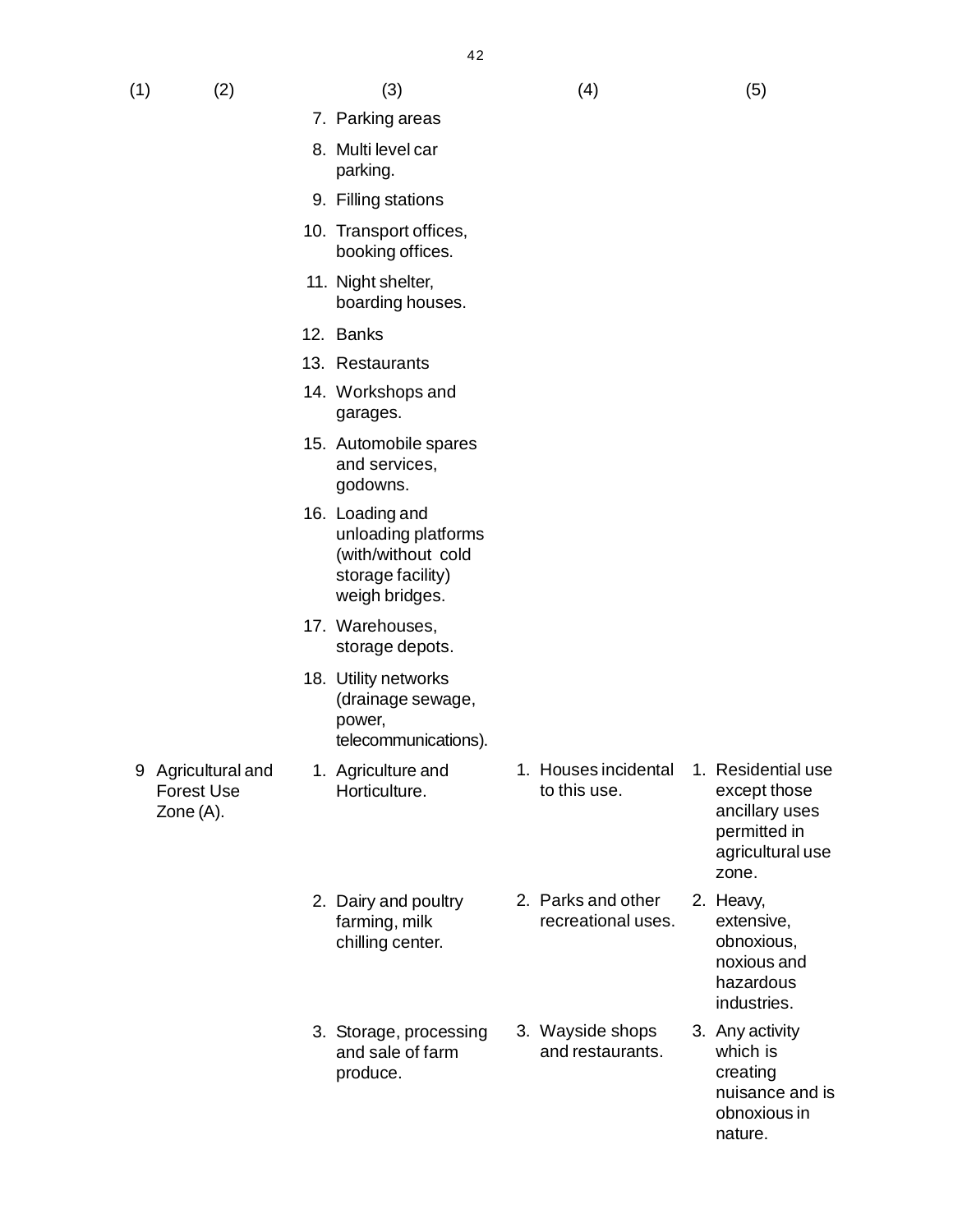- (1)  $(2)$   $(3)$   $(4)$   $(5)$ 
	- 4. Dwelling for the people engaged in the farm (rural settlement).
	- 5. Farm houses and accessory buildings.

4. All uses not specifically permitted in Columns (a) and (b)

- 4. Hospital for infectious and contagious diseases, mental hospital after clearance from the Authority.
- 5. Agro serving, agro processing, agro business.
- 6. Cottage industries
- 7. Burial and cremation grounds.
- 8. Service industries accessory to obnoxious and hazardous industries.
- 9. Ice factory, cold storage.
- 10. Godowns and warehouses.
- 11. Soil testing lab
- 12. Normal expansion of land uses only in the existing homestead land.
- 13. Solid waste management sites, Sewage disposal works.
- 14. Electric substation
- 15. Quarrying of gravel, sand, clay or stone.
- 16. Building construction over plots covered under town planning scheme and conforming uses.
- 17. Brick kilns and extractive areas.
- 18. Eco-tourism, camping sites, eco-parks, eco lodges.
- 19. Special outdoor recreations.
- 5. For notified forest lands only aforestation is permitted and item Nos. 18 and 19 from column (b) are permissible by the competent Authority.

7. Afforestation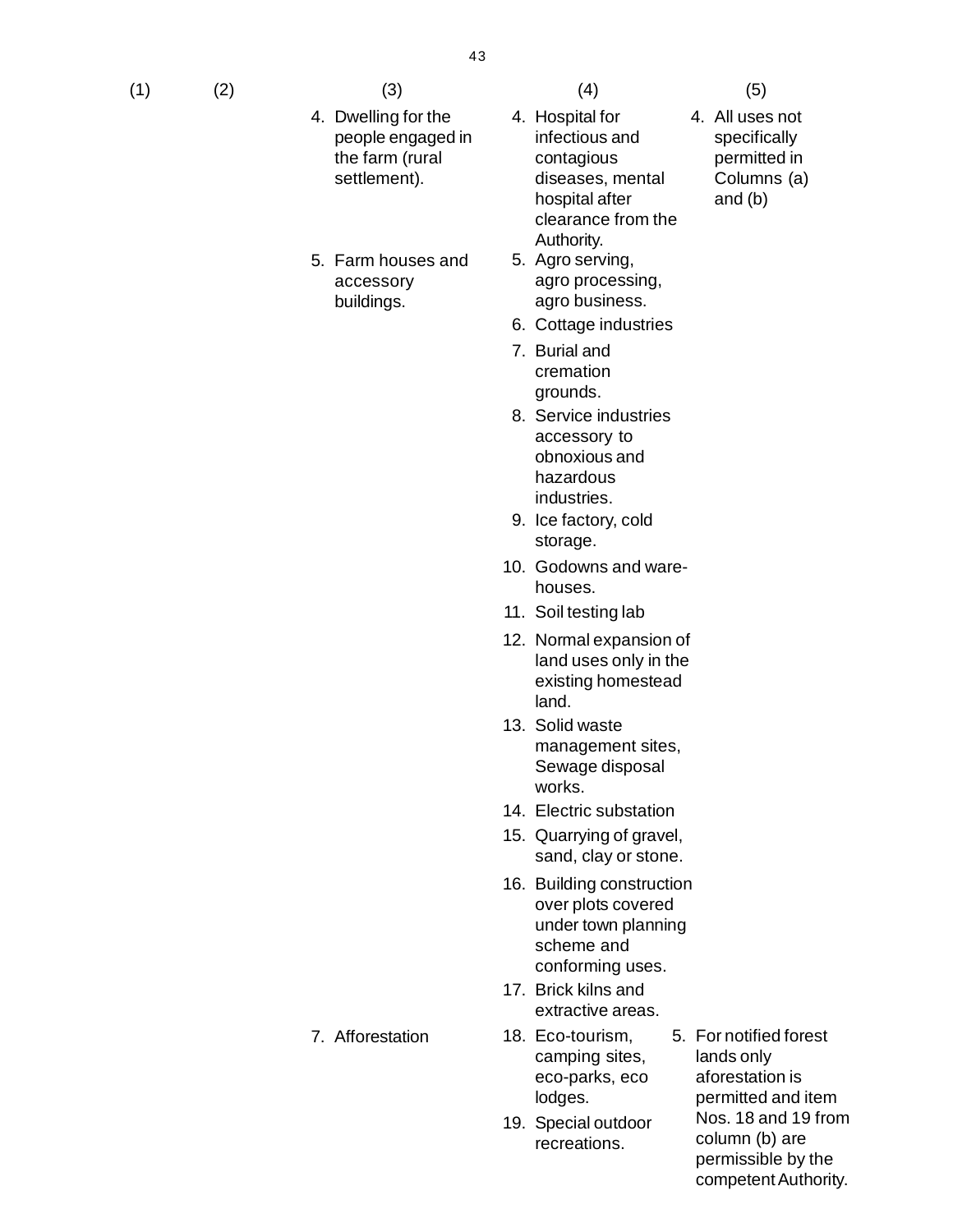| (1) | (2)                                                                | (3)                                                                             | (4)                                                                                      | (5)                                                                                                                  |
|-----|--------------------------------------------------------------------|---------------------------------------------------------------------------------|------------------------------------------------------------------------------------------|----------------------------------------------------------------------------------------------------------------------|
| 10  | <b>Water Bodies use</b><br>Zone (W).                               | 1. Rivers, canals                                                               | 1. Fisheries                                                                             | 1. Use/activity not<br>specifically<br>related to Water<br>bodies use not<br>permitted<br>herein.                    |
|     |                                                                    | 2. Streams, water<br>spring.                                                    | 2. Boating, water<br>theme parks,<br>water sports,<br>lagoons.                           | 2. All uses not<br>specifically<br>permitted in<br>Columns (a)                                                       |
|     |                                                                    | 3. Ponds, lakes                                                                 | 3. Water based<br>resort with<br>special by-laws.                                        | and $(b)$ .                                                                                                          |
|     |                                                                    | 4. Wetland, aqua<br>culture post.                                               | 4. Any other use/<br>activity incidental<br>to Water bodies<br>use zone is<br>permitted. |                                                                                                                      |
|     |                                                                    | 5. Reservoir                                                                    |                                                                                          |                                                                                                                      |
|     |                                                                    | 6. Water logged/<br>marshy area.                                                |                                                                                          |                                                                                                                      |
| 11  | Special<br>Heritage<br>Zone (Area<br>shown in the<br>map) $(SH)$ . | 1. Residential with<br>special bye-laws.                                        | 1. Heritage<br>interpretation<br>centre, art<br>galleries &<br>sculpture<br>complex.     | 1. Use/activity not<br>specifically<br>related to<br><b>Special Heritage</b><br>Use Zone not<br>permitted<br>herein. |
|     |                                                                    | 2. Public-semi public<br>with special bye-<br>laws.                             | 2. Educational and<br>research<br>Institutions.                                          | 2. Multistoried<br>building.                                                                                         |
|     |                                                                    | 3. Commercial with<br>special bye-laws.                                         | 3. Social and<br>cultural<br>institutions.                                               | 3. Multiplex,<br>shopping Mall.                                                                                      |
|     |                                                                    | 4. Recreational with<br>special bye-laws.                                       | 4. Commercial<br>activities.                                                             | 4. Dumping<br>ground.<br>$\sim$                                                                                      |
|     |                                                                    | 5. Theme Parks,<br>Archeological<br>Parks/Gardens<br>with special bye-<br>laws. | 5. Craft based<br>cottage<br>industries.                                                 | 5. Sewerage<br>Treatment.                                                                                            |
|     |                                                                    | 6. Amphitheatres with<br>special bye-laws.                                      | 6. Hotels, guest<br>houses, lodges,<br>resorts.                                          | 6. All uses not<br>specifically<br>permitted in<br>Columns (a)<br>and $(b)$ .                                        |

44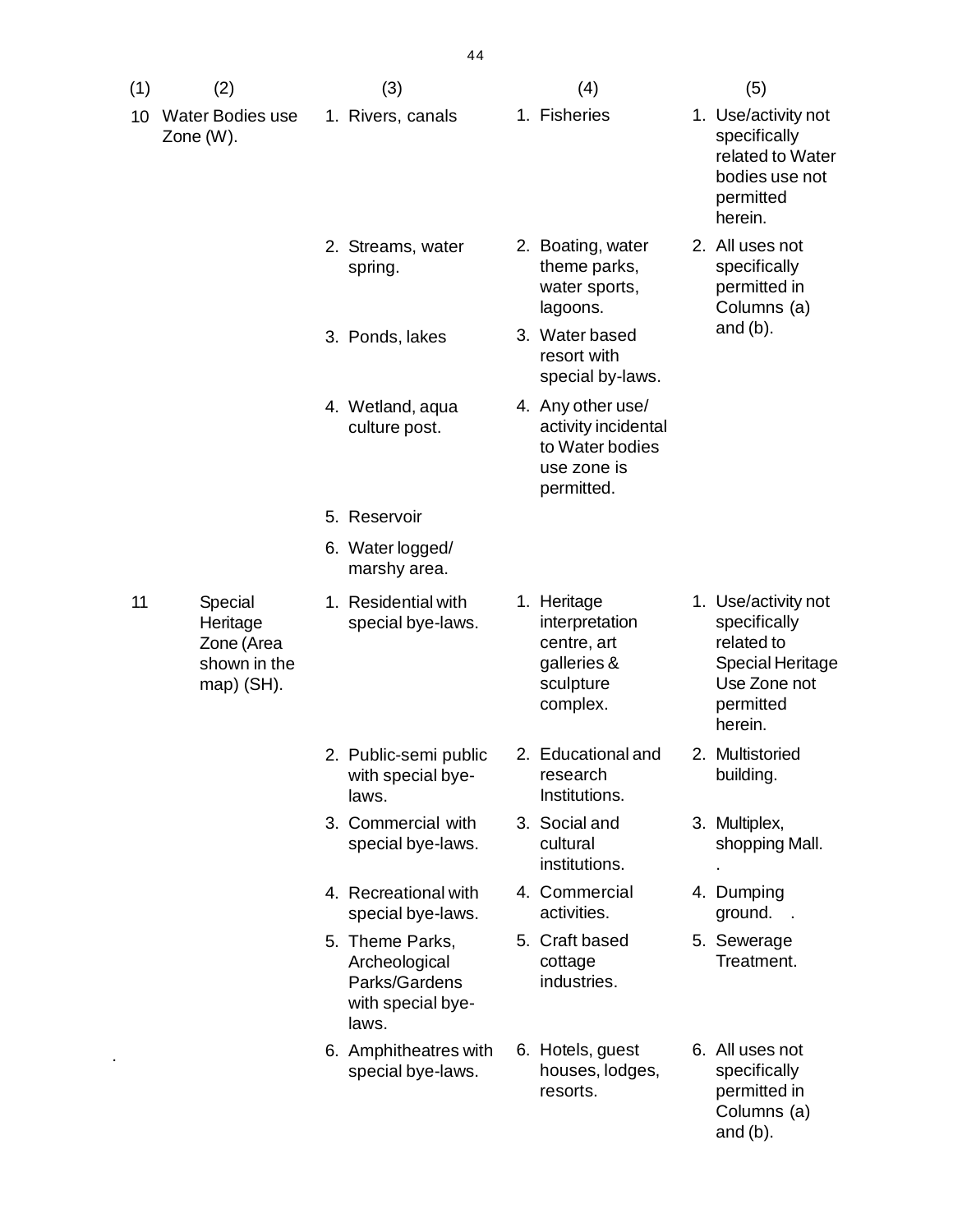|     |     | 40                                                                                                                                             |                                  |     |
|-----|-----|------------------------------------------------------------------------------------------------------------------------------------------------|----------------------------------|-----|
| (1) | (2) | (3)                                                                                                                                            | (4)                              | (5) |
|     |     | 7. Open Air<br>Museums with<br>special bye-laws.                                                                                               | 7. Group Housing,<br>apartments. |     |
|     |     | 8. Restoration of<br>protected and<br>enlisted<br>monuments and<br>precincts by the<br>concerned<br>authority only (ASI/<br>State Archeology). | 8. Auditorium                    |     |

- 12 Environmentally **Sensitive** Zone (ES).
- 1. River front developments.
- 2. Scenic value areas.

- 3. River side green areas.
- 4. Existing village settlements.
- 
- oup Housing, artments.
- ditorium

- 9. Boating, picnic huts, camping sites, special training camps.
- 10. Hospitals & health centers.
- 11. Multistoried Parking.
- 1. Group housing, corporate type housing adopting modern technology with special by-laws.
- 2. Theme parks, yoga parks, sports centres and community recreational areas, International convention centre.
- 3. Incidental residences.
- 4. Seven or five star lake resorts, Five star hotels, organized commerce with special by-laws.
- 1. Plotted housing
- 2. Small industries or small institutions.
- 3. Use/activity not specifically related to **Environmentally** Sensitive Use Zone not permitted herein.
- 4. No development of any kind is permitted between the River/Canal/ stream and the embankment.
- 5. All uses not specifically permitted in Columns (a) and (b).

 $4E$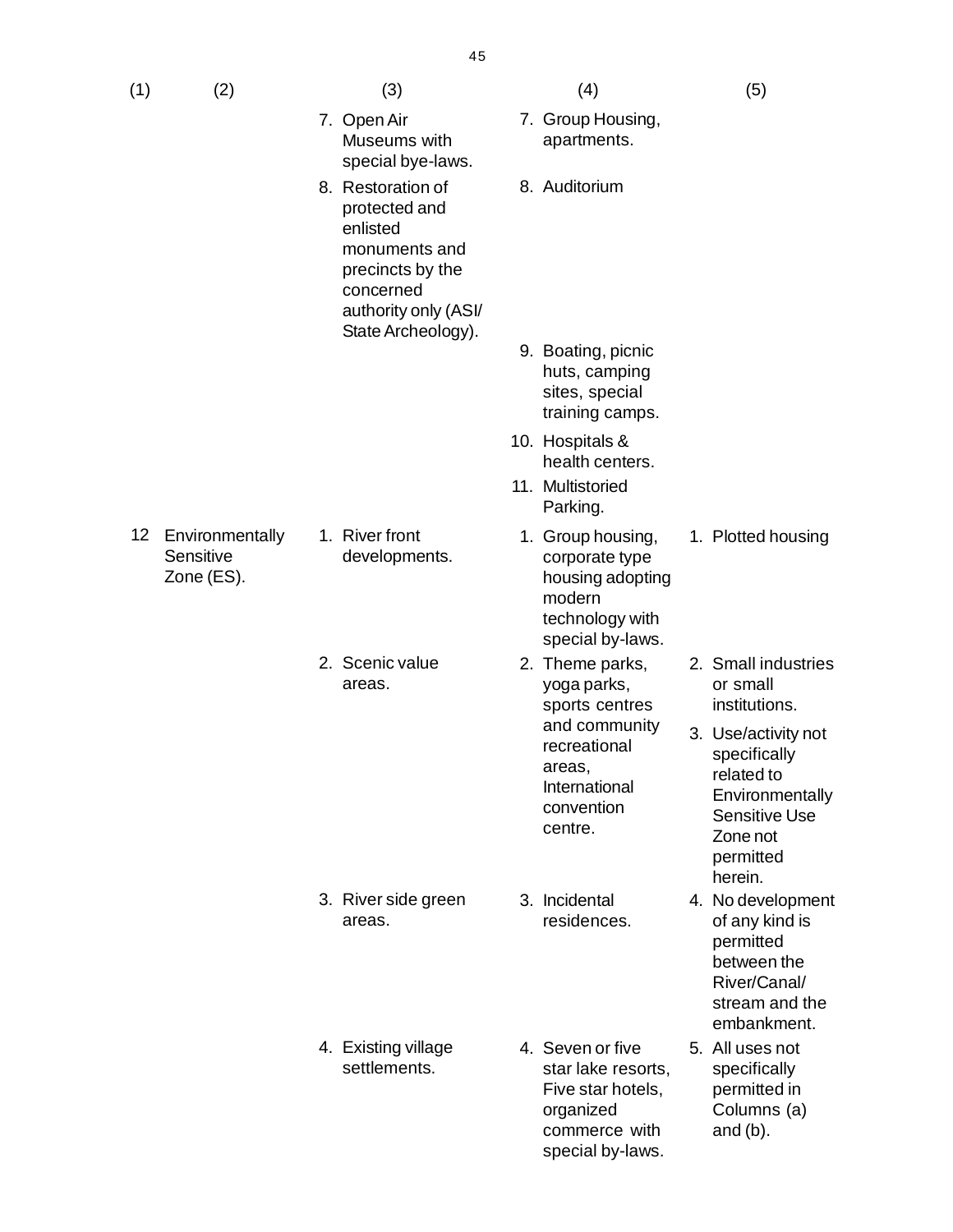- 5. Hospitals and health institutions.
- 6. Art academy, media centres, food courts, music pavilions.
- 7. Parking areas, visitor facilities.
- 8. Educational, technical, research institutes of higher order.
- 9. Boating, Picnic huts, Camping sites, Special Training camps.
- 10. Existing residential or other uses with special by-laws.
- 11. Resorts, sculpture complex, lagoons & lagoon resort, water sports.
- 12. Tourist and pilgrim related commercial activities, hotels and lodges.
- 13. Non polluting agro based and processing industries, Storage or godowns for food grains.
- 14. Water Tretment Plant, Sewage Treatment Plant, Solid waste Treatment Plant, solid waste dumping grounds.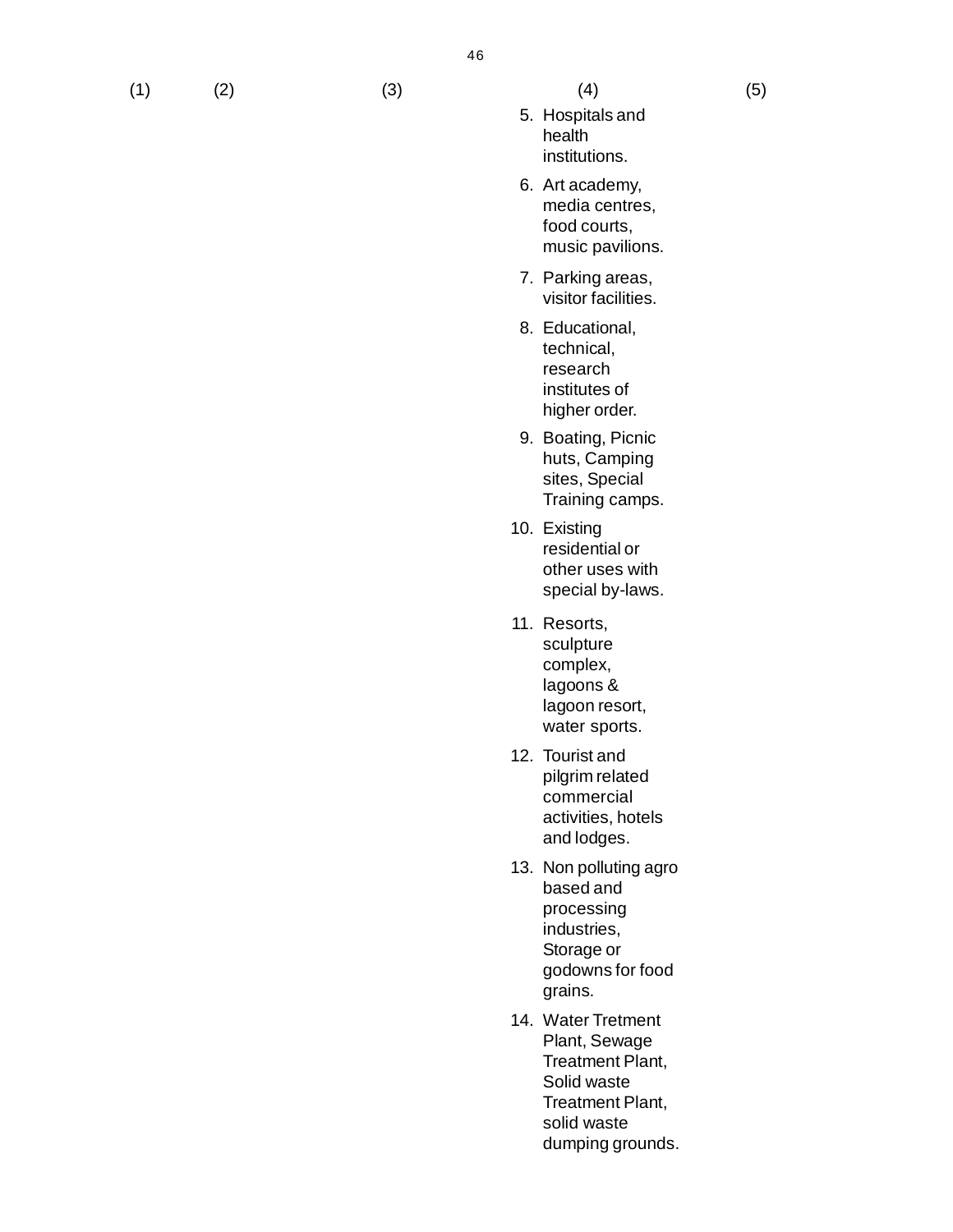#### **PART – IV**

#### **GENERAL**

Restriction on permission.

Distance from Electric lines.

- **25.** (1) Without prejudice to any other stipulation in these Regulations, no permission to construct a building on a site shall be granted:
	- A. in areas of natural waterways or drains, as detailed in the Development Plan/Drainage;
	- B. if the orientation of such building is not in harmony with the surroundings, as may be decided by the Art Commission;
	- C. if the use to which the site is proposed to be put does not conform to the use earmarked in the Development Plan;
	- D. if the building is to be constructed over or under a municipal drain, sewerage line, electrical line, water main, any other government or public land, or public utility services;
	- E. all Structural Plans are required to be prepared taking this into account the seismic effect of the particular seismic zone under which Brahmapur falls;
	- F. the area is located in no development zone of CRZ;
	- G. if all structure plans are not prepared taking into account the structural safety from seismic zone point of view.
- **26.** (1) As provided in clause-6.4 of NBC-2005 no verandah, balcony or the like shall be allowed to be erected or re-erected or any additions or alterations made to a building within the distances quoted below in accordance with the current Indian Electricity Rules, as amended from time to time between the building and any overhead electric supply line;

#### **TABLE-2**

|                                                                                 | Vertical distance in<br>meters                                               | Horizontal distance in<br>meters                                             |  |  |  |  |
|---------------------------------------------------------------------------------|------------------------------------------------------------------------------|------------------------------------------------------------------------------|--|--|--|--|
| Low and medium voltage<br>lines and service lines.                              | 2.5                                                                          | 1.2                                                                          |  |  |  |  |
| High voltage lines up to and<br>including 11,000 Volt.                          | 3.7                                                                          | 1.2                                                                          |  |  |  |  |
| High voltage lines above<br>11,000 volt and up to and<br>including 33,000 Volt. | 3.7                                                                          | 2.0                                                                          |  |  |  |  |
| Exttra high voltage line<br>beyond 33,000 Volt.                                 | 3.7                                                                          | 2.0                                                                          |  |  |  |  |
|                                                                                 | (Plus 0.3 meters for<br>every additional<br>33,000 volts or<br>part thereof) | (Plus 0.3 meters for<br>every additional<br>33,000 volts or<br>part thereof) |  |  |  |  |

### MINIMUM DISTANCE FROM THE ELECTRIC LINE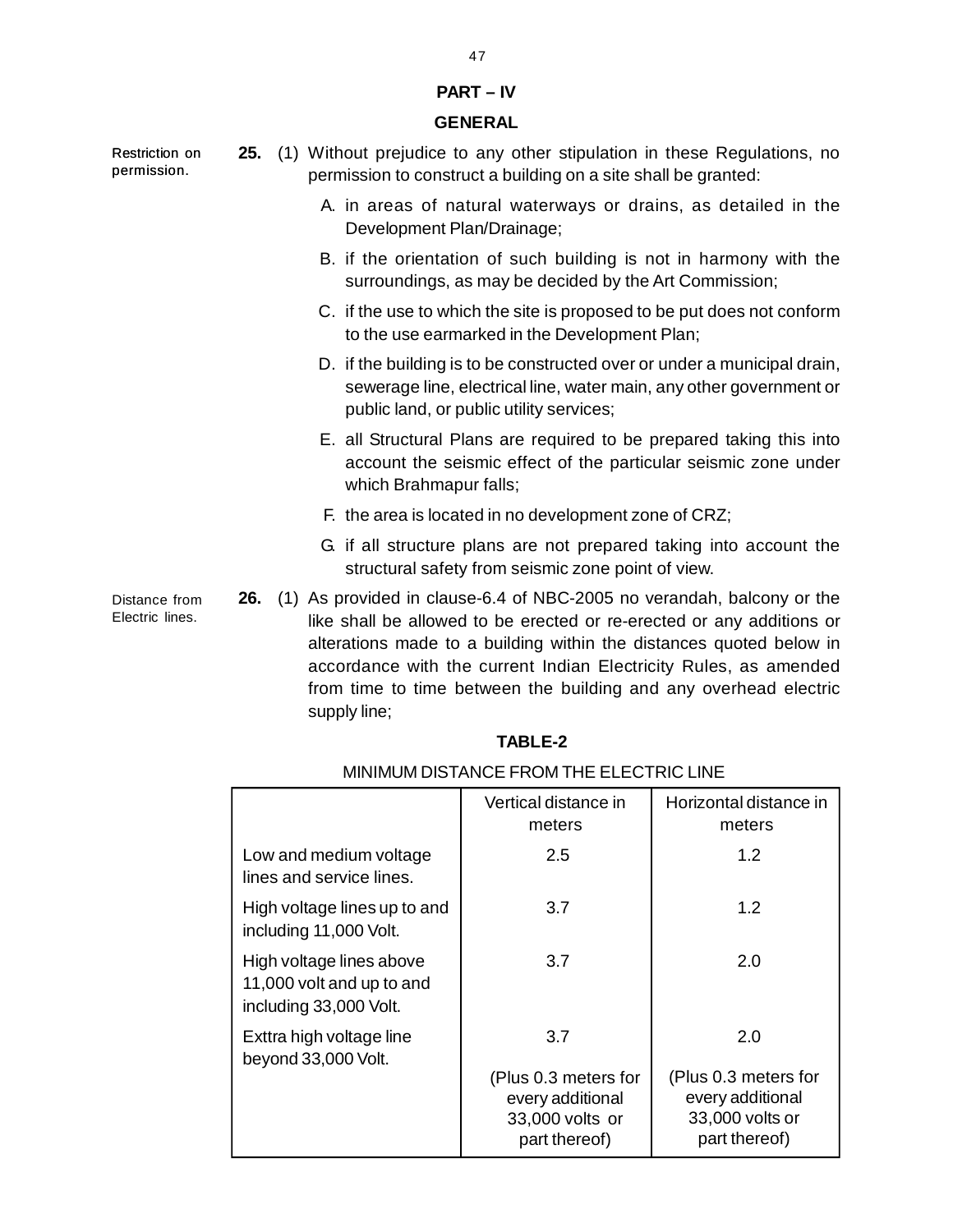| Plantation.              |     | 27. In every building area up to 500 Sqm 5% and above 500 Sqm 10% of the<br>land shall be covered by plantation, but in case of multi-storied buildings/<br>Group Housing/Apartment building/Industrial/Assembly/Educational/<br>Institutional buildings, at least 20% of the land shall be covered with plantation.                                                                                                                                  |
|--------------------------|-----|-------------------------------------------------------------------------------------------------------------------------------------------------------------------------------------------------------------------------------------------------------------------------------------------------------------------------------------------------------------------------------------------------------------------------------------------------------|
| Means of<br>access.      | 28. | (1) Every building/plot shall abut on a public/ private means of access like<br>streets/roads of duly formed of width as specified in clause 4,<br>Part-3 of NBC-2005.                                                                                                                                                                                                                                                                                |
|                          |     | (2) In no case, development of plots shall be permitted unless it is accessible<br>by a public/private street of width not less than 6 meters.                                                                                                                                                                                                                                                                                                        |
|                          |     | (3) In case of institutional, administrative, assembly, industrial and other non<br>residential and non-commercial activities, the minimum road width shall<br>be 12 meter.                                                                                                                                                                                                                                                                           |
|                          |     | (4) In case of a private road, which gives access to one or more buildings,<br>the owner of the said private road shall develop the road and storm water<br>drain as required by the Local Authority, and transfer the same by way of<br>gift to the Local Authority or handed over to the Registered Residents'<br>Welfare Association for maintenance.                                                                                              |
|                          |     | (5) In the existing built-up area in the case of plots facing street/means of<br>access less than 6.0 mtrs. in width, the building line shall be maintained<br>at a distance of 3.0 mtrs. in addition to the front set back from the central<br>line of the street/means of access to facilitate formation of a new street/<br>means of access of 6.0 mtrs. width up to a length of 120 metrs. after<br>which it should be connected to a wider road. |
| Minimum size<br>of plot. |     | 29. The minimum size of plots for different categories of building are given<br>below :-                                                                                                                                                                                                                                                                                                                                                              |

| Category                                                | Minimum road<br>width (m) | Minimum size of<br>plot in Sq. m. |
|---------------------------------------------------------|---------------------------|-----------------------------------|
| Kalyan Mandaps                                          | 12                        | 1000                              |
| Cinéma, game centers, Multiplex,<br>convention centers. | 18                        | 2000                              |
| Social clubs and amenities                              | 12                        | 1000                              |
| Multi storey car parking                                | 12                        | 1000                              |
| Office buildings                                        | 12                        | 300                               |
| Primary/Upper Primary school                            | 12                        | 2000                              |
| High School, Residential school                         | 12                        | 6000                              |
| +2 College/Junior college                               | 12                        | 4000                              |
| Degree College                                          | 12                        | 6000                              |
| Technical educational institution                       | 12                        | 10000                             |
| Petrol pumps/Filling stations                           | 12                        | 500                               |
| Restaurant                                              | 12 <sup>2</sup>           | 500                               |
| LPG storages                                            | 12                        | 500                               |
|                                                         |                           |                                   |

# **TABLE-3**

## CATEGORYWISE SIZE OF PLOTS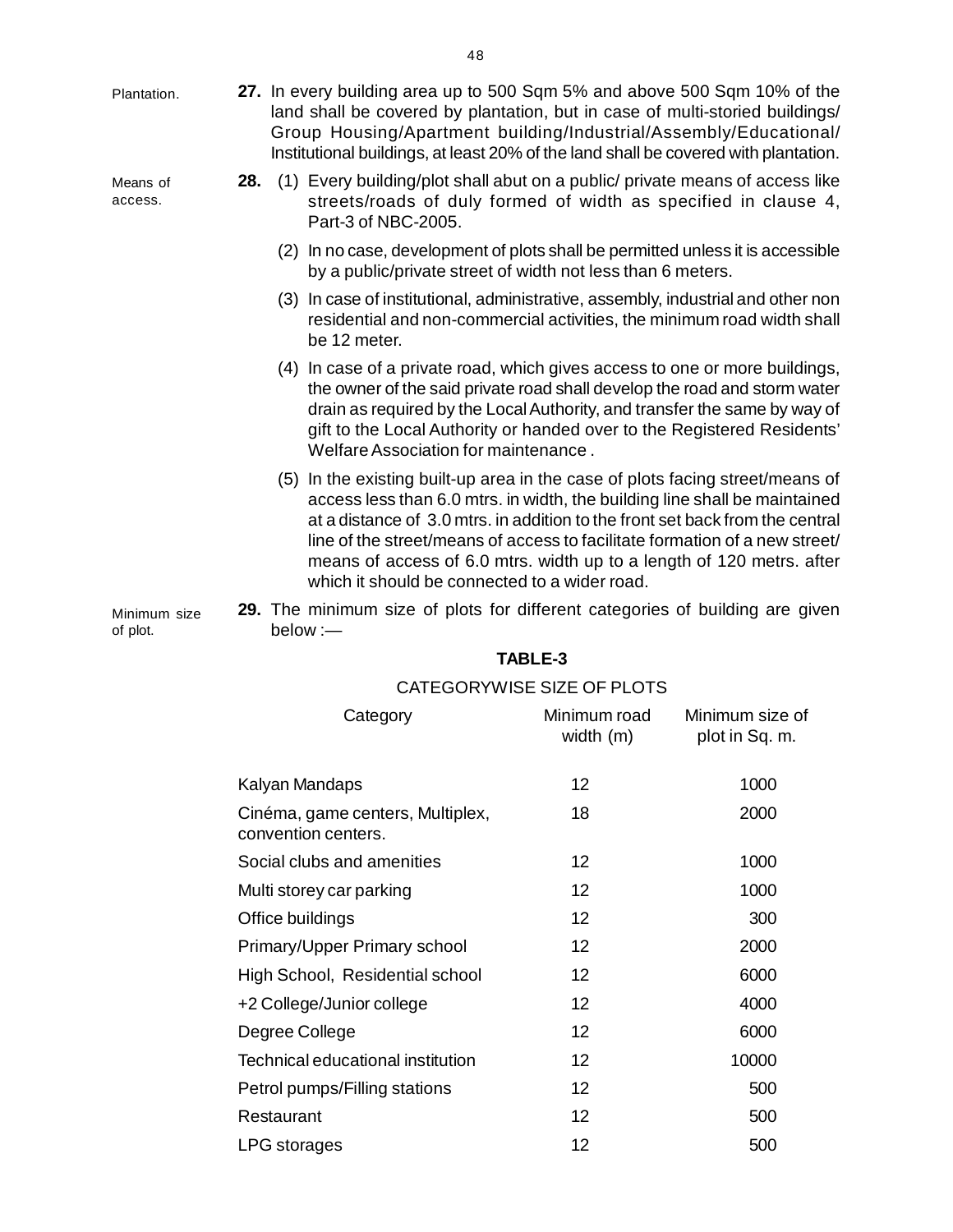| Places of congregation    | 12 | 500  |
|---------------------------|----|------|
| <b>Public libraries</b>   | 12 | 300  |
| Conference hall           | 12 | 1000 |
| Community hall            | 12 | 500  |
| Nursing homes/polyclinics | 12 | 300  |
| Hotel                     | 12 | 2000 |
| R & D Lab                 | 12 | 1500 |

*NOTE*—In appropriate cases, the Authority may revise the minimum size of plot and the road width on the recommendations of the Development Plan & Building Permission (DP &BP) Committee.

Minimum set backs & Hieght for non-high rise buildings.

**30.** (1) The minimum set backs, height of buildings and coverage permissible in a given size/plot for residential/commercial building shall be as follows:—

### TABLE-4

| Plot size<br>(in Sq.Mts) | Maximum<br>height of    | Minimum front set back (in Mts)<br>As per the abutting road width |                        |         |                              |                  |              | Minimum set<br>backs on |  |
|--------------------------|-------------------------|-------------------------------------------------------------------|------------------------|---------|------------------------------|------------------|--------------|-------------------------|--|
|                          | building<br>permissible | Less<br>than<br>9 Mts.                                            | 9 Mts.<br>and<br>below | 12 Mts. | 18 Mts.<br>and less and less | Above<br>30 Mts. |              | other sides<br>(in Mts) |  |
|                          | (in Mts.)               |                                                                   | than<br>12 Mts.        | 18 Mts. | than<br>30 Mts.              |                  | Rear<br>side | Other<br>side           |  |
|                          | 2                       | 3                                                                 | $\overline{4}$         | 5       | 6                            | $\overline{7}$   | 8            | 9                       |  |
| l Less than 100          | 7                       | 1.0                                                               | 1.0                    | 2.0     | 2.0                          | 3.0              |              |                         |  |
| 100 & up to 200          | 10                      | 1.0                                                               | 1.0                    | 2.0     | 2.0                          | 3.0              | 1.0          |                         |  |
| Above 200 & up to 300    | 10                      | 1.5                                                               | 1.5                    | 2.5     | 2.5                          | 3.5              | 1.0          | 1.0                     |  |
| Above 300 & up to 400    | 12                      | 1.5                                                               | 1.5                    | 2.5     | 2.5                          | 3.5              | 1.5          | 1.5                     |  |
| Above 400 & up to 500    | 12                      | 1.5                                                               | 2.0                    | 2.5     | 3.0                          | 3.5              | 1.5          | 1.5                     |  |
| Above 500 & up to 750    | Less than 15            | 1.5                                                               | 2.0                    | 3.0     | 3.0                          | 4.0              | 2.0          | 2.0                     |  |
| Above 750                | Less than 15            | 1.5                                                               | 2.0                    | 3.0     | 4.0                          | 4.0              | 3.0          | 2.5                     |  |

### PLOT SIZEWISE PERMISSIBLE SET BCKS AND HEIGHT OF BUILDINGS

- (2) Where the plot width is 7.0 meters or less permission may be granted on one side set back but side set back may not be insisted for a plot width up to 5.0 mtrs. However no permission shall be granted if the plot width is less than 3.0 mts.
- (3) No stilt or cellar shall be permitted on road of less than 9.00 mts.
- (4) Double cellar/stilt is allowed in case the plot area is more than 1000 sqm. with 12m approach road.
- (5) Guard room/ATM counter up to 10 sqm. may be allowed in the plot where the front set back is at least 9.00 mts.
- (6) Where a plot abut a road less than 6.0 mtrs. the maximum coverage shall be restricted to 50% with FAR-1.0 and where road width is less than 3.0 mtrs. no permission shall be granted.
- (7) In case of group housing, the minimum distance between two buildings will not be less than 1/3rd of the height of the taller building. However the minimum width of the internal road will be 6 m.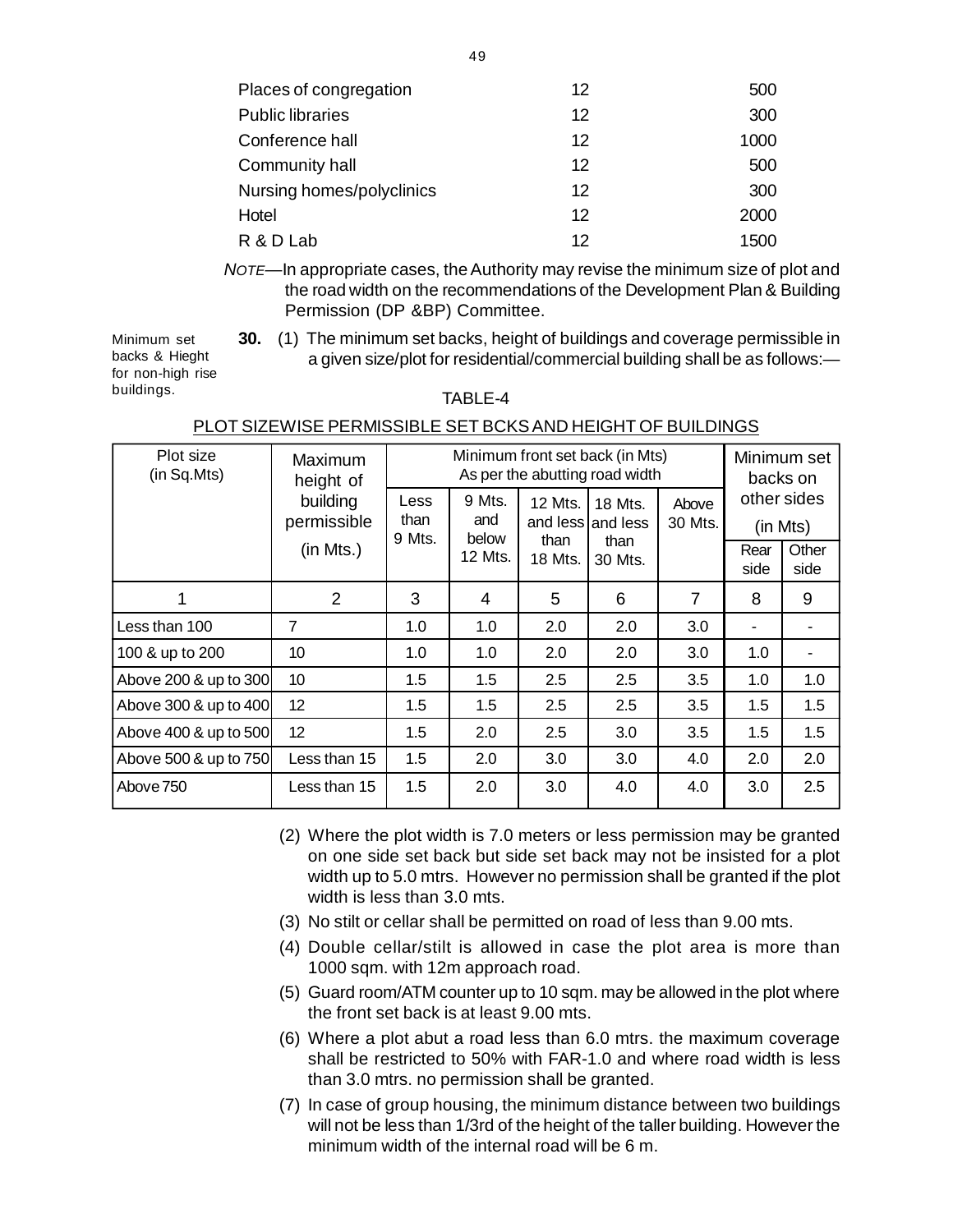- (8) The set backs/open spaces for other occupancies shall be as below:
	- A. Institutional (Educational) buildings–In case of nursery schools[,](http://www.docu-track.com/buy/) the open spaces around the building shall not be less than 3 meters and for all other educational buildings the open spaces around the building shall not be less than 6 meters.
	- B. Institutional buildings–the open spaces around the building shall not be less than 3 meters for plots up to 1000 square meters and 6 meters for plots with are more than 1000 square meters of size.
	- C. Assembly buildings the open space in front shall be not less than 12 m. and the other open spaces around the building shall not be less than 6 m.
	- D. Commercial & Storage buildings—In case of plots with more than 500 sq.mtr. area, the open spaces around the building shall not be less than 4.5m.
	- E. Industrial buildings—the open spaces around the building shall not be less than 4.5 m for heights up to 15 meter, with an increase of 0.25 meter for every increase of 1 meter or fraction thereof in height.
	- F. Hazardous occupancies—the open spaces around the building shall not be less than 6 m.
	- G. IT,ITES and other Corporate Buildings—In case of plots up to 750 sqm. the minimum set backs around the building shall not be less than 3 mtr. In case of plots above 750 sq. mtr the minimum set backs around the building shall not be less than 4.5 mtr.
- 31. For high-rise/multi-storied buildings, the open spaces around the building shall be as given in the Table below:

### **TABLE-5**

#### **PROVISION OF EXTERIOR OPEN SPACES AROUND THE BUILDING**

| SI.<br>No. | Height of the Building<br>(in metres) | Exterior open spaces to be left<br>out on all sides in m. (front rear<br>and sides in each plot) |
|------------|---------------------------------------|--------------------------------------------------------------------------------------------------|
| 1          | 15 and above up to 18                 | 6                                                                                                |
| 2          | More than 18 up to 21                 | 7                                                                                                |
| 3          | More than 21 up to 24                 | 8                                                                                                |
| 4          | More than 24 up to 27                 | 9                                                                                                |
| 5          | More than 27 up to 30                 | 10                                                                                               |
| 6          | More than 30 up to 35                 | 11                                                                                               |
| 7          | More than 35 up to 40                 | 12                                                                                               |
| 8          | More than 40 up to 45                 | 13                                                                                               |
| 9          | More than 45 up to 55                 | 14                                                                                               |
| 10         | More than 55                          | 16                                                                                               |
|            |                                       |                                                                                                  |

*NOTE—(i) On sides where no habitable rooms face, a minimum space of 9.0 m. shall be left for heights above 27.0 m.*

*(ii) In case of multi storied buildings the exterior open space around a building shall be of hard surface capable of taking load of fire engine weighting up to 45 tonnes.*

Minimum set backs for high rise buildings.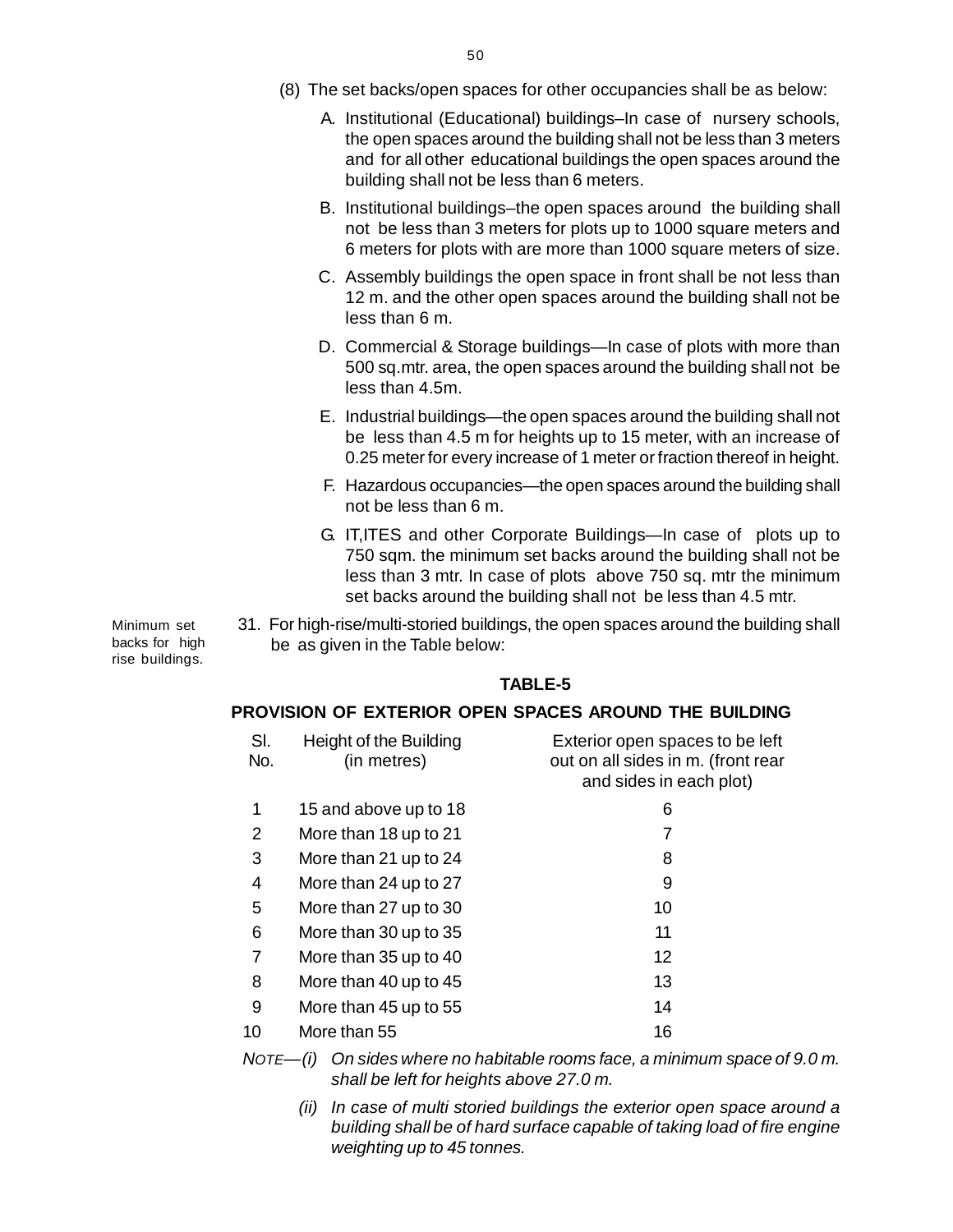[F](http://www.docu-track.com/buy/)loor Area Ratio.

**32.** (1) The Floor Area Ratio (F.A.R) for residential, commercial, corporat[e](http://www.docu-track.com/buy/) IT/ITES buildings shall be decided on the basis of the road width on which the plot/site abuts.

**TABLE-6**

# FAR AS PER ROAD WIDTH Road width FAR for FAR for ( in metres) Commercial/ IT/ITES/ Residential Corporate building buildings Below 6 1.00 6 or more & less than 9 1.50 9 or more  $\&$  less than 12  $-$  1.75  $-$ 12 or more & less than15 2.00 2.00 15 or more & less than18 2.25 2.25 18 or more & less than 30 2.50 2.50 30 & above 2.75 2.75

- (2) "In case of group housing, the maximum permissible FAR shall be 2.75 and maximum permissible ground coverage shall be 40%. However, additional FAR equal to the FAR consumed for construction of EWS/LIG units shall be allowed, subject to the ceiling of 25% of the permissible FAR. The FAR shall be calculated on the total plot area".
- (3) In case of Institutional and Assembly building the maximum permissible FAR shall be 1.50 for plots up to 1000 sq. m. and 1.75 for plots above 1000 sq. m.
- (4) In case of transport related activities such as; railway yards, railway station, bus stands, bus shelters, transport depot, air port, special ware housing, cargo terminals etc. the maximum permissible FAR shall be 1.00.
- (5) In case of Industrial building the maximum FAR shall be 1.00.
- (6) In case a part of the plot is acquired / donated for public purpose like road, drain, etc., the Authority may allow additional FAR up to 0.25 in the form of TDR (Transferable Development Right) as per the modality approved by the Authority.
- (7) The Authority may allow premium FAR up to 0.25 on IT/ITES buildings on payment of fees to be decided by the Authority from time to time, on roads of width 30 mt. and above. The Authority may refund the fee proportionate to 0.10 premium FAR in case of platinum/ gold certified green buildings.
- (8) The benefit of unutilized FAR in respect of Apartment Buildings/ Group Housing shall be made available to the society and not to the Builder/ Developer.
- (9) Exclusive multistorey parking blocks can be provided within the required setback area without reducing the driveway for the fire tender to the extent of minimum 6 meters.This will not be included in the calculation of coverage and FAR.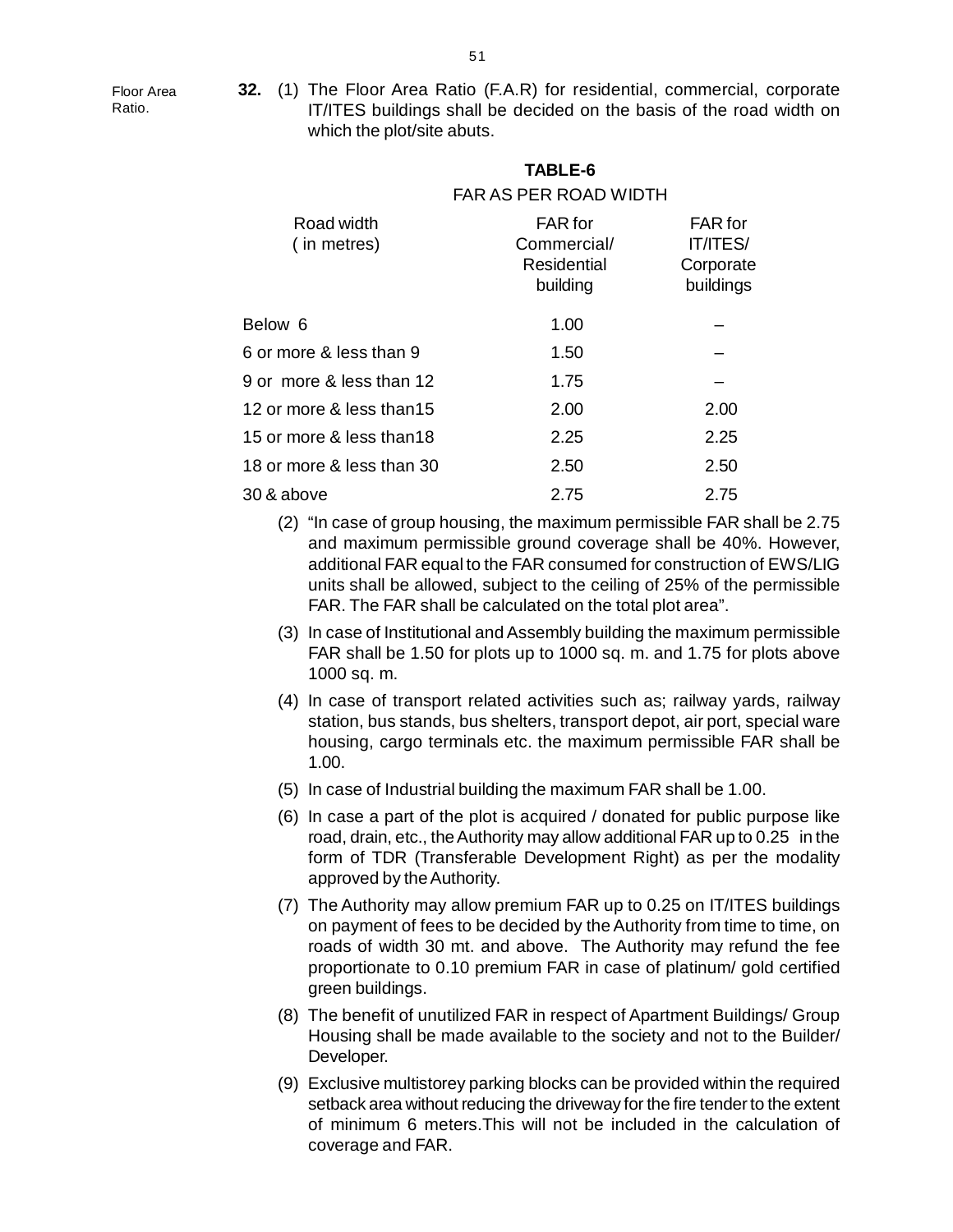- (10) FAR shall not include
	- A. Basements or cellars and space under a building constructed o[n](http://www.docu-track.com/buy/) stilts and used as a parking space, and air conditioning plant room used as accessory to the principal use;
	- B. Electric cabin or substation, watchman booth of maximum size of 3 Sqm. with minimum width or diameter of 1.732 m., pump house, garbage shaft, space required for location of fire hydrants, electric fittings and water tank, society room of maximum 12 Sqm.
	- C. Projections and accessories buildings as specifically exempted from the open space/setback requirement.
	- D. Staircase room and lift rooms above the topmost storey, architectural features, and chimneys and elevated tanks of dimensions as permissible under the NBC; the area of the lift shaft shall be taken only on one floor.
- **33.** (1) The height of the building in Special Areas are to be governed as Notified by the Authority from time to time.
	- A. If a building abuts on two or more streets of different widths, the building shall be deemed to face upon the street that has the greater width and the height of the building shall be regulated by the width of the street.
	- (2) Notwithstanding anything contained in sub-regulation (1) the height restrictions with respect to approach Funnels and Transitional area of Airport as detailed in Table -7 & 8 shall be adhered to.

#### **TABLE–7**

#### HEIGHT RESTRICTION WITH RESPECT TO APPROACH FUNNELS

| Distance from nearest<br>runway end (in metres) | Maximum Permissible height above the<br>elevation of the nearest runway end<br>(in metres) |
|-------------------------------------------------|--------------------------------------------------------------------------------------------|
| Up to $360$                                     | 0                                                                                          |
| 361 to 510                                      | 6                                                                                          |
| 511 to 660                                      | 9                                                                                          |
| 661 to 810                                      | 12                                                                                         |
| 811 to 960                                      | 15                                                                                         |
| 961 to 1110                                     | 18                                                                                         |
| 1111 to 1260                                    | 21                                                                                         |
| 1261 to 1410                                    | 24                                                                                         |
| 1411 to 1560                                    | 27                                                                                         |
| More than 1560                                  | 30                                                                                         |

Height of a building.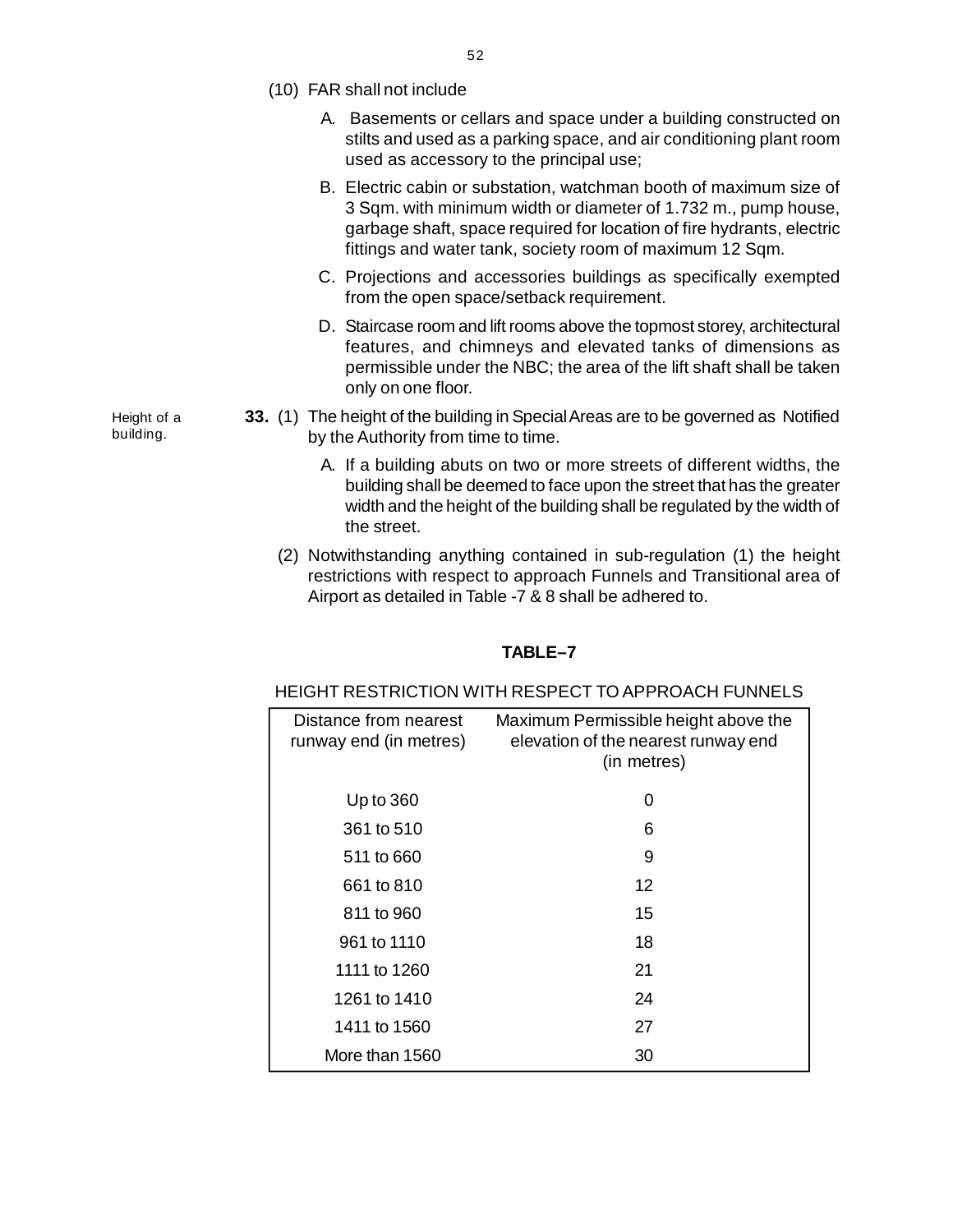| Distance of the Inner<br>Boundary of the<br><b>Transitional Area</b><br>(Outer Boundary of the Air Port)<br>[Metres] | Maximum Permissible height<br>above the elevation of the air port<br>reference point<br>[metres]                                                                                                                                                                                                  |
|----------------------------------------------------------------------------------------------------------------------|---------------------------------------------------------------------------------------------------------------------------------------------------------------------------------------------------------------------------------------------------------------------------------------------------|
| Up to 21                                                                                                             | 0                                                                                                                                                                                                                                                                                                 |
| 22 to 42                                                                                                             | 3                                                                                                                                                                                                                                                                                                 |
| 43 to 63                                                                                                             | 6                                                                                                                                                                                                                                                                                                 |
| 64 to 84                                                                                                             | 9                                                                                                                                                                                                                                                                                                 |
| 85 to 105                                                                                                            | 12                                                                                                                                                                                                                                                                                                |
| 106 to 126                                                                                                           | 15                                                                                                                                                                                                                                                                                                |
| 127 to 147                                                                                                           | 18                                                                                                                                                                                                                                                                                                |
| 148 to 168                                                                                                           | 21                                                                                                                                                                                                                                                                                                |
| 169 to 189                                                                                                           | 24                                                                                                                                                                                                                                                                                                |
| 190 to 210                                                                                                           | 27                                                                                                                                                                                                                                                                                                |
| More than 210 M.                                                                                                     | 30                                                                                                                                                                                                                                                                                                |
|                                                                                                                      | (3) Notwithstanding anything contained in the Tables under sub-<br>Regulation (1), no Radio Aerial, T.V. Antenna, Cell phone tower or such<br>similar type of installations exceeding 52 metres in height shall be erected<br>without prior permission of the concerned Civil Aviation Authority. |

(4) No building structure or installation exceeding the height indicated in the said Tables shall be permitted unless the applicant produces a 'No-Objection Certificate' from the Airport Authority.

**34**. (1) In all buildings including Apartment buildings/ Group Housing, Hotels, Restaurants and Lodges, business buildings, commercial buildings, Institutional buildings like hospitals, Educational buildings like schools and colleges, multi-storied buildings/complexes etc. and all other non-residential activities provision shall be made for parking spaces as per the following requirements.

#### **TABLE-9**

|            |                                                                                                                  | OFF STREET PARKING SPACE FOR DIFFERENT CATEGORY OF OCCUPANCIES      |
|------------|------------------------------------------------------------------------------------------------------------------|---------------------------------------------------------------------|
| SI.<br>No. | Category of Building/Activity                                                                                    | Parking area to be provided as<br>percentage of total built up area |
|            |                                                                                                                  | З                                                                   |
|            | Shopping malls, Shopping malls with<br>Multiplexes/Cineplexes, Cinema Halls,<br>Retail shopping centres, IT/ITES | 40                                                                  |

complexes & hotels.

Off Street Parking Space.

### **TABLE-8**

HEIGHT RESTRICTION WITH RESPECT TO TRANSITIONAL AREA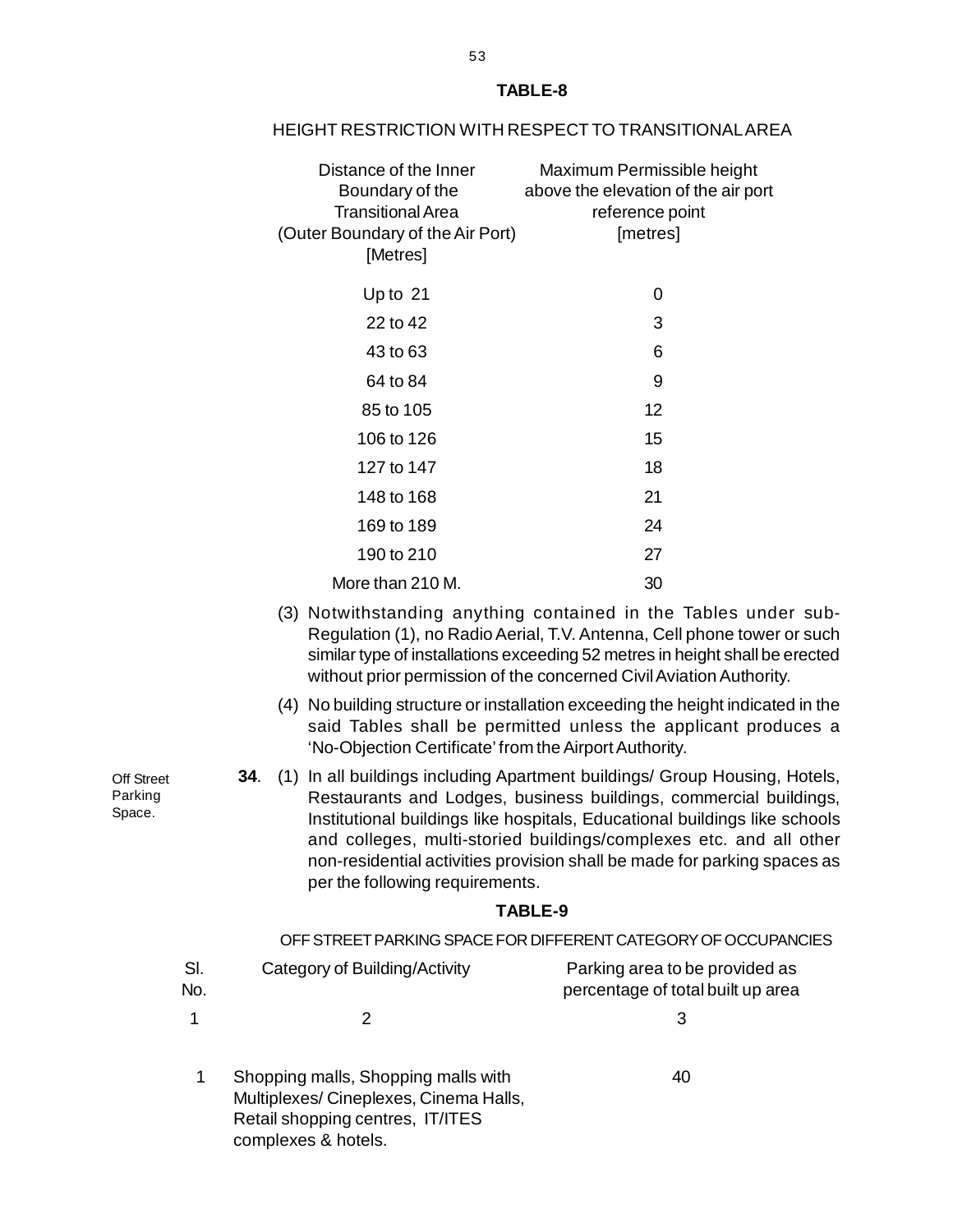| 1 |                                                                                                                                  |    |
|---|----------------------------------------------------------------------------------------------------------------------------------|----|
|   | Restaurants, lodges, other commercial<br>buildings, assembly buildings, office<br>complexes.                                     | 30 |
|   | Residential apartment buildings, Group Housing,<br>Clinics, Nursing Homes, Hospitals, Institutional<br>and Industrial buildings. | 25 |

- N.B.— Basement (s)/Stilts used exclusively for parking and permissible services shall not be counted towards FAR shall be inserted**.**
	- (2) The parking spaces may be provided in.
		- A. Basement or cellar
		- B. on stilt floor
		- C. open parking area
		- D. exclusive multi level car parking or
		- E. a combination of any or all of the above
		- F. Roof top parking in case of commercial/IT/ITES and Corporate Building.
- "N.B.— For parking purposes, single basement shall be allowed in case of plot size of 500 square meter or more, and multiple basements shall be allowed in case of plot size of 1000 square meter or more. The roof top parking with car lift shall be allowed only in case of plinth area/roof area of 2000 square meter or more. For other than parking purposes, single basement may be allowed in plot size of less than 500 square meters also subject to a maximum of 50% of the covered area".
	- (3) Off-street parking spaces shall be provided with adequate vehicular access to a street and the area of drives, aisles and such other provisions required for adequate maneuvering of vehicles and shall be in addition to the parking space not less than 20% stipulated in these Regulations.
	- (4) If the total off-street parking space required under these Regulations is provided by a group of property owners at a place for their mutual benefit, such parking spaces may be constructed as meeting the off-street parking requirement, however, subject to the approval of the Authority.
	- (5) Garage with locking facilities shall be included in the calculation of floor space for determining the requirement of parking space, unless this is provided in the basement of a building or under a building constructed on stilts with no external walls.
	- (6) The parking spaces to be provided shall be in addition to the open spaces (setback) required around a building under these Regulations. However, one row of car parking may be provided in the front open space and one row of scooter or motor cycle parking may be provided in any one of the side open space without reducing the clear vehicular access way to less than 6.0 metres.
	- (7) Stilt floor/Cellar parking floor shall be used only for parking and not for any habitation purpose. Misuse of the area specified for parking of vehicles for any other use shall be summarily removed/demolished by the Authority.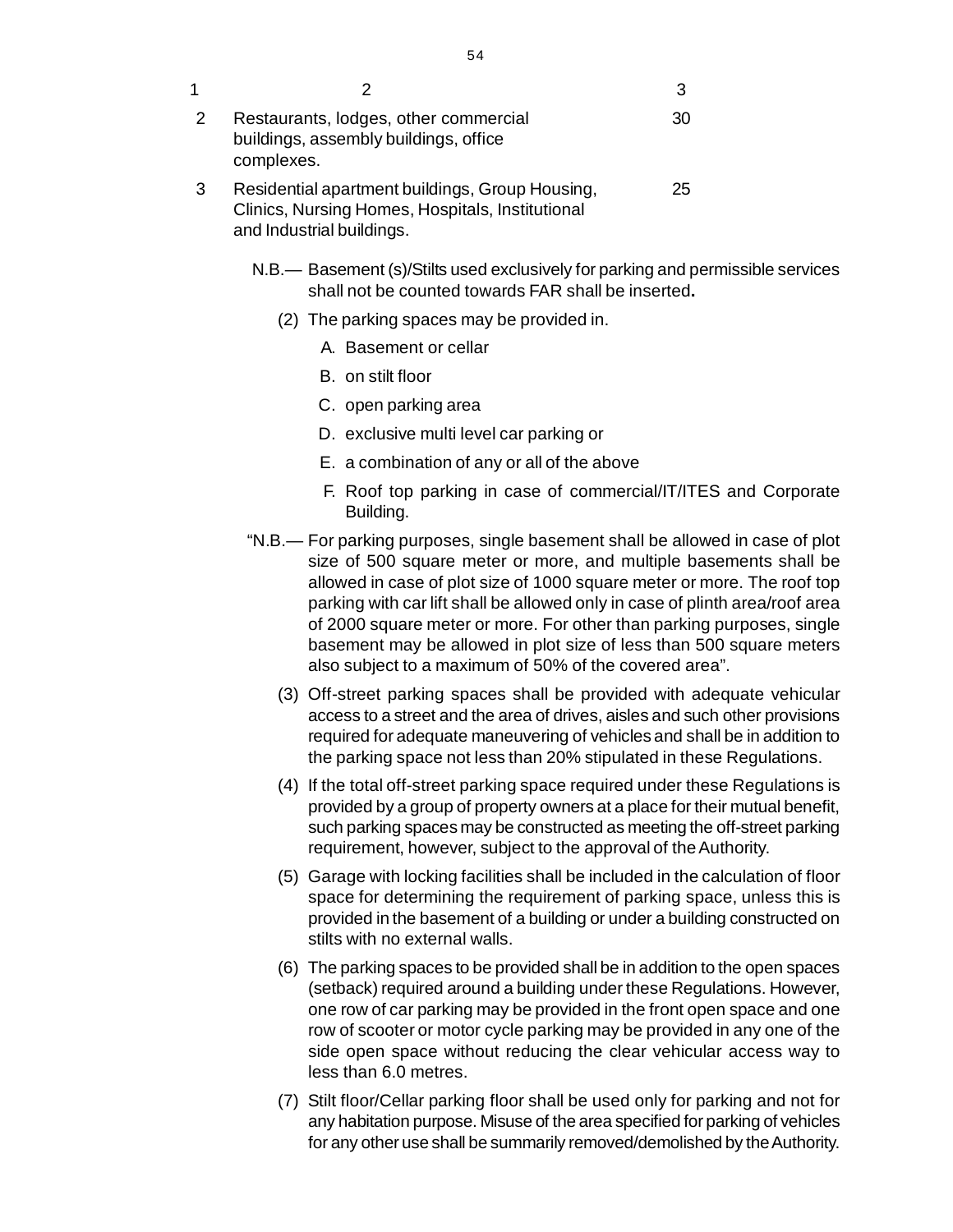|                             |     |           | m width and adequate slope shall be provided. Such ramps may be<br>permitted in the side and rear setbacks after leaving sufficient space for<br>movement of fire-fighting vehicles. Access to these may also be<br>accomplished through provisions of mechanical lifts.                                                                                                                                                                                                                                                                                                                                                                                                                   |
|-----------------------------|-----|-----------|--------------------------------------------------------------------------------------------------------------------------------------------------------------------------------------------------------------------------------------------------------------------------------------------------------------------------------------------------------------------------------------------------------------------------------------------------------------------------------------------------------------------------------------------------------------------------------------------------------------------------------------------------------------------------------------------|
|                             |     |           | (9) Up to 10% of cellar may be utilized for utilities and non-habitation purpose<br>like A/C plant room, Generator room, Electrical installations, laundry, etc.                                                                                                                                                                                                                                                                                                                                                                                                                                                                                                                           |
|                             |     |           | (10) At least 20% of the parking in group housing, apartment buildings shall<br>be earmarked for visitors. The Visitors parking facility shall be open to all<br>visitors.                                                                                                                                                                                                                                                                                                                                                                                                                                                                                                                 |
|                             |     |           | (11) Every building except a residential building having less than four dwelling<br>units will have parking space earmarked for ambulance, fire tender and<br>physically challenged persons.                                                                                                                                                                                                                                                                                                                                                                                                                                                                                               |
|                             |     |           | (12) In respect of Apartment Complexes/Building/Block, in sites up to<br>750 sq m the parking requirement shall be deemed to be met if the entire<br>stilt floor is left for parking. A WC/Toilet facility shall be provided for watch<br>and ward in the stilt floor.                                                                                                                                                                                                                                                                                                                                                                                                                     |
|                             |     |           | (13) Apart from use of Basement for Services/Parking/ Storage, it may be<br>used for other activities like library, Study Room, Games Room and<br>Laundry only in case of Residential and Institutional Buildings.                                                                                                                                                                                                                                                                                                                                                                                                                                                                         |
| Interior open<br>space.     | 35. |           | (1) At least one side of all the rooms intended for human habitation, if such<br>room does not abut on the front or the rear or the side setbacks, shall<br>abut on an interior open space whose minimum dimension shall be 3<br>metres X 3 metres in cases of buildings up to a height of 12 metres. In<br>cases where the height of the building is more than 12 metres, the width<br>of the interior open space shall be increased at the rate of one metre for<br>every additional 3 (three) metres height. This provision shall be applicable<br>to all categories of buildings, namely, residential, group housing,<br>apartment commercial, public, and semi-public and Industrial. |
|                             |     |           | (2) For ventilating the spaces for water closets and bathrooms ventilation<br>shafts shall be provided with size as provided under clause-8.2.5,<br>part-3 of NBC, 2005.                                                                                                                                                                                                                                                                                                                                                                                                                                                                                                                   |
| Height<br>exemption of a    |     | building. | 36. The following appurtenant structures shall not be included in the height of the                                                                                                                                                                                                                                                                                                                                                                                                                                                                                                                                                                                                        |
| building.                   |     |           | A. Roof tanks and their supports (with support height not exceeding 1 m.)                                                                                                                                                                                                                                                                                                                                                                                                                                                                                                                                                                                                                  |
|                             |     |           | B. Ventilating, air conditioning, lift rooms and similar service equipments                                                                                                                                                                                                                                                                                                                                                                                                                                                                                                                                                                                                                |
|                             |     |           | C. Stair cover not exceeding 2.5 m. in height and                                                                                                                                                                                                                                                                                                                                                                                                                                                                                                                                                                                                                                          |
|                             |     |           | D. Chimneys, parapet walls and architectural features not exceeding<br>1.2 m. in height.                                                                                                                                                                                                                                                                                                                                                                                                                                                                                                                                                                                                   |
|                             |     |           | E. Barsati over residential building not exceeding 2.5m,                                                                                                                                                                                                                                                                                                                                                                                                                                                                                                                                                                                                                                   |
| Exemption in<br>Open space. | 37. |           | (1) Every open space provided either in the interior or exterior in respect of<br>any building shall be kept free from any erection thereon and shall be<br>open to the sky and no cornice, roof, or weather shade of more than<br>0.75 m. in width shall overhang or project over such open space.                                                                                                                                                                                                                                                                                                                                                                                        |

(8) For parking spaces in basements and upper storeys of parking floors[,](http://www.docu-track.com/buy/) at least two ramps of minimum 3.6 m width or one ramp of minimum 5.4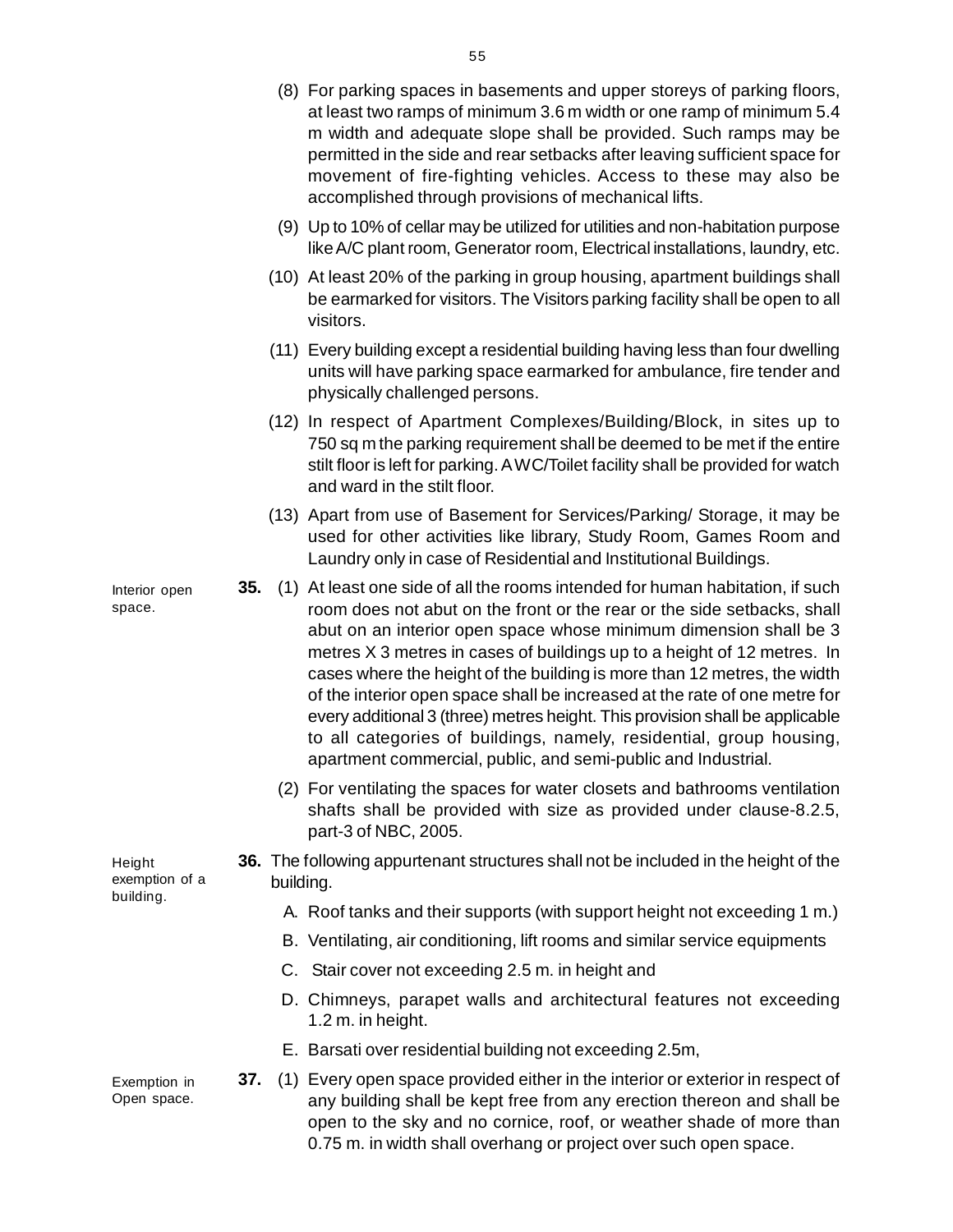- (2) A portico of up to 2.5 m. width and 4.6 m. length with a minimum heigh[t](http://www.docu-track.com/buy/) of 2.1 m. from the plinth level may be permitted within the side setback. A garage is permissible at the rear end of side open space provided no openings are located on the side and rear boundary. Access to the top of the portico/garage should not affect the privacy of the neighboring plot.
- (3) The portico provided as above should not rest on the boundary wall and should be open to provide through excess to the rear. In case the Portico is not a cantilevered one and supported by pillars the area shall be included in the coverage.
- **38.** (1) Basement shall not be permitted in low lying area and areas without adequate drainage facilities to ensure drainage from the basement.
	- (2) Construction of a basement may be allowed by the Authority in accordance with the provisions contained in the development plan applicable to the concerned area.
	- (3) The basement shall only be put to the following uses:—
		- A. Storage of household or other non-combustible materials;
		- B. Strong room, bank cellars etc;
		- C. Installation of air-conditioning equipments and other machines used for service and utilities of building;
		- D. Parking places.
	- (4). "However basements/cellars may be permitted to be constructed leaving the prescribed set back/open space applicable to the building. Further, in case of apartment/group housing/ commercial/ corporate & IT/ ITES buildings, the basements may be allowed to be constructed under the entire plot area leaving 3 meter space from the boundary of the premises subject to the following";
		- (i) "In all such cases the owners have to indemnify the Authority against any damage caused by her/him/them to the adjacent property in the format given in Form-XI".
		- (ii) "The portion of the basement projecting out of the building line shall flush with the ground".
	- (5) The basement shall fulfill the following requirements :—
		- A. Every basement shall be in every part atleast 2.5 m. in height from the floor to the soffit of the roof slab or ceiling;
		- B. Adequate ventilation shall be provided for the basement. The standard of ventilation shall be the same as required by the particular occupancy according to regulations. Any deficiency may be met by providing adequate mechanical ventilation in the form of blowers, exhaust fans (one exhaust fan for 50 Sq.m. of basement area), air conditioning system etc;
		- C. The minimum height of the ceiling of top basement shall be 1.00 m. and the maximum, 1.5 m. above the average surrounding ground level;
		- D. Adequate arrangement shall be made to that surface drainage does not enter the basement;

Basement/ Cellar.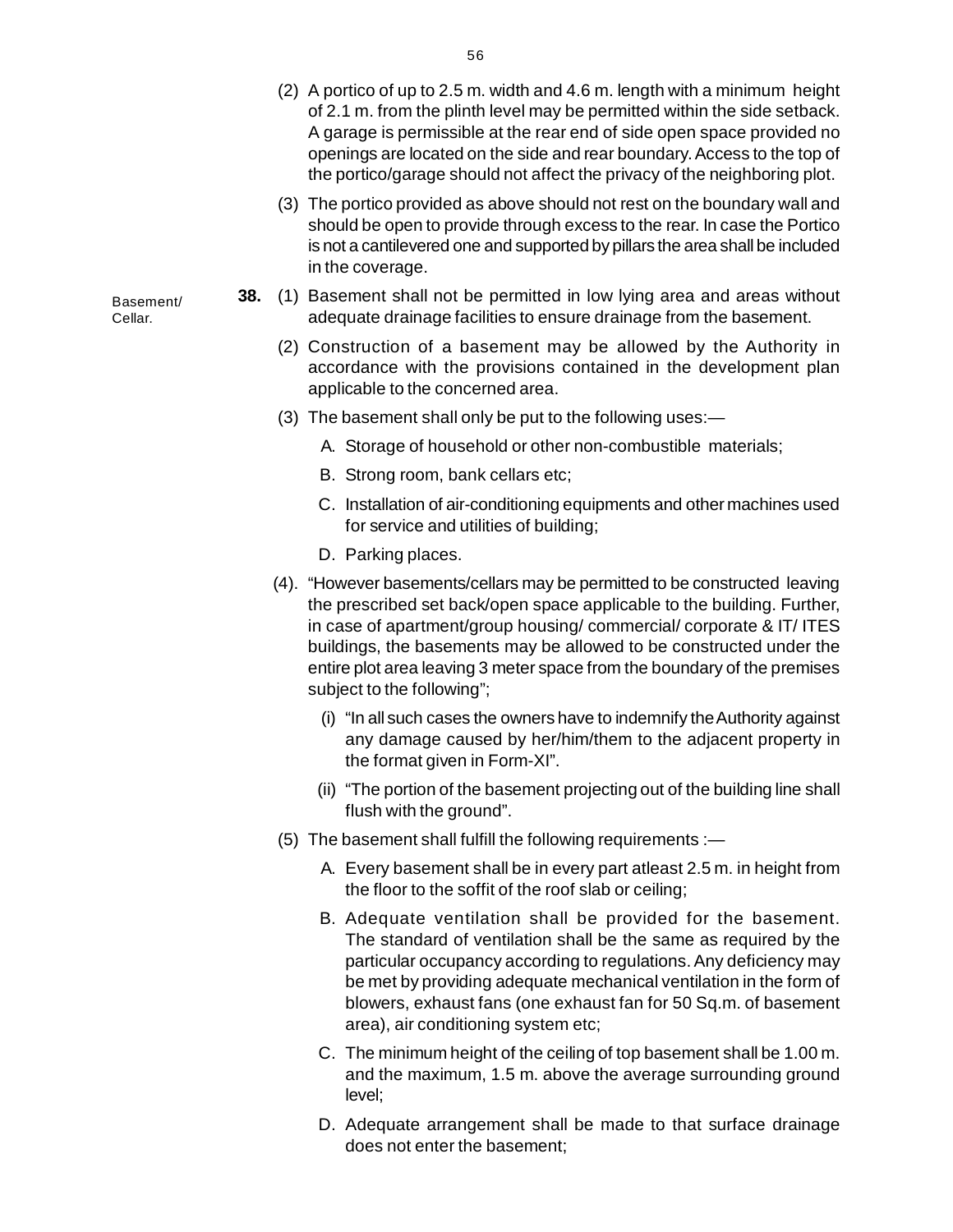|                                                                       |     | E. The walls and floors of the basement shall be water-tight and be<br>so designed that the effect of the surrounding soil and moisture,<br>if any are taken in to account in design and adequate damp<br>proofing treatment is given; and                                                                                                                                                                                                                                                                                                                                                                                                       |
|-----------------------------------------------------------------------|-----|--------------------------------------------------------------------------------------------------------------------------------------------------------------------------------------------------------------------------------------------------------------------------------------------------------------------------------------------------------------------------------------------------------------------------------------------------------------------------------------------------------------------------------------------------------------------------------------------------------------------------------------------------|
|                                                                       |     | F. The access to the basement shall be separate from the main and<br>alternative staircase providing access and exit from higher floors.<br>Where the staircase is continuous in the case of buildings served<br>by more than one staircase, the same shall be of enclosed type<br>serving as a fire separation from the basement floor and higher<br>floor. Open ramps shall be permitted if they are constructed within<br>the building line subject to provision of (4) above.                                                                                                                                                                |
|                                                                       |     | G. The ramp providing access to basement to be used for parking<br>shall have a gradient not steeper than 1:10 and this shall not disturb<br>the minimum setback area of the building.                                                                                                                                                                                                                                                                                                                                                                                                                                                           |
| Provision of List.                                                    | 39. | (1) Lift shall be provided for all buildings of 15 mtr. Height and above.                                                                                                                                                                                                                                                                                                                                                                                                                                                                                                                                                                        |
|                                                                       |     | (2) Lift shall be provided at the rate of one lift for twenty dwelling units, or part<br>thereof for residential buildings and at the rate of one lift per one thousand<br>Sq.m. or part thereof of built-up area for non-residential buildings. The<br>tenement and built-up area on ground floor and two upper floors shall be<br>excluded in computing the above requirement.                                                                                                                                                                                                                                                                 |
|                                                                       |     | (3) Notwithstanding anything contained in these Regulations in case of<br>building with 21 m. or more in height, at least two lifts shall be provided.                                                                                                                                                                                                                                                                                                                                                                                                                                                                                           |
| Mezzanine.                                                            |     | 40. Mezzanine floor may be permitted above any floor in all types of buildings up<br>to an extent of one-third of the actual covered area of that floor. All Mezzanine<br>floors shall be counted towards FAR calculation, except the mezzanine floor<br>over the ground floor.                                                                                                                                                                                                                                                                                                                                                                  |
| Heritage Zone.                                                        |     | 41. In areas identified by the Authority from time to time which include Heritage<br>Zones, all multi-storied buildings are prohibited and maximum building height<br>is limited to 10.0 metres with a maximum Floor Area Ratio of 1:50.                                                                                                                                                                                                                                                                                                                                                                                                         |
| Barrier free<br>access for the<br>physically<br>challenged<br>person. |     | 42. Barrier free environment is one, which enables people with disabilities to move<br>about safely and freely and to use all facilities within the built environment.<br>The goal of barrier free design is to provide an environment that supports the<br>independent functioning of individuals so that they can get into and participate<br>in all activities without assistance.                                                                                                                                                                                                                                                            |
|                                                                       |     | The main purpose is to integrate disabled and elderly persons fully into the<br>society. In view of the above, the Government of India has enacted the<br>Disabilities Act, 1955. Section 44, 45 and 46 of the said Act stipulates that the<br>appropriate Governments, local authorities to ensure provisions of barrier free<br>facilities in all new Government buildings and public utilities roads and transport.<br>Also, in 1996 Government of India enacted another persons with Disabilities<br>(Equal Opportunity, Protection of Rights and Full Participation) Act for the<br>Barrier Free Environment for differently abled persons. |
|                                                                       |     | (1) Site development:                                                                                                                                                                                                                                                                                                                                                                                                                                                                                                                                                                                                                            |

Level of the roads, access paths and parking areas shall be described in the plan along with specification of the materials.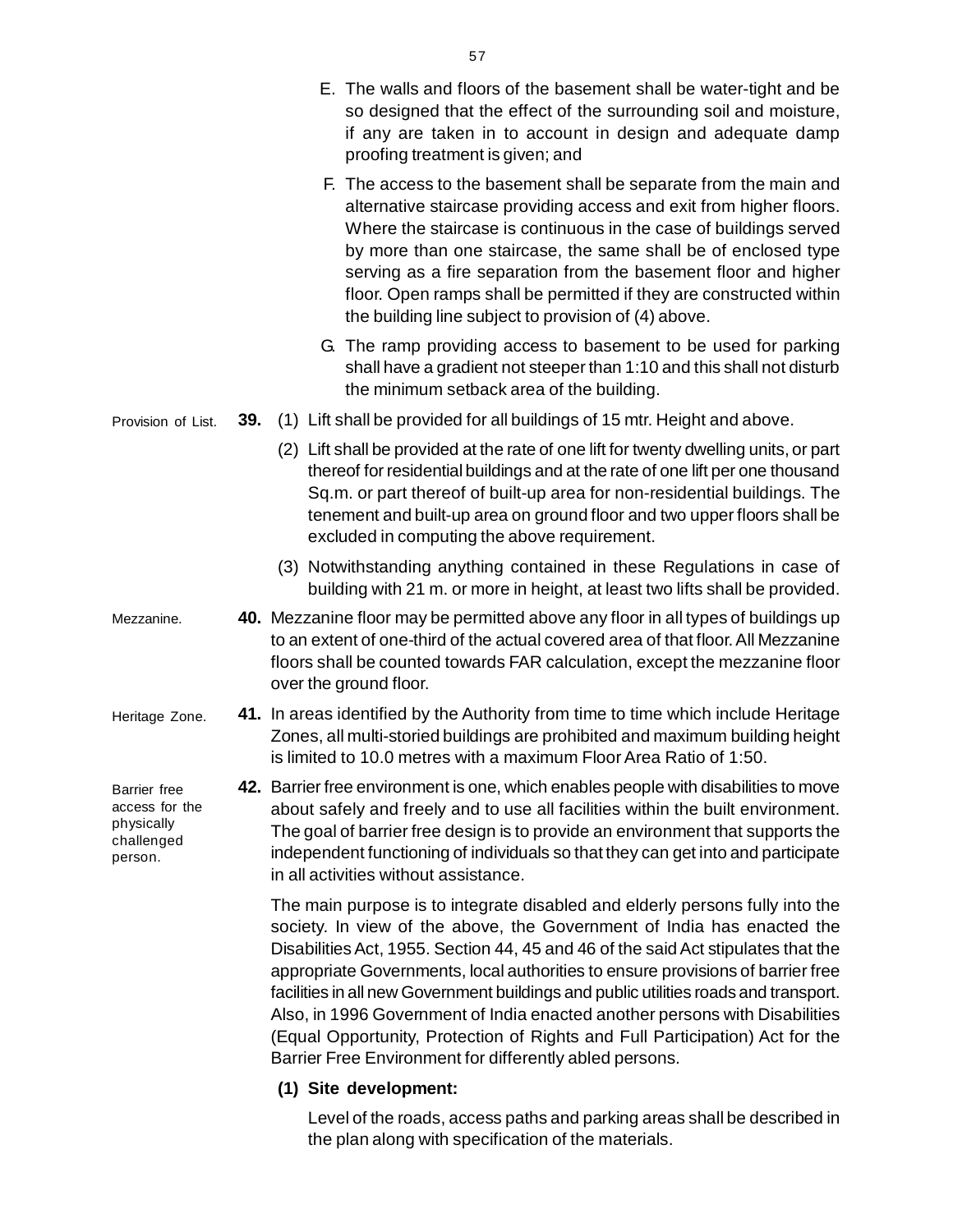#### **(2) Access Path/ Walk Way:**

Access path from plot entry and surface parking to building entranc[e](http://www.docu-track.com/buy/) shall be minimum of 1800 mm. wide having even surface without any steps. Slope, if any, shall not have gradient greater than 5%. Selection of floor materials shall be made suitably to attract or to guide visually impaired persons (Limited to coloured floor material whose colour and brightness is conspicuously different from that of the surrounding floor material or the material that emit different sound to guide visually impaired persons hereinafter referred to as "guiding floor material"). Finishes shall have non slip surface with a texture traversable by a wheel chair. Curbs wherever provided should blend to a common level.

#### **(3) Parking:**

For parking of vehicles of handicapped people the following provisions shall be made:—

- A. Surface parking for two car spaces shall be provided near entrance for the physically handicapped persons with maximum travel distance of 30 meter from building entrance.
- B. The width of parking bay shall be minimum 3.6 meter.
- C. The information stating that the space is reserved for handicapped persons shall be conspicuously displayed.
- D. Guiding floor materials shall be provided or a device which guides visually impaired persons with audible signals or other devices which serves the same purpose shall be provided.

#### (**4) Building requirements:**

The specified facilities for the buildings for handicapped persons shall be as follows:—

- · Approach at plinth level
- · Corridor connecting the entrance/exit
- · Stairways
- · Lift
- · Toilet
- · Drinking water
- A. **Approach at plinth level:** Every building must have at least one entrance accessible to the handicapped and shall be indicated by proper signage. This entrance shall be approached through a ramp together with stepped entry.
- B. **Ramp Approach:** Ramp shall be finished with non slip material. Minimum width of ramp shall be 1800 mm. with maximum gradient 1:12, length of ramp shall not exceed 9 meter having 800 mm high hand rail on both sides extending 300mm beyond top and bottom of the ramp. Minimum gap from the adjacent wall to the hand rail shall be 50mm.
- C. **Stepped Approach:** For stepped approach width of tread shall not be less than 300 mm. and maximum riser shall be 150 mm. Provision of 800 mm. high hand rail on both sides of the stepped approach similar to the ramp approach shall be made.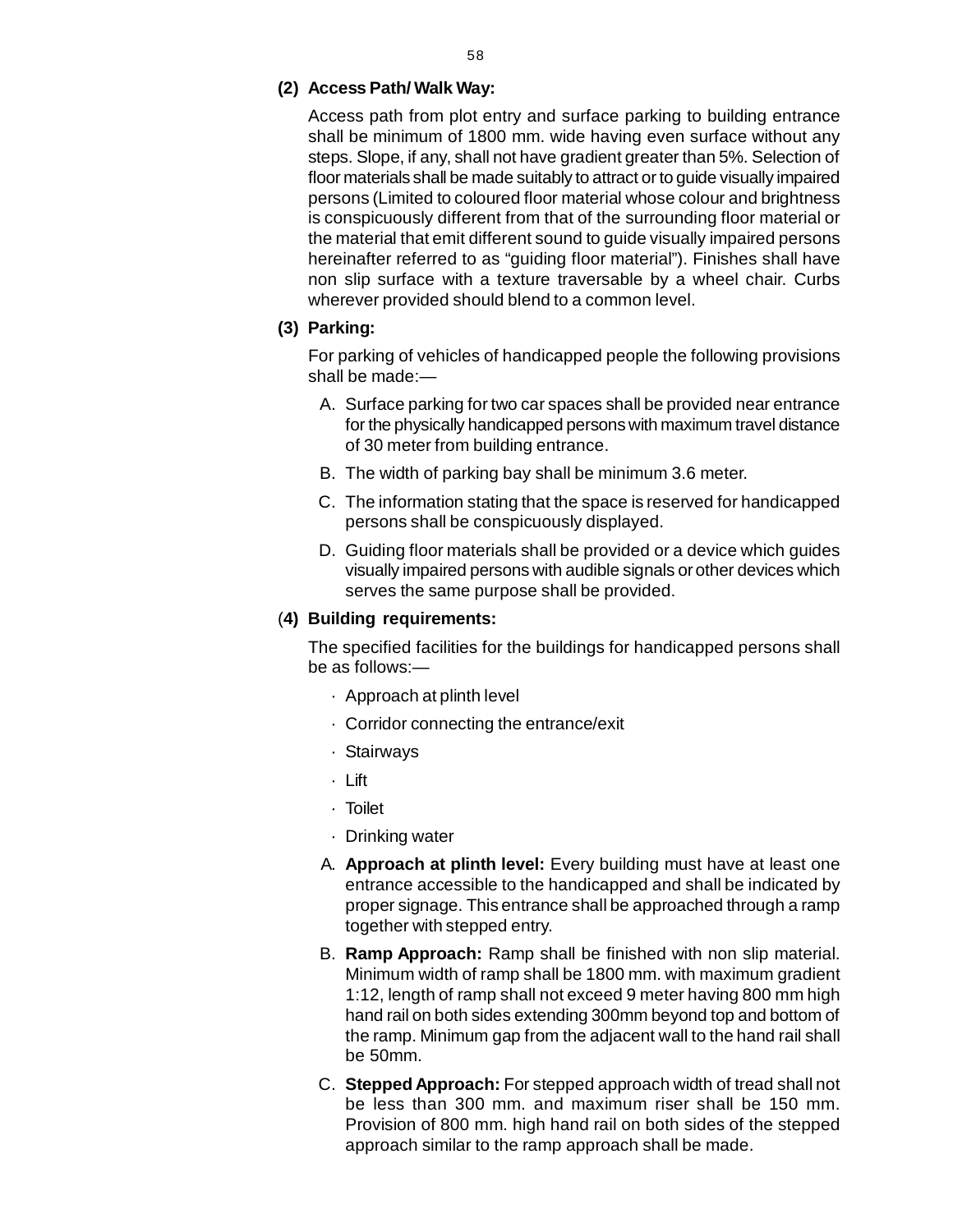#### D. **Exit/Entrance Door:**

Minimum clear opening of the entrance door shall be 900mm and it shal[l](http://www.docu-track.com/buy/) not be provided with a step that obstructs the passage of a wheel chair user. Threshold shall not be raised more than 12 mm.

### E. **Entrance Landing:**

Entrance landing shall be provided adjacent to ramp with the minimum dimension 1800mmx 2000 mm. The entrance landing that adjoins the top end of a slope shall be provided with floor materials to attract the attention of visually impaired persons (limited to coloured floor material whose colour and brightness is conspicuously different from that of the surrounding floor material or the material that emits different sound to guide visually impaired persons hereinafter referred to as "guiding floor material"). Finishes shall have a non slip surface with a texture traversable by a wheel chair. Curbs wherever provided must blend to a common level.

### F. **Corridor connecting the entrance/exit for the handicapped:**

The corridor connecting the entrance/exit for handicapped leading directly outdoors to a place where information concerning the overall use of the specified building can be provided to visually impaired persons either by a person or by signs, shall be provided as follows:

- (i) Guiding floor materials, shall be provided or devices that emit sound to guide visually impaired persons.
- (ii) The minimum width shall be 1250 mm.
- (iii) In case there is a difference of level, slope ways shall be provided with a slope of 1:12
- (iv) Hand rails shall be provided for ramps/slope ways at a height of 800 mm.

### **(5) Stairways:**

One of the stairways near the entrance/exit for the handicapped shall have the following provisions:

- A. The minimum width shall be 1350 mm.
- B. Height of the riser shall not be more than 150 mm. and width of the tread 300 mm. The steps shall not have abrupt (square) nosing.
- C. Maximum number of risers on a flight shall be limited to 12.
- D. Hand rails shall be provided on both sides and shall extend 30mm on the top and bottom of each flight of steps.

### **(6) Lifts:**

Wherever lift is required as per bye-laws, provision of at least one lift shall be made for the wheel chair user with the following cage dimensions of lift recommended for passenger lift of 13 persons capacity by Bureau of Indian Standards.

| Clear internal depth | 1100 mm. |         |
|----------------------|----------|---------|
| Clear internal width | 2000 mm. |         |
| Entrance door width  |          | 900 mm. |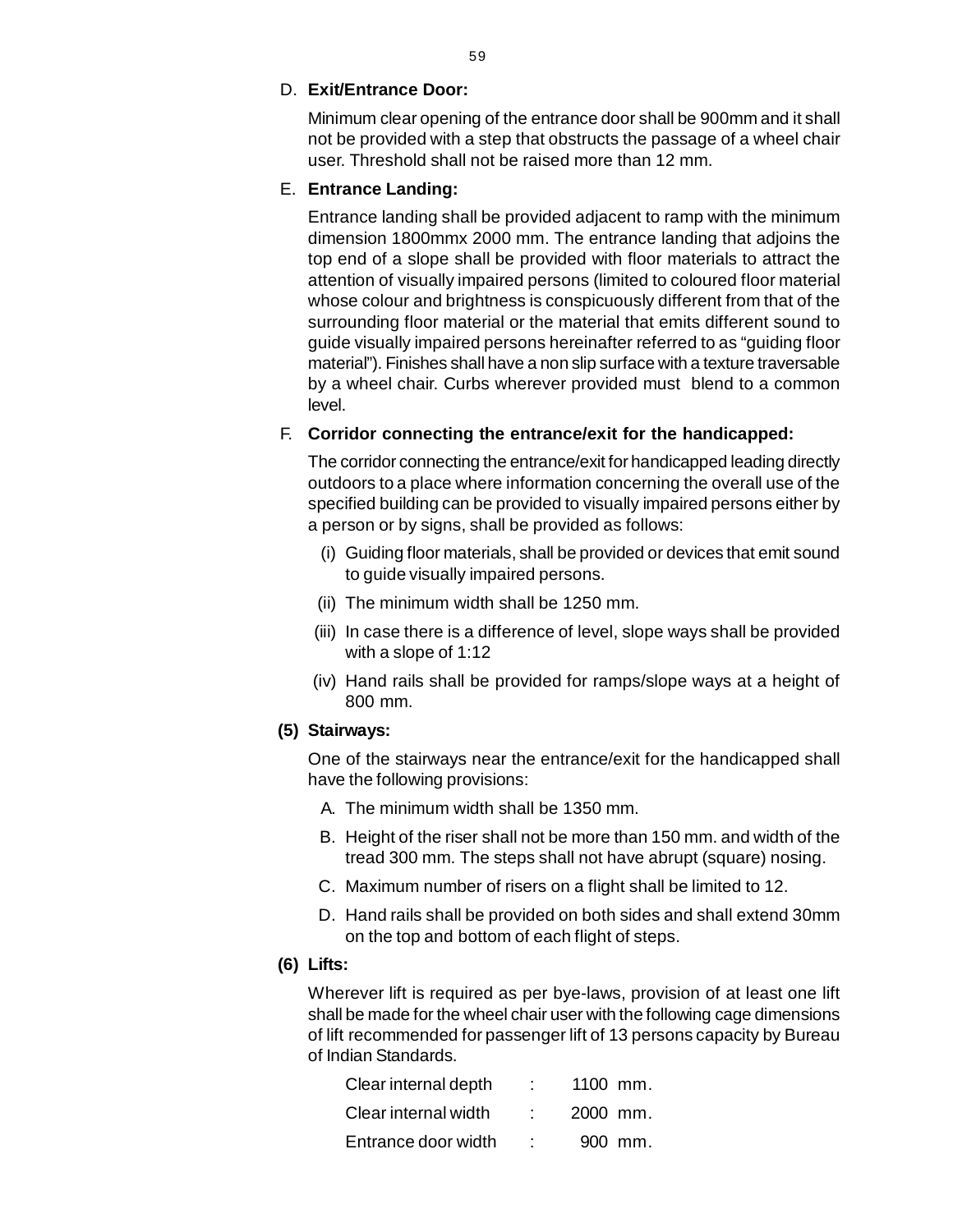- A. A handrail not less than 600 mm. long at 1000 mm. above floor leve[l](http://www.docu-track.com/buy/) shall be fixed adjacent to the control panel.
- B. The lift lobby shall be of an inside measurement of 1800 mm. x 1800 mm. or more.
- C. The time of an automatically closing door shall be minimum 5 seconds and the closing speed should not exceed 0.25 meter/ sec.
- D. The interior of the cage shall be provided with a device that audibly indicates the floor the cage has reached and indicates that the door of the cage for entrance/exit is either open or closed.
- E. The control panel shall have marking in Braille to help visually impaired.
- **(7) Toilets:**

One special Water Closet in a set of toilets shall be provided for the use of handicapped with essential provision of washbasin near the entrance for the handicapped.

- A. The minimum size shall be 1500 x 1750 mm.
- B. Minimum clear opening of the door shall be 900mm and the door shall swing out.
- C. Suitable arrangement of vertical/horizontal handrails with 50 mm. clearance from wall shall be made in the toilet.
- D. The Water Closet seat shall be 50mm from the floor.
- **(8) Drinking Water:**

Suitable provision of drinking water shall be made for handicapped near the special toilet provided for them.

#### **(9) Designing for Children:**

In a building meant for the predominant use of the children, it is necessary to suitably alter the height of the handrail and other fittings and fixtures.

**43.** Provision of rain water harvesting is mandatory for all plots, which are more than 300 Sqm. in area. The dimension of recharging pits/trenches should be at least 6 cubic meters for every 100 Sqm. of roof area. Percolation Pits shall be filled with small pebbles or brick jelly or river sand and covered with perforated concrete slabs. Apart from this, the following requirements are optional and may be provided depending on site conditions.

- **A. Terrace Water Collection:** The terrace shall be connected to a sump or the well through a filtering tank by PVC pipe. A valve system shall be incorporated to enable the first part of the rainwater collected to be discharged out or to the soil if it is dirty. A filtering tank measuring 0.36 Sq. m. can be constructed near the sump. The tank can be divided by a perforated slab and one part should be filled by small pebbles and other by brick jelly. The bottom portion of the tank should have a slope to avoid stagnation of water.
- **B. Open Ground:** Where there is open ground, a portion of topsoil should be removed and replaced with river sand to allow slow percolation of rain water. Any other method proved to be effective in conservation and harvesting of rainwater may be adopted in each and every construction taken up.

Rainwater harvesting system.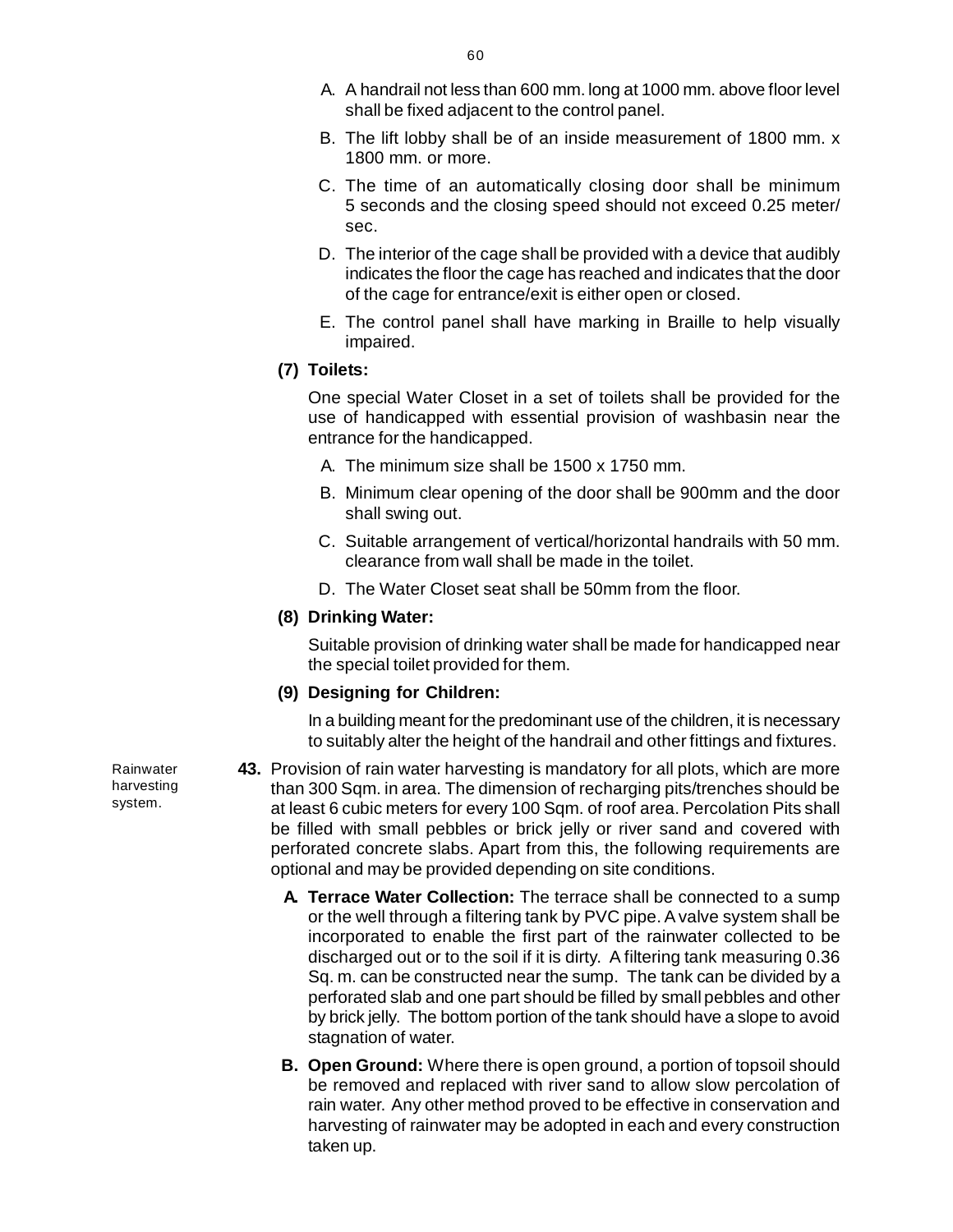[S](http://www.docu-track.com/buy/)igns and outdoor display structures.

Reference to the standards.

- **44.** (1) Signs and outdoor display structures shall be governed by th[e](http://www.docu-track.com/buy/) relevant provisions of the Odisha Municipal Corporation Act/ Odisha Municipal Act.
	- (2) Within the Brahmapur Development Plan area where no specific guideline for the above structures is framed, the Authority shall prescribe the guidelines with approval of Government.
- **45.** The standards relating to water and sanitation requirements for various occupancies and uses, fire protection and fire safety requirements and guidelines for installation of solar water heating system shall be referred to as given at Annexure-IV.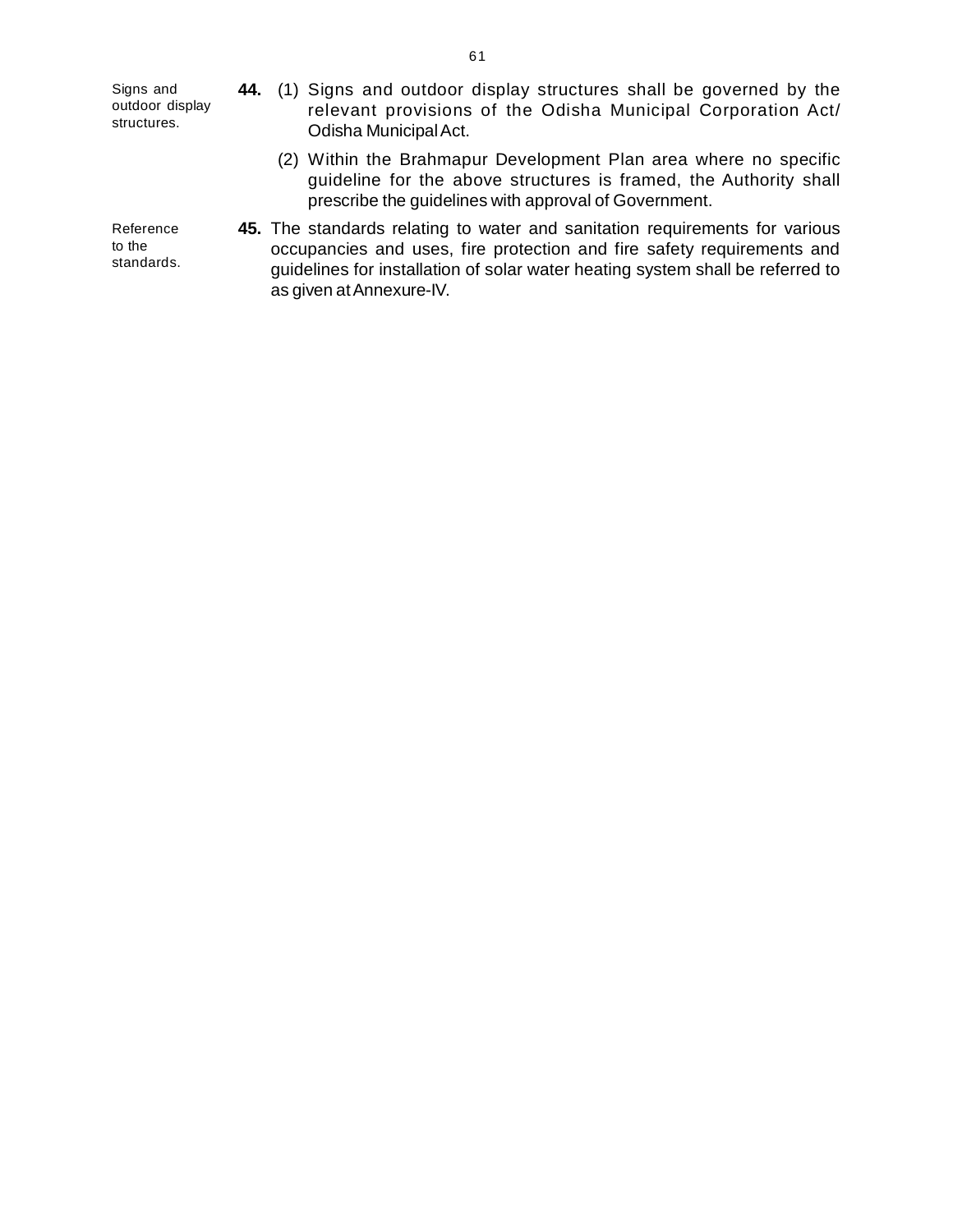#### **PART-V**

#### **SPECIAL REGULTIONS**

| Apartment.     |     | 46. (1) Apartment building shall be permitted only on plots of size of more than<br>500 Sqm. but less than 4000 Sqm.                                                                                                                                                                                                                                                                                                             |
|----------------|-----|----------------------------------------------------------------------------------------------------------------------------------------------------------------------------------------------------------------------------------------------------------------------------------------------------------------------------------------------------------------------------------------------------------------------------------|
|                |     | (2) In apartment building, the owner / developer shall provide floor space for<br>house owner's society Office / assembly at the rate of 1 Sqm. per/flat<br>provided that the minimum area shall not be less than 12 Sqm.                                                                                                                                                                                                        |
|                |     | (3) One staircase for every 6 dwelling units or fraction there of in a floor shall<br>be provided. However minimum towel distance 22.5 m.                                                                                                                                                                                                                                                                                        |
|                |     | (4) The minimum width of approach road to the plot shall be 7.5 meters for<br>non high-rise and 12 meters for high-rise Apartment buildings.                                                                                                                                                                                                                                                                                     |
|                |     | (5) For apartment buildings, at least 10% of the covered area (considered<br>for computation of FAR) will be earmarked for construction of housing<br>units for EWS/LIG category. The cost and method of allotment of such<br>houses will be decided by the Authority:                                                                                                                                                           |
|                |     | Provided that the developer has the option of developing the EWS/LIG<br>units at the same site or within a distance of five (05) kilometers from the<br>main project:                                                                                                                                                                                                                                                            |
|                |     | Provided further that the Developer may be given the option of depositing<br>an amount, as decided by the Authority from time to time, to a fund named<br>as "Shelter Fund" to be maintained by the Berhampur Development<br>Authority in lieu of constructing the EWS/LIG houses. The proceeds of<br>this fund will be utilized by the Authority for construction of EWS/LIG<br>houses and slum rehabilitation and development: |
|                |     | Provided that additional FAR equal to the FAR consumed for construction<br>of EWS/LIG units shall be allowed, subject to the ceiling of 25% of the<br>permissible FAR".                                                                                                                                                                                                                                                          |
| Group Housing. | 47. | (1) The minimum size of site for group housing shall be 4000 Sqm.                                                                                                                                                                                                                                                                                                                                                                |
|                |     | (2) In addition to other requirements the group housing schemes shall be<br>accompanied by                                                                                                                                                                                                                                                                                                                                       |
|                |     | A. A services and Utilities plan as per standards for water supply<br>system, drainage and storm water disposal system, sewerage<br>system, rain water harvesting structures, and for other utilities.                                                                                                                                                                                                                           |

- B. A landscape plan including rainwater harvesting/water recycling details.
- C. Parking & internal circulation plan along with Common pool parking area plan, if any. The above shall be drawn on suitable scale with relevant details.
- (3) The minimum abutting road width shall be 9 m. for non high-rise and 12 m. for high-rise building and should be black topped/cement concrete road with drains.
- (4) Common amenities and facilities like shopping centre, community hall or centre/club etc. are required to be provided up to 5% of the area and shall be planned and developed in cases where the units are above 50 in number and not be part of the residential blocks.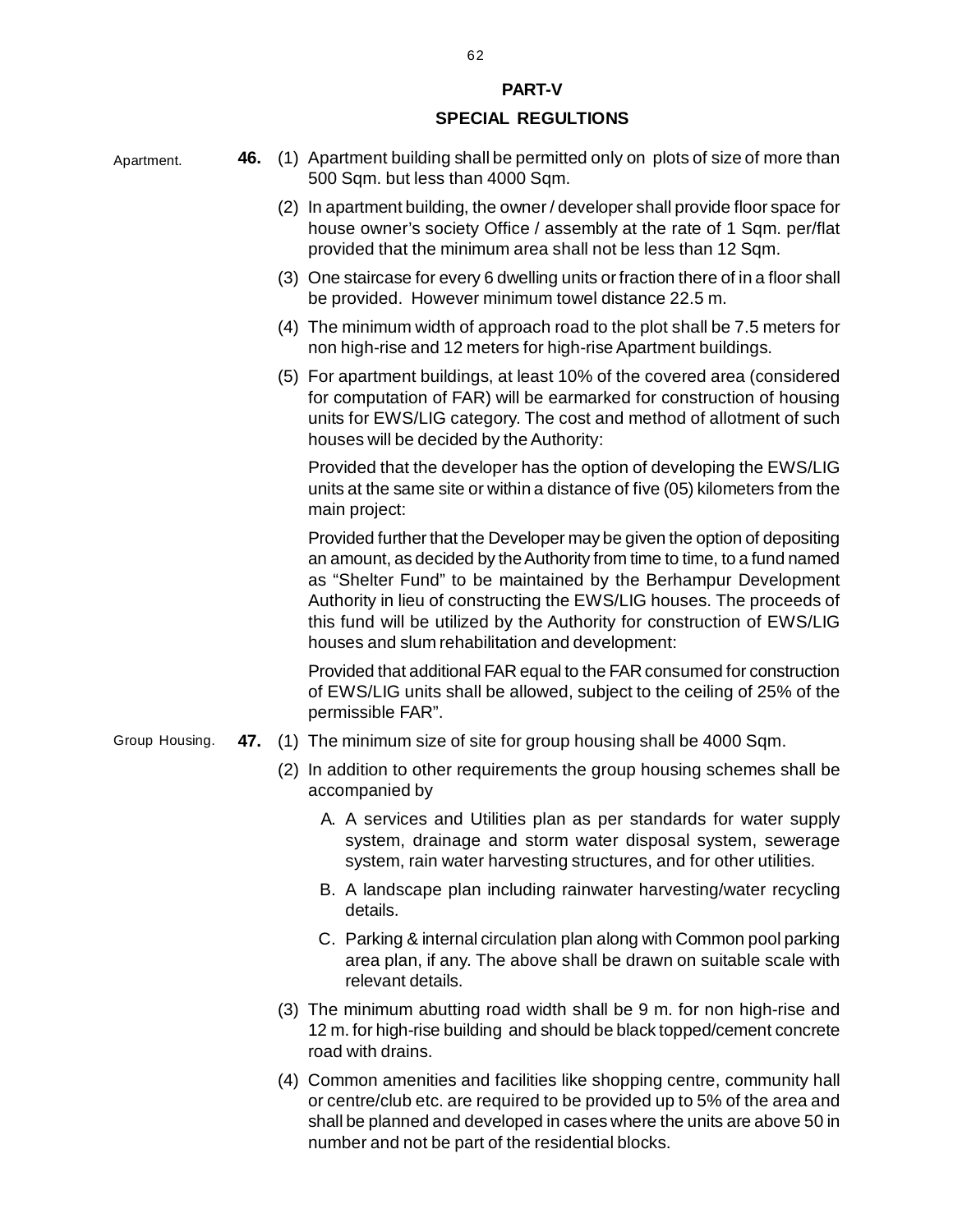- (5) A black topped unhindered public access road of at least 7.5 meter widt[h](http://www.docu-track.com/buy/) shall have to be developed on any one side of the periphery as per suitability and feasibility for the convenience of accessibility of other sites and lands located in the interior.
- (6) In case of blocks up to 12 m. heights, access through pathways of 6 m. widths would be allowed. All internal roads and pathways shall be developed as per standards.
- (7) Minimum of 10% of site area shall be earmarked for organized open space and be utilized as greenery, tot lot or soft landscaping, etc. and shall be provided over and above the mandatory open spaces. This space may be in one or more pockets.
- (8) At least 15% of housing units developed will be earmarked for EWS / LIG category.
- (9) For Group Housing Projects, at least 10% of the covered area (considered for computation of FAR) will be earmarked for construction of housing units for EWS/LIG category. The cost and method of allotment of such houses will be decided by the Authority:

Provided that the developer has the option of developing the EWS/LIG units at the same site or within a distance of five (05) kilometers from the main project:

Provided that for Group Housing Projects taken over an area, to be decided by the Authority, the Developer may be given the option of contributing an amount, as decided by the Authority, to a fund named as "Shelter Fund" to be maintained by the BDA in lieu of constructing the EWS/LIG houses. The proceeds of this fund will be utilized by the Authority for construction of EWS/LIG houses and slum rehabilitation and development.

However, additional FAR equal to the FAR consumed for construction of EWS/LIG units shall be allowed, subject to the ceiling of 25% of the permissible FAR".

- **48.** An out house with zero level rear and one side set back may be permitted on a plot having an area not less than 200 Sqm., provided that: Out House.
	- (1) the coverage of the out house shall not exceed 30 Sqm. and the height shall not exceed 3 m.;
	- (2) the coverage of the out house and that of the main building together shall not exceed the permissible coverage for the concerned plot;
	- (3) the out house shall not cover more than one third of the width and more than one fourth of depth of the plot and shall not abut any public road;
	- (4) a minimum 1.5 m. strip of land shall be kept open to the sky between the main building and the out house;
	- (5) no opening either in the form of windows or doors or ventilators shall be provided to the adjoining properties;
	- (6) out houses with sloping roof would only be permitted.

Requirement of Basti Area.

**49.** In a Basti area, no permission is required for construction/reconstruction/ addition alteration of building over a plot having less than 300 Sqm. up to 10 meter height.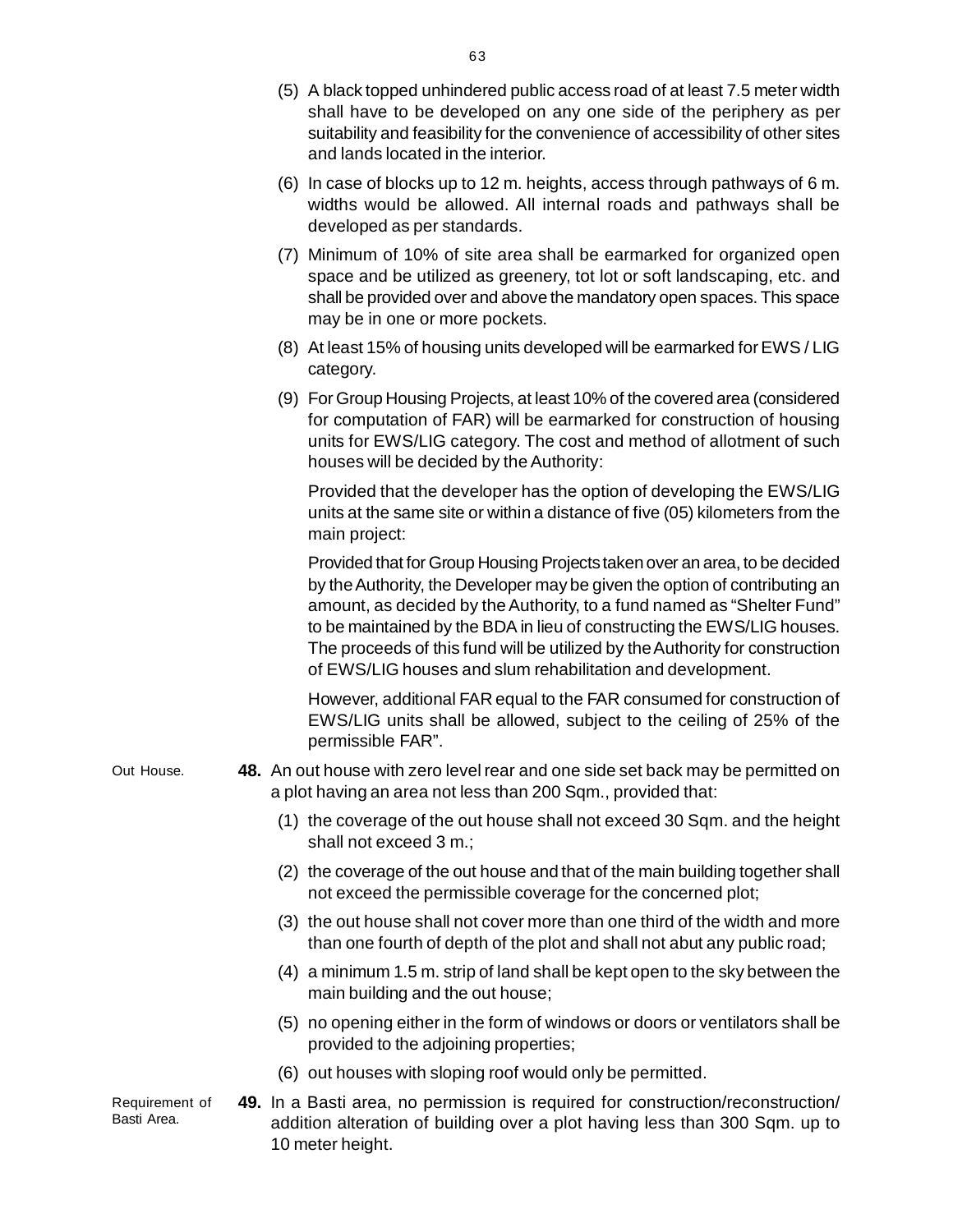[S](http://www.docu-track.com/buy/)emi-detached and row housing.

- **50.** (1) Owners of adjacent similar dimension plot abutting a road may b[e](http://www.docu-track.com/buy/) permitted to construct row or semi-detached buildings.
	- (2) The orientation of the row or semi-detached building shall preferably be such that the prevailing south-west summer breeze can be availed by each dwelling unit.
	- (3) For semi-detached buildings over two adjacent plots, the setbacks, the height and the FAR shall be regulated by treating both the plots as one.
	- (4) In case of row housing, the length of a row shall not exceed 30 m. along the road on which such houses abut. In case, the dwelling units in a row are scattered the maximum length of the road shall be 100 m..
	- (5) For row houses the ground coverage shall not be allowed to exceed 60% and the FAR more than 1.50.
	- (6) The minimum size of the plot on which a unit of a row housing may be allowed shall be 30 Sqm.
	- (7) Two Adjacent owners may apply for semi detached building leaving one side set back to the extent of combined width of both set-back. In case of any deviation during construction, it shall be treated fully as deviation beyond permissible limit.
- **51.** Where plots are allotted in a row for shop-*cum*-residential purpose the Authority may allow construction of shop-cum-residential building without any side set backs up to a depth of 10 meters from the front exterior wall. Provided that no part of the building up to said depth is used for residential purpose on the ground floor. No building exceeding 11 meters in height shall be allowed to be constructed as a shop-*cum*-residential plot, unless so permitted under the Zonal Development Plan, provided that the shop-*cum*-residence shall have 2/3rd of the total floor area used for shops. The FAR and other parameters shall conform to that specified for commercial buildings. Shop-*cum*residence.
	- **52.** (1) The relevant provisions of the Odisha Cinemas (Regulations) Rules, 1954 shall apply for planning, designing and construction of Cinema and Theatre buildings.
		- (2) No permission for construction of a building to be used as a cinema hall, theatre or auditoria for cultural show shall be granted unless the construction of such buildings conforms to the provisions of the Odisha Cinema (Regulations Act, 1954 and the Odisha Cinematograph Rules, 1939 or any other law in force in the State.
		- (3) No permission to construct a cinema hall on a site shall be given unless such site has been approved by the Authority for construction of a cinema hall thereon.
		- (4) Excepting provision for restaurant and incidental facilities no other use shall be permitted in a cinema building.
		- (5) All cinema, theatre or auditoria buildings shall conform to IS; 4898-1968 and acoustics design of such buildings shall adhere to the requirements of IS; 2526-1963.
		- (6) Exits and fire safety requirements shall be in accordance with Part IV (Fire and life safety) of National Building Code of India, 2005.

Cinema, Multiplex and Theatre building.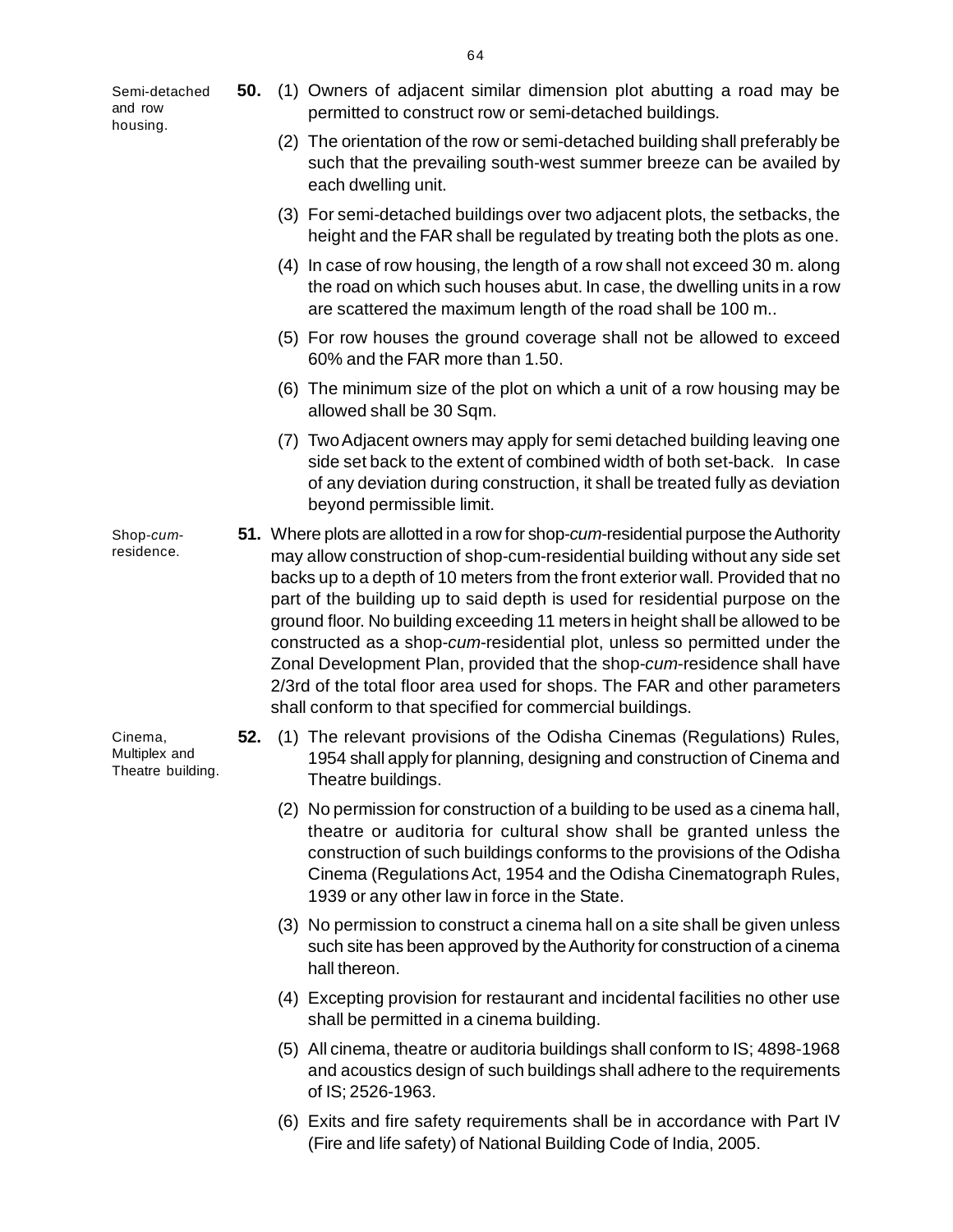[L](http://www.docu-track.com/buy/)iquefied Petroleum gas **Cylinder** Godown.

- **53.** (1) This shall not be allowed in Residential, Institutional and open space us[e](http://www.docu-track.com/buy/) zone.
	- (2) Vacant space shall be maintained at all times, with the following distances for storage shed used for the storage of liquefied petroleum gas cylinders between any building, public space, public road or any adjoining property which may be built upon and the said storage shed.

#### **TABLE-10**

### MINIMUM DISTANCES REQUIRED FOR STORAGE SHED OF LIQUEFIED PETROLIUM GAS CYLINDERS

| Quantity of Compressed Gas<br>in Cylinders (Kg.) | Minimum Clear Distance<br>to be kept (metres.) |  |  |
|--------------------------------------------------|------------------------------------------------|--|--|
| $0 - 100$                                        | 1                                              |  |  |
| $101 - 1000$                                     | 3                                              |  |  |
| 1001-4000                                        | 5                                              |  |  |
| 4001-8000                                        | 7                                              |  |  |
| 8001-12000                                       | 9                                              |  |  |
| 12001-30,000                                     | 12                                             |  |  |
| Over 30,000                                      | 15                                             |  |  |

- (3) Notwithstanding anything contained in the conditions specified above, cylinders containing liquefied petroleum gas exceeding 100 Kilograms but not exceeding 300 Kilograms may be kept in a storage shed forming part of, or attached to building, if it is separated there from by a substantial partition and the only means of access to it is from outside. Such a storage shed shall not be situated under any staircase or near other entrances to or exits from the rest of the building or other buildings. A shed used for storage of liquefied petroleum gas cylinders shall be surrounded by a suitable fence to prevent unauthorised persons from having access to the shed.
- **54.** (1) Minimum distance from the road intersections shall be:
	- A. For minor roads having less than 30 m. width 50 m.
	- B. For major roads having width 30 m. or more 100 m.
	- (2) The minimum distance of the property line of petrol pump from the centre line of the road should not be less than 15 meters on roads having less than 30 m width. In case of roads having 30 m or more width, the width of the road should be protected.
	- (3) Plot size:
		- A. Only for filling stations 30 m. X 17 m.
		- B. Filling-*cum*-service station 36 m. X 30 m.
		- C. Frontage of the plot should not be less than 30 m.
	- (4) New petrol pump shall not be located on roads having less than 18 m. width.

Petrol Pump.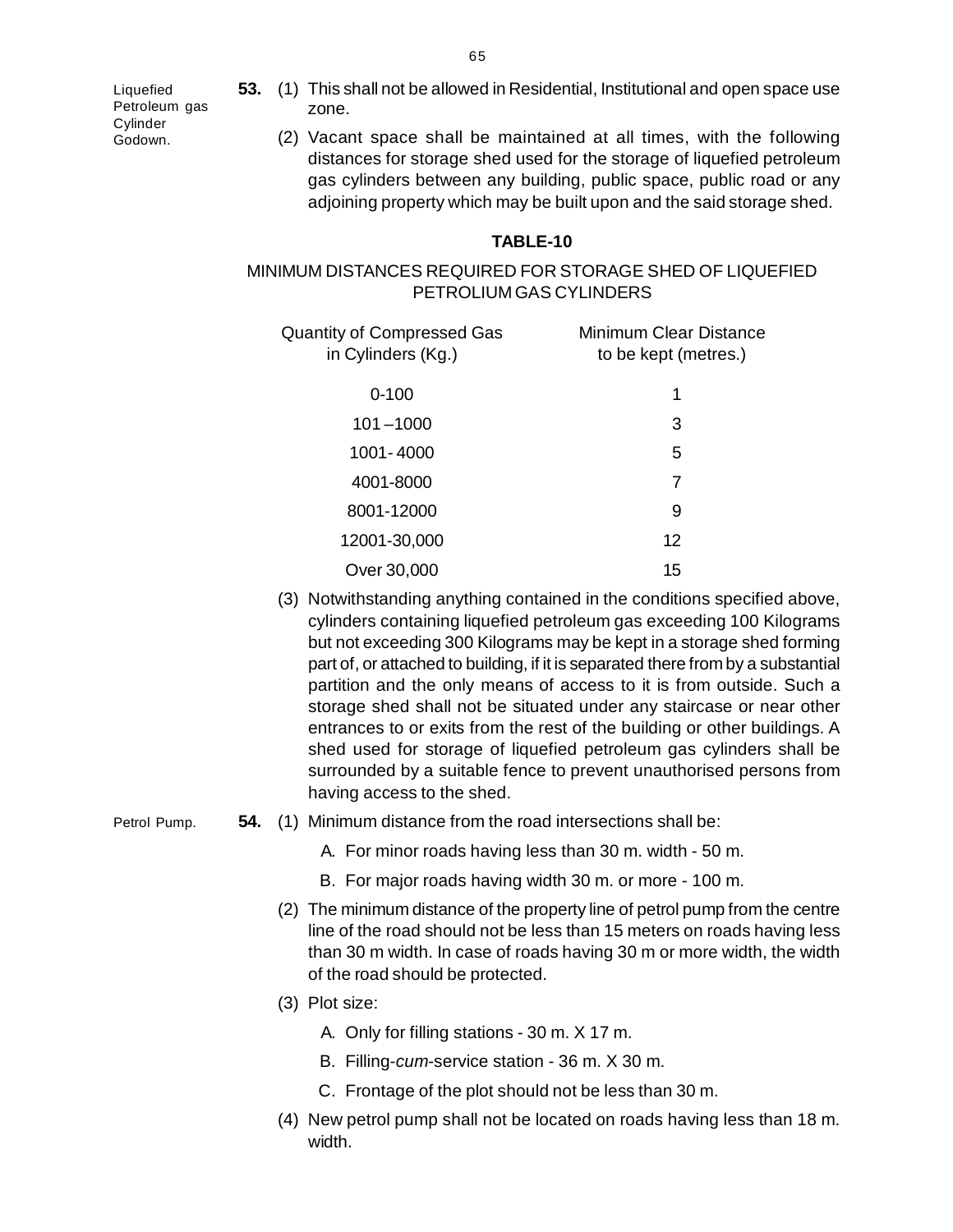66

(5) (A) Other controls

|  | i. Ground coverage |  | <b>20%</b> |
|--|--------------------|--|------------|
|--|--------------------|--|------------|

| ii. FAR |  | 0.20 |
|---------|--|------|
|         |  |      |

- iii. Max. height  $-7 m$ .
- iv. Canopy equivalent to permissible ground coverage within set back line.
- iv. Front set back minimum 6 m.
- (B) Other regulations
	- i. NOC from Explosives/Fire Department
	- ii. License from the District Magistrate
	- iii. Ground coverage will exclude canopy area
- (C) Compressed Natural Gas (CNG) mother station
	- i. Plot size  $(Max)$  36 m.  $X$  30 m. ii. Maximum ground coverage - 20%
		- iii. Maximum height 7 m. (single storey)
	- iv. Building component control room/office/
		- dispensary, store, pantry and W.C.

**55.** For construction of Farm House Building in Agricultural & Forest Use Zone. Farm House.

- (1) Minimum size of plot-Minimum size of a plot for farm house shall not be less than 0.5 hectares.
- (2) Maximum coverage and FAR

### **TABLE-11**

### MAXIMUM COVERAGE AND FAR

| a | Maximum permissible ground<br>coverage for all types of activity. | 15 percent                                                     |
|---|-------------------------------------------------------------------|----------------------------------------------------------------|
| b | Maximum permissible FAR                                           | 0.40                                                           |
| C | Residential accommodation of<br>watch and ward/maintenance staff. | 100 Sqm.                                                       |
| d | Maximum height                                                    | $10 \text{ m}$ .                                               |
| e | <b>Setbacks</b>                                                   | Front/side abutting road 15.0 m.<br>and all other sides 9.0 m. |

### (3) **Other Provisions:**

Minimum 50 percent of the total area of the farm house shall be under plantation/cultivation. At least 100 trees per hectare shall to be planted out of which at least 50 percent shall be evergreen trees.

### (4) **Water supply, Sewerage and drainage:**

A. In case of a plot for a farmhouse having dwelling units the owner thereof shall be responsible to make lawful arrangements for potable water.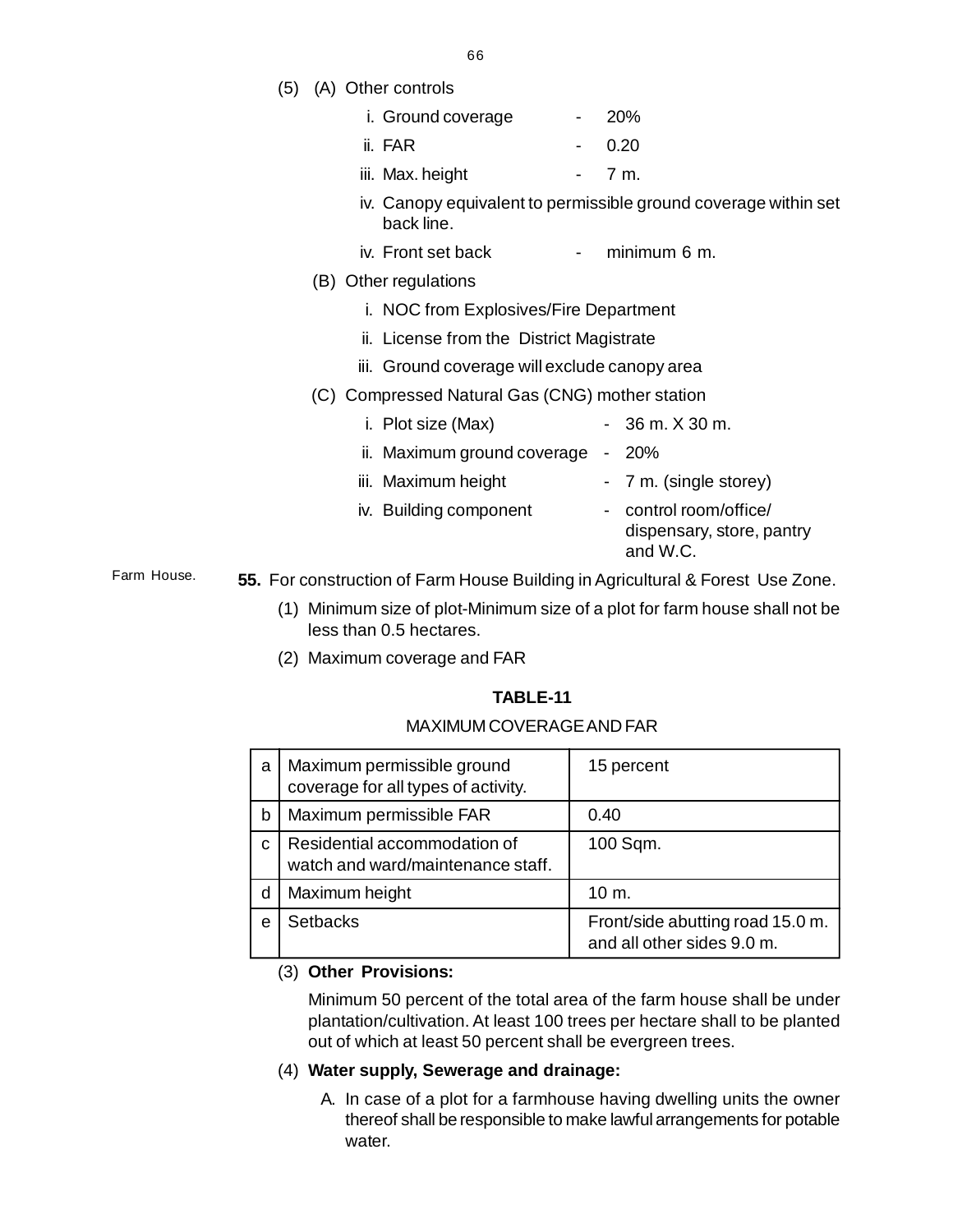- B. The owner shall be responsible to provide drains in the farm hous[e](http://www.docu-track.com/buy/) to be used for rain water and in case of dairy farm open or closed sanitary drains to clean sheds, as may be required by the Authority.
- C. The owner shall be responsible to provide septic tank with necessary disposal trenches for disposal of human and animal waste in the farm house within his own premises.
- D. Electrification—The owner of a farm house shall obtain electric connection directly from the appropriate authority authorized for distribution on such terms and conditions at his own cost as decided by the appropriate Authority from time to time.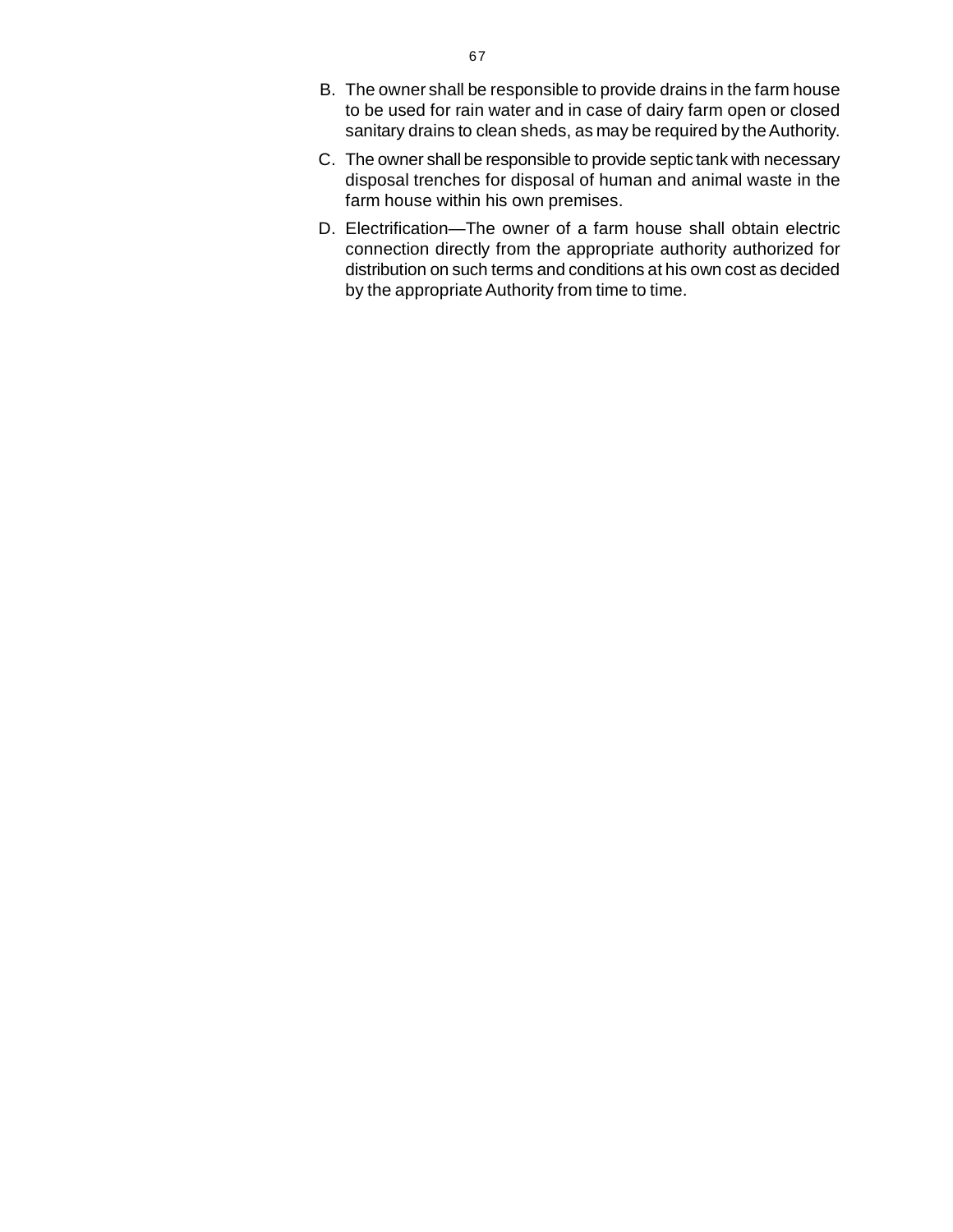#### **PART-VI**

#### **INTEGRATED TOWNSHIP**

- **56.** (1) Integrated Townships with minimum 10 Ha of land having access from Minimum 18 m. R/W road shall be allowed. The road shall have adequate provision for cycle track, footpath, covered drain, plantation, street light and under ground utilities. Large Projects.
	- (2) The integrated Township shall be permitted in Residential /Public & Semi Public use zone.
	- (3) Permissible land use within the township (%).

| A. Residential                | $-45-50$ |
|-------------------------------|----------|
| B. Industrial (Non Polluting) | - 8-10   |
| C. Commercial                 | $-2-3$   |
| D. "Public & Semi Public"     | - 6-8    |
| E. Recreational               | - 12-14  |

- (4) Other regulations for approval of Integrated Township
	- A. At least 10% of the total area shall be reserved for parks and open space. It shall be developed and maintained by the developer.
	- B. At least 5% of the site area shall be reserved for public and semi-public use and shall be handed over to the Authority free of cost and the same shall be allotted by the Authority for development either to the developer or others on lease basis.
	- C. The FAR shall be calculated on the total area.
	- D. Road shown in Comprehensive Development Plan shall be incorporated within the plan and shall be handed over to the Local Authority free of cost after development.
	- E. The maximum permissible FAR and maximum permissible ground coverage shall be 2.75 and 40% respectively.
	- F. At least 10% of the covered area (considered for calculation of FAR) will be earmarked for housing for the EWS/LIG category. The cost and method of allotment of such houses will be decided by the Authority.

However, additional FAR equal to the FAR consumed for construction of EWS/LIG units shall be allowed, subject to the ceiling of 25% of the permissible FAR".

G. At least one of the major interconnecting roads shall be 18 mtr R/W and shall be open ended.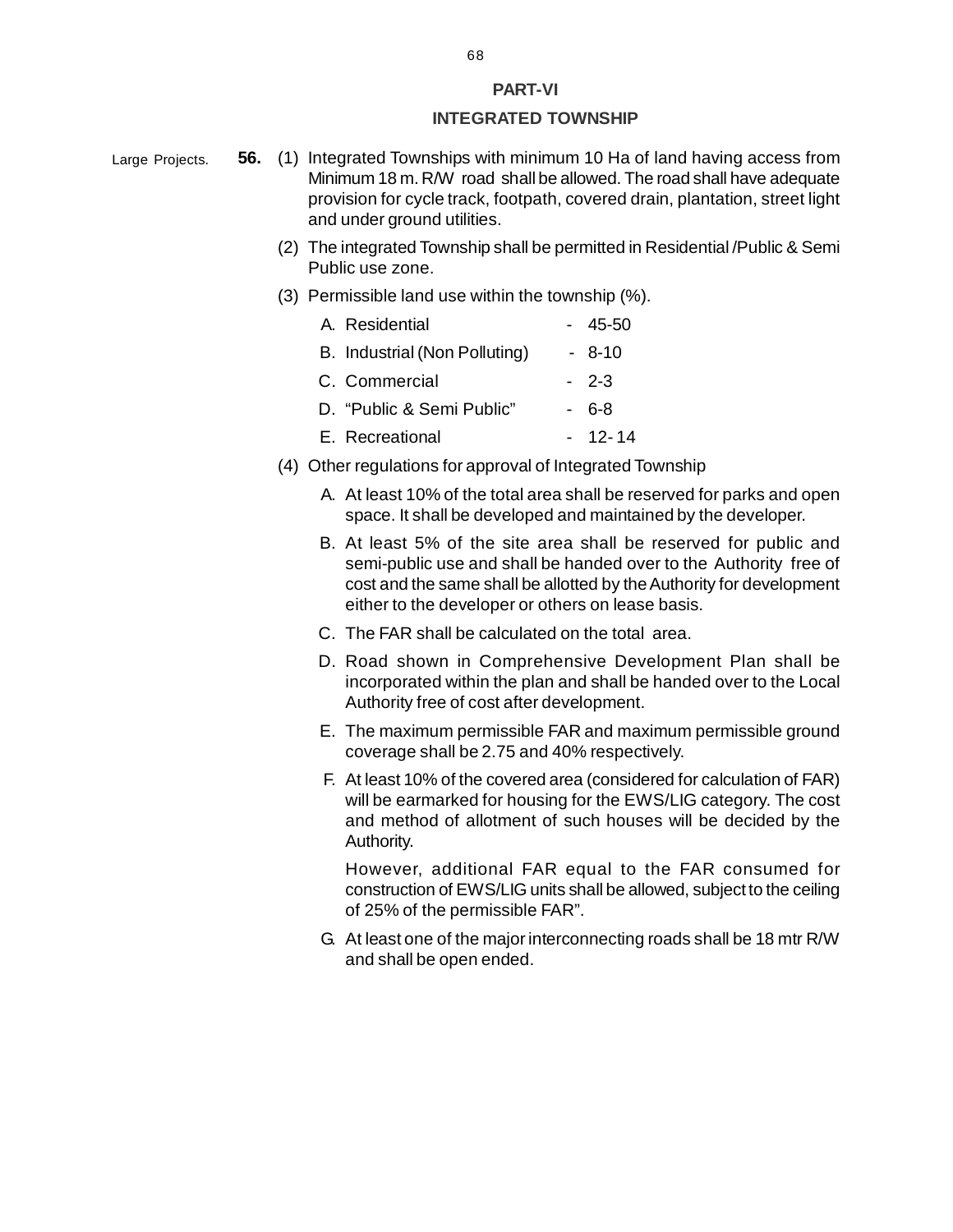#### **PART-VII**

#### **MULTI-STOREYED BUILDINGS : ADDITIONAL REQUIREMENTS**

Restriction on construction of multi-storied building.

- **57.** (1) Construction of multi-storied building shall not be permitted in areas identified by the Authority from time to time which include Heritage Zones.
	- (2) The Authority may restrict construction of multistoried buildings in any other area on the basis of objective assessment of the available infrastructure and planning needs after obtaining due approval of the Government.
	- (3) Before commencement of these Regulations, where permission has been granted conditionally, such cases shall be dealt with under these Regulations as far as possible, without any major change, or without removal of construction. However, where violation of Heritage Zone conditions has occurred, this relaxation shall not apply.
	- (4) No multi-storied building shall be allowed to be constructed:
		- A. with approach road less than 12 m. width;
		- B. on plot the size less than 2000 sq. m.

**58.** Permission for construction of multi-storied building shall be accorded along with direction to the building/developer to develop the onsite and offsite infrastructure like connectivity of sewerage, drainage, water supply, road etc. to the main network as per the specification of the concerned public authorities. Stages of permission.

> The builder/developer shall produce no objection certificate from the above authorities regarding successful completion of all infrastructures while applying for occupancy certificate, based on which Berhampur Development Authority shall consider issue of Occupancy Certificate.

*NOTE–The plantation shall not obstruct free movement of fire tenders around the building.*

- Commencement 59. (1) Every applicant or builder or owner shall submit a notice regarding his intention to commence the foundation work of the proposed multi-storied building to the Authority through authorized technical persons. The said notice shall be accompanied by the approved plan and should be in Form-V.
	- (2) Soon after the receipt of the notice referred to in sub- clause (1) above, the Authority shall send a team of officers to the proposed building site and the layout for foundation of the proposed multi-storied building shall be made in presence of those officers. The team shall also submit a report to the Authority to the effect that the layout has been made as per the approved plan.
	- (3) During or soon after the construction of the foundation work of the multistoried building, the Vice-chairman / Planning Member of the Authority shall inspect the construction to ensure that the setbacks, coverage, basement if any, and foundation standards are according to the approved plan.
	- (4) The applicant/builder shall submit periodic progress report after casting of each floor slab in Form-VIII.

69

of work.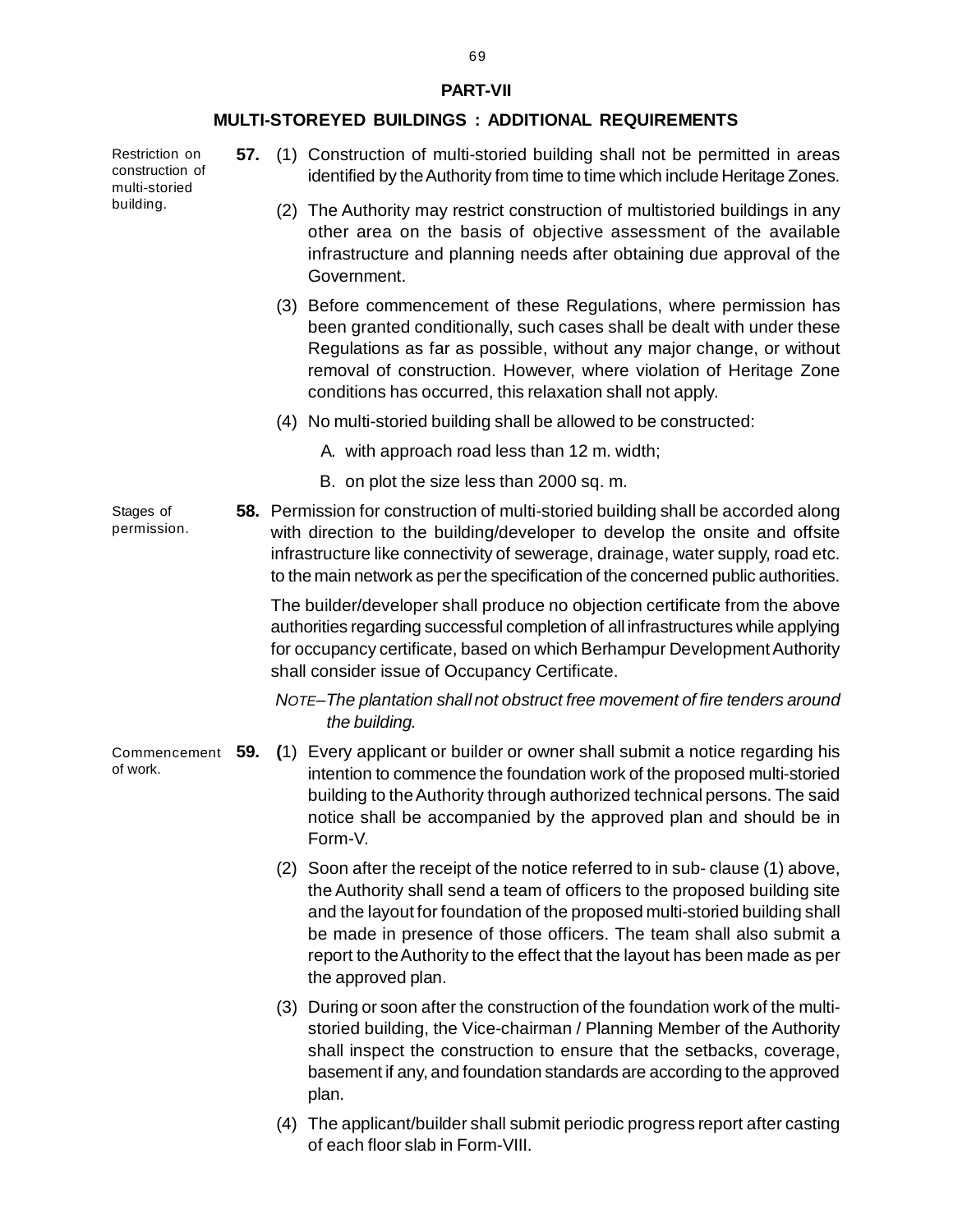[L](http://www.docu-track.com/buy/)iability of defective construction.

Maintenance.

- **60.** (1**)** For defective constructions, the Authority shall sue the owners, builders[,](http://www.docu-track.com/buy/) architects, and the engineers for both civil and criminal liabilities, besides taking action under these Regulations.
	- (2) Without prejudice to the provisions of the Act, the actions to be taken by the Authority shall include stop construction notices, cancellation of permission, and removal of unauthorized constructions. Such actions shall be notified.
- **61.** (1**)** The main entrance to the premises shall not be less than 5 (five) meters in width in order to allow easy access to fire engine. The gate shall fold back against the compound wall of the premises, thus leaving the exterior access way, within the plot, free for the movement of fire service vehicles. If archway is provided over the main entrances, the height of the archway shall not be less than 5 (five) meters.
	- (2) For multi-storied group housing scheme on one plot, the access way within the premises shall not be less than 7.5 (seven and half) meters in width and between individual building blocks, there shall be an open unbuilt space of 6 (six) meters.
	- (3) The space set apart for providing access within the premises shall, in no case, be included in the calculation of requirements pertaining to parking spaces and other amenities required to be provided for the building.
	- (4) Every access way shall be properly drained and lit to the satisfaction of the Authority. Manhole covers or any other fittings laid within the right of way of the access way shall be flushed with the finished surface level of it so as not to obstruct safe movement of men and vehicles.
	- (5) Reconstruction or addition or alteration to any multi-storied building shall not be taken in a manner which shall reduce the width of the access way to a level below the minimum prescribed limit under these Regulations.
- **62.** (1) Every multi-storeyed building meant for human occupation or assembly shall be provided with exit sufficient to permit safe escape of the occupants in case of fire or other emergencies.
	- (2) An exit may be a door-way, corridor, passage way to an internal or external staircase or to a verandah or roof or terrace having access to a street.
	- (3) Exits shall be so arranged as to provide continuous means of access to the exterior of a building or exterior open space leading to a street without passing through any occupied unit.
	- (4) Exits shall be so located that the travel distance on the floor shall not exceed twenty meters in case of residential, educational, institutional and hazardous occupancies and thirty metres in the case of assembly, business, mercantile, industrial and storage occupancies. Wherever more than one exit is required for a floor of a building, exits shall be placed at a reasonable distance from each other as possible. All the exits shall be accessible from the entire floor area at all floor levels.
	- (5) There shall be at least two exits serving every floor and at least one of them shall lead to a staircase.

Exits.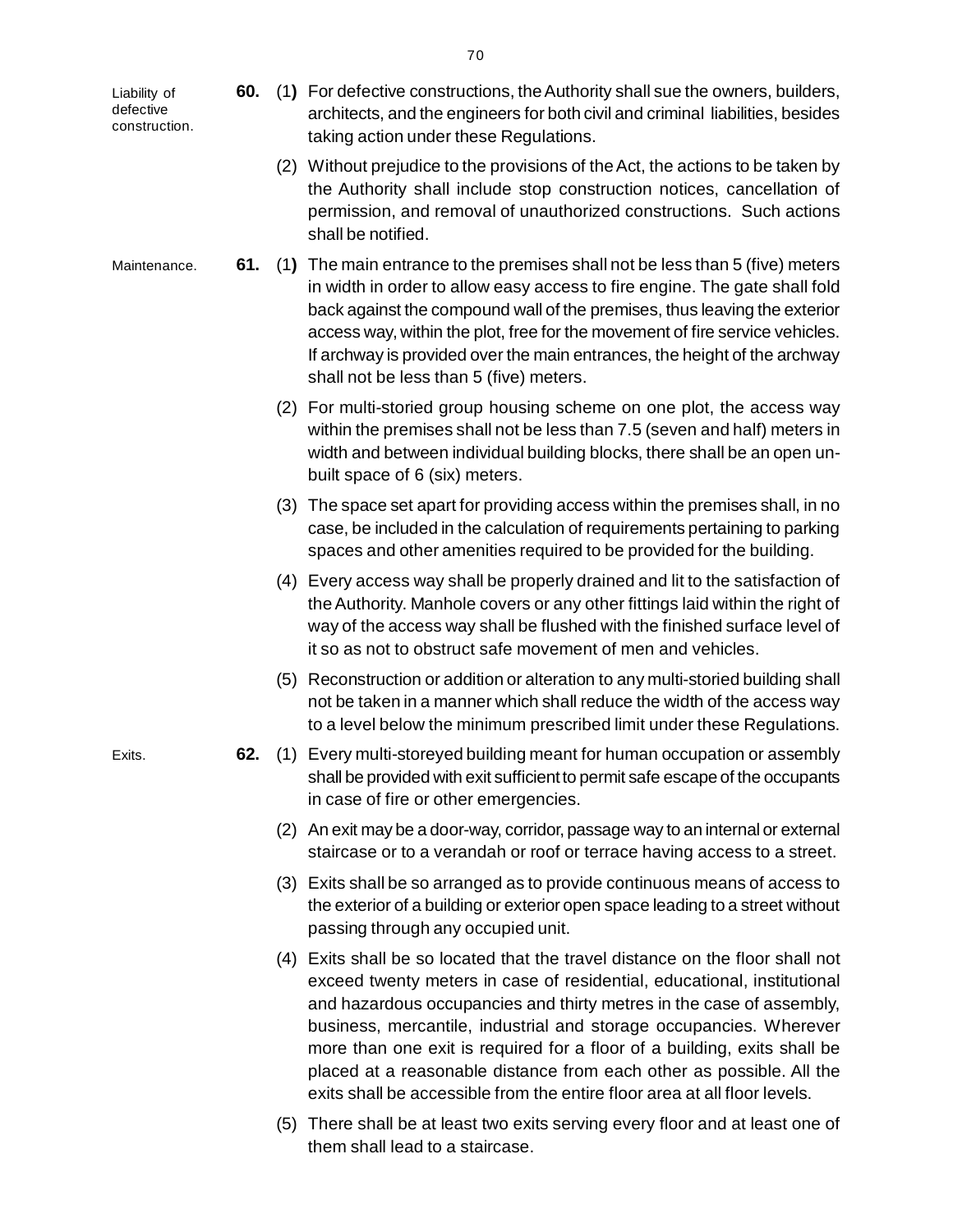- 71
- (6) The width of every exit shall not be less than one metre and shall b[e](http://www.docu-track.com/buy/) provided as per the following table.

#### **TABLE-12**

### NUMBER OF OCCUPANTS AS PER TYPE OF OCCUPANCY

| SI.<br>No. | Type of occupancy    | Number of occupants per unit exit |         |
|------------|----------------------|-----------------------------------|---------|
|            |                      | <b>Stair Case</b>                 | Terrace |
| (1)        | (2)                  | (3)                               | (4)     |
|            | Residential          | 25                                | 75      |
|            | Mixed and other uses | 50                                | 75      |

Explanation:

- A. Lifts and escalators shall not be considered as an exit.
- B. Travel distance' means the distance from any point in the floor area to any exit measured along the path or egress except that when the floor areas are sub-divided into rooms, used singly or of rooms and served by suite corridors and passage, the travel distance may be measured from the corridor entrance of such rooms or suites to the nearest staircase or verandah having access to the street.
- **63.** Every multi storeyed building complex shall have provision for Information and Communication Technology (ICT) landing point in the form of a room near the main entrance gate of dimension not less than 3 m. x 4 m. and having 3 m. clear height. The room shall have two fire proofs doors of 1.2 m. width opening outwards along with adequate ventilation in the form of windows/ ventilators. Such room shall not be counted in coverage and FAR calculations. ICT landing points.
	- **64.** (1) Not withstanding anything contained in these regulations the Authority reserves the right to debar/ black list the builder/ technical person who has deviated from the professional conduct or has made any fraudulent statement or has misrepresented/suppressed any material facts in his application/ plan or is involved in construction of the building deviating from the approved plan/norms of these Regulations.
		- (2) Before taking any action under clause (1) specified above the Authority shall issue a notice specifying the reasons thereof asking for a showcause within 15 days as to why such builder/technical person shall not be debarred/black listed. After receipt of the show cause, if any, the same shall be placed before the Authority for a decision on debarring/black listing the technical person/builder. The decision of the Authority in this regard shall be published.
		- (3) An appeal against an order under sub-clause (2) above shall lie under section 103 of the Act.
	- **65.** In addition to the general provisions contained in regulation-16 and partial modification thereof the following provisions shall be followed in case of multi-storied buildings, apartments and group housing schemes;
		- (1) No person shall occupy or allow any other person to occupy any part of the multi-storied building for any purpose until such building or any part of it, as the case may be, is granted occupancy certificate by the Authority.

Penal Action against Builders **Technical** Personnel.

Occupancy of the building.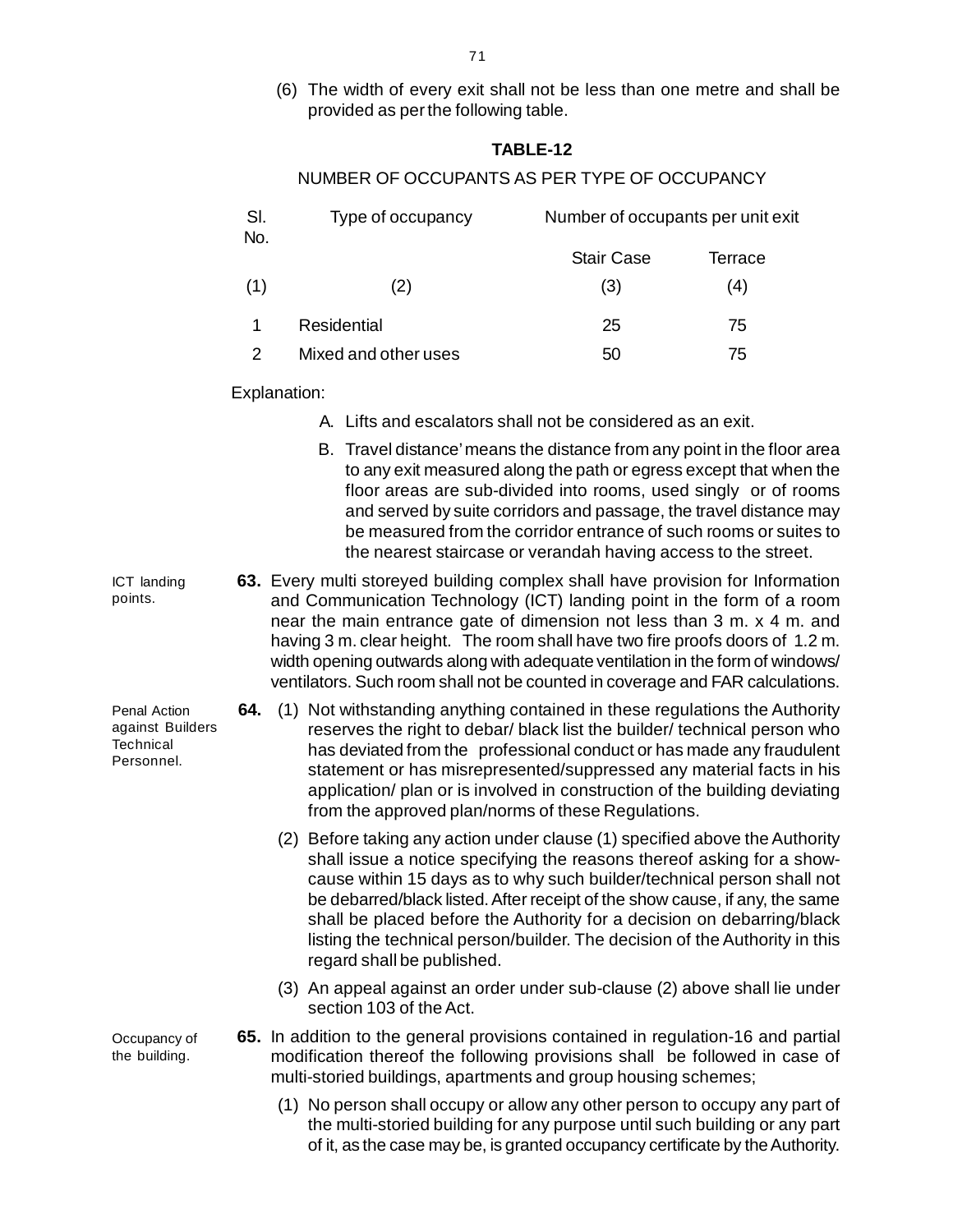(2) On receipt of completion certificate in Form-VI (Part-I & Part-II) th[e](http://www.docu-track.com/buy/) Planning Member with the approval of Vice-Chairman shall issue a provisional occupancy certificate in Form-X to enable the builder/land owner to obtain service connections.

The authorities entrusted with the job of providing services like electricity, water supply and sewerage shall not provide such services without provisional occupancy certificate by the Authority. However, temporary service connection may be provided for construction purpose.

- (3) The builder shall cause to register an Association of apartment owners as required under the Orissa Apartment Ownership Act, 1982, before occupancy certificate for 50% or more of the floor area is given.
- (4) The Builder shall submit a copy of the agreement it has entered into with the apartment owners' society. This agreement shall contain the terms of maintenance of public utilities.
- (5) On satisfactory compliance of above & provision of the services the final occupancy certificate shall be issued by the Planning Member with approval of the Vice-Chairman.
- **66.** Every applicant/ owner shall submit a notice in Form-VI (Part-I and Part-II) regarding completion of the construction of multi-storied building, to the Authority through the registered Architect/Structural Engineer, who has supervised the construction. The said notice shall be accompanied with the following documents: Completion of construction.
	- A. Three copies of plan of the completed building.
	- B. A fee of Rs. 5,000.00.
	- C. Record of Rights relating to ownership.
	- D. Evidence that all public utility services, and in particular, sewerage, drainage, water supply, and electricity have been linked to the main public utility system.
	- E. No Objection Certificate from Fire Prevention Officer
	- **67.** (1) The Authority on receipt of the notice of completion, along with all the required documents, shall take a decision to either issue or refuse occupancy certificate in Form-X within thirty days from the date of receipt of such notice. This fact shall be published in the public notice.
		- (2) If the occupancy certificate is not issued by the Authority within sixty days from the receipt of notice, the owner shall draw the attention of the Vice-Chairman of the Authority in this regard in the Form-XIII. If within the further period of two month the authority does not communicate its decision either granting or refusing occupancy certificate, such issue of occupancy certificate shall be deemed to have been granted to the owner on the date following the date of expiry of said two months.
		- (3) Where occupancy certificate is refused by the Authority, reasons thereof shall be communicated to the applicant and the same shall be published. An appeal against such a decision will lie under section 18 or 103 of the Act. The Appellate Authority shall be competent to seek the views of, and implead as parties, authorities in charge of public utility services, as provided under the Act, under the Orissa Apartment Ownership Act,1982, and apartment owners. Where non-provision of public utilities is likely to affect other residents, such residents can also be impleaded as parties.

Issue of **Occupancy** Certificate.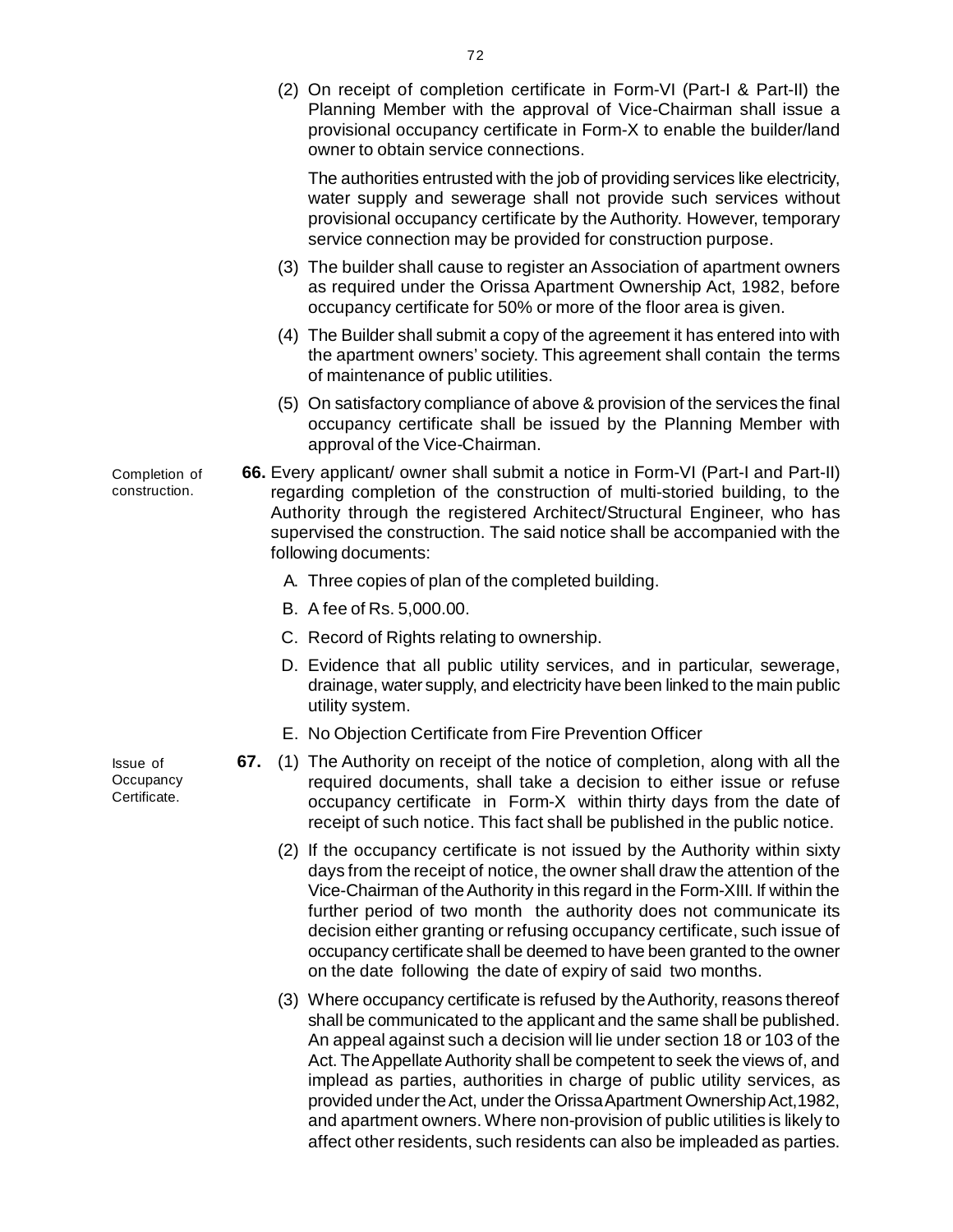[S](http://www.docu-track.com/buy/)tructural Safety Design and other services requirements.

- **68.** (1) **Structural Design :** The structural design of foundation, masonry, timber[,](http://www.docu-track.com/buy/) plain concrete, reinforced concrete, pre-stressed concrete and structural steel shall be carried out in accordance with Part-VI structural design, section-1 loads, section-2 foundation, section-3 wood, section-4 masonry, section-5 concrete and section-6 steel of National Building Code of India taking into consideration all relevant Indian Standards prescribed by Bureau of Indian Standards including the Indian Standard given in IS-Code 1893-1984, 13920-1993, 4326-1993, 13828-1993, 13827-1993 and 13935-1993 for structural safety.
	- (2) **Quality of Materials and Workmanship :** All material and workmanship shall be of good quality conforming generally to accepted standards of Public Works Department and Indian standard specification and codes as included in Part-V Building Materials and Part-VII Construction practices and safety of National Building Code of India.
	- (3) **Alternative Materials, Methods of Design and Construction and Tests :** The provision of the Bye-Laws are not intended to prevent the use of any material or method of design or construction not specifically prescribed by the bye-law provided any such alternative has been approved. The building materials approved by B.I.S. or any statutory body will form part of the approved building material and technology as part of the Bye-Laws.
	- (4) **Building Services :**
		- **A.** The Planning design and installation of electrical installations, air conditioning installation of lifts and escalators can be carried out in accordance with Part-VIII Building Services, section–2 electrical installation, section–3 air conditioning and heating, section-5 installation of lifts and escalators of National Building Code of India, 2005.
		- **B.** The number and type of lifts to be provided in different buildings shall be as given in NBC 2005.
		- **C.** The requirements of electric sub-station and the provision of electric sub-station shall also require approval from Electricity Board concerned.
	- (5) **Plumbing Services :**
		- **A.** The planning, design, construction and installation of water supply, drainage and sanitation and gas supply system shall be in accordance with Part-IX, Plumbing Services, section-l water supply; section-2 drainage and sanitation and section-3 gas supply of National Building Code of India 2005.
		- **B.** Requirement of water supply for various occupancies in buildings shall be as per the N.B.C-2005.
		- **C.** Requirement of sanitary fittings and installations for different occupancies in buildings shall be as per the N.B.C.-2005.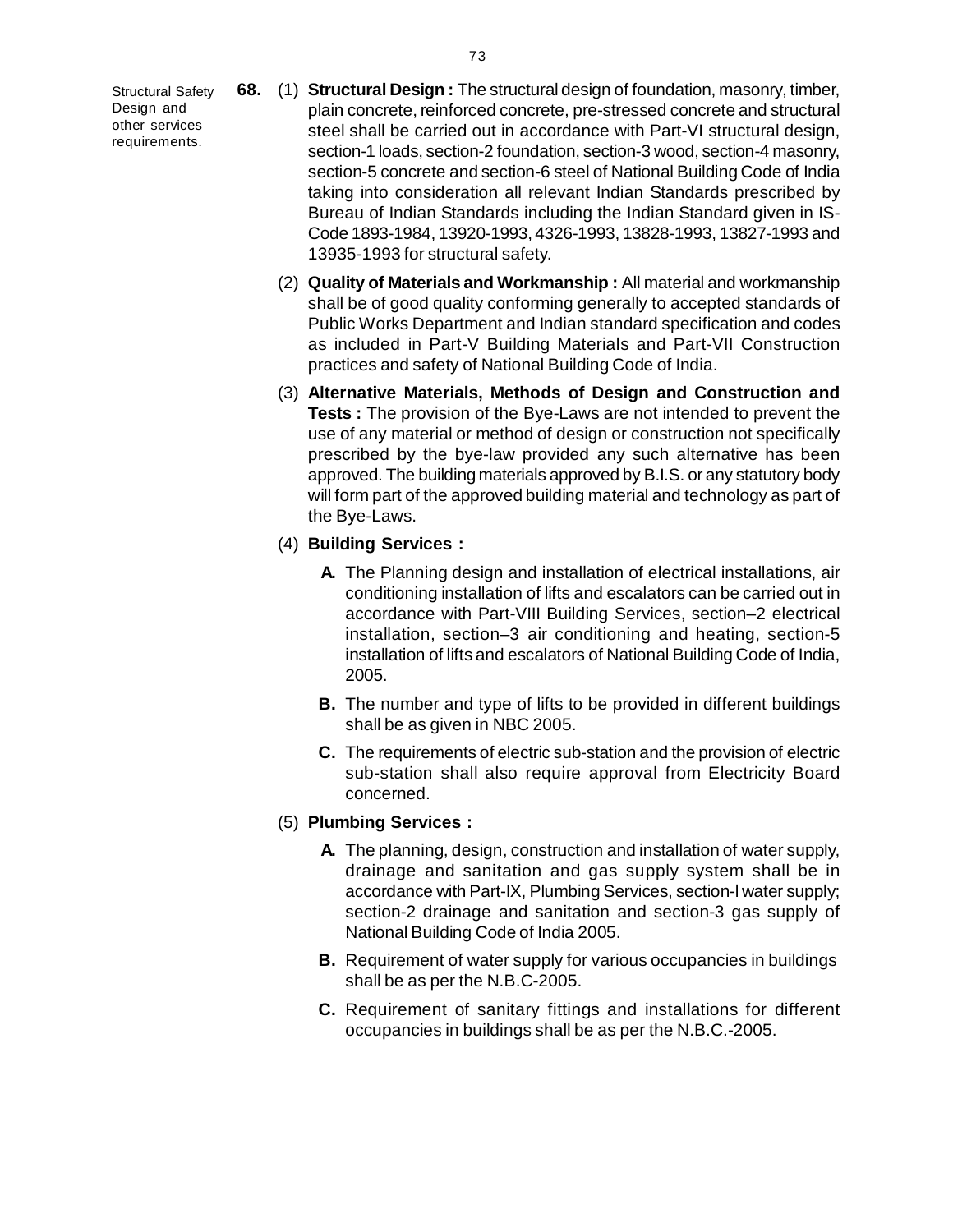**PART-VIII**

### **DEVELOPMENT AND SUBDIVISION OF LAND REGULATIONS**

Application.

 **69.** (1) Applications for subdivision of land for utilizing selling, leasing out or otherwise disposing it off as referred to in Clause(a) of sub-section(1) of Section 16 shall be made to the Authority in Form-1.

- (2) The applications for subdivision shall be accompanied by—
	- (i) a copy of the title deed of the land in question;
	- (ii) an affidavit with regard to legal ownership and possession of land and such other particulars as the Authority may require;
	- (iii) an authenticated copy of the certificate with regard to the payment of development charges, if any, under, Chapter-IX of the Act, provided that submission of such certificate shall not be necessary if the provisions of Chapter-IX of the said Act has not been brought into force in the area in which the concerned land is located;
	- (iv) an authenticated copy of the receipt towards payment of the specified fee to the Authority as prescribed under Rule-18;
	- (v) a No Objection Certificate from the lesser in case the land is not lease-hold unless the lease deed permits undertaking subdivision as applied for;
	- (vi) a site plan traced out of revenue village settlement map in operation indicating therein in red colours the lands to which the application relates and surrounding plots;
	- (vii) an index plan of the site showing adjoining areas within a radius of 150 m. round from the proposed site marking clearly therein the boundaries of the proposed layout in red colours, existing road, structures, burial ground and high tension or low tension power line passing through the site of the layout plan and the level of the site;
	- (viii) a detailed plan to a scale not less than 1:100 showing the proposed layout (subdivision)indicating size of plot width of the proposed road, open space and amenities provided;
	- (ix) land use analysis indicating the survey plot number, the bye-plot number, the detailed dimensions of all the plots, the area of each plot and the use to which they are proposed to be put;
	- (x) in case of land originally belonging to any religious endowments, a No Objection Certificate from the Endowment Commissioner or Wakf Board, as the case may be.
- (3) Where permission for subdivision of land is granted, such permission shall be communicated to the applicant in Form II within 60 days from the receipt of the application.
- (4) Where permission for subdivision of land is refused such refusal shall be communicated to the applicant in Form IX.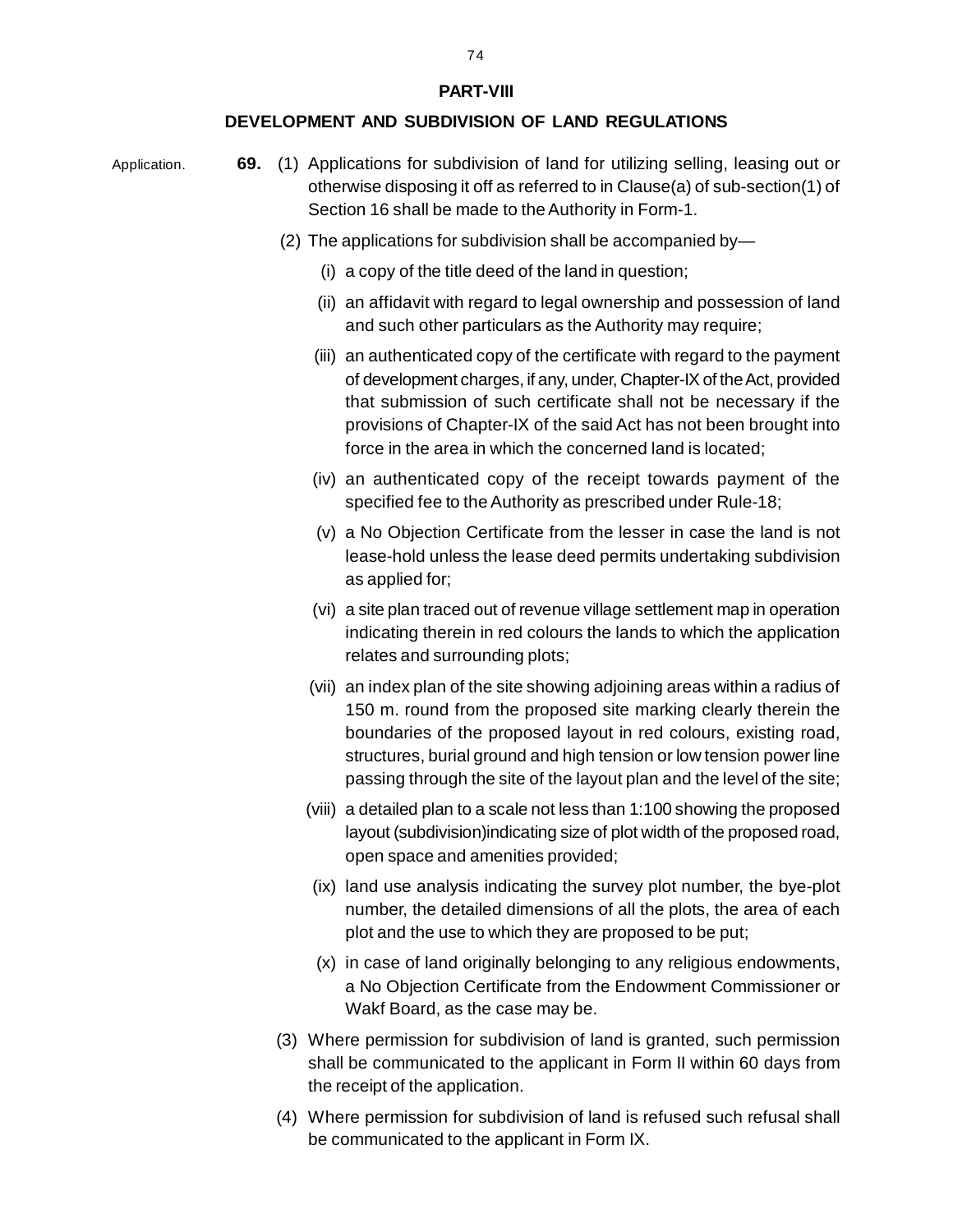[U](http://www.docu-track.com/buy/)se in relation to development plan.

**70.** (1) Subdivision of land shall normally be permitted for the purpose for whic[h](http://www.docu-track.com/buy/) the concerned land is earmarked in the development plan. Such subdivision may be for residential, commercial, industrial, institutional or combination of one or more of this purpose or such other purpose as may be considered on forming to the provisions in the development plan:

> Provided that in every subdivision plan spaces for roads, community facilities and public utilities as specified in this part or such other facilities as the Authority may determine shall be incorporated.

- (2) After a subdivision plan has been approved the Authority shall not permit construction of a building on any of the plot under Section 16 unless the owners have laid down and made street or streets and provided amenities as approved or transferred the land covered by roads, open spaces or other public purposes to the concerned local body.
- (3) Subdivision of land for residential purpose in green-belt use zone shall not be permitted unless such subdivision in the opinion of the Authority forms a part of the normal expansion of existing human habitation.
- (4) The subdivision shall conform to the proposals of the CDP 2030.
- **71.** (1) No subdivided plot will be less than 50 Sqm. However the Authority reserves the right to relax in special cases such as EWS housing. The size of the plot shall be according to the relevant subdivision of plot size in the zones.

# **MINIMUM ROAD WIDTHS FOR RESIDENTIAL SUBDIVISION**

| SI. No. | Length of road in $(m)$ | Min. width of road |
|---------|-------------------------|--------------------|
| (1)     | (2)                     | (3)                |
| 1       | Up to $250$             | 9.0                |
| 2       | Above 250 up to 500     | 12.0               |
| 3       | Above 500 to 1000       | 15.0               |

For EWS housing scheme, the minimum road width may be relaxed.

 (2) Without any exception every area to be subdivided and developed for residential purpose (i.e., residential layout) shall compulsorily have at least one arterial road of width not less than 12.0 m. (40 ft.) and it shall be so aligned as to connect the existing nearby widest road in a linear, curvi - linear or perpendicular manner (in the order of feasibility) without any kinks or sharp terms in its course and be left open ended so as to facilitate further extension and connection to the roads in other layout.

Size of the plot and road width.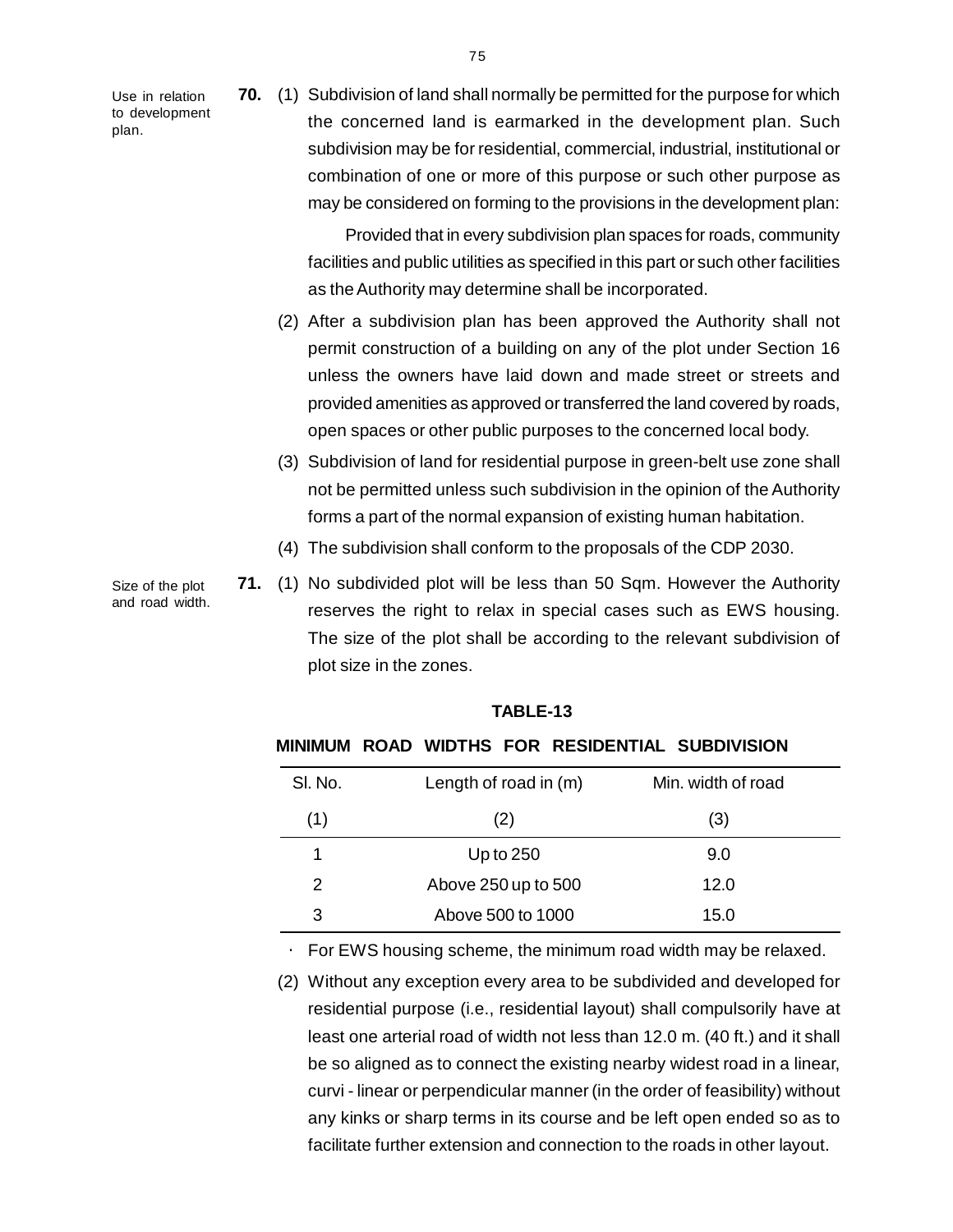[A](http://www.docu-track.com/buy/)rea for development. **72.** Apart from the provision for amenities, open spaces, the area for residentia[l](http://www.docu-track.com/buy/) development shall be up to maximum of 60% of the total land area.

|                           |     | $($ l $)$ |                    | TABLE-14                                                                                                                                                                                                                                                                                                                                                                                                                                                                                                                                         |                    |
|---------------------------|-----|-----------|--------------------|--------------------------------------------------------------------------------------------------------------------------------------------------------------------------------------------------------------------------------------------------------------------------------------------------------------------------------------------------------------------------------------------------------------------------------------------------------------------------------------------------------------------------------------------------|--------------------|
|                           |     |           |                    | <b>MINIMUM APPROACH ROAD WIDTH</b>                                                                                                                                                                                                                                                                                                                                                                                                                                                                                                               |                    |
|                           |     |           | SI.<br>No.         | Area for Development in Ha.                                                                                                                                                                                                                                                                                                                                                                                                                                                                                                                      | Road width in Mtr. |
|                           |     |           | (1)                | (2)                                                                                                                                                                                                                                                                                                                                                                                                                                                                                                                                              | (3)                |
|                           |     |           | 1                  | Up to $1.0$                                                                                                                                                                                                                                                                                                                                                                                                                                                                                                                                      | 9                  |
|                           |     |           | 2                  | $1.0 - 4.0$                                                                                                                                                                                                                                                                                                                                                                                                                                                                                                                                      | 12                 |
|                           |     |           | 3                  | $4.0 - 10.0$                                                                                                                                                                                                                                                                                                                                                                                                                                                                                                                                     | 18                 |
|                           |     |           | 4                  | Above 10.0                                                                                                                                                                                                                                                                                                                                                                                                                                                                                                                                       | 30                 |
|                           |     |           | by the Authority). | (II) (For EWS/LIG housing scheme, the minimum road width may be relaxed                                                                                                                                                                                                                                                                                                                                                                                                                                                                          |                    |
|                           |     |           |                    | (III) The minimum width of roads within the area of subdivision layout shall<br>be as per following table.                                                                                                                                                                                                                                                                                                                                                                                                                                       |                    |
|                           |     |           | Authority:         | (IV) At least 10% of the gross land will be earmarked for EWS/LIG category.<br>The cost and method of allotment of such plots will be decided by the                                                                                                                                                                                                                                                                                                                                                                                             |                    |
|                           |     |           |                    | Provided that the developer has the option of developing the<br>EWS/LIG plots at the same site or within a distance of five (05) kilometers<br>from the main project.                                                                                                                                                                                                                                                                                                                                                                            |                    |
|                           |     |           |                    | Provided further that in case of projects taken over an area as<br>decided by the Authority, the Developer may be given the option of<br>contributing an amount to be decided by the Authority from time to time,<br>to a fund named as "Shelter Fund" to be maintained by the BDA in lieu<br>of providing the EWS/LIG plots. The proceeds of this fund will be<br>utilized by the Authority for construction of EWS/LIG houses and slum<br>rehabilitation and development.                                                                      |                    |
| Parks and open<br>spaces. |     |           |                    | 73. Parks and open spaces shall not be less than 7.5% the total land area.<br>This shall be relinquished to the Authority and if required, the Authority may<br>handover area over for maintenance to the Residents' Welfare Association<br>or Owner or Developer. If the site is not utilized which it is leased out within a<br>prescribed period, it will be resumed back to the Authority.                                                                                                                                                   |                    |
| Civic amenities.          |     |           | Authority.         | 74. Civic amenities space shall not be less than 5% of the total area. The site<br>shall be relinquished to Authority and leased to the Residents' Welfare<br>Association or the Developer on payment of necessary nominal fees as<br>prescribed by the Authority from time to time. If the site is not utilized for which<br>it is leased out within a prescribed period, it will be resumed back to the                                                                                                                                        |                    |
| Stage of<br>approval.     | 75. |           |                    | (1) If the subdivision plan (layout) is in conformity to the Act, Rules,<br>development plan, zoning regulation and these regulations, the Town<br>and Regional Planning Members or such other officer after site inspection<br>and verification and with the approval of the Vice-Chairman, intimate the<br>owner/applicant in Form-XII (Part-I) (Without putting seal and signature<br>on the body of the plans) that the grid pattern of the layout is satisfactory<br>and direct him to construct roads, drains, culverts and provide public |                    |

Parks and spaces.

- 
- 
- Civic ame
- 

- 
- 
- 
- 
- 
- 
- 
- 
- 
- 
- 
- 
- 
- 
- 
- 
- 
- 
- 
- decided by the Authority, the Developer may be given the option of of providing the EWS/LIG plots. The proceeds of this fund will be
- contributing an amount to be decided by the Authority from time to time, to a fund named as "Shelter Fund" to be maintained by the BDA in lieu

amenities as per the specifications prescribed and gift free of cost the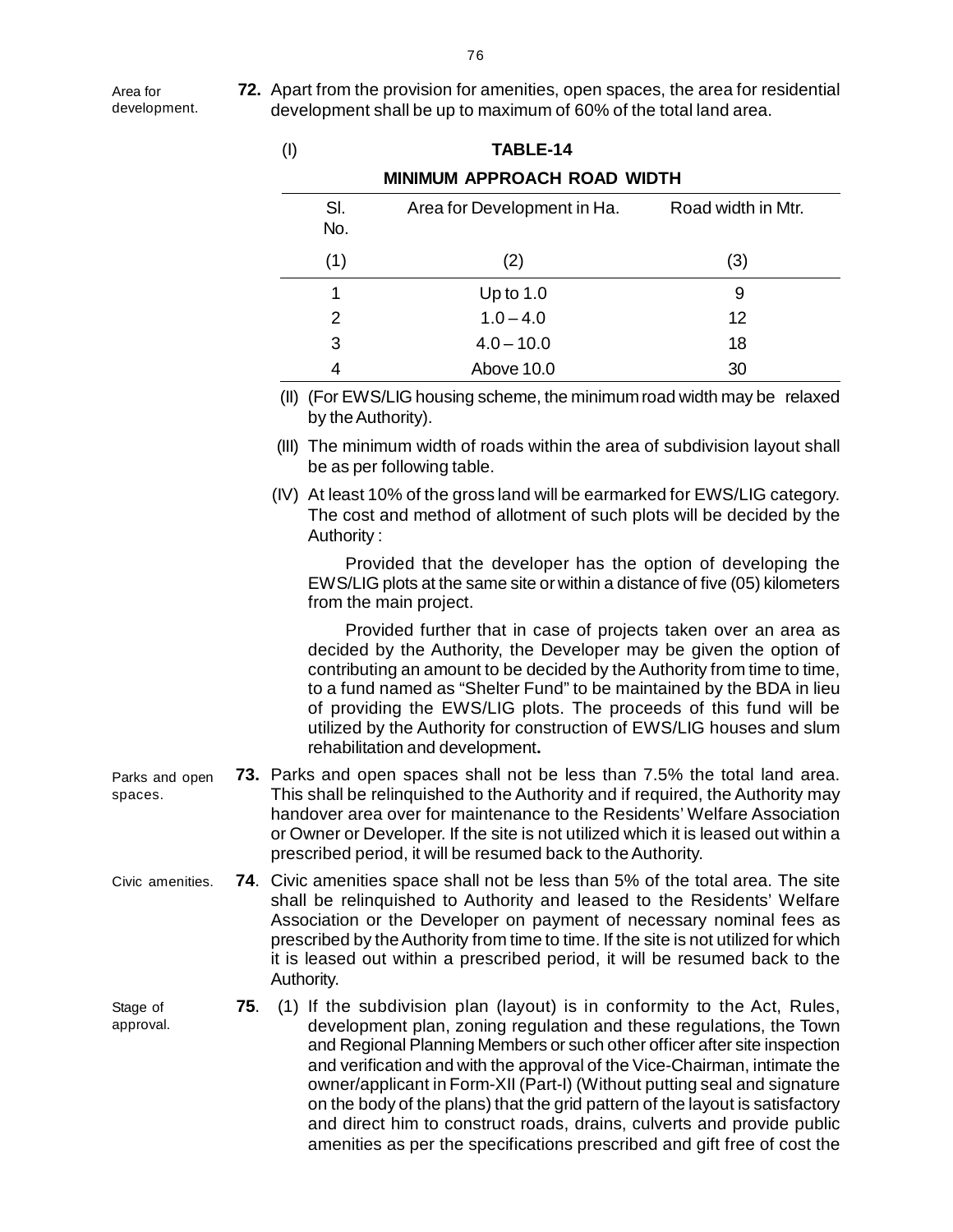lands covered by the roads to the concerned urban local body and th[e](http://www.docu-track.com/buy/) lands covered by the open space earmarked for public amenities and educational purpose to the Authority:

Provided that where no such local body exists or where it refuse to accept the gift of lands covered by roads, the owner shall gift free of cost such lands covered by roads to the Authority.

- *NOTE—*The above intimation does not in any way authorize sale, purchase, disposal or acquisition, etc., of any of the layout plots or any part of the layout and any such transaction shall be treated as illegal.
- (2) After receipt of compliance from the owner to the directions issued the Town and Regional Planning Member or such other officer shall inspect the site again to ascertain the quality, nature, type and extent of the work done in respect of construction of roads, drains, culverts, etc., and furnish a detail certificate. If any deficiencies are noticed, the owner shall be directed to rectify the same within a period of one month and furnish compliance after which the site shall be inspected once again.
- (3) After receipt of the original registered gift deeds along with attested copies of all interim documents in respect of the lands covered by the roads and open spaces earmarked for public amenities and educational purposes, the Town and Regional Planning Member or such other officer shall scrutinize the same whether they are in order and whether they have been gifted by the actual owner, etc., and if any defects are found, the owner shall be directed to rectify the defects within a period of one month and submit the rectified/corrected registered gift deeds and thereafter physical possession of the lands be taken over.
- (4) After receipt of the original registered gift deeds in respect of lands covered by roads and open spaces, the Town and Regional Planning Member or such other officer shall take physical possession of lands after proper measurement and get their details entered in the property/land register and authenticate entries and immediately file and application to the concerned Tahasildar for mutating the said lands in favour of the Authority.
- (5) After submission of the original registered gift deeds along with attested copies of interim documents by the owner and after the work completed by him have been found to be as per the specifications, permission specifying the building line along with such conditions shall be accorded by the Town and Regional Planning Member or such other officer with the approval of Vice-Chairman and every such permission shall be in Form XII ( PART-II). The subdivision plans approved shall bear the approval seal of the Authority with reference number, date, period of validity and shall also bear the signature with date of the Town and Regional Planning Member or such other officer.
- (6) If no compliance has been received form the owner or if the quality, nature, extent and type of the work undertaken by him is found to be defective even after directing him to rectify the defects, permission shall be refused in Form IX clearly specifying the reasons therefor.
- (7) Every approval letter and approved plans shall either be handed over to the applicant in person or to his duly authorized agent or be sent under certificate of posting at the address furnished by the applicant.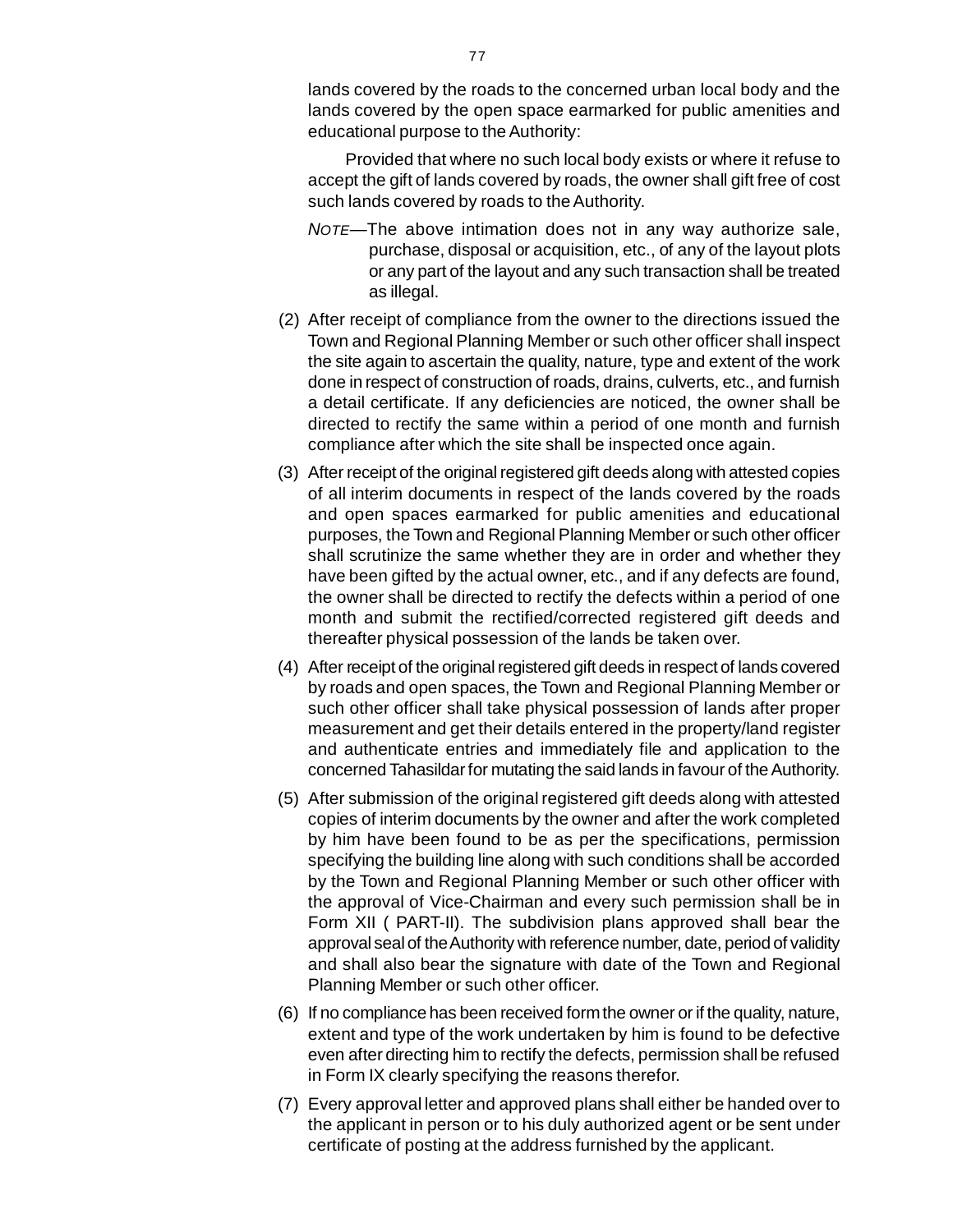[E](http://www.docu-track.com/buy/)xemptions.

- **76**. (1) In case of developable area for residential development is less than 60[%](http://www.docu-track.com/buy/) by providing for Master Plan roads or any other road or due to statutory reasons prescribed by the Authority in a layout, the applicant may be exempted from complying with civic amenities reservation.
	- (2) For layout over 10.0 hec. commercial land uses such as business offices, shopping complexes and retail up to 2-3% may be permitted, subject to provision of separate access.

#### **PART- IX**

### **REQUIREMENTS FOR DEVELOPMENT ACTIVITIES WITHIN COASTAL REGULATION ZONE**

**77**. (1) The provisions of notification of Ministry of Environment & Forest, Government of India dated 19-2-1991 and its amendments and replacement from time to time under section 3(1) and section 3 (2) (v) of the Environment (Protection) Act, 1986 & Rule 5 (3)(d) of the Environment (Protection) Rules, 1986 declaring coastal stretches as Coastal Regulation Zone (CRZ) and regulating activities in Coastal Regulation Zone shall apply to all developments while regulating development in this zone, which is annexed to these regulation at Annexure-VI. Requirement for CRZ.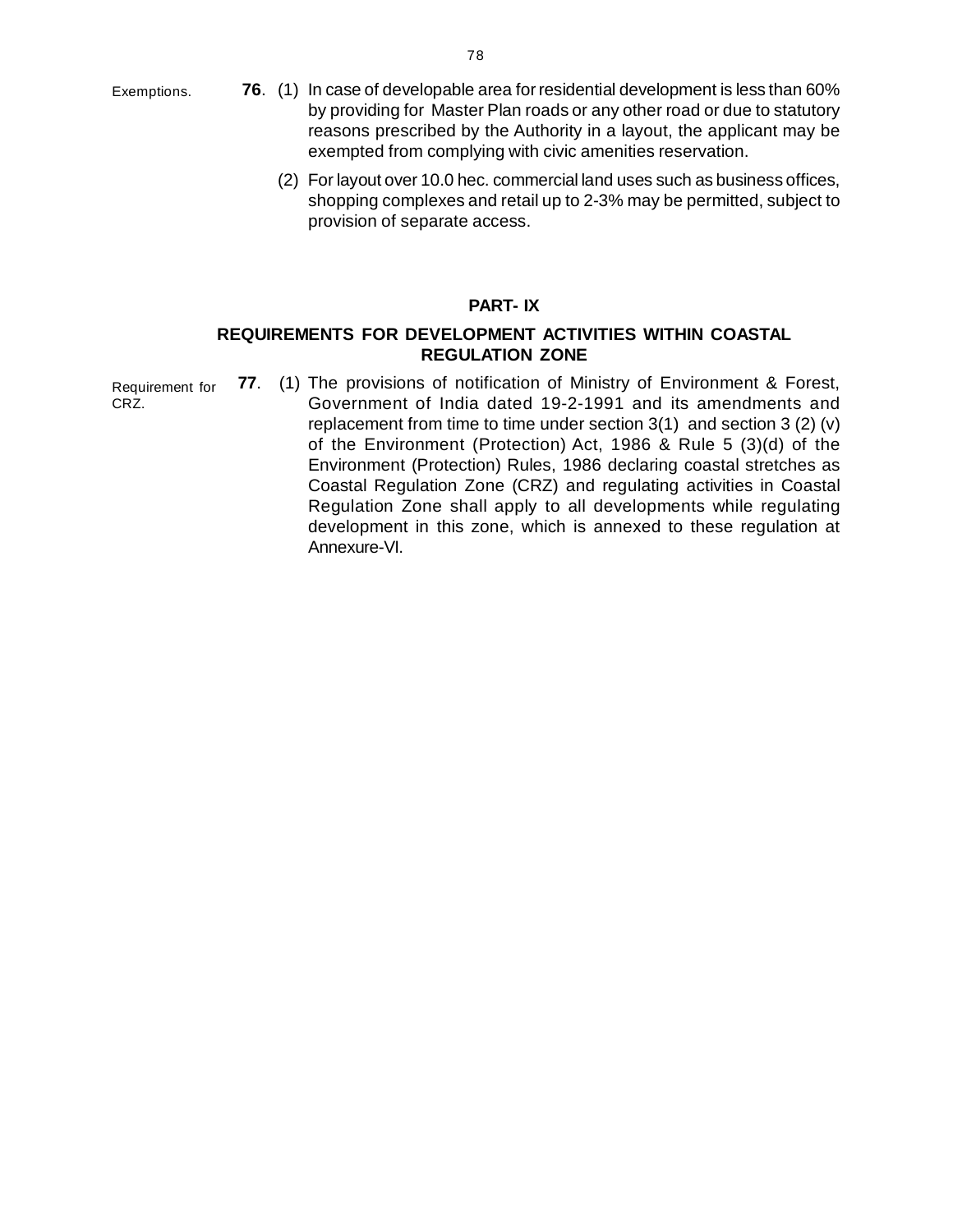# **PART-X**

#### **COMPOUNDING**

Restriction on compounding.

- **78.** (1) Any deviation pertaining to unauthorized development shall not be compounded—
	- A. Where construction has been undertaken on Government land or land belonging to local body or land not owned by the person undertaking such development;
	- B. Where FAR or height has been exceeded or front setback has been reduced from the prescribed norms under these regulations;
	- C. Where development has been undertaken unauthorizedly within the prohibited limits of any ancient or archaeological monuments;
	- D. Where such developments interfere with the natural drainage of the locality;
	- E. Where development has been undertaken unauthorisedly over the area earmarked/approved for parking; and
	- F. Where road or drain whether public or private, whether constructed or natural, has been encroached.
	- (2) Subject to the provisions contained in sub-Regulation (1), the Authority shall have the power to determine further such circumstances under which compounding may be prohibited.
	- (3) The Authority may, either before or after the institution of the proceedings under the provisions of the Act compound any offence—
		- A. Where development has been undertaken without permission but within the framework of use restrictions and the provisions of these Regulations applicable to the concerned plot;
		- B. The Authority may however compound deviations up to 20% (twenty per cent) beyond the permissible norms of these Regulations in respect of front, rear and side setbacks only. The maximum deviation allowed in FAR will be ten per cent on the permissible FAR, provided the total FAR does not exceed 3.00 excluding the additional FAR allowed for construction of EWS/LIG units;
		- C. Change of use in computable use zone may be considered for compounding @ double the amount of Table-16;
		- D. The offence can only be compounded subject to provision of parking as per the requirement for various uses.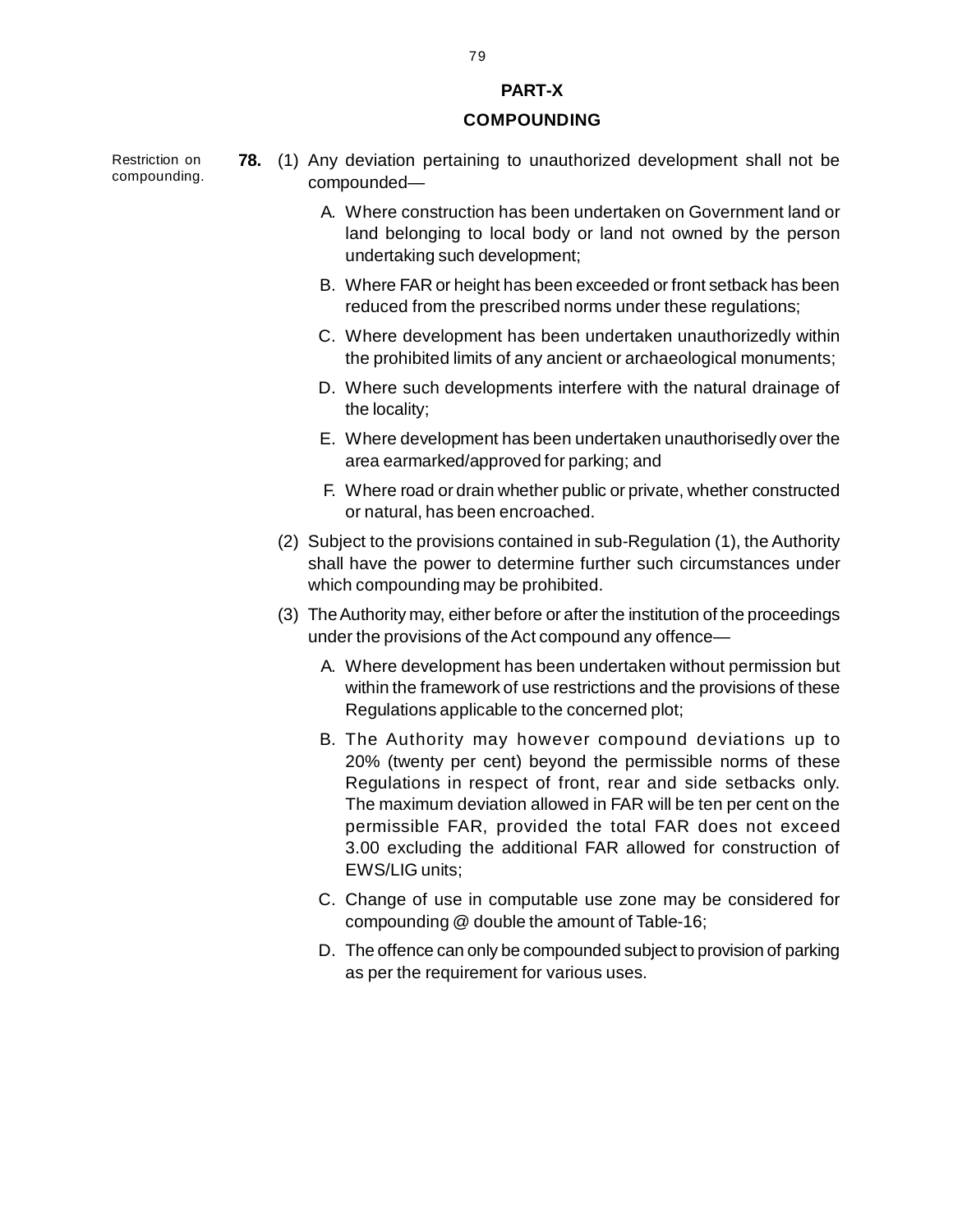**79**. Compounding rates for various categories shall be as follows: [C](http://www.docu-track.com/buy/)ompounding rate.

# **TABLE-15**

# **CATEGORIESWISE COMPOUNDING RATES**

| <b>Situations</b>                                                                                                                                                                                                                                                                        | Compounding fee per Sq. mtr. (in Rs.) of deviation |                                                                       |                            |  |  |
|------------------------------------------------------------------------------------------------------------------------------------------------------------------------------------------------------------------------------------------------------------------------------------------|----------------------------------------------------|-----------------------------------------------------------------------|----------------------------|--|--|
|                                                                                                                                                                                                                                                                                          | <b>Residential</b>                                 | State Government/<br>Central Government/<br>Government<br>Undertaking | Other class of<br>building |  |  |
| <u>Land</u> :<br>Unauthorized subdivision<br>and purchase of lands<br>without approval of B.D.A.                                                                                                                                                                                         | 250                                                | 25                                                                    | 500                        |  |  |
| Purchase and development<br>of lands in violation of<br>approved layout plans,<br>i.e., purchase of adjoining<br>plots, etc. (part plot penalty).                                                                                                                                        | 50                                                 | 5                                                                     | 100                        |  |  |
| Where development has<br>been undertaken without<br>permission, but within the<br>framework<br>οf<br>use<br>restrictions<br>the<br>and<br>provisions of the Regulations<br>applicable to concerned plot.                                                                                 | 100                                                | 10                                                                    | 200                        |  |  |
| Where development has<br>been undertaken in deviation<br>to the approved plan, but<br>within the framework of use,<br>restrictions<br>and<br>the<br>provisions of norms and<br>stipulations<br>these<br>of<br>regulations.                                                               | 50                                                 | 5                                                                     | 100                        |  |  |
| Constructions up to 10%<br>beyond the permissible<br>norms of these Regulations<br>with respect to front, side<br>and rear setback and/or the<br>deviation in FAR is within five<br>per cent.                                                                                            | 1,000                                              | 100                                                                   | 2,000                      |  |  |
| Construction beyond 10% &<br>up to 20% beyond the<br>permissible norms of these<br>Regulations with respect to<br>front, side and rear setback<br>and/or the deviation in FAR<br>is within 10% provided it<br>does not exceed 3.00<br>excluding the additional FAR<br>for EWS/LIG units. | 2,000                                              | 200                                                                   | 5,000                      |  |  |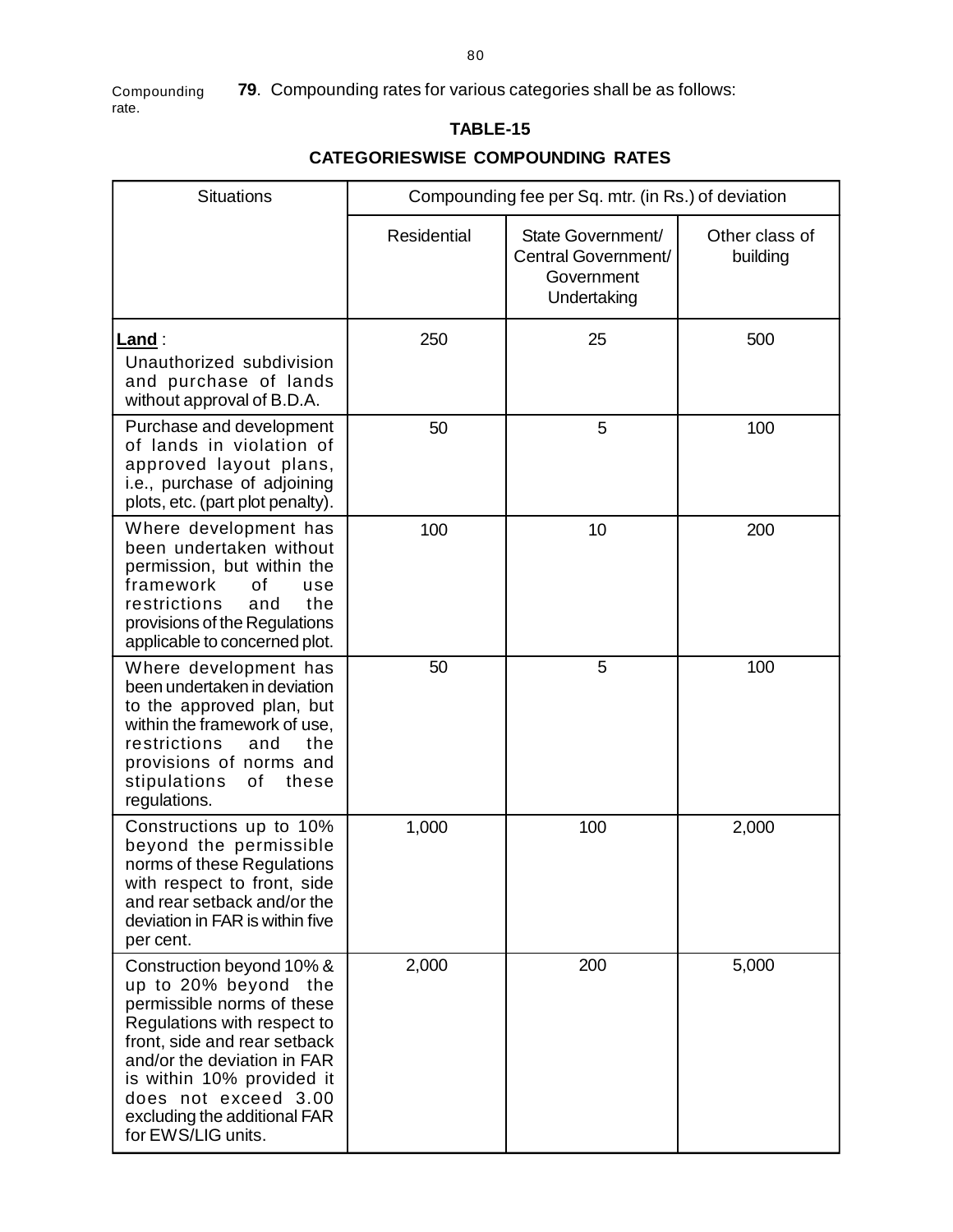[P](http://www.docu-track.com/buy/)ower of the Government to exempt.

Compounding amount.

- **80**. (1) Notwithstanding contained in this Regulation, the Government ma[y](http://www.docu-track.com/buy/) however relax any of the provisions of these regulation with an objective to deal with the constructions undertaken prior to enforcement of these Regulation and not in conformity with the provisions of these regulations.
	- (2) For the purpose of making any such relaxation under Clause-1 above the Government may formulate a scheme specifying a maximum time period and publish the same in the Gazette.
- **81.** (1) The compounding amount shall be such as may be decided by the Authority with approval of the Government from time to time.
	- (2) At least 50% of the compounding amount shall be utilized for slum rehabilitation and development of public utility services and protection of heritage sites and structures.
- **82.** Fee for change of land use allowed as per Section-14 or 18 of the Act for permission to take up any development by modifying the provisions of the development plan shall be realized from the applicant at the following rates before granting such permission— Change of land use.
	- (i) Subdivision of land for residential purpose  $\bar{\tau}$  Rs. 5.00 (Rupees five) only per square meter of the total layout area;
	- (ii) Land for industrial or commercial purpose  $\bar{\zeta}$  Rs.10.00 (Rupees ten) only per square meter of layout area.

**83.** The Authority may allow retention for a maximum period of three years of any unauthorized temporary structure for temporary period on deposit of retention fee. The type of structure to be retained, the period of retention and the fees to be deposited shall be decided by the Authority from time to time. **Temporary** retention.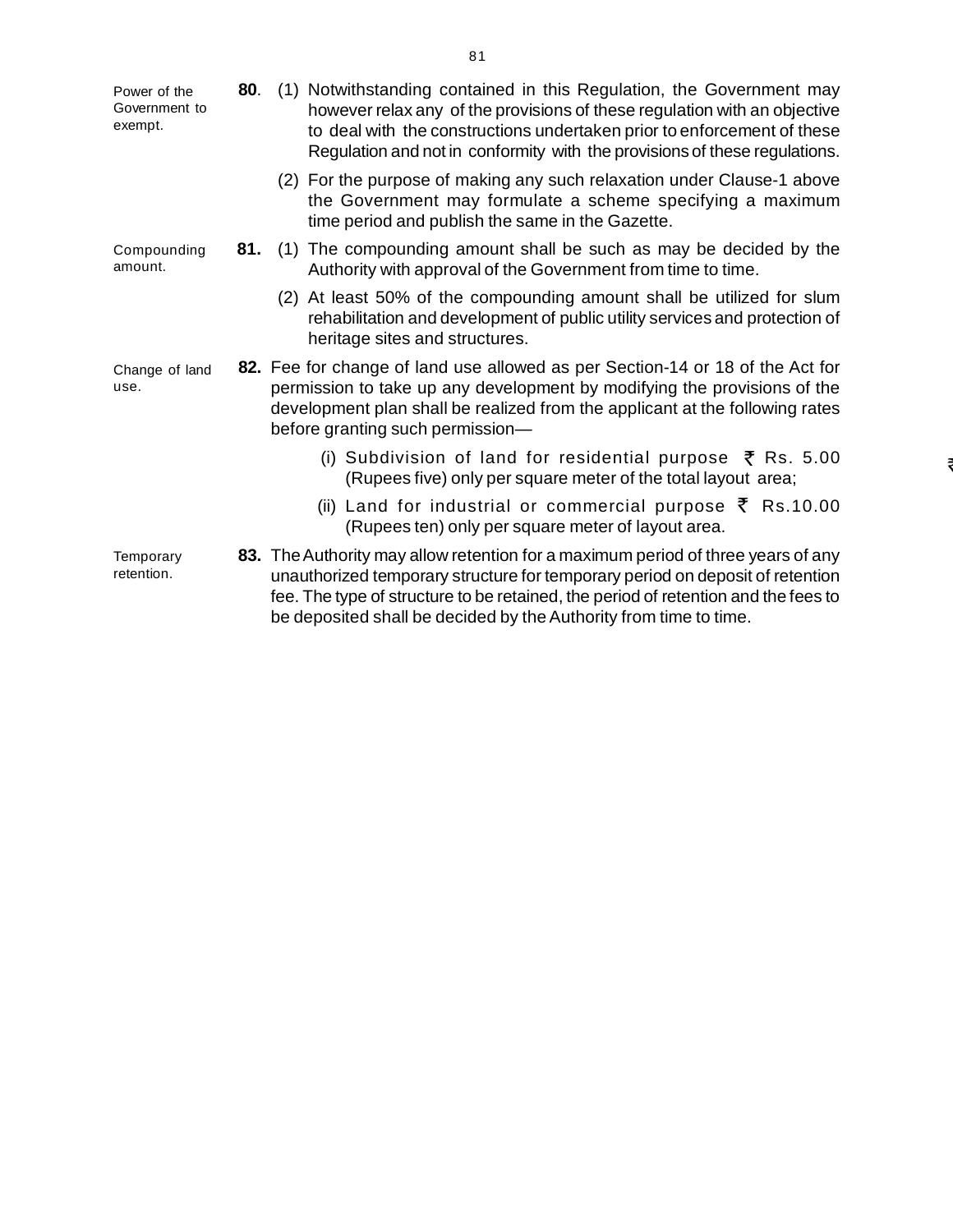**84.** (1) The Brahmapur Development Authority (Planning and Building Standards) Regulations, 1998 are hereby repealed. (2) Notwithstanding such repeal, anything done or any action taken under the regulations so repealed shall be deemed to have been done or taken under these regulations.  **85.** (1) The Authority may prepare Interim Development Plans (IDP) for newly included development areas including stitiban/rayoti land within a reasonable time frame so that development may not be held up in the name of pendency of Interim Development Plan. Where such IDP has not been prepared, the general provisions of this Regulation shall apply without any zonal restrictions. (2) The Authority shall ensure that resources for land acquisition and cost of land are mobilized or are likely to be mobilized within the time frame projected for implementation of such Interim Development Plans. **86.** Where no express provision has been made in respect of any matter connected with planning and building standards by the Act, the Rules, the Development Plan, the Town Planning Schemes, or these Regulations or by any resolution of the Authority, the provisions of the National Building Code of India, 2005 shall *mutatis mutandis* be applicable. Applicability of National Building

- **87.** (1) As regards qualification, experience and competence of technical personnel and builders the references of which are given in Annexure-I may be followed.
	- (2) The extract of ODA Act, 1982, ODA Rules, 1983 and relevant provisions of National Building Code which are provided in Annexure-II & IV may be referred to.
	- (3) The application for permission under sub-section (1) of Section 16, order granting permission under sub-section (3) of Section 16, drawing attention of the Vice-Chairman under sub-section (7) of Section 16, maintenance of registers under sub-section (4) of Section 12 and 16 of the Act, notice for commencement of work, completion certificate, certificate for execution of work, certificate for structural stability, periodical progress report of the Act, occupancy certificate indemnity bond for basement, intimation regarding approval of residential building plan are provided in Form I to XII of these regulations.

 **88.** In case of any dispute in interpretation of these regulations, the decision of the State Government shall be final. Decision of the Government to be final.

**89**. The Authority may recommend to the Government for relaxation/modification of any of the clauses of these Regulations in the general interest of the public pertaining to projects/schemes developed by the Government agencies and the decision of the Government in this regard shall be final. Relaxation by the Government.

82

#### **PART-XI**

#### **SAVINGS/REPEALS AND INTERPRETATION**

Repeal and Savings.

Interim Development Plans.

Schedules and annexures.

Code.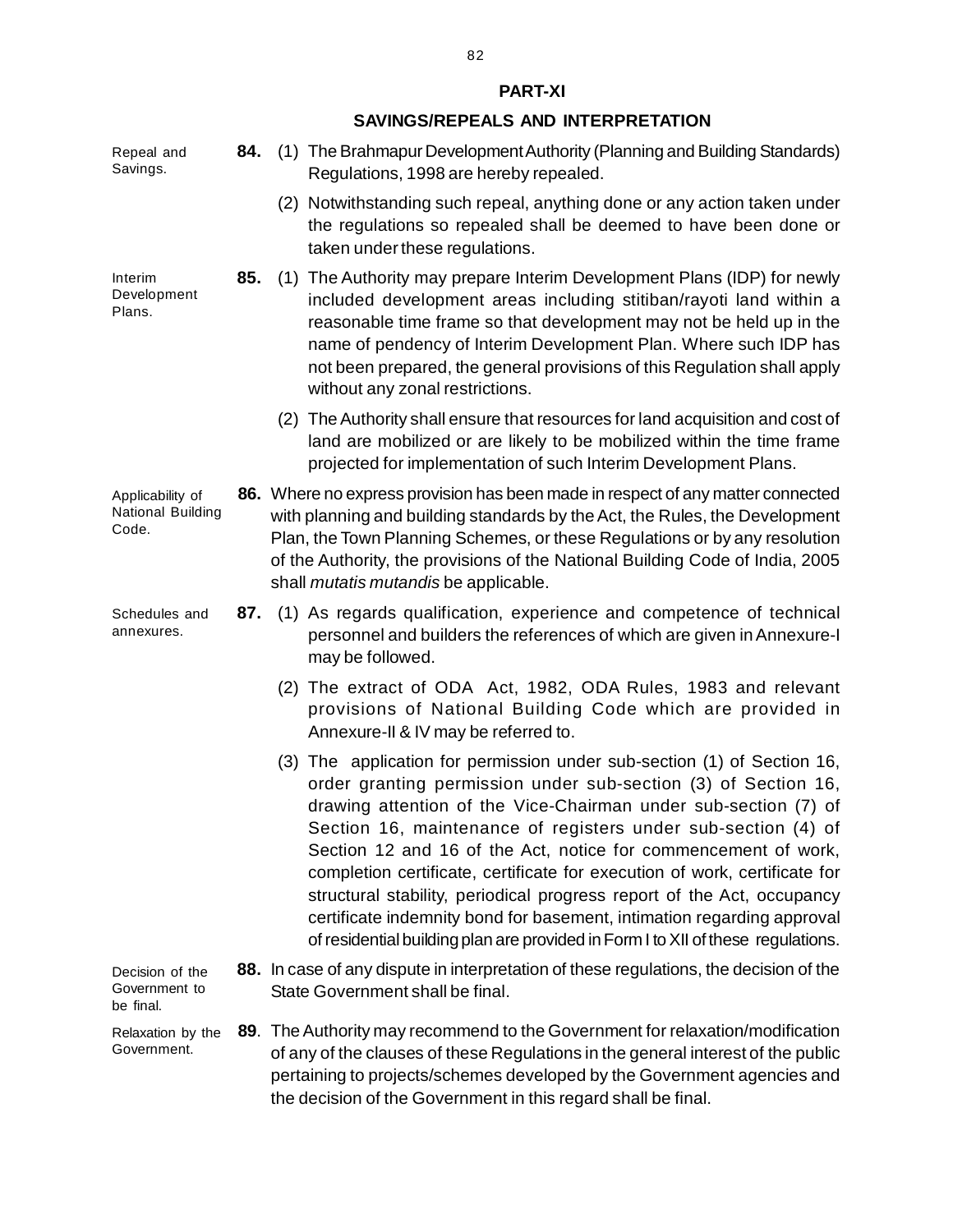#### **PART-XII**

#### **REGULATIONS FOR INDUSTRY AND SEZs**

The average number of workers employed in the medium industrial units were 50 whereas the average number of workers employed in the light/service and household industrial units were 5.

The past practice of locating industrial areas and industrial units in the periphery of the town based on prevailing wind direction alone has had its limitations and attendant problems. Issues pertaining to both discharge of liquid and solid waste were seldom addressed which has given rise to environmental and other concerns. Air and noise pollution, provisions for ancillary facilities in terms of transport and infrastructure, etc., also need to be comprehensively addressed. Overall negative impact, existence and growth of industrial units in non-conforming and residential areas and permissibility of household industries is yet another issue. With this in view the following broad parameters are proposed in terms of Regulations for Industry and SEZs:—

- 1. Promote Hi-tech and 'Value Addition Units' which are not labour intensive;
- 2. Encourage Modernization and upgradation of existing industrial units;
- 3. Prescribe environmental norms for existing non-conforming industrial units especially of the household type;
- 4. Promote incentives and disincentives for relocating such units;
- 5. Address permissibility aspects subject to adherence to environmental, fire safety and other norms.

#### **90. Classification**

All industries may be classified under prohibited and allowed categories subject to permissibility in various land use Zones. In addition, standards prescribed by the Odisha Pollution Control Board, conditions regarding maximum number of workers and sanctioned power load are required to be met. Industries listed under the prohibited category shall not be allowed to be set up in the urbanisible limits delineated in the CDP for Brahmapur 2031 and existing industrial units of the prohibited category are required to be relocated within a period of 3 years of the Notification of the CDP for Brahmapur 2031.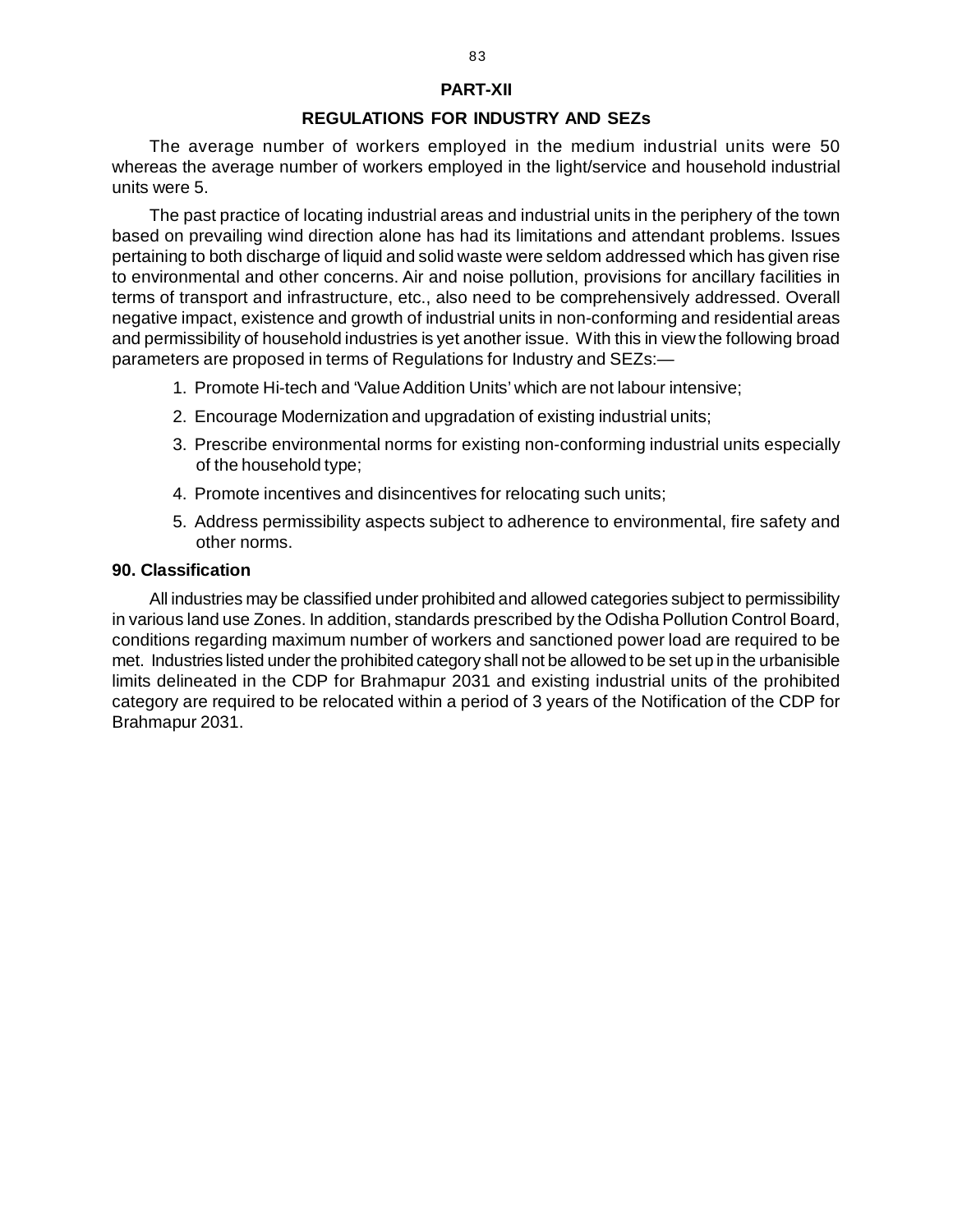# **[9](http://www.docu-track.com/buy/)1. Permissibility of Industrial Units in different Use Zones and Use Premises**

For classification purposes, the limits of various parameters shall be fixed according to th[e](http://www.docu-track.com/buy/) nature of industry and location. The limiting parameters for industrial units shall be as follows :—

**Table-16**

#### **Limiting Parameters for Industrial Units in different use zones and use premises**

| SI.<br>No. | <b>Use Zone/Use Premises</b>                                   | <b>Groups Permitted</b><br>(Refer Annexure)                                                                                                                                   | Conditions             |                          |
|------------|----------------------------------------------------------------|-------------------------------------------------------------------------------------------------------------------------------------------------------------------------------|------------------------|--------------------------|
|            |                                                                |                                                                                                                                                                               | Max. no. of<br>workers | Max. power<br>load (kw.) |
| 1.         | <b>Residential</b>                                             |                                                                                                                                                                               |                        |                          |
|            | <b>Residential</b>                                             | A                                                                                                                                                                             | 5                      | 6                        |
|            | <b>Urban Villages</b>                                          | $A+A1$                                                                                                                                                                        | 10                     | 6                        |
| 2.         | <b>Commercial</b>                                              |                                                                                                                                                                               |                        |                          |
|            | Lower order commercial<br>centres up to neighborhood<br>level. | $A+A1+B$                                                                                                                                                                      | 5                      | 10                       |
|            | <b>Community Centre/District</b><br>Centre.                    |                                                                                                                                                                               | 10                     | 12                       |
|            | <b>City Centre/Specialized</b><br>Markets.                     |                                                                                                                                                                               | 20                     | 12                       |
| 3.         | <b>Industry</b>                                                |                                                                                                                                                                               |                        |                          |
|            | <b>Plotted Development</b>                                     | All industries except<br>those prohibited and of<br>non-polluting and non-<br>hazardous nature.                                                                               | As per<br>requirement. | As per<br>requirement.   |
|            | <b>Flatted Factories</b>                                       | All industries except<br>those prohibited and of<br>non-polluting and non-<br>hazardous<br>nature<br>excluding industries<br>producing<br>noise/<br>effluent/vibration/odour. | 25                     | As per<br>requirement.   |

NOTE—1. Maximum number of workers shall be regulated by notification issued by the Department of the Industries of the State Government.

2. The power requirement for operating pollution control machinery and non-manufacturing use shall be over and above the permissible load.

#### **92. Household/Service Industry**

- 1. Household industry with maximum 5 workers and 6 kw power load may be allowed to continue in residential areas and such new industrial units of this type shall be permitted in residential areas subject to the conditions that no polluting industrial unit shall be permitted.
- 2. All industrial units shall be permitted only after provisional registration with the Department of Industries of the State Government.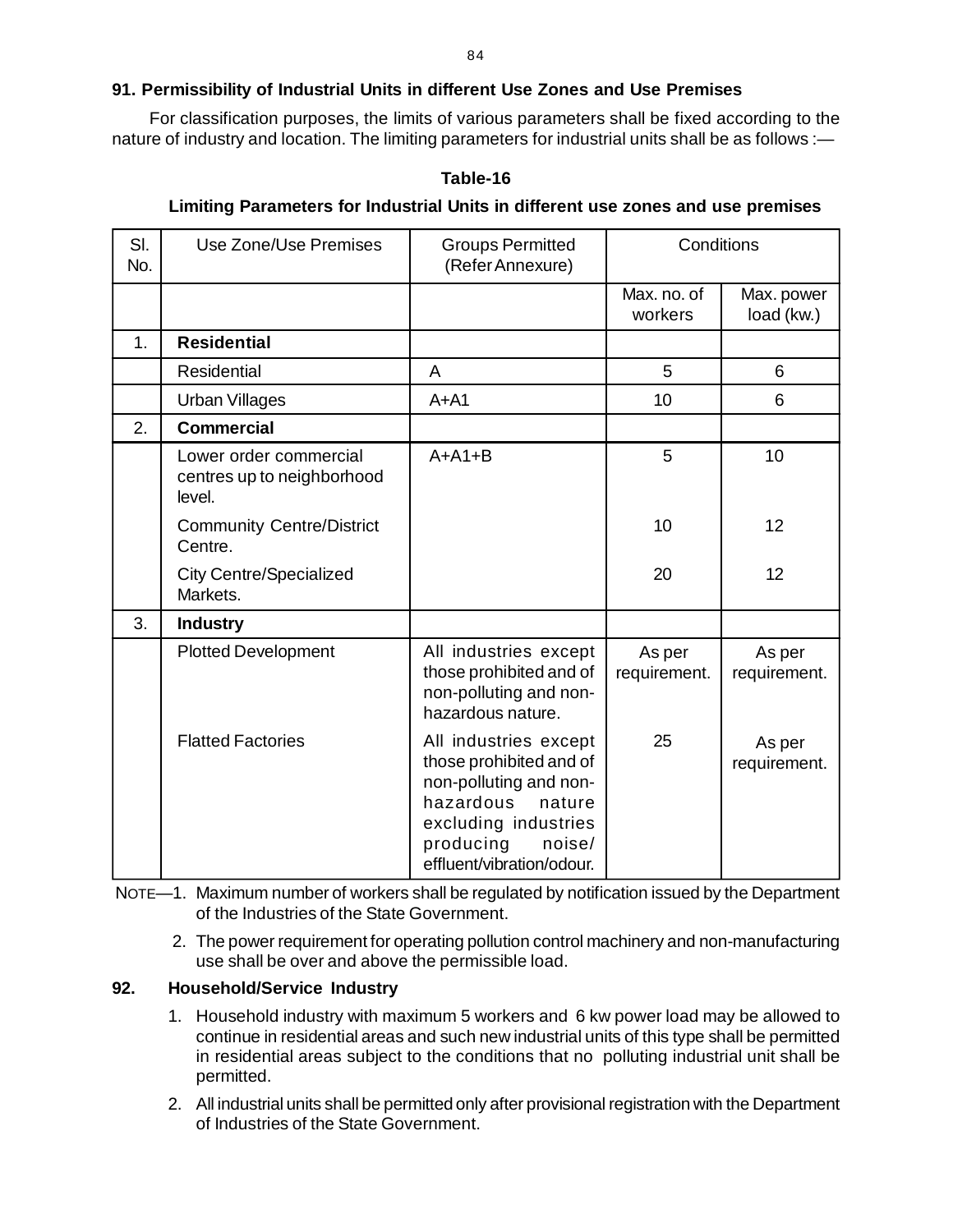- 3. Household Industry Units shall be allowed on any floor. Further additions/alterations i[n](http://www.docu-track.com/buy/) the list of household industries shall be made by the Authority with the approval of the Department of Industries of State Government.
- 4. No inflammable or hazardous material shall be permitted to be stored.
- 5. Separate industrial electrical connection and Municipal licence shall be required for setting up household industry.

Areas prohibiting the location of industries in select locations as specified/delineated in the CDP for Brahmapur, 2031 shall be adhered to. Guidelines for redevelopment scheme for existing industrial areas shall be finalized and notified by the Brahmapur Development Authority in due course as part of the Comprehensive Development Plan to Brahmapur, 2031.

#### **93. New Industrial Areas**

Development of new industrial areas within the proposed urbanisible limits of the CDP of the Brahmapur, 2031, shall cater to the purpose of relocating existing industries and development of limited type of new industries for the following purposes :—

- 1. Relocation of permissible units from non-conforming areas which are not eligible for regularization.
- 2. Green field sites for hi-tech, value addition industries comprising of the following types:—
	- Computer hardware/Soft ware and catering to integrating interface with telecom **facilities**
	- Packaging
	- Industries catering to ICT and related services
	- Electronic Goods
	- Service and repair of electronic gadgets
	- Desk Top Publishing
	- TV and Video Programme Production
	- Textile designing
	- Bio tech/ Nano tech
	- Telecom and related services
	- Gems and Jewelry

#### **94. Guidelines for Industry Use Zone**

Subdivision of the industry Use Zone into use premises and subsequent approval of layout plans for industrial estates shall be governed by :—

- 1. New Industrial areas to be developed shall be both flatted and plotted type.
- 2. The provision of land required for various facilities shall be as follows :

| SI.<br>No. | Use                         | Percentage |
|------------|-----------------------------|------------|
| 1.         | Industrial Plots (Net area) | 60         |
| 2.         | Recreational                | 12         |
| 3.         | Commercial                  | 3          |
| 4.         | <b>Facilities</b>           | 8          |
| 5.         | Circulation                 | 17         |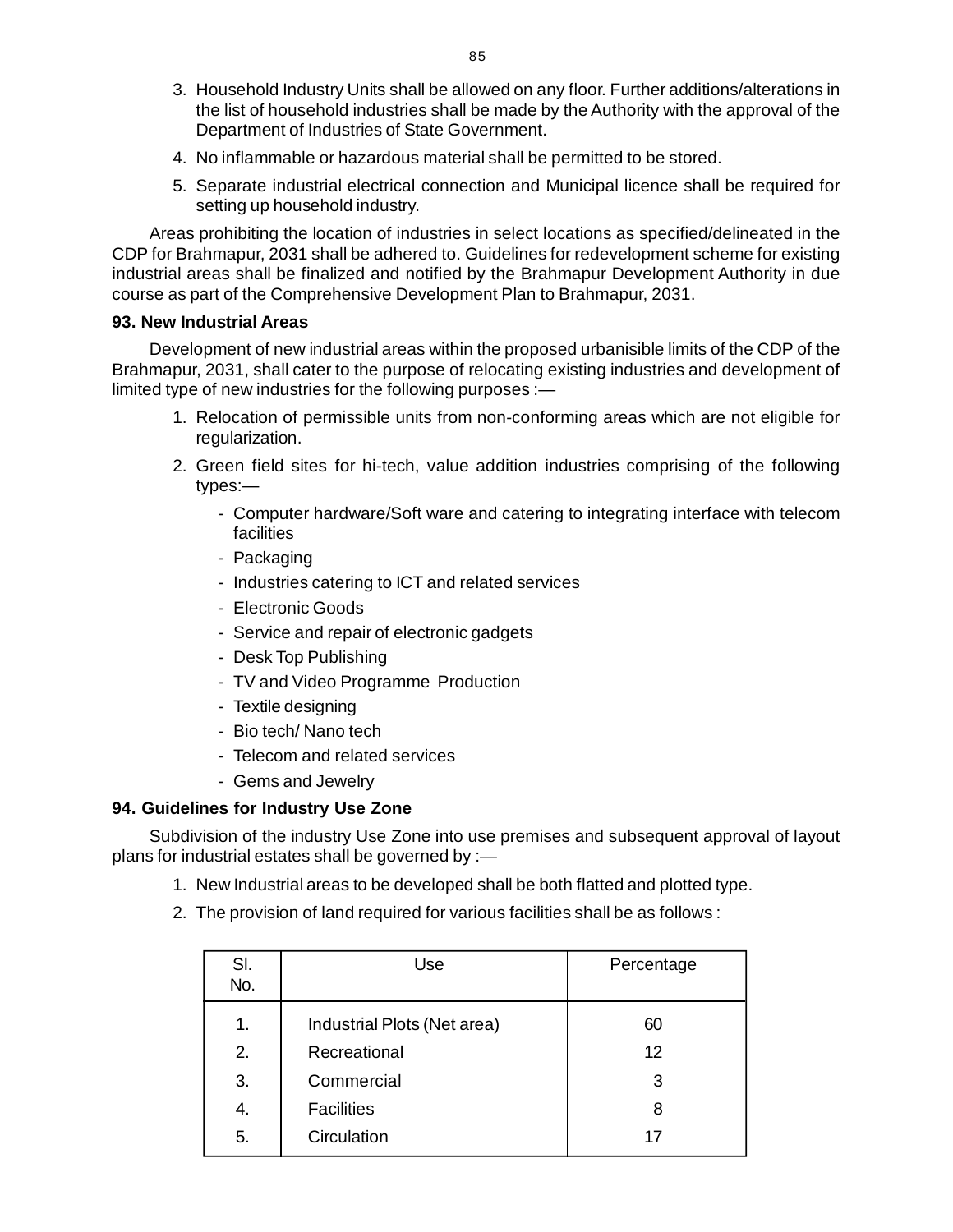# **[9](http://www.docu-track.com/buy/)5. Development Control Norms**

| <b>Plot Size</b><br>(Sq. Mts.) | Maximum<br>Ground   | <b>Maximum</b><br>Height<br>(Mts.) | Setbacks (in Mts.) |      |        |        |
|--------------------------------|---------------------|------------------------------------|--------------------|------|--------|--------|
|                                | Coverage<br>$(\% )$ |                                    | Front              | Rear | Side 1 | Side 2 |
| 100-250                        | 60                  | 10                                 | 3.5                | 1.5  | 1.0    |        |
| 251-500                        | 50                  | 12                                 | 4.5                | 3.0  | 2.5    |        |
| 501-750                        | 40                  | 15                                 | 6.0                | 3.0  | 3.0    | 3.0    |
| 751-1500                       | 40                  | 15                                 | 9.0                | 4.5  | 4.5    | 4.5    |
| 1501-2500                      | 40                  | 18                                 | 12.0               | 6.0  | 6.0    | 6.0    |
| 2501-5000                      | 40                  | 18                                 | 12.0               | 9.0  | 9.0    | 9.0    |
| 5001-10000                     | 35                  | 21                                 | 15.0               | 9.0  | 9.0    | 9.0    |
| 10001-25000                    | 35                  | 21                                 | 20.0               | 9.0  | 9.0    | 9.0    |
| 25001 and above                | 35                  | 21                                 | 25.0               | 9.0  | 9.0    | 9.0    |

**Table-17 Industry Plots**

# **Table-18**

# **Floor Area Ratio (FAR) as per road width**

| Road Width                  | <b>FAR for Industrial Buildings</b> |
|-----------------------------|-------------------------------------|
| Above 12 m. and up to 15 m. | 1.00                                |
| Above 15 m. and up to 18 m. | 1.25                                |
| Above 18 m. and up to 30 m. | 1.25                                |
| Above 30 m.                 | 1.50                                |
|                             |                                     |

# **Table-19**

The Industrial Estates will have approach road as per the following :—

| Categories | Area                          | Minimum width of<br>access road |
|------------|-------------------------------|---------------------------------|
| A          | Up to 10 hectares (Ha.)       | 24 mts.                         |
| В          | Above 10 Ha. and upto 50 Ha.  | $30$ mts.                       |
| C          | Above 50 Ha. and upto 100 Ha. | $40$ mts.                       |
|            | Above 100 Ha.                 | $60$ mts.                       |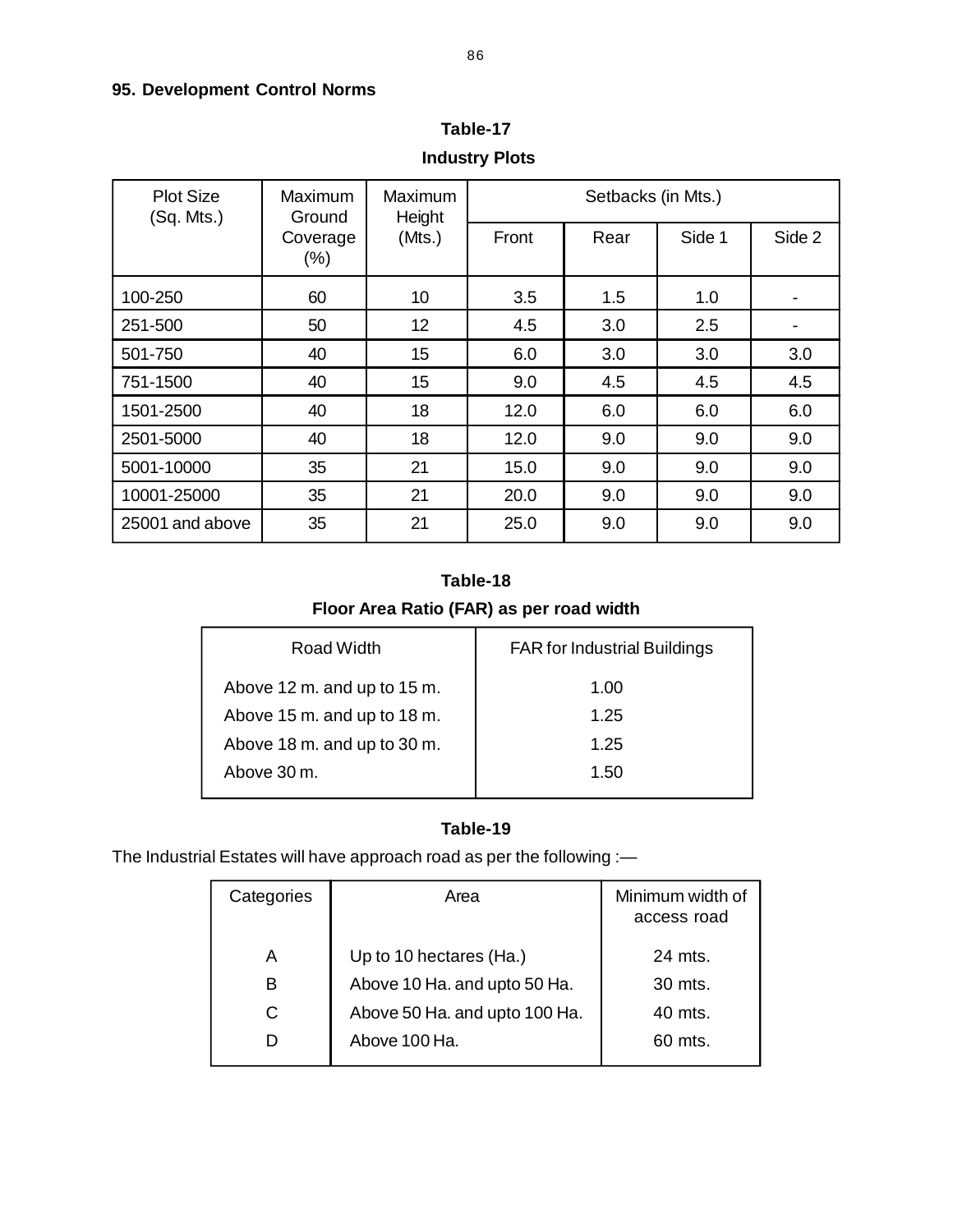# **Table-20 Flatted Factories**

| <b>Plot Size</b><br>(Sq. Mts.) | Maximum<br>Ground   | Maximum<br>Height<br>(Mts.) | Setbacks (in Mts.) |      |        |        |
|--------------------------------|---------------------|-----------------------------|--------------------|------|--------|--------|
|                                | Coverage<br>$(\% )$ |                             | Front              | Rear | Side 1 | Side 2 |
| 1000-5000                      | 40                  | 15                          | 9.0                | 4.5  | 4.5    | 4.5    |
| 5001 and above                 | 40                  | 18                          | 12.0               | 6.0  | 6.0    | 6.0    |

# **Table-21**

# **Floor Area Ratio (FAR) for Flatted/Factories as per road width**

| Road Width                 | <b>FAR for Industrial Buildings</b> |
|----------------------------|-------------------------------------|
| Above 12 M. and upto 15 M. | 1.00                                |
| Above 15 M. and upto 18 M. | 1.00                                |
| Above 18 M. and upto 30 M. | 1.25                                |
| Above 30 M.                | 1.25                                |

# **Table-22**

# **SEZs**

Plotwise permissible FAR, setbacks and height of buildings

| Plot<br><b>Size</b> | Coverage<br>$(\%)$ | <b>FAR</b> | Height<br>(M) | Road<br>Width<br>(M) | Setbacks (in M.) |     |    |
|---------------------|--------------------|------------|---------------|----------------------|------------------|-----|----|
| $< 1.0$ Ha.         | 45                 | 1.80       | 14            | 24                   | 9                | 7.5 | 75 |
| $1 - 2.5$           | 40                 | 1.60       | 16            | 30                   | 12               | 9   | 9  |
| $2.6 - 5$           | 35                 | 1.40       | 18            | 40                   | 15               | 12  | 12 |
| $5 - 10$            | 33.33              | 1.33       | 18            | 45                   | 24               | 15  | 15 |
| >10 Ha.             | 30                 | 1.20       | 24            | 60                   | 30               | 24  | 24 |

- All new Industrial Estates shall have approach road from a road which has minimum r/w of 30 M.
- Plots measuring 100 Sq. M. and less shall be located on roads with minimum r/w of 9 M.
- Water bodies are required to be included in the landscape plan.
- Provision of rain water harvesting measures as integral part of the landscape plan shall be incorporated.
- Parking areas and loading/unloading areas shall have minimum 50 per cent semi-permeable surface.
- Grease taps shall be provided near automobile washing areas
- Major infrastructure like CNG, LPG, Oil, Optical fiber, electricity shall be made available through underground conduits.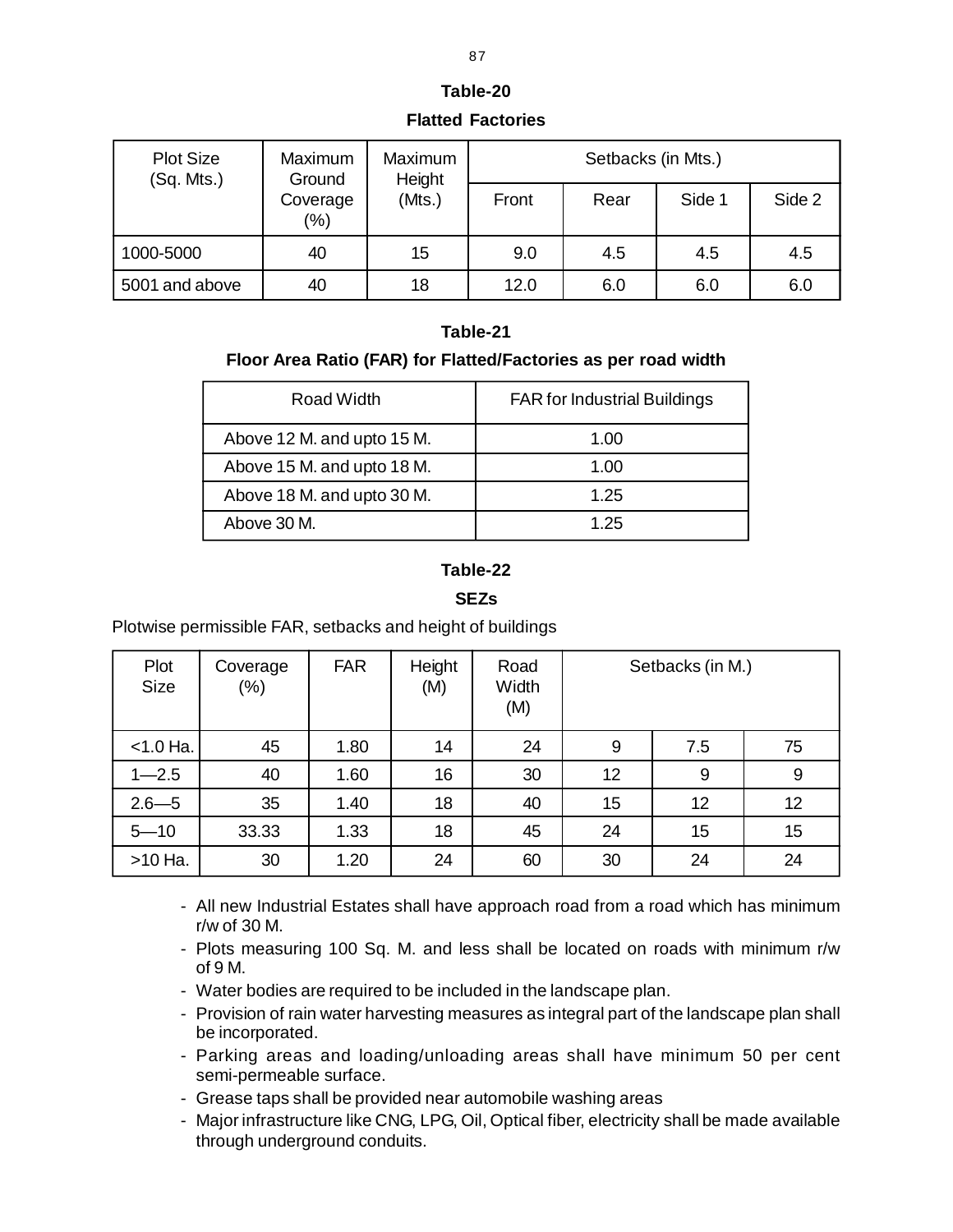- Optimal utilization of industrial areas shall be made by way of developing flatted factories[.](http://www.docu-track.com/buy/)
- All industrial areas and units shall have efficient provisions for segregation of solid waste before disposal. No untreated effluent shall be discharged in water bodies/open areas.
- Provision of CETPs, Solid waste segregation/treatment plans shall be made for a cluster of industrial units.
- Proper methods for managing disasters/emergency situation shall be put in place.
- Industries may be grouped on the basis of common requirements of effluent treatment etc.
- Selection of Plant material shall be made keeping in view local climatic conditions.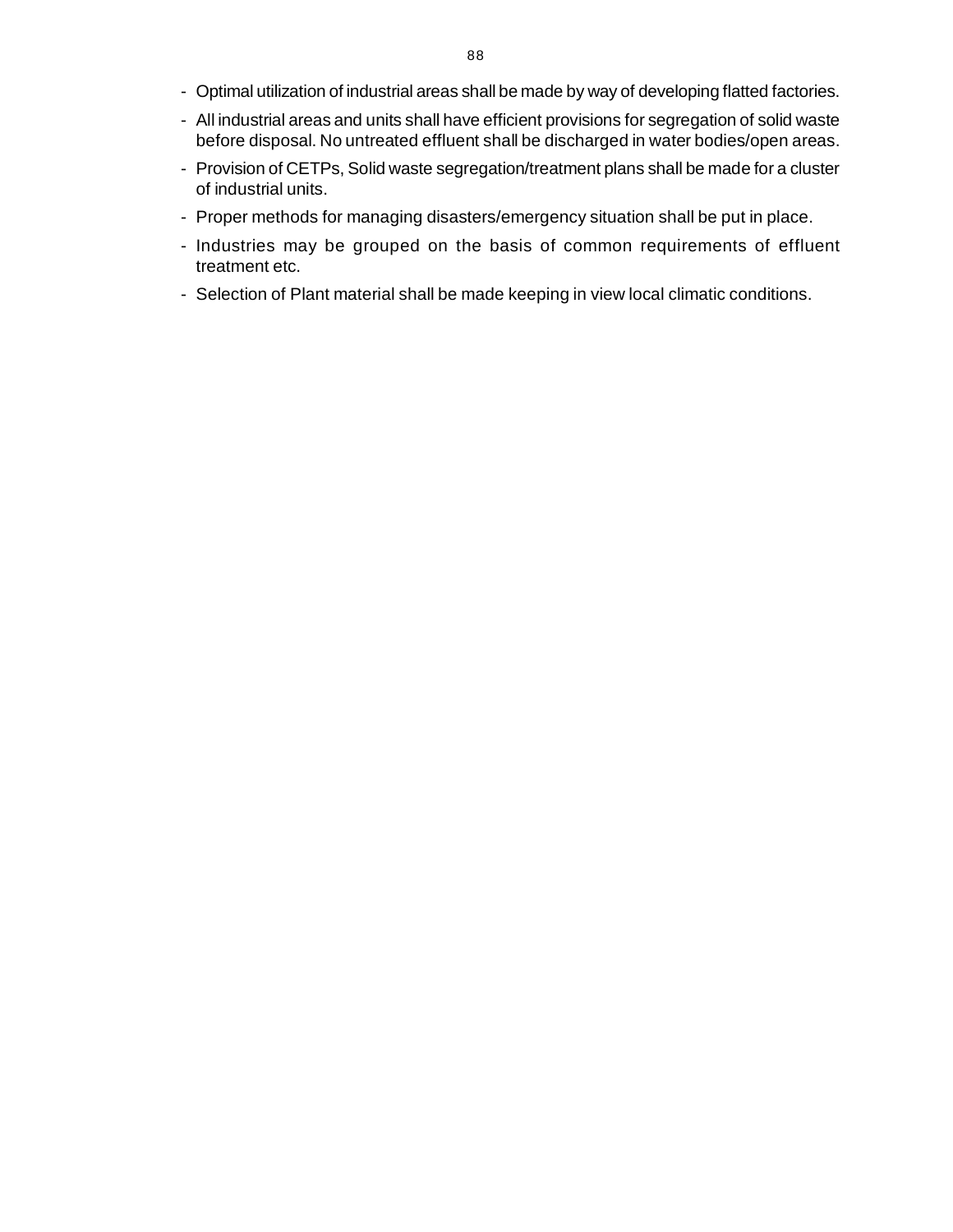# **CLASSIFICATION OF INDUSTRIES**

# **GROUP-A**

### **HOUSEHOLD INDUSTRIES**

- 1. Agarbatti and similar products
- 2. Aluminum hanger (excluding wire drawing and anodizing)
- 3. Ayurvedic/Homoeopathic/Unani medicines
- 4. Assembly and repair of electronic goods.
- 5. Assembly and repair of sewing machine
- 6. Assembly of hand tools.
- 7. Assembly of Badminton shuttlecocks
- 8. Assembly and repair of electrical gadgets, cooler/heater, etc.
- 9. Assembly and repair of typewriter (excluding Font Casting)
- 10. Assembly of Bakelite Switches
- 11. Assembly and repair of measuring instruments (excluding handling of Mercury and hazardous materials)
- 12. Atta Chakkies
- 13. Batik works
- 14. Block making and photo enlarging
- 15. Biscuit, pappey, cakes and cookies making
- 16. Button making, fixing of button and hooks
- 17. Bookbinding
- 18. Brushes and brooms (by hand)
- 19. Calico and Textile products
- 20. Cane and bamboo products
- 21. Cassettes recording
- 22. Clay and modeling with/without Plaster of Paris
- 23. Coir and jute products
- 24. Cardboard boxes
- 25. Candles
- 26. Copper and brass art wares
- 27. Cordage, rope and twine making
- 28. Carpentry
- 29. Contact Lens
- 30. Canvas bags and hold-alls making
- 31. Candies, sweets, rasmalai etc. (when not canned)
- 32. Cotton/silk printing (by hand)
- 33. Computer repairing and cyber information centre
- 34. Computer Software
- 35. Dari and carpet weaving
- 36. Detergent (without bhatti)
- 37. Data process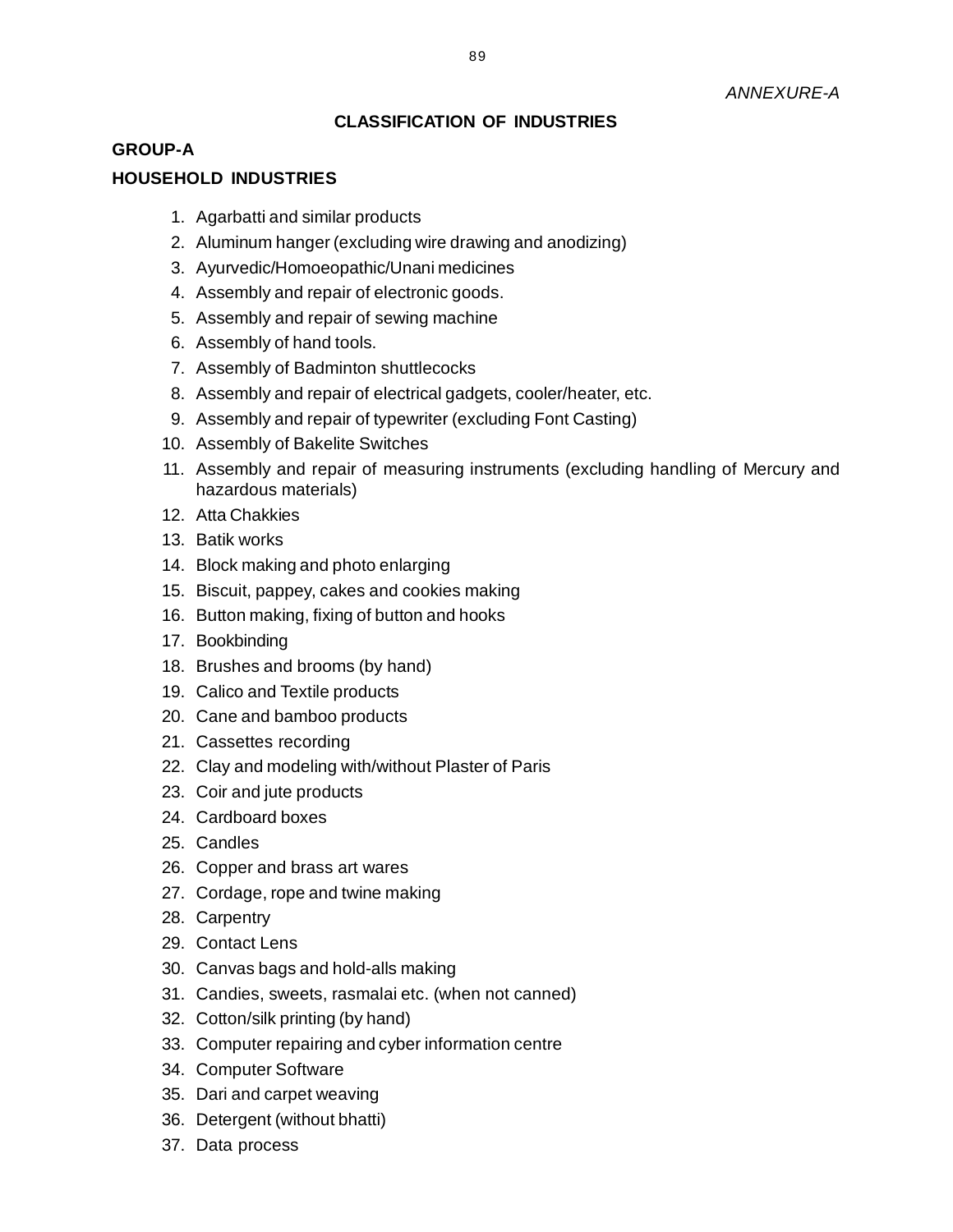- 38. Dairy products e.g. Cream, ghee, paneer etc.
- 39. Dry Cleaning (excluding big workshops)
- 40. Desk Top Publishing
- 41. Embroidery
- 42. Enameling Vitreous (without use of coal)
- 43. Framing of pictures and mirrors
- 44. Fountain pens, ball pens and felt pens
- 45. Gold and Silver thread, kalabattu
- 46. Hosiery products (without dyeing and bleaching)
- 47. Hats, caps, turbans including embroideries
- 48. Information Technology enabled services
- 49. Ink making for fountain pens
- 50. Interlocking and buttoning
- 51. Jewellery items
- 52. Khadi and handloom
- 53. Khus tatties
- 54. Knitting works
- 55. Lace products
- 56. Leather footwear
- 57. Leather belts and assembly of buckles (by hand)
- 58. Leather and rexine made ups
- 59. Milk Cream Separation
- 60. Manufacture of jute products
- 61. Manufacture of Bindi
- 62. Name plate making
- 63. Production of following items :—
	- (i) Blanco cakes
	- (ii) Brushes
	- (iii) Kulfi and confectionery
	- (iv) Crayons
	- (v) Jam, jellies and fruit preserves
	- (vi) Musical instruments (including repairs)
	- (vii) Lace work and like
	- (viii) Ornamental leather goods like purses, handbags
	- (ix) Small electronic components
- 64. Paper stationery items and book binding
- 65. Pith hat, garlands of flowers and pitch
- 66. P.V.C. products (maximum one moulding machine)
- 67. Paper machine
- 68. Perfumery and cosmetics
- 69. Photo setting
- 70. Photostat and cyclostyling
- 71. Photocopying of drawings including enlargement of drawings.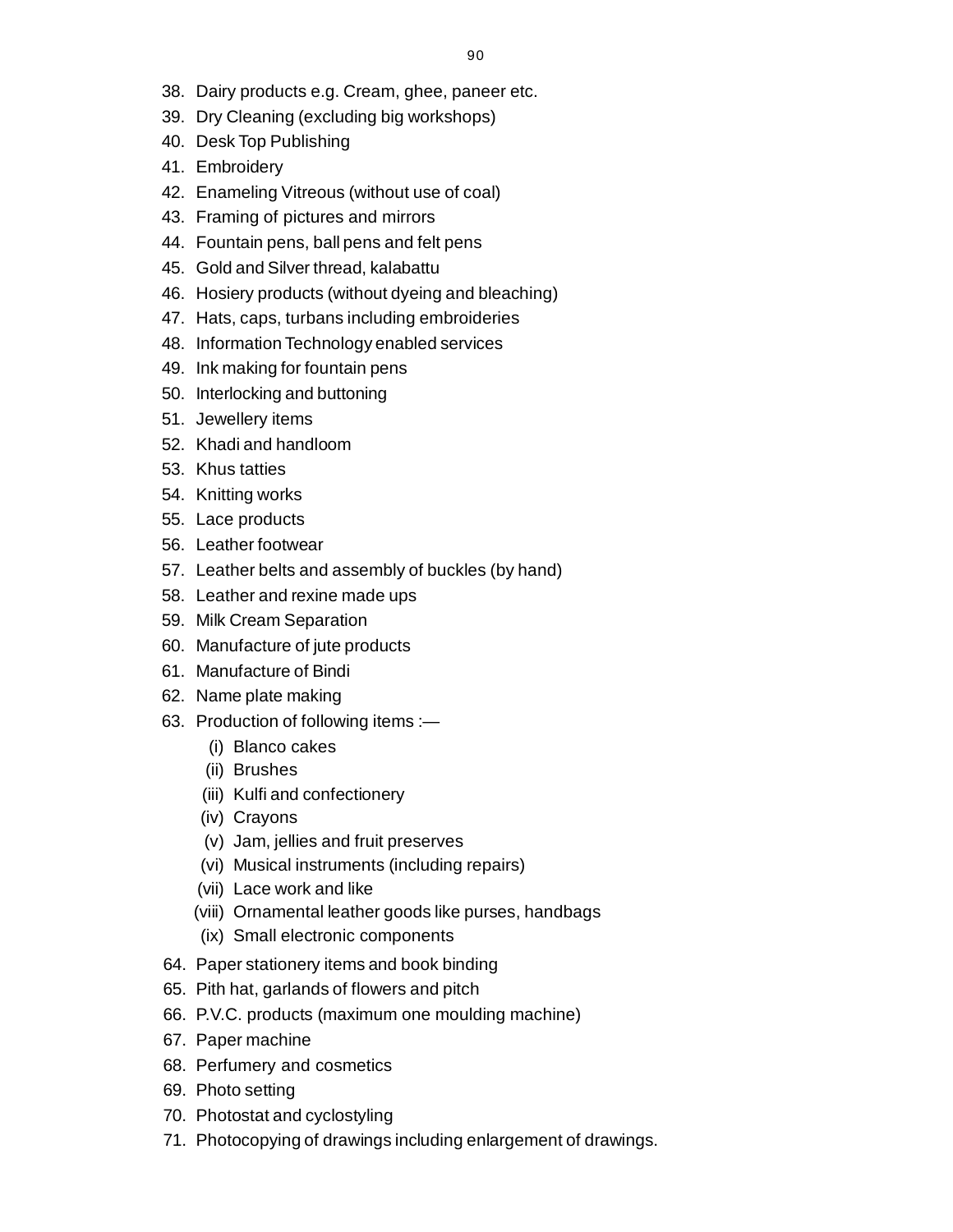- 72. Packaging of Shampoos
- 73. Packaging of Hair Oil
- 74. Preparation of Vadi, Papad etc.
- 75. Processing of condiments, spices, groundnuts and dal etc.
- 76. Pan masala
- 77. Production of Sweets and Namkeens (less than one ton/day)
- 78. Paper Mache
- 79. Paper cup, plates, files cover and letter pads (without printing)
- 80. Photography (developing and printing)
- 81. Repair of watches and clocks
- 82. Rakhee making
- 83. Repair of domestic electrical appliances
- 84. Readymade garments (without washing)
- 85. Repair of bicycles
- 86. Repair and assembly of computer hardware
- 87. Repair of bags, brief cases, suitcases, except use of leather and PVC material.
- 88. Repairing of water meters, stabilizer, UPS etc.
- 89. Rubber Stamps
- 90. Stone engraving
- 91. Sports goods/Sports nets
- 92. Surgical bandage rolling and cutting
- 93. Stove pipe, safety pins and aluminum buttons (by hand press)
- 94. Silver foil making
- 95. Saree fall making
- 96. Shoe laces
- 97. Stamp pads
- 98. Screen Printing
- 99. Tailoring
- 100. Thread balls and cotton fillings
- 101. Toys and dolls
- 102. Ties
- 103. Tomato Ketchup
- 104. Umbrella assembly
- 105. Utensil washing powder (only mixing and packaging)
- 106. Velvet embroidered shoes/shawls
- 107. Vermicelli and macaroni
- 108. Wood carving and decorative wood wares
- 109. Wool balling and lachee making
- 110. Wooden/Cardboard jewellery boxes (subject to no objection certificate from the department).
- 111. Wool knitting (with machine)
- 112. Zari Zardozi.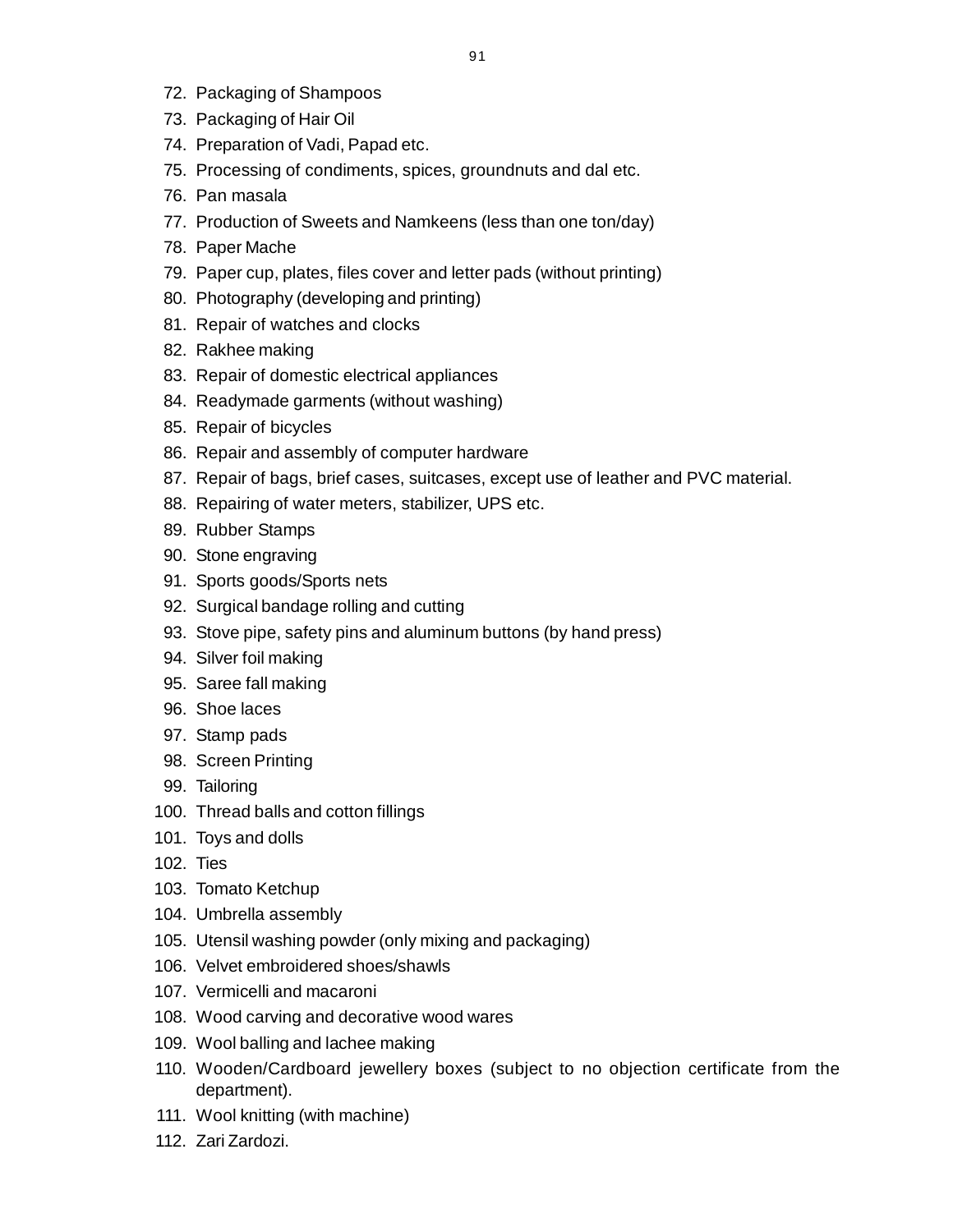# **[G](http://www.docu-track.com/buy/)ROUP A–I HOUSEHOLD INDUSTRIES PERMISSIBLE IN VILLAGES (ABADI)**

- 1. Black smithy
- 2. Cane and bamboo products
- 3. Clay and modeling with/without Plaster of Paris
- 4. Dari/Carpet/Sari weaving (except dying and bleaching)
- 5. Ice cream and water-cooling by refrigeration (without cold storage)
- 6. Stone engraving
- 7. Village pottery Industry (without bhatti)
- 8. Village oil ghani
- 9. Wood carving and decorative wood wares

None of the industries mentioned in Group A and A-1 shall carry out the following processes :—

- (i) Anodizing
- (ii) Bleaching
- (iii) Burning of coal
- (iv) Canning facility
- (v) Dyeing
- (vi) Electroplating
- (vii) Moulding works
- (viii) Use of CFC gases
- (ix) Varnishing
- (x) Washing
- NOTES—(i) Storing of chemicals listed under schedule I and/ or II of the Manufacture, Storage and import of Hazardous Chemical Rules, 1989 and Public Liability Insurance Act, 1990 shall be prohibited
	- (ii) No effluent/emissions shall be allowed to be generated by the units and these shall adhere to the noise standards as stipulated by Ministry of Environment and Forests, Government of India.

*ANNEXURE B*

# **GROUP-B**

# **INDUSTRIES PERMISSIBLE IN COMMERCIAL CENTRES**

- 1. Air-Conditioner parts
- 2. Aluminum doors/windows/fittings/furniture
- 3. Assembly and repair of Cycles
- 4. Auto parts
- 5. Belt and Buckles
- 6. Bulbs (battery)
- 7. Cloth Dyeing
- 8. Cotton ginning
- 9. Cycle Chain/Locks
- 10. Diamond Cutting and Polishing work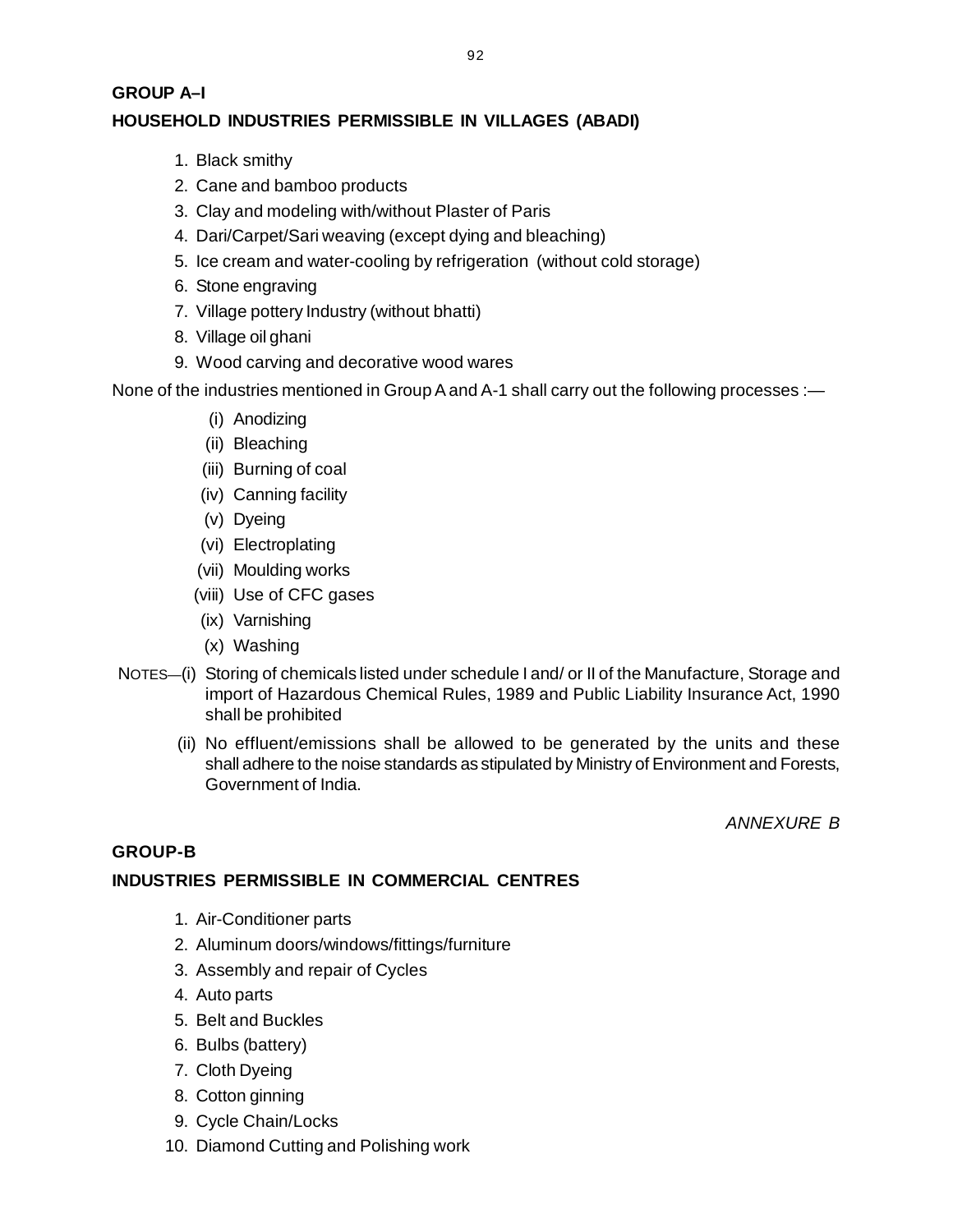- 11. Electric fittings (switch, plug pin etc.)
- 12. Elastic products
- 13. Engineering works
- 14. Foundry (small job works as per prescribed limits of Industries Department/DPCC)
- 15. Icecream and water cooling by Refrigeration (without cold storage)
- 16. Ice boxes and cooler bodies
- 17. Iron grills and door making
- 18. Jute products
- 19. Key rings
- 20. Knife making
- 21. Marble stone items
- 22. Metal lathe cutting
- 23. Motor winding works
- 24. Printing press.
- 25. Screws and nails
- 26. Scissors making
- 27. Spectacles and optical frames
- 28. Steel furniture/Almirah
- 29. Steel lockers
- 30. Steel springs
- 31. Surgical instruments and equipments
- 32. Table lamps and shades
- 33. Tin box making
- 34. Transformer covers
- 35. TV, Radio, Cassette recorders etc.
- 36. TV/Radio/Transistor cabinets
- 37. Typewriter parts manufacturing and assembly
- 38. Water meter repairing
- 39. Water tanks
- 40. Welding works
- 41. Wire knitting
- 42. Wooden furniture works
- 43. Information Technology enabled services

*ANNEXURE C*

# **PROHIBITED/NEGATIVE LIST OF INDUSTRIES**

Industries manufacturing the following shall be prohibited within National Capital Territory of Delhi :–

- 1. Arc/induction furnace
- 2. Acids
- 3. Alkalis
- 4. Animal & fish oils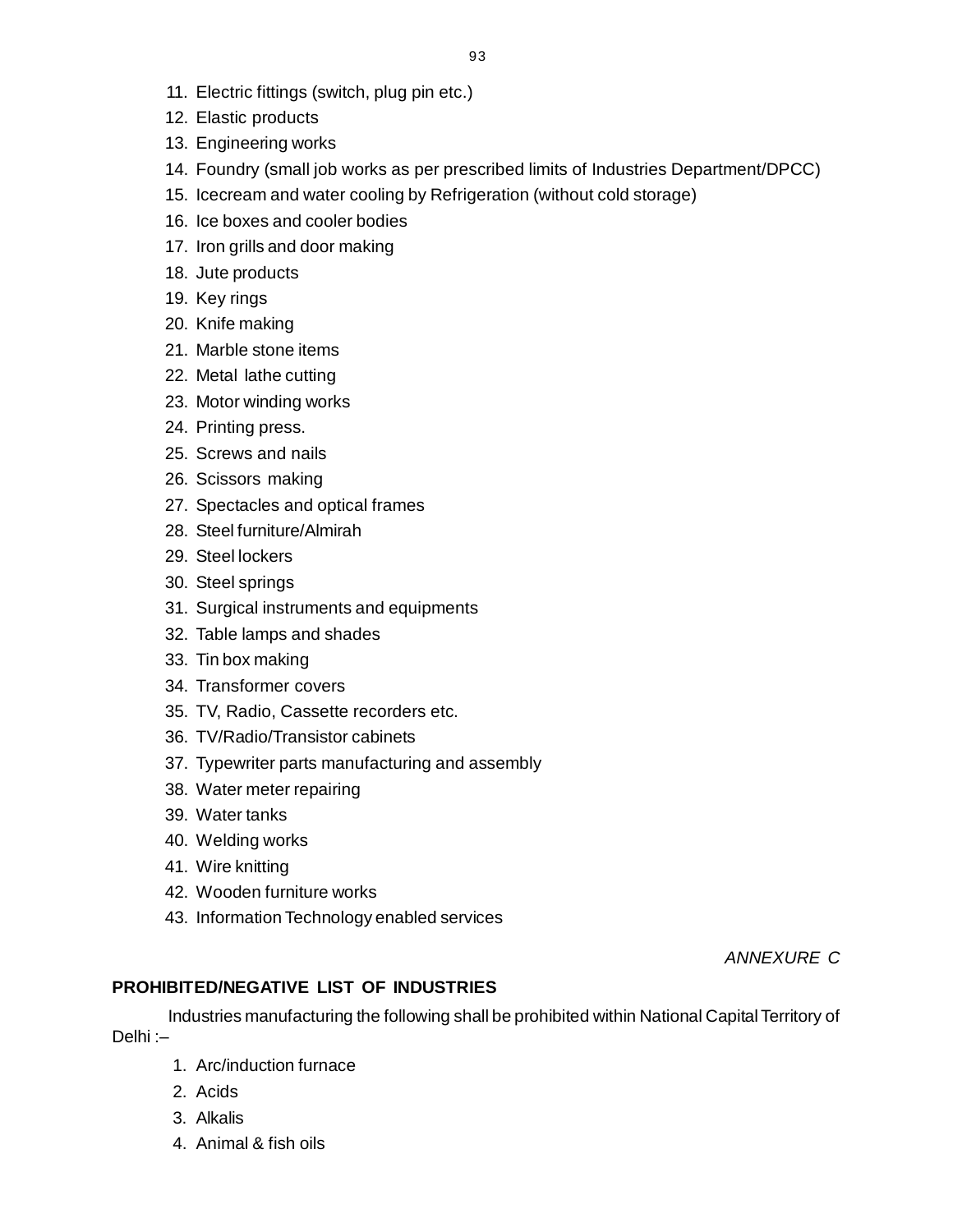- 5. Aldehydes
- 6. Acid slurry
- 7. Acetylides, phridines, iodoform, chloroform, E-nepthol, etc.
- 8. Ammonium sulphoajanide, arsenic and its compounds, barium carbonate, barium cyanide, barium ethyle sulphate, barium acetate cinnabar, copper sulphoicyanide, ferrocyanide, hydro cyanide, hydro cyanic acid, potassium biocalate, potassium cyanide, prussiate of potash, phynigallc acid, silver cyanide.
- 9. Aircraft building
- 10. Abattoirs, animal blood processing (except existing and relocation)
- 11. Bitumen blowing (hot)
- 12. Brick kiln (using fresh earth as raw material, coal as fuel).
- 13. B—nepthol
- 14. Bakelite powder (starting from formaldehyde)
- 15. Barely malt and extract
- 16. Bone-grist, bone-meal, salting of bones, storages of bones in open, bone drying
- 17. Bone charcoal manufacturing
- 18. Blast furnaces–coal fired
- 19. Bicycles (integrated plant)
- 20. Brewery and potable spirits
- 21. Chlorinated paraffin wax purification
- 22. Carbon black
- 23. Cement industry
- 24. Calcium carbide, phosphorous, aluminum dust paste and power,copper, zink etc. (electro thermal industries).
- 25. Cranes, hoists and lifts (excluding assembly)
- 26. General industrial machinery (such as hydraulic equipments, drilling equipments, boilers, etc.).
- 27. DOP (Dioctyl Phthalate), DBP & Plasticizer
- 28. Dry cell battery
- 29. Dye & dye intermediates
- 30. Distillation of wood, chemical seasoning of wood (excluding natural seasoning)
- 31. Explosives, i.e., Fireworks, Gunpowder, Guncotton etc.
- 32. Earth moving machinery/equipment (manufacturing of assembly)
- 33. Electric wires and cables (more than 100 workers, 2000 Sq. m. plot)
- 34. Fatty acids
- 35. Fungicides & pesticides
- 36. Flexographic ink
- 37. Fuel oils, illuminating oils and other oils such as stchetic oil, shoal oil, lubricants
- 38. Foundaries (except Pit Furnace)
- 39. Gas compressors
- 40. Graphite production
- 41. Glass furnace (more than 1 ton/day capacity)
- 42. Gases-carbon-disulphide, ultramarine blue, chlorine, hydrogen, sulphur dioxide, acetylene, etc. (other than LPG/CNG/Oxygen/Medical gases).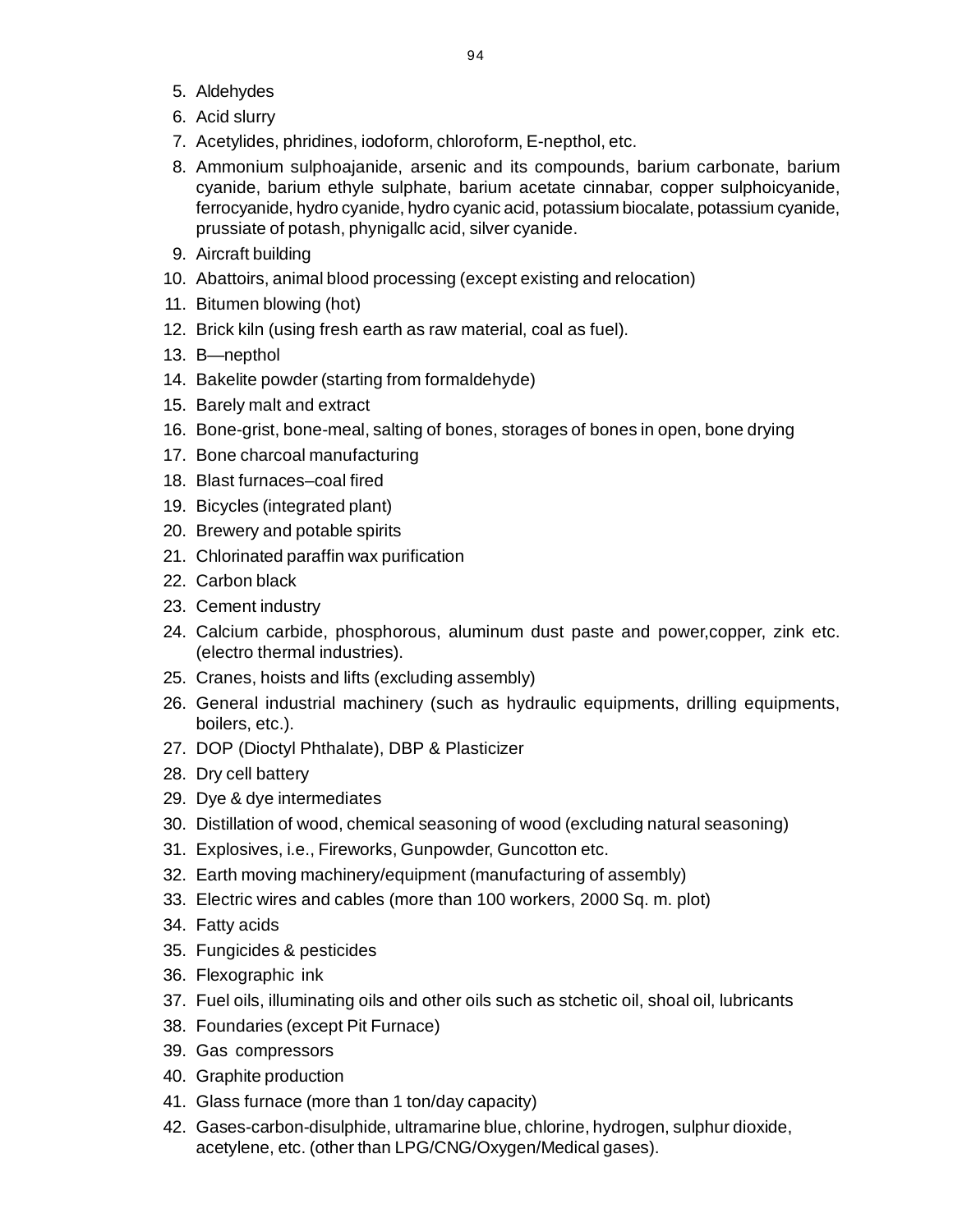- 43. Glandular/glandes extraction
- 44. Glue and gelatin from bones and flesh
- 45. Hot mix plant (except those approved by DPCC/CPCB)
- 46. Hazardous waste processing viz. hospital/medical/industrial waste
- 47. Polyurethane foam
- 48. Industrial gelatin, nitro glycerine and fulminate
- 49. Iron/steel metal forging (using pneumatic hammer)
- 50. Industrial gelatin, nitro glycerin and fulminate
- 51. Industrial trucks, trailers etc.
- 52. Linear alkyd benzene
- 53. Lead manufacturing including secondary lead industry (recovery of lead from waste scrap).
- 54. Lime kiln
- 55. Leather tanning and dyeing (raw hides/skins to semi finish)
- 56. Locomotives and wagons
- 57. Methanol
- 58. Methylated spirit
- 59. Mechanical stone crushers & washing of coarse sand
- 60. Manufacturing of pulp & paper
- 61. Melamine resin
- 62. Mineral salts (which involve use of acids: CuSO4, FES04, alum, etc.)
- 63. Manufacturing of diesel engines, generators except assembly
- 64. Motorcycles, scooters cars, tempos, trucks etc.
- 65. News print manufacturing, pulping, fresh paper making
- 66. Nitrogeneors and phosphatic fertilizers, except mixing of fertilizers for compounding (large scale).
- 67. Organic solvent, chlorinated minerals, methanol, aldehydes, methylated spirits
- 68. Petroleum coke processing, not as fuel
- 69. Potteries/refractories (using coal or furnace oil)
- 70. Polyethylene polymers including reins
- 71. Paint industry (nitro Cellulose & Alkyd resin based)
- 72. Plasticisers manufacturing
- 73. Pyridines
- 74. Phenol formaldehyde resin and powder
- 75. Porcelain product potteries (using coal of production capacity more than 2 tonne per day).
- 76. Rubber solution and thinner (using naptha and rubber scrap)
- 77. Roasting of Ore Sulphide Oxides of mixtures
- 78. Rayon fiber manufacturing
- 79. Refractories
- 80. Reclamation of rubber
- 81. Production of tyres and tubes (devulcanisation)
- 82. Saccharine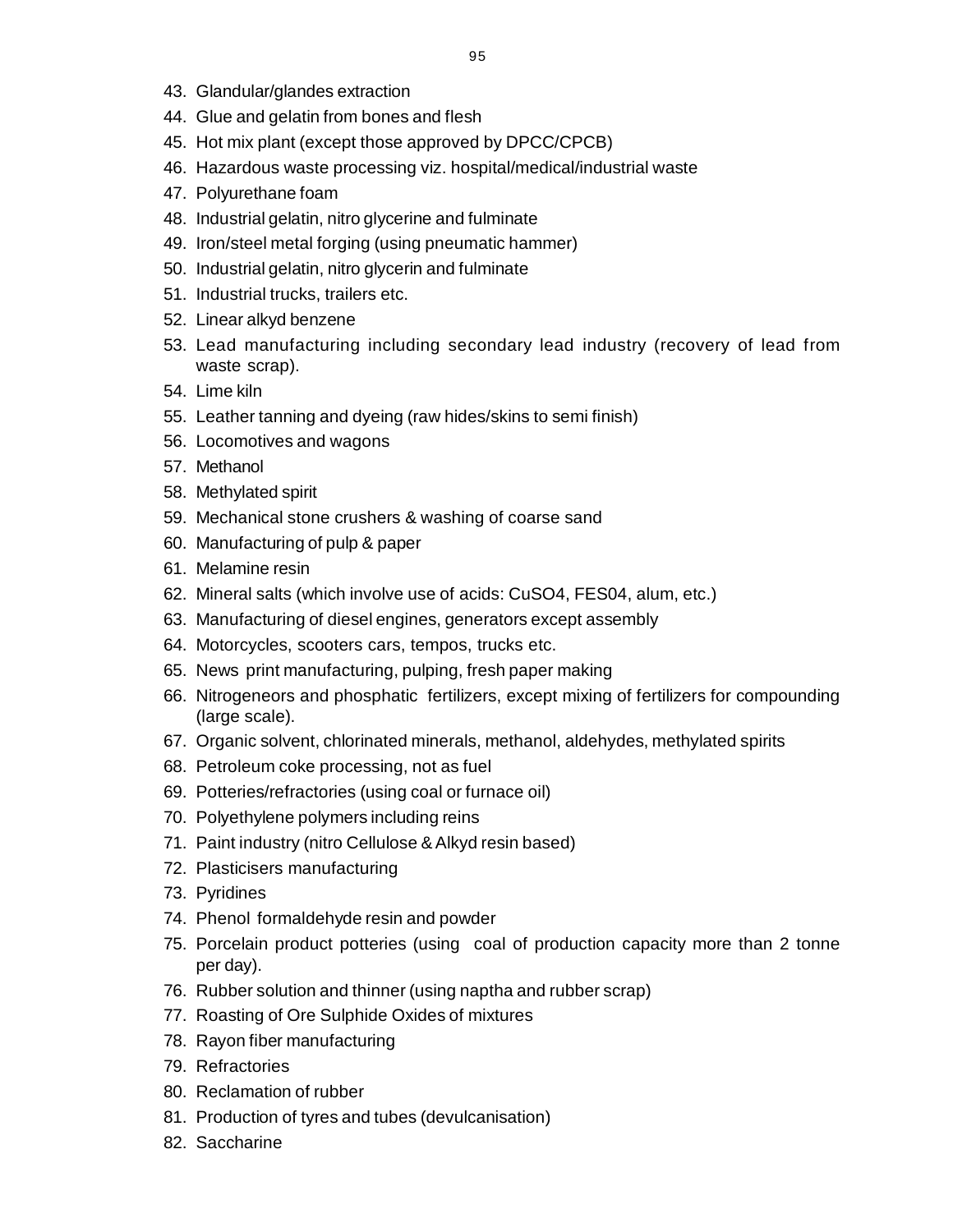- 83. Secondary Zine industry
- 84. Synthetic rubber
- 85. Smelting
- 86. Sewing machines (integrated units) except assembly
- 87. Sluice gates and gears
- 88. Stainless steel pickling
- 89. Steam engines
- 90. Steel pipes and tubes (continuous welded/seamless)
- 91. Sugar, khandsari
- 92. Sodium silicatc industry (more than 1 tonne/day)
- 93. Stone quarrying
- 94. Textile (more than 100 workers in all shifts, 1 acre of land, 100 LKD of water)
- 95. Thorium, radium and similar isotopes and recovery of rare earth
- 96. Turbines
- 97. Urea & phenyl formaldehyde resin
- 98. Vegetable oil hydrogenated
- 99. Waste (crude/burnt) oil processing (refinery)
- NOTES—(i) A public utility service involving any of the activities referred to above shall be permitted subject to environmental lawks.

Further additions/alterations to the list of Prohibited Industries could be made if considered appropriate and in public interest by the Central Government to do.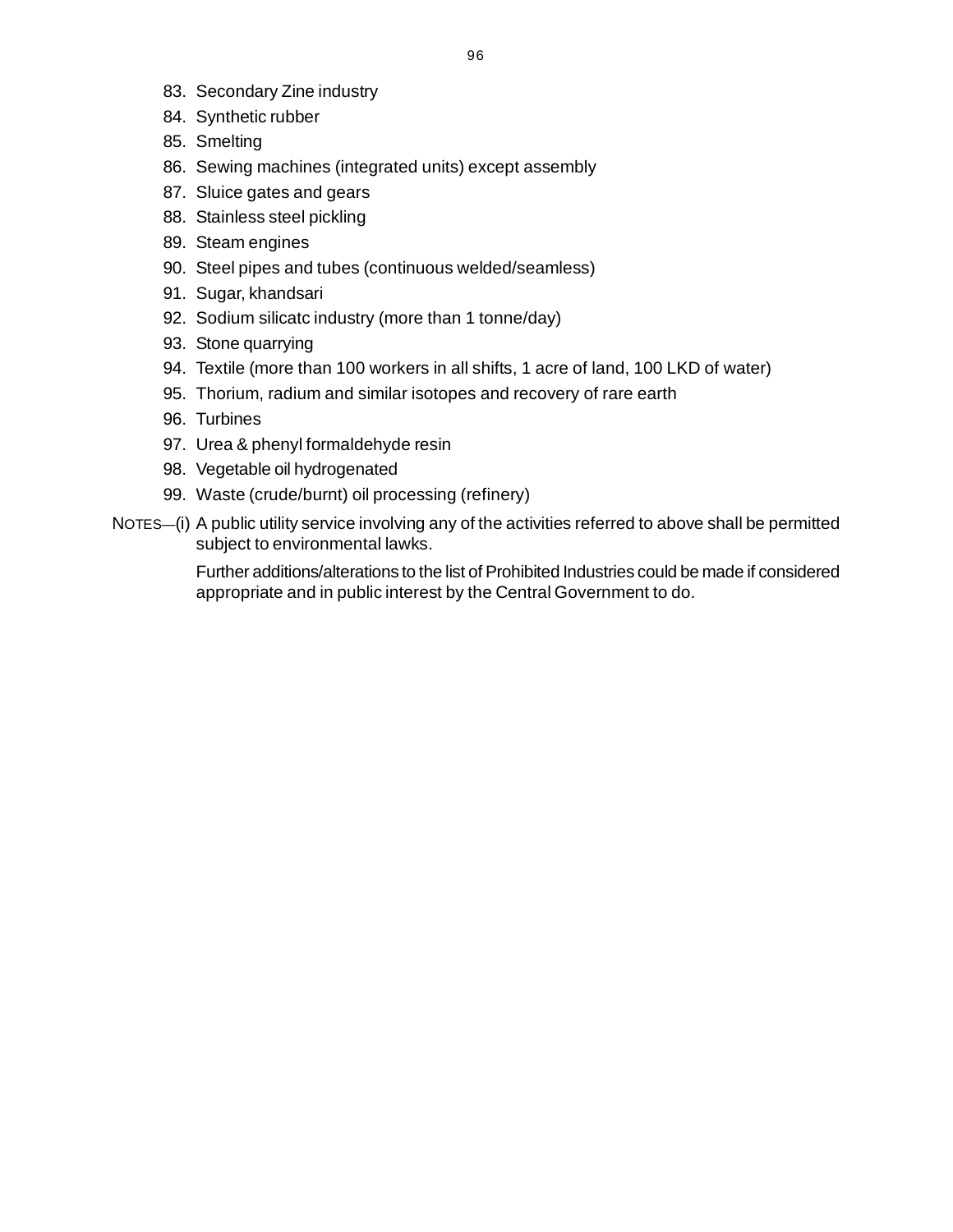### **QUALIFICATION, EXPERIENCE & COMPETENCE OF TECHNICAL PERSONNEL AND BUILDER**

### **1. ARCHITECT**

#### **(A) Qualification & Experience**

The minimum qualification for an Architect shall be Degree in Architecture/equivalent, registration with the Council of Architecture and not be in arrears of subscription.

#### **(B) Competence**

The Architect shall be competent to carry out the work related to the building permit as given below and shall be entitled to submit:

- (i) All plans and information connected with the building permit except engineering services of multistoried/special buildings given in 12.2.5.1 of NBC, 2005.
- (ii) Certificate of supervision and completion of all buildings pertaining to architectural aspects.
- (iii) Preparation of sub-division/layout plans and related information connected with development permit of area up to 2 hectare.
- (iv) Certificate of supervision for development of land of area up to 2 hectare.

#### **(C) Duties & Responsibilities**

- (i) She/He shall be responsible for making adequate arrangements to ensure not only that the work is executed as per the approved plans but also in conformity with the stipulations of the National Building Code, 2005 and the BIS standards for safe and sound construction non-hazardous, functioning of the services incorporated in the building and for making adequate provisions for services and equipment for protection from the fire hazards as per the stipulations of the National Building Code, 2005 in the buildings and shall obtain N.O.C. from the Chief Fire Officer or concerned Authority/ before applying for occupation certificate.
- (ii) He/She shall, on behalf of the owner, apply for the progress certificates, completion certificates and the occupancy certificates and obtain the same as required under the regulations.

#### **2. ENGINEER**

#### **(A) Qualification and Experience**

The minimum qualification for an Engineer shall be Degree in Civil Engineering/equivalent, registration with the Institution of Engineers, India and not be in arrears of subscription.

#### **(B) Competence**

The Licensed Engineers shall be competent to carry out the work related to the building permit as given below and shall be entitled to submit:

- (i) All plans and information connected with building permit
- (ii) Structural details and calculations of buildings on plot up to 500 square meters and up to five storeys excluding basement/stilt or below 15 meter in height.
- (iii) Certificate of supervision and completion for all buildings
- (iv) Preparation of all service plans and related information
- (v) Issuing certificate of supervision for development of land for all area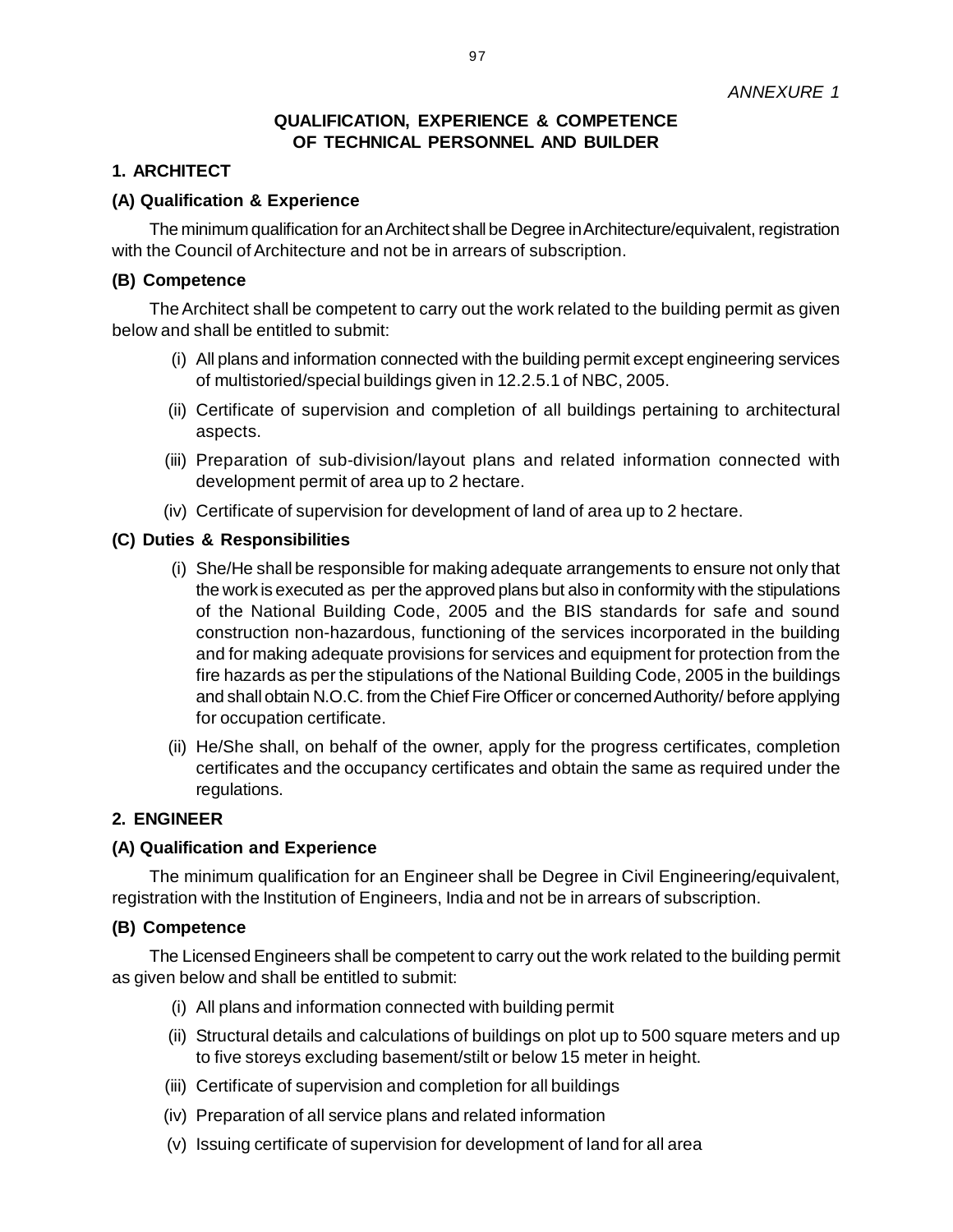### **[\(](http://www.docu-track.com/buy/)C) Duties & Responsibilities**

- (i) She/He shall be responsible for making adequate per the approved plans but also i[s](http://www.docu-track.com/buy/) confirmation with the stipulations of the National Building Code, 2005 and the BIS standards for safe and sound construction non-hazardous, functioning of the services incorporated in the building and for making adequate provisions for services and equipment for protection from the fire hazards as per the stipulations of the National Building Code of India in the buildings and shall obtain N.O.C. from the Chief Fire Officer or concerned Authority/ before applying for occupation certificate.
- (ii) She or He shall, on behalf of the owner, apply for the progress certificates, completion certificates and the occupancy certificates and obtain the same as required under the regulations.

# **(D) Registration**

- (i) The registration fees, if any shall be payable as prescribed by the Authority from time to time.
- (ii) If he/she is found negligent in his/her duties and responsibilities. The Authority may blacklist an Engineer in case of serious defaults or repeated defaults and shall inform the Institution of Engineers, India to take suitable action against such person. The registration shall be liable to be revoked temporarily or permanently by the Authority in such cases of negligence and default.

# **3. STRUCTURAL ENGINEER**

# **(A) Qualification & Experience**

The minimum qualifications for a structural engineer shall be degree in Civil Engineering/ equivalent, registration with the Institution of Engineers, India and not be in arrears of subscription with minimum 2 years experience in structural engineering practice.

NOTE–The 2 years experience shall be relaxed to one year in the case of Post Graduate degree in Structural Engineering/ higher qualification.

# **(B) Competence**

The licensed structural Engineers shall be competent to submit the structural details and calculations for all buildings and undertake supervision.

In case of buildings having special structural features, as decided by the Authority, which are within the horizontal areas and vertical limits specified in Chapter A-2.1.1(b), A-2.2.1(b) and A-2.4.1(a) of NBC, 2005 they shall be designed only by structural engineers.

# **(C) Duties and Responsibilities**

- (i) To prepare a report of the structural design
- (ii) To prepare detailed structural design and to prescribe the method and technique of its execution strictly on the basis of the National Building Code or relevant BIS specifications.
- (iii) To prepare detailed structural drawings and specifications for execution indicating thereon, design live loads, safe soil bearing capacity, specifications of material, assumptions made in design, special precautions to be taken by contractor to suit the design assumptions etc. whatever applicable.
- (iv) To supply copies of structural drawings to the site supervisor
- (v) To inspect the works at all important stages and certify that the work being executed is up to the satisfaction of the Architect.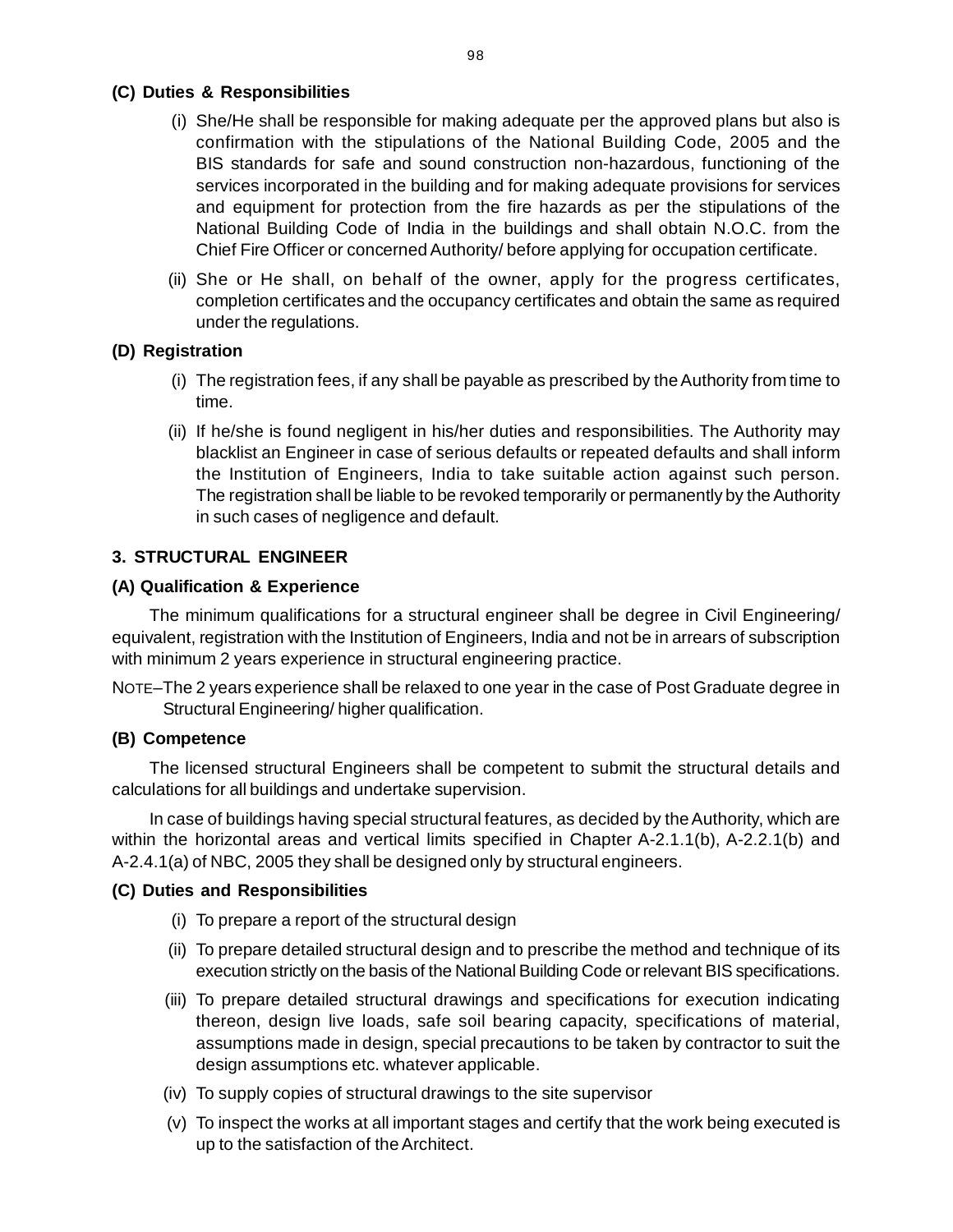- (vi) To certify the structural safety and overall structural soundness of the building to th[e](http://www.docu-track.com/buy/) Architect.
- (vii) To advise the Owner/Architect/Engineer for arranging for tests and their reports for soil, building material etc. for his evaluation and design consideration.
- (viii) To prepare the revised calculations & drawings in case of any revision with reference to the earlier submission of drawing and design in a particular case.
- (ix) To submit the certificate of structural safety and over all structural soundness of building to Authority.
- (x) In case of multistoried buildings and buildings of a special nature as identified by the Authority from time to time, the Structural Calculations/ Drawings shall be got vetted by Indian Institute of Technology/National Institute of Technology / Reputed Government Engineering College.

### **(D) Registration**

- (i) The registration fees, if any shall be payable as prescribed by the Authority from time to time.
- (ii) If he/she is found negligent in his/her duties and responsibilities. The Authority may blacklist a Structural Engineer in case of serious defaults or repeated defaults and shall inform the Institution of Engineers, India to take suitable action against such person. The registration shall be liable to be revoked temporarily or permanently by the Authority in such cases of negligence and default.

# **4.TOWN PLANNER**

### **(A) Qualification & Experience**

The minimum qualification for a town planner shall be recognized Post Graduate Degree/ Diploma in Town Planning/Undergraduate Degree in Town Planning and registered membership of ITPI and not be in arrears of subscription.

#### **(B) Competence**

The licensed town planner shall be entitled to submit:

- (i) All plans and related information connected with development of land of all areas including integrated township.
- (Ii) Certificate of supervision for development of land of all areas.

# **(C) Duties and Responsibilities**

He/She shall be responsible for making adequate arrangements to ensure not only that the work is executed as per the approved plans but also is conformity with the stipulations of the National Building Code, 2005 and the BIS standards for safe and sound construction non-hazardous, functioning of the services incorporated in the building and for making adequate provisions for services and equipment for protection from the fire hazards as per the stipulations of the National Building Code of India, 2005.

# **(D) Registration**

- (i) The registration fee, if any shall be payable as prescribed by the Authority from time to time.
- (ii) The Authority may blacklist a Town Planner in case of serious defaults or repeated defaults and shall inform the Institute of Town Planners, India. The registration shall be liable to be revoked temporarily or permanently by the Authority in such case of negligence or default.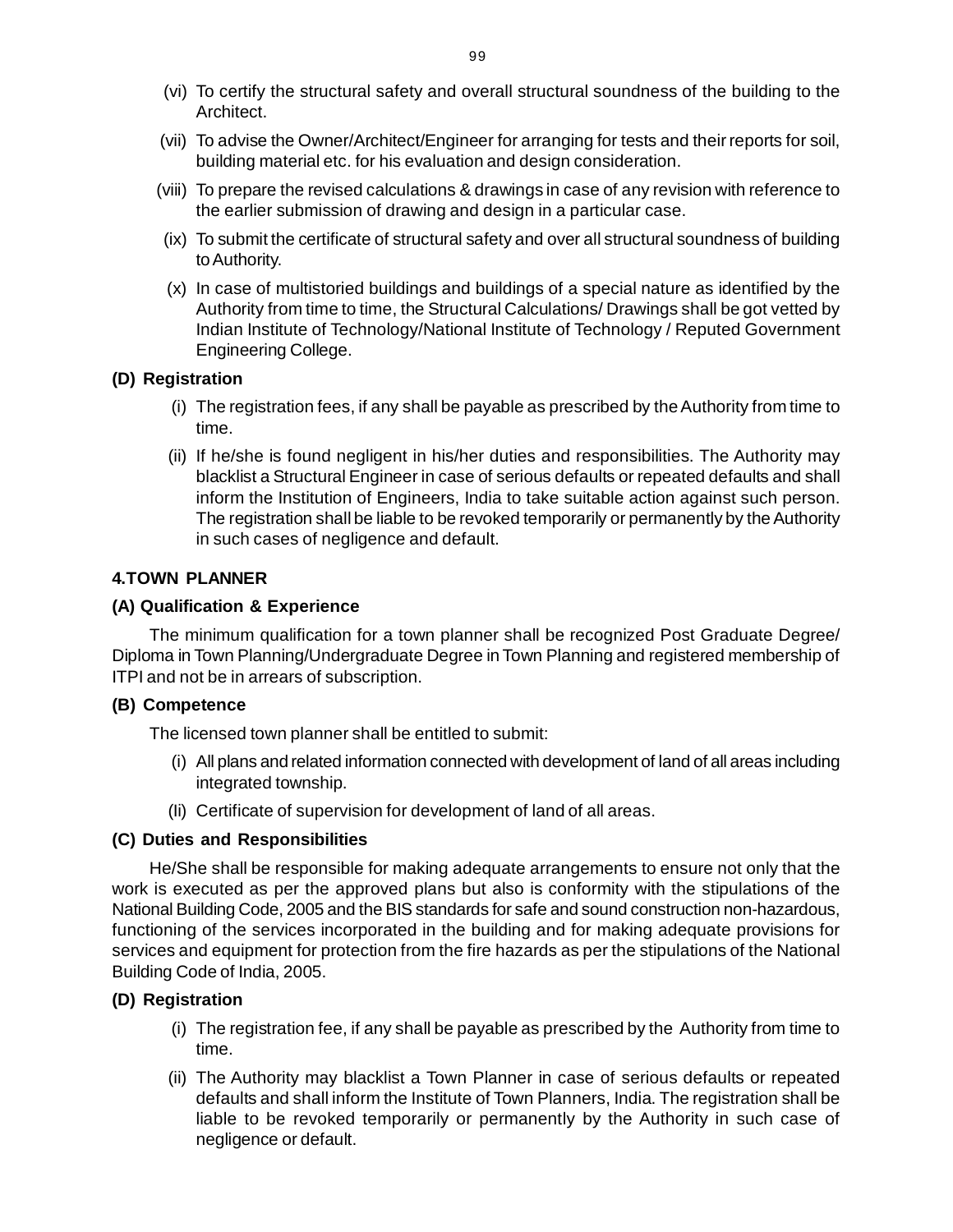# **[5](http://www.docu-track.com/buy/). SUPERVISOR**

# **(A) Qualification and Experience**

The minimum qualifications for a supervisor shall be recognized Diploma in Civil Engineering or Architectural Assistantship, plus 5 years experience in building design, construction and supervision.

# **(B) Competence**

The licensed supervisor shall be entitled to submit:

- (i) All plans and related information connected with building permit for residential buildings on plot up to 100 Sq. m. and up to two storeys.
- (ii) Certificate of supervision for buildings as per (i).

# **(C) Duties and Responsibilities**

- (i) To adhere strictly to the architectural and structural drawings/ specifications and written instructions of the structural Engineer and Architect/ Engineer.
- (ii) To follow the provisions of NBC, 2005 or BIS specifications as regards materials, components, quality control and the process of construction.
- (iii) To bring to the notice of the structural Engineer and Architect/Engineer/any situation or circumstances which in his opinion are liable to endanger the safety of structure.
- (iv) To deposit with the Authority one set of working drawings of the works executed along with the progress certificates before proceeding to the next stage of the work.
- (v) He shall be in charge of site and responsible for supervision of the work
- (vi) He shall ensure that all the works under his charge are carried out in conformity with the approved drawings and as per the details and specifications supplied by the Architect/ Engineer.
- (vii) He shall take adequate measures to ensure that no damage is caused to the work under construction and the adjoining properties.
- (viii) He shall also ensure that no undue inconvenience is caused in the course of his work in the people in neighbourhood.

# **(D) Registration**

- (i) The registration fees, if any shall be payable as prescribed by the Authority from time to time.
- (ii) If he/she is found negligent in his/her duties and responsibilities. The Authority may blacklist supervisor in case of serious defaults or repeated defaults. The registration shall be liable to be revoked temporarily or permanently by the Authority in such cases of negligence and default

# **6. GROUP AGENCY**

When any Group or Agency comprising of qualified Architect/Engineer/Town Planner is practicing, then the qualifications and experience, competence, duties and responsibilities and registration will be the combination of individual qualification and experience, competence, duties & responsibilities and registration as provided in Schedule 1 to 5.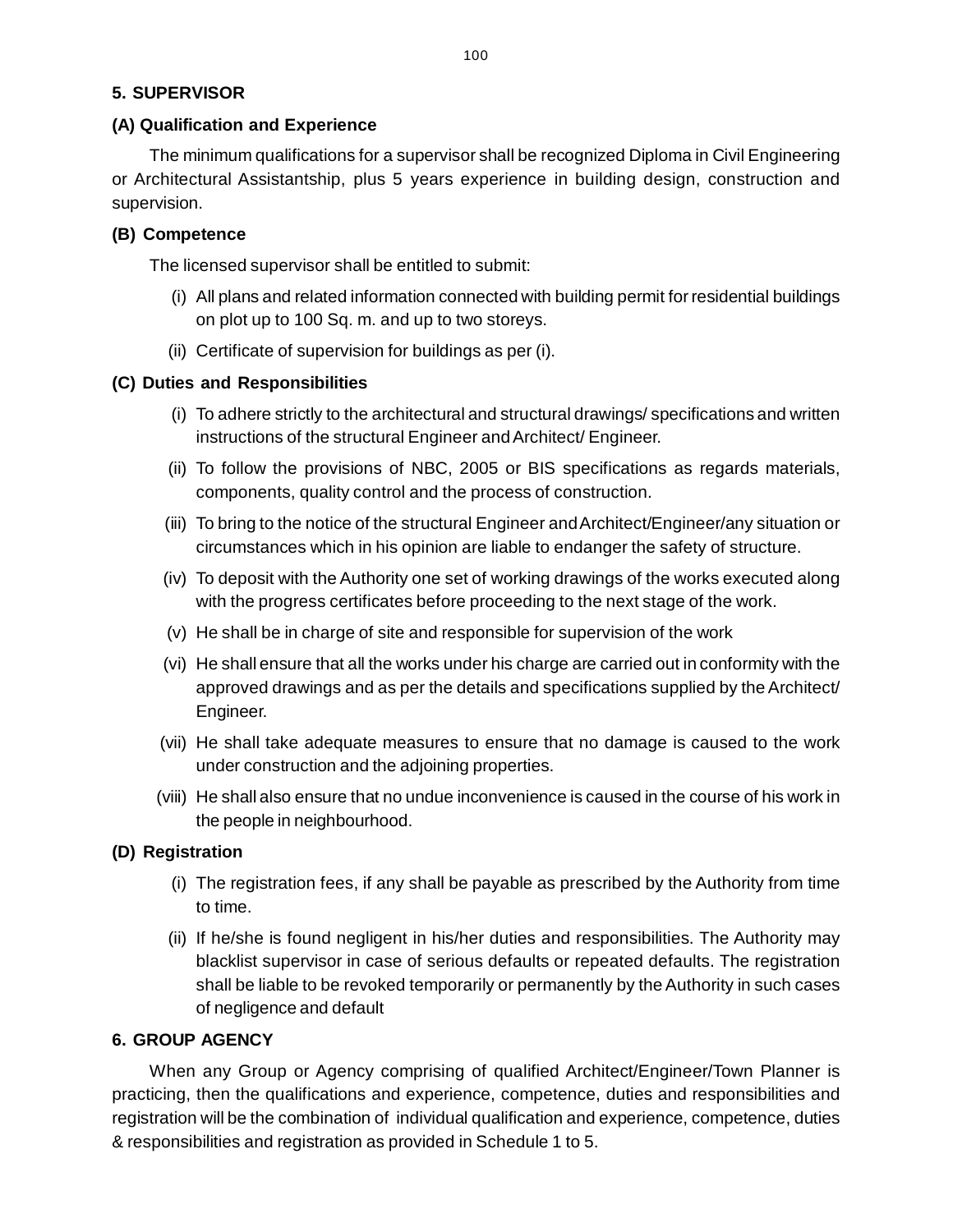# **(A) Qualification and experience**

- (a) The person/ firm engaged in construction activities/ building activities in an urban area having proven merit and experience may be considered for registration as a builder. He/She should have at least five years experience in the line.
- (b) A person or group of persons having a qualification of Civil Engineering, Architecture and Town Planning may be registered as builder.
- (c) The Authority may classify the builders into three classes namely, Class-A, Class-B and Class-C considering their experience, expertise and annual turnover.

# **(B) Duties and Responsibilities of Builders**

- (1) He/She shall appoint a qualified Architect/Engineer/Town Planner to prepare plans, designs, drawings and specifications for execution of the works in accordance with the requirements of these regulations.
- (2) He shall not cause or allow any deviations from the approved drawings in the course of the execution of the project and shall bear responsibility for any irregularity committed in the use and function of the building or its parts for which the approval has been obtained.
- (3) He shall not commence the use of building or shall not give the possession to occupy the building to any one before obtaining the occupancy certificate from the Authority.
- (4) He shall provide adequate safety measures for structural stability and protection against fire hazards likely from installation of services like electrical installation, plumbing, drainage, sanitation, water supply, etc., wherever required under the regulations.
- (5) He shall explain the construction/design and its intended use as per approved plan, to the prospective purchaser of the premises under construction.

# **(C) REGISTRATION**

- (i) The builders shall have to be registered with the Authority on payment of such fees as decided by the Authority from time to time.
- (ii) The Authority may debar or black list the builder as referred to in the Regulations.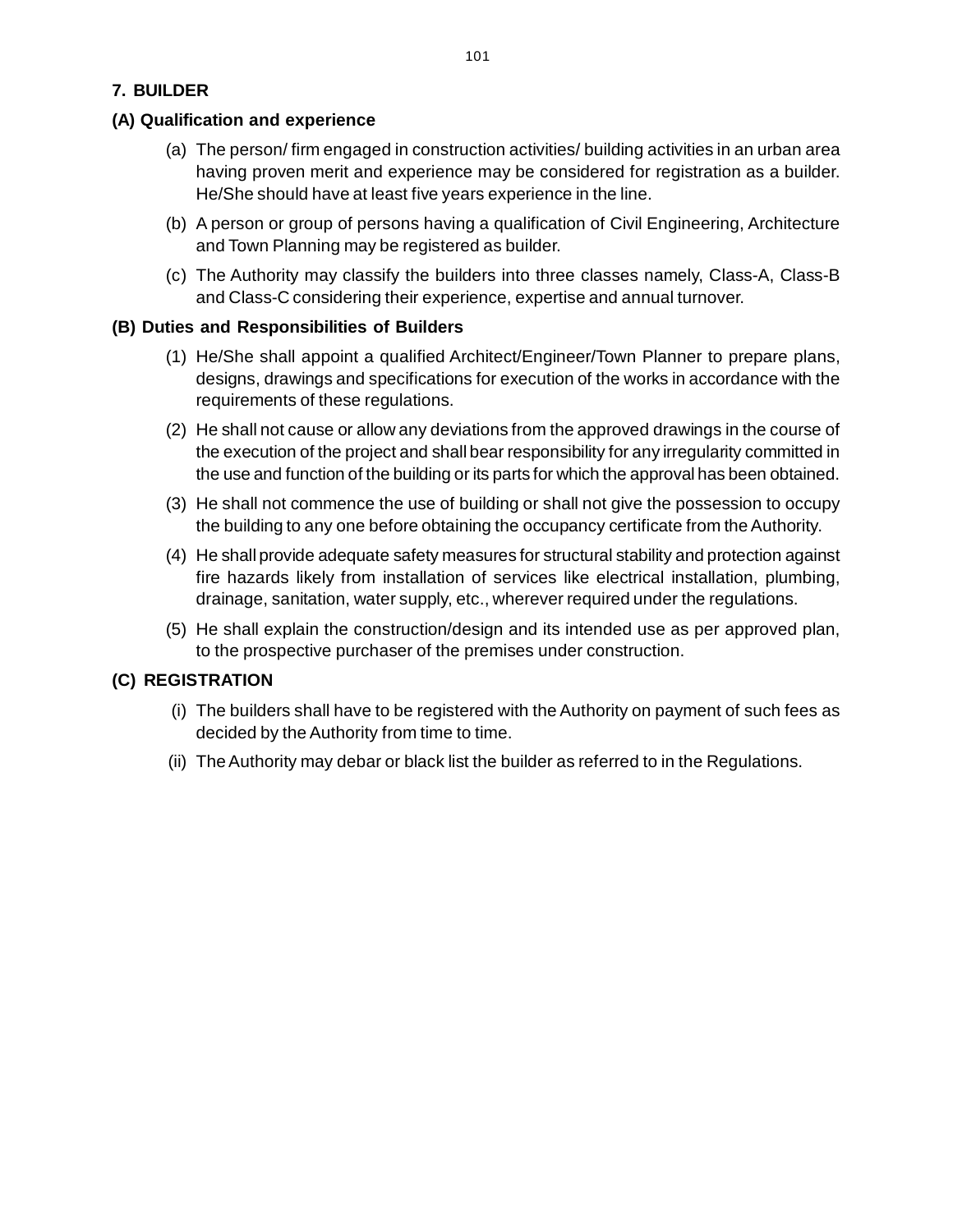### **EXTRACT FROM ODA ACT. 1982**

#### **Definitions:**

- (i) "Agriculture" includes horticulture, poultry farming, the raising of crops, fruits, vegetables, flowers, grass or trees of any kind breeding of live-stock including cattle, horses, donkeys, mules, pigs, breeding of fish and keeping of bees and the use of land or grazing cattle or for and purpose which is ancillary to the farming of land or for any other agricultural purpose, but does not include the use of land as a garden which is an appendage to a building and the expression "agriculture" shall be construed accordingly;
- (ii) "Amenity" includes roads, water and electric supply, open spaces, parks, recreational grounds, cultural centres, natural features, playground, street lighting, drainage, sewerage, city beautification and such other utilities, services and conveniences as the State Government may determine to be an amenity, from time to time, for the purpose of this Act;
- (iii) "Area of bad lay-out or obsolete development" means an area consisting of land which is badly laid out or of obsolete development not conforming to the planning or the building regulations framed under this Act together with land contiguous or adjacent thereto and defined as such in the development plan;
- (iv) "Authority" means a Development Authority constituted under sub-section (3) of Section 3 for a development area under this Act;
- (v) "Building" includes any structure or erection or part of a structure or erection which is intended to be used for residential, commercial, industrial, or other purposes, whether in actual use or not;
- (vi) "Building Operations" includes re-building operations, structural alterations of or additions to buildings and other operations normally undertaken in connection with the construction of buildings;
- (vii) "Chairman" means the Chairman of the Authority;
- (viii) "Commerce" means the carrying on of any trade, business or profession, sale of exchange of goods of any type whatsoever and includes the running of with a view to making profit, hospitals, nursing homes, infirmaries or educational institutions and also includes the running of sarais, hotels, restaurants and of boarding houses not attached to any educational institution and the word "commerce" shall be construed accordingly;
- (ix) "Commercial use" includes the use of any land or building or any part thereof for purpose of commerce or for storage of goods, or as an office, whether attached to any industry or otherwise;
- (x) "Development" with its grammatical variations means the carrying out or building, engineering, mining or other operations in, on, over or under land or the making of any material change, in any building or land or in the use of any building or land and includes re-developments and re-constructions and lay-out and sub-division of any land and "to develop" shall be construed accordingly;
- (xi) "Development Area" means the area or group of areas declared as development area under sub-section(1) of Section 3;
- (xii) "Director" means the person appointed as Director of Town Planning, Odisha under sub-section (1) of Section 3 of Odisha Town Planning and Improvement Trust Act, Odisha Act 10 of 1957;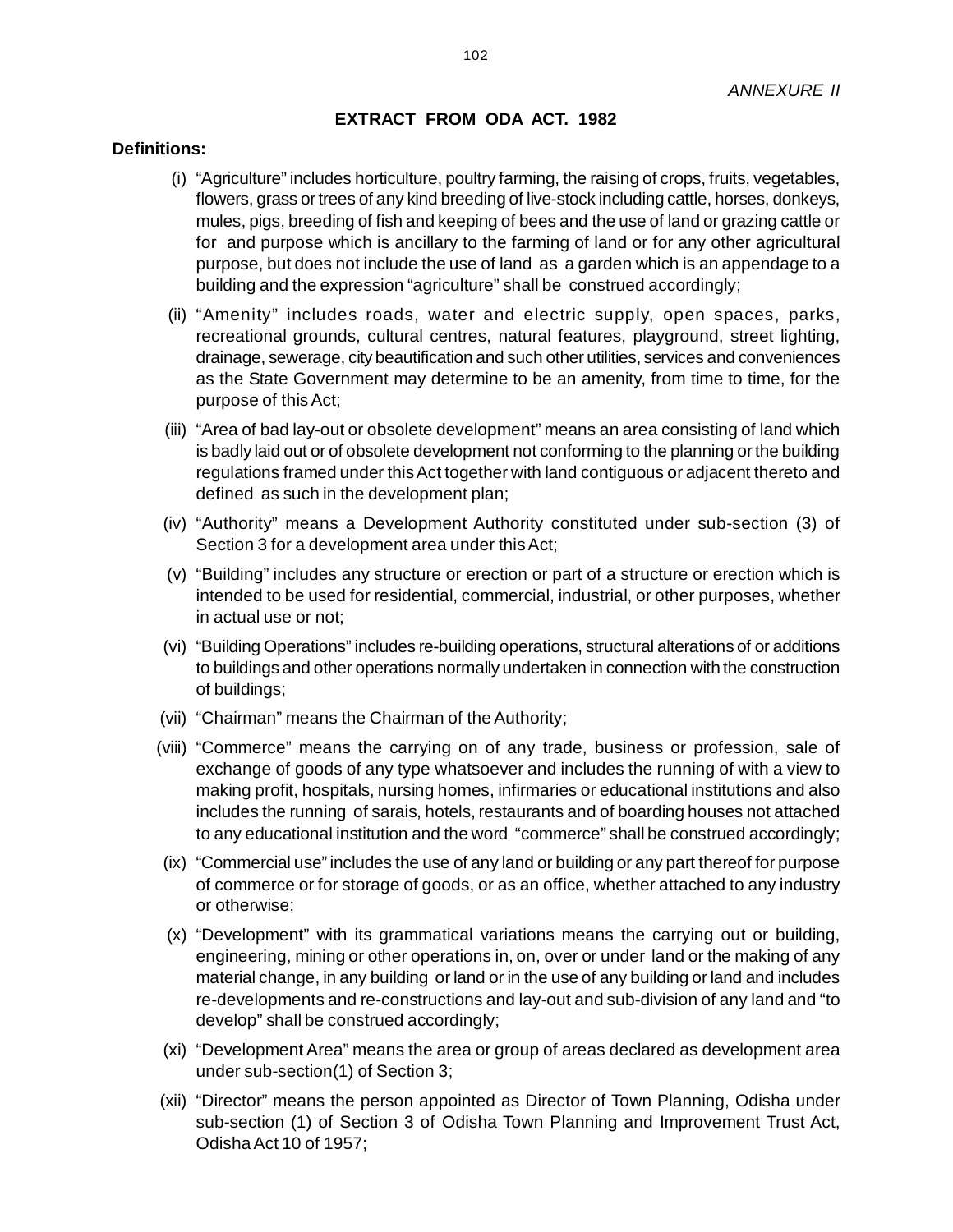- (xiii) "Engineering Operation" includes the formation or laying out of a street or means o[f](http://www.docu-track.com/buy/) access to a road or the laying out of means of water-supply, drainage, electricity, gas or of other public utility service;
- (xiv) "Existing Land-use" means the predominant purpose for which any land or building was being used on a specified date;
- (xv) "Final Plot" means a plot reconstituted from an original plot and allotted in a town planning scheme as a final plot;
- (xvi) "Highway" has the same meaning as in Section 4 of the National Highways Act, 1956 (Act 48 of 1956);
- (xvii) "Industry" includes the carrying on of any manufacturing process as defined in the Factories Act,1948(Act 63 of 1948) and the word "industrial" shall be construed accordingly;
- (xviii) "Industrial Use" means the use of any land or building or part thereof for purpose of industry;
- (xix) "Land" includes benefit to arise out of land and things attached to the earth or permanently fastened to anything attached to the earth;
- (xx) "Local Newspaper" means any newspaper printed and published within the State of Odisha;
- (xxi) "Means of access" includes any means of passage whether private or public for vehicles or for pedestrians and includes any street;
- (xxii) "National Highway" means any highway declared to be a national highway under Section 2 of the National Highways Act, 1956 (Act 48 of 1956);
- (xxiii) "Notification" means a notification published in the Gazettee;
- (xxiv) "Occupier" includes-
	- (a) a tenant,
	- (b) an owner in occupation of, or otherwise using his land,
	- (c) a rent-free tenant of any land,
	- (d) a licensee in occupation of any land, and
	- (e) any person who is liable to the owner for consideration including damages for the use and occupation of the land;
- (xxv) "Operational Construction" means any construction whether temporary or permanent, which is necessary for the operation, maintenance development or execution of any of the following services namely;
	- (a) railways,
	- (b) national highways,
	- (c) national waterways,
	- (d) airways and aerodromes,
	- (e) posts and telegraphs, telephones, broadcasting and other like forms of communications,
	- (f) regional grid for electricity,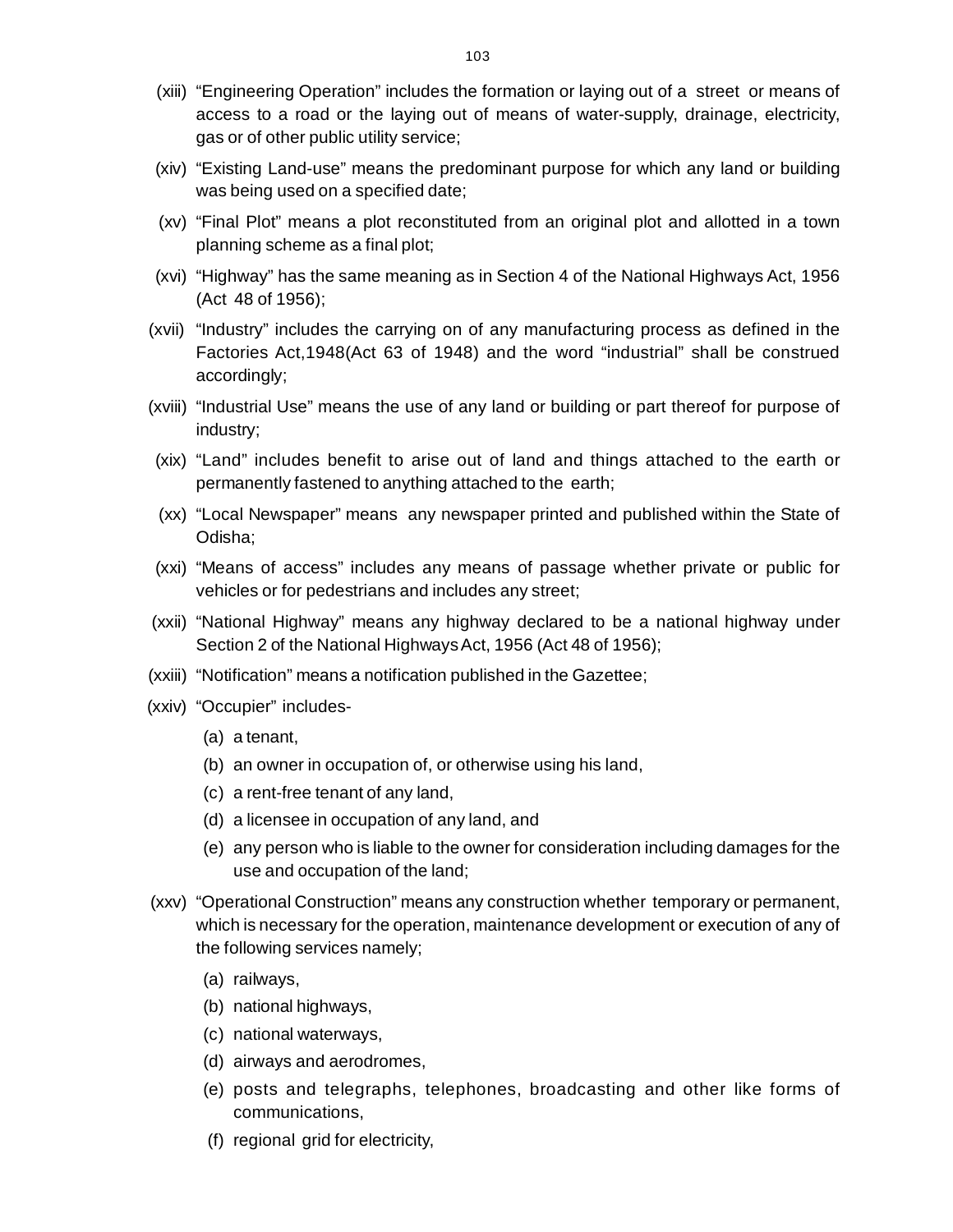(g) any other service which the State Government may, if it is of opinion that th[e](http://www.docu-track.com/buy/) operation, maintenance, development or execution of such service is essential to the life of the community, by notification declare to be a service for the purpose of this clause;

# *Explanation—For the removal of doubts, it is hereby declared that the construction of :—*

- (i) new residential buildings(other than gate, lodges, quarters, for limited essential operational staff and the like), roads and drains in railway colonies, hotels, clubs, institutes and schools, in the case of railways, and
- (ii) a new building, new structure or new installation, or any extension thereof, in the case of any other service, shall not be deemed to be operational construction within the meaning of this clause;
- (xxvi) "Owner" includes a mortgagee in possession, a person who for the time being, is receiving or is entitled to receive or has received, the rent or premium or any other consideration for any land whether on his own account or on account of, or on behalf of or for the benefit of any other person or who would so receive the rent or premium or any other consideration or be entitled to receive the rent or premium or any other consideration if the land were let out to a tenant and includes the Head of a Government Department, General Manager of a Railway, the Secretary or other Principal Officer of a vocal authority, statutory authority or company in respect of properties under their respective controls;
- (xxvii) "Private Street" means any street, road, square, court, alley, passage or riding path, which is not a public street but does not include a pathway made by the owner or premises on his own land to secure access to or for the convenient use of such premises;
- (xxviii) "Public Building" means any building to which the public or any class or section of the public are granted access or any building, which is open to the public or any class or section of the public and includes any building
	- (a) Used as a—
		- (i) school or college or a University or other educational institutions;
		- (ii) hostel,
		- (iii) library,
		- (vi) hospital, nursing home, dispensary, clinic, maternity centre or any other like institution,
		- (v) club,
		- (vi) lodging house,
		- (vii) court,
		- (viii) coffee house, boarding house, hotel or eating house,
	- (b) Ordinarily used by the
		- (i) Central or any State Government or any local authority or anybody, corporate, owned or controlled by the Central or any State Government; or
		- (ii) Public or any class or section of the public for religious worship or for religious congregation;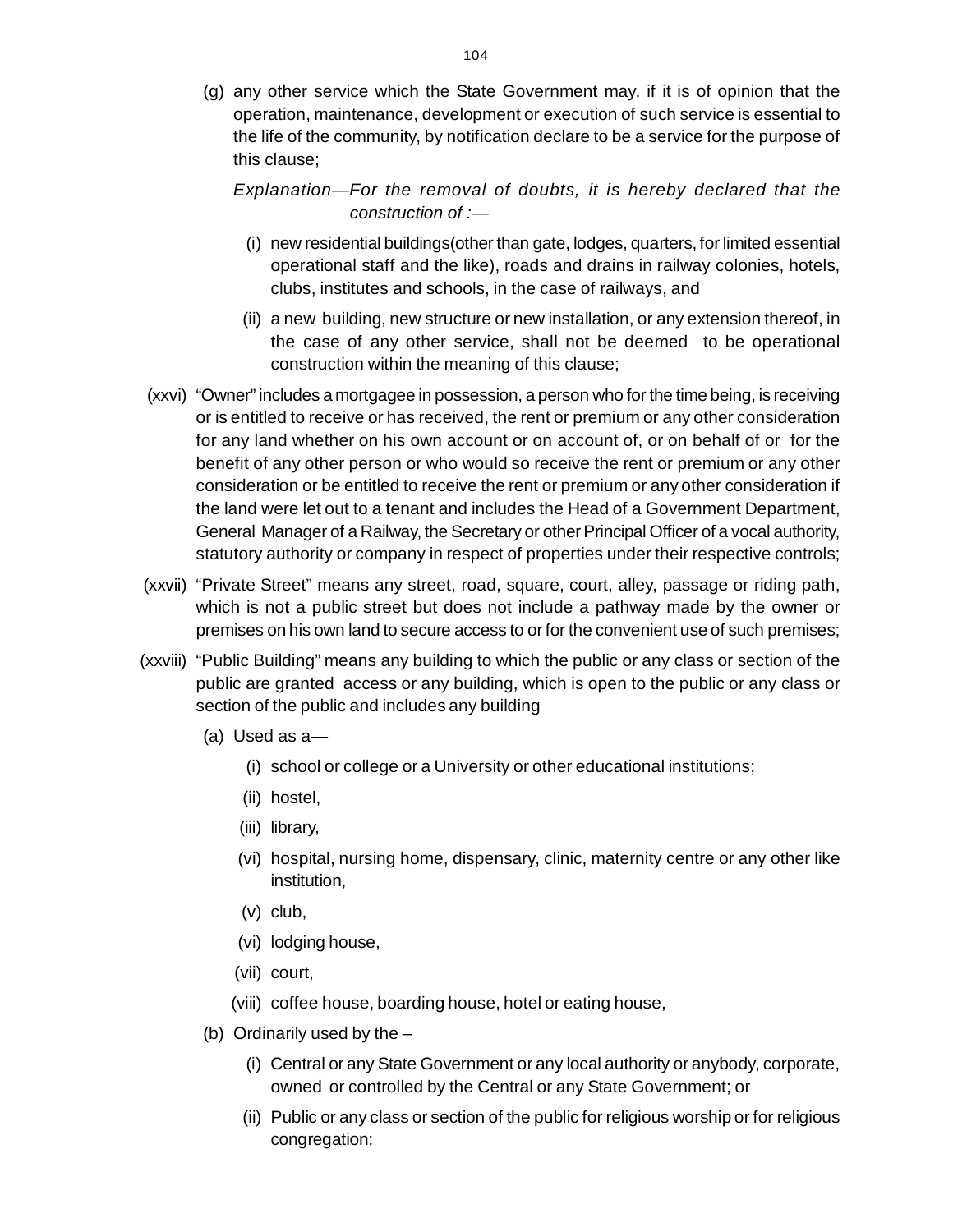- (xxix) "Public Open Space" means any land, whether enclosed or not, belonging to the Centra[l](http://www.docu-track.com/buy/) or any State Government or any local authority or anybody corporate owned or controlled by the Central or any State Government on which there is no building or of which not more than one twentieth part is covered with buildings and the whole or remainder of which is used for purpose of recreation or as open space;
- (xxx) "Public Place" means any place or building which is open to the use and enjoyment of public whether it is actually used or enjoyed by the public or not, and whether the entry is regulated by any entry fee or not;
- (xxxi) "Public Street" means any street, road, square, court, alley, passage or riding path over which the public have a right to way, whether a thoroughfare or not, and includes :-
	- (a) the roadway over any public bridge or causeway,
	- (b) the footway attached to any such street, public bridge or causeway, and

(c ) the drains attached to any such street , public bridge or causeway and the land, whether covered or not by any pavement, verandah or other structure, which lies on either side of the roadway up to the boundaries of the adjacent property whether that property is private property or property belonging to the Central or any State Government;

- (xxxii) "Railway" means a railway defined in the Indian Railway Act,1890 (Act 9 of 1890);
- (xxxiii) "Reconstituted Plot" means a plot which is in any way altered by the making of a town planning scheme;

# *Explanation—For the purposes of this clause" altered" includes the alteration of ownership of plot.*

- (xxxiv) "Regulation" means a regulation made under Section 124 and includes zoning and other regulations made as a part of a development plan;
- (xxxv) "Residence" includes the use for human habitation of any land or building or part thereof including gardens, grounds, garage, stables and out-houses, if any, appurtenant to such building and "residential' shall be construed accordingly;
- (xxxvi) "Rule" means a rule made under this Act by the State Government;
- (xxxvii) "Slum Area" means any predominantly residential area, where the dwellings which, by reasons of dilapidation, overcrowding, faulty arrangements or design, lack of ventilation, light or sanitary facilities or any combination of these factors, are detrimental to safety and health of the inhabitants or others and which is defined by development plan as a slum area;
- (xxxviii) "To correct" in relation to any building includes—
	- (a) any material alteration or enlargement of any building,
	- (b) the conversion by structural alteration of place for human habitation of any building not originally constructed for human habitation,
	- (c) the conversion into more than one place for human habitation of a building originally constructed as one such place,
	- (d) the conversion of two or more places of human habitation into a greater number of such places,
	- (e) such alterations of a building as affects an alteration of its drainage or sanitary arrangement or materially affects its security,
	- (f) the addition or any rooms, buildings, houses or other structures to any building, and
	- (g) the construction in a wall adjoining any street or land not belonging to the owner of the wall, or a door opening on to such street or land;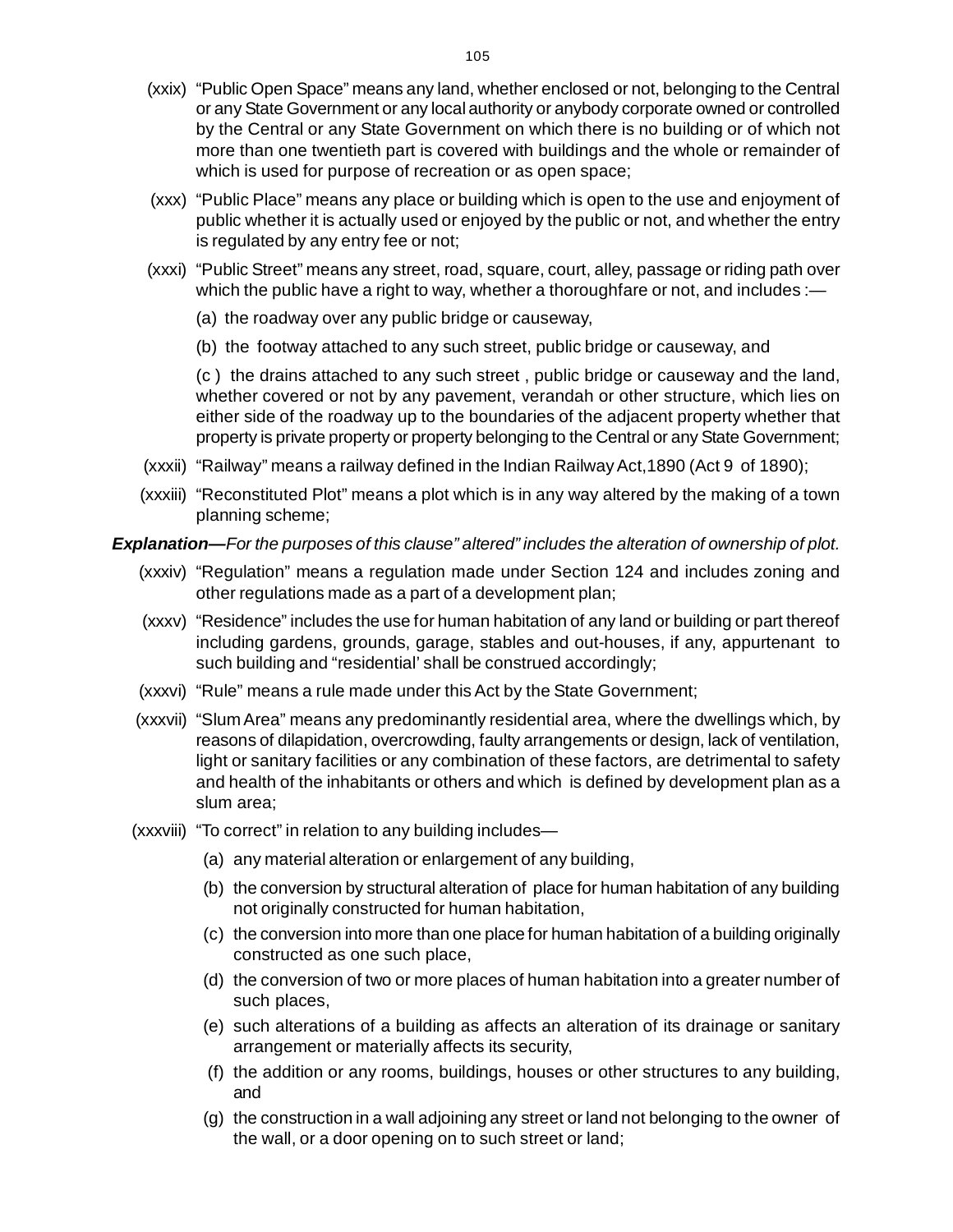- (xxxix) "Tribunal" means the Tribunal constituted under Section 87;
	- (xl) "Unauthorized Occupation" in relation to any premises means the occupation by an[y](http://www.docu-track.com/buy/) person of the premises belonging to the Authority , without any authority, for such occupation and includes the continuance of this occupation by any person of the premises after the Authority (whether by way of grant or any other mode of transfer under which he was allowed to occupy the premises) has expired or has been determined for any reasons whatsoever;
	- (xli) "Urban Local Body" means a Municipal Council or a Notified Area Council constituted under the Odisha Municipal Act, 1950 (Odisha Act, 23 of 1950);
	- (xlii) "Valuation Officer" means the Valuation Officer appointed under Section 33 of this Act;
	- (xlii) "Zone" means any one of the divisions into which a development area may be divided for the purpose of development under this Act;
	- (xliv) Words and expressions used in this Act but not defined shall have the same meaning as assigned to them in the Odisha Municipal Act,1950 (Odisha Act, 23 of 1950) as amended from time to time.

*ANNEXURE-III*

#### **EXTRACT FROM ODA RULES 1983**

#### **(1) Definitions :**

- (i) "Act" means the Odisha Development Authorities Act, 1982,
- (ii) "Architect Member" means Urban Designer or Architect-member appointed under clause (f) of sub-section (5) of Section 3;
- (iii) "Board" means the Board of Enquiry appointed under Rule 13;
- (iv) "Engineer Member" means the Engineer Member appointed under clause (C) of sub-section (5) of Section 3;
- (v) "Finance Member" means the Finance and Accounts member appointed under clause (d) of sub-section (5) of Section 3;
- (vi) "Form" means a Form appended to these rules;
- (vii) "Gazette" means the Official Gazette of the State of Odisha;
- (viii) "Member" means a member of the Authority;
- (ix) "Planning Member" means the Town and Regional Planning Member appointed under clause (e) of sub-section (5) of Section 3;
- (x) "Registered Contractor" means a contractor registered under Rule 67;
- (xi) "Section" means a section of the Act;
- (2) Words and expressions used, but not defined in these rules shall have the same meaning as respectively assigned to them in the Act.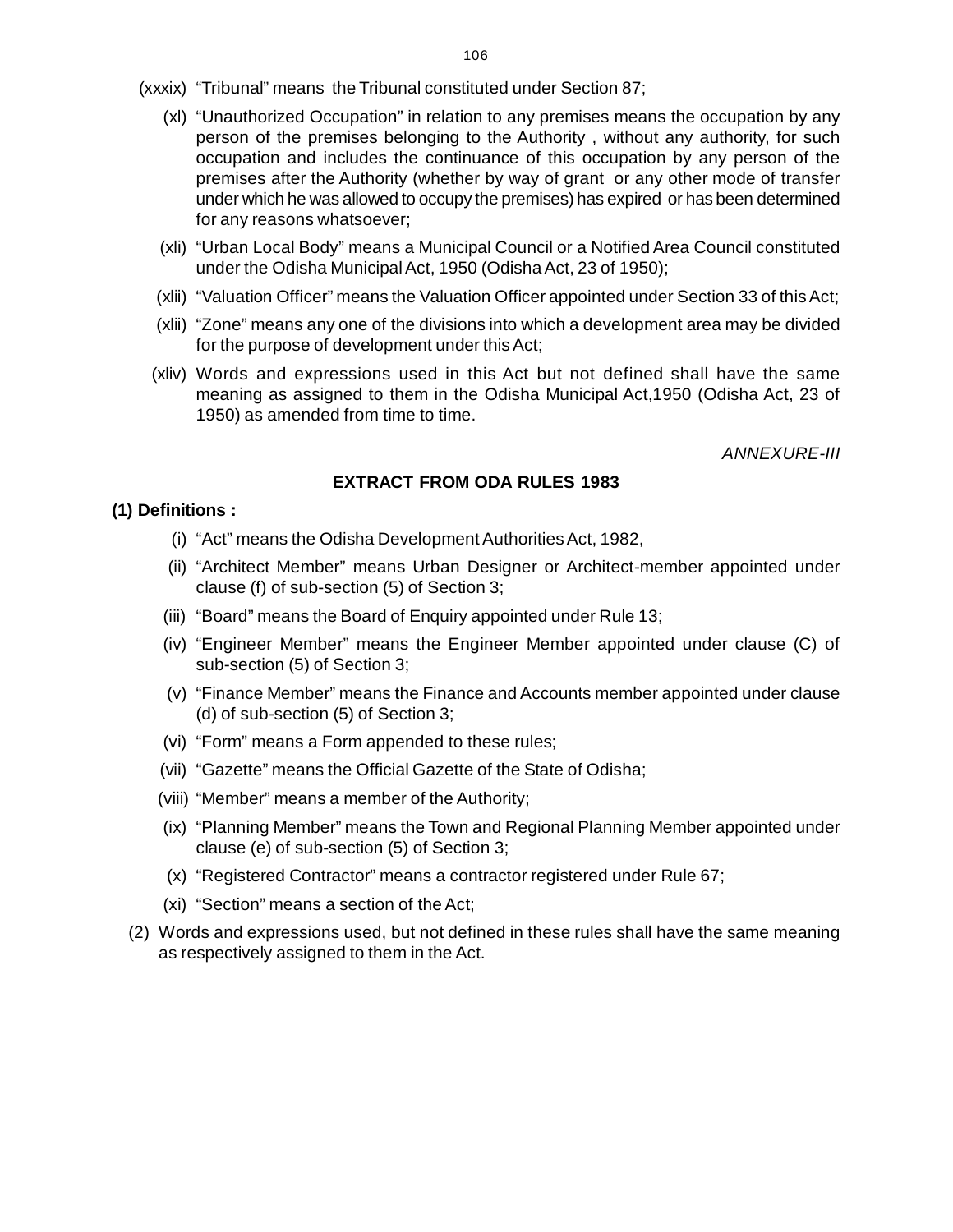#### **EXTRACT FROM NATIONAL BUILDING CODE OF INDIA, 2005**

#### 1. **Definitions**

**Accessory use**—Any use of the premises subordinate to the principal use and customarily incidental to the principal use

**Alteration**—A change from one type of occupancy to another, or a structural change, such as an addition to the area or height, or the removal of part of a building, or any change to the structure, such as the construction of cutting into or removal of any wall, partition, column, beam, joist, floor or other support, or a change to or closing of any required means of ingress or egress or a change to the fixtures or equipment.

**Approved**—Approved by the Authority having jurisdiction

**Building Height of**—The vertical distance measured, in the case of flat roofs from the average level of the ground around and contiguous to the building or as decided by the Authority to the terrace of last livable floor of the building adjacent to the external walls; and in the case of pitched roofs, upto the point where the external surface of the outer wall intersects the finished surface of the sloping roof, and in the case of gables facing the road, the midpoint between the eaves level and the ridge. Architectural features serving no other function except that of decoration shall be excluded for the purpose of measuring heights.

**Building line**—The line up to which the plinth of a building adjoining a street or an extension of a street or on a future street may lawfully extend. It includes the lines prescribed, if any, in any scheme. The building line may change from time to time as decided by the Authority.

**Conversion**—The change of occupancy or premises to any occupancy or use requiring additional occupancy permit.

**Drain**—A conduit or channel for the carriage or storm water, sewage, waste water or other water-borne wastes in a building drainage system.

**Drainage**—The removal of any liquid by a system constructed for the purpose.

**Occupancy or use group**—The principal occupancy for which a building or a part of a building is used or intended to be used; for the purpose of classification of a building according to occupancy, an occupancy shall be deemed to include the subsidiary occupancies which are contingent upon it.

**Occupier**—Occupier includes any person for the time being, paying or liable to pay rent or any portion of rent of the building in respect of which it is used, or compensation or premium on account of the occupation of such building and also a rent free tenant, but does not include a lodger, and the words 'occupy' and 'occupation' do not refer to the lodger. An owner living in or otherwise using his own building shall be deemed to be the occupier thereof.

**Operational construction/Installation**—A construction/ installation put up by Government Departments for operational purposes

**Owner**—Person or body having a legal interest in land and/or building thereon. This includes free holders, leaseholders or those holding a sub-lease which both bestows a legal right to occupation and gives rise to liabilities in respect of safety or building condition.

 In case of lease or sub-lease holders, as far as ownership with respect to the structure is concerned, the structure of a flat or structure on a plot belongs to the allottee/ lessee till the allotment/ lease subsists.

**Permit**—A permission or authorization in writing by the Authority to carry out work regulated by the code.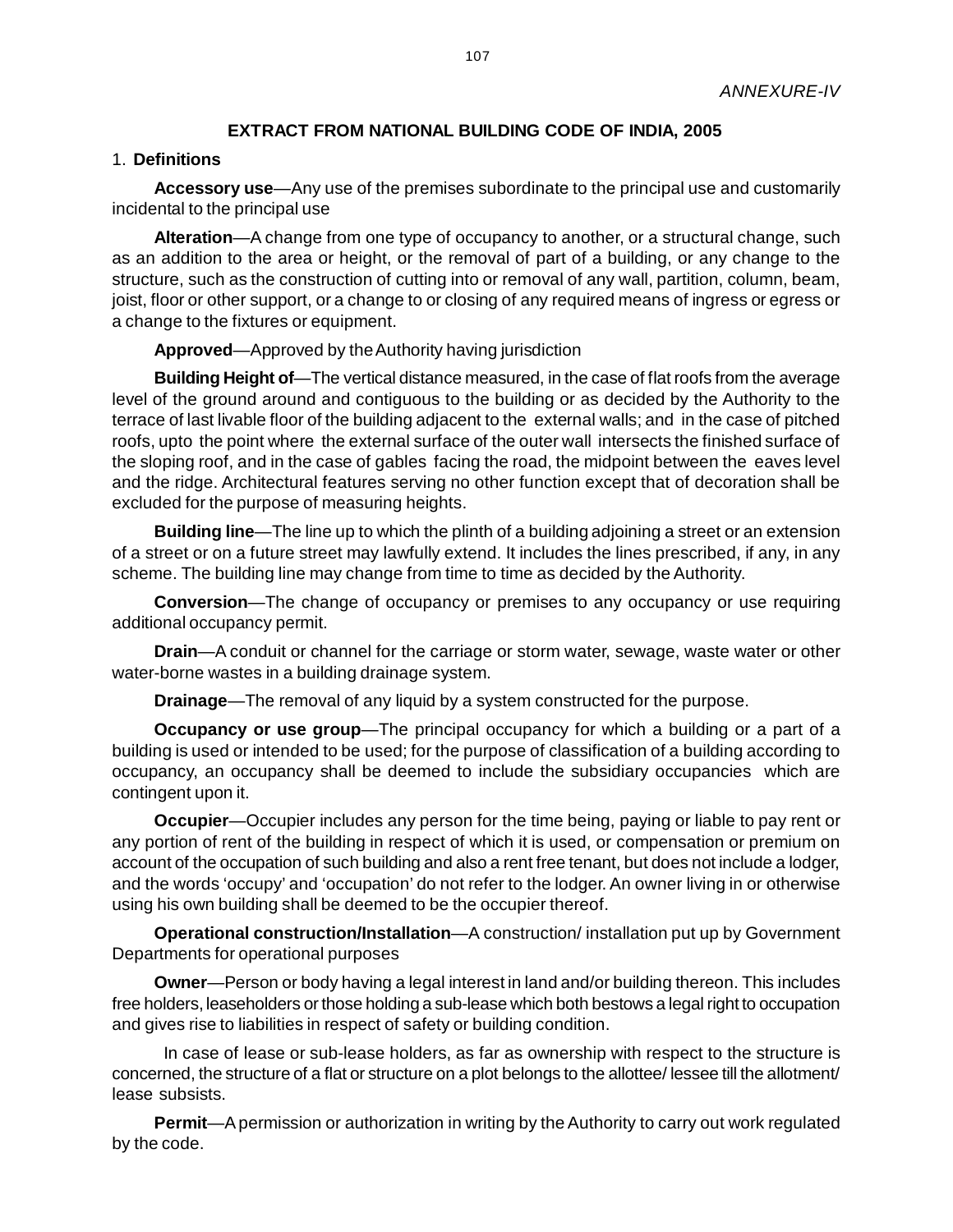**Registered Architect, Engineer, Structural Engineer, Supervisor, Town Planner[,](http://www.docu-track.com/buy/) [L](http://www.docu-track.com/buy/)andscape Architect, Urban Designer**—qualified architect, engineer, structural engineer, supervisor, town planner, landscape architect or urban designer who has been registered by the Authority or by the body governing such profession and constituted under a statute, as may be applicable. The registration requirements of these professionals shall be as given in Annexure–A. Notes—

- 1. Unless specified otherwise, the word 'engineer' shall mean 'civil engineer' or 'Architectural Engineer'.
- 2. The work 'licensing/licensed etc., if used by the Authority in the above context shall be deemed to mean 'registration/registered'/empanelment etc.
- 2.15 Road- See 2.25
- 2.16 Road line- See 2.27
- 2.17 Room Height—The vertical distance measured from the finished floor surface to the finished ceiling surface. Where a finished ceiling is not provided, the underside of the joists or beams or tie beams shall determine the upper point of measurement for determining the head room.
- 2.18 Sanctioned plan—The set of plans and specifications submitted in connection with a building or development and duly approved and sanctioned by the Authority.
- 2.19 Service road—A road/lane provided at the rear or side of a plot for service purposes.
- 2.20 Set-back line—A line usually parallel to the plot boundaries and laid down in each case by the Authority, beyond which nothing can be constructed towards the site boundaries.
- 2.21 Site (plot)—A parcel (piece) of land enclosed by definite boundaries
- 2.22 Street level or Grade—The officially established elevation or grade of the centre line of the street upon which a plot fronts and if there is no officially established grade, the existing grade of the street at its mid-point.
- 2.23 Street line—The line defining the side limits of a street
- 2.24 Unsafe-Building—Buildings which are structurally and constructionally unsafe or insanitary or not provided with adequate means of egress or which constitute a fire hazard or are otherwise dangerous to human life or which in relation to existing use constitute a hazard to safety or health or public welfare, by reason of inadequate maintenance, dilapidation or abandonment.

#### 2. **Regulations for Ventilation shaft**

For ventilating the spaces for water closets and bath rooms if not opening on to front, side, rear and interior open spaces, these shall open on the ventilation shaft, the size of which shall not be less than the values given below;

| Height of buildings<br>in Meter | Size of ventilation shaft<br>in Square Meter | Minimum dimension<br>of one side of the shaft<br>in Meter |
|---------------------------------|----------------------------------------------|-----------------------------------------------------------|
| Upto 10                         | 1.2                                          | 0.9                                                       |
| Upto 12                         | 2.8                                          | 1.2                                                       |
| Upto 18                         | 4.0                                          | 1.5                                                       |
| Upto 24                         | 5.4                                          | 1.8                                                       |
| Upto 30                         | 8.0                                          | 2.4                                                       |
| Above 30                        | 9.0                                          | 3.0                                                       |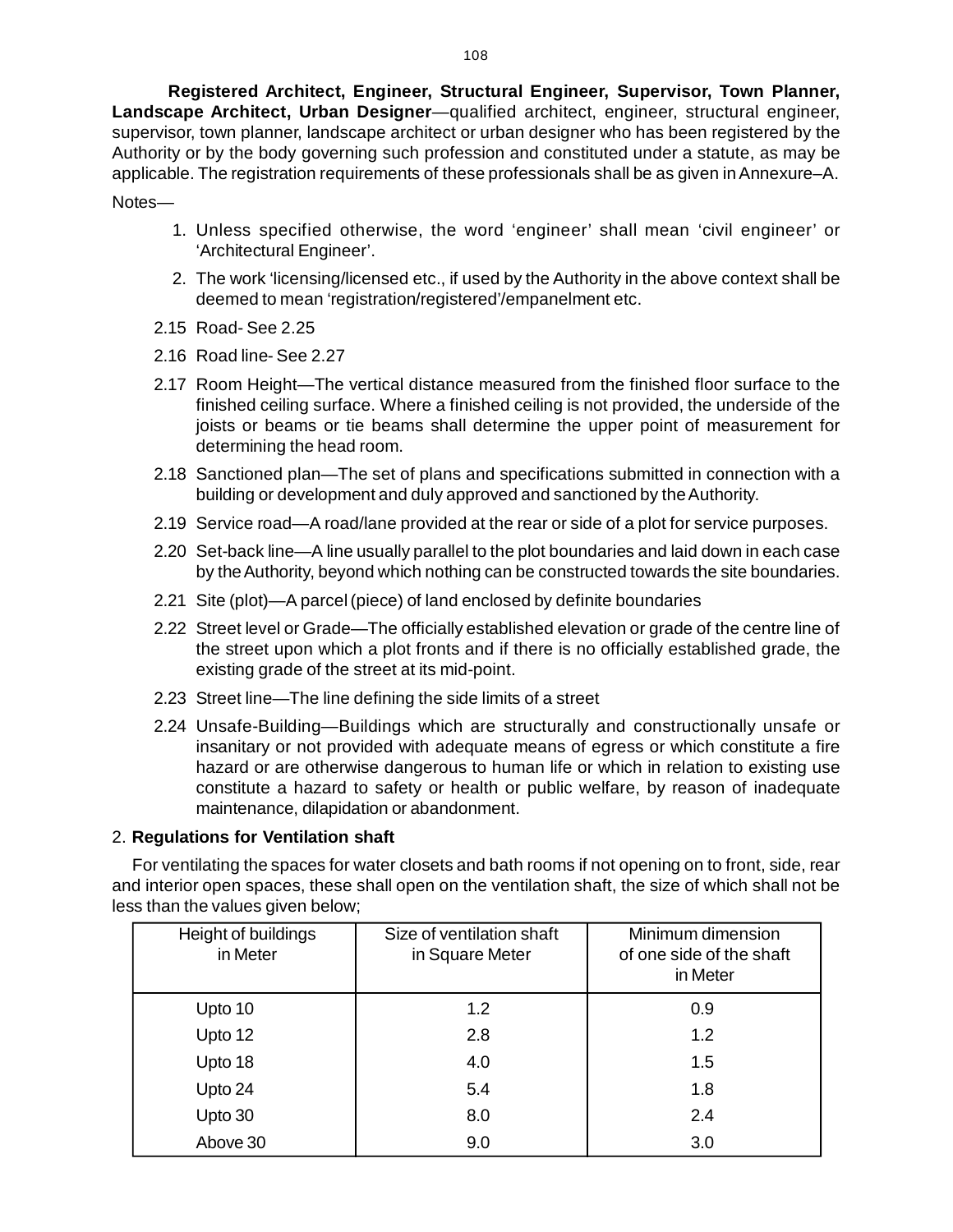#### [3](http://www.docu-track.com/buy/). **Regulations for Life Safety**

Every building shall be so constructed, equipped, maintained and operated as to avoid undu[e](http://www.docu-track.com/buy/) danger to the life and safety of the occupants from fire, smoke, fumes or panic during the time period necessary for escape.

For general exit requirements, occupant load , capacities of exits , arrangements of exits, number of exits, doorways, corridors and passage ways, internal stair case, external stair case, horizontal exits, fire towers, ramps, fire lifts, emergency and escape lighting, illumination of means of exit and fire detection and warning, the relevant provisions in Clause 4, Part-4 or NBC, 2005 shall be referred.

## 4. **Requirements of parts of Building**

Every parts of the building and other building related activities shall be planned and designed in accordance with the Clause 12, Part-3 of NBC, 2005.

### 5. **Fire Safety Requirements**

Building shall be so planned, designed and constructed so as to ensure fire safety and this shall be done in accordance with the Part-4, Fire and Life Safety of the National Building Code of India, 2005.

## 6. **Structural Design**

The structural design of any item of masonry, timber, plain and reinforced concrete and steel in a building shall be carried out in accordance with Part-6, Structural Design of NBC.

### 7**. Quality of Material and Workmanship**

All materials and workmanship shall be of good quality conforming generally to accepted standards of Public Works Department of Orissa, BIS Specifications and codes as included in Part-5 Building materials and Part-7 Constructional Practices and Safety of National Building Code of India, 2005.

## 8. **Building Services**

The Planning design and installation of electrical installations, air-conditioning and heating work, installation of lifts and escalators in a building shall be carried out in accordance with Part-8 (Building Services) of National Building Code of India, 2005.

#### **9. Water supply requirements**

The requirements of water supply in a building shall be accordance with the provision of National Building Code, 2005 as amended from time to time.

## **10. Structural Safety for Natural Hazard Protection**

For building more than three storeys (including ground floor) or more than 12.0 meter height and important facilities like water works, overhead tank, telephone exchange, bridges and culverts, electric substation, transmission towers, the requirements specified in the BIS Code and Guidelines and other documents shall be observed for structural safety and natural hazards protection of buildings.

#### **11. Civic Amenities**

In group housing, residential lay-outs and Integrated Townships, the civic amenities shall be provided as specified in Clause 5.5., Part-3 of National Building Code of India, 2005.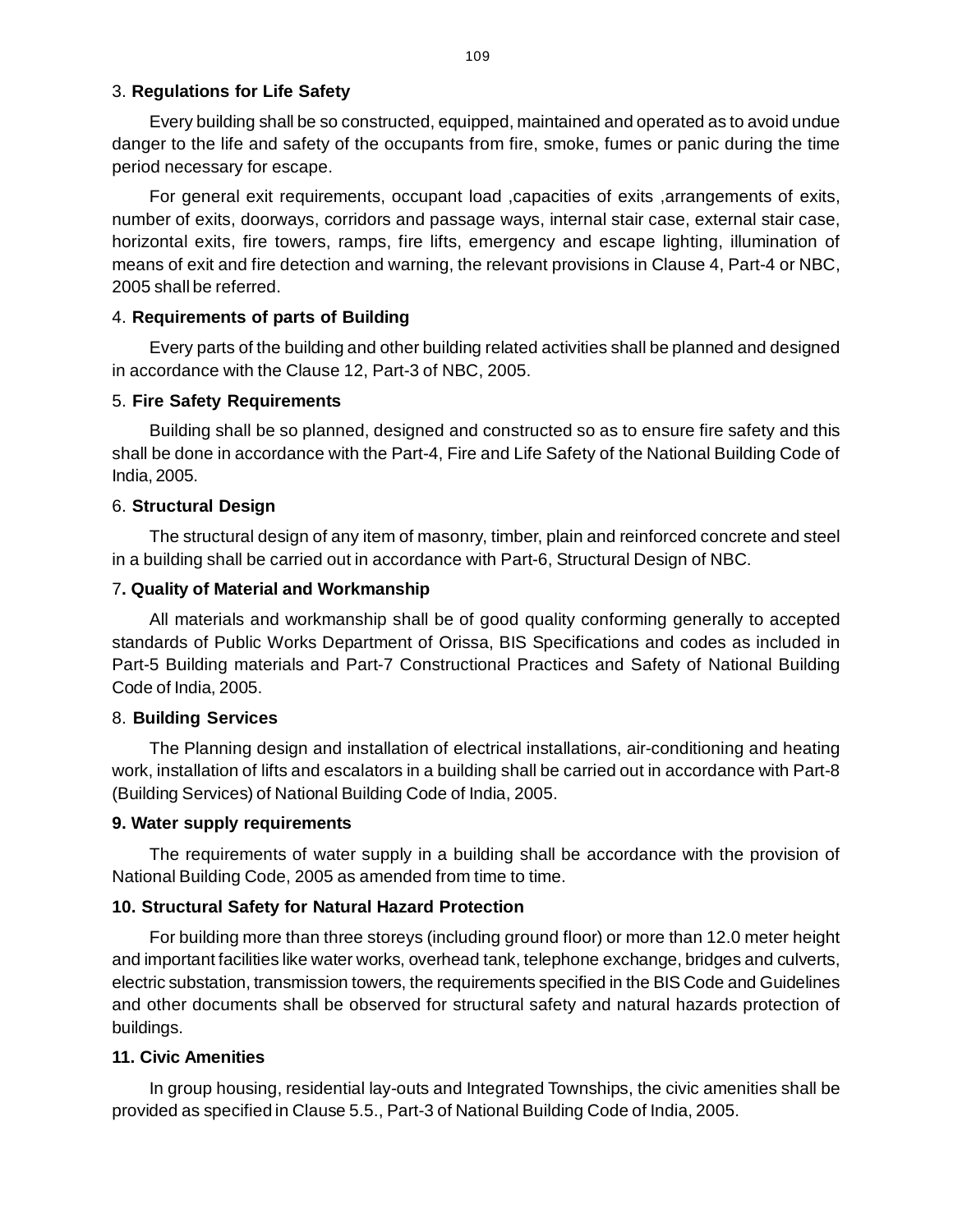# **STANDARDS FOR WATER, SANAITARY AND FIRE SAFETY REQUIRMENTS TABLE-1**

## **I. PER CAPITA WATER REQUIREMENT FOR VARIOUS OCCUPANCIES/USES**

| SI.<br>No.     | <b>Type of Occupancy</b>                                               | Consumption per<br>Capita per day (in It.) |
|----------------|------------------------------------------------------------------------|--------------------------------------------|
| $\mathbf{1}$   | <b>Residential</b>                                                     |                                            |
|                | (a) In living units                                                    | 135                                        |
|                | (b) Hotels with lodging accommodation (per bed)                        | 180                                        |
| $\overline{2}$ | Educational                                                            |                                            |
|                | (a) Day schools                                                        | 45                                         |
|                | (b) Boarding Schools                                                   | 135                                        |
| 3              | Institutional (Medical Hospitals)                                      |                                            |
|                | (a) No. of beds not exceeding 100                                      | 340                                        |
|                | (b) No. of beds exceeding 100                                          | 450                                        |
|                | (c) Medical quarters and hostels                                       | 135                                        |
| $\overline{4}$ | Assembly-Cinema theatres, auditoria, etc.<br>(per seat accommodation). | 15                                         |
| 5              | Government or semi public business                                     | 45                                         |
| 6              | Mercantile (Commercial)                                                |                                            |
|                | (a) Restaurants (per seat)                                             | 70                                         |
|                | (b) Other business building                                            | 45                                         |
| $\overline{7}$ | Industrial                                                             |                                            |
|                | (a) Factories where bath-rooms are to be provided                      | 45                                         |
|                | (b) Factories where bath-rooms are not to be provided                  | 30                                         |
| 8              | Storage (including Warehouses)                                         | 30                                         |
| 9              | Hazardous                                                              | 30                                         |
| 10             | Intermediate Rail Stations (excluding mail and express stops).         | 45 $(25)^*$                                |
| 11             | <b>Junction Station</b>                                                | 70 (45)*                                   |
| 12             | <b>Terminal Stations</b>                                               | 45                                         |
| 13             | <b>International and Domestic Airports</b>                             | 70                                         |

\* The values in parenthesis are for such stations, where bathing facilities are not provided.

*NOTE—The number of persons for Sl. No. 10 to 13 shall be determined by the average number of passenger handled by the station daily with due consideration given to the use the facilities.*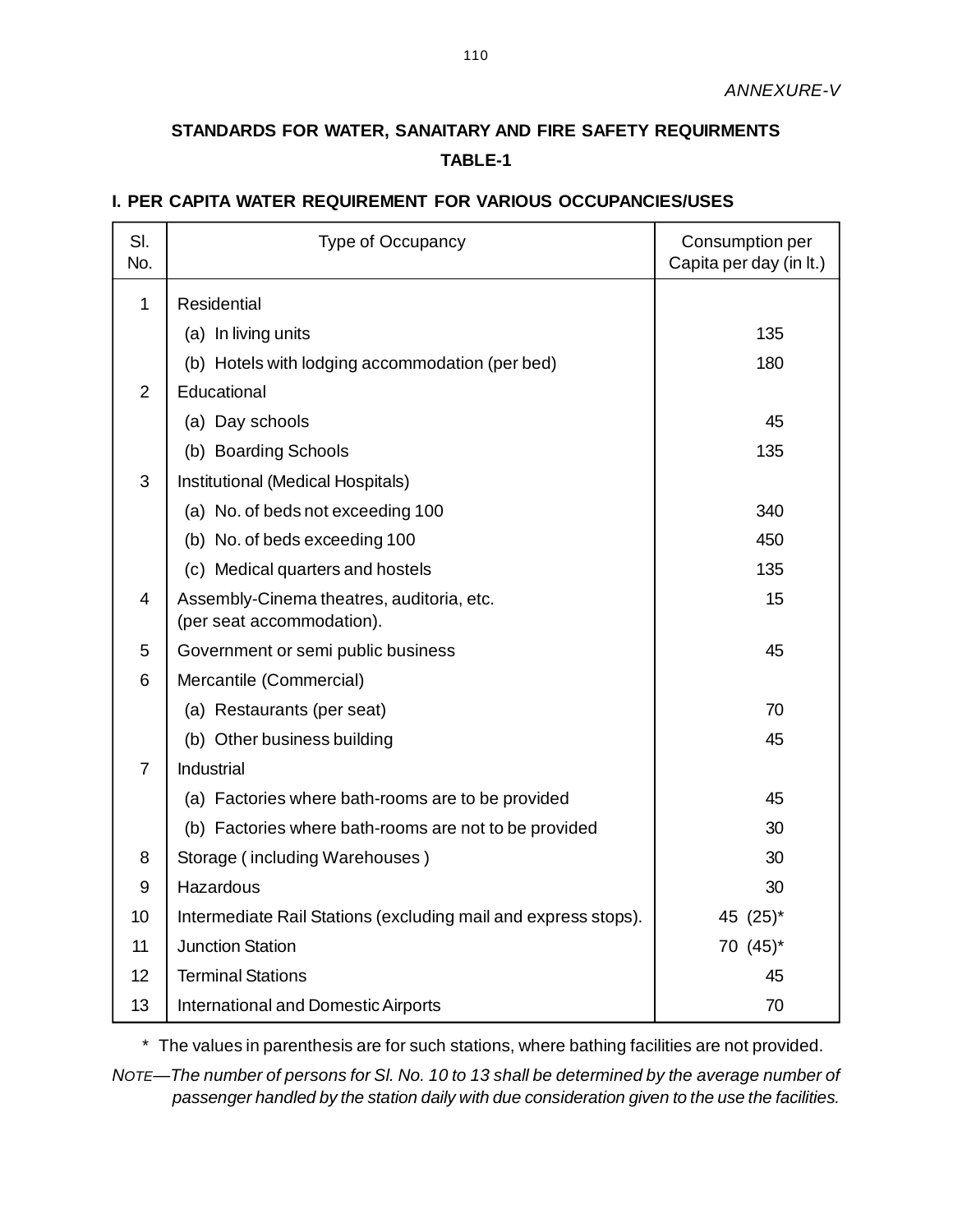#### FLUSHING STORAGE CAPACITIES

| SI.<br>No. | <b>Classification of Building</b>                                               | <b>Storage Capacity</b>                                                        |
|------------|---------------------------------------------------------------------------------|--------------------------------------------------------------------------------|
| 1.         | For tenements having common<br>conveniences.                                    | 900 lt. net per<br>w.c. seat.                                                  |
| 2.         | For residential premises other than<br>tenements having common<br>conveniences. | 270 It. net for one w.c. seat<br>each and 180 lt. for each<br>additional seat. |
| 3.         | For factories and workshops                                                     | 900 lt. per w.c. seat and<br>180 lt. per urinal.                               |
| 4.         | For cinemas, public assembly hall, etc.                                         | 900 It. per w.c. seat and<br>350 lt. per urinal.                               |

## **TABLE-3**

## DOMESTIC STORAGE CAPACITIES

| SI.<br>No.                               | No. of Floors                                            | <b>Storage Capacity</b>    | <b>REMARKS</b>                                |  |
|------------------------------------------|----------------------------------------------------------|----------------------------|-----------------------------------------------|--|
|                                          | For premise occupied tenements with common conveniences: |                            |                                               |  |
| 1.                                       | Ground floor                                             | Nil                        | Provided down take<br>fittings are installed. |  |
| 2.                                       | Floors 2, 3, 4, 5<br>and upper floors.                   | 500 litre per<br>tenement. |                                               |  |
| For premises occupied as flats or blocks |                                                          |                            |                                               |  |
| 1 <sub>1</sub>                           | Ground floor                                             | Nil                        | Provided down take<br>fittings are installed. |  |
| 2.                                       | Floors 2, 3, 4, 5<br>and upper floors.                   | 500 litre per<br>tenement. |                                               |  |

- *NOTE 1. If the premises are situated at a place higher than the road level in front of the premises, storage at ground level shall be provided on the same lines as on other floors.*
	- *2. The above storage may be permitted to be installed provided that the total domestic storage calculated on the above basis is not less than the storage calculated on the number of down take fittings according to scale given below:*

| Down take taps | 70 lt. each    |
|----------------|----------------|
| <b>Showers</b> | 135 lt. each   |
| Bathtubs       | $200$ It. each |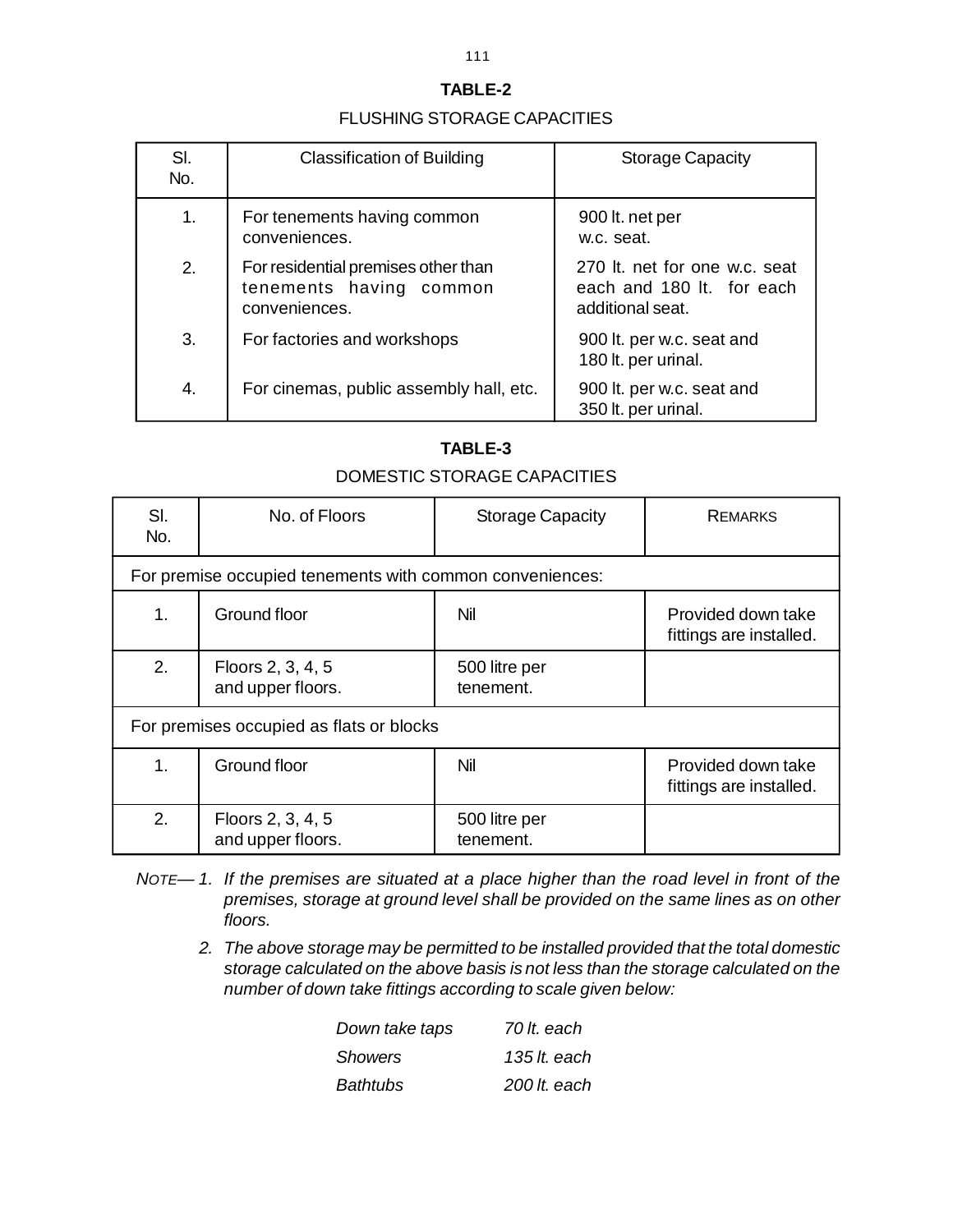## **SANITATION REQUIREMENTS FOR VARIOUS OCCUPANCIES**

#### **TABLE-4**

## SHOPS AND COMMERCIAL OFFICES

| SI.<br>No. | <b>Sanitary Unit/Fittings</b> | For Personnel                                                                                                                                                                 |
|------------|-------------------------------|-------------------------------------------------------------------------------------------------------------------------------------------------------------------------------|
| 1.         | Water closet                  | One for every 25 persons or part thereof<br>exceeding 15 (including employees and<br>customers). For female personnel 1 for every<br>15 persons or part thereof exceeding 10. |
| 2.         | Drinking Water Fountain       | One for every 100 person with a minimum of one<br>on each floor.                                                                                                              |
| 3.         | Wash Basin                    | One for every 25 persons or part thereof.                                                                                                                                     |
| 4.         | Urinals                       | Same as SI. No. 3 of Table 27.                                                                                                                                                |
| 5.         | Cleaners' Sink                | One per floor minimum, preferably in or adjacent<br>to sanitary rooms.                                                                                                        |

*NOTE—Number of customers for the purpose of the above calculation shall be the average number of persons in the premises for a time interval of one hour during the peak period. For male-female calculation a ratio of 1: 1 may be assumed.*

|     | SANITARY REQUIREMENTS FOR HOTELS |                                                                                                                           |                                                                                                               |                                                                                                                                        |  |
|-----|----------------------------------|---------------------------------------------------------------------------------------------------------------------------|---------------------------------------------------------------------------------------------------------------|----------------------------------------------------------------------------------------------------------------------------------------|--|
| SI. | Sanitary Unit                    | <b>For Residential</b>                                                                                                    | For non residential Staff                                                                                     |                                                                                                                                        |  |
| No. |                                  | staff                                                                                                                     | For male                                                                                                      | For female                                                                                                                             |  |
| 1.  | Water Closet (W.C.)              | One per 8<br>Persons omitting<br>occupants of the<br>attached water<br>closet minimum of<br>2 if both sexes are<br>lodged | 1 for 1-15 persons<br>2 for 16-35 persons<br>3 for 36-65 persons<br>4 for 66-100 persons                      | 1 for 1-12 persons<br>2 for 13-25 persons<br>3 for 26-40 persons<br>4 for 41-57 persons<br>5 for 58-77 persons<br>6 for 78-100 persons |  |
| 2.  | <b>Ablution Taps</b>             | One in each W.C                                                                                                           | One in each W.C                                                                                               | One in each W.C.                                                                                                                       |  |
| 3.  | Urinals                          | Nil                                                                                                                       | Nil upto 6 persons<br>1for 7-20 persons<br>2 for 21-45 persons<br>3 for 40-70 persons<br>4 for 71-100 persons | Nil                                                                                                                                    |  |
| 4.  | <b>Wash Basins</b>               | One per 10<br>persons omitting each<br>basin installed in<br>the room/suite                                               | 1 for 15 persons<br>2 for 16-35 persons<br>3 for 36-65 persons<br>4 for 66-100 persons                        | 1 for 1-12<br>2 for 13-25<br>3 for 26-40<br>4 for 41-57<br>5 for 58-77<br>6 for 78-100                                                 |  |
| 5.  | <b>Baths</b>                     | One per 10<br>persons omitting<br>occupants of room<br>with bath in suite                                                 | Nil                                                                                                           | Nil                                                                                                                                    |  |
| 6.  | <b>Slop Sinks</b>                | One per 30 Bed<br>rooms (one per<br>floor minimum)                                                                        | Nil                                                                                                           | Nil                                                                                                                                    |  |
| 7.  | <b>Kitchen Sink</b>              | One in each Kitchen                                                                                                       | One in each Kitchen                                                                                           | One in each Kitchen                                                                                                                    |  |

### **TABLE-5** SANITARY REQUIREMENTS FOR HOTELS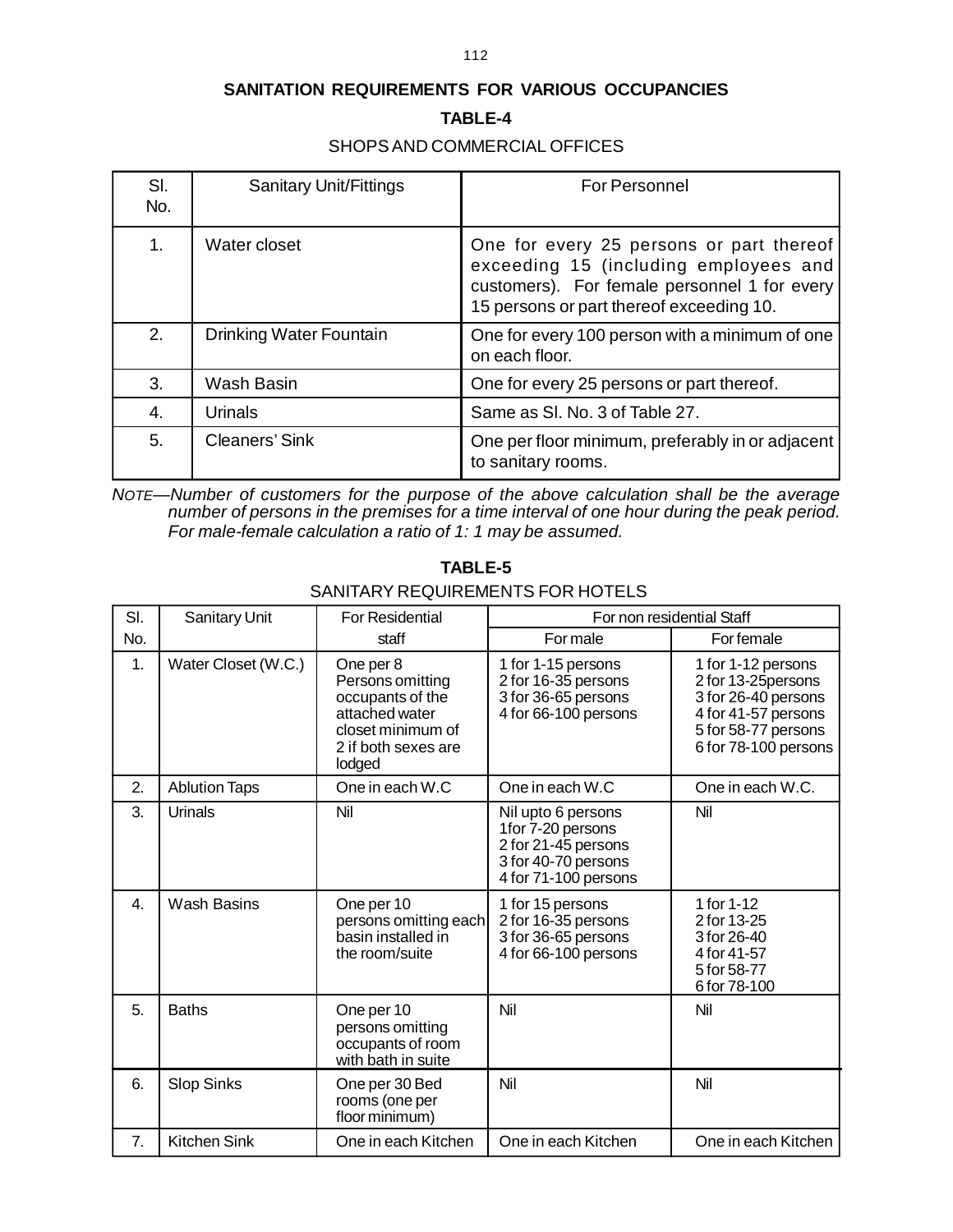#### FOR PUBLIC REST ROOMS

| SI.<br>No. | <b>Sanitary Unit</b> | For Male                                                                                                             | For Female                                                                                                       |
|------------|----------------------|----------------------------------------------------------------------------------------------------------------------|------------------------------------------------------------------------------------------------------------------|
| 1.         | <b>Water Closet</b>  | One per 100 persons up to 400<br>persons; for over 400 add at the<br>rate of one per 250 persons or<br>part thereof. | Two for 10 persons up to 200<br>persons; over 200 add at the<br>rate of one per 100 persons or<br>part thereof.  |
| 2.         | <b>Ablution Taps</b> | One in each W.C.                                                                                                     | One in each W.C.                                                                                                 |
| 3.         | Urinals              | One for 50 persons or part<br>thereof.                                                                               | Nil, up to 6 persons<br>1 for 7-20 persons<br>2 for 21-45 persons<br>3 for 46-70 persons<br>4 for 71-100 persons |
| 4.         | Wash Basins          | One per W.C. and urinal<br>provided                                                                                  | One per W.C.                                                                                                     |
| 5.         | <b>Baths</b>         |                                                                                                                      |                                                                                                                  |
| 6.         | <b>Slop Sinks</b>    |                                                                                                                      |                                                                                                                  |
| 7.         | Kitchen Sink         | One in each Kitchen                                                                                                  | One in each Kitchen                                                                                              |

*NOTE—(i) It may be assumed that the two-thirds of the number are males and one-third females.*

*(ii) One water tap with drainage arrangements shall be provided for every 50 persons or part thereof in the vicinity of water closet and urinals.*

|     | SANITATION REQUIREMENTS FOR EDUCATIONAL OCCUPANCY |                                                  |                                               |                                                  |                                               |
|-----|---------------------------------------------------|--------------------------------------------------|-----------------------------------------------|--------------------------------------------------|-----------------------------------------------|
| SI. | Sanitary Unit                                     |                                                  | <b>Boarding Institution</b>                   | <b>Other Educational Institution</b>             |                                               |
| No. |                                                   | For Boys                                         | <b>For Girls</b>                              | For Boys                                         | <b>For Girls</b>                              |
| 1.  | Water Closet (W.C.)                               | One for<br>every 8<br>pupils or<br>part thereof  | One for every 6<br>pupils or part<br>thereof  | One for 40<br>pupils or part<br>thereof          | One for every<br>25 pupils or<br>thereof      |
| 2.  | <b>Ablution Taps</b>                              | One in each<br>W.C.                              | One in each<br>W.C.                           | One in each<br>W.C.                              | One in each<br>W.C.                           |
| 3.  | Urinals                                           | One per<br>every 25<br>pupils or<br>part thereof | . .                                           | One per<br>every 20<br>pupils or part<br>thereof |                                               |
| 4.  | Wash Basins                                       | One for<br>every 8<br>pupils or<br>part thereof  | One for every 6<br>pupils or part<br>thereof  | One for 40<br>pupils or part<br>thereof          | One for every<br>40 pupils or part<br>thereof |
| 5.  | <b>Baths</b>                                      | One for<br>every 8<br>pupils or<br>part thereof  | One for every 6<br>pupils or part<br>thereof  | One for 40<br>pupils or part<br>thereof          | One for every<br>25 pupils or part<br>thereof |
| 6.  | Drinking Water<br>Fountains                       | One for<br>every 50<br>pupils or<br>part thereof | One for every<br>50 pupils or part<br>thereof | One for<br>every 50<br>pupils or part<br>thereof | One for every<br>50 pupils or part<br>thereof |
| 7.  | <b>Cleaners Sink</b>                              | One per<br>Floor<br>minimum                      | One per Floor<br>minimum                      | One per<br>Floor<br>minimum                      | One per Floor<br>minimum                      |

### **TABLE-7**

## SANITATION REQUIREMENTS FOR EDUCATIONAL OCCUPANCY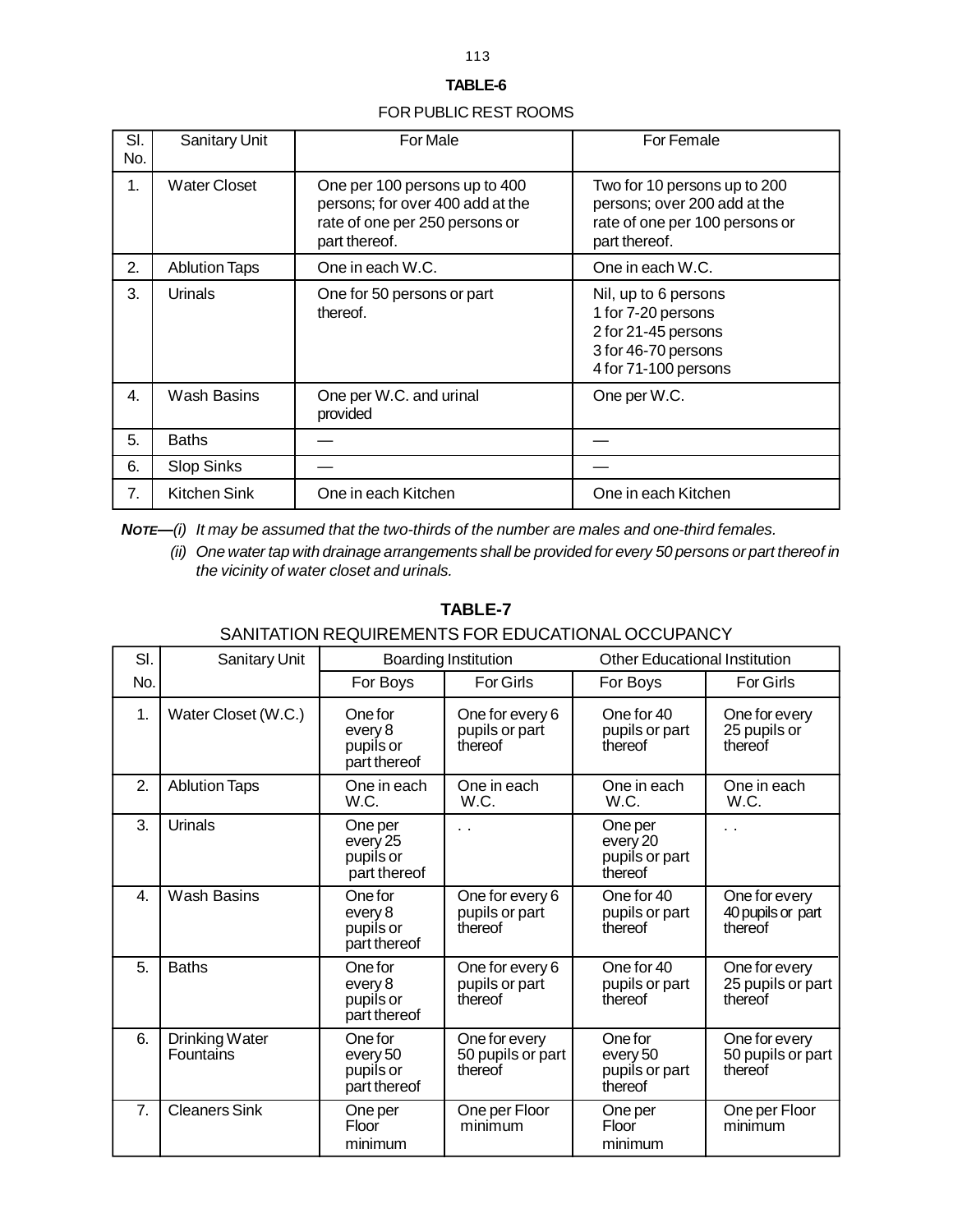## SANITATION REQUIRMENTS FOR NURSERY SCHOOLS

| SI.<br>No. | <b>Sanitary Unit</b>                       | Requirement                     |
|------------|--------------------------------------------|---------------------------------|
| 1.         | <b>Water Closet</b><br>thereof             | One for every 15 pupils or part |
| 2.         | <b>Ablution Taps</b>                       | One in each W.C.                |
| 3.         | Urinals                                    |                                 |
| 4.         | <b>Wash Basins</b><br>thereof              | One for every 15 pupils or part |
| 5.         | <b>Baths</b>                               | One bath sink per 40 pupils     |
| 6.         | <b>Drinking Water Fountains</b><br>thereof | One for every 50 pupils or part |
| 7.         | <b>Cleaners Sink</b>                       |                                 |

*NOTE—1. One water tap with draining arrangements shall be provided for every 50 persons or part thereof, in the vicinity of water closets and urinal.*

*2. For teaching staff, the schedule of sanitary units to be provided shall be the same as in case of office buildings (Table 27).*

## **TABLE-9**

#### SANITATION REQUIREMENTS FOR INSTITUTIONAL (MEDICAL) OCCUPANCY-HOSPITAL

| SI.<br>No.  | Sanitary Unit                                                         | Hospitals With<br>indoor Patient Ward                                            | Hospitals With outdoor Patient Wards             |                                                  |
|-------------|-----------------------------------------------------------------------|----------------------------------------------------------------------------------|--------------------------------------------------|--------------------------------------------------|
|             |                                                                       | For Males &<br>Females                                                           | For Males                                        | For Females                                      |
| $\mathbf 1$ | <b>Water Closet</b><br>(W.C.)                                         | One for every 6<br>beds or part thereof.                                         | One for every<br>100 persons or<br>part thereof. | Two for every<br>100 persons<br>part thereof.    |
| 2.          | Ablution taps                                                         | One in each W.C.                                                                 | One in each W.C.                                 | One in each W.C.                                 |
| 3.          | <b>Wash Basins</b>                                                    | Two upto 30 bed;<br>add one for every<br>additional 30 beds;<br>or part thereof. | One for every<br>100 persons or<br>part thereof. | One for every 100<br>persons or<br>part thereof. |
| 4.          | <b>Baths with</b><br>Shower                                           | One bath with<br>shower for every 8<br>beds or part thereof.                     |                                                  |                                                  |
| 5.          | Bed pan<br>washing sink                                               | One for each ward                                                                |                                                  |                                                  |
| 6.          | <b>Cleaner's Sinks</b>                                                | One for each ward                                                                | One per floor<br>minimum.                        | One per floor<br>minimum.                        |
| 7.          | Kitchen<br>sinks & dish<br>Washers<br>(where Kitchen is<br>provided). | One for each ward                                                                |                                                  |                                                  |
| 8.          | Urinals                                                               |                                                                                  | One for every<br>50 persons or<br>part thereof.  |                                                  |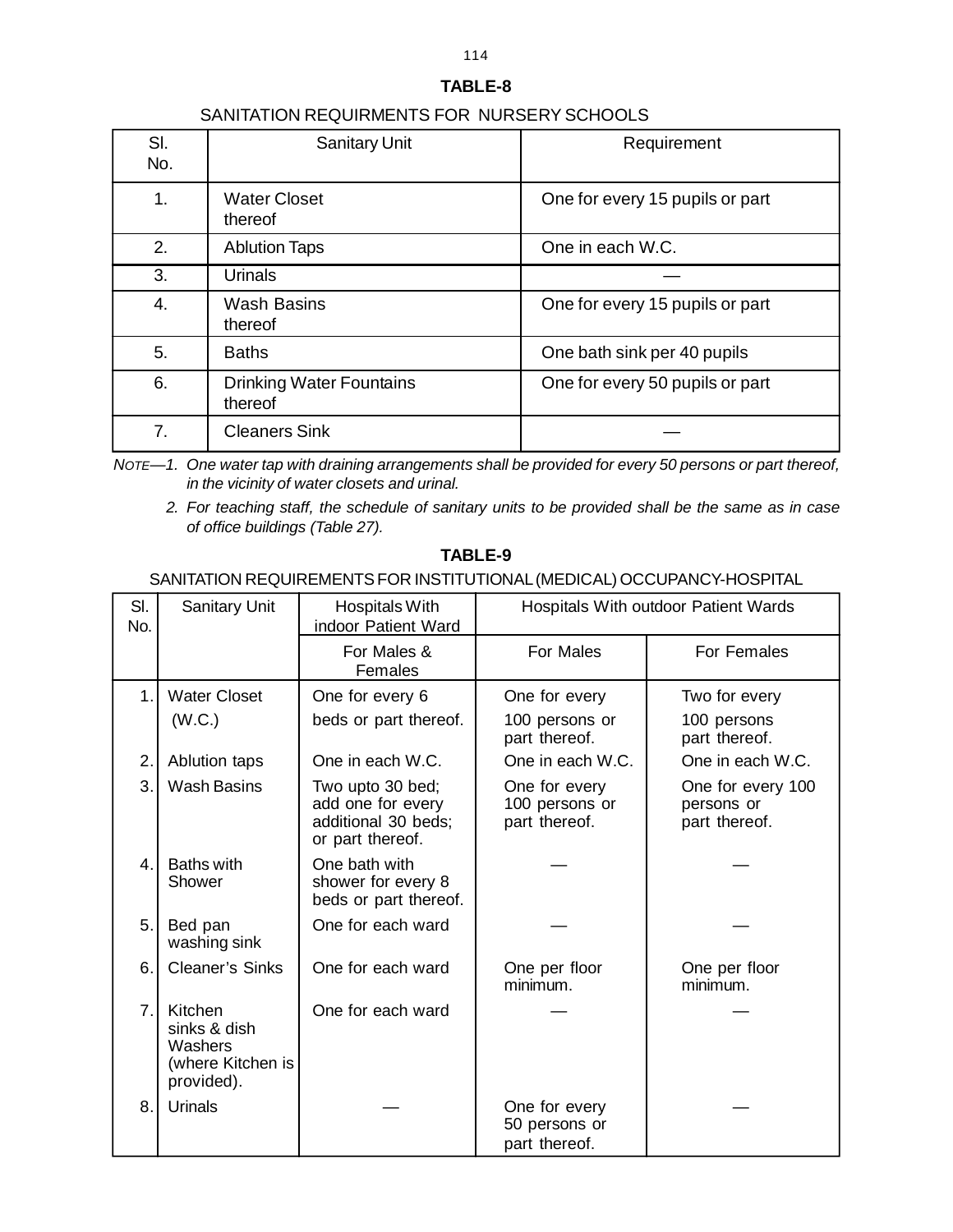## SANITATION REQUIREMENTS FOR ADMINISTRATIVE BUILDINGS

| SI.<br>No. | <b>Sanitary Unit</b>                                            | <b>For Males</b>                                                                                                                                                                                                           | For Females                                     |
|------------|-----------------------------------------------------------------|----------------------------------------------------------------------------------------------------------------------------------------------------------------------------------------------------------------------------|-------------------------------------------------|
| 1.         | Water Closet (W.C.)                                             | One for every 25<br>persons or part<br>thereof.                                                                                                                                                                            | One for every 15<br>persons or part<br>thereof. |
| 2.         | <b>Ablution Taps</b>                                            | One in each W.C.                                                                                                                                                                                                           | One in each W.C.                                |
| 3.         | <b>Wash Basins</b>                                              | One for every 25<br>persons or part<br>thereof.                                                                                                                                                                            | One for every 25<br>persons or part<br>thereof. |
| 4.         | <b>Baths with Shower</b>                                        | One on each floor                                                                                                                                                                                                          | One on each floor                               |
| 5.         | Bed pan washing sink                                            |                                                                                                                                                                                                                            |                                                 |
| 6.         | <b>Cleaner's Sink</b>                                           | One per floor minimum                                                                                                                                                                                                      | One per floor minimum                           |
| 7.         | Kitchen sinks & dish<br>Washers (where<br>Kitchen is provided). | One for each floor                                                                                                                                                                                                         | One for each floor                              |
| 8.         | <b>Urinals</b>                                                  | Nil upto 6 persons<br>1 for 7-20 persons<br>2 for 21-45 persons<br>3 for 46-70 persons<br>4 for 71-100 persons<br>From 101 to 200<br>persons add at the<br>rate of 3%; for over<br>200 persons add at<br>the rate of 2.5%. |                                                 |

## **TABLE-11**

## SANITATION REQUIREMENTS FOR INSTITUTIONAL (MEDICAL) OCCUPANCY

## (STAFF QUARTERS AND HOSTELS**)**

| SI. | <b>Sanitary Unit</b>  | Doctor's Dormitories                           |                                                | <b>Nurses Hostel</b>                           |
|-----|-----------------------|------------------------------------------------|------------------------------------------------|------------------------------------------------|
| No. |                       | For Male Staff                                 | For Female staff                               |                                                |
| 1.  | <b>Water Closet</b>   | One for 4<br>persons.                          | One for 4<br>persons.                          | One for 4 persons<br>or part thereof.          |
| 2.  | <b>Ablution Taps</b>  | One in each W.C.                               | One in each W.C.                               | One in each W.C.                               |
| 3.  | <b>Wash Basins</b>    | One for every<br>8 persons or part<br>thereof. | One for every<br>8 persons or part<br>thereof. | One for every<br>8 persons or part<br>thereof. |
| 4.  | Bath (with<br>shower) | One for every<br>4 persons or part<br>thereof. | One for every<br>4 persons or part<br>thereof. | One for every<br>4 persons or part<br>thereof. |
| 5.  | <b>Cleaner's Sink</b> | One per floor<br>minimum.                      | One per floor<br>minimum.                      | One per floor<br>minimum.                      |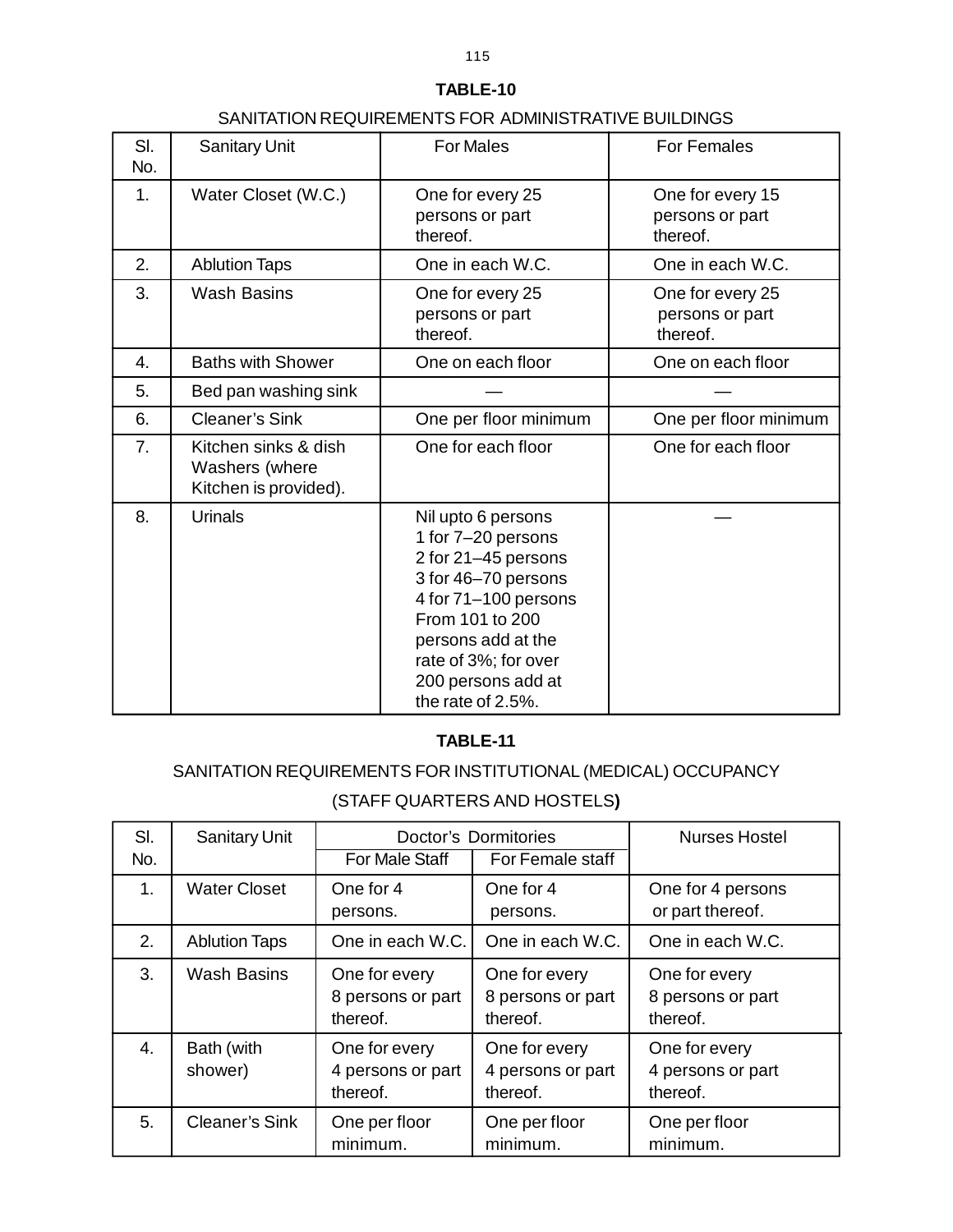## SANITATION REQUIREMENTS FOR GOVERNMENT AND PUBLIC BUSINESS OCCUPANCY AND OFFICES

| SI.<br>No.     | <b>Sanitary Unit</b>        | <b>For Male Personnel</b>                                                    | <b>For Female Personnel</b>            |
|----------------|-----------------------------|------------------------------------------------------------------------------|----------------------------------------|
| 1.             | Water Closet (W.C.)         | One for 25 persons or<br>part thereof.                                       | One for 15 persons or<br>part thereof. |
| 2.             | <b>Ablution taps</b>        | One in each W.C.                                                             | One in each W.C.                       |
| 3.             | Urinals                     |                                                                              |                                        |
| 4.             | <b>Wash Basins</b>          | One for every<br>25 persons or part thereof.                                 | One for 15 persons or<br>part thereof. |
| 5.             | Drinking water<br>fountains | One for every<br>100 persons with a<br>minimum of one on<br>each floor.      |                                        |
| 6.             | <b>Baths</b>                | Preferably one on each<br>floor.                                             | Preferably one on each<br>floor.       |
| 7 <sub>1</sub> | <b>Cleaner's Sinks</b>      | One per floor<br>minimum; preferably in<br>or adjacent to sanitary<br>rooms. |                                        |

*NOTE—One water tap with drainage arrangements shall be provided for every 50 persons or part thereof in the vicinity of water closet and urinals.*

## **TABLE-13**

## SANITATION REQUIREMENTS FOR RESIDENCES

| SI. No. | <b>Sanitary Unit</b>              | Dwelling with<br>individual<br>conveniences | Dwelling without individual<br>conveniences          |
|---------|-----------------------------------|---------------------------------------------|------------------------------------------------------|
| 1.      | <b>Bath Room</b>                  | One provided with<br>water tap.             | One for every two tenement                           |
| 2.      | <b>Water Closet</b><br>(W.C.).    | One                                         | One for every two tenement                           |
| 3.      | Sink (or Nahani)<br>in the Floor. | One                                         |                                                      |
| 4.      | Water Tap                         | One                                         | One with drainage arrangement<br>in each tenement.   |
|         |                                   |                                             | One in common bath rooms and<br>common water closet. |

*NOTE—Where only one water closet is provided in a dwelling, the bath and water closet shall be separately accommodated.*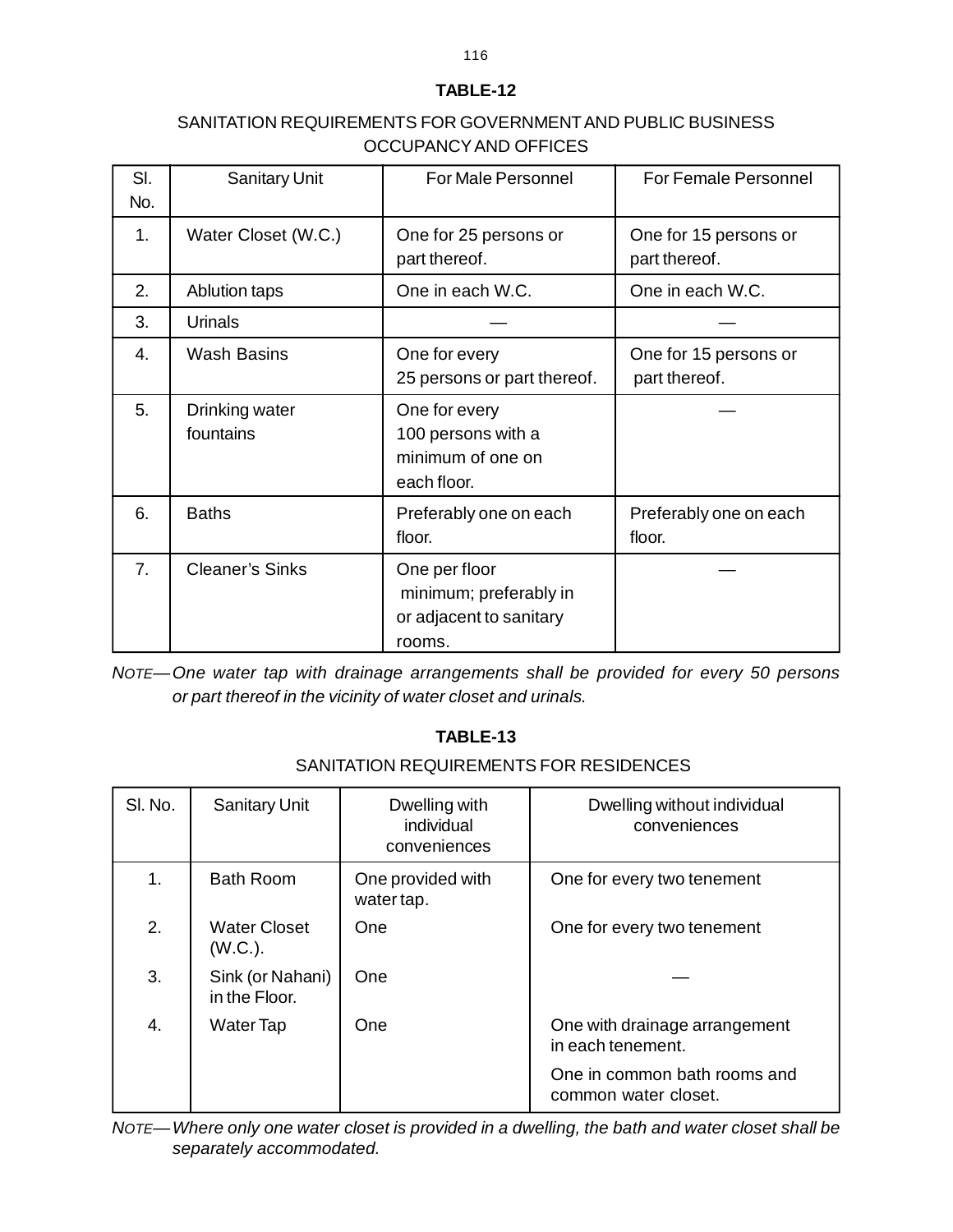## SANITATION REQUIREMENTS FOR ASSEMBLY OCCUPANCY BUILDINGS (CINEMA, THEATERS, AUDITORIA. ETC.)

| SI.<br>No.     | Sanitary<br>Unit              | For Public                                                                                                                      |                                                                                                                                      | For Staff                                                                              |                                                              |
|----------------|-------------------------------|---------------------------------------------------------------------------------------------------------------------------------|--------------------------------------------------------------------------------------------------------------------------------------|----------------------------------------------------------------------------------------|--------------------------------------------------------------|
|                |                               | Male                                                                                                                            | Female                                                                                                                               | Male                                                                                   | Female                                                       |
| 1              | Water<br>Closet               | One for 100 persons<br>upto 400 persons.<br>For over 400 persons<br>add at the rate of<br>1 per 250 persons<br>or part thereof. | Two per<br>100 persons upto<br>200 persons.<br>Forover<br>200 persons add at<br>the rate of 1 per<br>100 persons or<br>part thereof. | One for<br>15 persons<br>Twofor<br>16-35 persons.                                      | One for<br>1-12 persons.<br><b>Two for</b><br>13-25 persons. |
| $\overline{2}$ | Ablution<br><b>Taps</b>       | One in each W.C.                                                                                                                | One in each<br>W.C.                                                                                                                  | One in each<br>W.C.                                                                    | One in each<br>W.C.                                          |
| 3              | <b>Urinals</b>                | One for 50 persons<br>or part thereof.                                                                                          |                                                                                                                                      | Nil upto<br>6 persons.<br>One for<br>7-20 persons.<br><b>Two for</b><br>21-45 persons. |                                                              |
| 4              | Wash<br><b>Basins</b>         | One for every<br>200 persons or<br>part thereof.                                                                                | One for every<br>200 persons or<br>part thereof.                                                                                     | One for<br>1-15 persons.<br><b>Two for</b><br>16-35 persons.                           | One for<br>1-12 persons.<br>Twofor<br>13-25 persons.         |
| 5              | Drinking<br>Water<br>Fountain | One per 100 persons or part thereof                                                                                             |                                                                                                                                      |                                                                                        |                                                              |

*NOTE—(i) One water tap with draining arrangements shall be provided for every 50 persons or part thereof in the vicinity of water closets and urinals.*

*(ii) It may be assumed that two thirds of the number are males and one third females.*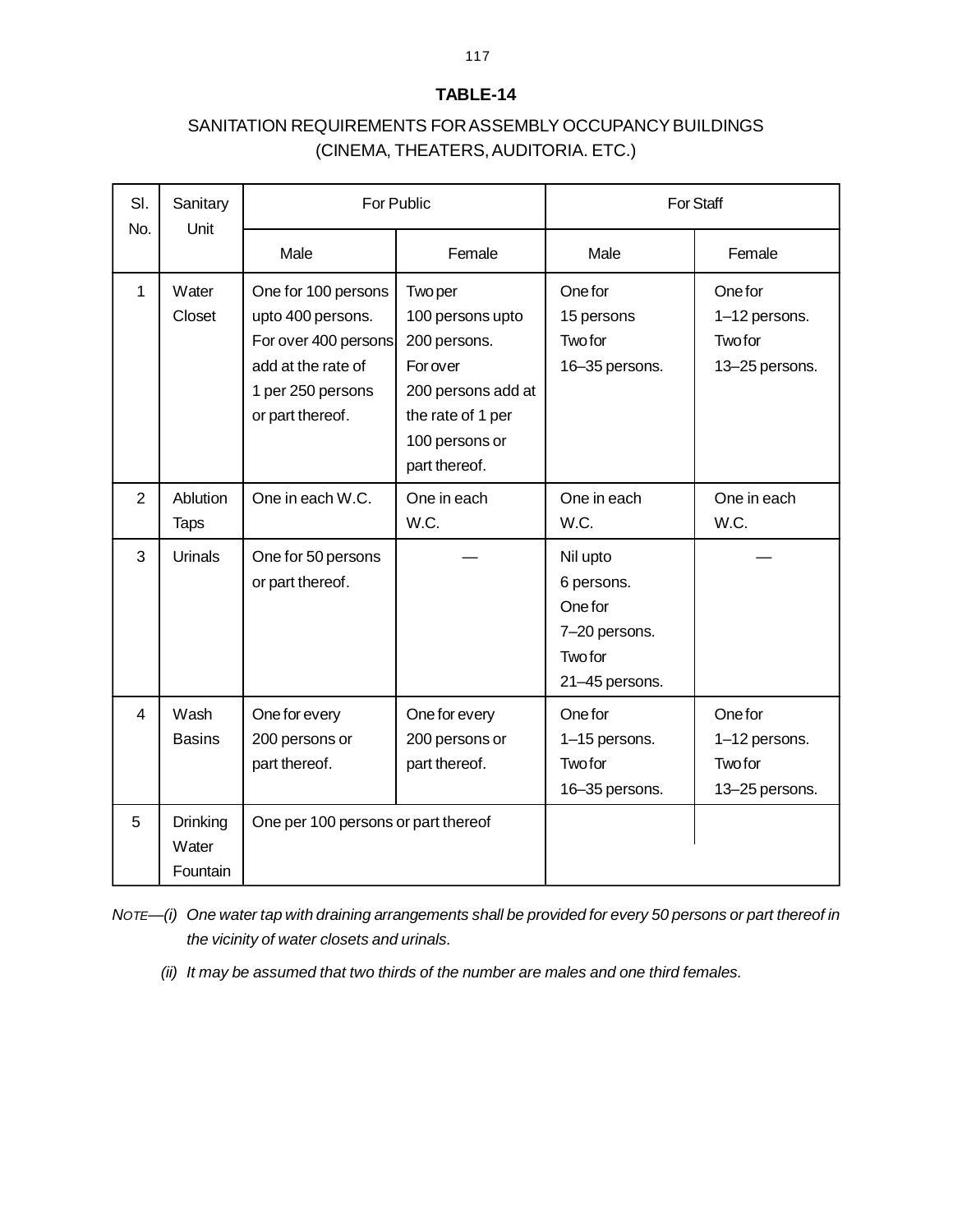## SANITATION REQUIREMENTS FOR ASSEMBLY OCCUPANCY BUILDINGS (ART, GALLERIES, LIBRARIES AND MUSEUMS)

| SI. | Sanitary                      | <b>For Public</b>                                                                      |                                                                                                | <b>For Staff</b>                                             |                                  |
|-----|-------------------------------|----------------------------------------------------------------------------------------|------------------------------------------------------------------------------------------------|--------------------------------------------------------------|----------------------------------|
| No. | Unit                          | Male                                                                                   | Female                                                                                         | Male                                                         | Female                           |
| 1   | Water<br>Closet (W.C.)        | One for<br>200 persons upto<br>400 persons.                                            | One per<br>100 persons upto<br>200 persons.                                                    | One for<br>1-15 persons.                                     | One for<br>1-12 persons.         |
|     |                               | Forover<br>200 persons, add<br>at the rate of 1 per<br>250 persons or<br>part thereof. | Forover<br>200 persons, add<br>at the rate of<br>1 per 150 persons<br>or part thereof.         | Twofor<br>16-35 persons.                                     | <b>Two for</b><br>13-25 persons. |
| 2   | Ablution<br><b>Taps</b>       | One in each<br>W.C.                                                                    | One in each<br>W.C.                                                                            | One in each<br>W.C.                                          | One in each<br>W.C.              |
| 3   | Urinals                       | One for<br>50 persons or<br>part thereof.                                              |                                                                                                | Nil upto<br>6 persons.<br>One for<br>7-20 persons.<br>Twofor |                                  |
|     |                               |                                                                                        |                                                                                                | 21-45 persons.                                               |                                  |
| 4   | Wash<br><b>Basins</b>         | One for every<br>200 persons<br>or part thereof.                                       | One for every<br>200 persons<br>or part thereof.                                               | One for<br>1-15 persons.                                     | One for<br>1-12 persons.         |
|     |                               | Forover<br>400 persons, add<br>at the rate of<br>1 per 250 persons<br>or part thereof. | <b>For over</b><br>200 persons, add<br>at the rate of<br>1 per 150 persons<br>or part thereof. | Twofor<br>16-35 persons.                                     | Twofor<br>13-25 persons.         |
| 5   | Cleaner's<br>Sink             | One per floor, minimum                                                                 |                                                                                                |                                                              |                                  |
| 6   | Drinking<br>Water<br>Fountain | One per 100 persons or part thereof                                                    |                                                                                                |                                                              |                                  |

*NOTE—It may be assumed that two thirds of the number are males and one third females.*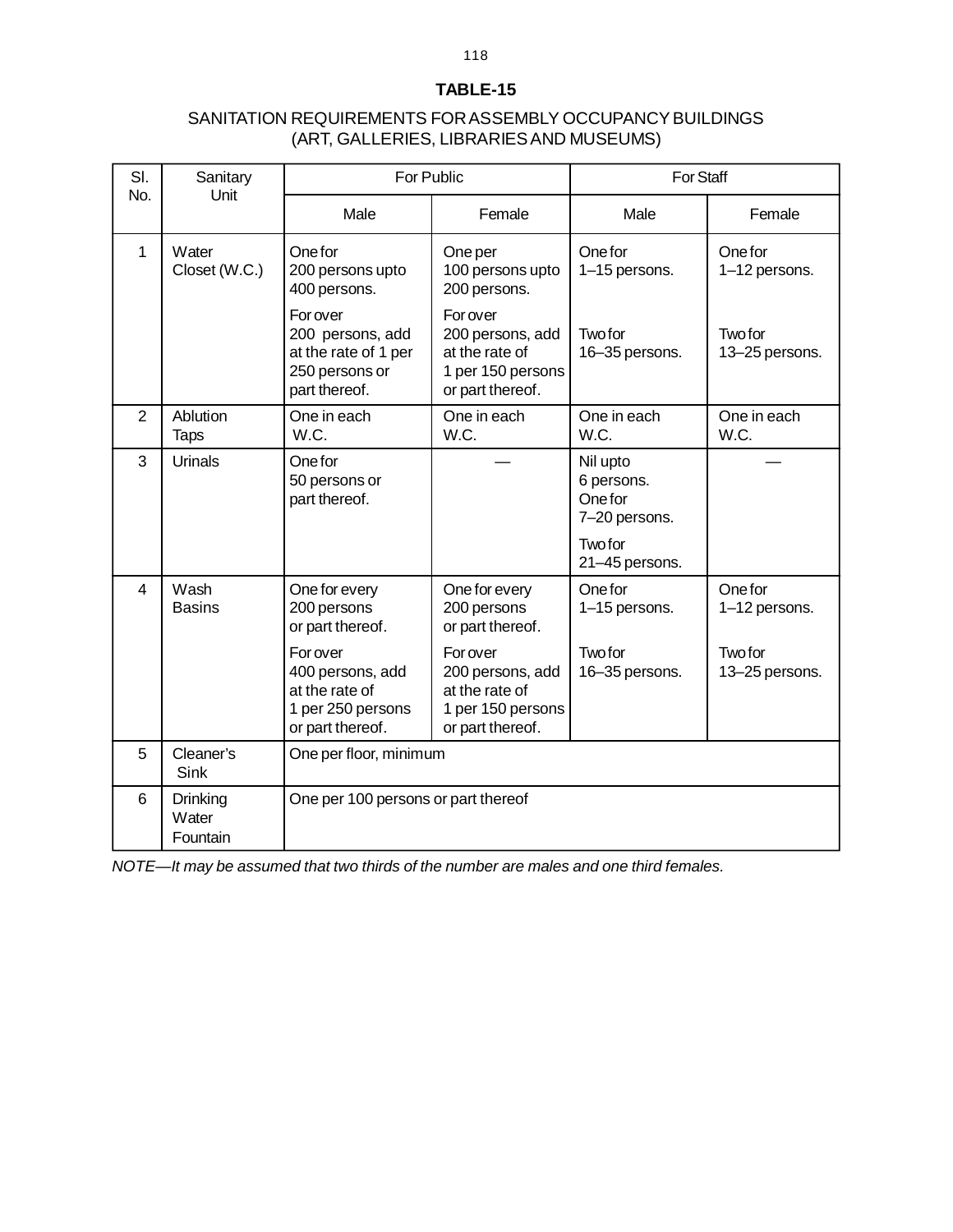#### SANITATION REQUIREMENTS FOR RESTAURANT

| SI. | Sanitary<br>No.<br>Unit                      | For Public                                                                                                                    |                                                                                                                              | <b>For Staff</b>                                                                                                                   |                                                                                                                                                                |
|-----|----------------------------------------------|-------------------------------------------------------------------------------------------------------------------------------|------------------------------------------------------------------------------------------------------------------------------|------------------------------------------------------------------------------------------------------------------------------------|----------------------------------------------------------------------------------------------------------------------------------------------------------------|
|     |                                              | Male                                                                                                                          | Female                                                                                                                       | Male                                                                                                                               | Femal                                                                                                                                                          |
| 1.  | Water<br>Closet<br>(W.C.)                    | One per<br>50 seats upto<br>200 seats.<br>For over<br>200 seats, add<br>at the rate of<br>1 per 100 seats<br>or part thereof. | One per<br>50 seats upto<br>200 seats.<br>For over<br>200 seats, add<br>at the rate of<br>1per 100 seats<br>or part thereof. | 1 for<br>15 persons.<br>2 for<br>16-35 persons.<br>3 for<br>36-65 persons.<br>4 for<br>66-100 persons.                             | 1 per<br>1-12 persons.<br>2 for<br>13-25 persons.<br>3 for<br>26-40 persons.<br>4 for<br>41-57 persons.<br>5 for<br>58-77 persons.<br>6 for<br>78-100 persons. |
| 2.  | Ablution<br><b>Taps</b>                      | One in each<br>W.C.                                                                                                           | One in each<br>W.C.                                                                                                          | One in each<br>W.C.                                                                                                                | One in each<br>W.C.                                                                                                                                            |
| 3.  | Urinals                                      | One for<br>50 persons or<br>part thereof.                                                                                     |                                                                                                                              | Nil upto<br>6 persons.<br>1 for<br>7-20 persons.<br>2 for<br>21-45 persons.<br>3 for<br>46-70 persons.<br>4 for<br>71-100 persons. |                                                                                                                                                                |
| 4.  | Wash<br><b>Basins</b>                        | One for every water closet                                                                                                    |                                                                                                                              |                                                                                                                                    |                                                                                                                                                                |
| 5.  | Kitchen<br>Sinks &<br><b>Dish</b><br>Washer. | One per each Kitchen                                                                                                          |                                                                                                                              |                                                                                                                                    |                                                                                                                                                                |
| 6.  | Service<br>Sink.                             | One in the restaurant                                                                                                         |                                                                                                                              |                                                                                                                                    |                                                                                                                                                                |

*Note—(i) It may be assumed that two-thirds of the numbers are males and one-third females.*

*(ii) One water tap with draining arrangements shall be provided for every 50 persons or part thereof in the vicinity of water closets and urinal.*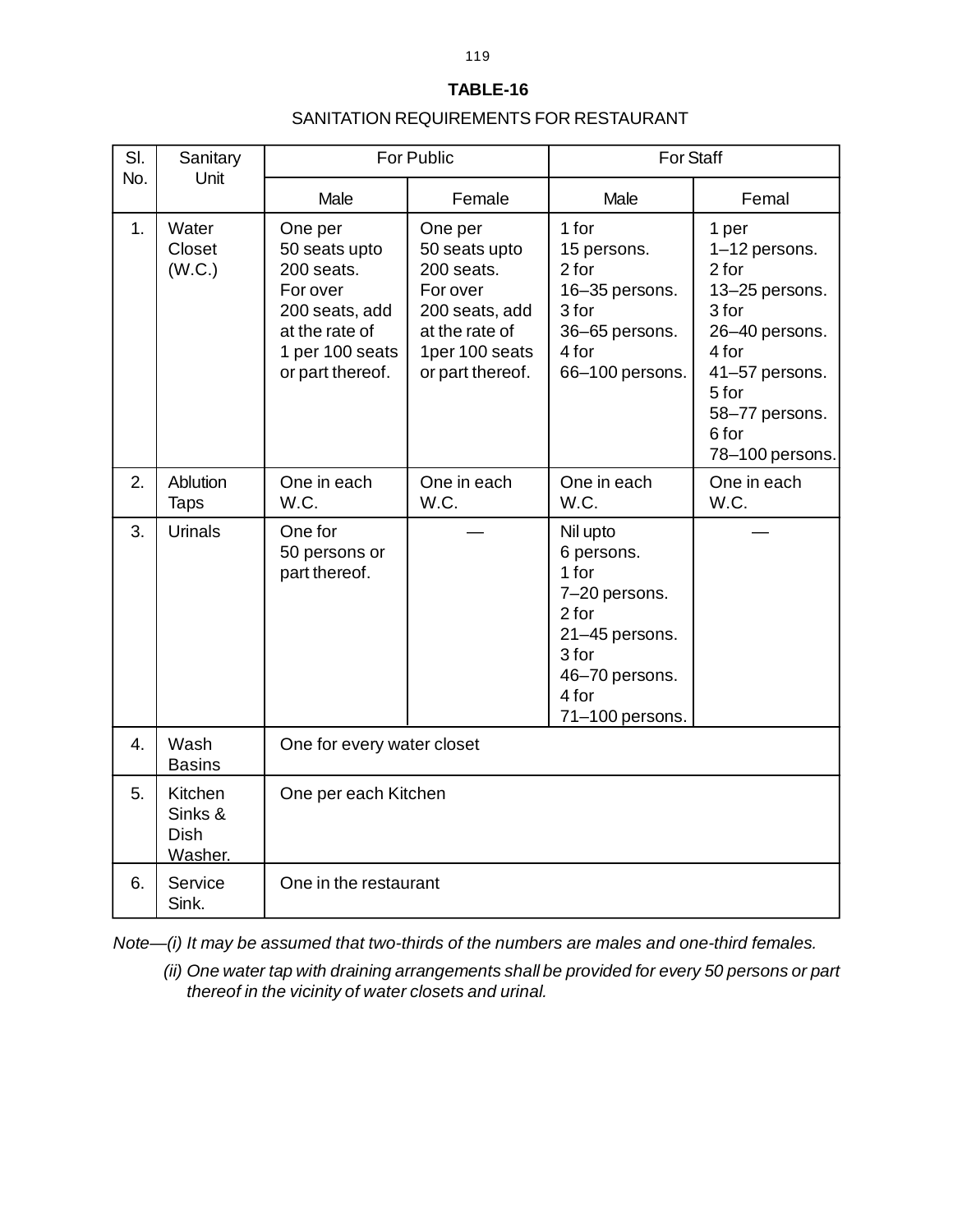#### SANITATION REQUIREMENTS FOR FACTORIES

| SI. No. | <b>Sanitary Unit</b>                                 | <b>For Male Personnel</b>                                                                                                                                                                                                  | For female Personnel                                                                                                                                                                                                                          |  |
|---------|------------------------------------------------------|----------------------------------------------------------------------------------------------------------------------------------------------------------------------------------------------------------------------------|-----------------------------------------------------------------------------------------------------------------------------------------------------------------------------------------------------------------------------------------------|--|
| 1.      | <b>Water Closet</b>                                  | 1 for 15 persons<br>2 for 16-35 persons<br>3 for 36-65 persons<br>4 for 66-100 persons.<br>For 101 to 200 persons<br>add at rate of 3%.<br>From over 200 persons,<br>add at the rate of 2.5%.                              | 1 for 1-12 persons<br>1 for 13-25 persons<br>2 for 26-40 persons<br>3 for 41-57 persons<br>4 for 58-77 persons<br>5 for 78-100 persons<br>For 101 to 200 persons<br>add at the rate of 5%.<br>From over 200 persons<br>add at the rate of 4%. |  |
| 2.      | <b>Ablution Taps</b>                                 | One in each W.C                                                                                                                                                                                                            | One in each W.C.                                                                                                                                                                                                                              |  |
| 3.      | <b>Urinals</b>                                       | Nil upto 6 persons<br>1 for 7-20 persons<br>2 for 21-45 persons<br>3 for 46-70 persons<br>4 for 71-100 persons<br>From 101 to 200<br>persons add at the<br>rate of 3%; for over 200<br>persons add at the<br>rate of 2.5%. |                                                                                                                                                                                                                                               |  |
| 4.      | <b>Washing Taps</b><br>with draining<br>arrangement. | One for every 25 persons or part thereof                                                                                                                                                                                   |                                                                                                                                                                                                                                               |  |
| 5.      | <b>Drinking Water</b><br>Fountains.                  | One for every 100 persons with a minimum of one on each floor                                                                                                                                                              |                                                                                                                                                                                                                                               |  |
| 6.      | <b>Baths</b><br>Preferably<br>Showers.               | As required for particular trade or occupation                                                                                                                                                                             |                                                                                                                                                                                                                                               |  |

*NOTE—(i) For many trades of a dirty or dangerous character, more extensive provisions are required.*

- *(ii) One water tap with draining arrangement shall be provided for every 50 persons or part thereof in the vicinity of water closet and urinal.*
- *(iii) Crèches where provided shall be fitted with water closets (One for 10 persons or part thereof), wash basins (1 for 15 persons or part thereof) and drinking water tap with drinking arrangement for every 50 persons or part thereof.*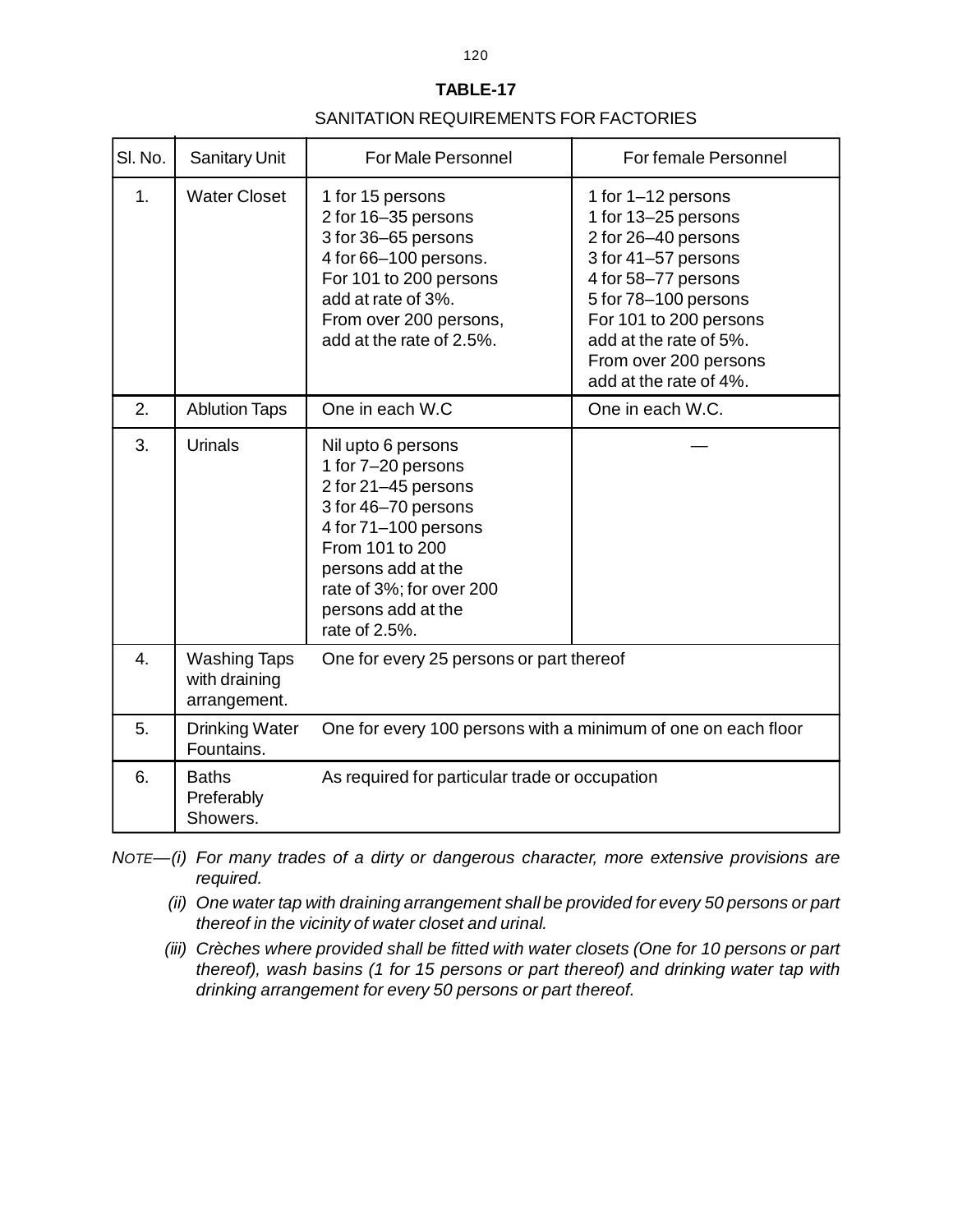#### SANITARY REQUIREMENTS FOR LARGE STATIONS AND AIRPORTS

| SI.<br>No.       | Place                                                                                                                            | W.C. for<br><b>Males</b>                                                                         | W.C. for<br>Females                                                                             | <b>Urinals for Males</b><br>only                                                              |
|------------------|----------------------------------------------------------------------------------------------------------------------------------|--------------------------------------------------------------------------------------------------|-------------------------------------------------------------------------------------------------|-----------------------------------------------------------------------------------------------|
| 1.               | <b>Junction</b><br>Stations,<br>Intermediate<br>Stations and<br>Substations.                                                     | 3 for first<br>1000 persons and<br>1 for subsequent<br>1000 persons or<br>part thereof.          | 4 for first<br>100 persons and<br>1 for every<br>additional<br>1000 persons or<br>part thereof. | 4 for every<br>1000 person and<br>1 for every additional<br>1000 persons or<br>part thereof.  |
| 2.               | <b>Terminal</b><br>Stations and<br><b>Bus Terminals.</b>                                                                         | 4 for first<br>1000 persons and<br>1 for every<br>additional<br>1000 persons or<br>part thereof. | 5 for every<br>1000 persons<br>and 1 for every<br>additional<br>200 persons or<br>part thereof. | 6 for every<br>1000 persons and<br>1 for every additional<br>1000 persons or<br>part thereof. |
| 3.               | Domestic<br>Airports<br>Minimum.<br>For 200 persons<br>For 400 persons<br>For 600 persons<br>For 800 persons<br>For 1000 persons | $2^*$<br>5<br>9<br>12<br>16<br>18                                                                | $4^*$<br>8<br>15<br>20<br>26<br>29                                                              | $2^*$<br>6<br>12<br>16<br>20<br>22                                                            |
| $\overline{4}$ . | Internal Airports<br>For 200 persons<br>For 600 persons<br>For 1000<br>persons.                                                  | 6<br>12<br>18                                                                                    | 10<br>20<br>29                                                                                  | 8<br>16<br>22                                                                                 |

*NOTE—*1. Provision for wash basins, baths including shower stalls, shall be in accordance with part IX Section 2-Drainage and Sanitation of National Building Code of India.

**\*** At least one Indian style water closet shall be provided in each toilet. Assume 2/3 males and 1/3 females in any area.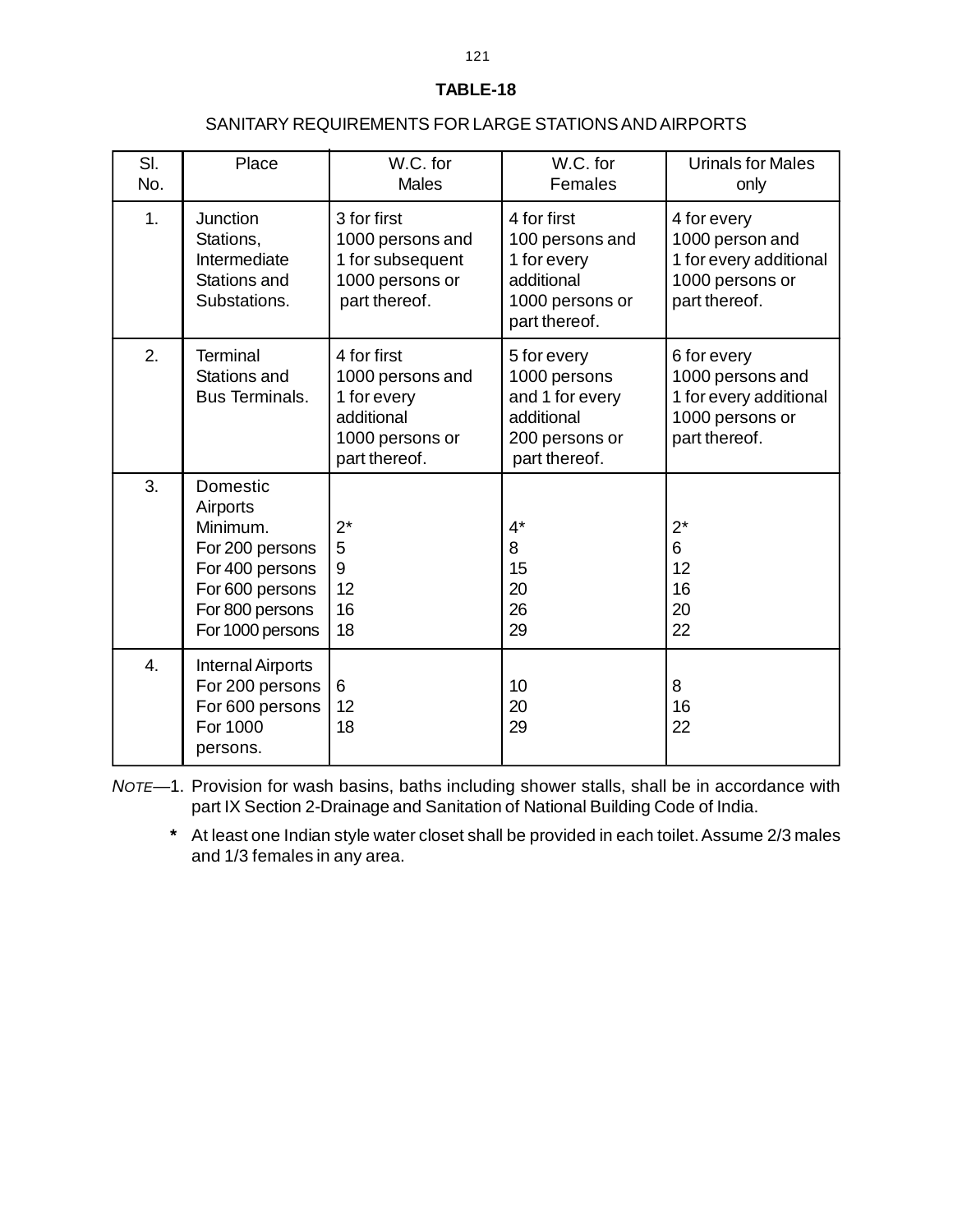#### *[N](http://www.docu-track.com/buy/)otes for general guidance for water supply arrangements:*

- 1. For new construction: Provision shall be made for under ground tank for the storage o[f](http://www.docu-track.com/buy/) water, having capacity at 200 litres. per person with adequate pumping arrangements to supply water to upper floors. Filtered water connection will be allowed only for use of drinking and bathing needs. For other purposes i.e. flushing and gardening etc., the individual shall be required to have own arrangements of tube well water within the premises. While according sanction to Layout Plan, the Authority shall make a special mention that provision for space shall be kept for the construction of underground reservoir of adequate capacity along with booster pumping station.
- 2. Arrangements as given in 1 above shall also be provided in Group Housing Schemes.
- 3. The plumbing arrangement in case of new constructions shall be made in a way that the potable water shall be used for drinking, cooking & bathing only and for rest of the uses, provision for ground water can be made with dual piping system.
- 4. Low capacity cistern should preferably be provided instead of normal 12.5 litres capacity.
- 5. Rain Water Harvesting: Water harvesting through storing of water runoff including rainwater in all new buildings on plots of 300 sq m. and above will be mandatory. The plans submitted to the Authority shall indicate the system of storm water drainage along with points of collection of rain water in surface reservoirs or in recharge wells.
- 6. All building having a minimum discharge of 10,000 litres and above per day shall incorporate waste water recycling system. The recycled water should be used for horticultural purposes.

#### **3. Installation of Solar Assisted Water Heating System in Buildings :—**

No new building in the following categories in which there is a system of installation for supplying hot water shall be built unless the system of the installation is also having an auxiliary solar assisted water heating system:-

- **·** Hospitals and Nursing Home
- **·** Hotels, Lodges, and Guest Houses, Group Housing with the plot area of 4000 sq m.
- **·** Hostels of Schools, Colleges and Training Centres with more than 100 Students.
- **·** Barracks of armed forces, paramilitary forces and police
- **·** Individual residential buildings having more than 150 sq m. plinth area
- **·** Functional Buildings of Railway Stations and Air Ports like waiting rooms, retiring rooms, rest rooms, inspection bungalows and catering units
- **·** Community Centres, Banquet Halls, Barat Ghars, Kalayana Mandaps and buildings for similar use.

#### **A. Definitions**

| (i)   | "Solar Assisted Water<br><b>Heating System</b> | A device to heat water using solar energy as heat source.                                                                      |
|-------|------------------------------------------------|--------------------------------------------------------------------------------------------------------------------------------|
| (ii)  | "Auxiliary back up"                            | Electricity operated or fuel fired boilers/systems to heat<br>water coming out from solar water heating                        |
|       |                                                | system to meet continuous requirement of hot water.                                                                            |
| (iii) | "New Building"                                 | Such buildings of above said categories for which<br>construction plans have been submitted to the Authority for<br>clearance. |
| (iv)  | "Existing building"                            | Such buildings, which are licensed to perform their<br>respective business.                                                    |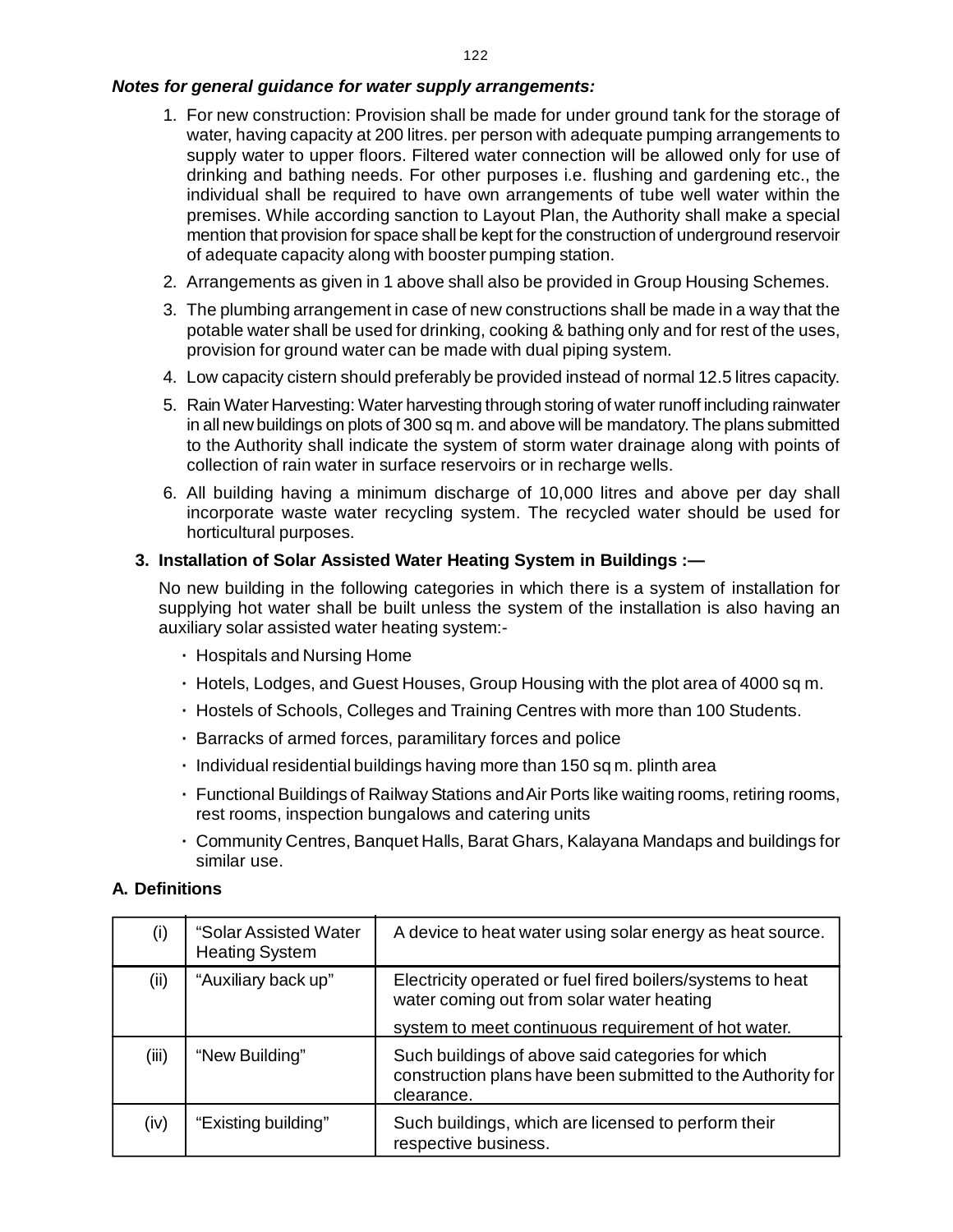### **[B](http://www.docu-track.com/buy/). Guidelines for Installation of Solar Water Heating System**

- (i) **New Buildings:** Clearance of plan for the construction of new buildings of the aforesai[d](http://www.docu-track.com/buy/) categories shall only be given if they have a provision in the building design itself for an insulated pipeline from the rooftop in the building to various distribution points where hot water is required. The building must have a provision for continuous water supply to the solar water heating system. The building should also have open space on the rooftop, which receives direct sun light. The load bearing capacity of the roof should at least be 50 kg. per sq m. All new buildings of above said categories must complete installation of solar water heating systems before obtaining necessary license to commence their business.
- (ii) **Existing Buildings:** Installation of Solar Assisted Water Heating Systems in the existing building shall be made mandatory at the time of change of use to above said category provided there is a system or installation for supplying hot water.
- (iii) **Capacity:** The capacity of solar water heating system to be installed on the building of different categories shall be decided in consultation with the local body. The recommended minimum capacity shall not be less than 25 lt. per day for each bathroom and kitchen subject to the condition that maximum of 50% of the total roof area is provided with the system.
- (iv) **Specifications:** Installation of Solar Assisted Water Heating Systems shall conform to BIS specification IS : 12933. The solar collectors used in the system shall have the BIS certification mark.
- (v) **Auxiliary System:** Wherever hot water requirement is continuous, auxiliary heating arrangement either with electric elements or oil of adequate capacity may be provided.

#### **4. Fire Protection and Fire Safety Requirements**

(1) **Scope :** This part covers the requirements of the fire protection for the multi-storeyed buildings (high rise buildings) and the buildings, which are of 15 m. and above in height and low occupancies of categories such as Assembly, Institutional., Educational (more than two storeyed and built-up area exceeds 500 sq. m.)., Business (where plot area exceeds 500 sq. m.), Mercantile (where aggregate covered area exceeds 750 sq. m.), Hotel, Hospital, Nursing Homes, Underground Complexes, Industrial Storage, Meeting/ Banquet Halls, Hazardous Occupancies.

#### (2**) Procedure for Clearance from Fire Service**

- A. The concerned Authority shall refer the building plans to the Chief Fire Officer for obtaining clearance in respect of building identified in clause 8.1 of these 73.1.
- B. The Authority shall furnish three sets of complete building plans along with prescribed fee to the Chief Fire Officer, after ensuring that the proposals are in line with Master Plan/Zonal Plan of the area.
- C. The plans shall be clearly marked and indicate the complete fire protection arrangements and the means of access/escape for the proposed building with suitable legend along with standard signs and symbols on the drawings. The same shall be duly signed/certified by a licensed Fire Consultant/Architect. The information regarding fire safety measures shall be furnished.
- D. The Chief Fire Officer shall examine these plans to ensure that they are in accordance with the provisions of fire safety and means of escape as per these bye- laws and shall forward two sets of plans duly signed for implementation to the building sanctioning Authority.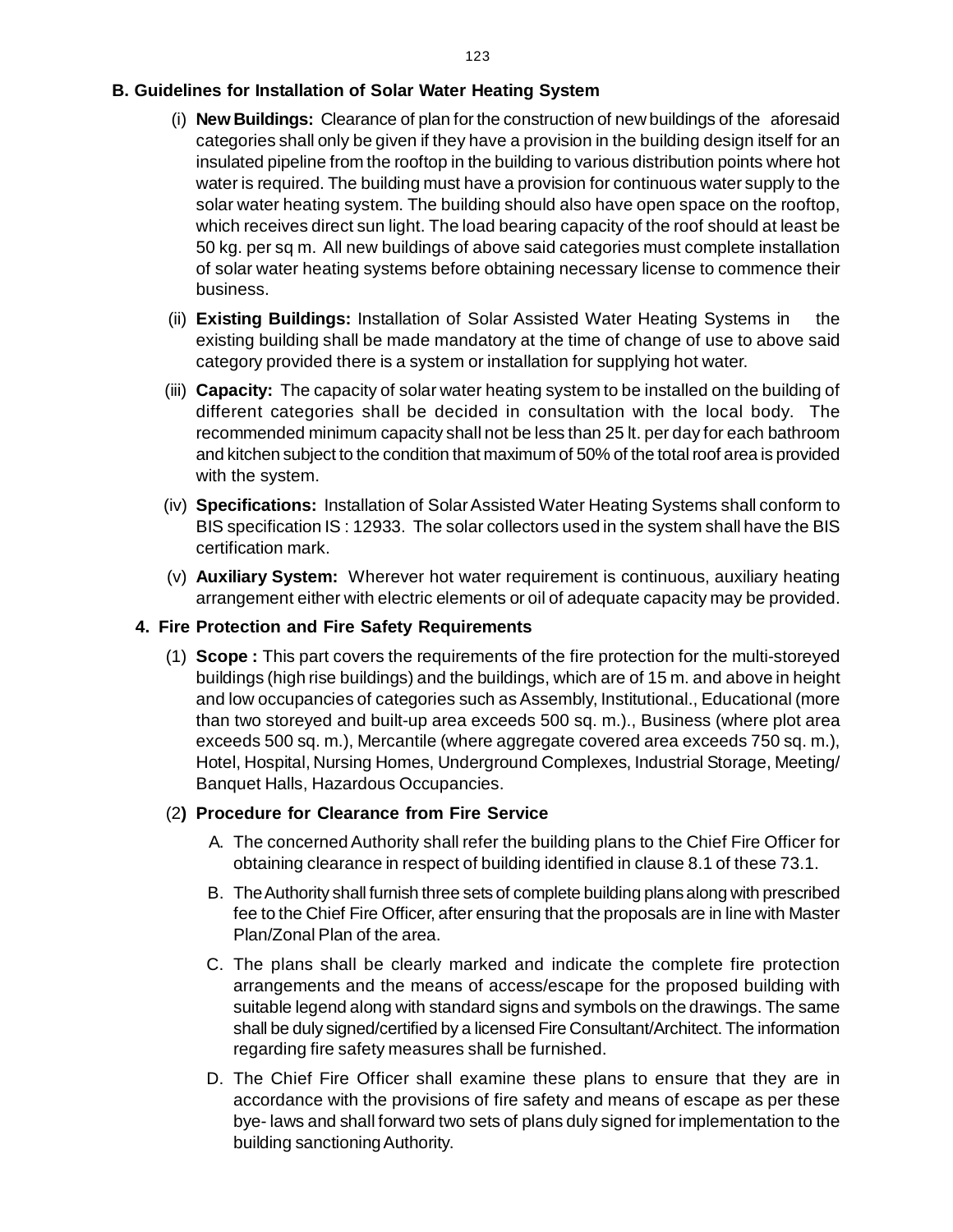- E. After completion of fire fighting installations as approved and duly tested and certifie[d](http://www.docu-track.com/buy/) by the licensed Fire Consultant/Architect, the Owner/Builder of the building shall approach the Chief Fire Officer through the concerned Authority for obtaining clearance from fire safety and means of escape point of view. The concerned Authority shall ensure that clearance from Chief Fire Officer has been obtained for the building identified before granting the completion certificate.
- F. On receipt of the above request, the Chief Fire Officer shall issue the No Objection Certificate from fire safety and means of escape point of view after satisfying himself that the entire fire protection measures are implemented and functional as per approved plans.
- G. Any deficiencies observed during the course of inspection shall be communicated to the Authority for rectification and a copy of the same shall be forwarded to the concerned building owner/ builder.

## (3) **Renewal of Fire Clearance**

On the basis of undertaking given by the Fire Consultant/Architect, the Chief Fire Officer shall renew the fire clearance in respect of the following buildings on annual basis:

- **A.** Public entertainment and assembly
- **B.** Hospitals
- **C.** Hotels
- **D.** Under ground shopping complex
- **E.** Such other occupancies as decided by the Authority.

#### (4) **Fee**

For augmentation of fire service facilities for effecting rescue/fire fighting operation in high rise building, fee payable to Chief Fire Officer by the applicant (s) along with sets of plans for obtaining the No Objection Certificate shall be as prescribed by the Puri Konark Development Authority.

#### **(5) Fire Consultant**

The Architect of the project will be responsible for making provisions for fire protection and fire fighting measure as provided and for that he may consult an expert in this field, as in case of other professionals for structural, sanitary and others.

### **(6) Terminology**

All the technical terms shall have the meaning as defined in National Building Code of India, 2005, Part-IV, Fire Protection as amended from time to time but for the terms which are defined otherwise in these Regulations.

#### **(7) General**

The Chief Fire Officer may insist on suitable provisions in the building from fire safety and means of escape point of view depending on the occupancy, height or on account of new developments creating special fire hazard, in addition to the provision of these building Regulations and part IV (Fire Protection) of National Building Code of India, 2005.

## **(8) Means Of Access**

The following provisions of means of access shall be applicable.

#### **A. Provisions of Exterior Open Spaces around the Building**

- (i) The set backs of the respective building shall be as per Master Plan, detailed Layout Plan, general Development Plan.
- (ii) For multi-Storeyed buildings identified the provision of exterior open spaces around the buildings shall be as given in Table.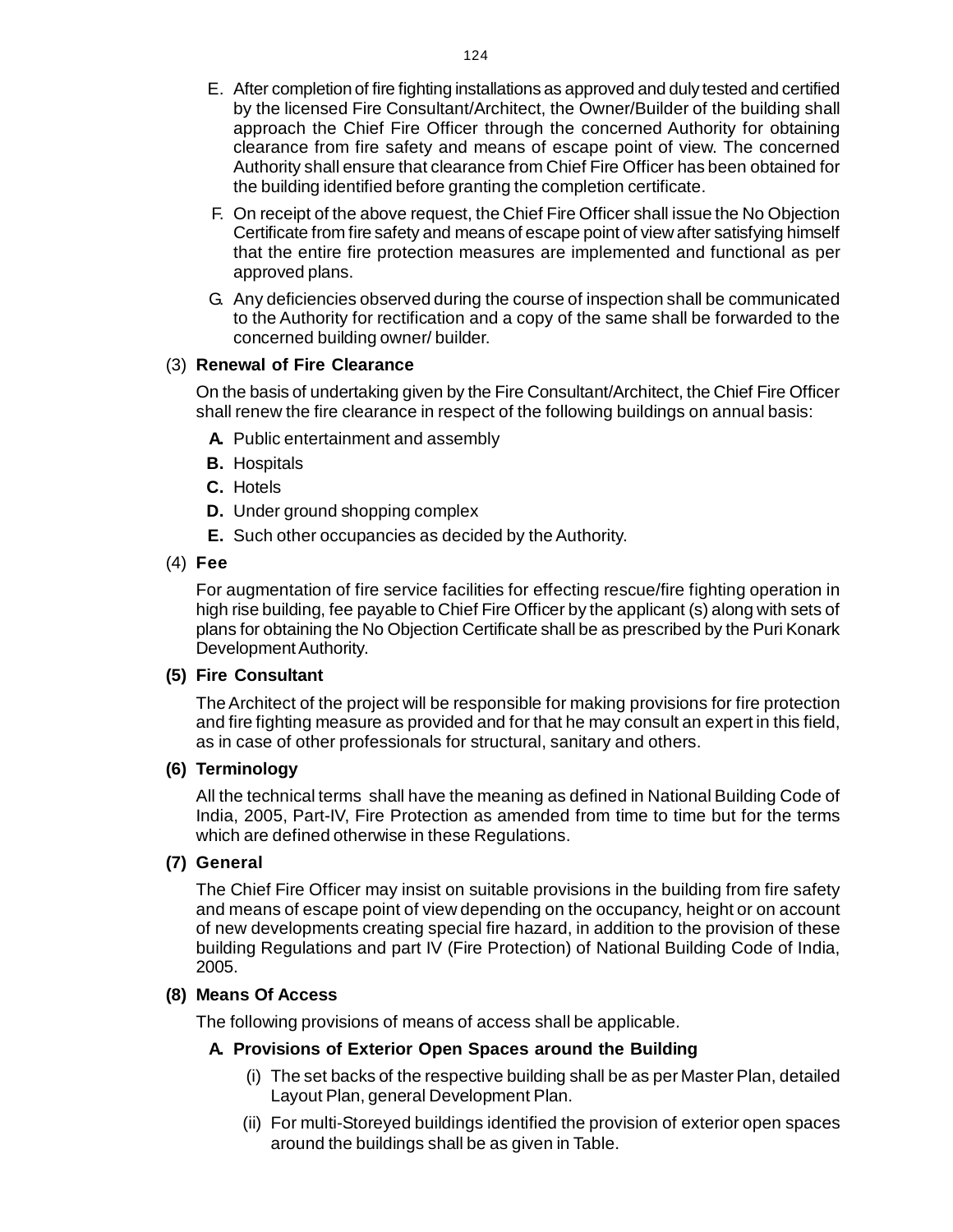|                | THO MOIDING EATERNOIL OF EN OF AGEO MICORID THE BOILDINGS |                                                                                                  |
|----------------|-----------------------------------------------------------|--------------------------------------------------------------------------------------------------|
| SI. No.        | Height of the Building<br>Upto $(m.)$                     | Exterior open spaces to be left out<br>on all sides in m. (front rear and<br>sides in each plot) |
| 1              | 10                                                        | As per prescribed set backs                                                                      |
| $\overline{2}$ | 15                                                        | 5                                                                                                |
| 3              | 18                                                        | 6                                                                                                |
| 4              | 21                                                        | 7                                                                                                |
| 5              | 24                                                        | 8                                                                                                |
| 6              | 27                                                        | 9                                                                                                |
| $\overline{7}$ | 30                                                        | 10                                                                                               |
| 8              | 35                                                        | 11                                                                                               |
| 9              | 40                                                        | 12                                                                                               |
| 10             | 45                                                        | 13                                                                                               |
| 11             | 50                                                        | 14                                                                                               |
| 12             | 55 and above                                              | 16                                                                                               |

## PROVISION OF EXTERIOR OPEN SPACES AROUND THE BUILDINGS

*NOTE—* On sides where no habitable rooms face, a minimum space of 9.0 m. shall be left for heights above 27.0 m.

> (iii) In case of multi-storeyed buildings the exterior open space around a building shall be of hard surface capable of taking load of fire engine weighting upto 45 tones.

## **(9) Exit Requirement**

## **A. Type of Exits**:

- (i) Exits shall be either horizontal or vertical type. An exit may be doorway, corridor and passage to an internal staircase or external staircase, ramp or a verandah and/or terraces that have access to the street or to roof of a building. An exit may also include horizontal exit leading to an adjoining building at the same level.
- (ii) Lifts escalators and revolving doors shall not be considered as exits.

## **B. Number of Size of Exits:**

The requisite number and size of various exits shall be provided, based on the occupants in each room and floor based on the occupant load, capacity of exits, travel distance and height of buildings as per one above.

## **C. Arrangements of Exits:**

(i) Exits shall be so located so that the travel distance on the floor shall not exceed 22.50 m. for residential, educational, institutional and hazardous occupancies and 30.0 m. for assembly, business, mercantile, industrial and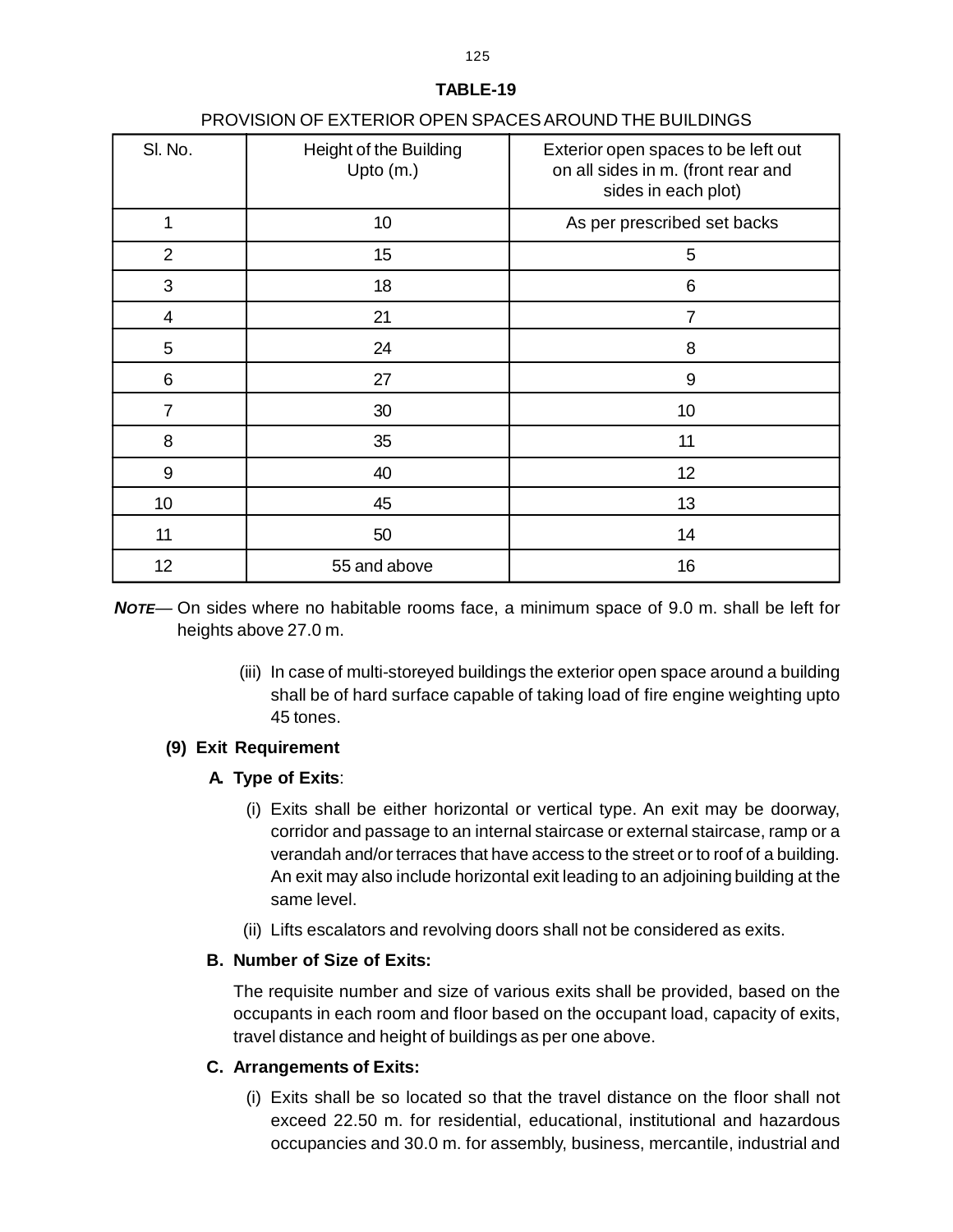storage occupancies. Whenever more than one exit is required for a floo[r](http://www.docu-track.com/buy/) of a building they shall be placed as remote from each other as possible. All the exits shall be accessible from the entire floor area at all floor levels.

(ii) The travel distance to an exit from the remote point shall not exceed half the distance as stated above except in the case of institutional occupancy in which case it shall not exceed 6.0 m.

## **D. Capacity of Exit**:

The capacity of exits (staircase, ramps and doorways) indicating the number of persons which could be safety evacuated through a unit exit width of 50 cm. shall be as given below.

| SI. No.        | Group of Occupancy | Number of Occupants |       |              |
|----------------|--------------------|---------------------|-------|--------------|
|                |                    | Stairways           | Ramps | <b>Doors</b> |
|                | <b>Residential</b> | 25                  | 50    | 75           |
| $\overline{2}$ | Educational        | 25                  | 50    | 75           |
| 3              | Institutional      | 25                  | 50    | 75           |
| 4              | Assembly           | 40                  | 50    | 60           |
| 5              | <b>Business</b>    | 50                  | 60    | 75           |
| 6              | Mercantile         | 50                  | 60    | 75           |
| 7              | Industrial         | 50                  | 60    | 75           |
| 8              | Storage            | 50                  | 60    | 75           |
| 9              | Hazardous          | 25                  | 30    | 40           |

## **TABLE-20** OCCUPANTS PER UNIT EXIT WIDTH

#### **E. Staircase Requirements**:

There shall be minimum of two staircases and one of them shall be enclosed stairway and the other shall be on the external walls of building and shall open directly to the exterior, interior open space or to any open place of safety. Single staircase may be accepted for educational, business or apartment buildings where floor area does not exceed 300 sq. m. and height of the building does not exceed 24 m. and other requirements of occupant load ,travel distance and width of staircase shall meet the requirement. The single staircase in such case shall be on the outer wall of the building.

## **F. Minimum Width Provision for Stairways**:

The following minimum width provisions shall be made for each stairway

(i) Residential low rise building 0.9 m. (ii) Other residential building e.g. flats 1.25 m. (iii) hostels, group housing, quest houses, etc. 1.25 m. (iv) Assembly buildings like Auditorium, theatres 2.0 m. and cinemas. (v) All other buildings including hotels 1.5 m. (vi) Institutional building like hospitals 2.0 m. (vii) Educational building like School, Colleges. 1.5 m.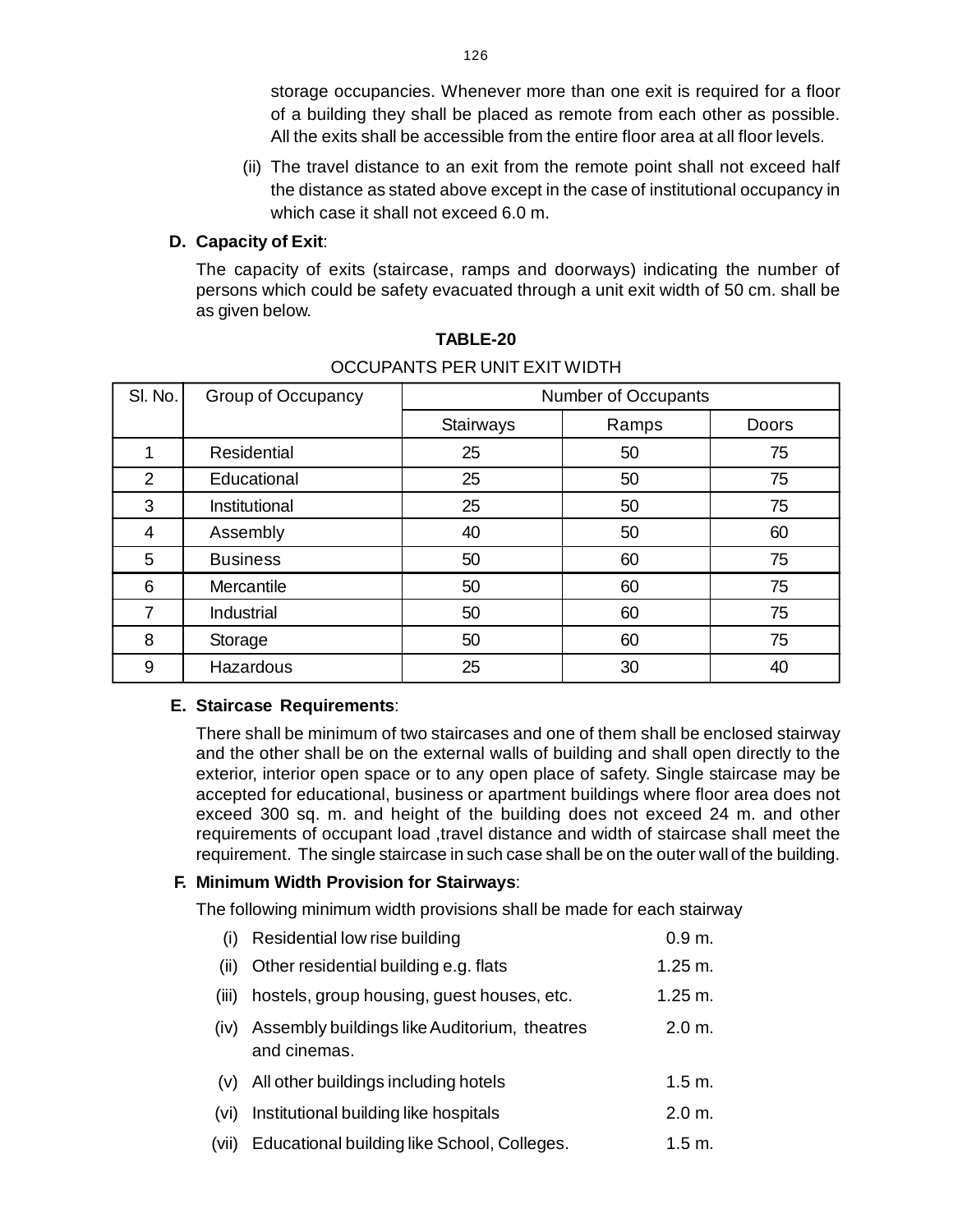## **G. Minimum Width Provision for Passageway/Corridors**:

The following minimum width provisions shall be made for each passageway/corridor[.](http://www.docu-track.com/buy/)

| (i)   | Residential buildings, dwelling unit type                    | 1.0 m.             |
|-------|--------------------------------------------------------------|--------------------|
| (ii)  | Residential buildings, e.g., hostels, etc.                   | $1.25 \text{ m}$ . |
| (iii) | Assembly buildings like auditorium, theatres<br>and cinemas. | 2.0 m.             |
|       | (iv) All other buildings including hotels                    | 1.5 m.             |
|       | (v) Hospital, Nursing Homes, etc.                            | 2.4 m.             |

## **H. Doorways**:

- (i) Every doorway shall open into an enclosed stairway, a horizontal exit, on a corridor or passageway providing continuous and protected means of egress.
- (ii) No exit doorways shall be less than 1 m. in width and 1.5 m. in case of hospital and ward block. Doorways shall not be less than 2.10 m. in height—
	- (i) Exit doorways shall open outwards, that is away from the room but shall not obstruct the travel along any exit. No door when opened shall reduce the required width of stairway or landing to less than 1 m. Overhead or sliding door shall not be installed.
	- (ii) Exit door shall not open immediately upon a flight or stairs. A landing equal to at least, the width of the door shall be provided in the stairway at each doorway. Level of landings shall be the same as that of the floor, which it serves.
	- (iii) Exit doorways shall be open able from the side, which they serve without the use of a key.
	- (iv) Revolving doors shall not be allowed.

## **I. Stairways**:

- (i) Interior stairs shall be constructed of non-combustible material throughout.
- (ii) Interior stairs shall be constructed as a self-contained unit with at least one side adjacent to an external wall and shall be completely enclosed.
- (iii) A staircase shall not be arranged round a lift shaft for buildings 15.0 m. and above height. The staircase location shall be to the satisfaction of Chief Fire Officer.
- (iv) Hollow combustible construction shall not be permitted.
- (v) The minimum width of treads without nosing shall be 25 cm. for an internal staircase for residential high-rise buildings. In the case of other buildings, the minimum tread shall be 30 cm. The treads shall be constructed and maintained in a manner to prevent slipping. Winders shall be allowed in residential buildings provided they are not at the head of a downward flight.
- (vi) The maximum height of riser shall be 19 cm. in the case of residential high-rise buildings and 15 cm. in the case of other buildings .These shall be limited to 13 per flight.
- (vii) Handrails shall be provided with a minimum height of 1 m. from the center of the tread.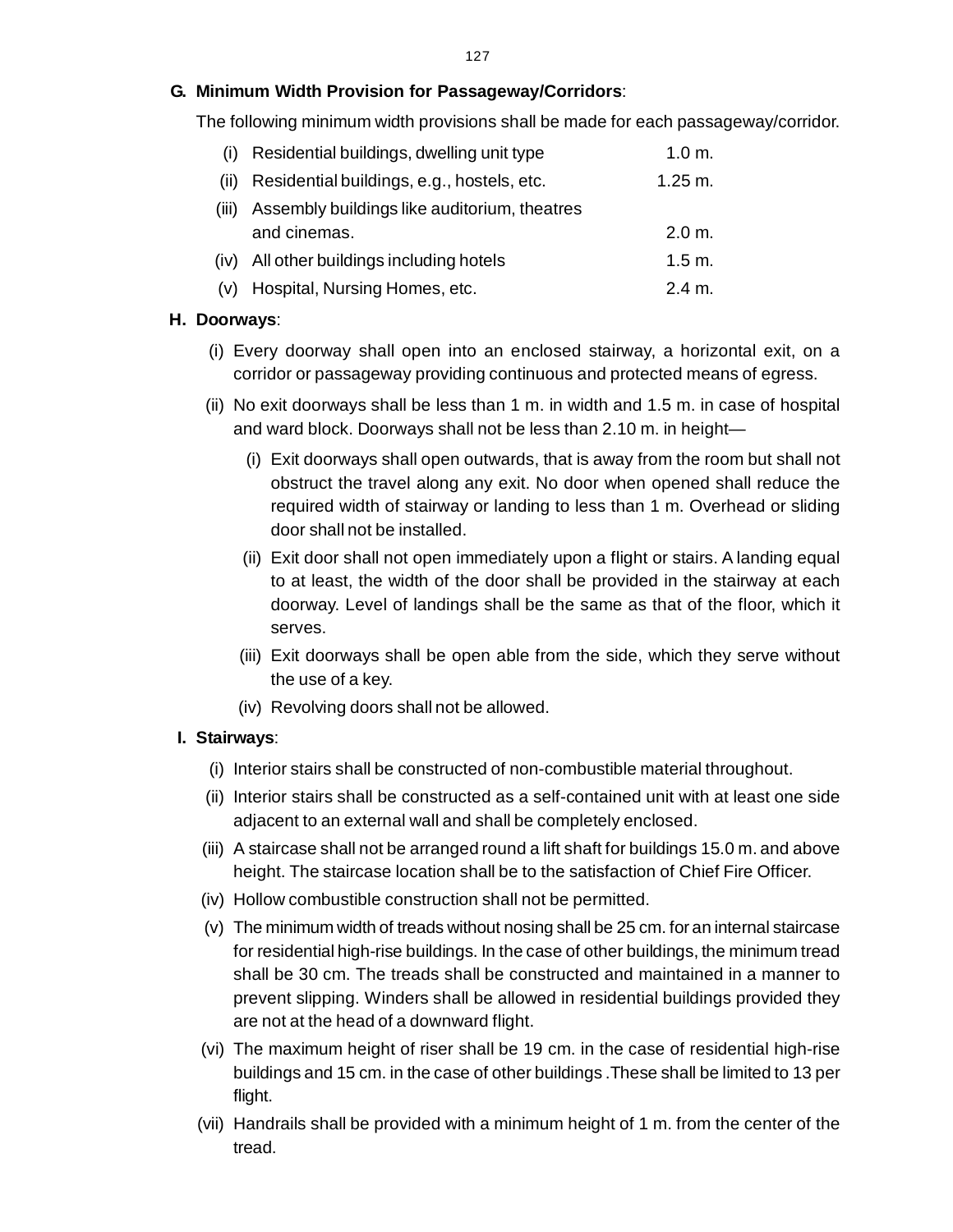- (viii) The minimum headroom in a passage under the landing of a staircase and unde[r](http://www.docu-track.com/buy/) the staircase shall be 2.10 m.
- (ix) For building more than 24 m. in height, access to main staircase shall be through a lobby created by double door of one hour fire rating. One of the doors will be fixed in the wall of the staircase and other after the lobby.
- (x) No living space, store or other fire risk shall open directly into the staircase or staircases.
- (xi) External exit door of staircase enclosure at ground level shall open directly to the open spaces or can be reached without passing through any door other than a door provided to form a draught lobby.
- (xii) The main staircase and fire escape staircase shall be continuous from ground floor to the terrace level.
- (xiii) No electrical shafts/AC ducts or gas pipe, etc., shall pass through the staircase. Lift shall not open in staircase landing.
- (xiv) No combustible material shall be used for decoration/wall paneling in the staircase.
- (xv) Beams/columns and other building features shall not reduce the headroom/width of the staircase.
- (xvi) The exit sign with arrow indicating the way to the escape route shall be provided at a suitable height from the floor level on the wall and shall be illuminated by electric light connected to corridor circuits. All exit way marking sign should be flush with the wall and so designed that no mechanical damage shall occur to them due to moving of furniture or other heavy equipments. Further all landings of floor shall have floor indicating boards indicating the number of floor.
- (xvii) The floor indication board shall be placed on the wall immediately facing the flight of stairs and nearest to the landing. It shall be of size not less than 0.2 m. x 0.5 m.
- (xviii) Individual floors shall be prominently indicated on the wall facing the staircase.
- (xix) In case of single staircase it shall terminate at the ground floor level and the access to the basement shall be by a separate staircase. However, the second staircase may lead to basement levels provided the same is separated at ground level either by ventilated lobby with discharge points at two different ends through enclosures.

### **J. Fire Escapes or External Stairs**:

- (i) Fire escape shall not be taken into account while calculating the number of staircases for a building.
- (ii) All fire escapes shall be directly connected to the ground.
- (iii) Entrance to the fire escape shall be separate and remote from internal staircase.
- (iv) The route to fire escape shall be free of obstructions at all times except the doorway leading to the fire escape which shall have the required fire resistance.
- (v) Fire escape shall be constructed of non-combustible materials.
- (vi) Fire escape stairs shall have straight flight not less than 125 cm. wide with 25 cm. treads and risers not more than 19 cm.
- (vii) Handrails shall be at a height not less than 1 m.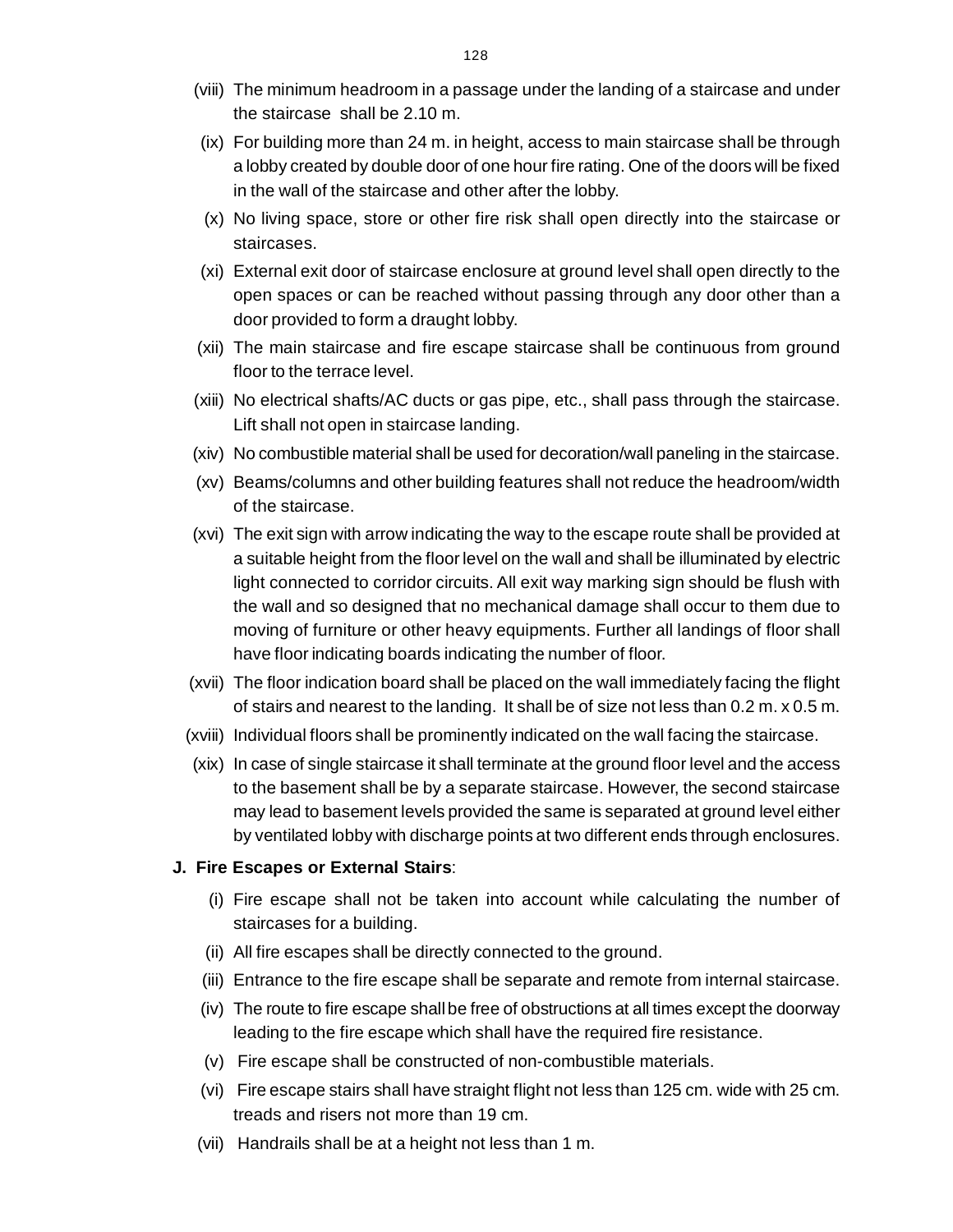(viii) Fire escape staircase in the mercantile, business, assembly, hotel buildings abov[e](http://www.docu-track.com/buy/) 24 m. height shall be a fire tower and in such a case width of the same shall not be less than the width of the main staircase. No combustible material shall be allowed in the fire tower.

## **K. Spiral Stairs :**

- (i) The use of spiral staircase shall be limited to low occupant load and to a building height 9 m.
- (ii) A spiral stair shall not be less than 1.5 m. in diameter and shall be designed to give the adequate headroom.

## **L. Staircase Enclosures :**

- (i) The external enclosing walls of the staircase shall be of the brick or the R.C.C. construction having fire resistance of not less than two hours. All enclosed staircases shall have access through self-closing door of one hour fire resistance. These shall be single swing doors opening in the direction of the escape. The door shall be fitted with the check action door closers.
- (ii) The staircase enclosures on the external wall of the building shall be ventilated to the atmosphere at each landing.
- (iii) Permanent vent at the top equal to the 5% of the cross sectional area of the enclosure and openable sashes at each floor level with area equal to 1 to 15% of the cross sectional area of the enclosure on external shall be provided. The roof of the shaft shall be at least 1 m. above the surrounding roof. There shall be no glazing or the glass bricks in any internal closing wall of staircase. If the staircase is in the core of the building and cannot be ventilated at each landing, a positive of 5 mm., w.g., by an electrically operated blower/blowers shall be maintained
- (iv) The mechanism for pressurizing the staircase shaft shall be so installed that the same shall operate automatically on fire alarm system/sprinkler system and be provided with manual operation facilities.

## **M. Ramps :**

- (i) Ramps of slope of not more than 1 in 10 may be substituted for and shall comply with all the applicable requirements of all required stairways as to enclosure capacity and limiting dimensions. Larger slopes shall be provided for special uses but in no case greater than 1 in 8. For all slopes exceeding 1 in 10 and where the use is such as to involve danger of slipping, the ramp shall be surfaced with approved non-slipping material.
- (ii) The minimum width of the ramps in the Hospitals shall be 2.4 m. and in the basement using car parking shall be 6.0m.
- (iii) Handrails shall be provided on both sides of the ramp.
- (iv) Amp shall lead directly to outside open space at ground level or courtyards of safe place.
- (v) For building above 24.0 m. in height, access to ramps from any floor of the building shall be through smoke fire check door.
- (vi) In case of nursing homes, hospitals, etc., area exceeding 300 sq. m. at each floor one of the exit facility shall be a ramp of not less than 2.4 m. in width.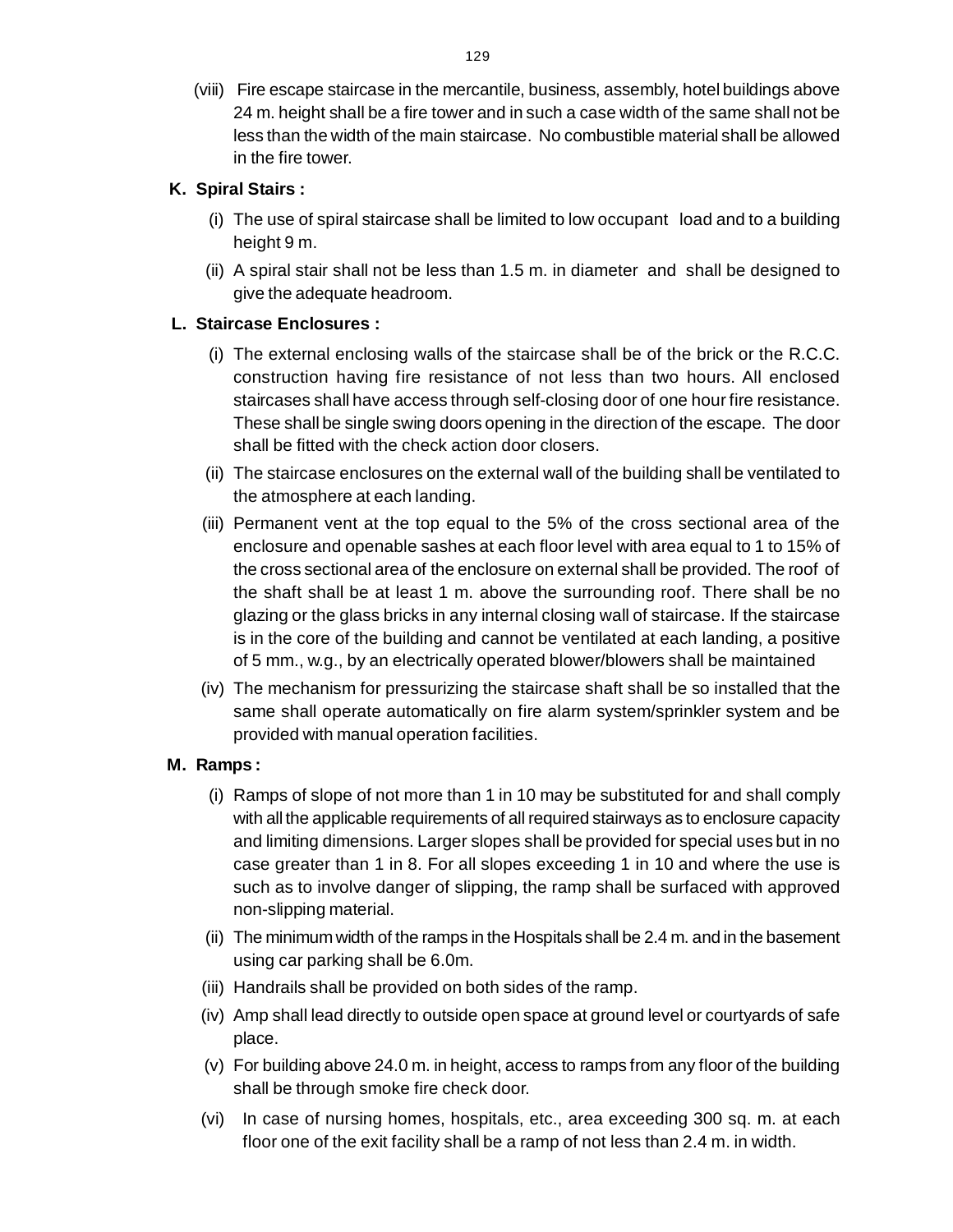- **(10) Provision of Lifts :**
	- **A.** Provision of the lifts shall be made for all multi-storeyed building having a height o[f](http://www.docu-track.com/buy/) 15.0 m. and above.
	- **B.** All the floors shall be accessible 24 hrs. by the lift. The lift provided in the buildings shall not be considered as a means of escape in case of emergency.
	- **C.** Grounding switch at ground floor level to enable the fire service to ground the lift car in case of emergency shall also be provided.
	- **D.** The lift machine room shall be separate and no other machinery shall be installed in it.

## **(i) LIFT ENCLOSURE/LIFT**

General requirements shall be as follows :—

- (a) Walls of lift enclosures shall have a fire rating of two hours. Lift shafts shall have a vent at the top of area not less than 0.2 sq. m.
- (b) Lift motor room shall be located preferably on top of the shaft and separated from the shaft by the floor of the room.
- (c) Landing door in lift enclosures shall have a fire resistance of not less than one hour.
- (d) The number of lifts in one lift bank shall not exceed four. A wall of two hours fire rating shall separate individual shafts in a bank.
- (e) Lift car door shall have a fire resistance rating of 1 hour.
- (f) For buildings 15.0 m. and above in height, collapsible gates shall not be permitted for lifts and solid doors with fire resistance of at least one hour shall be provided.
- (g) If the lift shaft and lobby is in the core of the building a positive pressure between 25 and 30 pa shall be maintained in the lobby and a possible pressure of 50 pa shall be maintained in the lift shaft. The mechanism for the pressurization shall act automatically with the fire alarm/sprinkler system and it shall be possible to operate this mechanically also.
- (h) Exit from the lift lobby, if located in the core of the building, shall be through a self-closing fire smoke check door of one hour fire resistance.
- (i) Lift shall not normally communicate with the basement. If however, lifts are in communication, the lift lobby of the basement shall be pressurized as in (g) with self closing door as in (h).
- (j) Grounding switch (es), at ground floor level shall be provided to enable the fire service to ground the lifts.
- (k) Telephone/talk back communication facilities may be provided in lift cars for communication system and lifts shall be connected to the fire control room of the building.
- (l) Suitable arrangements such as providing slope in the floor of the lift lobby shall be made to prevent water used during fire fighting, etc., at any landing from entering the lift shafts.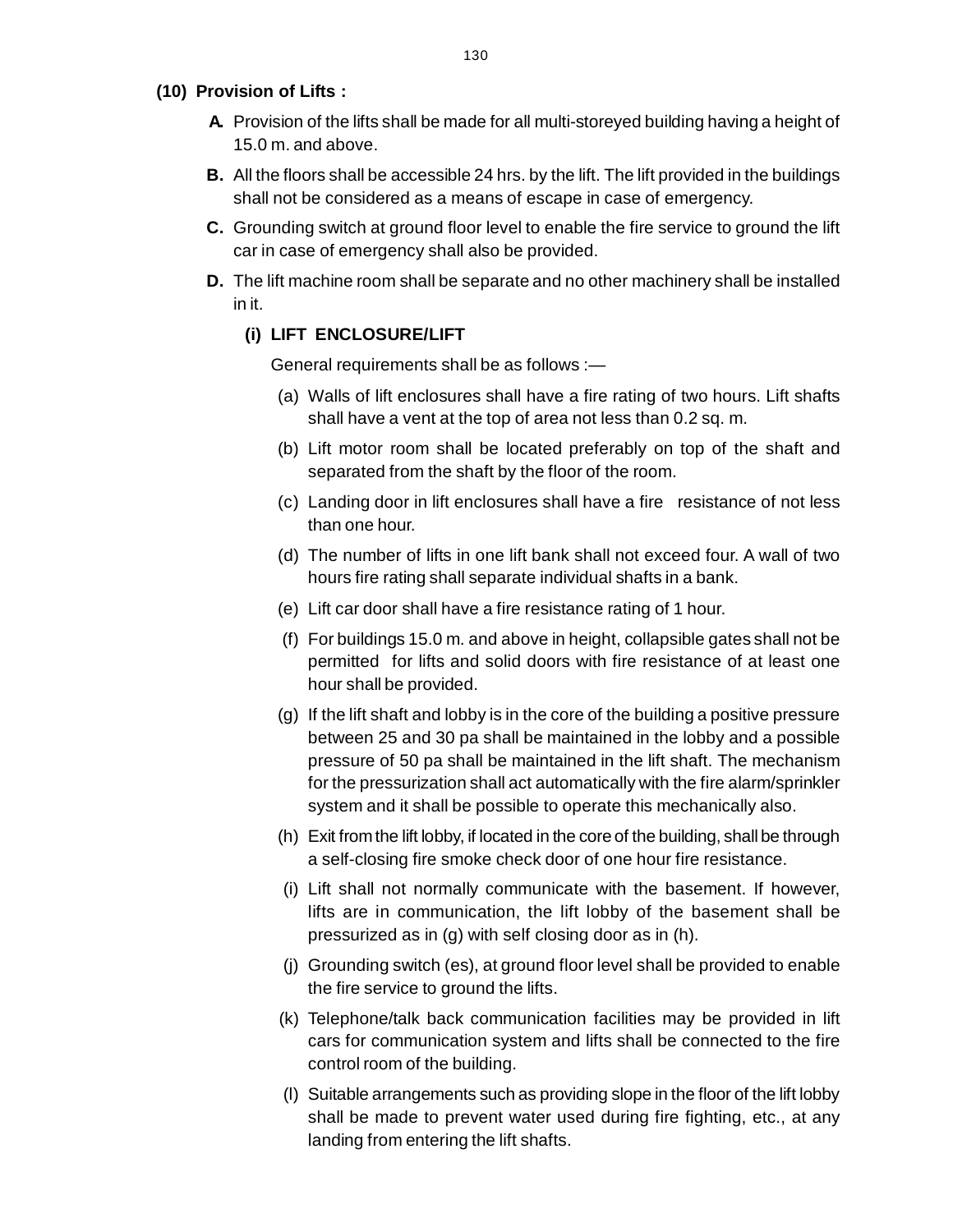- (m) A sign shall be posted and maintained on every floor at or near the lif[t](http://www.docu-track.com/buy/) indicating that in case of fire, occupants shall use the stairs unless instructed otherwise. The sign shall also contain a plan for each floor showing the location of the stairways. Floor marking shall be done at each floor on the wall in front of the lift-landing door.
- (n) Alternate power-supply shall be provided in all the lifts.

## **(ii) FIRE LIFT**

Following requirements shall apply for a fire lift in addition to above requirements :—

- (a) To enable fire service personnel to reach the upper floors with the minimum delay, one or more of the lifts shall be so designed so as to be available for the exclusive use of the fireman in an emergency and be directly accessible to every dwelling/lettable floor space on each floor.
- (b) The lift shall have a floor area of not less than 1.4 sq. mt. It shall have a loading capacity of not less than 545 kg. (8 persons lift) with automatic closing doors.
- (c) The electric supply shall be on a separate service from electric supply mains in a building and the cables run in a route safe from fire, i.e., within a lift shaft. Lights and fans in the elevator having wooden paneling or sheet steel construction shall be operated on 24-volt supply.
- (d) In case of failure of normal electric supply, it shall automatically switchover to the alternate supply. For apartment houses, this changeover of supply could be done through manually operated changeover switch. Alternatively, the lift should be so wired that in case of power failure, it comes down at the ground level and comes to stand still with door open.
- (e) The operation of a fire lift shall by a single toggle of two-button switch situated in a glass-fronted box adjacent to the lift at the entrance level. When the switch is on landing, call points will become inoperative and the lift will be on car control only or on a priority control device. When the switch is off, the lift will return to normal working. This lift can be used by the occupants in normal times.
- (f) The words 'FIRE LIFT' shall be conspicuously displayed in fluorescent paint on the lift landing doors at each floor level.
- (g) The speed of the fire lift shall be such that it can reach to the top floor from ground level within one minute.

## **(11) Basement :**

As provided in the Regulations—

## **A. Requirements :**

(i) The access to the basement shall be either from the main or alternate staircase providing access and exit from higher floors. Where the staircase is continuous the same shall be enclosed type serving as a fire separation from the basement floor and higher floors. Open ramps shall be permitted if they are constructed within the building line subject to the provision of the (iv).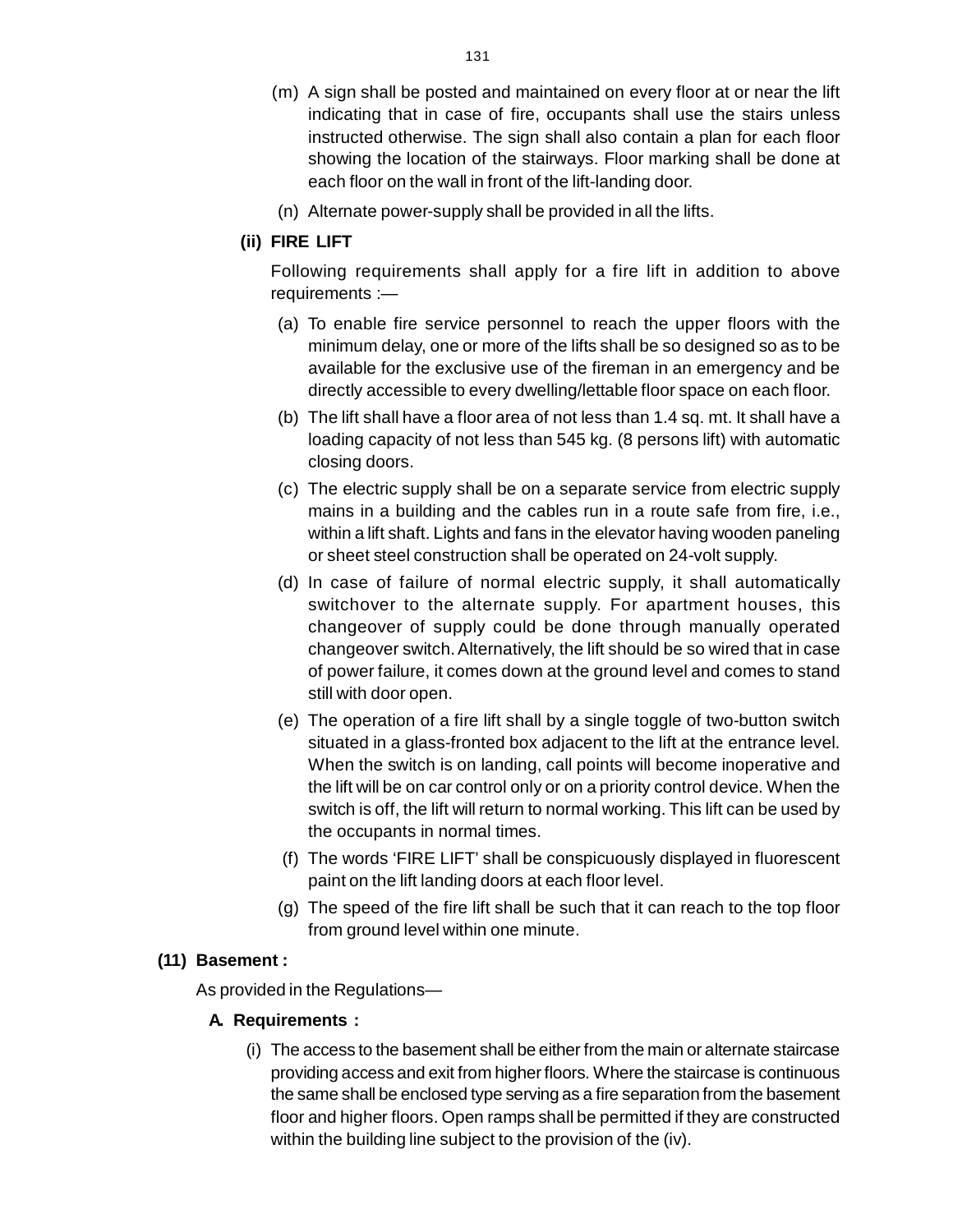- (ii) In case of basement for office, sufficient number of exit ways and acces[s](http://www.docu-track.com/buy/) ways shall be provided with a travel distance not more than 15.0 m. The travel distance in case of dead-end shall be 7.5 m.
- (iii) The basement shall be partitioned and in no case compartment shall be more than 500 sq. m. and less than 50 sq. m. area except parking. Each compartment shall have ventilation standards as laid down in Bye-Laws separately and independently. The partition shall be made in consultation with Chief Fire Officer.
- (iv) The first basement (immediately below ground level) can be used for services/ parking/other permissible services. Lower basement, if provided, shall exclusively be used for car parking only.
- (v) Each basement shall be separately ventilated. Vents with cross-sectional area (aggregate) not less than 2.5 per cent of the floor area spread evenly round the perimeter of the basement shall be provided in the form of grills or breakable starboard lights or pavement lights or by way of shafts. Alternatively a system of air inlets shall be provided at basement floor level and smoke outlets at basement ceiling level. Inlets and extracts may be terminated at ground level with starboard or pavement lights. Ducts to convey fresh air to the basement floor level are to be laid. Starboard and pavement lights should be in positions easily accessible to the firemen and clearly marked "SMOKE OUTLET" or "AIR INLET" with an indication of area served at or near the opening.
- (vi) The staircase of basement shall be of enclosed type having fire resistance of not less than two hours and shall be situated at the periphery of the basement to be entered at ground level only from the open air and in such positions that smoke from any fire in the basement shall not obstruct any exit serving the ground and upper stories of the building and shall communicate with basement through a lobby provided with fire resisting self-closing door of one hour rating. In case of basement being used as car parking only, the travel distance shall be 45 m.
- (vii) In multi-storeyed basements, intake duct may serve all basements levels, but each basement and basement compartment shall have separate smoke outlet duct or ducts. Mechanical extractors for smoke venting system from lower basement levels shall also be provided. The system shall be of such design as to operate on actuation of smoke, heat sensitive detectors/sprinklers, if installed, and shall have a considerably superior performance compared to the standard units. It shall also have an arrangement to start manually.
- (viii) Mechanical extractors shall have an internal locking arrangement so that extractors shall continue to operate and supply fans shall stop automatically with the actuation of fire detectors. Mechanical extractors shall be designed to permit 30 air changes per hour in case of fire or distress call. However, for normal operation, only 30 air changes or any other convenient factor can be maintained.
- (ix) Mechanical extractors shall have an alternate source of power-supply.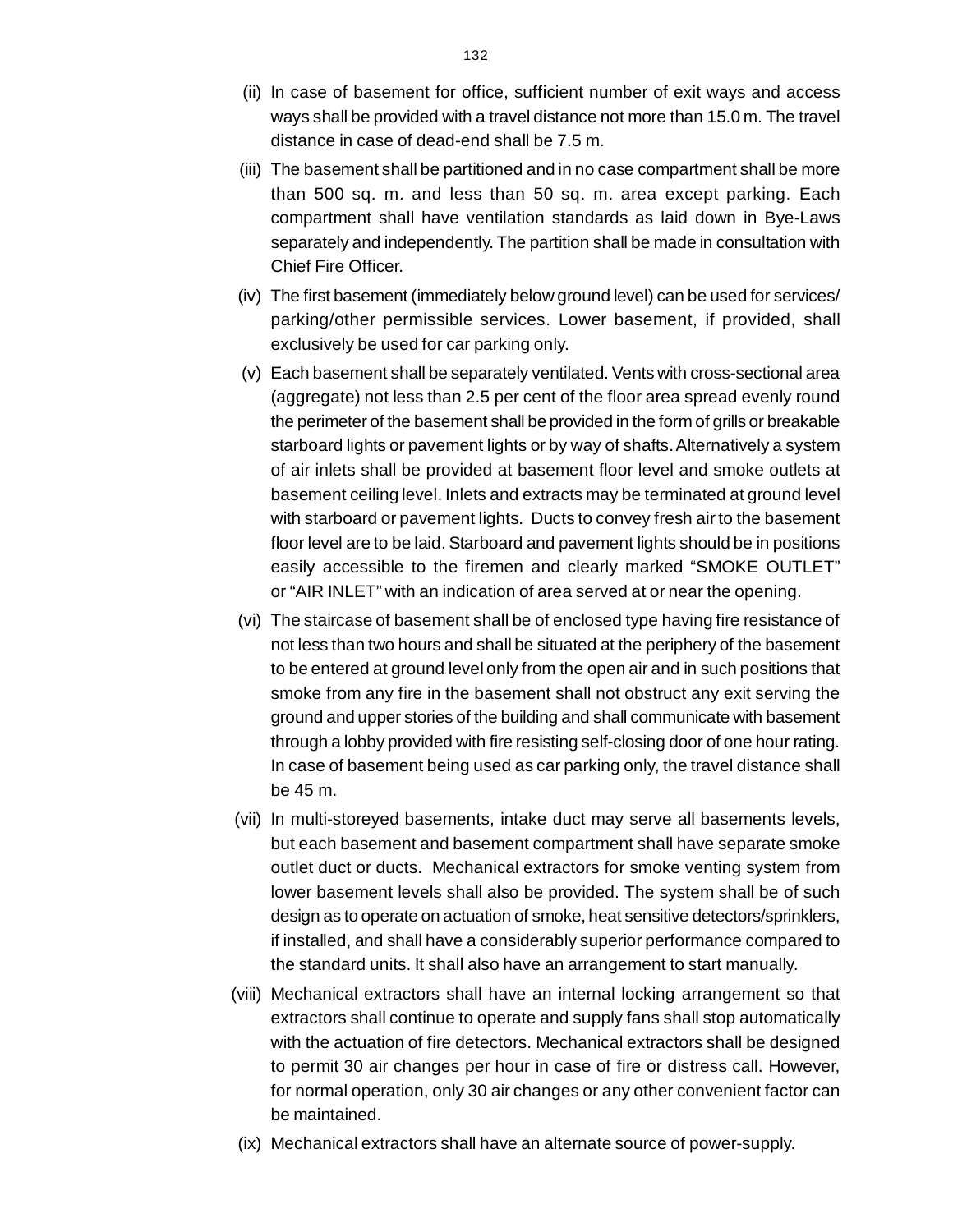- (x) Ventilating ducts shall be integrated with the structure and made out of bric[k](http://www.docu-track.com/buy/) masonry or RCC as far as possible and when this duct crosses the transformer area of electrical switchboard, fire dampers shall be provided.
- (xi) Kitchens working on gas fuel shall not be permitted in basement/sub-basement.
- (xii) If cutouts are provided from basement to the upper floors or to the atmosphere, all side cutout openings in the basements shall be protected by sprinkler heads at closed spacing so as to form a water curtain in the event of a fire.
- (xiii) Dewatering pump shall be provided in all basements.

### **(12) Provision of Helipad :**

All high-rise buildings 60 m. and above shall have provision for a Helipad on the terrace. The same shall be approved by the Authority.

## **(13) Service Ducts/Refuge Chute :**

- A. Service duct shall be enclosed by walls and door, if any, of 2 hours fire rating. If ducts are larger than 10 sq. m. the floor should seal them, but suitable opening for the pipes to pass through shall be provided with the gaps sealed.
- B. A vent opening at the top of the service shaft shall be provided between one-fourth and one-half of the area of the shaft. Refuge chutes shall have an outlet at least of wall of non-combustible material with fire resistance of not less than two hours. They shall not be located within the staircase enclosure or service shafts or air-conditioning shafts. Inspection panel and door shall be tight fitting with 1 hour fire resistance; the chutes should be as far away as possible from exits.
- C. Refuge chutes shall not be provided in staircase walls and A/C shafts, etc.

## **(14) Electrical Services :**

Electrical Services shall conform to the following :—

- A. The electric distribution cables/wiring shall be laid in a separate duct shall be sealed at every floor with non-combustible material having the same fire resistance as that of the duct. Low and medium voltage wiring running in shaft and in false ceiling shall run in separate conduits.
- B. Water mains, telephone wires, intercom lines, gas pipes or any other service lines shall not be laid in ducts for electric cables.
- C. Separate conduits for water pumps, lifts, staircases and corridor lighting and blowers for pressuring system shall be directly from the main switch panel and these circuits shall be laid in separate conduit pipes, so that fire in one circuit will not affect the others. Master switches controlling essential service circuits shall be clearly labeled.
- D. The inspection panel doors and any other opening in the shaft shall be provided with air tight fire doors having fire resistance of not less then 1 hour.
- E. Medium and low voltage wiring running in shafts and within false ceiling shall run in metal conduits. Any 240 voltage wiring for lighting or other services, above false ceiling should have 660V grade insulation. The false ceiling including all fixtures used for its suspension shall be of non-combustible material.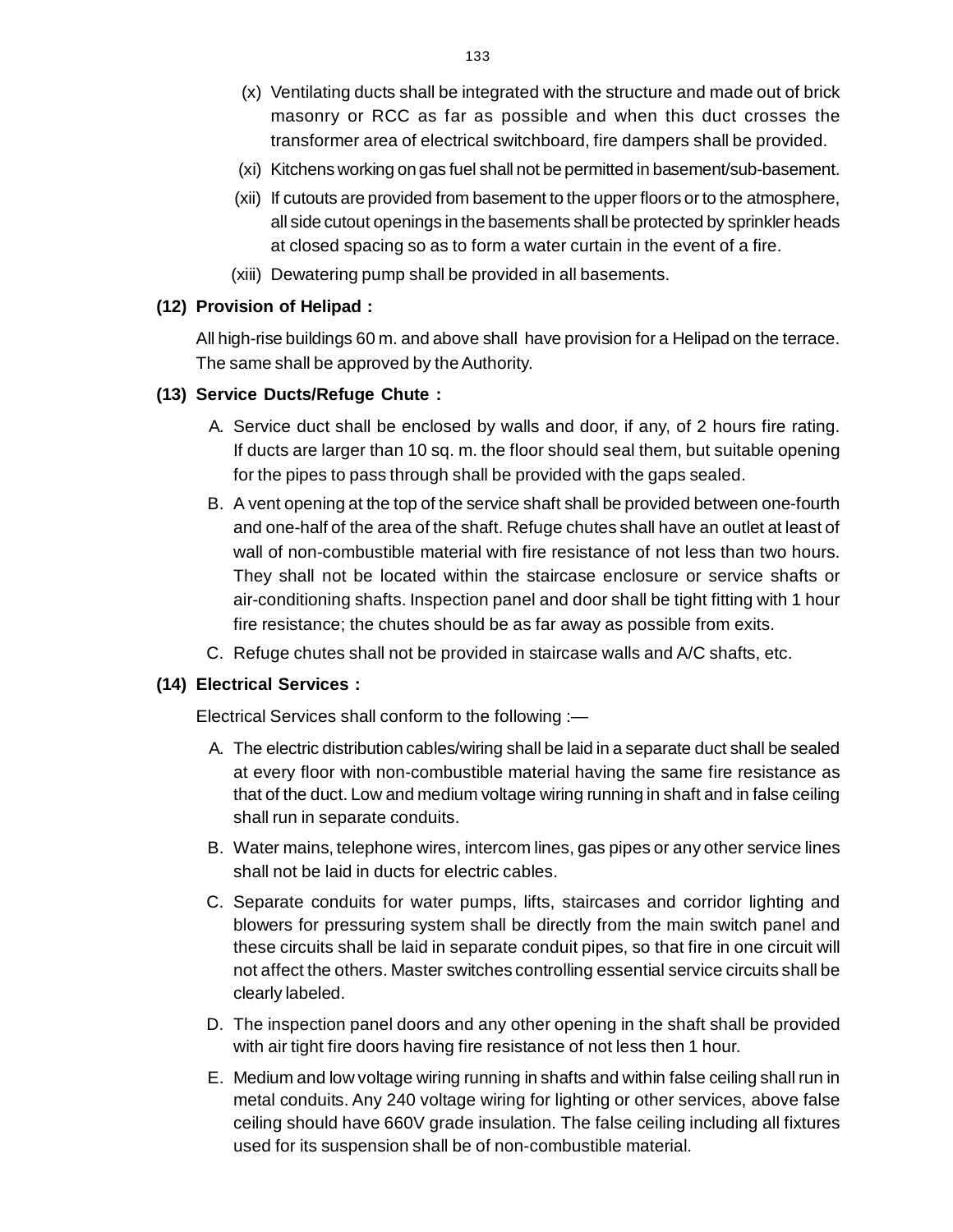- F. An independent and well-ventilated service room shall be provided on the groun[d](http://www.docu-track.com/buy/) floor with direct access from outside or from the corridor for the purpose of termination of electrical supply from the licenses service and alternative supply cables. The doors provided for the service room shall have fire resistance of not less than 1 hour.
- G. MCB and ELCB shall be provided for electrical circuit.

## **(15) Staircase And Corridor Lights :**

The staircase and corridor lighting shall be on separate circuits and shall be independently connected so that it could be operated by one switch installation on the ground floor easily accessible to fire fighting staff at any time irrespective of the position of the individual control of the light points, if any. It should be of miniature circuit breaker type of switch so as to avoid replacement of fuse in case of emergency :

- A. Staircase and corridor lighting shall also be connected to alternate source of power supply.
- B. Suitable arrangement shall be made by installing double throw switches to ensure that the lighting installed in the staircase and the corridor does not get connected to two sources of supply simultaneously. Double throw switch shall be installed in the service room for terminating the stand by supply.
- C. Emergency lights shall be provided in the staircase and corridor.

## **(16) A. Air-Conditioning :**

- (i) Air-conditioning system should be installed and maintained so as to minimize the danger of spread of fire, smoke or fumes thereby from one floor of fire area to another or from outside into any occupied building or structure.
- (ii) Air-Conditioning systems circulating air to more than one floor area should be provided with dampers designed to close automatically in case of fire and thereby prevent spread of fire or smoke. Such a system should also be provided with automatic controls to stop fans in case of fire, unless arranged to remove smoke from a fire, in which case these should be designed to remain in operation.
- (iii) Air-conditioning system serving large places of assembly (over one thousand persons), large departmental stores or hostels with over 100 rooms in a single block should be provided with effective means for preventing circulation of smoke through the system in the case of fire in air filters or from other sources drawn into the system even though there is insufficient heat to actuate heat smoke sensitive devices controlling fans or dampers. Such means shall consist of approved effective smoke sensitive controls.

## **B. Air-Conditioning should conform to the following :—**

- (i) Escape routes like staircase, common corridors, lift lobbies, etc., should not be used as return air passage.
- (ii) The ducting should be constructed of metal in accordance with BIS 655:1963
- (iii) Wherever the ducts pass through fire walls or floor, the opening around the ducts should be sealed with fire resisting material of same rating as of walls/ floors.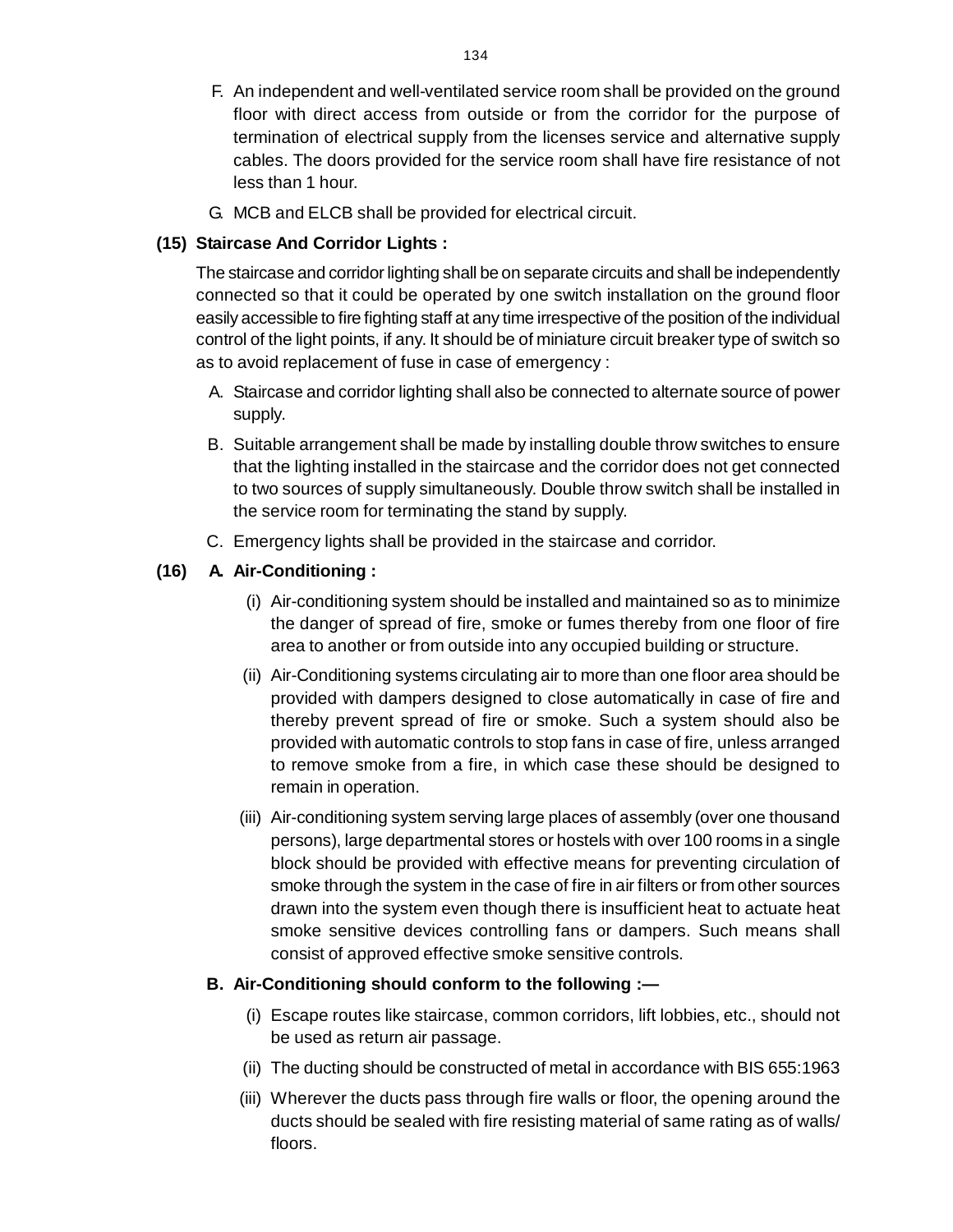- (iv) Metallic ducts should be used even for the return air instead of space abov[e](http://www.docu-track.com/buy/) the false ceiling.
- (v) The material used for insulating the duct system (inside or outside) should be of flame resistant (IS 4355:1977) and non-conductor of heat.
- (vi) Area more than 750 sq. m. on individual floor should be segregated by a firewall and automatic fire dampers for isolation should be provided.
- (vii) In case of more than one floor, arrangement by way of automatic fire dampers for isolating the ducting at every floor from the floor should be made. Where plenums used for return air passage, ceiling and its features and air filters of the air handling units, these should be flame resistant. Inspection panels should be provided in the main trenching. No combustible material should be fixed nearer than 15 cm. to any duct unless such ducting is properly enclosed and protected with flame resistant material.
- (viii) In case of buildings more than 24 m. in height, in non-ventilated lobbies, corridors, smoke extraction shaft should be provided.

#### **C. Fire Dampers :**

- (i) These shall be located in air ducts and return air ducts/passages at the following points :—
	- (a) At the fire separation wall;
	- (b) Where ducts/passages enter the central vertical shaft;
	- (c) Where the ducts pass through floors; and
	- (d) At the inlet of supply air duct and the return air duct of each compartment on every floor.
- (ii) The dampers shall operate automatically and shall simultaneously switch off the air-handling fans. Manual operation facilities shall also be provided.
- (iii) For blowers, where extraction system and dust accumulators are used, dampers shall be provided.
- (iv) Fire/smoke dampers (for smoke extraction shafts) for buildings more than 24 m. in height. For apartment houses in non-ventilated lobbies/corridor operated by detection system and manual control sprinkler system. For other buildings on operation of smoke/heat detection system and manual control/ sprinkler system.
- (v) Automatic fire dampers shall be so arranged so as to close by gravity in the direction of air movement and to remain tightly closed on operation of a fusible link.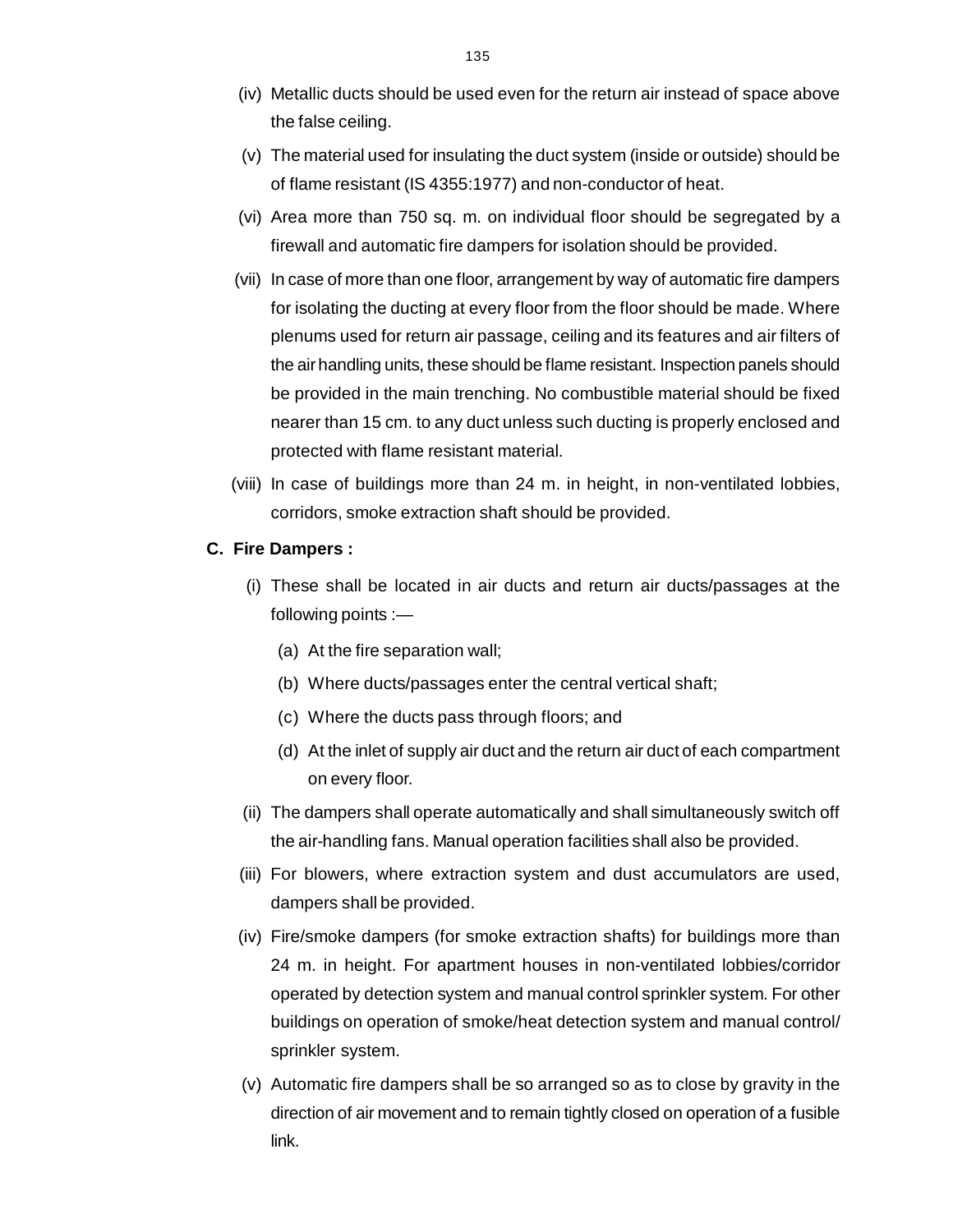## **(17) Boiler Room :**

Provisions of boiler and boiler rooms shall conform to Indian Boiler Act. Further, th[e](http://www.docu-track.com/buy/) following additional aspects may be taken into account in the location of boiler/ boiler room :—

- **A.** The boiler shall not be allowed in sub-basement, but may be allowed in the basement away from the escape routes.
- **B.** The boilers shall be installed in a fire resisting room of 4 hours fire resistance rating and this room shall be situated on the periphery of the basement. Catch pits shall be provided at the low level.
- **C.** Entry to this room shall be provided with a composite door of 2 hours fire resistance.
- **D.** The boiler room shall be provided with fresh air inlets and smoke exhaust directly to the atmosphere.
- **E.** The furnace oil tank for the boiler if located in the adjoining room shall be separated by fire resisting wall of 4 hours rating. The entrance to this room shall be provided with double composite doors. A curb of suitable height shall be provided at the entrance in order to prevent the flow of oil into boiler room in case of tank rupture.
- **F.** Foam inlets shall be provided on the external walls of the building near the ground level to enable the fire services to use foam in case of fire.

## **(18) Alternate Source of Electric Supply :**

A stand-by electric generator shall be installed to supply power to staircase and corridor lighting circuits, lifts detection system, fire pumps, pressurization fans and blowers, P.A. system, exit sign, smoke extraction system, in case of failure of normal electric supply. The generator shall be capable of taking starting current of all the machines and circuits stated above simultaneously.

If the standby pump is driven by diesel engine, the generator supply need not be connected to the stand-by pump. The generator shall be automatic in operation.

## **(19) A. Safety Measures in Electric Sub-Station**

- (i) Clear independent approach to the sub-station from outside the building shall be made available round the clock.
- (ii) The approaches/corridors to the sub-station area shall be kept clear for movement of men and material at all times.
- (iii) The sub-station space is required to be provided with proper internal lighting arrangements.
- (iv) In addition to natural ventilation proper ventilation to the sub-station area is to be provided by grill shutters and exhaust fans at suitable places so as to discharge all smoke from the sub-station without delay in case of fire so that sub-station operations can be carried out expeditiously.
- (v) Cable trenches of 0.6 m. X 0.6 m. dummy floor of 0.6 mt. depth shall be provided to facilitate laying of cable inside the building for connecting to the equipment.
- (vi) Steel shutters of 2.5 m. x 2.5 m. with suitable grills shall be provided for transformers and sub-station room.
- (vii) The floor of the sub-station should be capable of carrying 10 tons of transformer weight on wheels.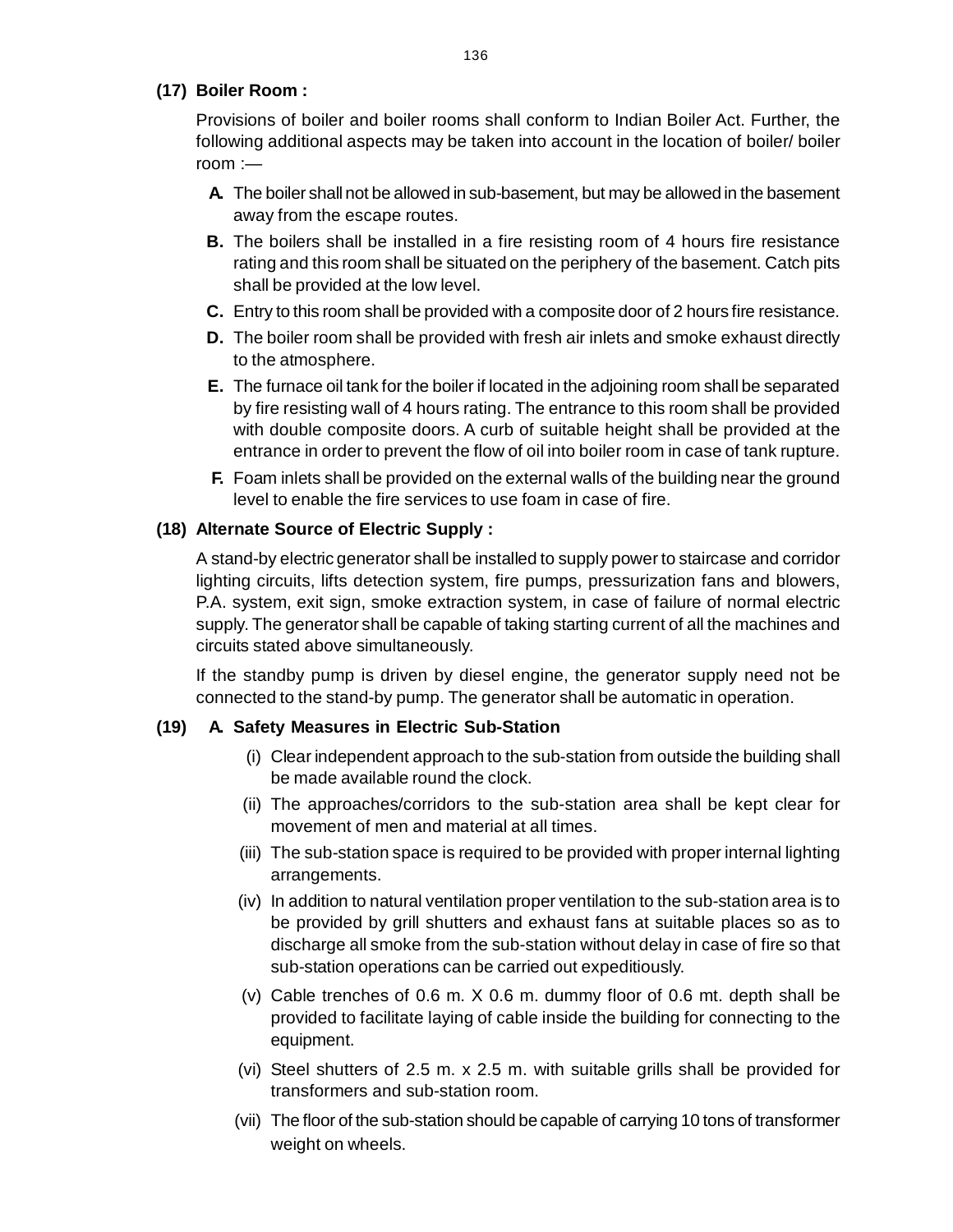- (viii) Built up sub-station space is to be provided free of cost.
- (ix) Sub-station space should be clear from any water, sewer, air conditioning[,](http://www.docu-track.com/buy/) and gas pipe or telephone services. No other service should pass through the sub-station space or the cable trenches.
- (x) Proper ramp with suitable slope may be provided for loading and unloading of the equipment and proper approach shall be provided.
- (xi) RCC pipes at suitable places as required shall be provided for the cable entries to the sub-station space and making suitable arrangement for non-ingress of water through these pipes.
- (xii) The sub-station space is to be provided in the approved/sanctioned covered area of the building.
- (xiii) Any other alteration/modification required while erection of the equipment will be made by the owner/builder at site as per requirement.
- (xiv) Adequate arrangement for fixing chain pulley block above the fixing be available for load of 15 tons.
- (xv) Provision shall be kept for the sumps so as to accommodate complete volume of transformer oil, which can spillover in the event of explosion of the transformer in the basement of the building. Sufficient arrangement should exist to avoid fire in the sub-station building from spread of the oil from the sumps.
- (xvi) Arrangement shall be made for the provision of fire retardent cables so as to avoid chances of spread of fire in the sub-station building.
- (xvii) Sufficient pumping arrangement should exist for pumping the water out in case of fire so as to ensure minimum loss to the switchgear and transformer.
- (xviii) No combustible material shall be stacked inside the sub-station premises or in the vicinity to avoid chances of fire.
- (xix) It should be made mandatory that the promoters of the multi-storeyed building should get substation premises inspected once a year to get their licence revalidated for the provision of electric supply from Electricity Board so that suitable action can be taken against the Owner/Builder in case of nonimplementation.
- (xx) The sub-station must not be located below the 1st basement and above the ground floor.
- (xxi) The sub-station space should be totally segregated from the other areas of the basement by fire resisting wall. The ramp should have a slope of 1 : 10 with entry from ground level. The entire sub-station space including the entrance at ground floor be handed over to the licensee of electricity free of cost and rent.
- (xxii) The sub-station area shall have a clear height of 3.6 m. below beams. Further, the sub-station area will have level above the rest of basement level by 0.60 m.
- (xxiii) It is to be ensured that the sub-station area is free of seepage/leakage of water.
- (xxiv) The licensee of electricity will have the power to disconnect the supply of the building in case of violation of any of the above points.
- (xxv) Electric sub-station enclosure must be completely segregated with 4-hours fire rating wall from remaining part of basement.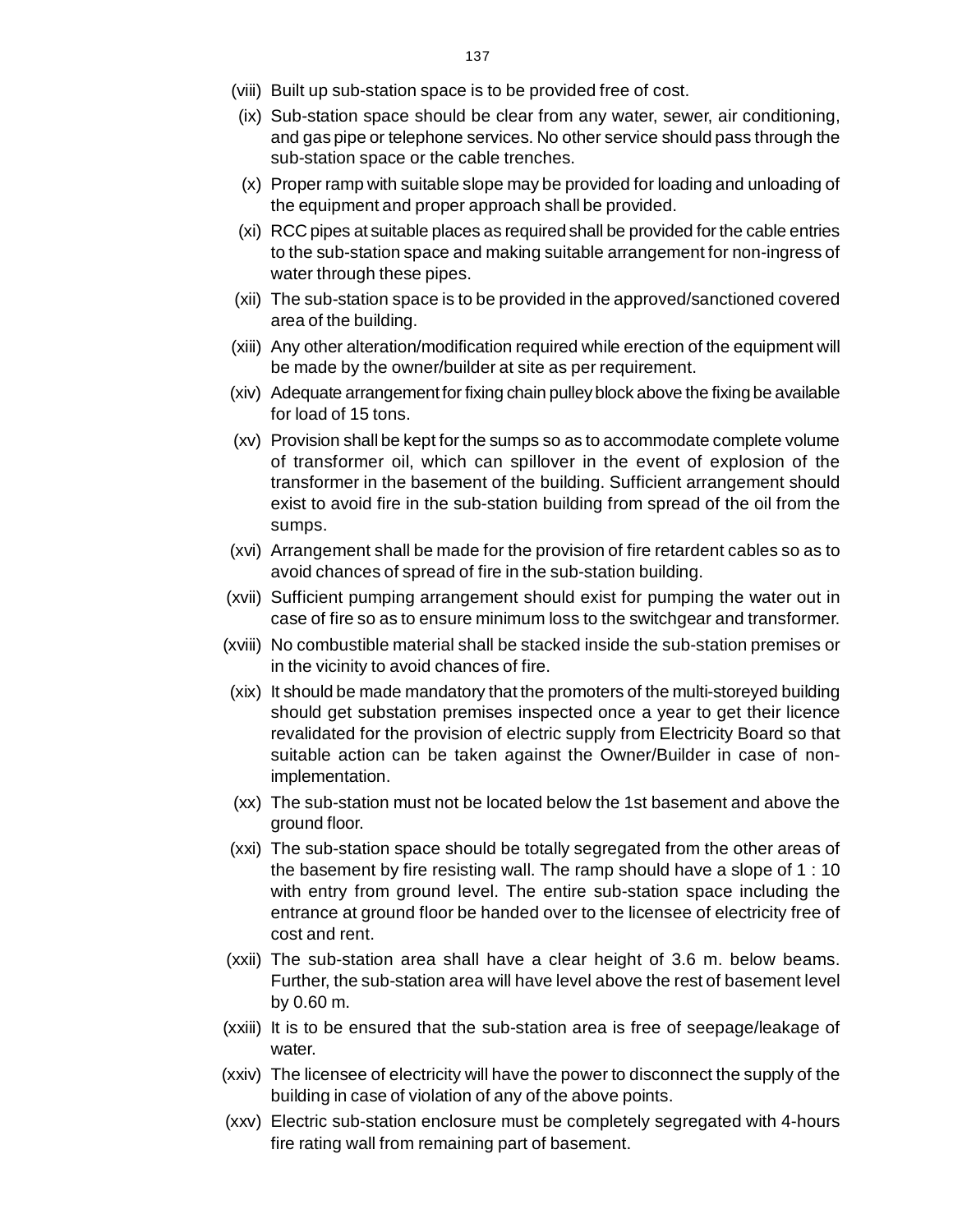- (xxvi) The sub-station should be located on periphery/sub-basement and (not abov[e](http://www.docu-track.com/buy/) ground floor).
- (xxvii) Additional exit shall be provided if travel distance from farthest corner to ramp is more than l5 m.
- (xxviii) Perfect independent vent system @ 30 air changes per hour linked with detection as well as automatic high velocity water spray system shall be provided.
- (xxix) All the transformers shall be protected with high velocity water spray system / Nitrogen Injection System Carbon Dioxide total flooding system in case of oil filled transformer. In addition to this, manual control of auto high velocity spray system for individual transformers shall be located outside the building at ground floor.
- (xxx) Suitable arrangement for pump house, water storage tanks with main electrical pump and a diesel-operated pump shall be made, if no such arrangement is provided in the building. In case, the water pumping facilities are existing in the building for sprinkler system, the same should, however, be utilized for high velocity water spray system. Alternatively automatic CO2 total flooding system shall be provided with manual controls outside the electric sub-station.
- (xxxi) System shall have facility to give an audio alarm in the basement as well as at the control room.
- (xxxii) Fire control room shall be manned round the clock.
- (xxxiii) The electric sub-station shall have electric supply from alternate source for operation of vent system lighting arrangements.
- (xxxiv) Cable trenches shall be filled with sand
- (xxxv) Party walls shall be provided between two transformers as per the rules.
- (xxxvi) Electric control panels shall be segregated.
- (xxxvii) Exits from basement electric sub-station shall have self-closing fire smoke check doors of 2-hours fire rating near entry to ramp.
- (xxxviii) All openings to lower basement or to ground floor shall be sealed properly.
- (xxxix) Yearly inspection shall be carried out by electrical load sanctioning Authority.
	- (xl) Ramp to be designed in a manner that in case of fire no smoke should enter the main building.
	- (xli) Electric sub-station transformer shall have clearance on all sides as per BBL/ relevant electric rules.
	- (xlii) Other facility shall be as per Building Bye-Laws and relevant electric rules
	- (xliii) Rising electrical mains shall consist of metal bus bars suitably protected from safety point of view.
	- (xliv) Dry transformer shall be preferred.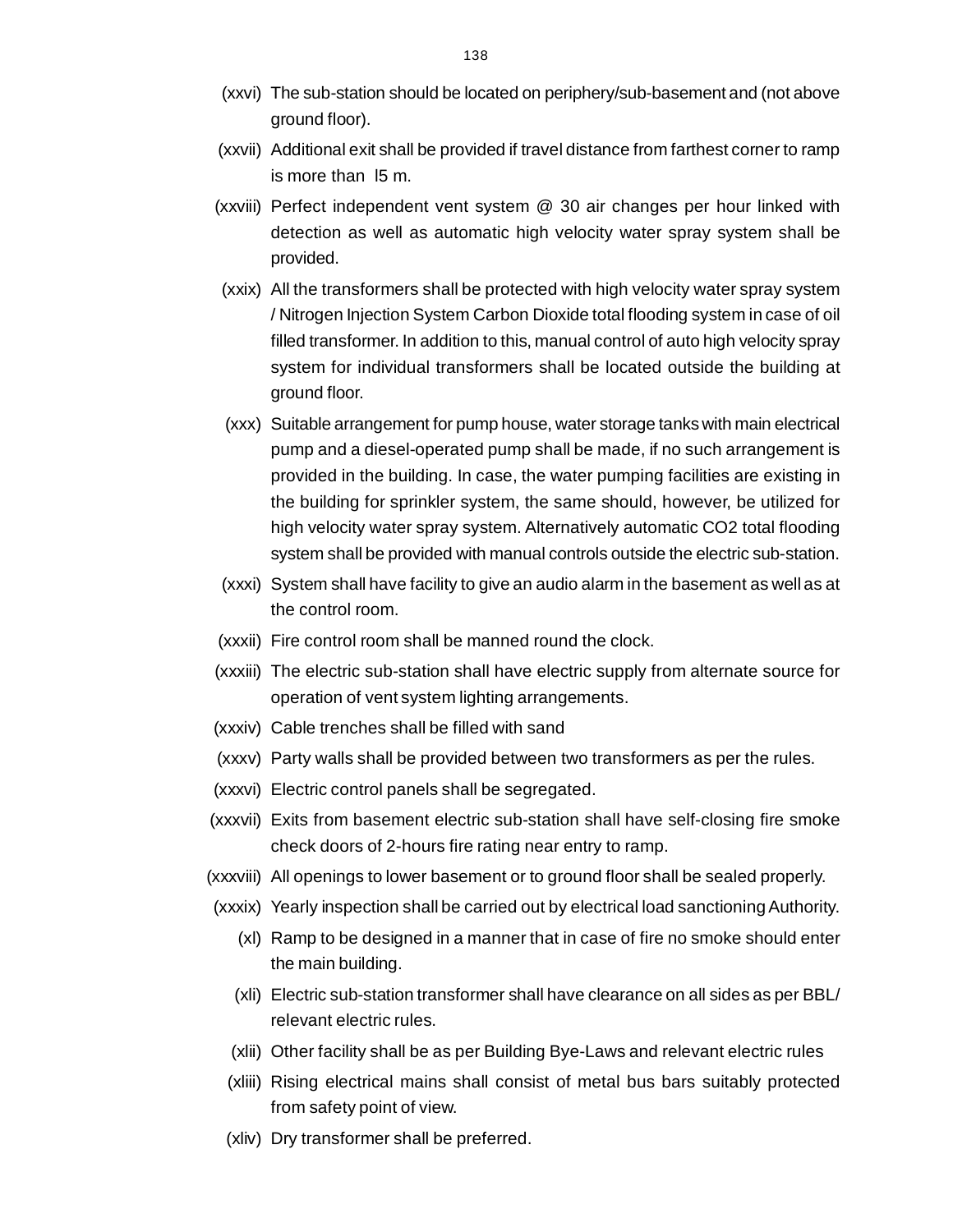## **(20) Fire Protection Requirements**

Buildings shall be planned, designed and constructed to ensure fire safety and thi[s](http://www.docu-track.com/buy/) shall be done in accordance with Part-IV Fire and Life Safety of National Building Code of India, 2005 unless otherwise specified. In the case of identified buildings, the building schemes shall also be cleared by the Chief Fire Officer.

## **A. First Aid/Fixed Fire Fighting /Fire Detection Systems And Other Facilities**

Provision of fire safety arrangement for different occupancy as indicated below shall be as per NBO code :

- (i) Access
- (ii) Wet Riser
- (iii) Down Comer
- (iv) Hose Reel
- (v) Automatic Sprinkler System
- (vi) Yard Hydrant
- (vii) U.G. Tank with Draw off Connection
- (viii) Terrace Tanks
- (ix) Fire Pump
- (x) Terrace Pump
- (xi) First Aid Fire Fighting Appliances
- (xii) Auto Detection System
- (xiii) Manual operated Electrical Fire Alarm System
- (xiv) P.A System with talk back facility
- (xv) Emergency Light
- (xvi) Auto D.G. Set
- (xvii) Illuminated Exit Sign
- (xviii) Means of Escape
- (xix) Compartimentation
- (xx) MCB /ELCB
- (xxi) Fire Man Switch in Lift
- (xxii) Hose Boxes with Delivery Hoses and Branch
- (xxiii) Pipes Refuge Area

## **NOTE :**

- 1. Where more than one riser is required because of large floor area, the quantity of water and pump capacity recommended should be finalized in consultation with Chief Fire Officer.
- 2. The above quantities of water shall be exclusively for fire fighting and shall not be utilized for domestic or other use.
- 3. A facility to boost up water pressure in the riser directly from the mobile pump shall be provided in the wet riser, down comer system with suitable fire service inlets (collecting head) with 2 to 4 numbers of 63 mm inlets for 100-200 mm dia main, with check valve and a gate valve.
- 4. Internal diameter of rubber hose for reel shall be minimum 20 mm. A shut off branch with nozzle of 5 mm. size shall be provided.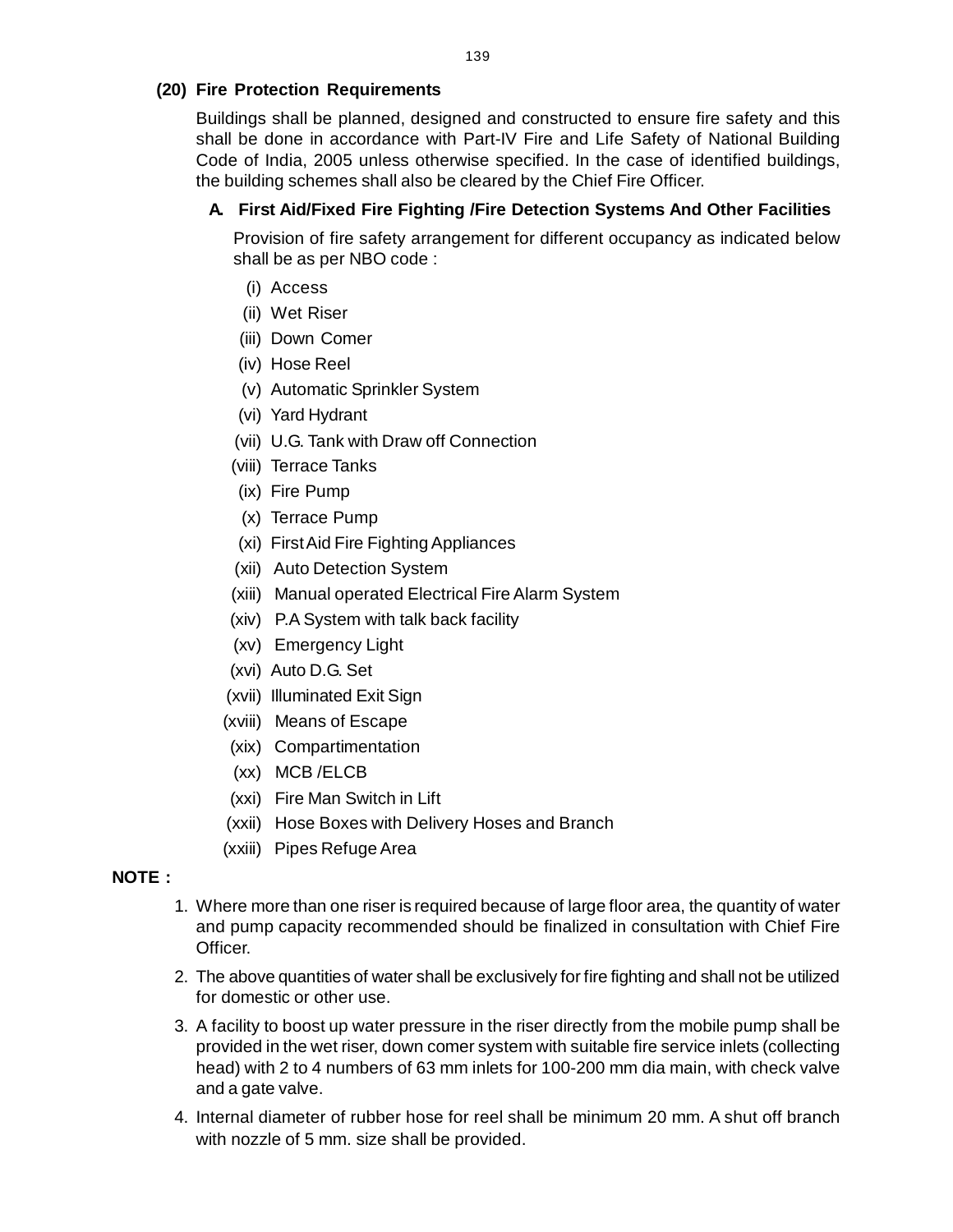- 5. Fire pumps shall have positive suctions. The pump house shall be adequately ventilate[d](http://www.docu-track.com/buy/) by using normal/mechanical means. A clear space of 1.0 m. shall be kept in between the pumps and enclosure for easy movement/maintenance. Proper testing facilities and control panel etc. shall be provided.
- 6. Unless otherwise specified in Regulations, the fire fighting equipments/installation shall conform to relevant BIS Specifications.
- 7. In case of mixed occupancy, the fire fighting arrangement shall be made as per the highest class of occupancy.
- 8. Requirement of water-based first aid fire extinguishers shall be reduced to half, if hose reel is provided in the Building.

## **(21) Static Water Storage Tank**

- **A.** A satisfactory supply of water exclusively for the purpose of fire fighting shall always be available in the form of underground static storage tank with specified capacity with arrangements of replenishment by town's main or alternative source of supply @ 1000 liters per minute. The static storage water supply required for the above mentioned purpose should entirely be accessible to the fire tenders of the local fire service. Provision of suitable number of manholes shall be made available for inspection repairs and insertion of suction hose etc. The covering slab shall be able to withstand the vehicular load of 45 tonnes in case of high rise and 22 tonnes in case of low rise buildings. A draw off connection shall be provided. The slab need not strengthen if the static tank is not located in mandatory setback area.
- **B.** To prevent stagnation of water in the static water tank, the suction tank of the domestic water supply shall be fed only through an over flow arrangement to maintain the level therein at the minimum specified capacity.
- **C.** The static water storage tank shall be provided with a fire brigade collecting branching with 4 Nos. 63 mm. dia instantaneous male inlets arranged in a valve box with a suitable fixed pipe not less than 15 cm dia to discharge water into the tank. This arrangement is not required where down comer is provided.

#### **(22) Automatic Sprinklers**

Automatic sprinkler system shall be installed in the following buildings :—

- A. All buildings of 24 m. and above in height except group housing and 45 m. and above in case of apartment /group housing society building.
- B. Hotels below l5 m. in height and above 1000 sq m. built up area at each floor and or if basement is existing.
- C. All hotels, mercantile, and institutional buildings of 15 m. and above.
- D. Mercantile building having basement more than one floor but below 15 m. (floor area not exceeding 750 sq m.)
- E. Underground Shopping Complex.
- F. Underground car / scooter parking /enclosed car parking.
- G. Basement area 200 sq m. and above.
- H. Any special hazards where the Chief Fire Officer considers it necessary.
- I. For buildings up to 24 m. in height where automatic sprinkler system is not mandatory as per these Bye-Laws, if provided with sprinkler installation following relaxation may be considered.
	- (i) Automatic heat/smoke detection system and M.C.P. need not be insisted upon.
	- (ii) The number of Fire Extinguisher required shall be reduced by half.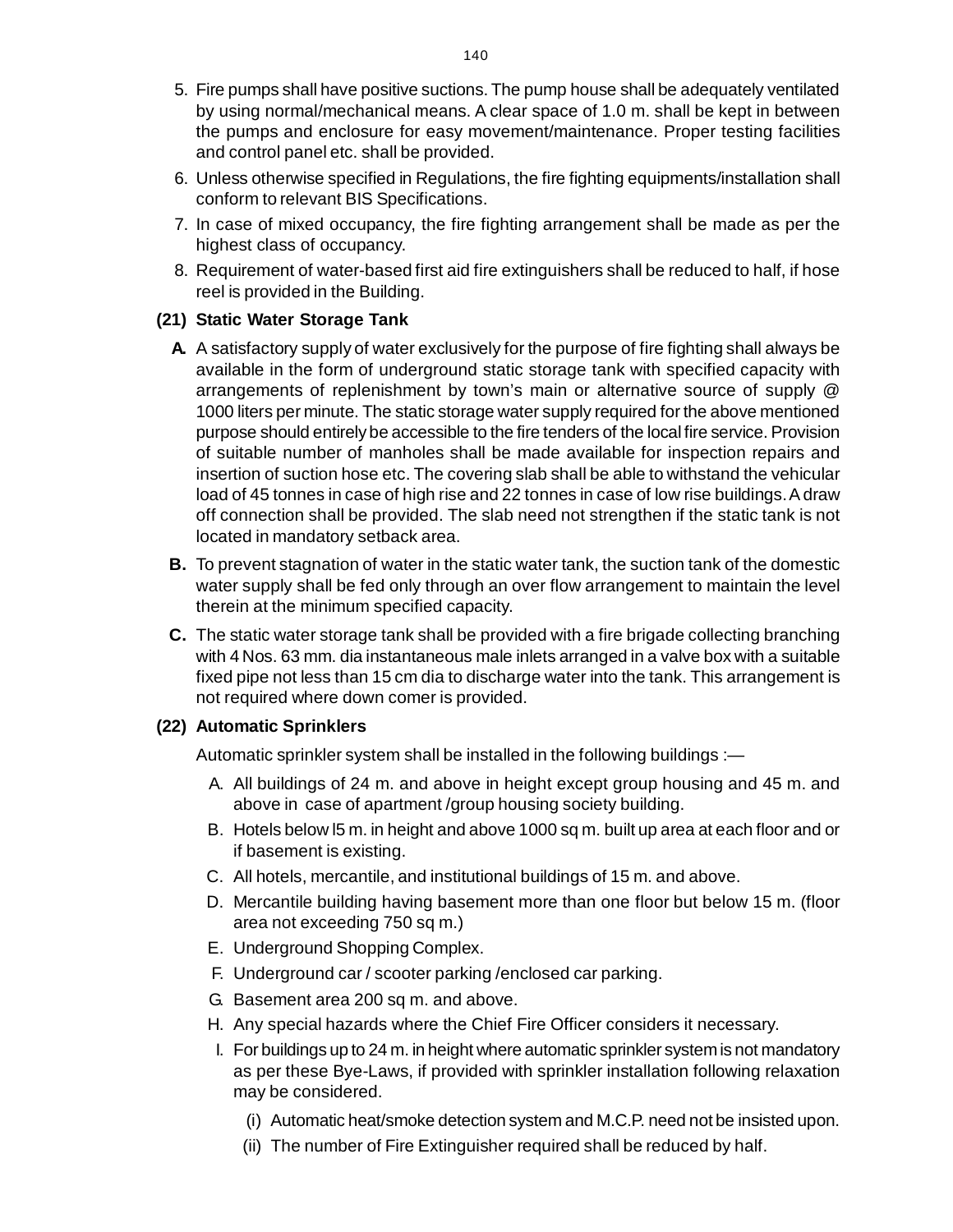#### **(23) Fixed Carbon Di-Oxide / Foam / DCO Water Spray Extinguishing System**

Fixed extinguishing installations shall be provided as per the relevant specifications i[n](http://www.docu-track.com/buy/) the premises where use of above extinguishing media is considered necessary by the Chief Fire Officer.

#### **(24) Fire Alarm System**

All buildings of 15 m. and above in height shall be equipped with fire alarm system and also residential buildings (Dwelling House, Boarding House and Hostels) above 24 m. height.

- A. All residential buildings like dwelling houses (including flats) boarding houses and hostels shall be equipped with manually operated electrical fire alarm system with one or more call boxes located at each floor. The location of the call boxes shall be decided after taking into consideration their floor area without having to travel more than 22.5 m.
- B. The call boxes shall be of the break glass type without any moving parts, where the call is transmitted automatically to the control room without any other action on the part of the person operating the call boxes.
- C. All call boxes shall be wired in a closed circuit to a control panel in a control room, located as per Bye-Laws so that the floor number from where the call box is actuated is clearly indicated on the control panel. The circuit shall also include one or more batteries with a capacity of 48 hours normal working at full load. The battery shall be arranged to be a continuously trickle charged from the electric mains.
- D. The call boxes shall be arranged to sound one or more sounders so as to ensure that all occupants of the floor shall be warned whenever any call box is actuated.
- E. The call boxes shall be so installed that they do not obstruct the exit ways and yet their location can easily be noticed from either direction. The base of the call box shall be at a height of 1.5 m. from the floor level.
- F. All buildings other than as indicated above shall, in addition to the manually operated electrical fire alarm system, be equipped with an automatic fire alarm system.
- G. Automatic detection system shall be installed in accordance with the relevant standard specifications. In buildings where automatic sprinkler system is provided, the automatic detection system may not be insisted upon unless decided otherwise by the Chief Fire Officer.
- NOTE— Several type of fire detectors are available in the market but the application of each type is limited and has to be carefully considered in relation to the type of risk and the structural features of the building where they are to be installed.

#### **(25) Control Room**

There shall be a control room on the entrance floor of the building with communication system (suitable public address system) for all floors and facilities for receiving the message from different floors. Details of all floor plans along with the details of fire fighting equipment and installation shall be maintained in the Control Room. The Control Room shall also have facility to detect the fire on any floor through indicator boards connecting fire detection and alarm system on all floors. The staff in charge of the Control Room shall be responsible for the maintenance of the various services and fire fighting equipment and installation. The Control Room shall be manned round the clock by trained fire fighting staff.

#### **(26) Fire Drills and Fire Orders**

The guidelines for fire drill and evacuation etc. for high-rise building shall be as per Part-IV of National Building Code. All such building shall prepare the fire orders duly approved by the Chief Fire Officer.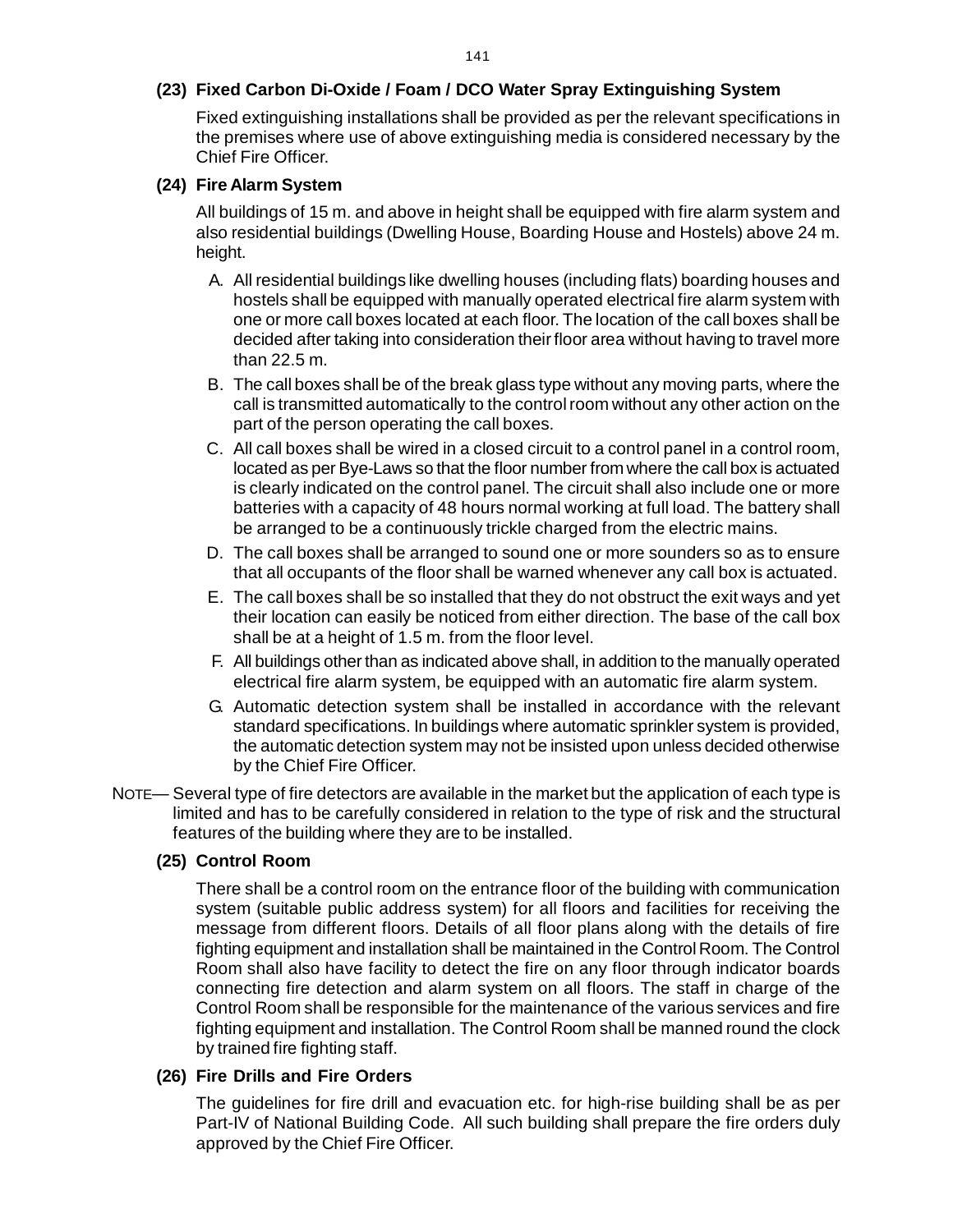- **(27)** A qualified Fire Officer and trained staff shall be appointed for the following buildings :[—](http://www.docu-track.com/buy/)
	- A. All high-rise buildings above 30 m. in height where covered area of one floor exceeds 1000 sq m. except apartments/group housing.
	- B. All hotels, identified under classification three stars and above category by Tourism Department and all hotels above 15 m. in height with 150 bed capacity or more without star category.
	- C. All hospital building of 15 m. and above or having number of beds exceeding 100.
	- D. Underground shopping complex where covered area exceeds 1000 sq. m.
	- E. All high hazard industries.
	- F. Any other risk which Chief Fire Officer considers necessary.
- **(28)** The lightening protection warning light (red) for high-rise buildings shall be provided in accordance with the relevant standard. The same shall be checked by electrical department.

#### **(29) Material Used For Construction Of Building**

- **A.** Combustible/flammable material shall not be used for partitioning, wall paneling, false ceiling etc. Any material giving out toxic gases/smoke, if involved in the fire shall not be used for partitioning of a floor or wall paneling or a false ceiling etc. The surface frames spread of the lining material shall conform to class-I of the standard specification. The framework of the entire false ceiling shall be provided with metallic sections and no wooden framework shall be allowed for paneling/ false ceiling.
- **B.** Construction features/elements of structures shall conform to National Building Code, 2005 and BIS codes

#### **(30) LPG**

The use of LPG shall not be permitted in the high-rise building except residential/hotel/ hostel/kitchen/pantry (if any) and shall be located at the periphery of the building on the ground level.

#### **(31) House-Keeping**

A high standard of house keeping shall be insisted upon by all concerned. There must be no laxity in this respect. It must be borne in mind that fire safety is dependent to a large extent upon good housekeeping.

#### **A. Good House-Keeping includes the following:—**

- (i) Maintaining the entire premises in neat and clean condition
- (ii) Ensuring that rubbish and combustible material are not thrown about or allowed to accumulate, even in small quantity, in any portion of the building. Particular attention must be paid to corners and places hidden from view.
- (iii) Providing metal receptacles/waste paper basket (of non-combustible material) at suitable locations for disposal of waste. Separate receptacles must be provided for disposal of cotton rags/waste, wherever it is generated, these must under no circumstances be left lying around in any portion of the building.
- (iv) Ensuring that receptacles for waste are emptied at regular intervals and the waste removed immediately for safe disposal outside the building.
- (v) Ensuring that all doors/fixtures are maintained in good repairs, particular attention must be paid to self-closing fire smoke check doors and automatic fire/doors/rolling shutters.
- (vi) Ensuring that self-closing fire/smoke check doors close properly and that the doors are not wedged open.
- (vii) Ensuring that the entire structure of the building is maintained in good repairs.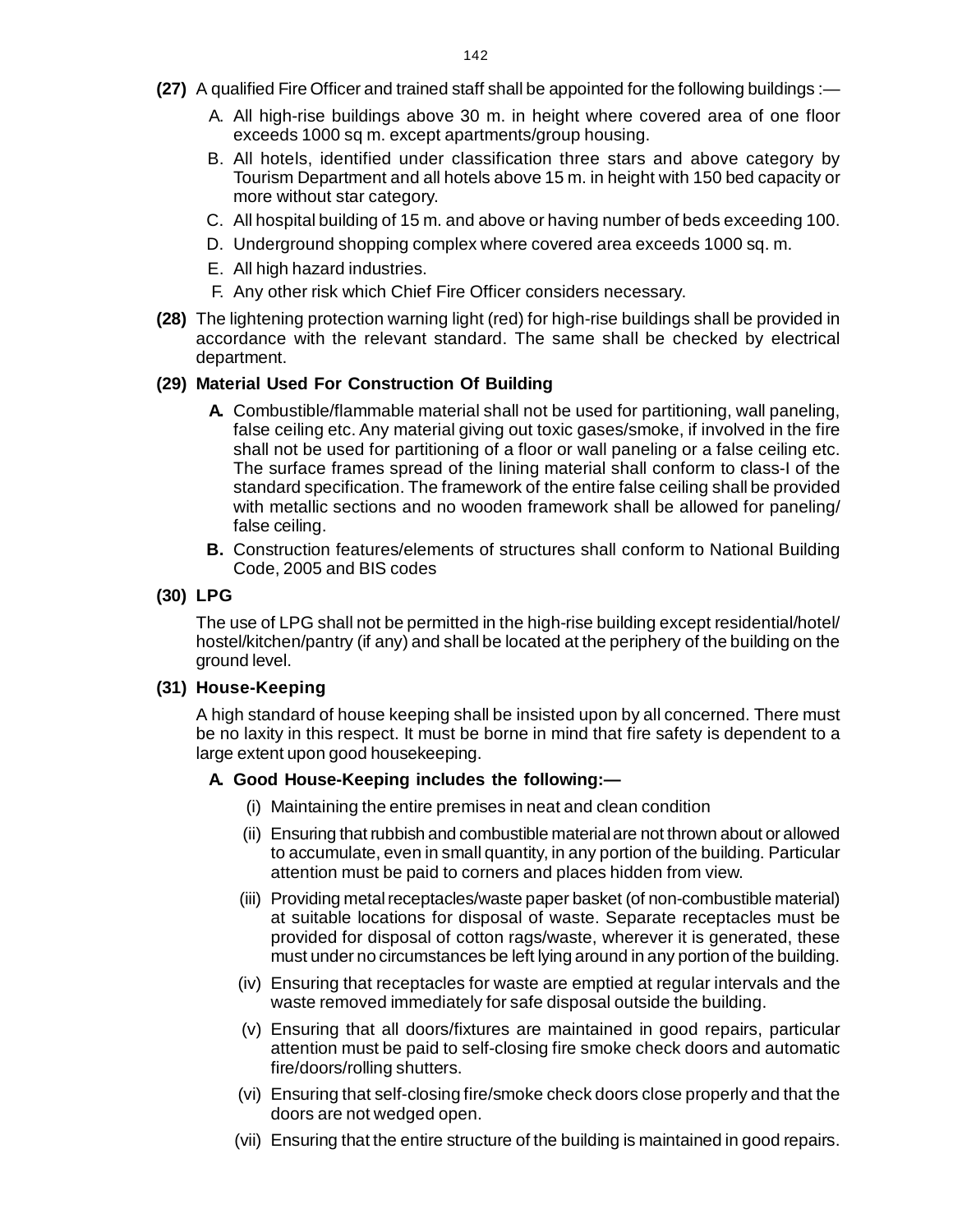- (viii) Ensuring that all electrical and mechanical service equipments are maintaine[d](http://www.docu-track.com/buy/) in good working condition at all times.
- (ix) Ensuring that Cars/Scooters etc. are parked systematically in neat rows. It is advisable to mark parking lines on the ground in the parking areas near the building and in the parking area on ground floor and in basement(s); as applicable, inside the building. A parking attendant must ensure that vehicles are parked in an orderly manner and that the vehicles do not encroach upon the open space surrounding the building.

### **B. Smoking Restrictions**

- (i) Smoking shall be prohibited throughout the basement(s) and in all areas where there is a profusion of combustible materials. Easily readable "NO SMOKING" signs must be conspicuously posted at locations where they can catch the eye. Each sign must also include a pictograph. The sign may also be illuminated.
- (ii) In all places where smoking is permitted, ashtrays half filled with water, must be placed on each table/at each other suitable locations for safe disposal of spent smoking material. The design of the ashtrays must be such that they cannot easily topple over. If, for any reason, this is not practicable a minimum of one metal bucket or other non-combustible container half filled with water must be provided in each compartment for disposal of spent smoking materials.

## **C. Limiting the Occupant Load in Parking and Other Areas of Basement**

Where parking facility is provided in the basement(s) no person other than the floor-parking attendant may be allowed to enter and remain in the parking areas except for parking and removal of Cars/Scooters. Regular offices must not be maintained in the storage /parking area in the basement(s). The stores/godowns must be opened for the limited purpose for keeping or removing stores.

No person other than those on duty may be permitted in the airconditioning plant room(s), HL/LT switch room, transformer compartment, control room pumphouse, generator room, stores and records etc.

## **(32) Fire Prevention**

In addition to the measures recommended above, the following fire prevention measures must be implemented when the building is in occupation.

- (i) Storage of flammable substances, such as diesel oil, gasoline, motor oils, etc. must not be allowed anywhere within the building. The only exception to this rule may be:
	- (a) Storage of diesel oil in a properly installed tank in a fire-resisting compartment in the generator room;
	- (b) Diesel oil, gasoline, motor oil etc. filled in the vehicle tanks.
- (ii) Preparation of tea and warming of food must be prohibited throughout the building
- (iii) Where heaters are used during winters, the following precautions must be taken :
	- (a) All heaters, except convector heaters, must be fitted with guards.
	- (b) Heaters must not be placed in direct contact with or too close to any combustible material.
	- (c) Heaters must be kept away from curtains to ensure that the latter do not blow over the heater accidentally.
	- (d) Heaters must not be left unattended while they are switched on
	- (e) Defective heaters must be immediately removed from service until they have been repaired and tested for satisfactory performance.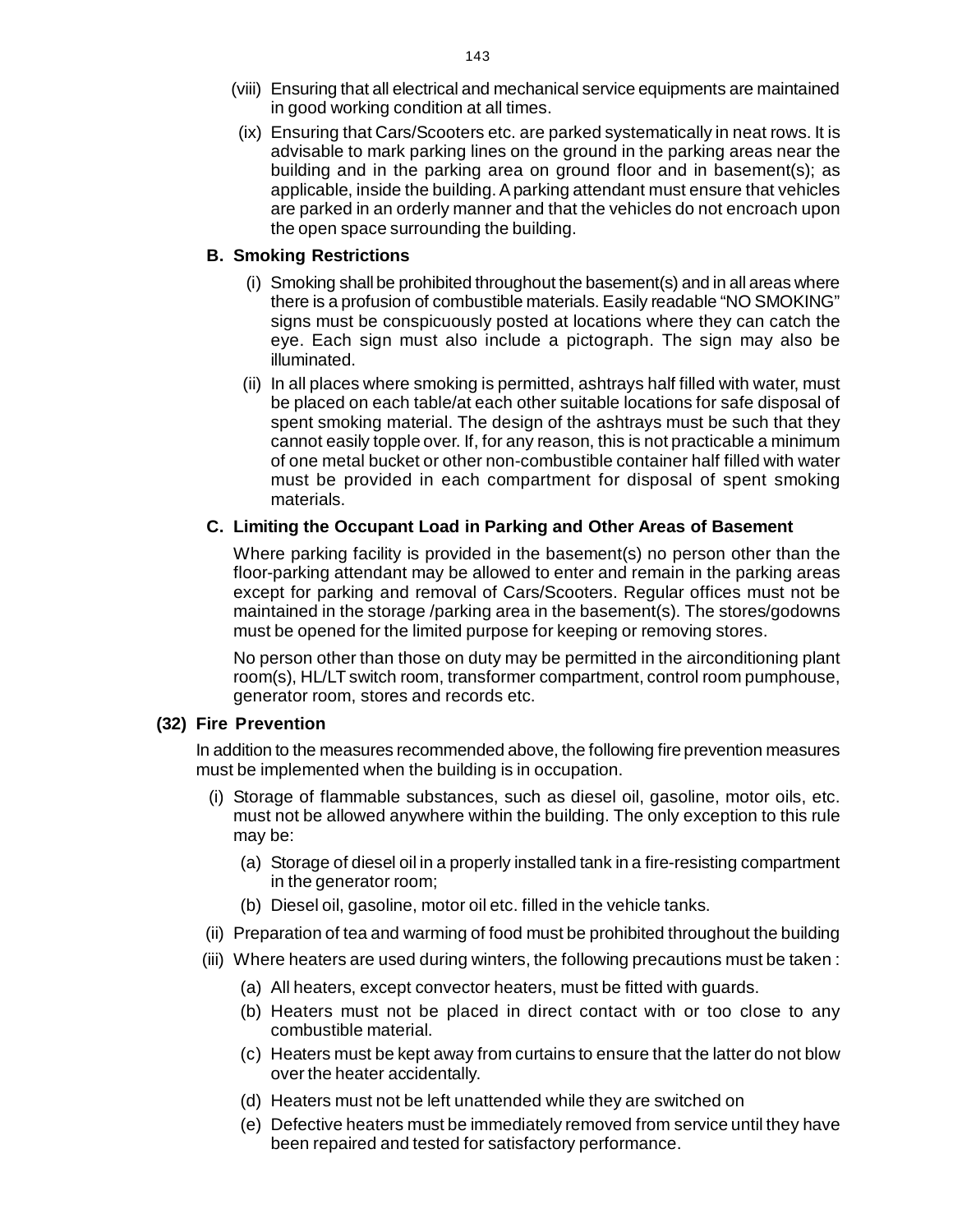- (f) Use of heaters must be prohibited in the entire basement, fire control roo[m](http://www.docu-track.com/buy/) and in all weather maker rooms throughout the building. Also in all places where there is profusion of combustible flammable materials.
- (iv) Use of candles or other naked light flame must be forbidden throughout the building, except in the offices (for sealing letters only) and kitchen. When candles/spirit lamps are used for sealing letters/packets, extreme care must be take to ensure that paper does not come in direct contact with the naked flame and the candle/ spirit lamp does not topple over accidentally while still lighted. All candles/spirit lamps kitchen fires must be extinguished when no longer required.
- (v) Fluorescent lights must not be directly above the open file racks in offices/record rooms. Where this is unavoidable, such lights must be switched on only for as long as they are needed.
- (vi) Filling up of old furniture and other combustible materials such as scrap paper, rags, etc. must not be permitted anywhere in the building. These must be promptly removed from the building.
- (vii) More than one portable electrical appliance must not be connected to any single electrical outlet.
- (viii) Used stencils, ink smeared combustible materials and empty ink tubes must not be allowed to accumulate in rooms/compartments where cyclostyling is done. These must be removed and disposed off regularly.
- (ix) All shutters/doors of main switch panels and compartments/shafts for electrical cables must be kept locked.
- (x) Aisles in record rooms and stores must have a clear uniform width of not less than 1.0 M. Racks must not be placed directly against the wall/partition.
- (xi) In record rooms, offices and stores, a clear space of not less than 30 Cm. must be maintained between the top-most stack of stores/records and the lighting fittings.
- (xii) A similar clearance, and at (xi) above must be maintained from fire detectors
- (xiii) Fire detectors must not be painted under any circumstances and must also be kept free from lime/distemper.
- (xiv) Records must not be piled/dumped on the floor
- (xv) Welding or use of blow torch shall not be permitted inside the building, except when it is done under strict supervision and in full conformity with the requirements laid down in IS: 3016-1966 code of practice for fire precautions in welding and cutting operation.
- (xvi) Printing ink/oil must not be allowed to remain on the floor, the floor must be maintained in a clean condition at all times.

#### **(33) Occupancy Restrictions**

- A. The premises leased to any party shall be used strictly for the purpose for which they are leased.
- B. No dangerous trade/practices (including experimenting with dangerous chemicals) shall be carried on in the leased premises.
- C. No dangerous goods shall be stored within the leased premises
- D. The common/public corridor shall be maintained free of obstructions, and the lessee shall not put up any fixtures that may obstruct the passage in the corridor and/or shall not keep any wares, furniture or other articles in the corridor.
- E. The penalty for contravention of the condition laid down below must be immediate termination of lease and removal of all offending materials.
- F. Regular inspection and checks must be carried out at frequent intervals to ensure compliance with conditions above.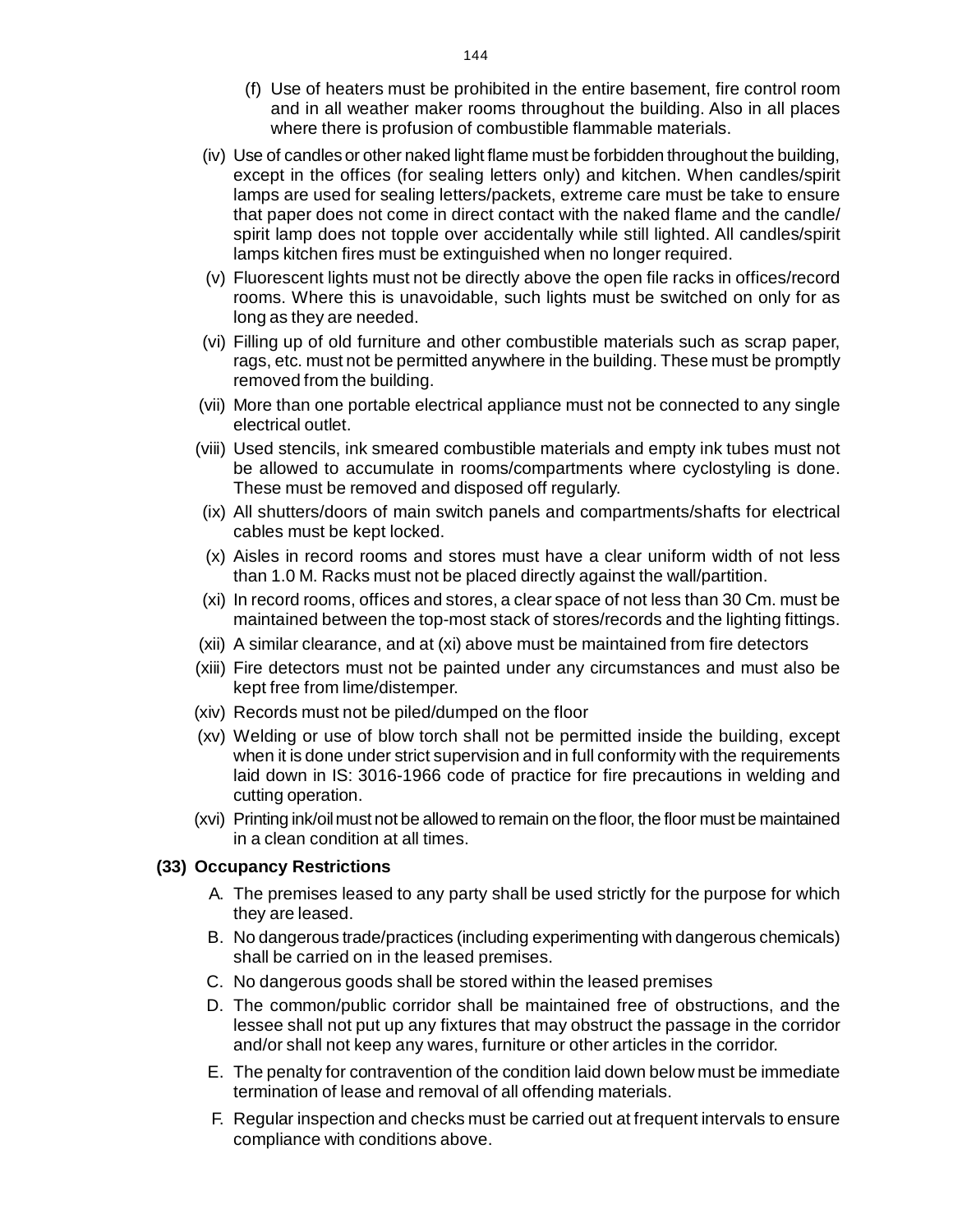### [See Regulation- 77(I)]

### **MINISTRY OF ENVIRONMENT & FOREST**

### **( Department of Environment, Forest & Wildlife)**

NOTIFICATION UNDER SECTION 3(1) AND SECTION 3(2)(v) OF THE ENVIRONMENT (PROTECTION) ACT, 1886 DECLARING COASTAL STRETCHES AS COASTAL REGULATION ZONE (CRZ) AND REGULATING ACTIVITIES IN THE CRZ.

New Delhi, the 19th February, 1991

( as amended up to 22nd April 2003)

S.O.114(E).—Whereas a Notification under Section 3(1) and Section 3(2)(v) of the Environment ( Protection) Act, 1986, inviting objections against the declaration of Coastal Stretches as Coastal Regulation Zone (CRZ) and imposing restrictions on industries, operations and processes in the CRZ was published vide SI. No. 944(E) dated 15th December,1990.

And whereas all objections received have been duly considered by the Central Government.

Now, therefore, in exercise of the powers conferred by Clause(d) of sub-rule (3) of Rule 5 of the Environment ( Protection) Rules, 1986, and all other powers vesting in its behalf, the Central Government hereby declares the coastal stretches of seas, bays, estuaries, creeks, rivers and backwaters which are influenced by tidal action ( in the landward side) up to 500 meters from the High Tide Line (HTL) and the land between the Low Tide Line ( LTL) and the HTL as Coastal Regulation Zone; and imposes with effect from the date of this Notification, the following restrictions on the setting up and expansion of industries, operations or processes, etc. in the said Coastal Regulation Zone (CRZ).

- (i) For the purposes of this notification, the High Tide Line means the line on the land up to which the highest water line reached during the spring tide. The High Tide Line shall be demarcated uniformly in all parts of the country by the demarcating authority or authorities so authorized by the Central Government, in accordance with the general guidelines issued in this regard, 1.6.
- (ii) The distance from the High Tide Line 1shall apply to both sides1 in the case of rivers, creeks and backwaters and may be modified on a case by case basis for reasons to be recorded while preparing the Coastal Zone Management Plans. However, this distance shall not be less than 50\* (\* This provision has been struck down by the Supreme Court) 100 meters or the width of the creek, river or backwater whichever is less. The distance up to which development along rivers, creeks and backwater is to be regulated shall be governed by the distance up to which the tidal effect of sea is experienced which shall be determined dated on salinity concentration of 5 per thousand (ppt.) for the purpose of this notification the salinity measurements shall be made during the driest period of the year and the distance up to which tidal effects are experienced shall be clearly identified and decreased accordingly in the coastal zone management plans.
- (iii) the water shall be omitted.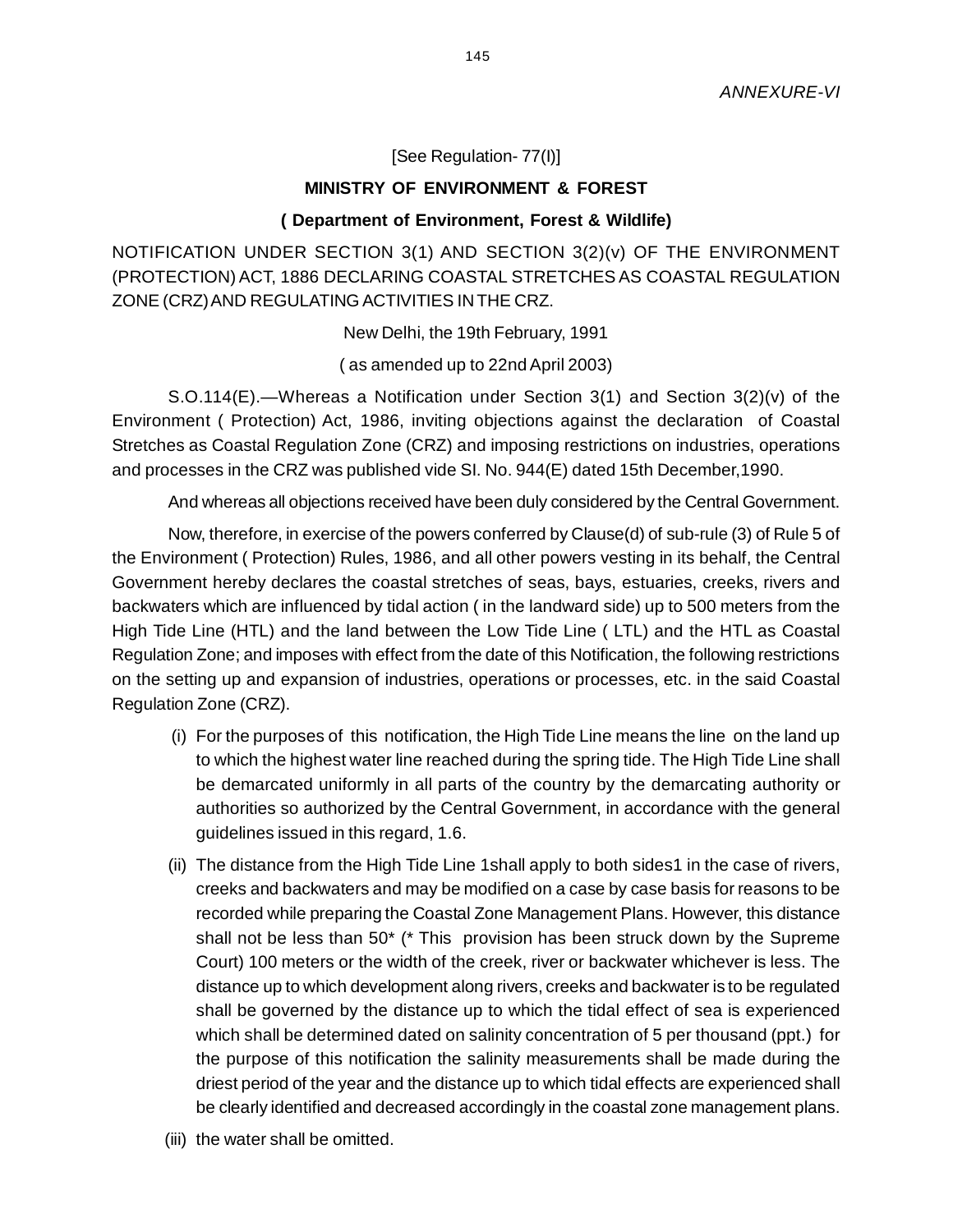### **2. Prohibited Activities** :

The following activities are declared as prohibited within the Coastal Regulation Zone[,](http://www.docu-track.com/buy/) namely :—

- (i) setting up of new industries and expansion of existing industries, except (a) 10 those directly related to water front or directly needing foreshore facilities (b) Projects of Department of Atomic Energy;
- (ii) manufacture or handling or storage or disposal of hazardous substances as specified in the Notifications of the Government of India in the Ministry of Environment & Forests No. S.O. 594(E), dated 28th July 1989, S.O. 966(E), dated 27th November, 1989 and GSR 1037(E), dated 5th December, 1989, except transfer of hazardous substances from ships to ports, terminals and refineries and *vice versa* in the port areas; 3

Provided that, facilities for receipt and storage of petroleum products and Liquefied Natural Gas as specified in Annexure III appended to this notification and facilities for degasification of Liquefied Natural Gas, may be permitted within the said Zone in areas not classified as CRZ-I (i), subject to implementation of safety. Directorate in the Government of India, Ministry of Petroleum and Natural Gas and guidelines issued by the Ministry of Environment & Forests and subject to such further terms and the Government of India in the Ministry of Environment & Forests may stipulate conditions for implementation of ameliorative and restorative measures in relation to the environment as;

(iii) setting up and expansion of fish processing units including are housing (excluding hatchery and natural fish drying in permitted areas :

Provided that existing fish processing units for modernization purposes may utilise twenty five per cent additional plinth area required for additional equipment and pollution control measures only subject to existing Floor Space index/Floor Area Ratio norms and subject to the condition that the additional plinth area shall not be towards seaward side of existing unit and also subject to the approval of State Pollution Control Board or Pollution Control Committee;

- (iv) setting up and expansion of units/mechanism for disposal of waste and effluents, except facilities required for discharging treated effluents into the water course with approval under the Water (Prevention and Control of Pollution) Act, 1974; and except for storm water drains;
- (v) discharge of untreated wastes and effluents from industries, cities or towns and other human settlements, Schemes shall be implemented by the concerned authorities for phasing out the existing practices, if any, within a reasonable time period not exceeding three years from the date of this Notification;
- (vi) dumping of city or town waste for the purposes land filing or otherwise the existing practice, if any, shall be phased out within a reasonable time not exceeding three years from the date of this Notification;
- (vii) dumping of ash or any wastes from thermal power stations;
- (viii) land reclamation, bonding or disturbing the natural course of sea water except those required for construction or modernization or expansion of ports, harbors, jetties, wharves, quays, slipways, bridges and sea-links and for other facilities that are essential for activities permissible under the notification or for control of coastal erosion and maintenance or clearing of water easy, channels and ports or for prevention of sandbars of for tidal regulators, storm water drains or for structures for prevention of salinity ingress and sweet water recharge :

Provided that reclamation for commercial purposes such as shopping and housing complex, hotels and entertainment activities shall not be permissible;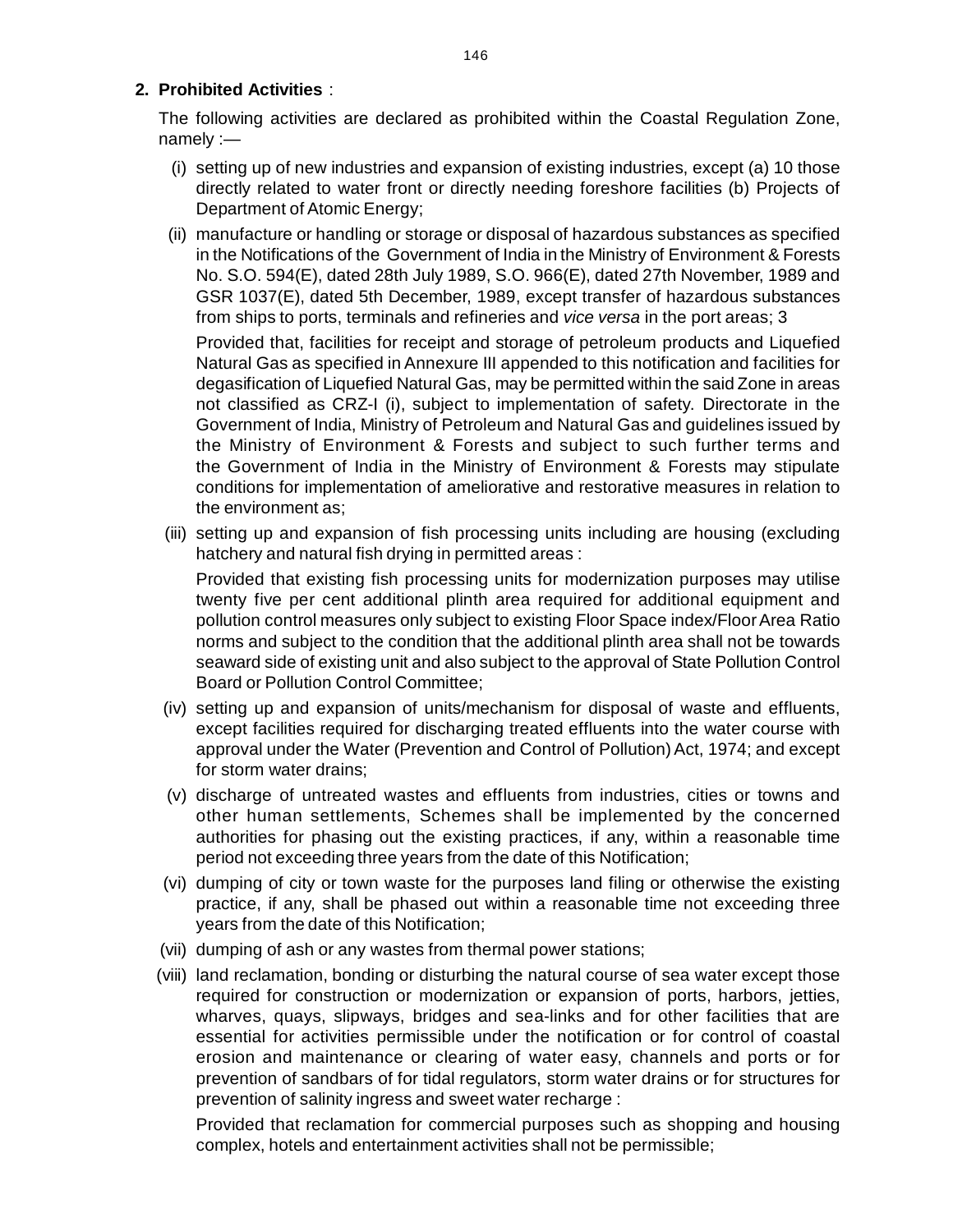(ix) mining of sands, rocks and other substrata materials, except (a) those rare mineral[s](http://www.docu-track.com/buy/) not available outside the CRZ areas and (b) exploration and extraction of Oil and Natural Gas :

Provided that in the Union Territory of the Andaman and Nicobar Islands, mining of sands may be permitted by the Committee which shall be constituted by the Lieutenant Governor of the Andaman and Nicobar Islands consisting of Chief Secretary, Secretary, Department of Environment, Secretary, Department of Water Resources and Secretary, Public Works Department. The said Committee may permit mining of sand from non-degraded areas for construction purposes from selected sites, in a regulated manner on a case-to-case basis, for a period up to the 30th day of September, 2002. The quantity of sand mined shall not exceed the essential requirements for completion of construction works including dwelling units, shops in respect of half-yearly requirements of 2001-2002 and 2002-2003 annual plans. The permission for mining of sand may be given on the basis of a mining plan from such sites and in such quantity which shall not have adverse impacts on the environment.

(x) harvesting of drawl of ground water and construction of mechanisms therefore within 200 M. of HTL; in the 200 M. to 500 M. zone it shall be permitted only when done manually through ordinary wells for drinking, horticulture, agriculture and fisheries :

Provided that drawl of ground water is permitted, where no other source of water is available and when done manually through ordinary wells or hand pumps, for drinking and domestic purposes, in the zone between 50 to 200 M. from High Tide Line in case of seas, bays and estuaries and within 200 M. or the CRZ, whichever is less, from High Tide Line in case of rivers, creeks and backwaters subject to such restrictions as may be deemed necessary, in areas affected by sea water intrusion, that may be imposed by an authority designated by State Government/Union Territory Administration;

- (xi) construction activities in CRZ-I except as specified in Annexure I of this Notification;
- (xii) any construction activity between the Low Tide Line and High Tide Line except facilities for carrying treated effluents and wastewater discharges into the sea, facilities for carrying sea 4.3 water for cooling purposes, oil, gas and similar pipelines and facilities essential for activities permitted under this Notification; and
- (xiii) dressing or altering of sand dunes, hills, natural features including landscape change for beautification, recreational and other such purpose, except as permissible under this Notification.

### **3. Regulation of Permissible Activities:**

All other activities; except those prohibited in Para. 2 above, will be regulated as under:

- (1) Clearance shall be given for any activity within the Coastal Regulation Zone only if it requires waterfront and foreshore facilities. The assessment shall be collected within a period of 90 days drew receipts of the requisite documents and data from the project authorities and the decision shall be conveyed within 30 days thereafter.
- (2) The following activities will require environmental clearance from the Ministry of Environment & Forests, Government of India, namely :—
	- (i) construction activities related to projects of Department of Atomic Energy or Defence requirements for which foreshore facilities are essential such as, slipways, jetties, wharves, quays; except for classified operational component of Defence Projects for which a separate procedure shall be followed. Residential buildings, office buildings, hospital complexes, workshops shall not come within the definition of operational requirements except in very special cases and hence shall not normally be permitted in the CRZ;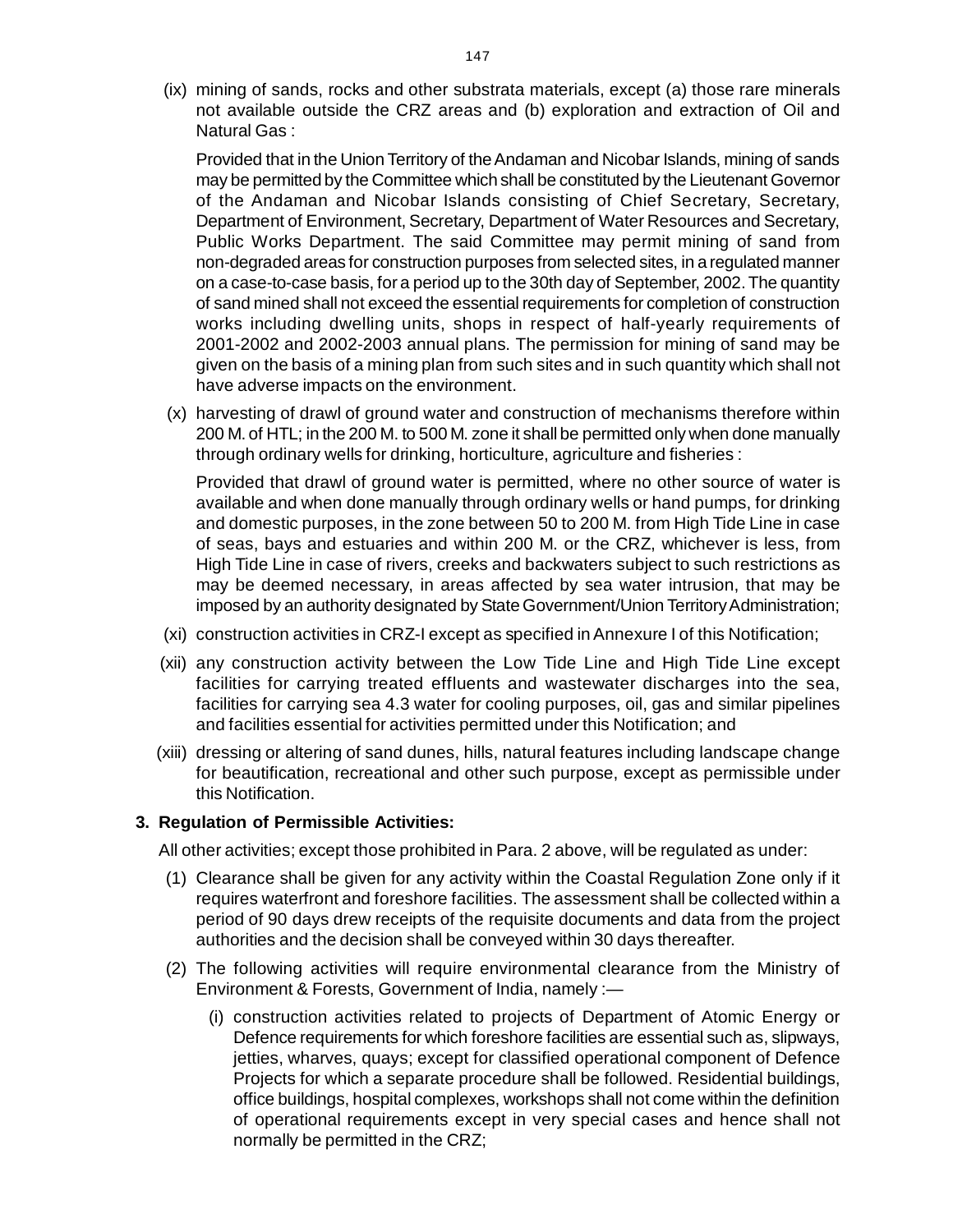- (ii) operational constructions for ports and harbors and light houses and construction[s](http://www.docu-track.com/buy/) for activities such as jetties, wharves, quays and slipways, pipelines, conveying systems including transmission lines;
- (ii-a) exploration and extraction of oil and natural gas and all associated activities and facilities thereto;
	- (iii) thermal Power Plants (only foreshore facilities for transport of raw materials facilities for intake of cooling water and outfall for discharge of treated waste water/cooling water) and outfall for discharge of treated waste water/ cooling water; and
	- (iv) demolition and reconstruction of—
		- (i) buildings of archeological historical importance;
		- (ii) heritage building;
		- (iii) buildings under public use by wait shed education medical care cultural activities;
		- (iv) all other activities with investment of Rs. 5 crore of more.
- (3) (i) the Coastal States and Union Territory Administrations shall prepare, within a period of one year from the date of this Notification, Coastal Zone Management Plans identifying and classifying the CRZ areas within their respective territories in accordance with the guidelines given in Annexure I and II of the Notification and obtain approval ( with or without modifications) of the Central Government in the Ministry of Environment & Forests;
	- (ii) within the framework of such approved plans, all development and activities within the CRZ other than those covered in Para. 2 and Para. 3(2) above shall be regulated by the State Government, Union Territory Administration or the local authority as the case may be in accordance with the guidelines given in Annexure I and II of the Notification;
	- (iii) in the interim period till the Coastal Zone management Plans mentioned in Para. 3(3)(i) above are prepared and approved, all developments and activities within the CRZ shall not violate the provisions of this Notification. State Governments and Union Territory Administrations shall ensure adherence to these regulations and violations, if any, shall be subject to the provisions of the Environment (Protection) Act, 1986.

#### (4) **Procedure for monitoring and enforcement :**

The Ministry of Environment & Forests and the Government of State or Union Territory and such other authorities at the State or Union Territory levels, as may be designated for this purpose, shall be responsible for monitoring and enforcement of the provisions of this notification within their respective jurisdictions.

### **COASTAL AREA CLASSIFICATION AND DEVELOPMENT REGULATIONS**

Classification of Coastal Regulation Zone :

6(1) For regulating development activities, the coastal stretches within 500 metres of High Tide Line on the landward side are classified into four categories, namely :-

### **Category I (CRZ-I) :**

- (i) Areas that are ecologically sensitive and important, such as national parks/ marine parks, sanctuaries, reserve forests, wildlife habitats, mangroves, corals/ coral reefs, areas close to breeding and spawning grounds of fish and other marine life, areas of outstanding natural beauty/ historically/heritage areas, areas rich in genetic diversity, areas likely to be inundated due to rise in sea level consequent upon global warming and such other areas as may be declared by the Central Government or the concerned authorities at the State/ Union Territory level from time to time.
- (ii) Area between Low Tide Line and the High Tide Line.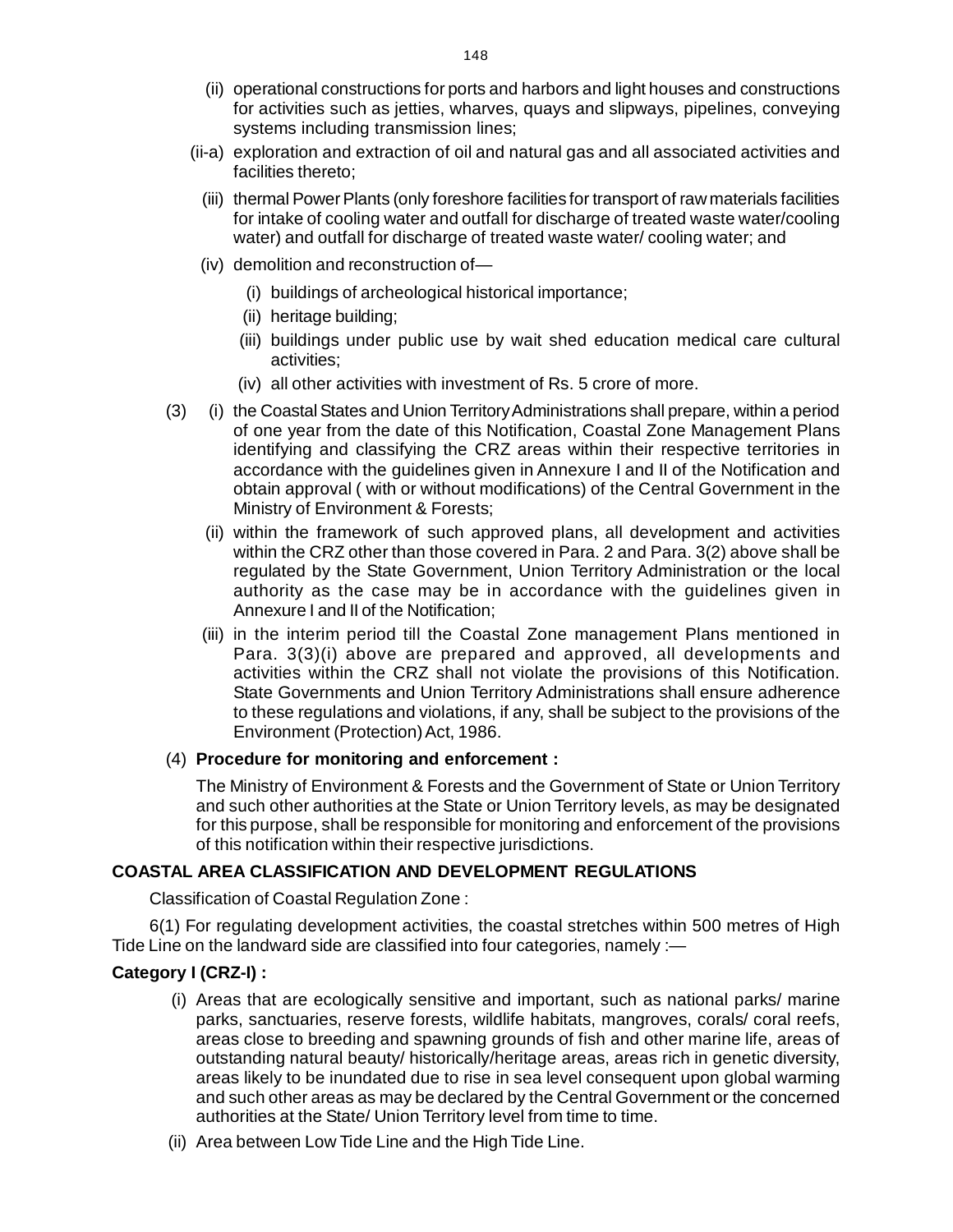### **[C](http://www.docu-track.com/buy/)ategory-II( CRZ-II):**

The areas that have already been developed up to or close to the shoreline. For this purpose[.](http://www.docu-track.com/buy/) "developed area " is referred to as that area within the municipal limits or in other legally designated urban areas which is already substantially built up and which has been provided with drainage and approach roads and other infrastructural facilities, such as watersupply and sewerage mains.

### **Category-III( CRZ-III) :**

Areas that are relatively undisturbed and those which do not belong to either Category-I or II. These will include coastal zone in the rural areas ( developed and undeveloped ) and also areas within Municipal limits or in other legally designated urban areas which are not substantially built up.

### **Category-IV ( CRZ-IV)** :

Coastal stretches in the Andaman & Nicobar, Lakshadweep and small islands, except those designated as CRZ-I, CRZ-II or CRZ-III.

Norms for Regulation of Activities.

6(2) The development or construction activities in different categories of CRZ area shall be regulated by the concerned authorities at the State/ Union Territory level, in accordance with the following norms :—

### **CRZ-I**

No new construction shall be permitted in CRZ-I except (a) Projects relating to Department of Atomic Energy and (b) Pipelines conveying systems including transmission lines and (c) facilities that are essential for activities permissible under CRZ-I. Between the LTL and the HTL, activities as specified under paragraph.

2(xii) may be permitted. In addition, between LTL & HTL in areas which are not ecologically sensitive and important, the following may be permitted. (a) Exploration and extraction of Oil and Natural Gas, (b) activities as specified under provision of sub-paragraph (ii) of paragraph 2, and (c) construction of dispensaries, schools, public rain shelters, community toilers, bridges, roads, jetties, watersupply, drainage, sewerage which are required for traditional inhabitants of the Sunderbans Bio-sphere reserve area, West Bengal, on a case to case basis, by the West Bengal State Coastal Zone Management Authority and (d) Salt harvesting by solar evaporation of seaweeds.

### **CRZ-II**

- (i) Building shall be permitted only on the landward side of the existing road (or roads approved in the Coastal Zone Management Plan of the area) or on the landward side of existing authorized structure. Buildings permitted on the landward side of the existing and proposed roads/existing authorized structures shall be subject to the existing local Town and Country Planning Regulations including the existing norms of Floor Space Index/Floor Area Ratio : Provided that no permission for construction of buildings shall be given on landward side of any new roads (except roads approved in the Coastal Zone Management Plan) which are constructed on the seaward side of an existing road : Provided further that the above restriction on construction bases on existing road/ authorized structures, roads proposed in the approved coastal zone management plans, new roads shall net apply to the housing schemes State Urban Dev. Authorities implemented in phases for which construction activity was commenced prior to 19-02-1991 in at least one phase and all relevant approvals from state local authorities where obtained prior to 19/02/91 in all such cases specific approval of the activity from Environment & Forest Department would be necessary on a case-to-case basis.
- (ii) Reconstruction of the authorized buildings to be permitted subject to the existing FSI/FAR norms and without change in the existing use.
- (iii) The design and construction of buildings shall be consistent with the surrounding landscape and local architectural style.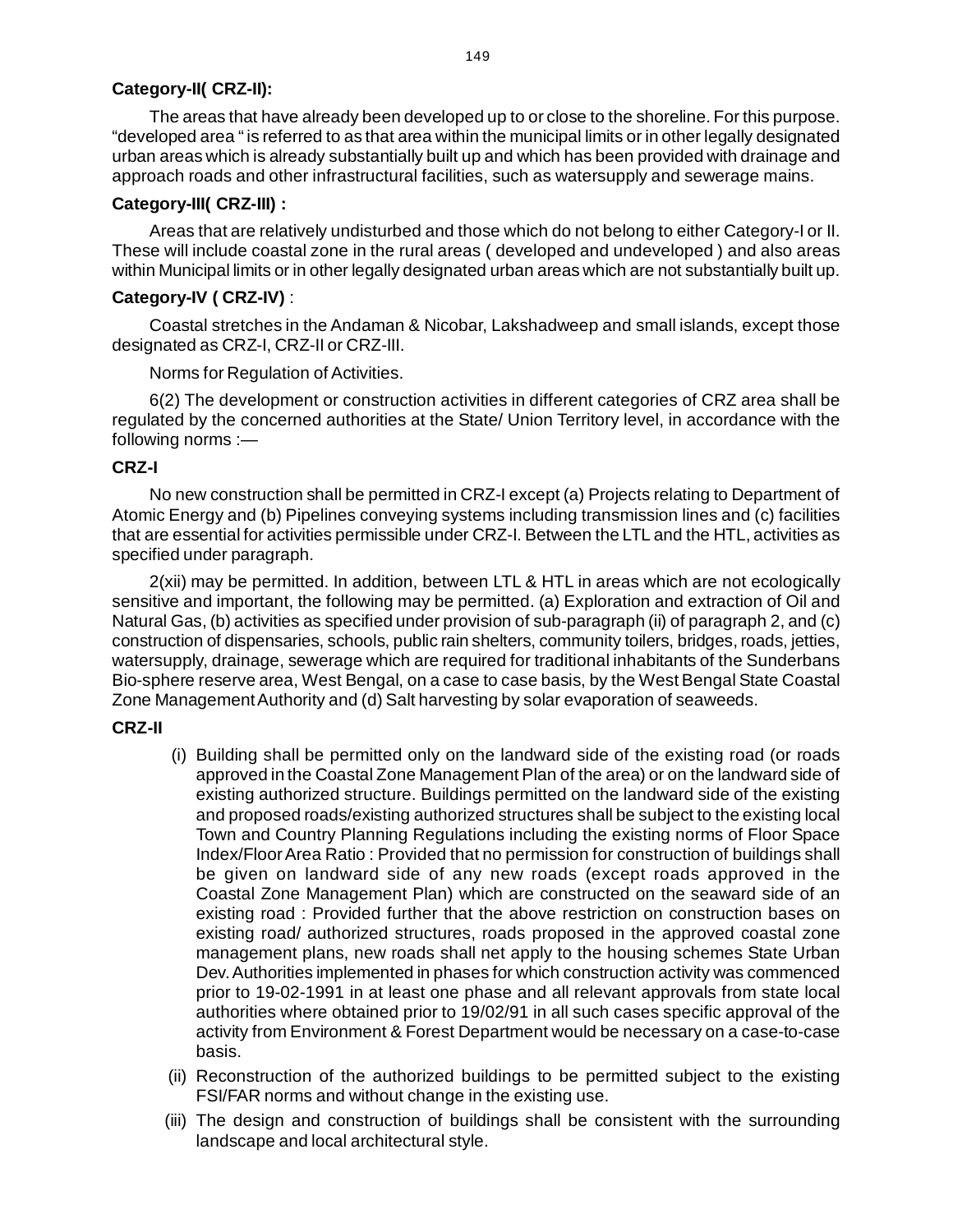- (i) The area up to 200 meters from the High Tide Line is to be provided that such area doe[s](http://www.docu-track.com/buy/) not fall any notified part limits or any notified special economic zone, earmarked as ' No Development Zone'. No construction shall be permitted within this zone except for repairs of existing authorized structures not exceeding existing FSI, existing plinth area and existing density, and for permissible activities under the notification including facilities essential for such activities. However, the following uses may be permissible in this zone agriculture, horticulture, gardens, pastures, parks, play fields, forestry and salt manufacture from sea water.
- (i-a) Construction of dispensaries, schools, public rain shelters, community toilets, bridges, roads and provision of localities for water supply, drainage sewerage which are required for the local inhabitants may be permitted on a case to case basis by the Central Government or CZMA constituted for the State/U.T. provided that construction units or, ancillary thereto for domestic sewage treatment and disposed shall be permissible notwithstanding anything contained in subparagraph (iv) of paragraph 2 of this notification.
	- (ii) Development of vacant plots between 200 and 500 metres of High Tide Line in designated area o CRZ-III with prior approval of Ministry of Environment and Forests (MEF) permitted for construction of hotels/beach resorts for temporary occupation of tourists/visitors subject to the conditions as stipulated in the guidelines at Annexure-II.
- (iii) Construction/reconstruction of dwelling units between 200 and 500 metres of the High Tide Line permitted so long it is within the ambit of traditional rights and customary uses such as existing fishing villages and gaothans. Building Permission for such construction/ reconstruction will be subject to the conditions that the total number of dwelling units shall not be more than twice the number of existing units, total covered area on all floors shall not exceed 33 per cent of the plot size; the overall height of construction shall not exceed 9 meters and construction shall not be more than 2 floors, ground floor plus one floor. Construction is allowed for permissible activities under the notification including facilities essential for such activities. An authority designated by State Government/Union Territory administration may permit construction of public rain shelters, community toilets, water supply, drainage, sewerage, roads and bridges. The said authority may also permit construction of schools and dispensaries, for local inhabitants of the area, for this panchayats the major part of which falls within CRZ, if no other area is available for construction of such facilities.
- (iv) Reconstruction/alterations of an existing authorized building permitted subject to (i) to (iii) above.
- (v) In notified SEZ construction of non polluting industries in the field at Information Technology and other service industries, desalination plants, beach resorts and related recreational facilities essential for promotion of SEZ as approved in its master plan by SEZ authority may be permitted.

### **CRZ-IV**

Andaman & Nicobar Islands :

- (i) No new construction of buildings shall be permitted within 200 metres of the HTL; except facilities for generating power by non-conventional energy resources, desolation plans and construction of airstrips and associated facilities.
- (ii) The buildings between 200 and 500 metres from the High Tide Line shall not have more than 2 floors ( ground floor and first floor), the total covered area on all lst floors shall not be more than 50 per cent of the plot size and the total height of construction shall not exceed 9 metres.
- (iii) The design and construction of buildings shall be consistent with the surrounding landscape and local architectural style.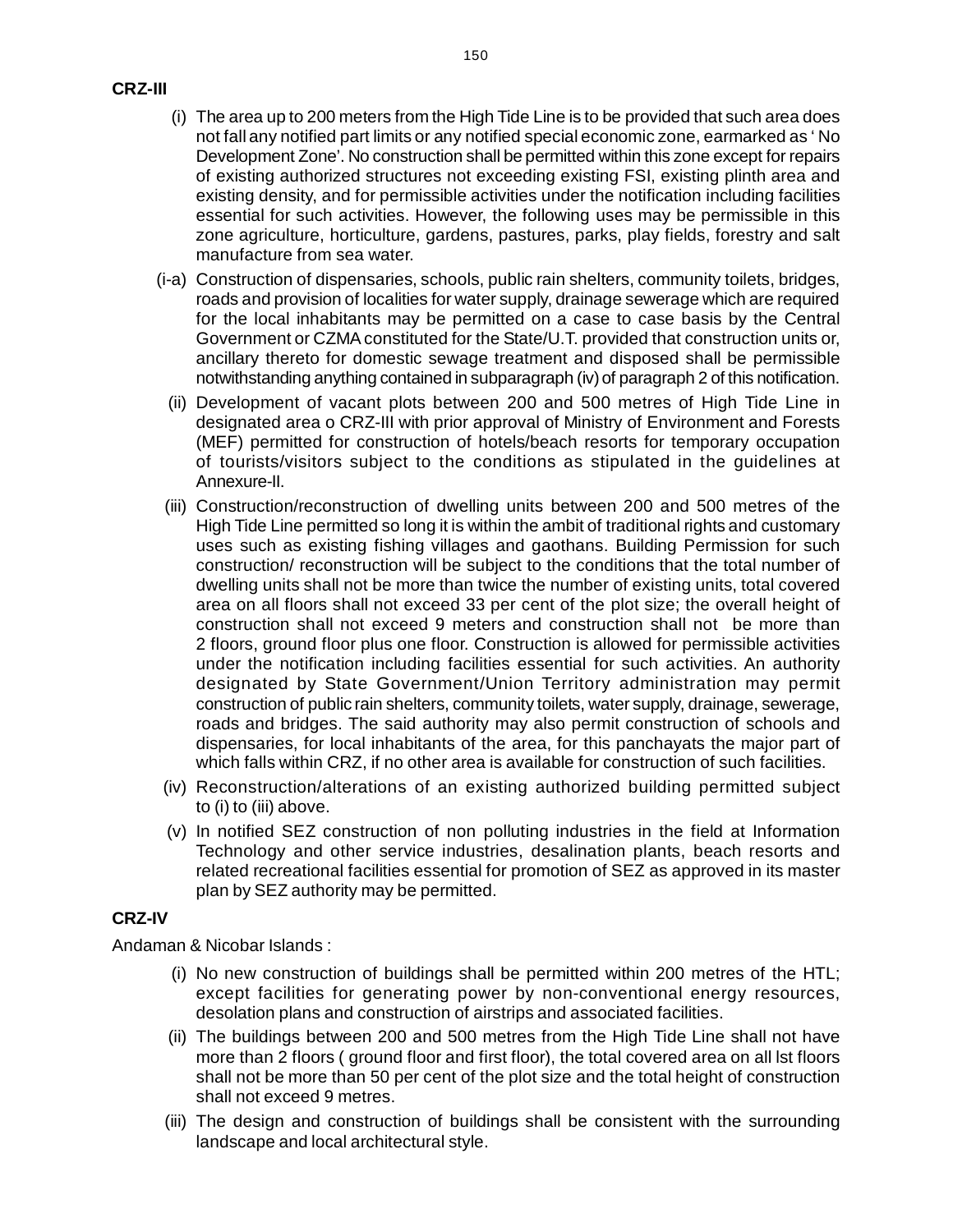- (iv-a) Corals from the beaches and coastal waters shall not be used for construction an[d](http://www.docu-track.com/buy/) other purposes.
- (iv-b) Sand may be used from the beaches and coastal waters, only for construction purpose up to the 31<sup>st</sup> March 2003 and thereafter it shall not be used for construction and other purposes.
	- (v) Dredging and underwater blasting in all around coral formations shall not be permitted; and
	- (vi) However, in some of the islands, coastal stretches may also be classified into categories CRZ-I or II or III with the prior approval of Ministry of Environment & Forests and in such designated stretches, the appropriate regulations given for respective categories shall apply.

### Lakshadweep and Small Island

- (i) For permitting construction of buildings, the distance from the High Tide Line shall be decided depending on the size of the island. This shall be laid down for each island, in consultation with the experts and with approval of the Ministry of Environment & Forests, keeping in view the land use requirements for specific purposes vis-à-vis local conditions including hydrological aspects erosion and ecological sensitivity.
- (i-a) Facilities for generating power by non-conventional energy
- (i-b) Desalination plants
- (i-c) Construction of airstrips and associated facilities
	- (ii) The buildings within 500 meters from the HTL shall not have more than 2 floors (ground floor and Ist floor), the total covered area on all floors shall not be more than 50 per cent of the plot size and the total height of construction shall not exceed 9 metres;
- (iii) The design and construction of buildings shall be consistent with the surrounding landscape and local architectural style;
- (iv) Corals and sand from the beaches and coastal waters shall not be used for construction and other purposes;
- (v) Dredging and underwater blasting in and around coral formations shall not be permitted; and
- (vi) However, in some of the islands, coastal stretches may also be classified into categories CRZ-I or II or III, with the prior approval of Ministry of Environment 7 Forests and in such designated stretches, the appropriate regulations given for respective categories shall apply.

GUIDELINES FOR DEVELOPMENT OF BEACH RESORTS/ HOTELS IN THE DESIGNATED AREAS OF CRZ-III FOR TEMPORARY OCCUPATION OF TOURIST/ VISITORS, WITH PRIOR APPROVAL OF THE MINISTRY OF ENVIRONMENT & FORESTS.

- 7(1) Construction of beach resorts/ hotels with prior approval of MEF in the designated areas of CRZ-III for temporary occupation of tourists/ visitors shall be subject to the following conditions:
	- (i) The project proponents shall not undertake any construction (including temporary constructions and fencing or such other barriers) within 200 metres (in the landward wide) from the High Tide Line and within the area between the Low Tide and High Tide Line;
	- (i-a) live fencing and barbed wire fencing with vegetative cover may be allowed around private properties subject to the condition that such fencing shall in no way hamper public access to the beach.
	- (i-b) no flattening of sand dunes shall be carried out;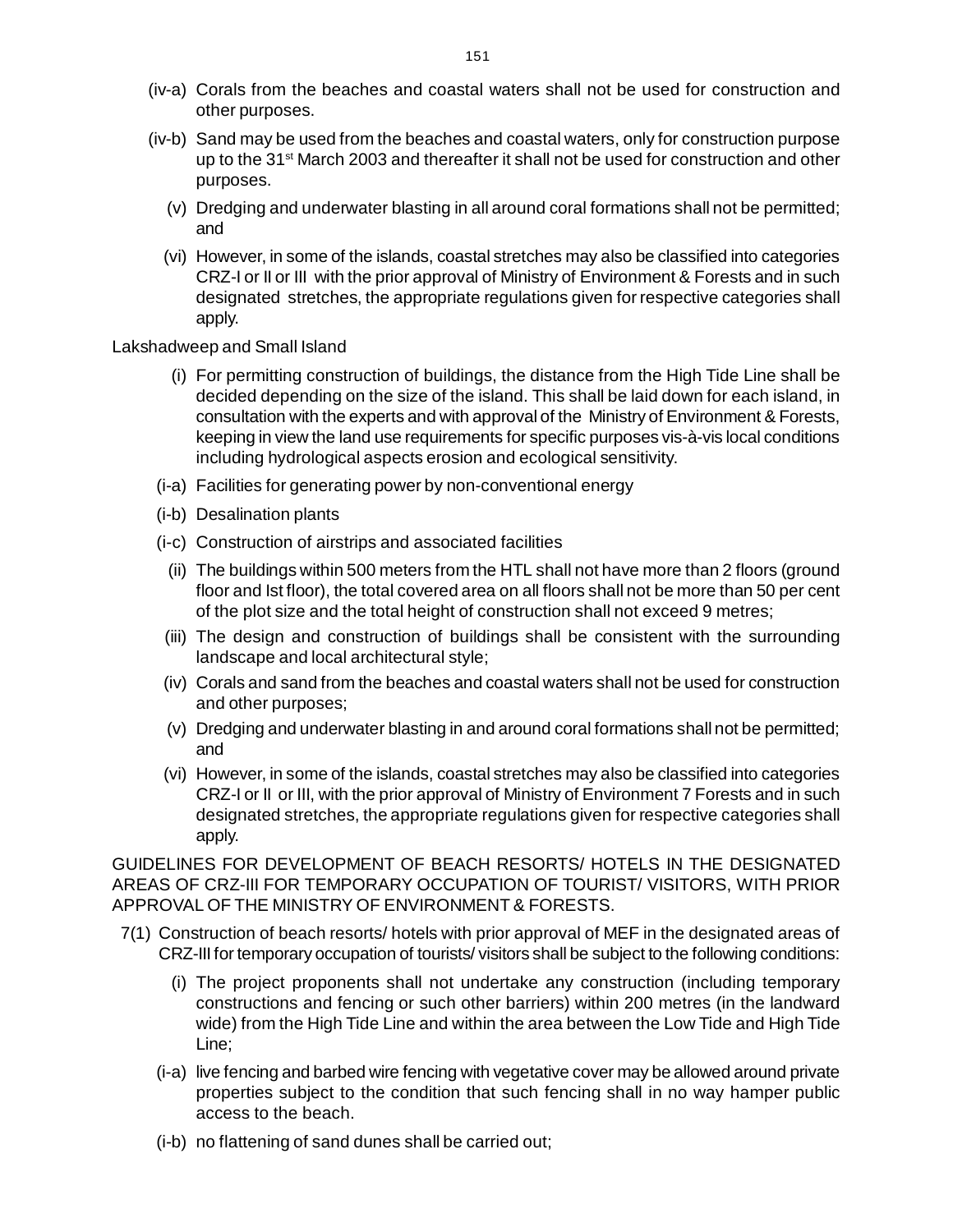- (i-c) no permanent structures for sports facilities shall be permitted except construction o[f](http://www.docu-track.com/buy/) goal posts, net posts and lamp posts;
- (i-d) construction of basements may be allowed subject to the condition that no objection certificate is obtained from the State Ground Water Authority to the effect that such construction will not adversely affect free flow of ground water in that area. The State Ground Water Authority shall take into consideration the guidelines issued by the Central Government before granting such no objection certificate.

### Explanation :

Though no construction is allowed in the no development zone for the purpose of calculation of FSI, the area of entire plot including 50% of the portion which falls within the no development zone shall be taken into account.

- (ii) The total plot size shall not be less than 0.4 hectares and the total covered area on all floors shall not exceed 33 per cent of the plot size i.e. the FSI shall not exceed 0.33. The open area shall be suitable landscaped with appropriate vegetal cover;
- (iii) The construction shall be consistent with the surrounding landscape and local architectural style;
- (iv) The overall height of construction up to highest ridge of the roof, shall not exceed 9 metres and the 12 construction shall not be more than 2 floors ( ground floor plus one upper floor);
- (v) Ground water shall not be tapped within 200m of the HTL, within the 200 metre– 500 metre zone, it can be tapped only with the concurrence of the Central/State Ground Water Board;
- (vi) Extraction of sand; leveling or digging of sandy stretches except for structural foundation of building, swimming pool shall not be permitted within 500 metres of the High Tide Line;
- (vii) The quality of treated effluents, solid wastes, emissions and noise levels, etc. from the project area must conform to the standards laid down by the competent authorities including the Central/State Pollution Control Board and under the Environment (Protection) Act, 1986;
- (vii) Necessary arrangements for the treatment of the effluents and solid wastes must be made. It must be ensured that the untreated effluents and solid wastes are not discharged into the water or on the beach, and no effluent/ solid waste shall be discharged on the beach;
- (ix) To allow public access to the beach, at least a gap of 20 metres width shall be provided between any two hotels/beach resorts, and in no case shall gaps be less than 500 metres apart; and
- (x) If the project involves diversion of forest land for non- forest purposes, clearance as required under the Forest (Conservation) Act, 1980 shall be obtained. The requirements of other Central and State laws as applicable to the project shall be met with;
- (xi) Approval of the State/Union Territory Tourism Department shall be obtained.
- 7(2) In ecologically sensitive areas (such as marine parks, mangroves, coral reefs, breeding and spawning grounds of fish, wildlife habitats and such other areas as may notified by the Central/State Government/Union Territories) construction of beach resorts/hotels shall not be permitted.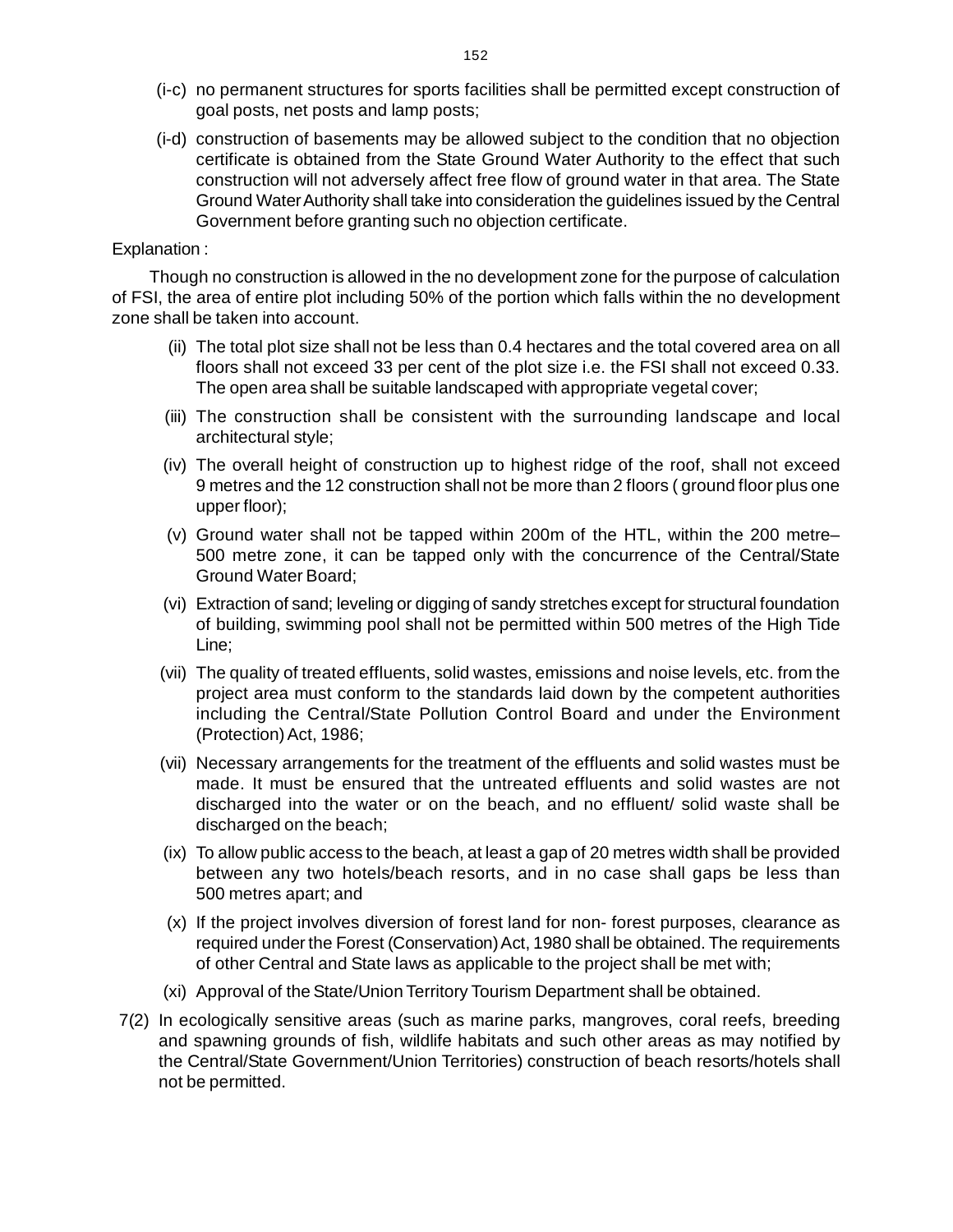153

### **FORM-I**

### PART-I

### **BUILDING PLAN APPLICATION FORM**

Form No. \_\_\_\_\_\_\_\_\_\_\_\_\_\_\_\_

Authorised Signature

# **APPLICATION FOR PERMISSION FOR DEVELOPMENT OF BUILDING AND SUBDIVISION OF LAND UNDER SECTION-16 OF THE ODISHA DEVELOPMENT AUTHORITIES ACT, 1982.**

From : From : Form is a set of the set of the set of the set of the set of the set of the set of the set of the set of the set of the set of the set of the set of the set of the set of the set of the set of the set of the

Name and Address **Register Accepts** Register Accepts Register Accepts Register Accepts Register Accepts Register Accepts Register Accepts Register Accepts Accepts Accepts Accepts Accepts Accepts Accepts Accepts Accepts Acc

(in Block letters) and the control of the control of the control of the control of the control of the control of the control of the control of the control of the control of the control of the control of the control of the

 $(Tel. No.$ 

Receipt No. & Date—

To

The Vice-Chairman, Brahmapur Development Authority, Brahmapur.

Madam/Sir,

I/We hereby apply for permission to undertake development and carry out :

- (a) Construction of \_\_\_\_\_\_\_\_\_\_\_\_\_\_\_\_\_\_ storied building
- (b) Reconstruction of an existing building
- (c) Alteration/addition to the existing building
- (d) Revalidation/renewal of plan for construction of all \_\_\_\_\_\_\_\_\_ storied building
- (e) Subdivision of land
- (f) \_\_\_\_\_\_\_\_\_\_\_ (if any other please specify)

In respect of Plot No.  $\frac{1}{2}$  Khata No.  $\frac{1}{2}$  Village  $\frac{1}{2}$ 

Thana No. \_\_\_\_\_\_\_\_\_\_\_\_\_\_ of Holding No. \_\_\_\_\_\_\_\_\_\_\_ Ward No. \_\_\_\_\_\_\_\_\_\_\_\_\_\_ of \_ Municipality/NAC within the development area of Brahmapur. The said land building shall be used for purpose.

I/We enclosed herewith the following plans (4 copies in case of privately owned plots/ 8 copies in case of Government leased Government plots) and specifications duly signed by me/ Architect/Licenced Engineer/Supervisor/Group agency being Regd. No. \_\_\_\_\_\_\_ Licence No. \_\_\_\_\_\_\_\_\_ who have proposed the plans, designs, etc. and who will supervise the developments.

I/We the owner(s) of every part of the land/building to which this application relates, request permission for the above development may kindly be accorded.

Place Signature of Owner (s)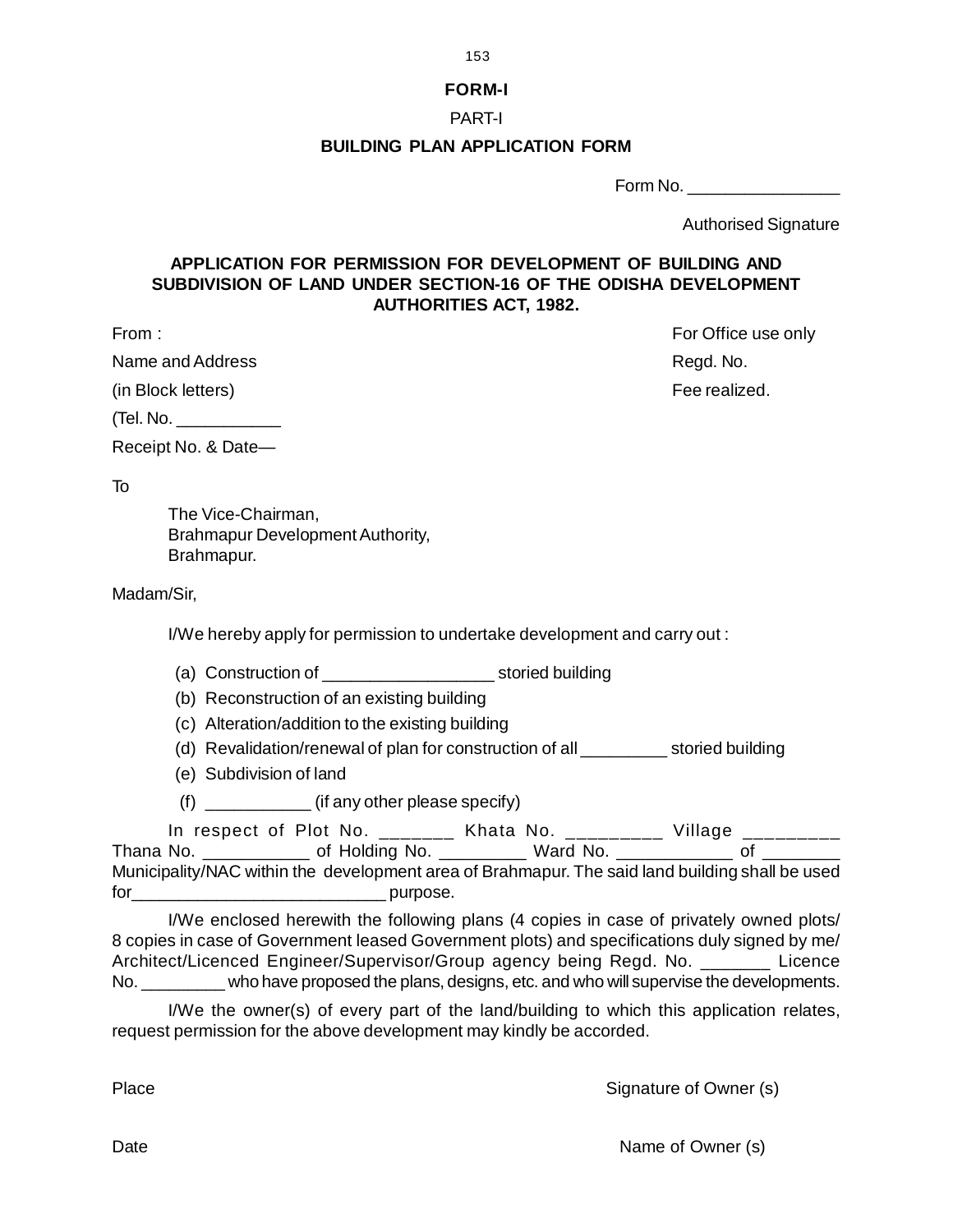# **FORM-I**

# PART-II

# **FORM FOR SUPERVISION**

|                                                                                                                                      | I hereby certify that the development erection, re-erection or for material alteration |  |  |  |  |
|--------------------------------------------------------------------------------------------------------------------------------------|----------------------------------------------------------------------------------------|--|--|--|--|
| in the building No. _______________ or to_______________ on/ in Plot No. ____________________Colony/                                 |                                                                                        |  |  |  |  |
| Street____________________MOUZA__________________________City ______________shall be carried                                         |                                                                                        |  |  |  |  |
| out under my supervision and I certify that all the materials (type and grade) and the                                               |                                                                                        |  |  |  |  |
| workmanship of the work shall be generally in accordance with the general and detailed                                               |                                                                                        |  |  |  |  |
| specifications submitted along with and that the work shall be carried out according to the                                          |                                                                                        |  |  |  |  |
| sanctioned plans.                                                                                                                    |                                                                                        |  |  |  |  |
| Signature of Architect/Engineer/Structural Engineer/Supervisor/Town Planner                                                          |                                                                                        |  |  |  |  |
| Name of Architect/Engineer/Structural Engineer/Supervisor/Town Planner<br><u> 1989 - Johann John Stone, fransk politik (d. 1989)</u> |                                                                                        |  |  |  |  |
| (in Block letters)                                                                                                                   |                                                                                        |  |  |  |  |
| Registration No. of Architect/Engineer/Structural Engineer/Supervisor/Town<br>Planner______________________                          |                                                                                        |  |  |  |  |
| Address of Architect/ Engineer/ Structural Engineer/ Supervisor/ Town Planner _____________________                                  |                                                                                        |  |  |  |  |
|                                                                                                                                      |                                                                                        |  |  |  |  |
|                                                                                                                                      |                                                                                        |  |  |  |  |

Date \_\_\_\_\_\_\_\_\_\_\_\_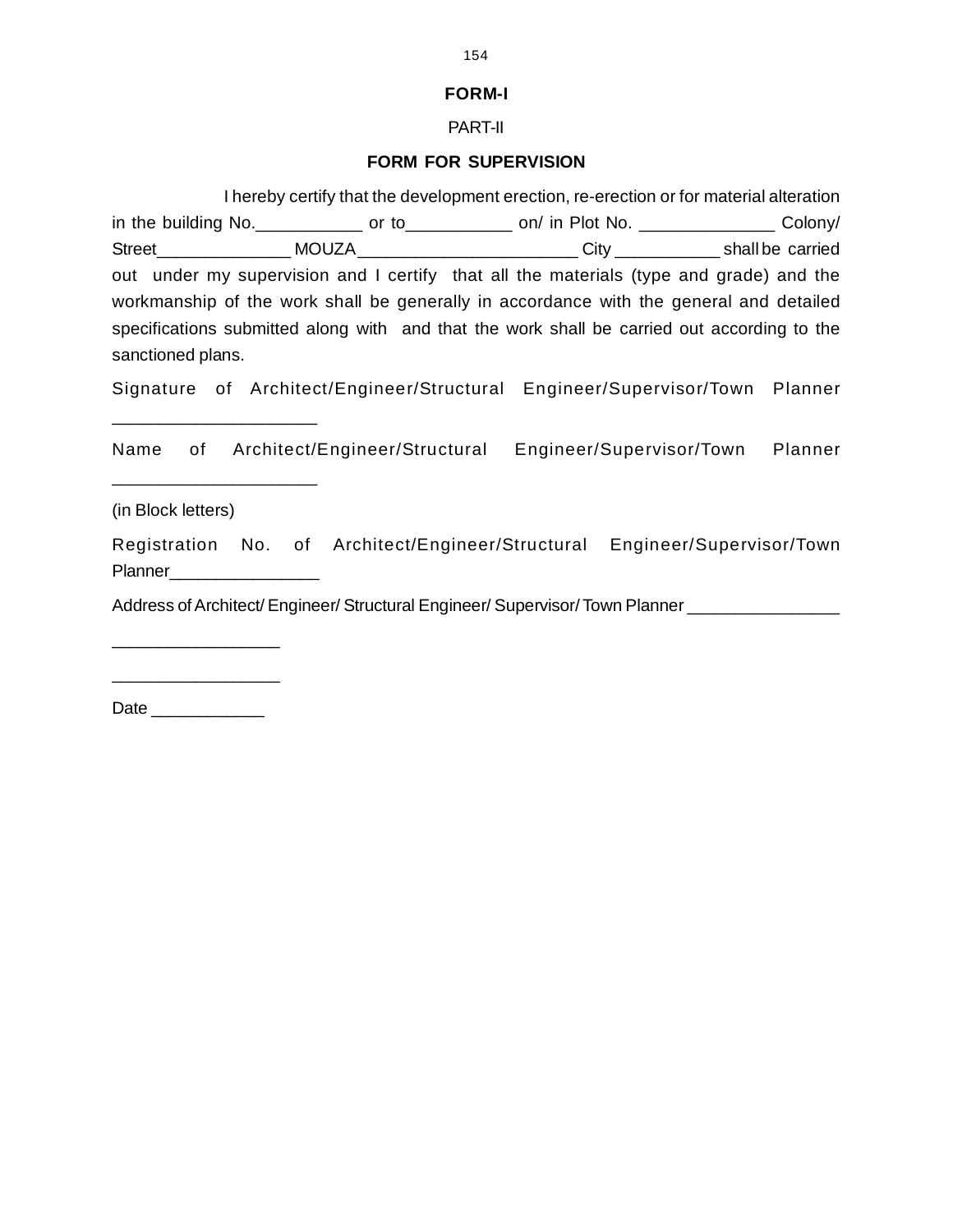### **FORM-II**

### **BRAHMAPUR DEVELOPMENT AUTHORITY**

No.  $/$ BDA., Brahmapur, Dated

Permission under sub-section(3) of the Section 16 of the Odisha Development Authorities Act, 1982 (Odisha Act,1982) is hereby granted in favour of;

Smt./Shri **waxay and the state of the state of the state of the state of the state of the state of the state of the state of the state of the state of the state of the state of the state of the state of the state of the st** 

- (a) Subdivision of lands
- (b) Institution of change of the use of land or building
- (c) Construction of a \_\_\_\_\_\_\_\_\_\_\_\_ building
- (d) Reconstruction of building
- (e) Alteration of
- (f) Alteration or additions in the existing building

\_\_\_\_\_\_\_\_\_\_\_\_\_\_\_\_\_ Specify in respect of plot No. \_\_\_\_\_\_\_\_\_\_\_\_\_\_\_\_\_\_\_\_\_,

Khata No.\_\_\_\_\_\_\_\_\_\_\_\_\_\_\_\_ Thana No. \_\_\_\_\_\_\_\_\_\_\_\_\_\_\_\_ Holding No. \_\_\_\_\_\_\_ \_\_\_\_\_\_\_\_\_

Ward No. <br>
Ward No. 
of 
occurring the Municipality/NAC with the development plan

area of \_\_\_\_\_\_\_\_\_\_\_\_\_\_\_\_\_ subject to following additions/restrictions.

- (a) The land/Building shall be used exclusively \_\_\_\_\_\_\_\_\_\_\_\_\_\_\_\_\_\_\_\_ purpose and the uses shall not be changed to any other use without prior approval of this Authority.
- (b) The development shall be undertaken strictly according to plans enclosed with necessary permission endorsement.
- (c) Parking space measuring \_\_\_\_\_\_\_\_\_\_ Sq. m. as shown in the approved plan shall be left open to sky and no part of it will be built upon.
- (d) The land over which construction is proposed is accessable by an approved means of access of \_\_\_\_\_\_\_\_ m. width.
- (e) The land in question must be in lawful ownership and peaceful possession of the applicant.
- (f) The applicant shall free gift  $\qquad \qquad$  m. wide strip of land in the Municipality/NAC for the further widening of the road to the standard width.
- (g) The permission is valid for period of three years with effect from the date of issue.
- (h) Permission accorded under the provision of Section 16 of ODA Act, cannot be construed as an evidence in respect of right title interest of the plot over which the plan is approved.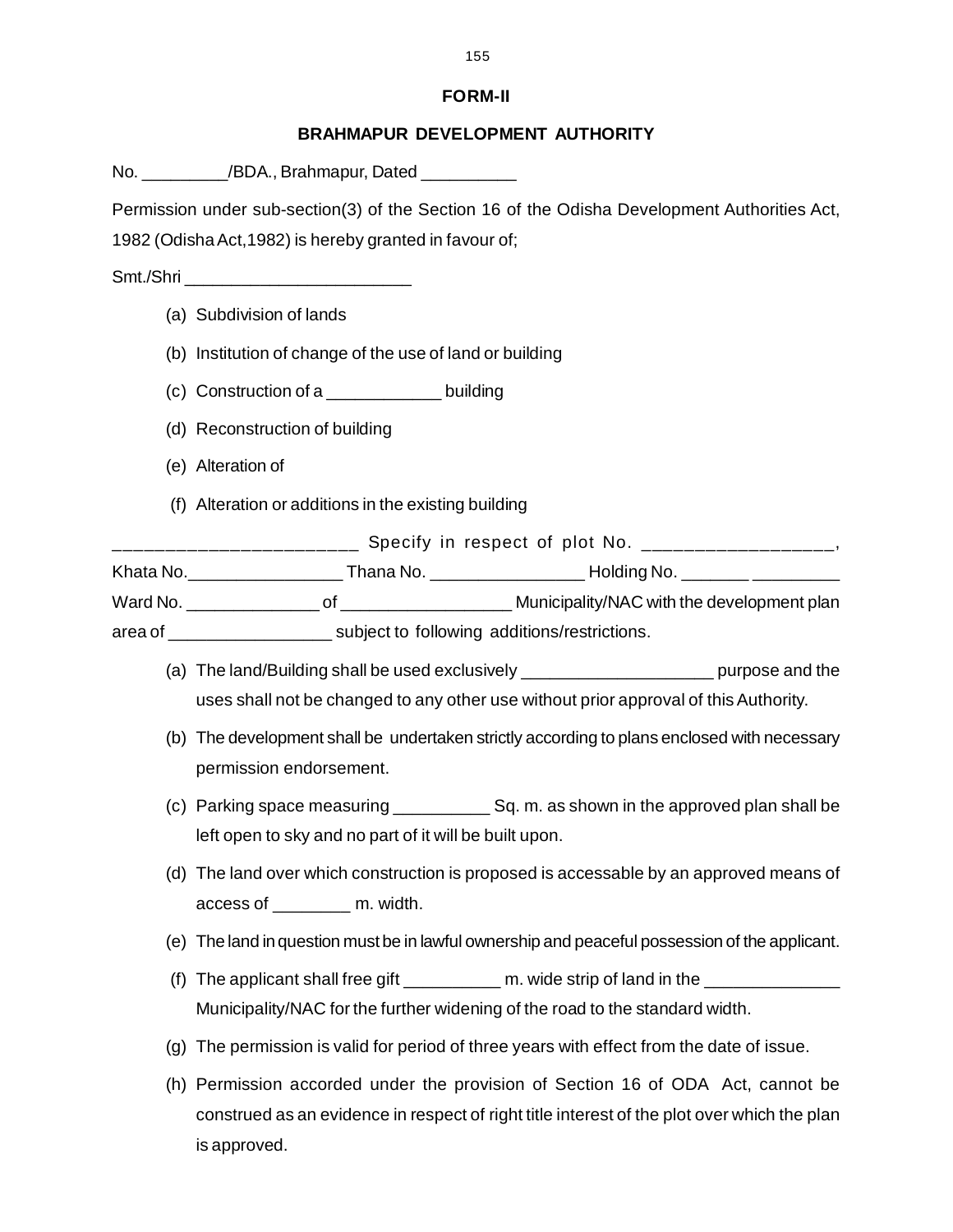- (i) Any dispute arising out of land record or in respect of right/title/interest after this approva[l](http://www.docu-track.com/buy/) the plan shall treated automatically cancelled during the period of dispute.
- (j) Any other conditions.

By Order

Town & Regional Planning Member

Brahmapur Development Authority

Memo No. \_\_\_\_\_\_\_\_\_\_/BDA., Brahmapur, Dated \_\_\_\_\_\_\_\_\_

\_\_\_\_\_\_\_\_\_\_\_\_\_\_\_\_\_\_\_\_\_\_\_\_\_\_\_\_\_\_\_\_\_\_\_\_\_\_\_\_\_\_\_\_\_\_\_.

Copy along with \_\_\_\_\_\_\_\_ copies of the approved plans to Smt./Shri \_\_\_\_\_\_\_\_\_\_\_\_

Town & Regional Planning Member

Brahmapur Development Authority

Memo No. \_\_\_\_\_\_\_\_\_\_/BDA., Brahmapur, Dated \_\_\_\_\_\_\_\_\_\_

Copy with a copy approved plan forwarded to the Municipal Commissioner, Brahmapur Municipal Corporation/Executive Officer, Chatrapur N.A.C/Executive Officer, Gopalpur N.A.C. for information.

> Town & Regional Planning Member Brahmapur Development Authority

Memo No.  $/BDA$ ., Brahmapur, Dated

Copy to the Enforcement Section, BDA, Brahmapur.

Town & Regional Planning Member Brahmapur Development Authority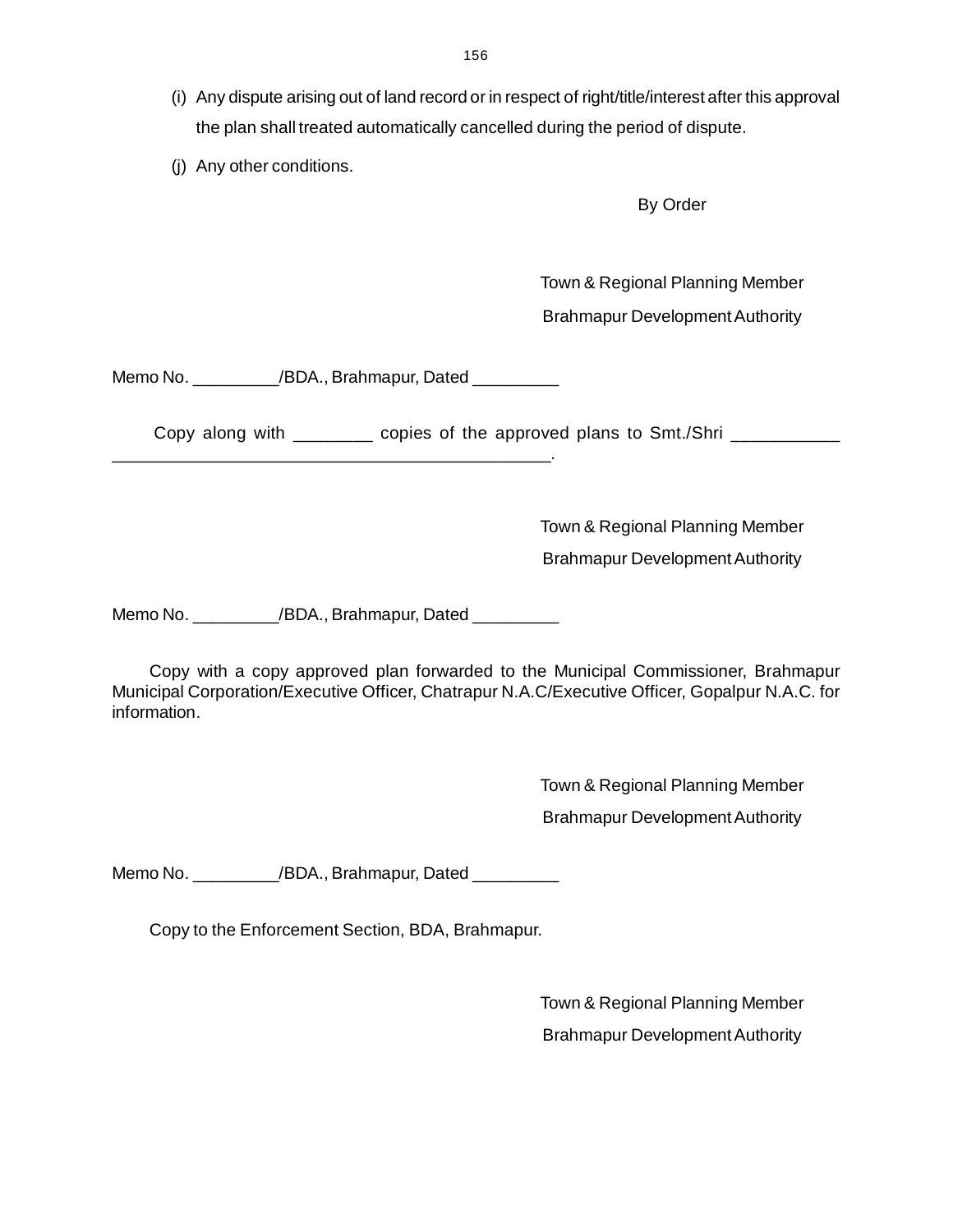### **FORM-III**

# **APPLICATION FORM DRAWING OF ATTENTION UNDER SUB-SECTION (7) OF SECTION 16 OF THE ODISHA DEVELOPMENT AUTHORITIES ACT,1982**

From

(Name and address of the applicant in block letters)

 $\_$ 

\_\_\_\_\_\_\_\_\_\_\_\_\_\_\_\_\_

\_\_\_\_\_\_\_\_\_\_\_\_\_\_\_\_\_

To

The Vice-Chairman, Brahmapur Development Authority, Brahmapur.

SUBJECT—Statutory Notice under sub-section (7) of Section 16 of the ODA Act,1982.

Madam/ Sir,

I/We do bring to your kind notice that I/We had applied for permission to the Brahmapur Development Authority on \_\_\_\_\_\_\_\_\_\_\_\_\_\_\_\_\_\_ to undertake development with respect to Plot No. \_\_\_\_\_\_\_\_\_ Khata No. \_\_\_\_\_\_\_ Village \_\_\_\_\_\_\_\_\_\_ Thana No. \_\_\_\_\_\_\_\_\_ Holding No. \_\_\_\_\_\_\_\_\_\_\_ Ward No. \_\_\_\_\_\_\_\_\_\_\_ within the Development Plan area of \_\_\_\_\_\_\_\_\_\_\_\_\_\_\_ Municipality/NAC. My/our application was registered vide No. \_\_\_\_\_\_\_, Dated The Dated Two months have elapsed since the submission of my/our application and I/we have not received any communication with respect to the said application.

Please take notice that if within a further period of one month from the date of receipt of this notice by you no communication either granting or refusing permission is received by me/us, I/we shall presume that permission as applied for has been granted in my/our favour.

Yours faithfully,

Signature of the applicant(s)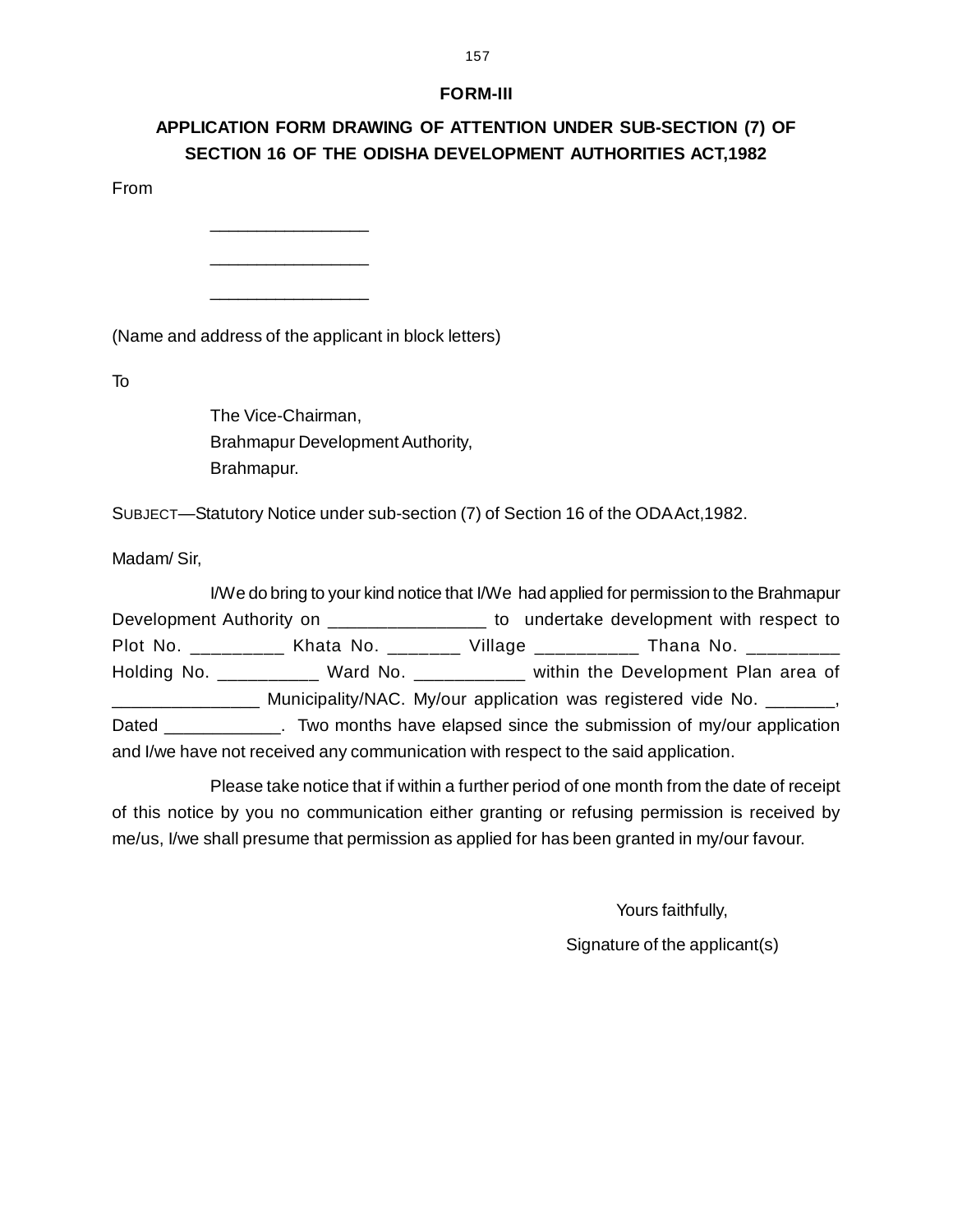### **FORM-IV**

### **Form of Registered to be maintained under sub-sections (11 & 12) of Section 16 of the Act**

# *See* **Regulation 10**

| SI.<br>No. | Name and<br>address<br>of the<br>applicant | Date<br>đ<br>receipt | Date of<br>permission<br>with<br>letter No. | Date of<br>refusal<br>with<br>letter No. | Date of<br>endorse-<br>ment to<br>Enforce-<br>ment<br><b>Branch</b> | Date of<br>return<br>from<br>Enforce-<br>ment<br><b>Branch</b> | Date of<br>sending<br>to record<br>room | Signature<br>of the<br>dealing<br>Asst. |
|------------|--------------------------------------------|----------------------|---------------------------------------------|------------------------------------------|---------------------------------------------------------------------|----------------------------------------------------------------|-----------------------------------------|-----------------------------------------|
|            |                                            |                      |                                             |                                          |                                                                     |                                                                |                                         |                                         |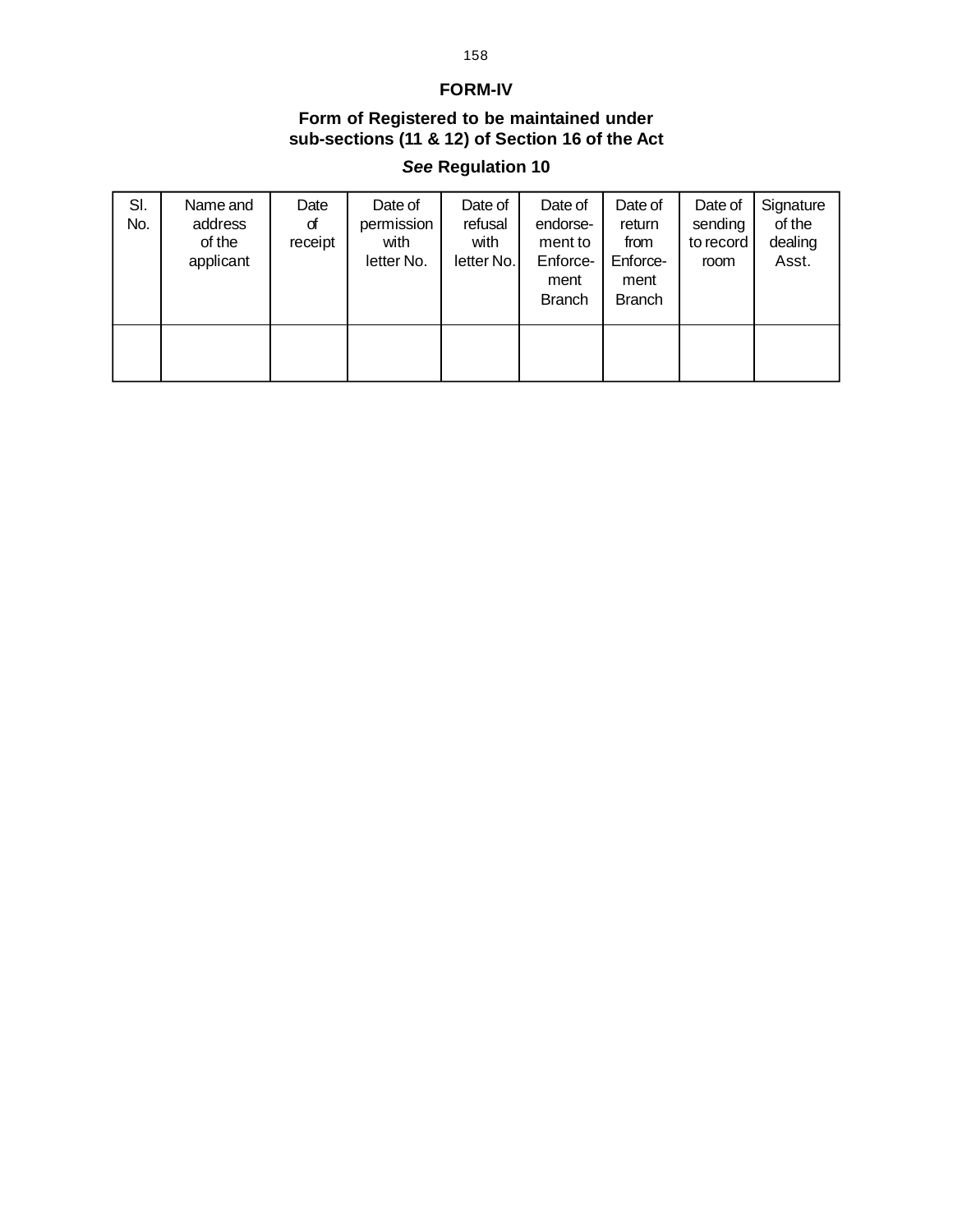### **FORM-V**

# **FORM OF NOTICE FOR COMMENCEMENT OF WORK TO BE FURNISHED BY THE PLOT OWNER(S) AND THE BUILDER/ DEVELOPER**

From

(Name and address in Block Letters)

\_\_\_\_\_\_\_\_\_\_\_\_\_

\_\_\_\_\_\_\_\_\_\_\_\_\_

\_\_\_\_\_\_\_\_\_\_\_\_\_

To

The Vice-Chairman, Brahmapur Development Authority, Brahmapur.

Sir,

I/We hereby give notice of the erection of building in respect of plot No. \_\_\_\_\_\_\_\_\_\_\_\_\_\_ Khata No. \_\_\_\_\_\_\_ Village \_\_\_\_\_\_\_\_\_\_ Ward No. \_\_\_\_\_\_\_\_\_\_\_\_ to be commenced on  $\frac{1}{2}$  as per the permission given in your letter No.  $\frac{1}{2}$   $\frac{1}{2}$ , Dated \_\_\_\_\_\_\_\_\_ under the supervision registered Architect/Registered Structural Engineer, Name, Regd. No. \_\_\_\_\_\_\_ in accordance with the approved plan.

Yours faithfully,

Signature(s) of the Owner/Builder & Developer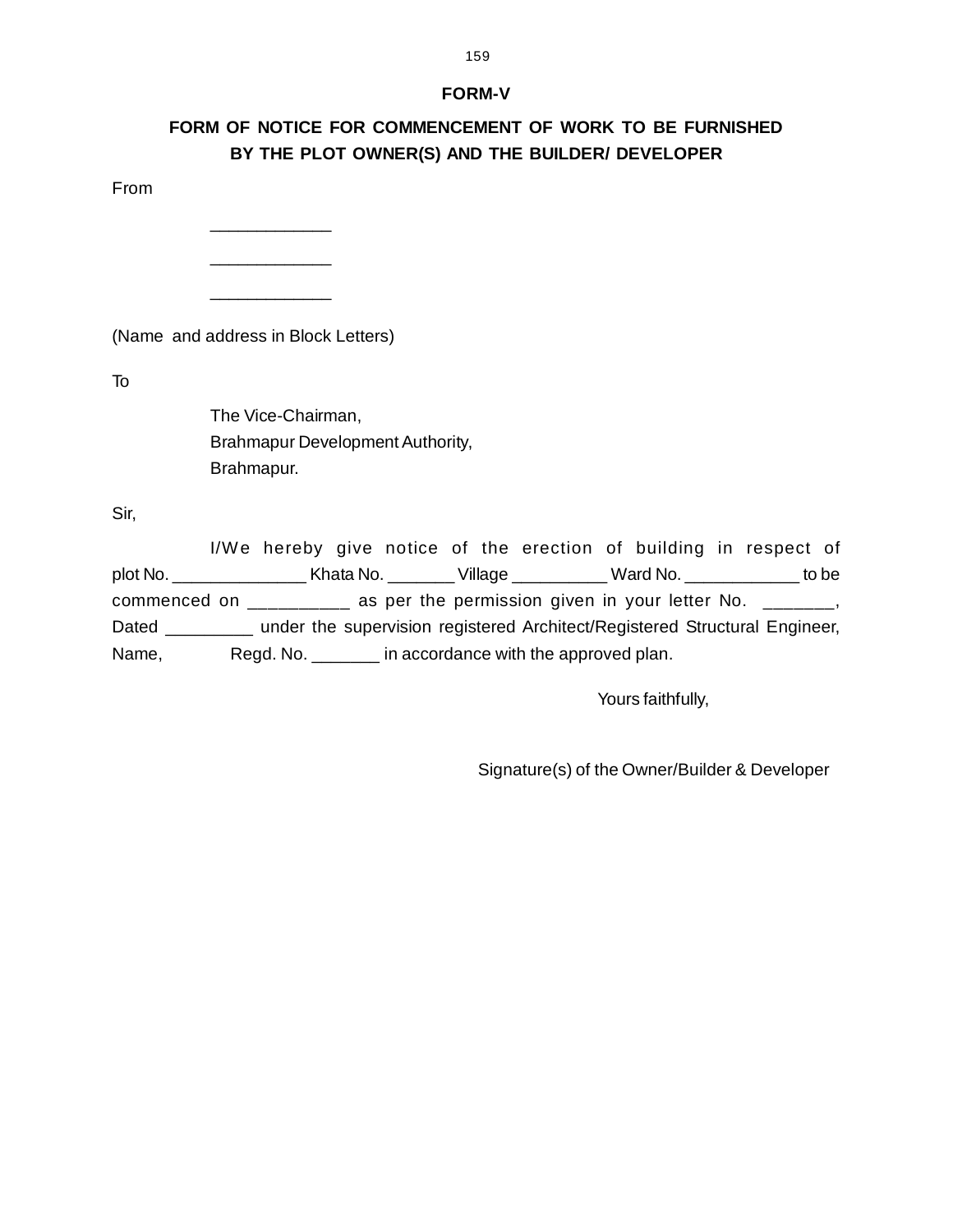### **FORM-VI**

### PART-I

### **COMPLETION CERTIFICATE**

I hereby certify that the development, of erection, re-erection or for material alteration in the building No.  $\frac{1}{2}$  \_\_\_\_\_\_\_\_\_\_\_\_\_ or to  $\frac{1}{2}$  \_\_\_\_\_\_\_\_\_\_\_\_\_\_\_ on/in Plot No.  $\frac{1}{2}$ Colony/Street\_\_\_\_\_\_\_\_\_\_\_\_\_\_\_, MOUZA \_\_\_\_\_\_\_\_\_\_\_\_\_\_\_\_\_\_\_\_\_\_\_\_, City \_\_\_\_\_\_\_\_\_\_\_\_\_ has been supervised by me and has been completed on \_\_\_\_\_\_\_ according to the plans sanctioned vide No. The work has been completed to my best satisfaction, the workmanship and all the materials(type and grade) have been used strictly, in accordance with the general and detailed specifications. No provisions of the code, conditions prescribed or orders issued there under have been transgressed in the course of the work. The land is fit for construction for which it has been developed or re-developed or the building is fit for use for which it has been erected, re-erected or altered, constructed and enlarged.

I hereby also enclose the plan of the building completed in all aspects.

Signature of Architect/Engineer/Structural Engineer/Supervisor/Town Planner

Name of Architect/Engineer/Structural Engineer/Supervisor/Town Planner

(in Block letters)

\_\_\_\_\_\_\_\_\_\_\_\_\_\_\_\_\_\_\_\_\_\_\_\_\_\_\_\_\_\_\_\_\_\_\_

\_\_\_\_\_\_\_\_\_\_\_\_\_\_\_\_\_\_\_\_\_\_\_\_\_\_\_\_\_\_\_\_\_\_\_

\_\_\_\_\_\_\_\_\_\_\_\_\_\_\_\_\_\_\_\_\_\_\_\_\_\_\_\_\_\_\_\_\_\_\_

\_\_\_\_\_\_\_\_\_\_\_\_\_\_\_\_\_\_\_\_\_\_\_\_\_\_\_\_\_\_\_\_\_\_\_

\_\_\_\_\_\_\_\_\_\_\_\_\_\_\_\_\_\_\_\_\_\_\_\_\_\_\_\_\_\_\_\_\_\_\_

\_\_\_\_\_\_\_\_\_\_\_\_\_\_\_\_\_\_\_\_\_\_\_\_\_\_\_\_\_\_\_\_\_\_\_

Registration No. of Architect/Engineer/Structural Engineer/Supervisor/Town Planner

Address of Architect/Engineer/Structural Engineer/Supervisor/Town Planner

Date \_\_\_\_\_\_\_\_\_\_\_\_\_\_\_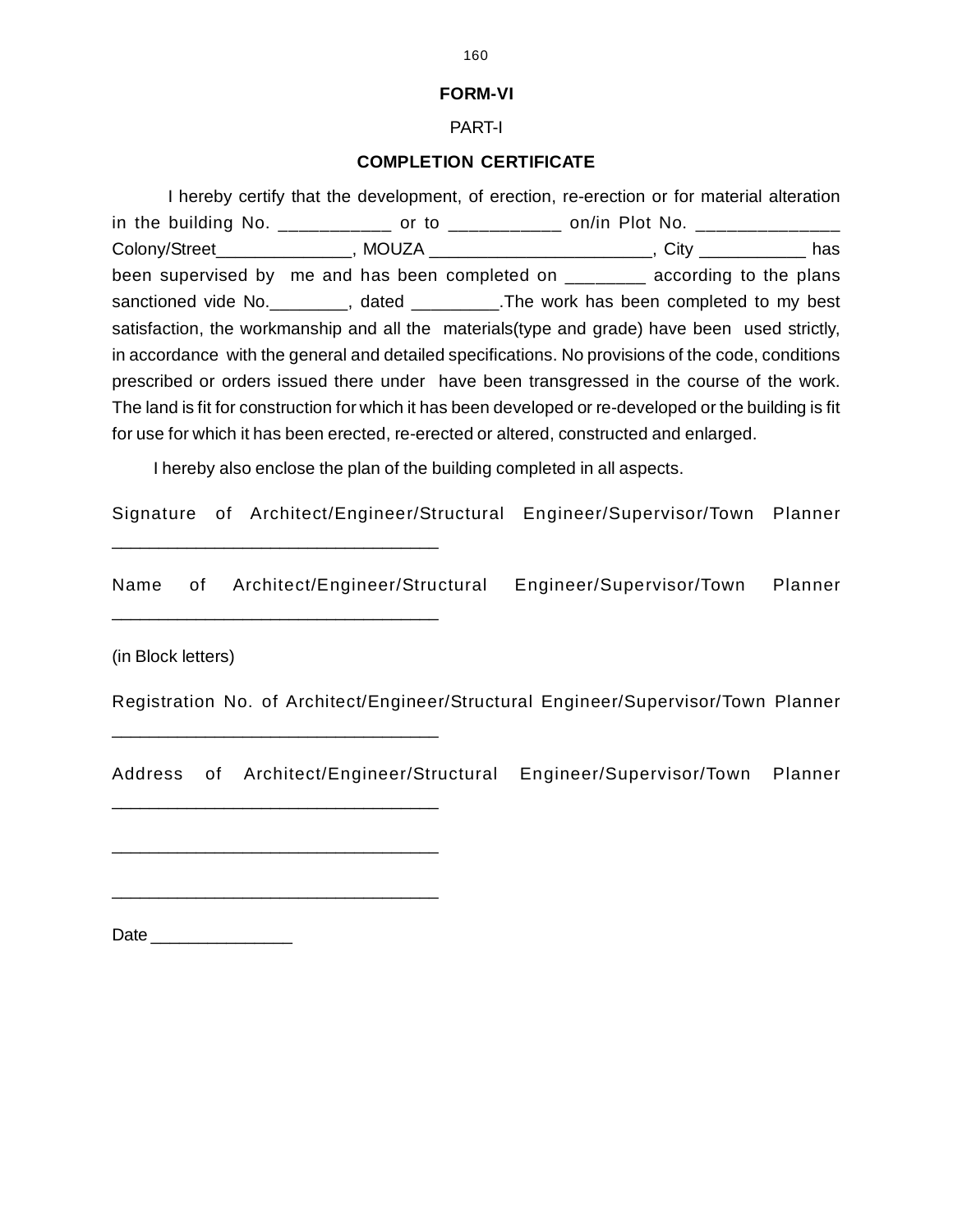### **FORM-VI**

### **PART-II**

# **CERTIFICATE FOR EXECUTION OF WORK AS PER STRUCTURAL SAFETY REQUIREMENTS**

With respect to the building work of erection, re-erection or for making alteration in the building No. \_\_\_\_\_\_\_\_\_\_\_ or to \_\_\_\_\_\_\_\_\_\_\_ on/in Plot No. \_\_\_\_\_\_\_\_\_\_\_\_\_\_ Colony/Street \_\_\_\_\_\_\_\_\_\_\_\_\_\_ MOUZA \_\_\_\_\_\_\_\_\_\_\_\_\_\_\_\_\_\_\_\_\_\_\_\_\_\_\_\_\_\_\_\_\_\_\_ City \_\_\_\_\_\_\_\_\_\_\_\_\_\_\_\_\_\_\_\_\_\_\_\_\_\_\_\_\_\_\_\_\_

- (a) that the building has been constructed according to the sanctioned plan and structural design(one of the drawings as executed enclosed),which incorporates the provisions of structural safety as specified in part 6 'Structural Design' of the National Building Code of India, 2005 and other relevant codes; and
- (b) that the construction has been done under my supervision and guidance and adheres to the drawings and specifications submitted and records of supervision have been maintained.

Any subsequent changes from the completion drawings shall be the responsibility of the owner.

| Signature of owner | Signature of the Registered Engineer/              |
|--------------------|----------------------------------------------------|
| With date          | Structural Engineer with date and Registration No. |
|                    |                                                    |

Name \_\_\_\_\_\_\_\_\_\_\_\_\_\_\_\_\_\_\_\_\_\_\_\_\_\_\_\_ \_\_\_\_\_\_\_\_\_\_\_\_\_\_\_\_\_\_\_\_\_\_\_\_\_\_\_\_\_\_\_\_\_\_\_\_\_\_\_

Address \_\_\_\_\_\_\_\_\_\_\_\_\_\_\_\_\_\_\_\_\_\_\_\_\_ \_\_\_\_\_\_\_\_\_\_\_\_\_\_\_\_\_\_\_\_\_\_\_\_\_\_\_\_\_\_\_\_\_\_\_\_\_\_\_\_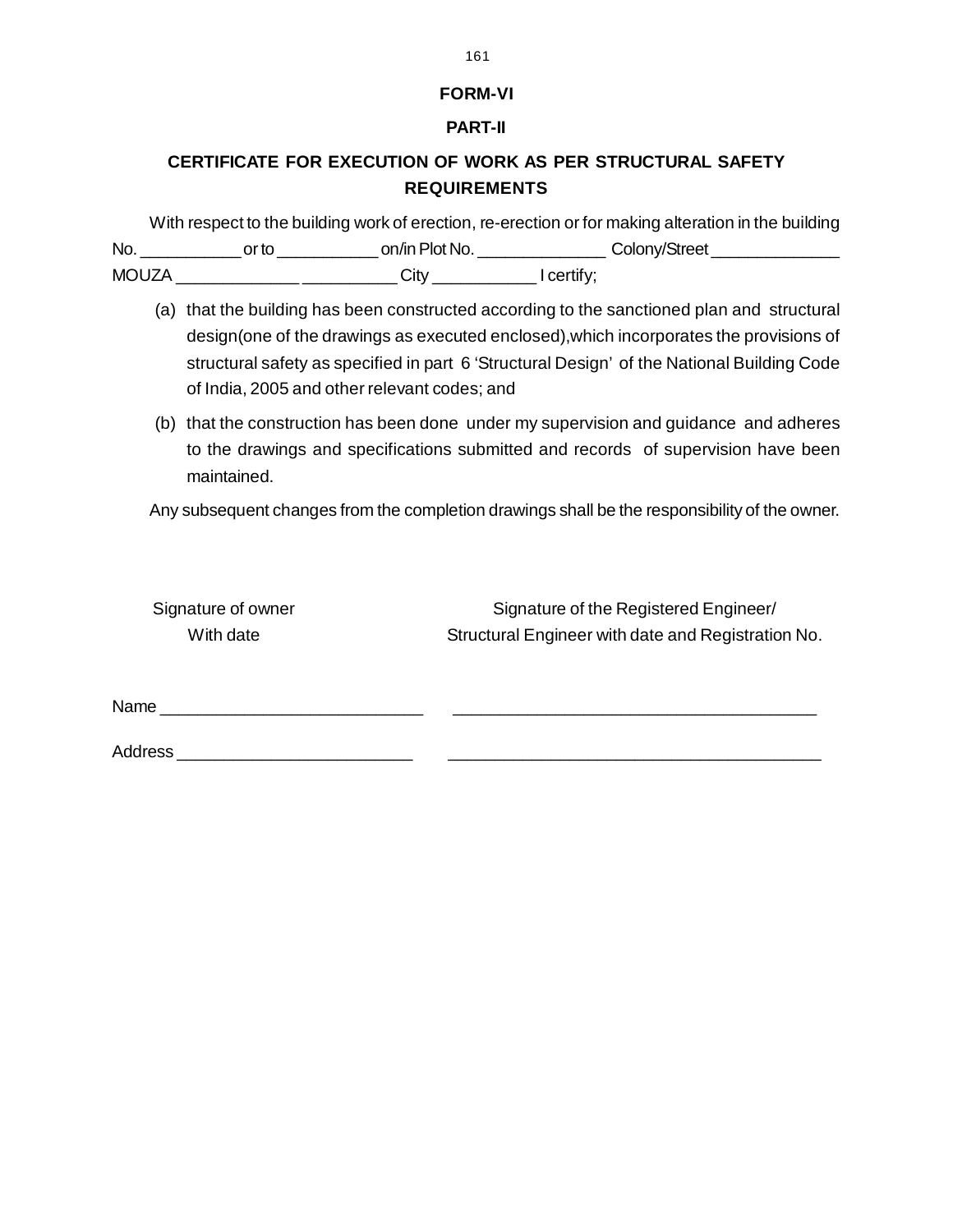### **FORM-VII**

### **CERTIFICATE FOR STRUCTURAL STABILITY**

 With respect to the building work of erection, re-erection or for making alteration in the building No. \_\_\_\_\_\_\_\_\_\_\_\_ or to\_\_\_\_\_\_\_\_\_\_\_ on / in Plot No. \_\_\_\_\_\_\_\_\_\_\_\_\_\_\_\_\_\_\_\_ Colony/Street \_\_\_\_\_\_\_\_\_\_\_\_\_\_\_\_, Mouza \_\_\_\_\_\_\_\_\_\_\_\_\_\_\_\_\_\_\_\_\_\_\_\_\_\_, City \_\_\_\_\_\_\_\_\_\_

I certify that the structural plans and details of the building submitted for approval satisfy the structural safety requirements for all situations including natural disasters, as applicable, as stipulated under part 6 structural design of the National Building Code of India, 2005 and other relevant codes; and the information given therein is factually correct to the best of MY knowledge.

Signature of owner Signature of the Registered<br>With date Mindate Structural Engineer/Structural Engineer Engineer/Structural Engineer with date and registration No.

Name \_\_\_\_\_\_\_\_\_\_\_\_\_\_\_\_\_\_\_\_ \_\_\_\_\_\_\_\_\_\_\_\_\_\_\_\_\_\_\_\_\_\_\_\_\_\_\_\_\_\_\_

Address \_\_\_\_\_\_\_\_\_\_\_\_\_\_\_\_\_\_\_\_ \_\_\_\_\_\_\_\_\_\_\_\_\_\_\_\_\_\_\_\_\_\_\_\_\_\_\_\_\_\_\_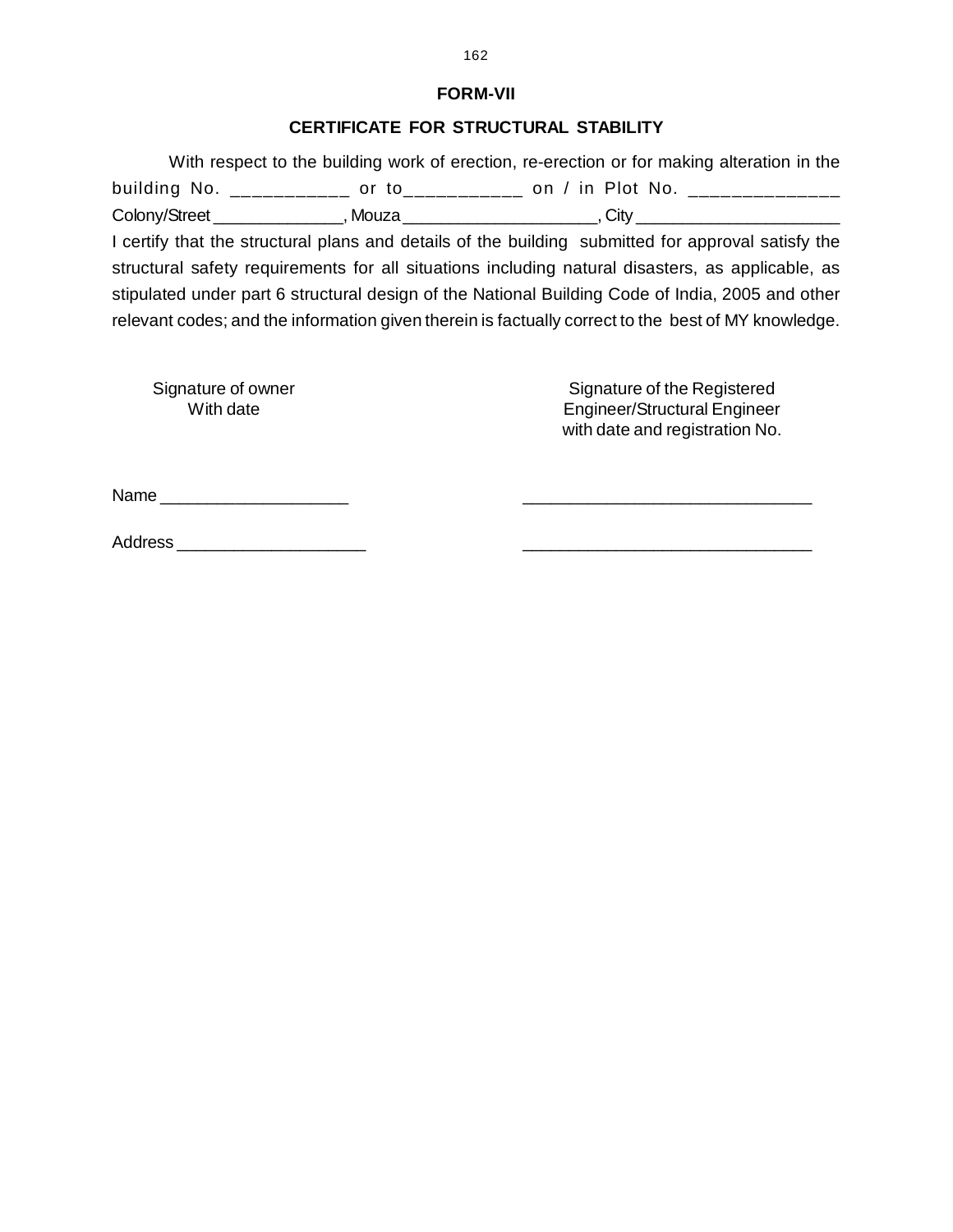### **FORM-VIII**

### **PERIODIC PROGRESS REPORT**

(To be submitted by the Registered Structural Engineer/ Architect)

From :

\_\_\_\_\_\_\_\_\_\_\_\_\_\_\_\_\_\_\_\_\_\_\_\_

\_\_\_\_\_\_\_\_\_\_\_\_\_\_\_\_\_\_\_\_\_\_\_\_

To

The Town & Regional Planning Member, Berhampur Development Authority, Berhampur.

Reference— (i) BDA approval Letter No. \_\_\_\_\_\_\_\_\_ Dated \_\_\_\_\_\_\_\_\_\_

(ii) BPBA No. \_\_\_\_\_\_\_

Madam/Sir,

I/We hereby certify that the construction of the building up to foundation, plinth/ground floor/ floors of the building plot No. \_\_\_\_\_\_\_\_\_ Mouza \_\_\_\_\_\_\_\_\_\_ has been supervised by me/us and has been constructed strictly confirming to the sanctioned plan and structural design as per the provision of NBC, 2005. The work has been done to my/our best satisfaction. All the materials used in construction of this building are strictly in accordance with BIS specifications and norms conforming to National Building Code, 2005, covering all the safety factors related to earthquake and cyclone. I/we will be responsible and liable for action by BDA/Govt. if there is any structural failure and fire endangering the inmates and public.

Yours faithfully,

Signature and Seal

Name & Designation Date **Date** of the Registered architect **being the Registered** architect **being the Registered** Address Permanent **Signature of the Regd. Architect** Present Address **Name & Designation of the Registered** Present **Structural Engineer** Structural Engineer Permanent Address Present **Signature of plot owner/Developer** Permanent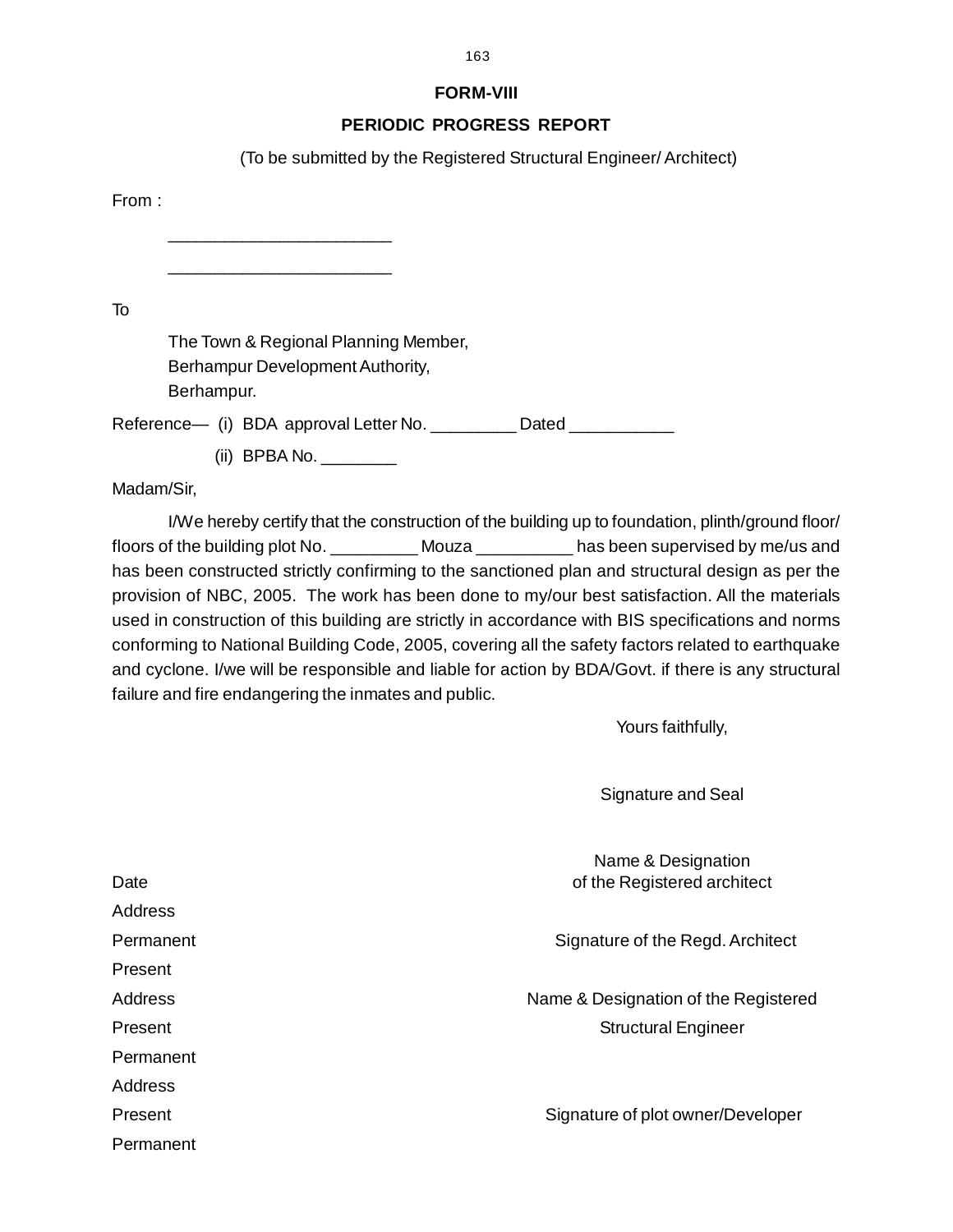### **FORM-IX**

### **BRAHMAPUR DEVELOPMENT AUTHORITY**

No. \_\_\_\_\_\_\_\_\_\_\_\_\_\_\_\_\_\_ /BDA, Brahmapur, Dated the \_\_\_\_\_\_\_\_\_\_\_\_\_\_\_\_\_\_

**REFUSAL OF PERMISSION UNDER SUB-SECTION (3) OF SECTION 16 OF ODISHA DEVELOPMENT AUTHORITIES ACT, 1982 FOR UNDERTAKING DEVELOPMENT OF** PLOT NO. **WE SEE THE REPORT NO.** 

To,

SMT/SRI \_\_\_\_\_\_\_\_\_\_\_\_\_\_\_\_\_\_\_\_\_\_

\_\_\_\_\_\_\_\_\_\_\_\_\_\_\_\_\_\_\_\_\_\_\_\_\_\_\_\_\_\_\_\_ \_\_\_\_\_\_\_\_\_\_\_\_\_\_\_\_\_\_\_\_\_\_\_\_\_\_\_\_\_\_\_\_

Her/ His reply to this office letter No. ……………., Dt. …………….. has not been found satisfactory. She/He has failed to show any cause in response to this office Letter No. ………………, Dated …………………

Hence, in exercise of the powers under Sub-Section (3) of section 16 of the Odisha Development Authority Act, 1982, permission to undertake development on Plot No. ……………………………… Mouza ……………………. Of Brahmapur/Chatrapur/ Gopalpur Master plan area is hereby refused on the following grounds.

1. ……………………………………………………………………………………………….. 2. ……………………………………………………………………………………………….. 3. ……………………………………………………………………………………………….. 4. ………………………………………………………………………………………………...

Two copies of the plans are retained in this office for record and reference and the rest are returned herewith.

By Order

Authorized Officer

Memo No……………………./ BDA, Brahmapur, Dated……………………

Copy to Municipal Commissioner, Brahmapur Municipal Corporation Brahmapur.

Authorized Officer

164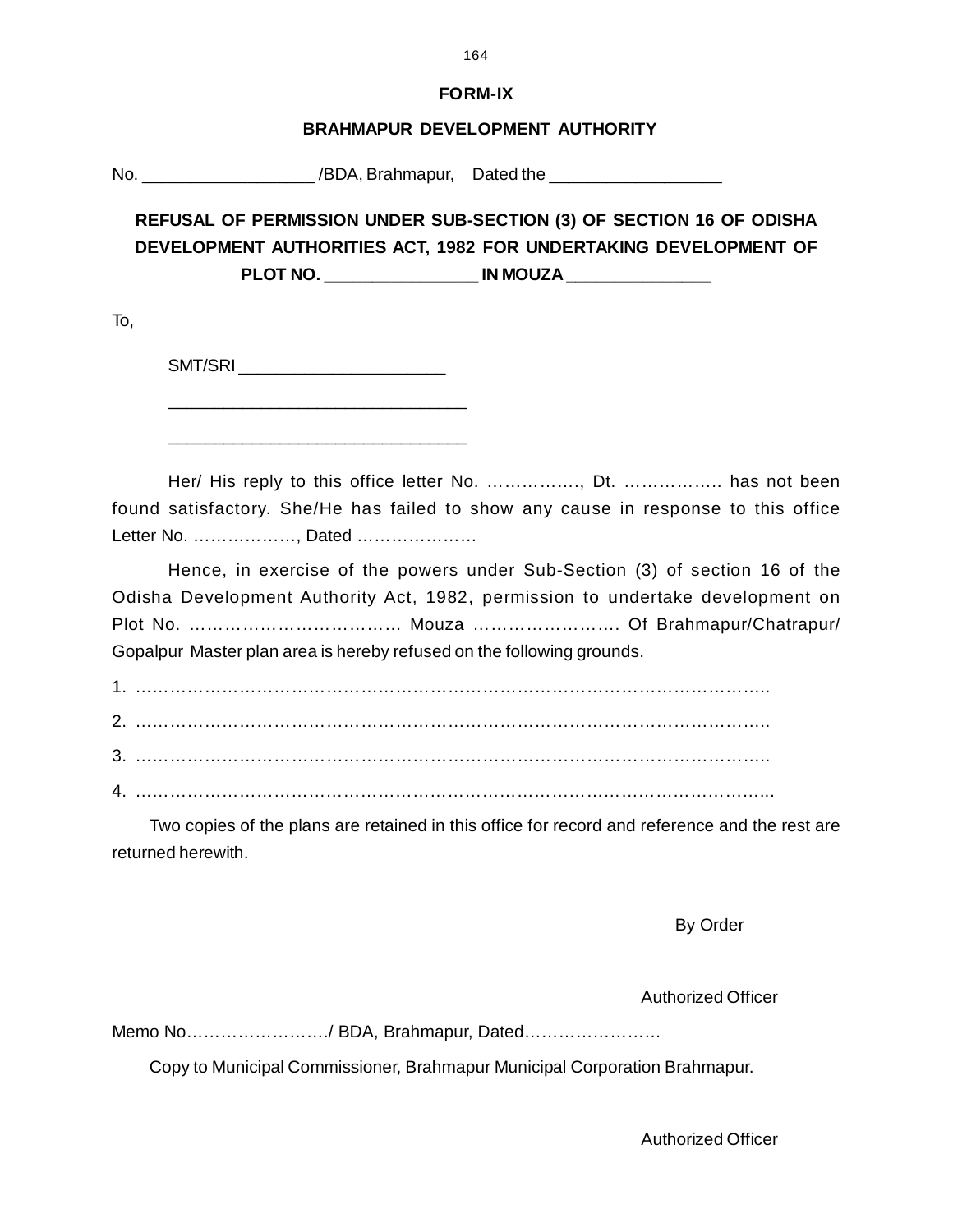### **FORM-X**

### **OCCUPANCY CERTIFICATE**

The work of erection, re-erection or for material alteration in the building No. \_\_\_\_\_\_\_\_\_\_\_ or to \_\_\_\_\_\_\_\_\_\_\_ on/in Plot No. \_\_\_\_\_\_\_\_\_\_\_\_\_\_ Colony/Street \_\_\_\_\_\_\_\_\_\_\_\_\_\_, Mouza \_\_\_\_\_\_\_\_\_\_\_\_\_\_\_\_\_\_\_\_\_\_\_, City ………………….. completed under the supervision of \_\_\_\_\_\_\_\_\_\_\_\_\_\_\_ Architect/Structural Engineer/Supervisor, Registration No. \_\_\_\_\_\_\_\_\_ has been inspected by me. The building can be permitted/not permitted for occupation for

occupancy subjected to the following.

1.

2.

3.

One set of completion plans duly certified is returned herewith.

Signature of the authority

Office stamp

Date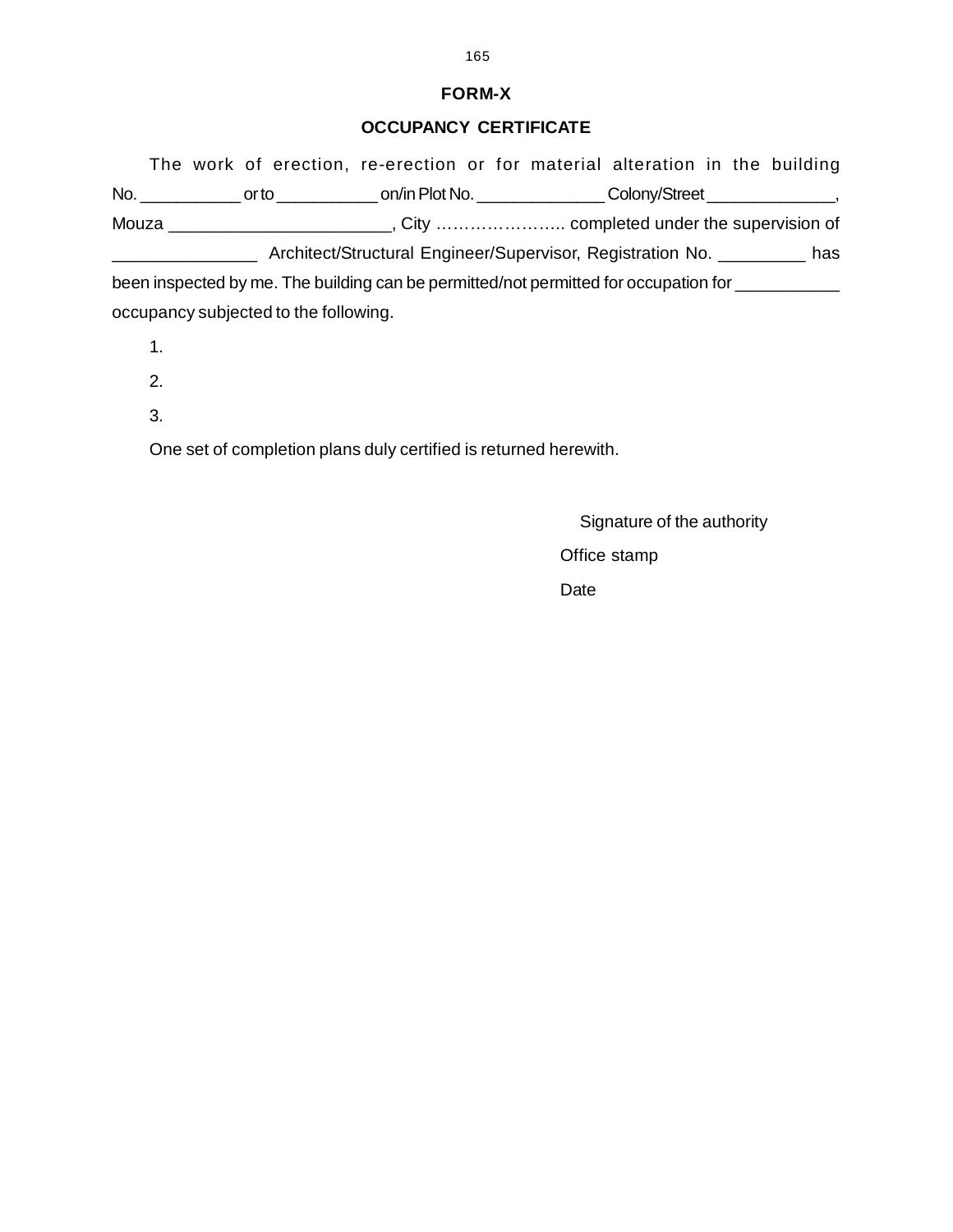### **FORM-XI**

#### **INDEMNITY BOND FOR BASEMENT**

| This Indemnity Bond is executed by Shri/Smt. | $S/O$ , $D/O$ , $W/O$ |           |
|----------------------------------------------|-----------------------|-----------|
| Shri/Smt.                                    | R/O                   | in favour |
| of Development Authority.                    |                       |           |

 Whereas, the executant has submitted to the concerned Authority the plans for, sanction of basement over Plot No.  $\blacksquare$  Mouza/Village  $\blacksquare$  under the provisions of the Act and Rules and Building Regulations made there under:

 And whereas, the concerned Authority has agreed to sanction the aforesaid construction subject to the conditions that the owner shall indemnify the concerned Authority in the event of any loss or damage being cause to the adjoining building on account of the construction of the said basement either at the time of digging of its foundations or in the course of its construction or even thereafter and also against any claim of any concern thereto.

 And whereas the executant has agreed to execute an indemnity bond to the above affect and also to abide by the terms imposed by the concerned Authority to the grant of sanction for construction of the basement.

Now this deed witnesses:

- (a) That in consideration of the sanction of the plans by B.D.A.,Brahmapur for construction of the basement the executant undertakes that he/she shall at all times keep B.D.A.,Brahmapur free from any liability, loss or damages/flowing from any injury or damage caused to the adjoining built-up properties or to any person as a consequence of the construction of at the time of digging of its foundations or during the course of its construction or at any time thereafter.
- (b) The owner agreed and undertakes that in the event of any claim being made by any person or persons against the concerned Authority either in respect of the sanction granted by the concerned Authority to the owner for the construction of basement or in respect of the construction or manner of construction of the basement by the owner of the consequences flowing from the said sanction the executant shall be responsible and liable and not B.D.A., Brahmapur.
- (c) The executant agrees and undertake to indemnify the concerned Authority fully in respect of any amount which the concerned Authority may be required to pay to any person either by way of compensation or on any other account as a result of any claim or suit or any other proceedings concerning the sanctioning of the construction of the basement of the making thereof and also in respect of the costs and expenses which the concerned Authority may incur on defending any action.
- (d) Without prejudice to the above undertaking the executant hereby binds itself to pay to B.D.A., Brahmapur to the full extent any amount which B.D.A., Brahmapur may be required to pay to any person in connection with, relating to or concerning the sanctioning of the basement or the making thereof.

#### 166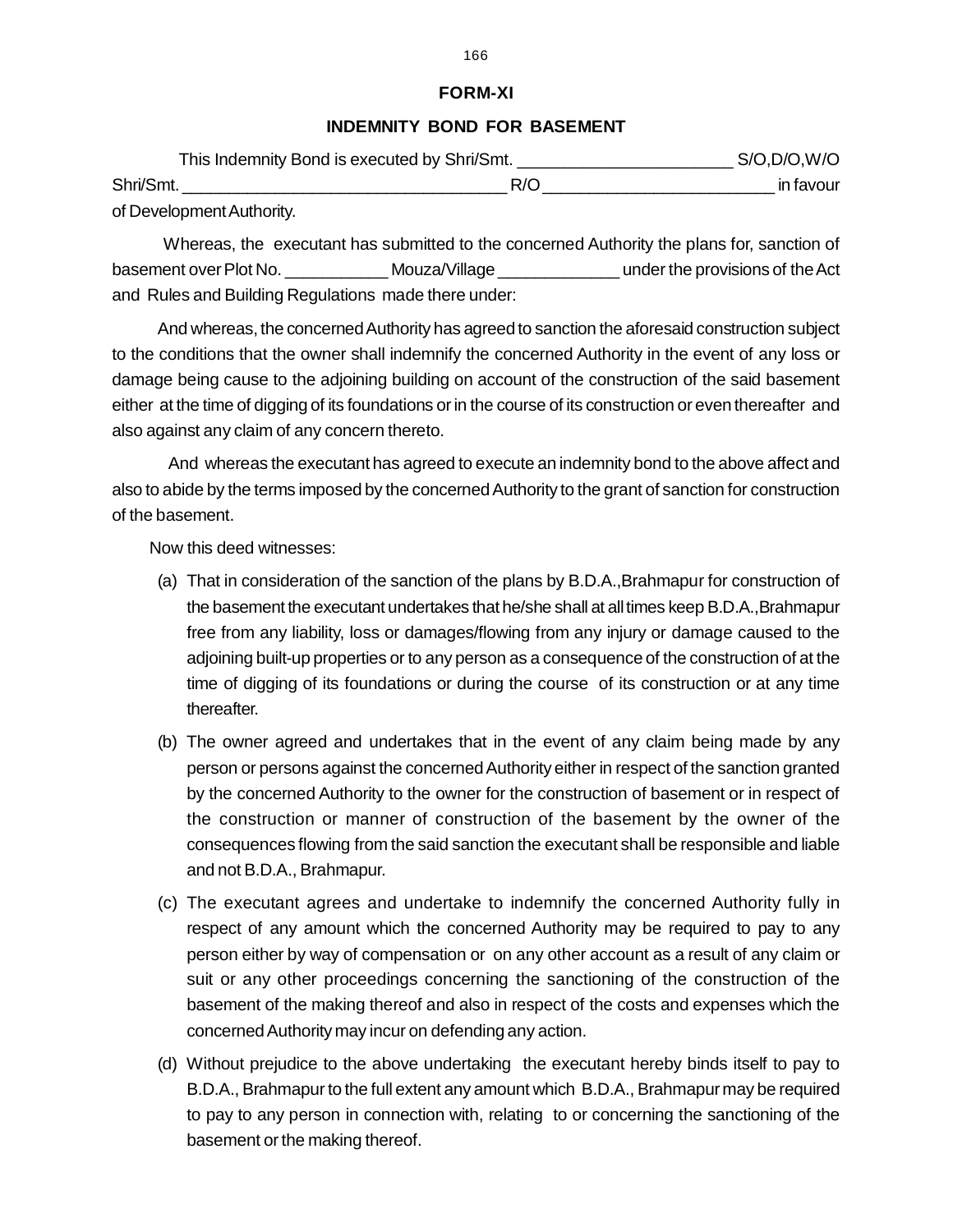(e) The owner agrees and undertakes that this bond shall remain in full force and effect till th[e](http://www.docu-track.com/buy/) executant faithfully observes/performs the undertaking herein before contained.

| In witness whereof the executant above named has signed this bond on this | day of |
|---------------------------------------------------------------------------|--------|
|                                                                           |        |

**Indemnifier**

| Witness:                                                                                                                        |  |
|---------------------------------------------------------------------------------------------------------------------------------|--|
|                                                                                                                                 |  |
| 1. Name<br><u> 1989 - Jan Stein Stein, fransk politik (d. 1989)</u>                                                             |  |
|                                                                                                                                 |  |
|                                                                                                                                 |  |
| (Signatures)                                                                                                                    |  |
| 2. Name<br><u> 1980 - Johann John Stein, markin fan it fjort fan de ferstjer fan it fjort fan de ferstjer fan de ferstjer f</u> |  |
|                                                                                                                                 |  |
|                                                                                                                                 |  |

(Signatures)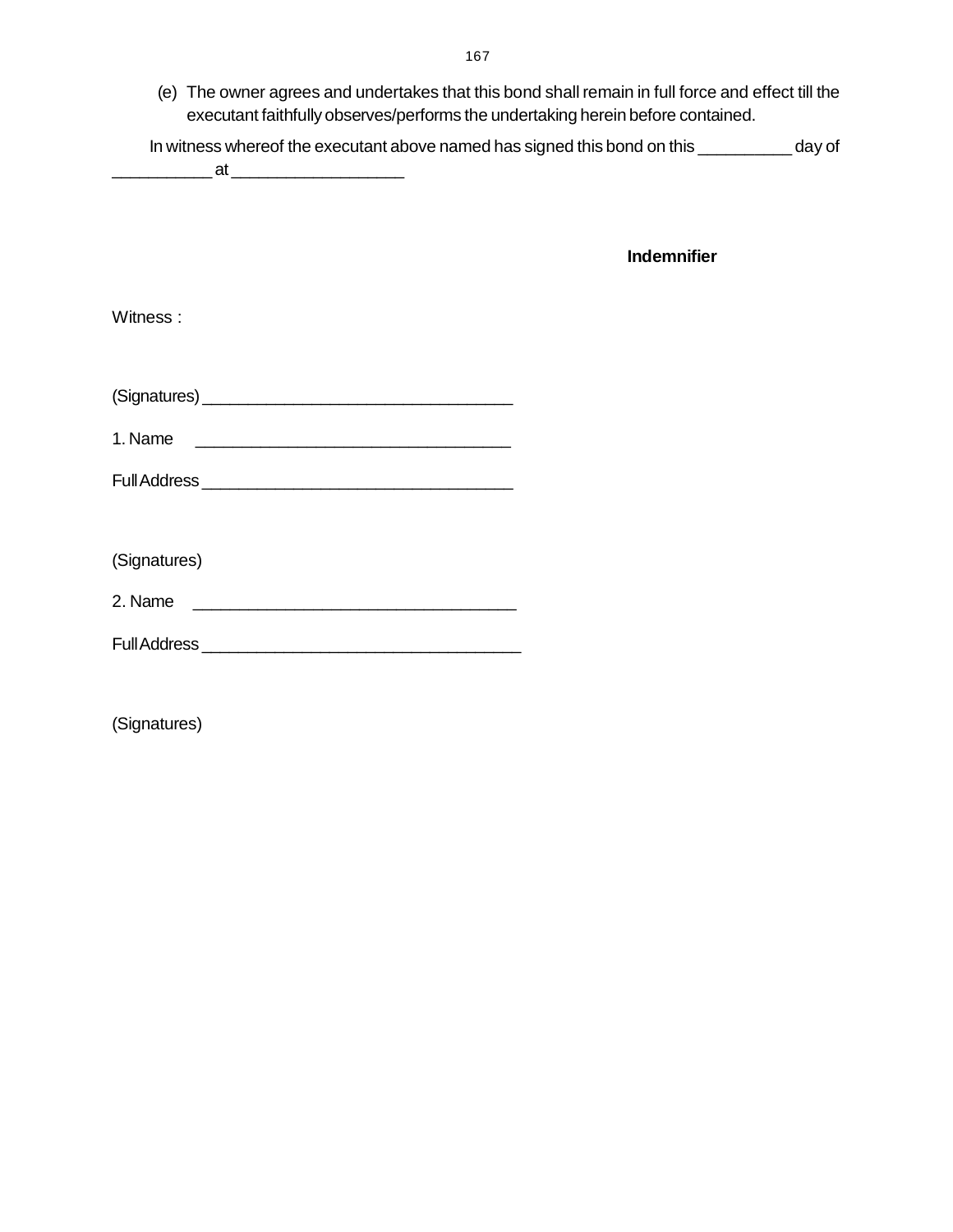### **FORM-XII**

### (PART-I)

# **[See Regulation 75(1)]**

# **BRAHMAPUR DEVELOPMENT AUTHORITY BRAHMAPUR**

(Intimation regarding grid pattern of the layout)

No………………/BDA, Brahmapur, Date……………..

From

The Town & Regional Planning Member.

To

……………………………………………..

…………………………………………………………

………………………………………………………………

Subject—Your layout plan in Mouza………………………………….

Over Plot No. …………………………….

Reference—Your application dated…………………………..

Sir/Madam,

In inviting reference to the above, this is to intimate that the grid pattern of the layout plan submitted by you on the above cited plots is satisfactory subject to compliance of the following requirements within a period of three months.

- 1. Produce original ownership documents in respect of all the plots within the layout for necessary verification.
- 2. Deposit an amount of Rs. ………… …(Rupees …………………………………….. ……………………….) only as developers fee as per Regulation.
- 3. Deposit an amount of Rs. ……………(Rupees. ............................. ……… …..… ……………………….) only as change of land use fee as per Regulation-82.
- 4. The width of the arterial road should not be less than 80'/60' wide and all other roads in the layout shall not be less than 40'/30' wide. All the roads in the layout should be open ended so as to facilitate their connection to the present or future roads in the adjoining areas in a perpendicular, linear or curvilinear manner in that order of feasibility.
- 5. Demarcate the lands covered by roads, drains and open spaces and development plans roads if any, and gift the same in favour of B.D.A. Brahmapur and submit the original registered gift deeds along with attested copies of ROR and all other intermediate deeds/documents and handover possession of the lands to the undersigned.
- 6. Construct masonry boundary pillars along the boundary of all open space lands and duly plastered and engraved with capital letters BDA prominently on the four sides and top of all those pillars. The pillars shall be located at all the boundary corners of the open spaces and also at an interval of not more than 100 feet between any two adjoining pillars. The size of the pillars shall not be less than 15"x15" with three feet below and two feet above the ground level and they be white washed.

168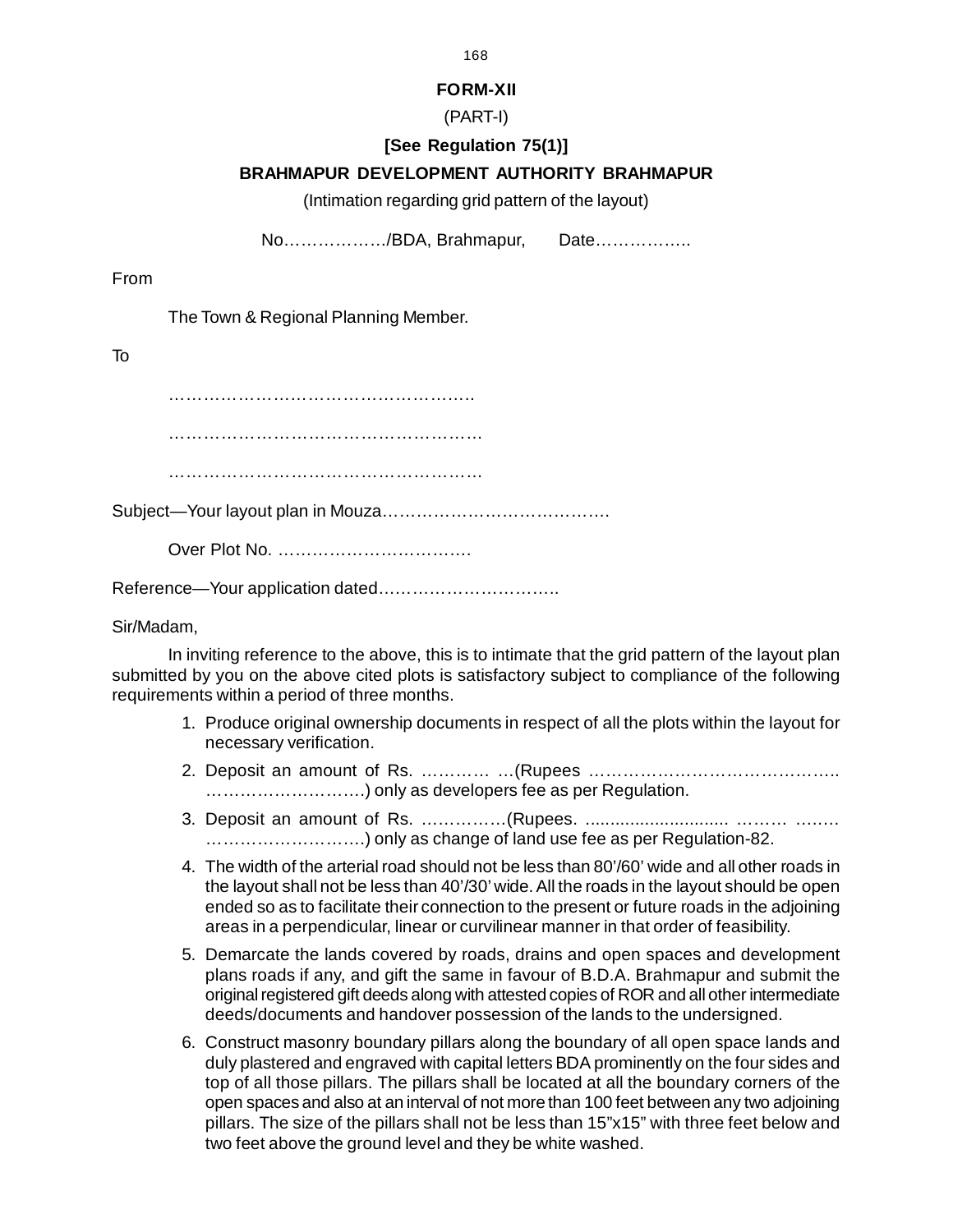- 7. (a) Construct W.B.M. roads covering the entire width of road land between bot[h](http://www.docu-track.com/buy/) side drains of all roads as per the specifications i.e. compacted moorum sub-base of 1'-0" thick 9" thick soling course and 4" thick metal layer compacted with power roller. The thickness of various layers may be increased as per the ground situations.
	- (b) All the roads shall be so constructed as to have a camber of at least six inches at the centre.
- 8. (a) Construct masonry or concrete drains on extreme both sides of 60'/80' wide arterial road with an internal width and depth of not less than 1.2M (four feet) and 1.0 M (three feet) respectively with adequate gradient to discharge the entire drain water smoothly to the nearest public/natural drain/main drain to be constructed.
	- (b) Construct masonry or concrete drains on extreme both sides of all other roads with internal width and depth not less 0.6 M (Two feet) each and connected to the main drains along the 60'/80' wide arterial road or to the public/natural drain/main drain to be constructed adequate gradient to discharge the entire drain water smoothly.
- 9. (a) Construct cross drainage R.C.C.slab culverts by the sides of 60'/80' wide arterial road.
	- (b) Construct culverts not less than 60 cms. Diameter or two fact wide R.C.C. box culverts for cross drainage works for all other roads.
- 10. Construct R.C.C. bridges with carriage of way of 40' wide for 80'/60'arterial roads, 30' wide for 40' wide roads, 20' wide for 30'wide roads on the natural drain adjoining/ passing through your layout so as to connect the 80'/60'/40'/30' road as the case may be to the adjoining areas. Alternatively you may pay the cost of the R.C.C. Bridge to this Authority to take up the work. Your willingness to construct or pay the cost of the bridge should be submitted within 15 days and thereafter you should complete the construction of the bridge or pay the cost within three months as the case may be.
- 11. The entire land of the natural drain of varying width as per the revenue records adjoining/ passing through your layout should be excavated to a depth not less than 4' (four feet) from the ground level and grass turfing on the sides of the natural drain along the boundaries of your layout shall be provided to protect the drain.
- 12. As the width of the land of the natural drainage course(s) passing through/adjoining your layout is inadequate for smooth discharge of drain water you are requested to gift free of cost ………………. M2 area of your land adjoining and along the natural drainage course in favour of the Authority by a registered gift deed and excavated the entire original and gifted area of the drainage course to depth not less than four feet from the ground level and provide grass turfing on the both sides of the natural drain along the boundary of your layout to protect drain.
- 13. As there is no natural drain adjoining/ passing through your layout you are required to gift a strip of low laying land of width not less than three metres (10 feet) passing through the entire layout areas in favour of the Authority by a registered gift deed and excavate the drain on that land to a depth not less than one metre and width not less than three metres and provide grass turfing on both sides of the drain for smooth discharge of the entire drain water of that area.
- 14. The agriculture lands shall be got converted in to non-agricultural category U/S 8-A of O.L.R. Act and certified copy of the conversion certificate or if the case is not disposed off a letter to the Authority from Tahasildar about filing of the case be submitted.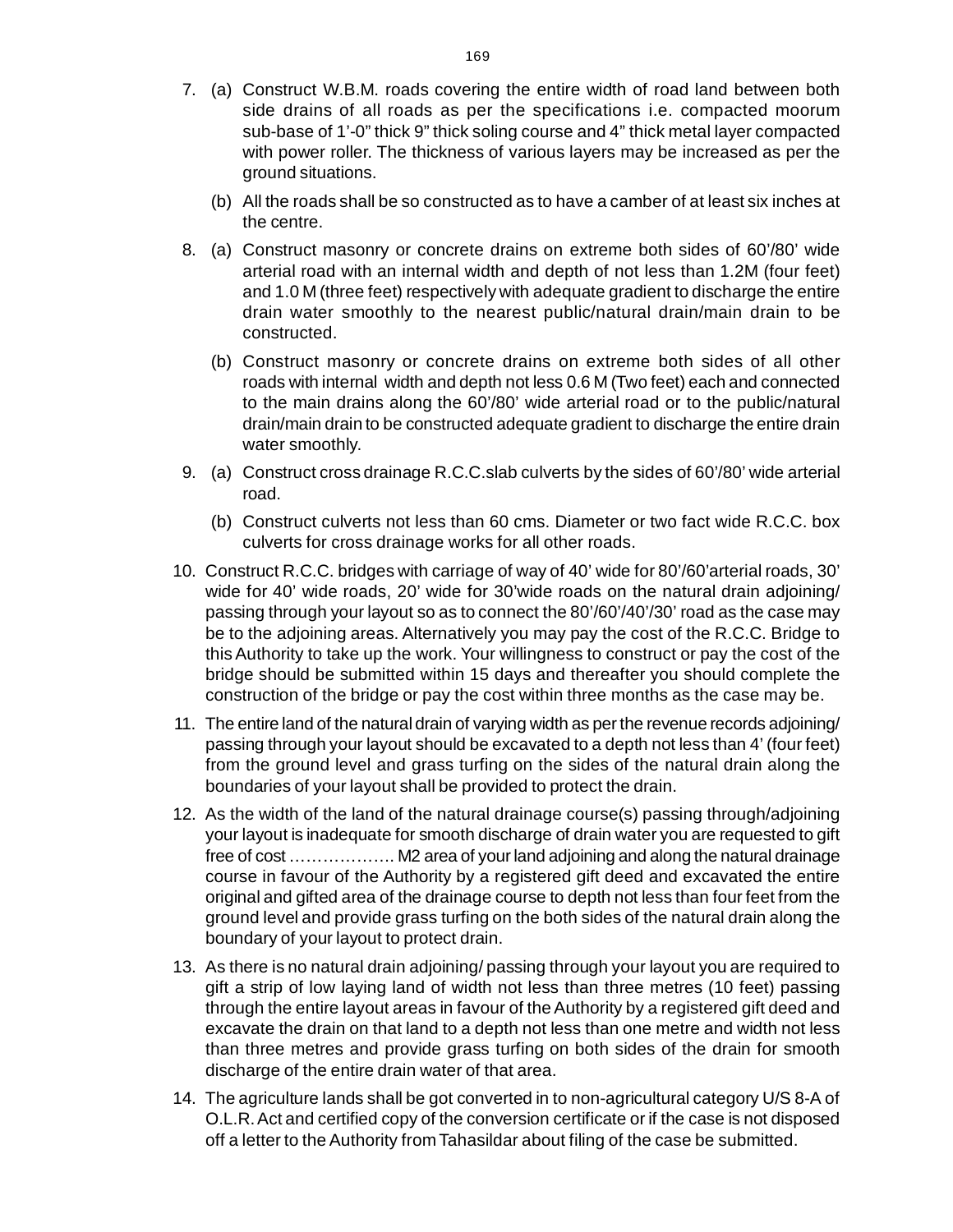- 15. Avenue plantation on both extreme sides of the road land of all the roads and plantatio[n](http://www.docu-track.com/buy/) within the open space area earmarked for parks and playgrounds within the layout shall be taken up as per the following specifications.
	- (a) only fruit bearing and ornamental flowering species shall be planted alternatively at an interval of not more than 30(thirty) feet.
	- (b) adequate physical protection measures like provision of gabions made of brick, concrete or steel shall be provided for every plant.
- 16. Please not that this letter does not authorize you in any way to dispose off any portion of the land covered by the layout and any such disposal in any manner will be violation of Section 15 of the O.D.A. Act which is an offence u/s 90 of the said Act.

You are therefore requested to comply the above within a period of three months after which the site will be inspected again to verify the quality and natural of the work undertaken by you and if the said works are fully completed as per specification and to the satisfaction of the Municipal Corporation/NAC ……………… the road & drain is to be free gifted in favour of the said Urban Local Body through a registered deed. The open space & civic amenities space is to be free gifted in favour of the Authority. Necessary permission will be accorded u/s 16 of the O.D.A. Act 1982 on compliance of the above.

Yours faithfully,

Town & Regional Planning Member

Memo. No. ………..../BDA, Brahmapur, Dt.

Copy forwarded to the technical person Shri ……………………….. ………………… for information and necessary action.

Town & Regional Planning Member

Memo. No. ………../BDA, Brahmapur, Dt.

 Copy to the Tahasildar, Brahmapur /Chatrapur/Konisi with a request to take action u/s 8-A of O.L.R. Act immediately. Cases references may please be intimated for record and reference.

Town & Regional Planning Member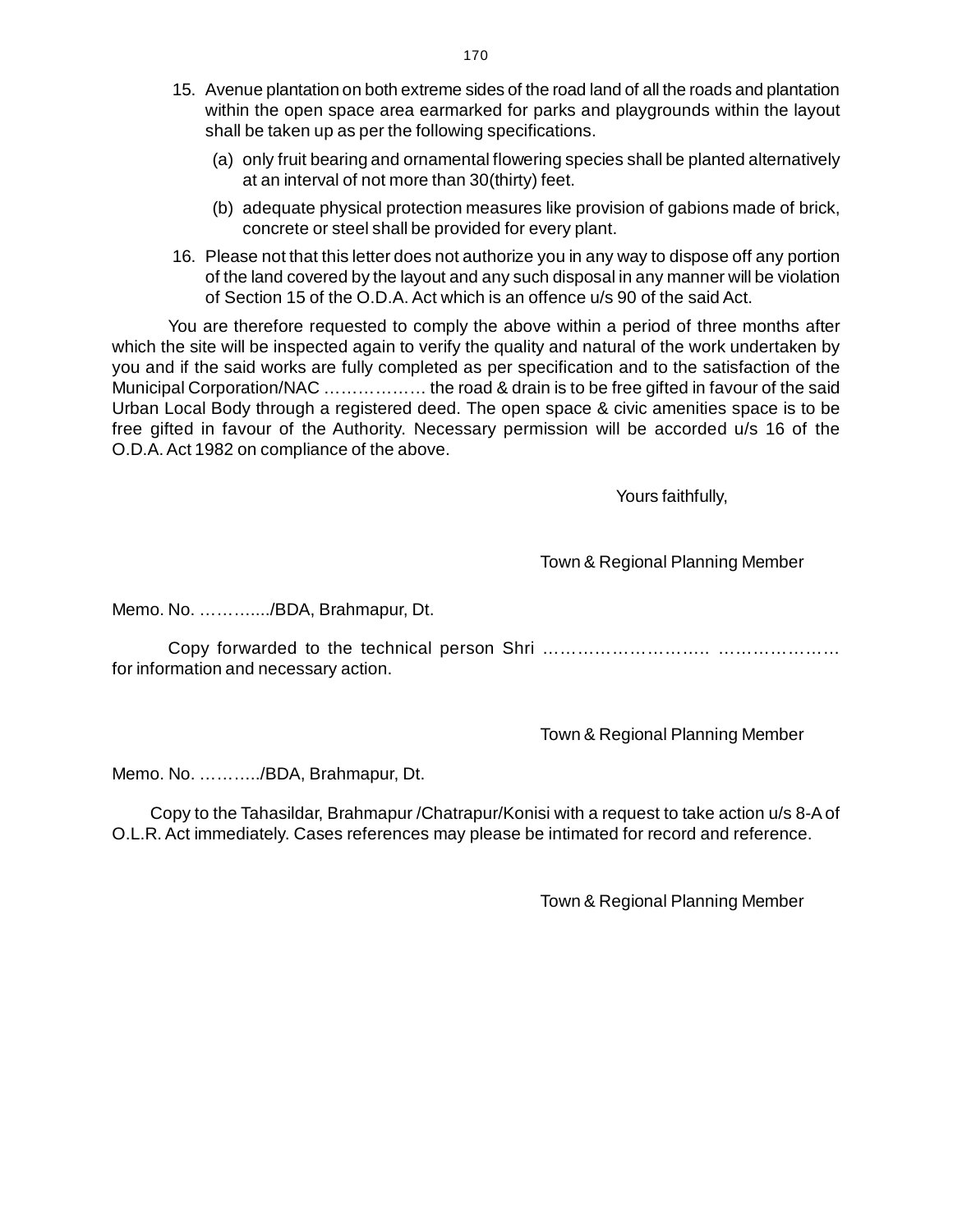## **FORM-XII**

# (PART-II)

# **BRAHMAPUR DEVELOPMENT AUTHORITY BRAHMAPUR**

[Regulation-75(5)]

No. ………..../BDA,.Brahmapur, Date …………………

From:

Shri/Smt. ………………………………………..

………………………………………………..….

…………………………………………….……..

Subject—Permission under sub-section (3) of Section 16 of the Odisha Development Authority Act, 1982 read with the Brahmapur Development Authority Planning and Building (Standards) Regulations for sub-division and development of lands.

Reference—Your application dated …………………….

Sir/Madam,

Permission under sub-section (3) of Section 16 of the Odisha Development Authorities Act, 1982 read with BDA Planning and Building (Standards) Regulation is hereby granted for undertaking sub-division and development of lands for

- (a) Residential purpose.
- (b) Industrial Purpose.
- (c) Commercial purpose.
- (d) …………………….. purpose (Specify)

As per the layout plan approved and enclosed herewith in respect of the following lands within .......................... Municipal Corporation/NAC/G.P under the development area of B.D.A. Brahmapur subject to the following condition.

| SI.<br>No. | Names of all owners | Mouza | Khata No. | Plot No. | Extent |
|------------|---------------------|-------|-----------|----------|--------|
|            |                     |       |           |          |        |
|            |                     |       |           |          |        |
|            |                     |       |           |          |        |
|            |                     |       |           |          |        |
|            |                     |       |           |          |        |

171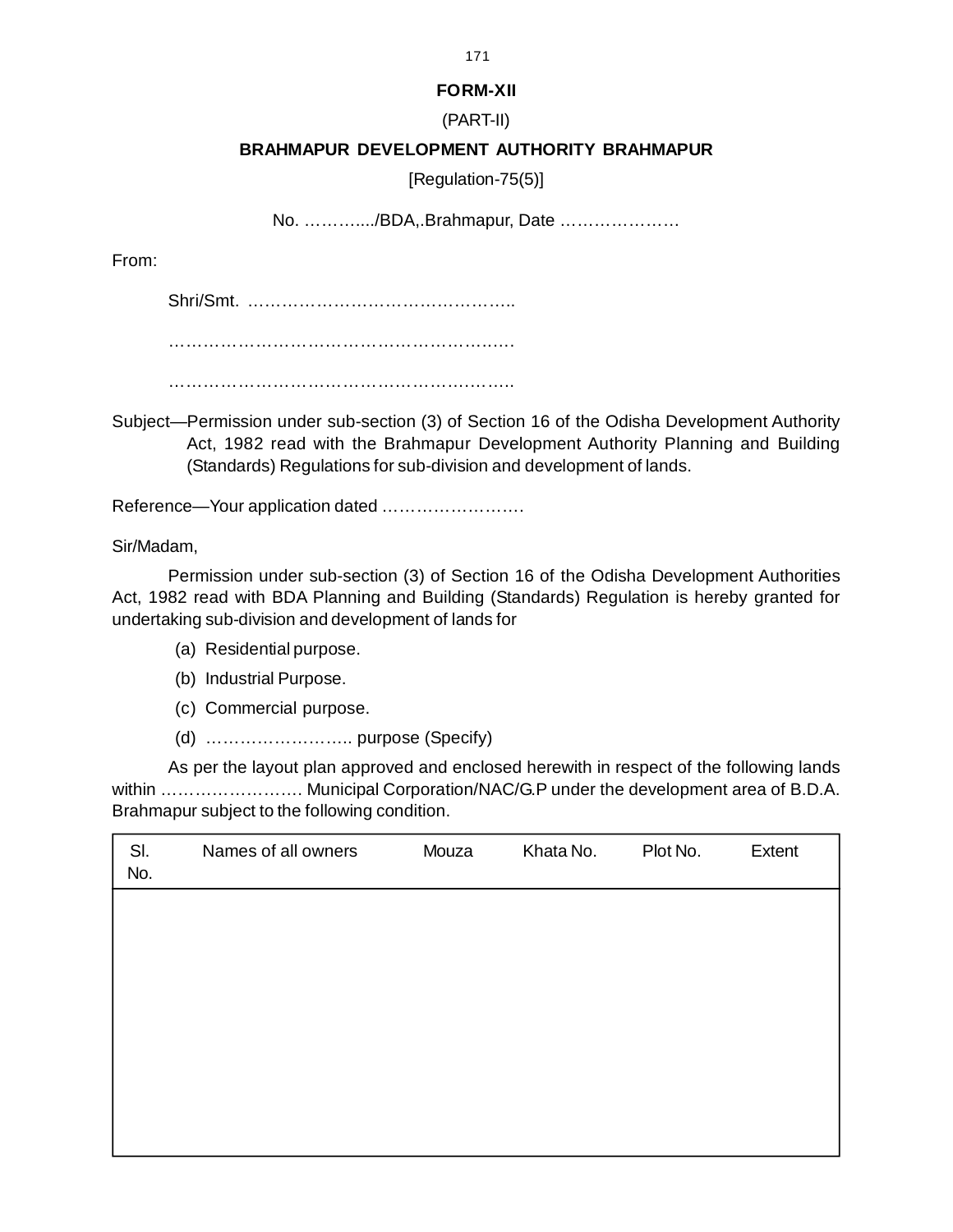- 1. It is the responsibility of the permittees /owners to ensure that the provisions of OD[A](http://www.docu-track.com/buy/) Act the Development Plan, Zoning Regulations, the BDA Planning and Building (Standards) Regulations and the layout plan approved and enclosed herewith are strictly followed and complied in respect of development undertaken.
- 2. It is the responsibility of the technical person who has prepared the plans to ensure that productions of the ODA Act, Development Plan, Zoning Regulations, the BDA Planning & Building (Standards) Regulations and the layout plan approved and enclosed herewith are strictly followed and complied by the owner or permittee in respect of any development undertaken and any violations of contraventions thereof should at once the brought to the notice of the authority in writing by Regd Post failing which he will run the risk of his registration with BDA cancelled.
- 3. The same and number of layout plots shall not be altered nor any further sub-division not combining of the layout plots is allowed.
- 4. The roads drains and other infrastructure shall be fully developed as per the BDA, Planning & Building (Standards) Regulations and you shall maintain all the roads and drains and preserve trees within the layout for a period of five years from the date of issue of this permission or till the commenced local body takes over their maintenance which ever is earlier. If you fail to maintain or improperly maintain the roads and drains the security deposit amount is liable to will be forfeited.
- 5. This permission is valid for a period of three years only with effect from the date of its issue within which period all the developments and provision of infrastructure shall be completed and compliance reported to this Authority.
- 6. This permission is granted subject to the provisions of O.D.A. Act the development plan, Zoning Regulations and the BDA, Planning & Building (Standards) Regulations. If due to oversight or for any reason, it is subsequently found that the provisions of said Act. Plan or Regulations have been infringed in granting this permission the Authority reserves the right to amend or cancel the plans as and when such infringements come to its notice and direct removal of such portions of the development in excess of the amended or cancelled plans and in such an eventuality this authority shall stand indemnified against any claim whatsoever on that count.
- 7. One copy of this permission letter and approved layout plan enclosed herewith shall be displayed at the site at all times till the development is completed and any authorized officer of BDA or local body has the right to inspect such development at all times and no let or hindrance shall be caused to such officer.
- 8. This Authority shall stand indemnified and kept harmless against all proceedings in any Court or before any authorities and all expenses losses or claims which this Authority may incur or become liable as a result of in consequence thereof.
- 9. The land in question must be in lawful ownership and peaceful possession of the permittee/owner and this permission shall not create alter or extinguish any title or ownership of the land in any way.
- 10. The permission shall not be deemed to include unlawful use of others land or encroachment of public land.
- 11. The permission granted earlier vide this office letter No. …………, Dtd ……….…..… for development of the land on the above plot(s) is hereby cancelled.
- 12. The lands covered by the open space roads and drains and other public amenities as per the layout plan approved and enclosed herewith shall be gifted free of cost to this authority and the original registered gift deeds alongwith the attested copies of ROR and all interim documents etc. shall be submitted and possession of such lands be given to the authorized office of the authority within one month.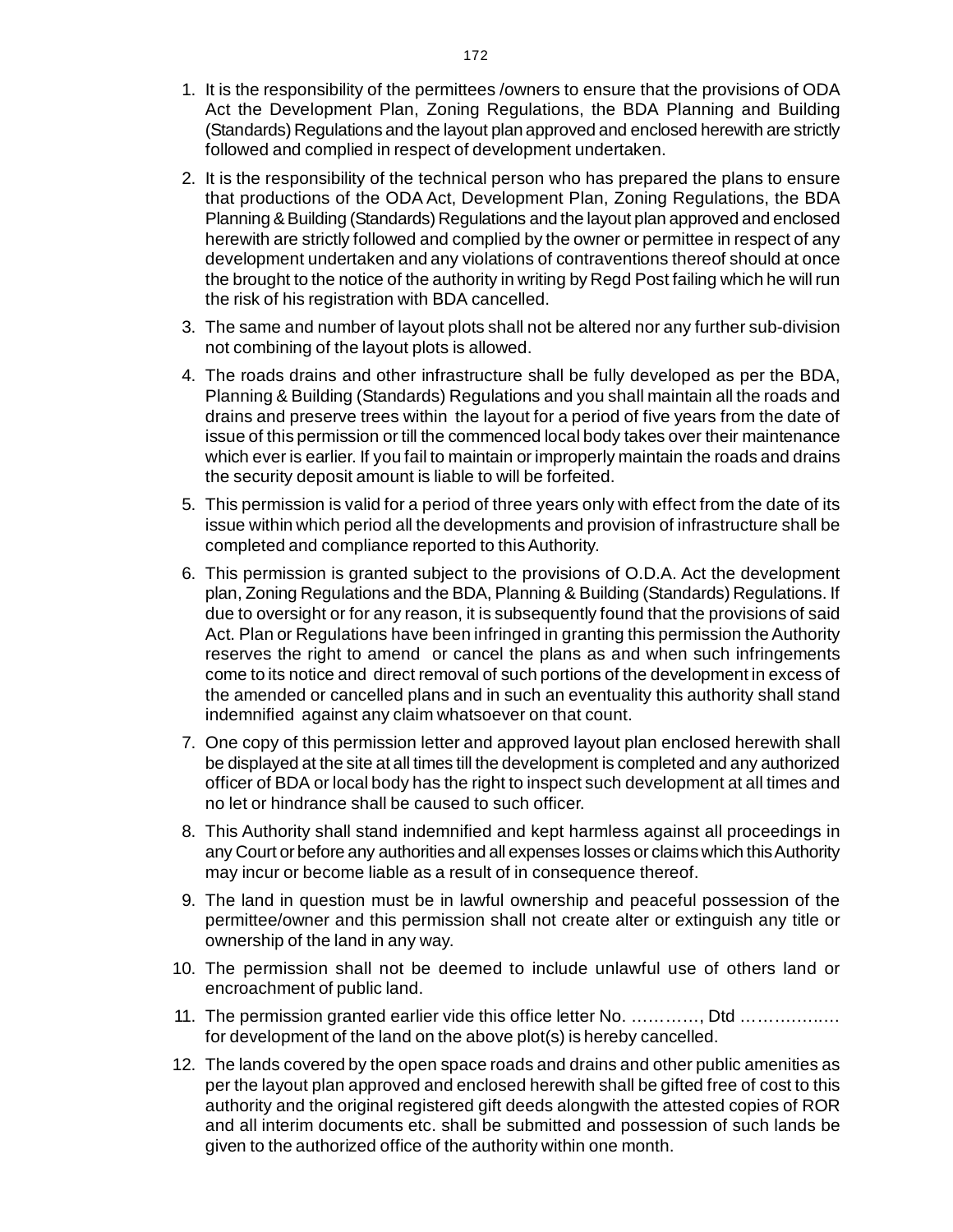- 13. This permission shall be void ab initio, if any of the conditions imposed herein ar[e](http://www.docu-track.com/buy/) violated or contravened.
- 14. ........................................................................................................................................ ........................................................................................................................................

.............................................................................................................

Encl. : Two copies of approved Layout plan. The state of the Yours faithfully,

Town & Regional Planning Member

Memo No. …………../BDA, Brahmapur, Dt.

Copy with approved lay-out plan forwarded to the technical person Shri …………………………………………………. for information and necessary action.

Town & Regional Planning Member

Memo No. …………../BDA, Brahmapur. Dt.

Copy with approved layout plan forwarded to the Municipal Commissioner, Brahmapur Municipal Corporation, Brahmapur/Gopalpur/Chatrapur N.A.C./ Sarapanch ………….................………………G. P. for information.

Town & Regional Planning Member

Memo No. …………../BDA, Brahmapur, Dt.

Copy forwarded to the Technical Person Shri …………………………………………… for information and necessary action.

Town & Regional Planning Member